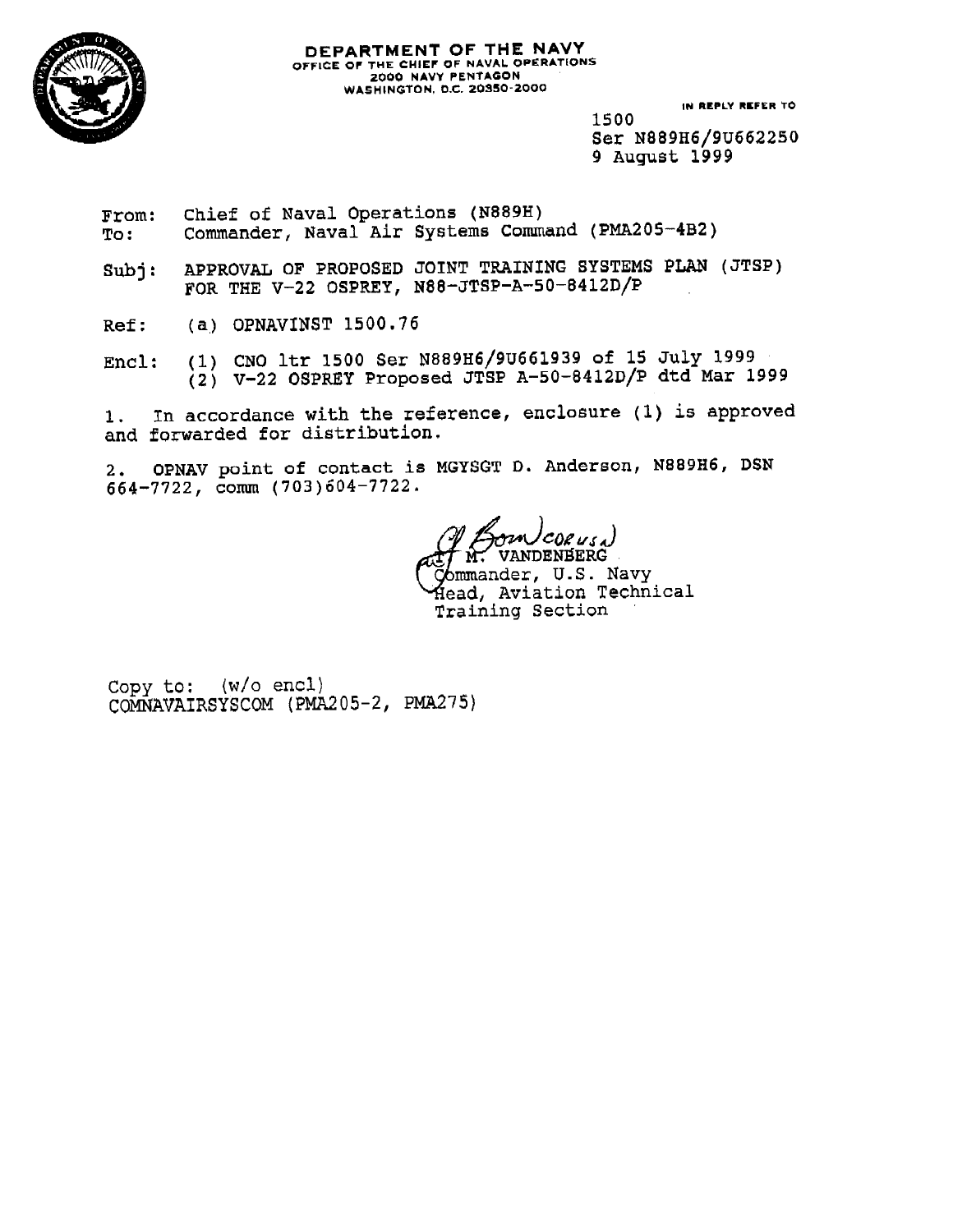

IN REPLY REFER TO 1500 Ser N889H6/9U661939 15 July 1999

From: Chief of Naval Operations (N889) Distribution To:

Subj: V-22 OSPREY JOINT TRAINING SYSTEMS PLAN (JTSP), N88-NTSP-A-50-8412D/A

(a) OPNAVINST  $1500.76$ Ref:

1. Subject JTSP is approved and forwarded per reference (a).

2. Subsequent JTSP reviews will examine both the effectiveness and efficiency of training outlined in this document.

3. OPNAV point of contact is MGySgt D.M. Anderson, N889H6, DSN 664-7722; Comm 703-604-7722.

For the U.S. Air Force

Raad C Mone

Richard C. Marr MGEN, USAF Director of Operations, Air Eduaction and Training Command

Date: 23 July 99

For the U.S. Marine Corps

Thomas S. Johes BGen, USMC Director, Training and Education Division Marine Corps Combat Development Command

Date:  $26$  July 99

For the U.S. Navy

John B Nathman

RADM USN Director, Air Warfare

Date: 7/30/99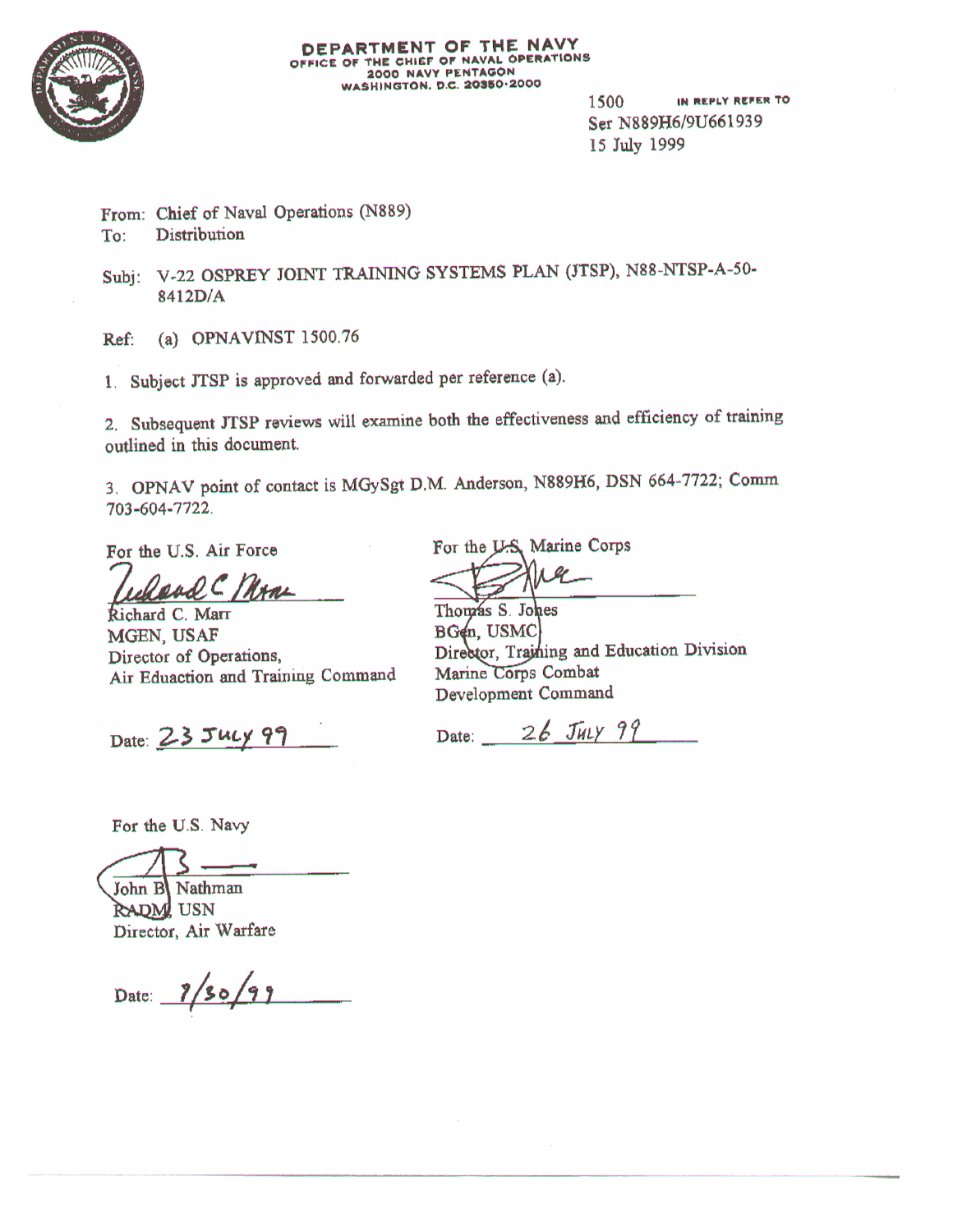### Subj. V-22 OSPREY JOINT TRAINING SYSTEMS PLAN (JTSP), N88-NTSP-A-50-8412D/A

Distribution: (One copy unless otherwise indicated)

**SNDL** 

- CNO (N122, N4J, N75, N889H, N955G)  $A3$
- NAVPERSCOM (PERS-221, 4, 43)  $A5$
- CMC (APP, ASL, ASM) **A6**
- COMNAVAIRLANT (N422F, N85) 24A1
- COMNAVAIRPAC (N422F, N85)  $24A2$
- MARINE AIRCRAFT WING (CG SECOND MAW, CG THIRD MAW) 46B
- COMBAT CREW AND HELICOPTER TRAINING SQUADRON (HMT204) 46P4
- FKA1A COMNAVAIRSYSCOM (PMA205, PMA259, AIR 3.4.1)
- NAVAIRWARCENACDIV (Patuxent River (SY55), Lakehurst) FKR6A
- NAVAIRTECHSERVFAC **FKR7C**
- CNET (ETE32, ETS, ETS24, OTE) FT1
- $FT2$ **CNATRA**
- **FT12** NAMTRAGRU (OA)
- $V5$ **MCAS** (New River)
- $V12$ CG MCCDC (C461A, C462)
	- HQ, United States Air Force (XOFU)
	- HQ, Air Education and Training Command (XORF, XOTS)
	- HQ, United States Special Operations Command (SOJ3-T)
	- HQ, Air Force Special Operations Command (LGMMT)

Enclosure  $(2)$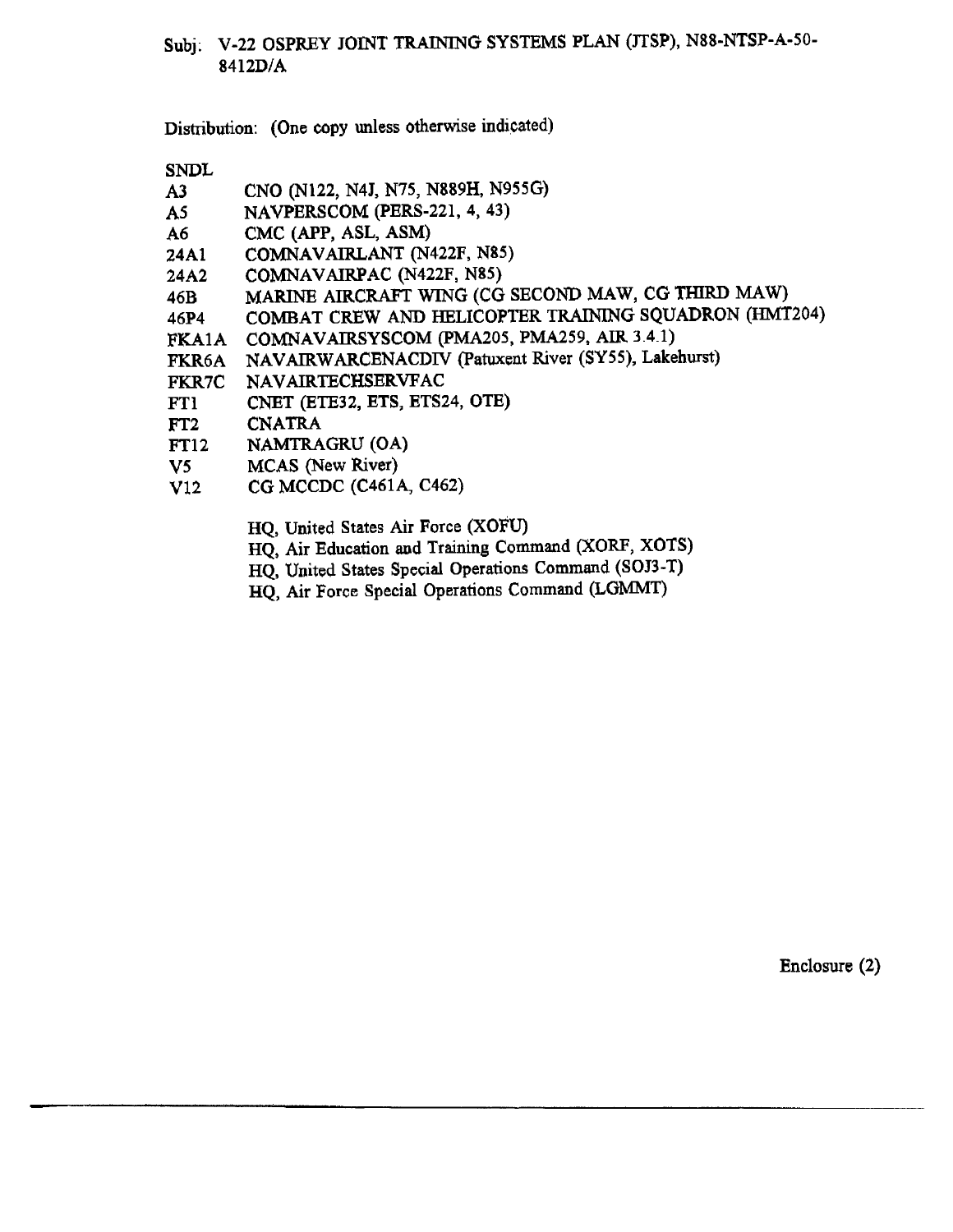## **APPROVED**

## **JOINT TRAINING SYSTEM PLAN**

**FOR THE**

**V-22 OSPREY**

**N88-NTSP-A-50-8412D/A**

**AUGUST 1999**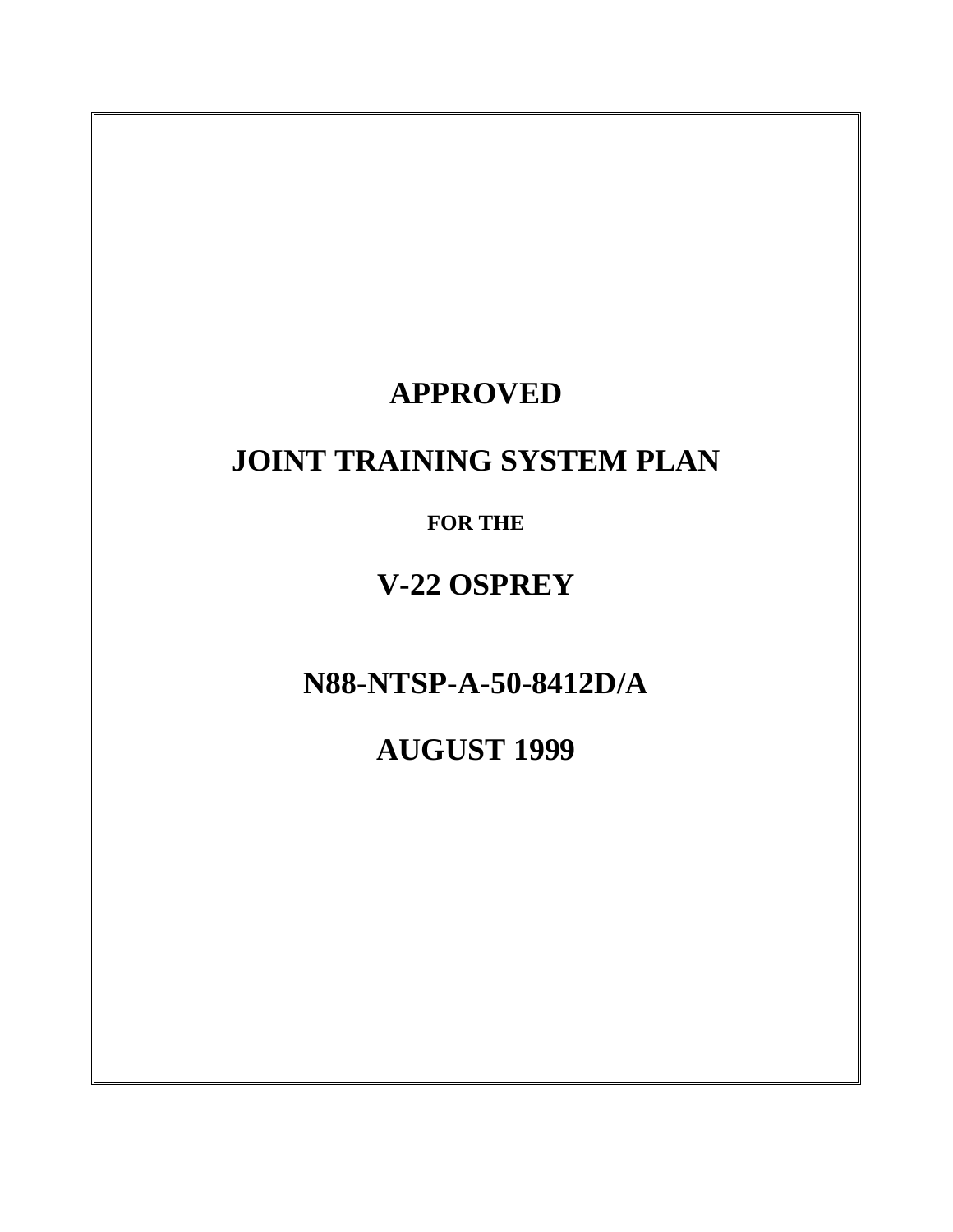#### **EXECUTIVE SUMMARY**

<span id="page-4-0"></span>This Joint Training System Plan (JTSP) has been developed to identify all services (United States Marine Corps, Air Force, and Navy) life-cycle manpower, personnel, and training requirements for the V-22 Osprey Aircraft. The CV-22 System Training Plan is the Air Force Special Operations Command planning document that serves as a companion to this JTSP, providing Air Force-specific information regarding the management of the CV-22 training system. This document is based upon POM 00 (post QDR 97) program profile – procuring 360 MV-22 aircraft and 50 CV-22 aircraft at a peak production rate of 30 MV and nine CV aircraft per year.

This JTSP contains all of the components included in a Navy Training Systems Plan (NTSP). As such, this JTSP can be considered a complete NTSP for the Marine Corps MV-22 and future Navy HV-22 aircraft. The Office of Primary Responsibility (OPR) for the JTSP is Office of the Chief of Naval Operations (OPNAV), Code N889. Follow-on minor administrative changes to this document will be approved by a V-22 Training Working Group, Executive Committee [PMA2052V, HQMC (APP, ASM, APW), N889H3, AETC, MCCDC (C-462A), AF/XO, and SOOP-CJ].

The V-22 "Osprey" Program is a Department of the Navy program responsible for developing, testing, evaluating, procuring, and fielding a tilt-rotor, vertical takeoff and landing aircraft for Joint Service application. The V-22 will provide the Navy, Air Force, and Marine Corps with a multi-engine, dual piloted, self-deployable, medium lift, Vertical Take-Off and Landing aircraft to be used to conduct combat, combat support, combat service support, and special operations missions worldwide. The V-22 is in the Engineering and Manufacturing Development phase of the weapon system acquisition process.

The V-22 Program is tasked to provide an aircraft to accomplish the Marine Corps' amphibious and vertical assault missions; the Navy's fleet combat support and strike rescue missions; and the United States Special Operations Command (USSOCOM) long-range Special Operations Force (SOF) support missions. The V-22 will replace the CH-46E and CH-53D helicopters in the Marine Corps; augment and replace yet to be determined aircraft in the Navy; replace USSOCOM's MH-53J and MH-60G Helicopters; and reduce dependence on USSOCOM's MC-130E/H fleet. The V-22 will be capable of flying over 2100 nautical miles with one aerial refueling, giving the Services the advantage of a Vertical/Short Takeoff and Landing aircraft that can rapidly self-deploy to any location in the world.

Maintenance concepts for the V-22 Program will be based on the Navy and Marine Corp Service's maintenance policies, which will be modified for each service application. The Navy and Marine Corps will use the Naval Aviation Maintenance Program, OPNAV Instruction 4790.2 Series, which details a three-level maintenance concept; organizational, intermediate, and depot.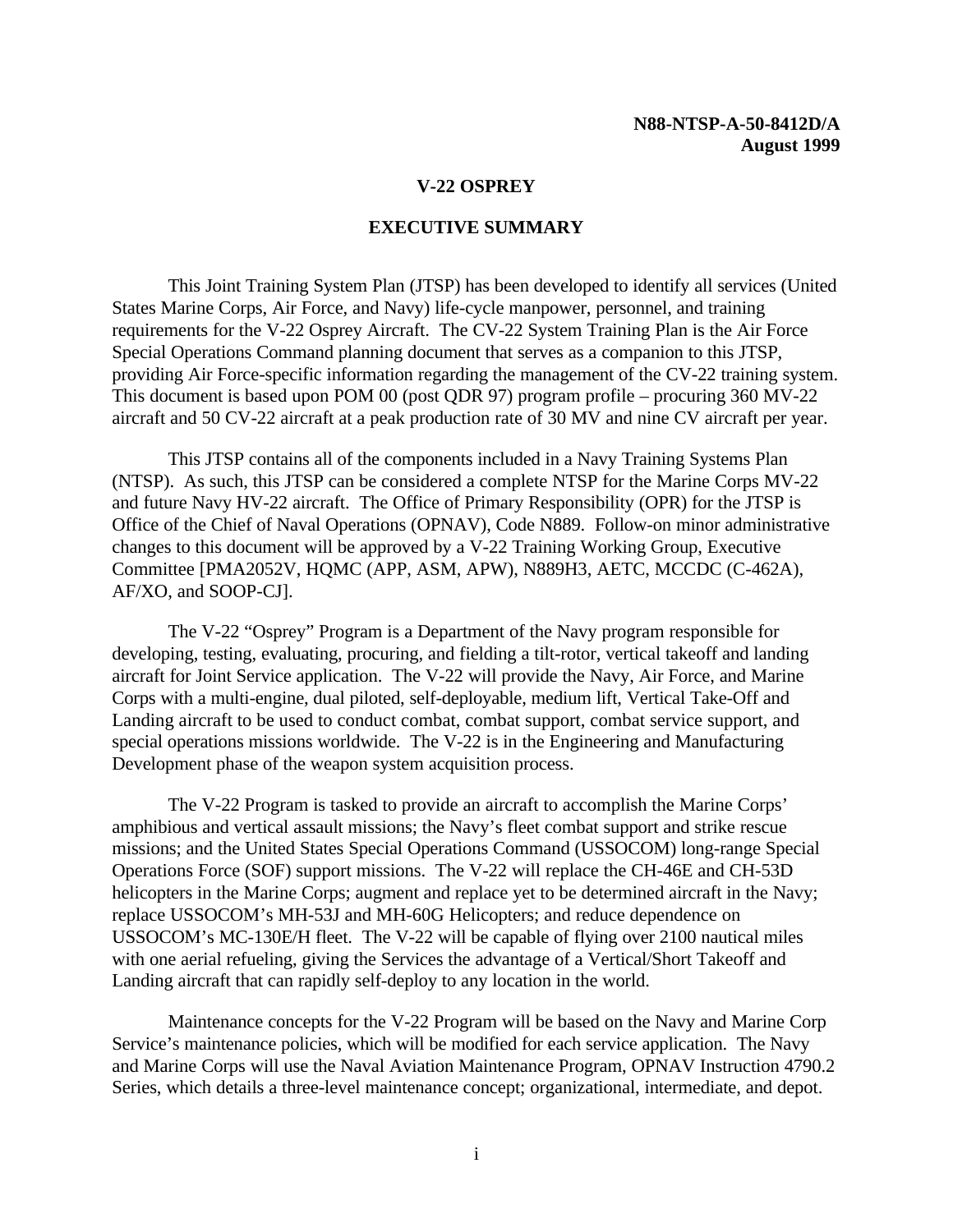#### **V-22 OSPREY**

Interim contractor maintenance support is planned until military organic support capability is reached by the various services.

Initial training for Developmental and Operational Test personnel from the Naval Air Warfare Center Aircraft Division (NAWCAD), Patuxent River, Maryland, and Multi-service Operational Test Team will be conducted at the contractor's facilities, and at NAWCAD, Patuxent River. Initial training for fleet cadre personnel will be conducted at Marine Corps Air Station (MCAS) New River, North Carolina. Service and mission-unique training will be developed to support each service's unique mission requirements. Marine Medium Tilt-Rotor Training Squadron 204, MCAS New River, will be designated the Fleet Readiness Squadron for V-22 aircrew and the Fleet Replacement Enlisted Skills Training, for maintenance training. Air Force V-22 maintenance training will be provided at MCAS, New River. A CV-22 school within the 58 Special Operations Wing at Kirtland Air Force Base, Albuquerque, New Mexico will provide SOF peculiar aircrew training. A Memorandum of Agreement between the Services on training details exact relationships, responsibilities, training, and concepts of support.

Details on the Navy's V-22 program are not available and are not mentioned in this JTSP. As the information becomes available it will be included in this JTSP.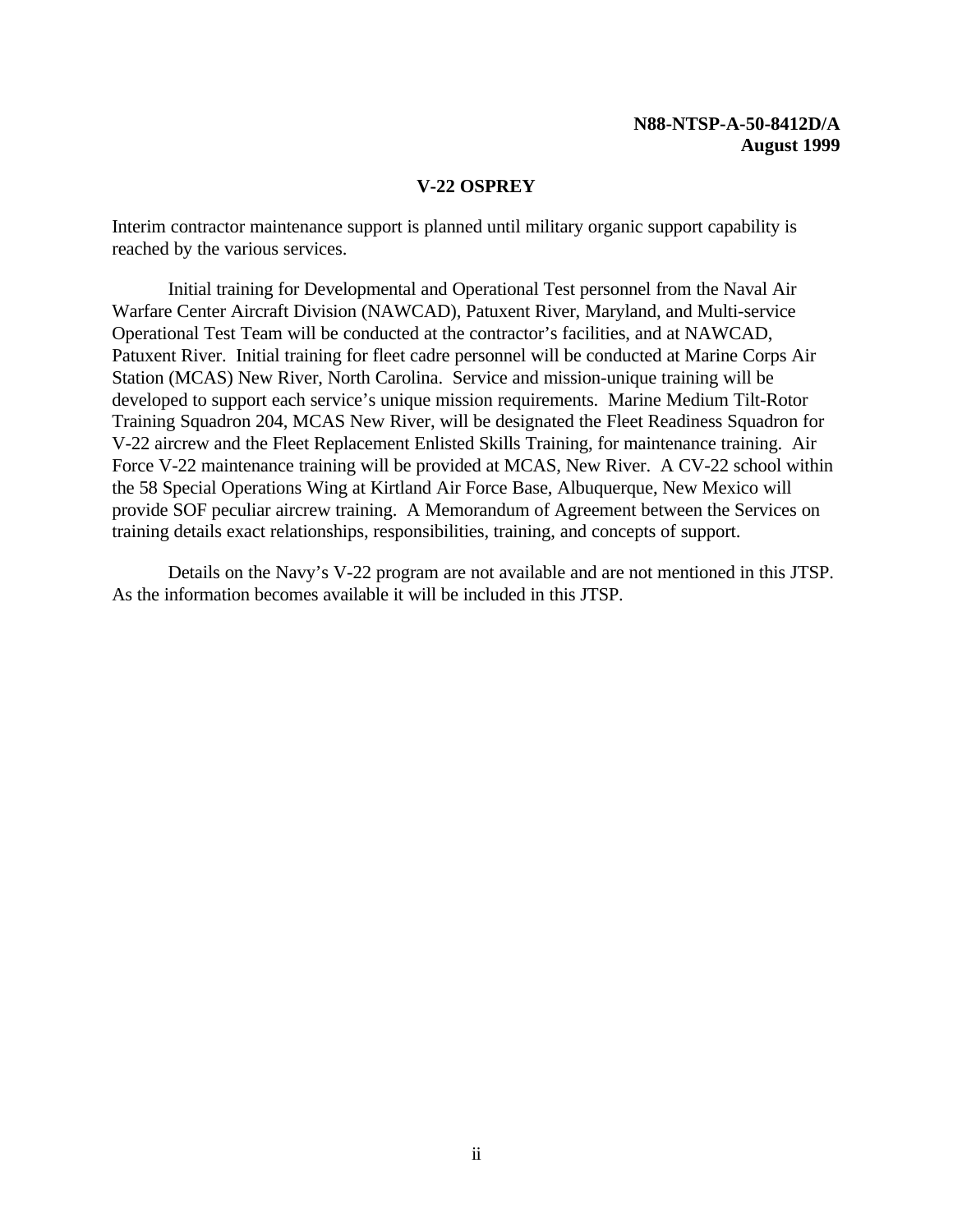## **V-22 OSPREY**

## **TABLE OF CONTENTS**

| Page |
|------|
|      |
|      |
|      |

## **[PART I - TECHNICAL PROGRAM DATA](#page-14-0)**

|                 | A.              |                                                                   | $I-1$   |
|-----------------|-----------------|-------------------------------------------------------------------|---------|
|                 | <b>B.</b>       |                                                                   | $I-1$   |
|                 | $\mathcal{C}$ . |                                                                   | $I-1$   |
|                 | D.              |                                                                   | $I-2$   |
|                 | Ε.              |                                                                   | $I-2$   |
|                 | F.              |                                                                   | $I-3$   |
|                 | G.              |                                                                   | $I-3$   |
|                 | H.              |                                                                   | $I-4$   |
|                 | I.              |                                                                   | $I-24$  |
|                 | J.              |                                                                   | $I-25$  |
|                 | K.              |                                                                   | $I-29$  |
|                 | L.              | Government Furnished Equipment and Contractor Furnished Equipment | $I-33$  |
|                 |                 |                                                                   | $I-33$  |
| PART II -       |                 |                                                                   | $II-1$  |
|                 |                 |                                                                   | $III-1$ |
|                 |                 | PART IV - TRAINING LOGISTICS SUPPORT REQUIREMENTS                 | $IV-1$  |
| <b>PART V -</b> |                 |                                                                   | $V-1$   |
|                 |                 |                                                                   | $VI-1$  |
|                 |                 |                                                                   | $VII-1$ |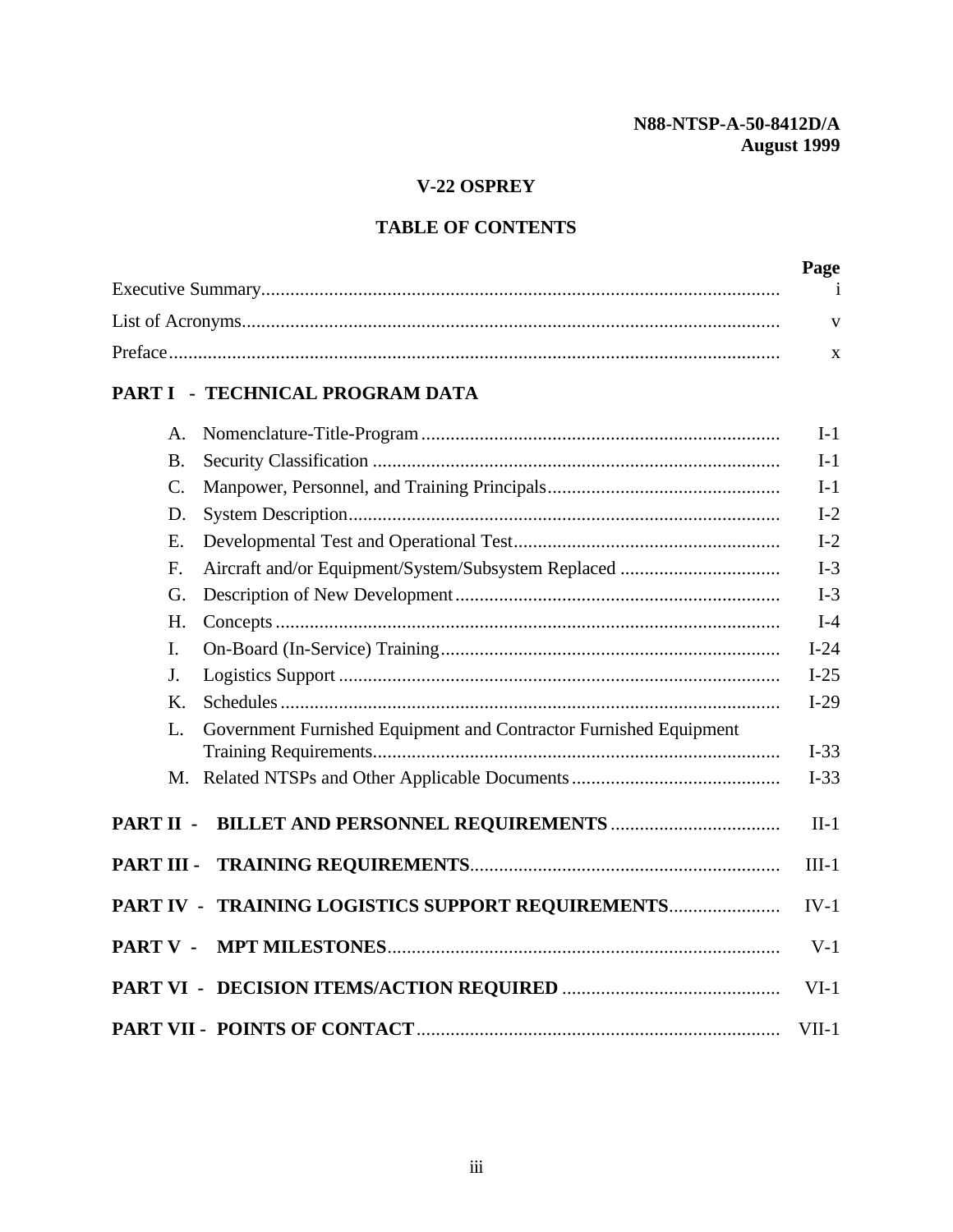#### **V-22 OSPREY**

## **TABLE OF CONTENTS**

## **Page**

|--|

#### **LIST OF TABLES**

| <b>Table</b> | <b>Title</b> | Page   |
|--------------|--------------|--------|
| Table I-1    |              | $I-7$  |
| Table I-2    |              | $I-7$  |
| Table I-3    |              | $I-7$  |
| Table I-4    |              | $I-8$  |
| Table I-5    |              | $I-9$  |
| Table I-6    |              | $I-26$ |
| Table I-7    |              | $I-29$ |
| Table I-8    |              | $I-30$ |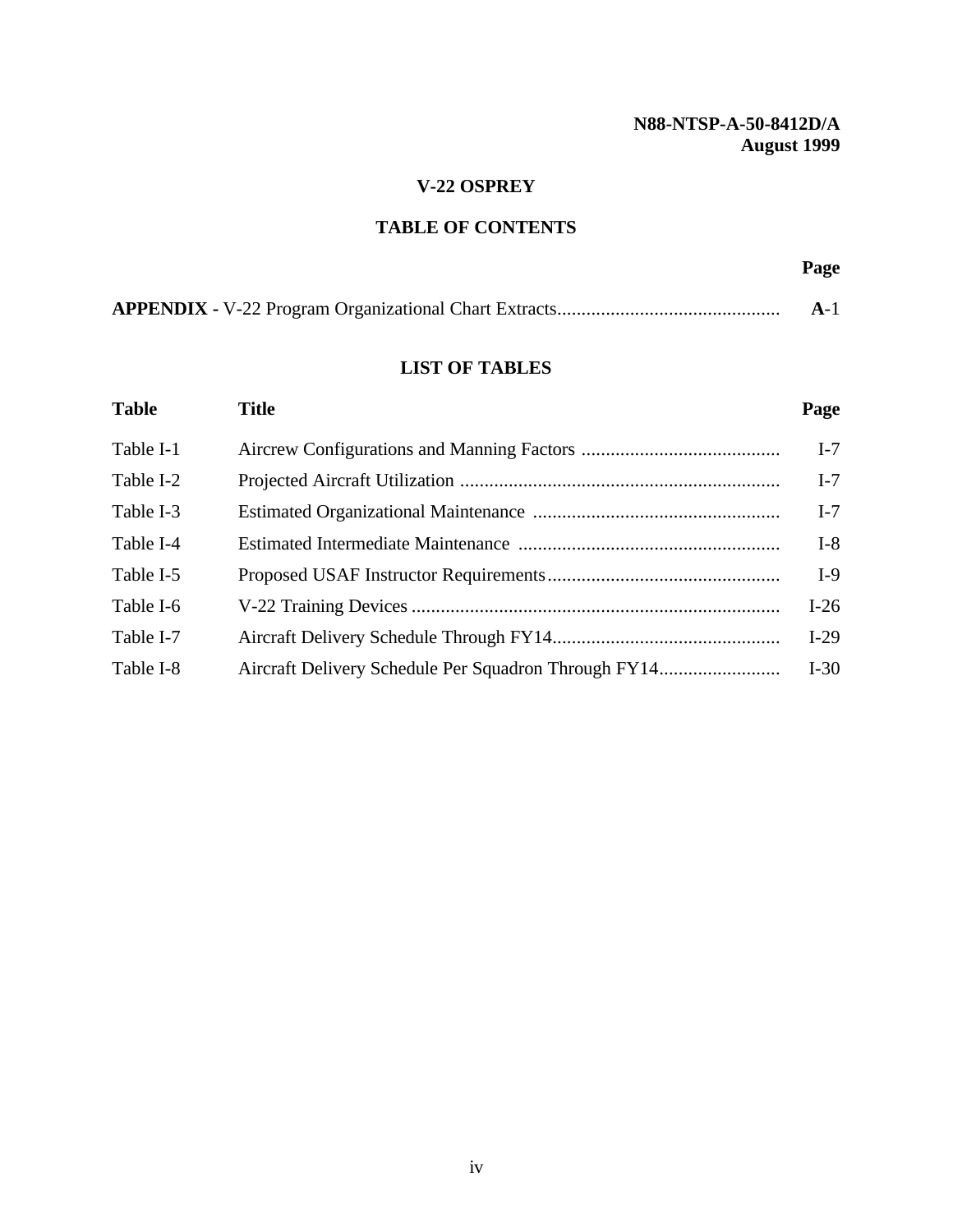<span id="page-8-0"></span>

| <b>ACDU</b>    | <b>Active Duty</b>                                    |  |
|----------------|-------------------------------------------------------|--|
| <b>AETC</b>    | Air Education and Training Command                    |  |
| <b>AFB</b>     | Air Force Base                                        |  |
| <b>AFCS</b>    | Automatic Flight Control System                       |  |
| <b>AFSC</b>    | Air Force Specialty Code                              |  |
| <b>AFSOC</b>   | Air Force Special Operations Command                  |  |
| <b>AFSOCI</b>  | Air Force Special Operations Command Instruction      |  |
| <b>AFTMS</b>   | Air Force Training Management Systems                 |  |
| <b>AMEGS</b>   | <b>Aircraft Maintenance Event Ground Station</b>      |  |
| <b>AMIST</b>   | <b>Aviation Maintenance In-Service Training</b>       |  |
| <b>AMTCS</b>   | <b>Aviation Maintenance Training Continuum System</b> |  |
| AOB            | Average On Board                                      |  |
| <b>ATIR</b>    | <b>Annual Training Input Requirement</b>              |  |
| <b>BIT</b>     | <b>Built-In Test</b>                                  |  |
| <b>CANTRAC</b> | Catalog of Navy Training Courses                      |  |
| CASS           | <b>Consolidated Automated Support System</b>          |  |
| <b>CBT</b>     | <b>Computer-Based Training</b>                        |  |
| <b>CCS</b>     | <b>Contractor Curriculum Support</b>                  |  |
| <b>CFE</b>     | <b>Contractor Furnished Equipment</b>                 |  |
| CM             | <b>Corrective Maintenance</b>                         |  |
| <b>CMC</b>     | Commandant of the Marine Corps                        |  |
| <b>CMPT</b>    | Cockpit Maintenance Procedures Trainer                |  |
| <b>CNET</b>    | Chief of Naval Education and Training                 |  |
| <b>CNO</b>     | <b>Chief of Naval Operations</b>                      |  |
| <b>CPT</b>     | <b>Cockpit Procedures Trainer</b>                     |  |
| <b>CPTT</b>    | <b>Cabin Part Task Trainer</b>                        |  |
| <b>CSAR</b>    | <b>Combat Search and Rescue</b>                       |  |
| <b>CSI</b>     | <b>Contractor Simulator Instructors</b>               |  |
| <b>DoN</b>     | Department of the Navy                                |  |
| DT&E           | Developmental Test and Evaluation                     |  |
| <b>ECM</b>     | <b>Electronic Countermeasures</b>                     |  |
| <b>EMD</b>     | <b>Engineering and Manufacturing Development</b>      |  |
| <b>ETS</b>     | <b>Engineering and Technical Services</b>             |  |
| <b>EUCOM</b>   | <b>Europe Command</b>                                 |  |
|                |                                                       |  |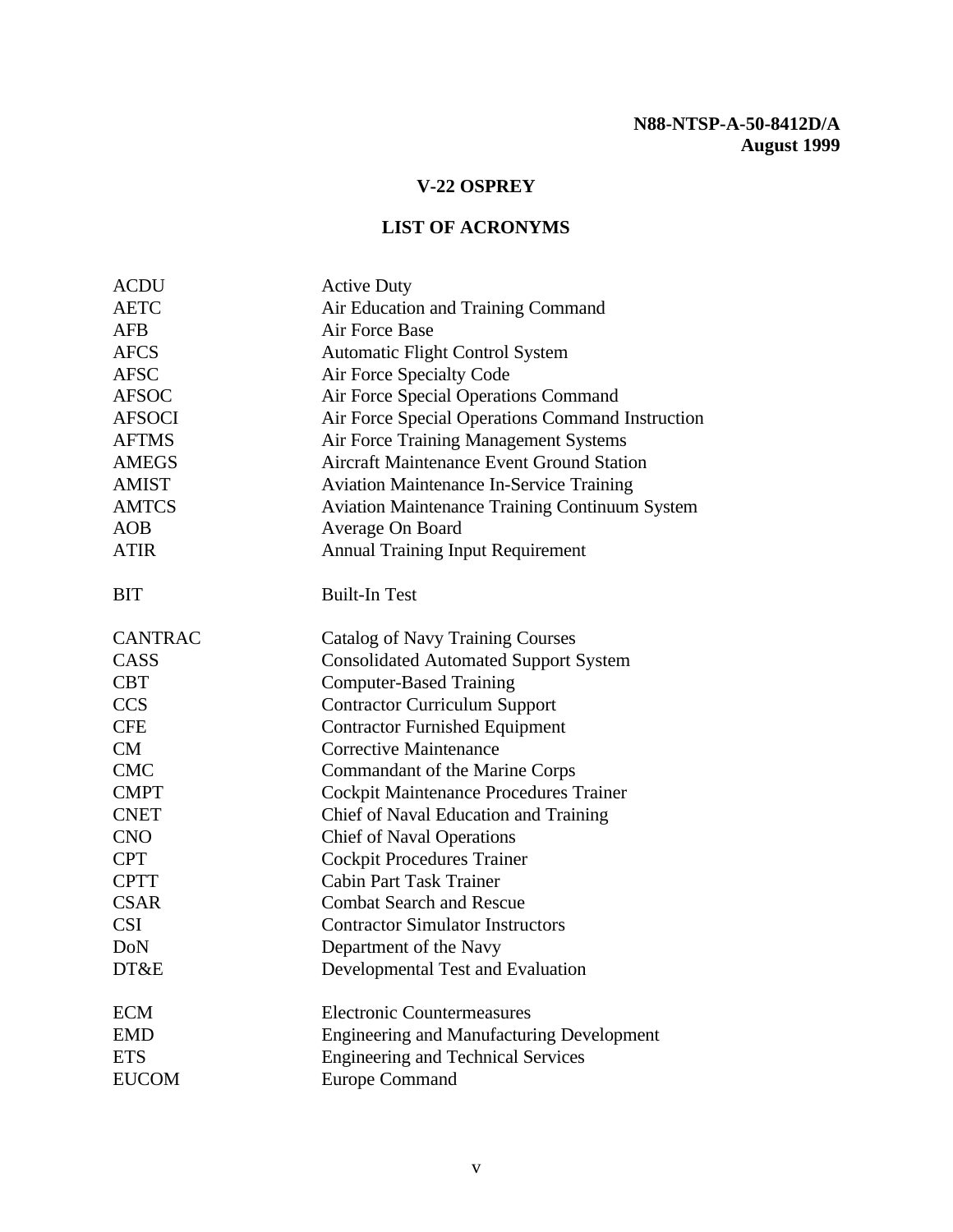| <b>FAA</b><br><b>FFS</b><br><b>FLIR</b><br><b>FMS</b><br><b>FPT</b><br><b>FREST</b><br><b>FRS</b><br><b>FTD</b> | <b>Federal Aviation Administration</b><br><b>Full Flight Simulator</b><br>Forward Looking Infrared<br><b>Foreign Military Sales</b><br><b>Fleet Project Team</b><br>Fleet Replacement Enlisted Skills Training<br><b>Fleet Readiness Squadron</b><br><b>Flight Training Device</b> |
|-----------------------------------------------------------------------------------------------------------------|------------------------------------------------------------------------------------------------------------------------------------------------------------------------------------------------------------------------------------------------------------------------------------|
| FY                                                                                                              | <b>Fiscal Year</b>                                                                                                                                                                                                                                                                 |
| <b>GFE</b><br><b>GPETE</b><br><b>GPTE</b>                                                                       | Government Furnished Equipment<br>General Purpose Electronic Test Equipment<br><b>General Purpose Test Equipment</b>                                                                                                                                                               |
| HM<br><b>HMH</b><br><b>HMM</b><br><b>HMT</b><br><b>HMX</b><br>HQ                                                | <b>Hospital Corpsman</b><br>Marine Heavy Helicopter Squadron<br>Marine Medium Helicopter Squadron<br>Marine Helicopter Training Squadron<br>Marine Experimental Helicopter Squadron<br>Headquarters                                                                                |
| <b>IETM</b><br><b>IOC</b><br><b>IOT&amp;E</b><br><b>ITRO</b>                                                    | <b>Interactive Electronic Technical Manual</b><br><b>Initial Operational Capability</b><br>Initial Operational Test and Evaluation<br><b>Inter-service Training Review Organization</b>                                                                                            |
| <b>JILSP</b><br><b>JORD</b><br><b>JTSP</b>                                                                      | Joint Integrated Logistics Support Plan<br><b>Joint Operational Requirements Document</b><br>Joint Training System Plan                                                                                                                                                            |
| <b>LHA</b><br>LHD<br><b>LSA</b>                                                                                 | Amphibious Assault Ship (General Purpose)<br><b>Amphibious Assault Ship (Multi Purpose)</b><br><b>Logistics Support Analysis</b>                                                                                                                                                   |
| <b>MAG</b><br><b>MALS</b><br><b>MATMEP</b><br><b>MCAF</b>                                                       | Marine Aircraft Group<br>Marine Aviation Logistics Squadron<br>Maintenance Aviation Training Management and Evaluation Program<br>Marine Corps Air Facility                                                                                                                        |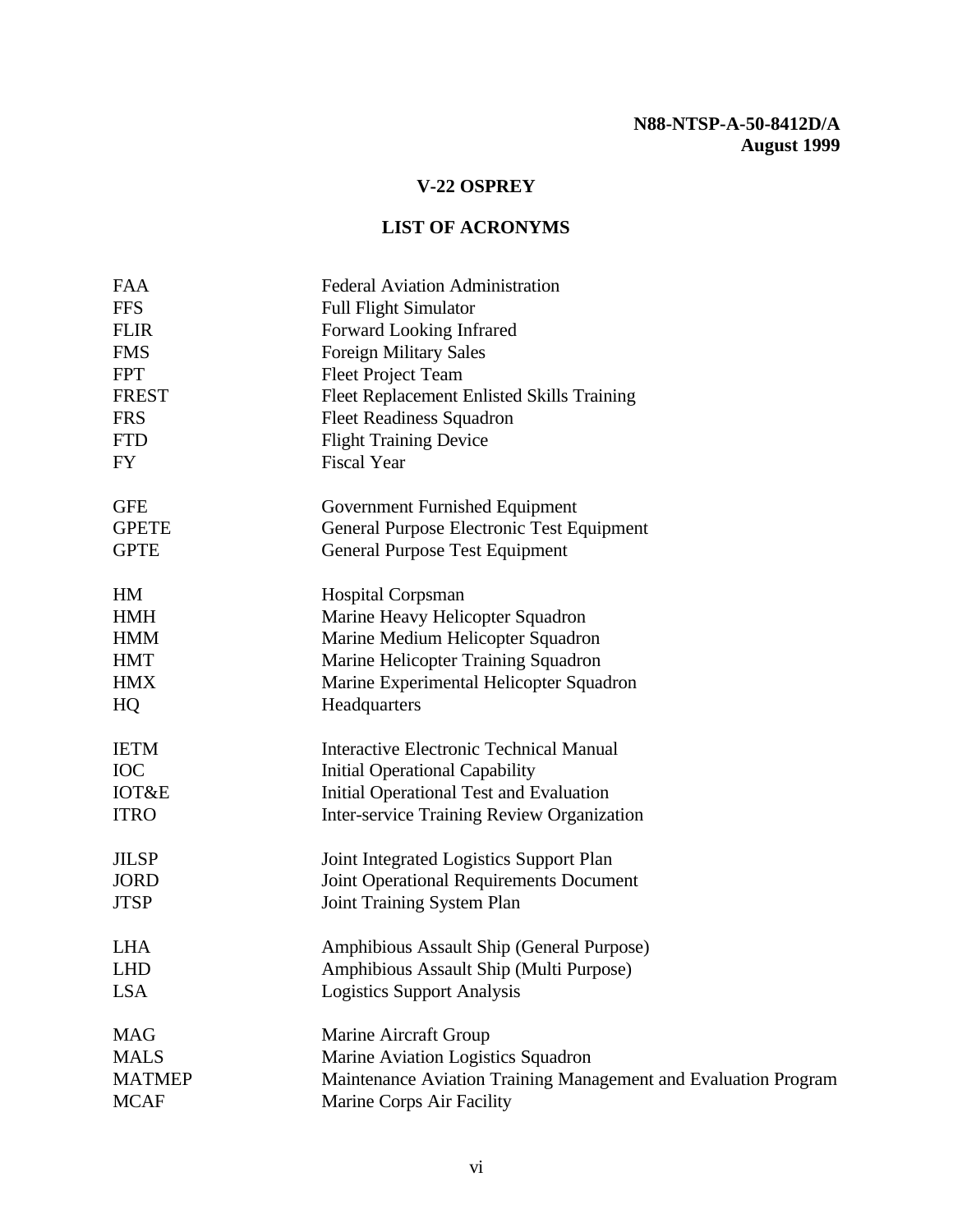| <b>MCAS</b>         | Marine Corps Air Station                                       |  |
|---------------------|----------------------------------------------------------------|--|
| <b>MCCDC</b>        | Marine Corps Combat Development Command                        |  |
| <b>MCO</b>          | Marine Corps Order                                             |  |
| <b>MER</b>          | <b>Manpower Estimate Report</b>                                |  |
| <b>MFS</b>          | <b>Manned Flight Simulator</b>                                 |  |
| <b>MMH/FH</b>       | Maintenance Man-Hours per Flight Hour                          |  |
| <b>MMR</b>          | Multi-Mode Radar                                               |  |
| <b>MOS</b>          | <b>Military Occupational Specialty</b>                         |  |
| <b>MOTT</b>         | Multi-Service Operational Test Team                            |  |
| <b>MSD</b>          | <b>Material Support Date</b>                                   |  |
| <b>MSP</b>          | <b>Material Support Package</b>                                |  |
| <b>MTIP</b>         | Maintenance Training Improvement Program                       |  |
| <b>MTSS</b>         | <b>Mission Training Support System</b>                         |  |
| <b>NA</b>           | Not Applicable                                                 |  |
| <b>NALCOMIS</b>     | Naval Aviation Logistics Command Management Information System |  |
| <b>NAMP</b>         | <b>Naval Aviation Maintenance Program</b>                      |  |
| <b>NAMTS</b>        | <b>Naval Aviation Maintenance Trainer Suite</b>                |  |
| <b>NAS</b>          | <b>Naval Air Station</b>                                       |  |
| <b>NATOPS</b>       | Naval Air Training and Operating Procedures Standardization    |  |
| <b>NAVAVNDEPOT</b>  | <b>Naval Aviation Depot</b>                                    |  |
| <b>NAVAIRSYSCOM</b> | Naval Air Systems Command                                      |  |
| <b>NAVPERSCOM</b>   | <b>Naval Personnel Command</b>                                 |  |
| <b>NAWCAD</b>       | Naval Air Warfare Center, Aircraft Division                    |  |
| <b>NEC</b>          | Navy Enlisted Classification                                   |  |
| <b>NTSP</b>         | Navy Training System Plan                                      |  |
| <b>NVG</b>          | <b>Night Vision Goggles</b>                                    |  |
| <b>OATMS</b>        | <b>OPNAV Aviation Training Management System</b>               |  |
| <b>OFT</b>          | <b>Operational Flight Trainer</b>                              |  |
| <b>OJT</b>          | On-the-Job Training                                            |  |
| <b>OPEVAL</b>       | <b>Operational Evaluation</b>                                  |  |
| <b>OPNAV</b>        | Office of the Chief of Naval Operations                        |  |
| <b>OPNAVINST</b>    | Office of the Chief of Naval Operations Instruction            |  |
| <b>OPO</b>          | <b>OPNAV Principal Official</b>                                |  |
| <b>OPR</b>          | Office of Primary Responsibility                               |  |
| <b>OT</b>           | <b>Operational Test</b>                                        |  |
| OT&E                | <b>Operational Test and Evaluation</b>                         |  |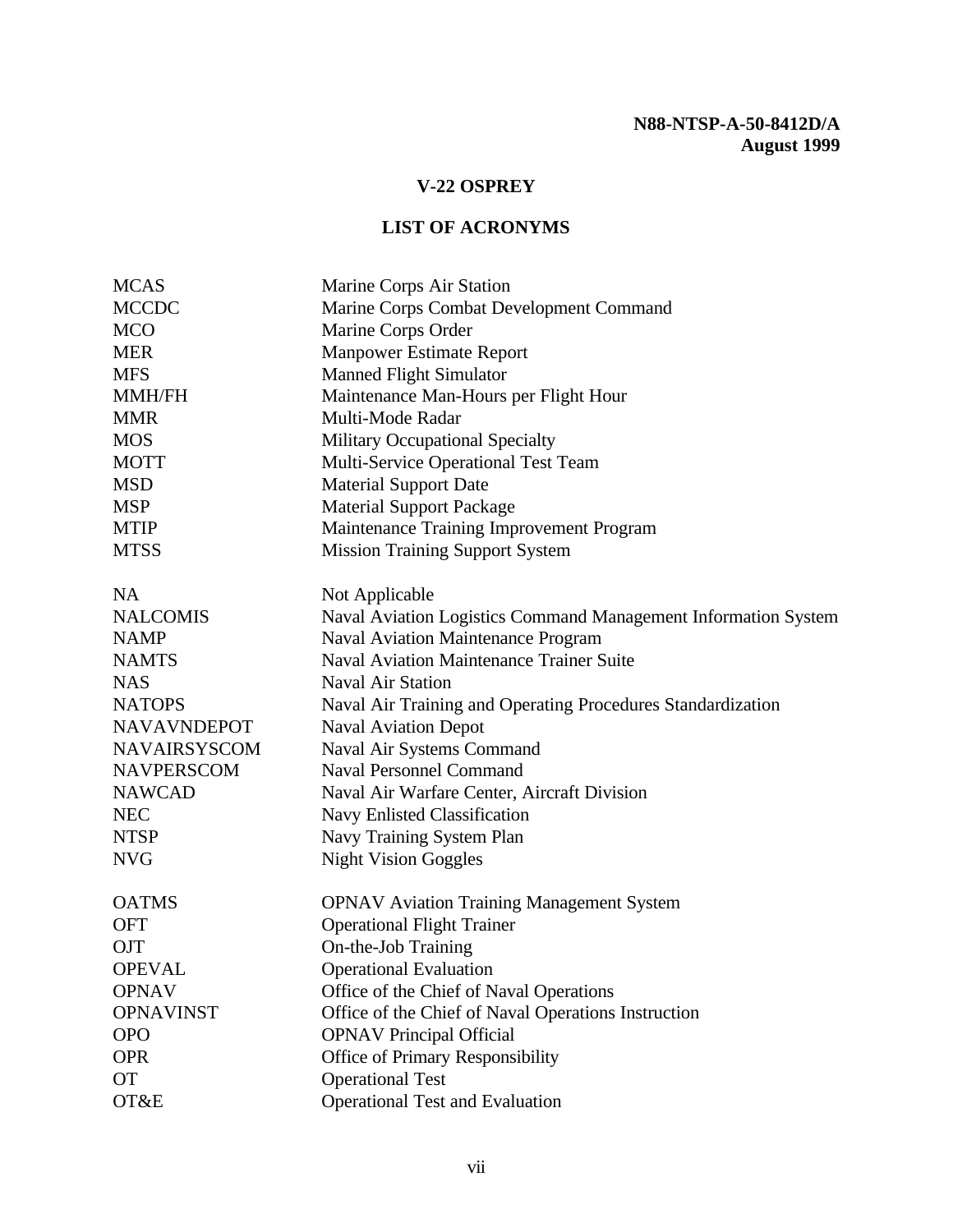| <b>PACOM</b>   | Pacific Command                                  |  |
|----------------|--------------------------------------------------|--|
| <b>PFY</b>     | Previous Fiscal Year                             |  |
| <b>PM</b>      | <b>Preventive Maintenance</b>                    |  |
| <b>PMA</b>     | Program Manager, Air                             |  |
| <b>PMOS</b>    | Primary Military Occupational Specialty          |  |
| <b>PNEC</b>    | Primary Navy Enlisted Classification             |  |
| <b>PTT</b>     | Part Task Trainer                                |  |
| <b>RFT</b>     | <b>Ready For Training</b>                        |  |
| <b>SELRES</b>  | <b>Selected Reserve</b>                          |  |
| <b>SMOS</b>    | <b>Secondary Military Occupational Specialty</b> |  |
| <b>SNEC</b>    | <b>Secondary Navy Enlisted Classification</b>    |  |
| <b>SOF</b>     | <b>Special Operations Forces</b>                 |  |
| <b>SOW</b>     | <b>Special Operations Wing</b>                   |  |
| <b>SPETE</b>   | <b>Special Electronic Test Equipment</b>         |  |
| SPTE           | <b>Special Test Equipment</b>                    |  |
| <b>SRA</b>     | Shop Replaceable Assembly                        |  |
| <b>ST</b>      | Special Tool                                     |  |
| <b>STP</b>     | <b>System Training Plan</b>                      |  |
| <b>TAR</b>     | Training and Administration of Reserves          |  |
| <b>TBD</b>     | To Be Determined                                 |  |
| TD             | <b>Training Device</b>                           |  |
| <b>TDRD</b>    | <b>Training Device Requirements Document</b>     |  |
| <b>TFS</b>     | <b>Total Force Structure</b>                     |  |
| T/O            | Table of Organization                            |  |
| <b>TTE</b>     | <b>Technical Training Equipment</b>              |  |
| <b>UIC</b>     | <b>Unit Identification Code</b>                  |  |
| <b>USAF</b>    | <b>United States Air Force</b>                   |  |
| <b>USMC</b>    | <b>United States Marine Corps</b>                |  |
| <b>USN</b>     | <b>United States Navy</b>                        |  |
| <b>USSOCOM</b> | <b>United States Special Operations Command</b>  |  |
| <b>VMM</b>     | Marine Medium Tilt-Rotor Squadron                |  |
| <b>VMMT</b>    | Marine Medium Tilt-Rotor Training Squadron       |  |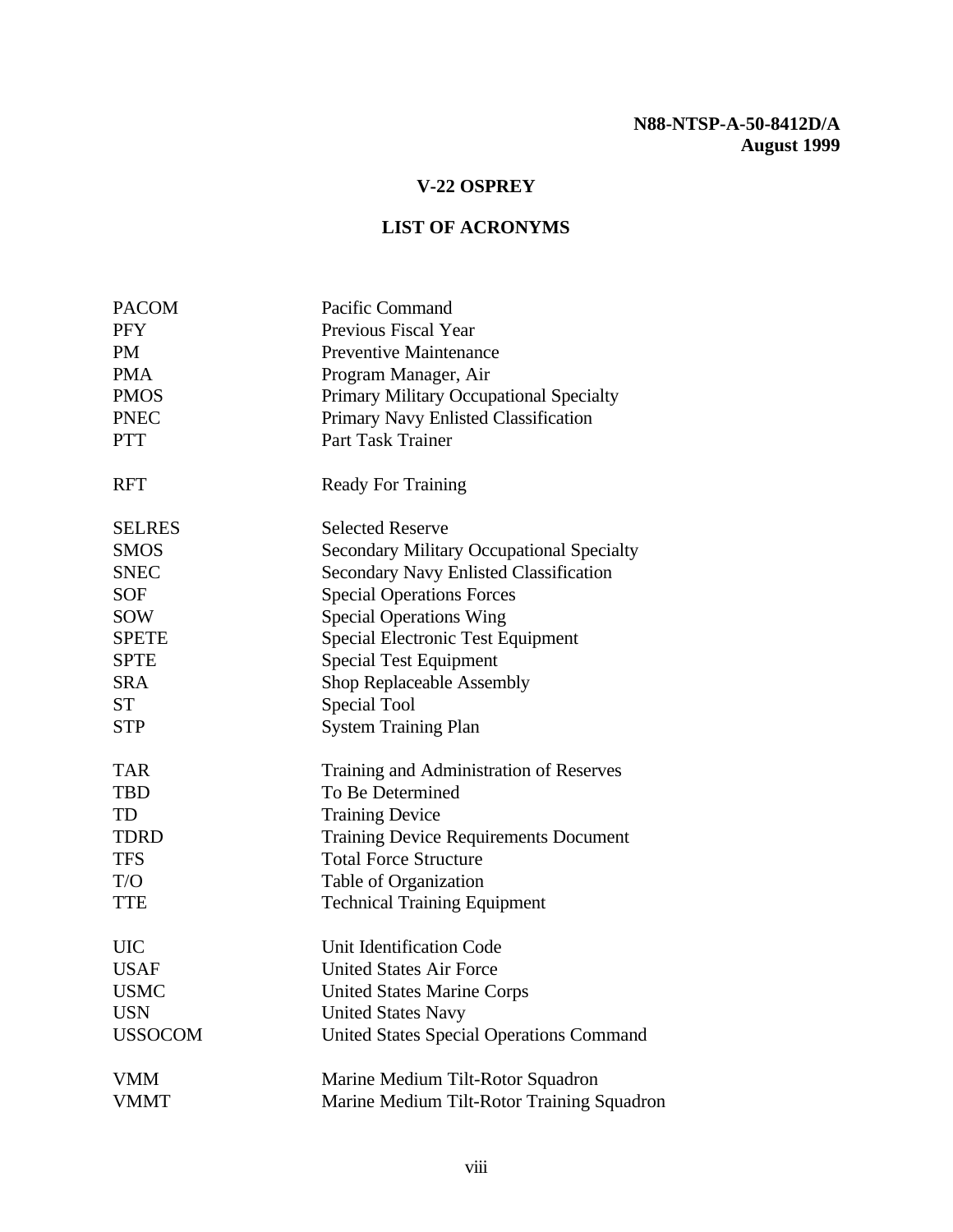## **V-22 OSPREY**

## **LIST OF ACRONYMS**

WRA Weapon Replaceable Assembly WSPD Weapon System Planning Document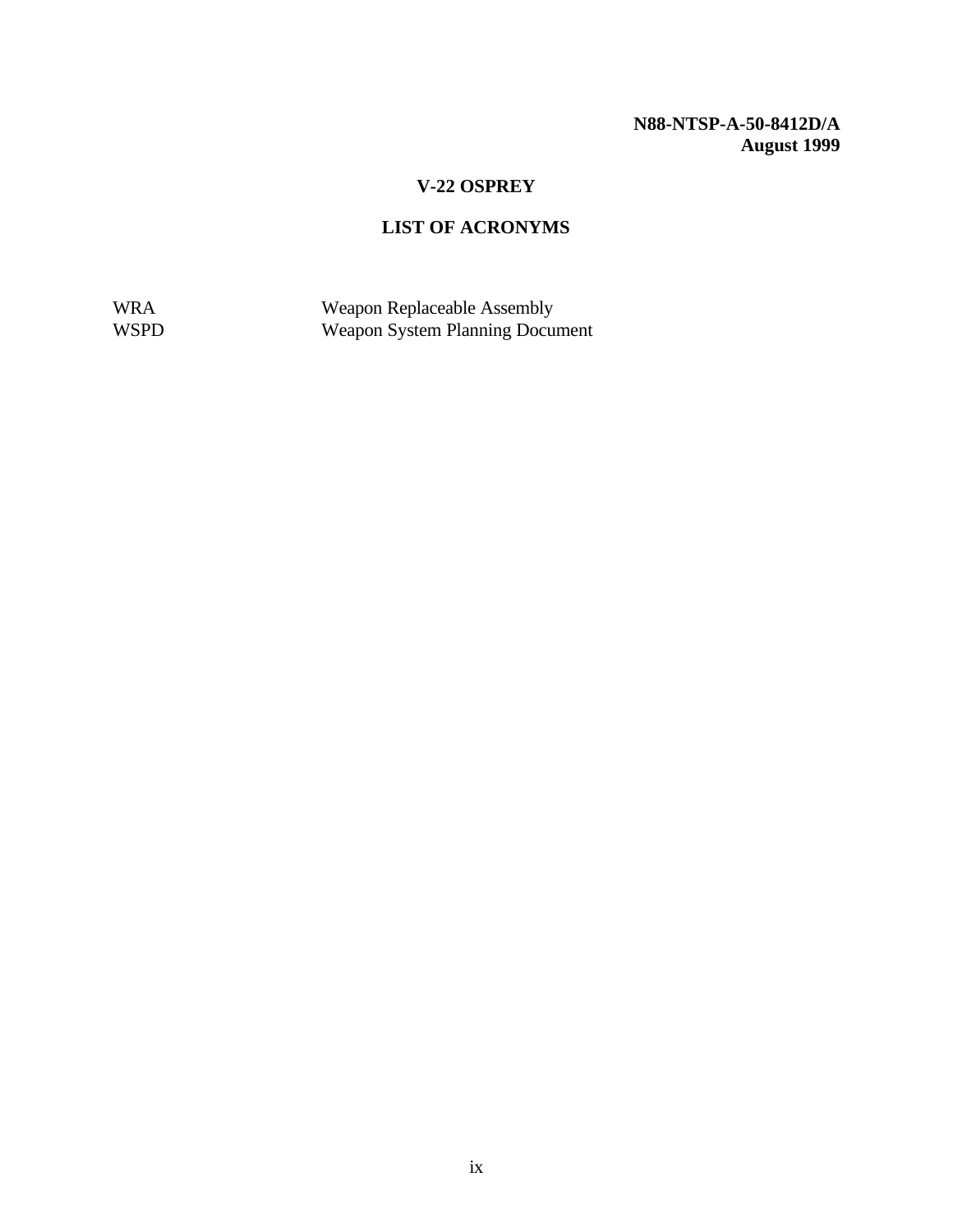#### **PREFACE**

<span id="page-13-0"></span>This Approved Joint Training System Plan (JTSP) supersedes the Proposed Joint Training System Plan, A-50-8412D/D, dated March 1999. It has been updated to comply with guidelines set forth in the Navy Training Requirements Documentation Manual and was developed per the Office of the Chief of Naval Operations Instruction (OPNAVINST) 1500.76 to identify Manpower, Personnel, and Training requirements.

The JTSP provides a summary of resources and processes planned to successfully train personnel to operate and support the V-22 Osprey weapon system. It is a living document, subject to multiple revisions as the V-22 program evolves. Separate requirements documents such as the Joint Operational Requirements Document (JORD), Training Devices Requirements Document (TDRD), Weapon System Planning Document (WSPD), and other force planning documents provide the controlling authority for the information summarized here. Changes to these documents will necessitate changes to this JTSP. Successive updates and revisions to this JTSP represent a meaningful planning exercise for the successful fielding of the V-22 Osprey. Details on the Navy's V-22 program are not available and are not addressed in this JTSP. Navy information will be included in this JTSP as it becomes available.

Core components of this JTSP, when combined with the United States Air Force (USAF) CV-22 System Training Plan (STP), provide necessary training planning for the Air Force CV-22 Aircraft. The Office of Primary Responsibility (OPR) for the CV-22 STP is Air Force Special Operations Command / Director of Training (AFSOC/DOT). Specific changes to this JTSP are as follows:

The Fleet Replacement Enlisted Skills Training (FREST), a companion to the Fleet Readiness Squadron (FRS) Marine Medium Tilt-rotor Training Squadron (VMMT)-204 will be the model manager and training site for inter-service training at Marine Corps Air Station (MCAS), New River, North Carolina. "A" School core and strand training requirements for the United States Marine Corps (USMC) and skills training requirements for the USAF have been identified. Follow-on maintenance training is being developed.

An updated description of Full Flight Simulator (FFS) and Flight Training Device (FTD) simulator acquisitions is included in this JTSP.

Parts II and III of this JTSP have been updated to reflect the most current manpower and training requirements indicated in the latest V-22 USMC Tables of Organization (T/Os), USAF student throughput requirements, and newly established maintenance training courses. Part VII has been updated to reflect the current V-22 Osprey Program points of contact.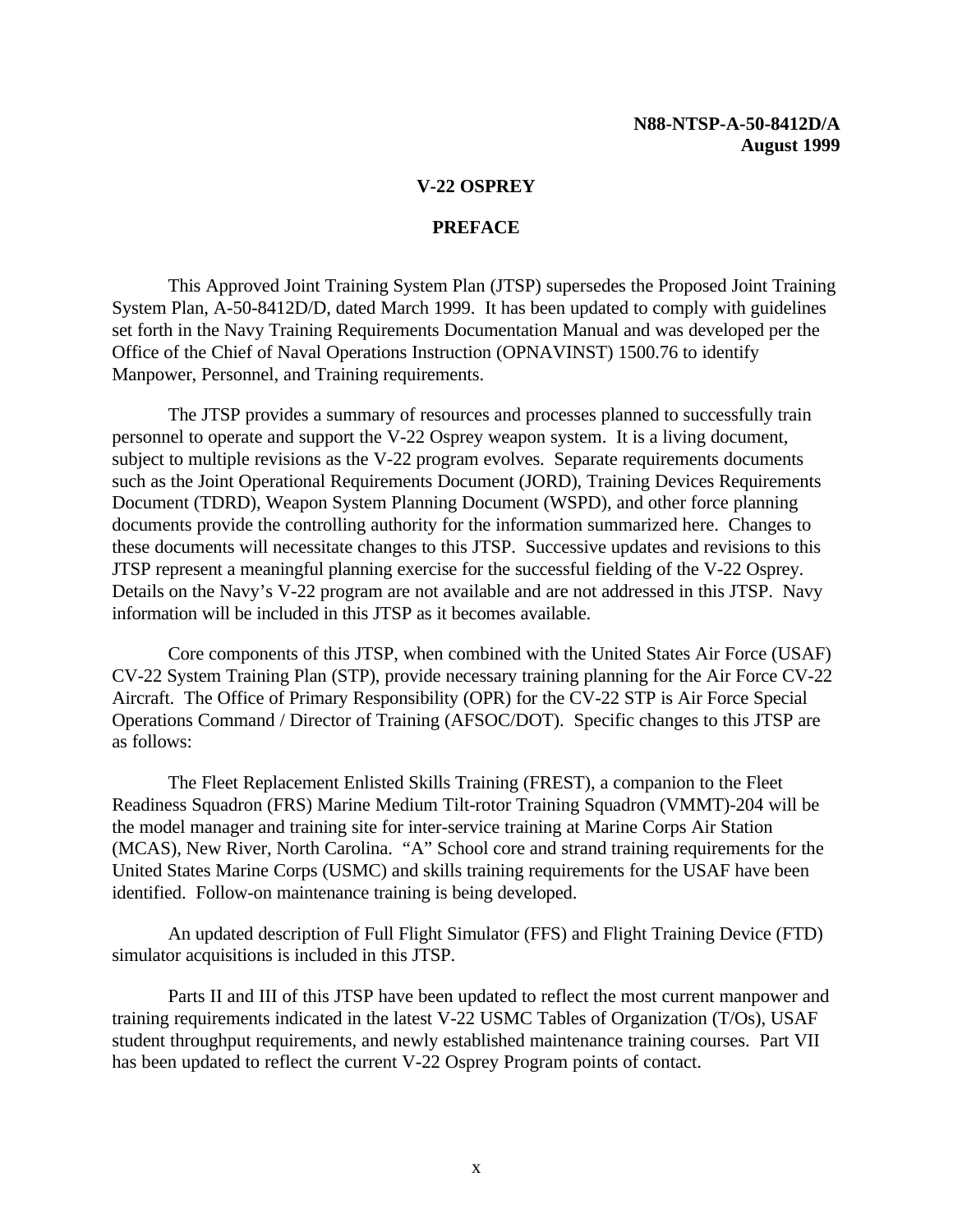#### **N88-NTSP-A-50-8412D/D** March 1999

## **PART I - TECHNICAL PROGRAM DATA**

#### <span id="page-14-0"></span>**A. NOMENCLATURE-TITLE-PROGRAM**

#### **1. Nomenclature-Title-Acronym.** V-22 Osprey

#### **2. Program Element**

| United States Special Operations Command (USSOCOM)  116404 |  |
|------------------------------------------------------------|--|

**B. SECURITY CLASSIFICATION.** Classification of V-22 characteristics performance, capabilities, systems, and subsystem equipment is defined in the MV-22 Security Classification Guide, dated 16 June 98. This JTSP is Unclassified.

### **C. MANPOWER, PERSONNEL, AND TRAINING PRINCIPALS**

| SAF/AQQU         |
|------------------|
| HQ SOCOM SOAL-FW |
|                  |
|                  |
|                  |
|                  |
| <b>CNET</b>      |
| <b>HQ USAF</b>   |
| HQ AETC          |
| HQ AFSOC         |
|                  |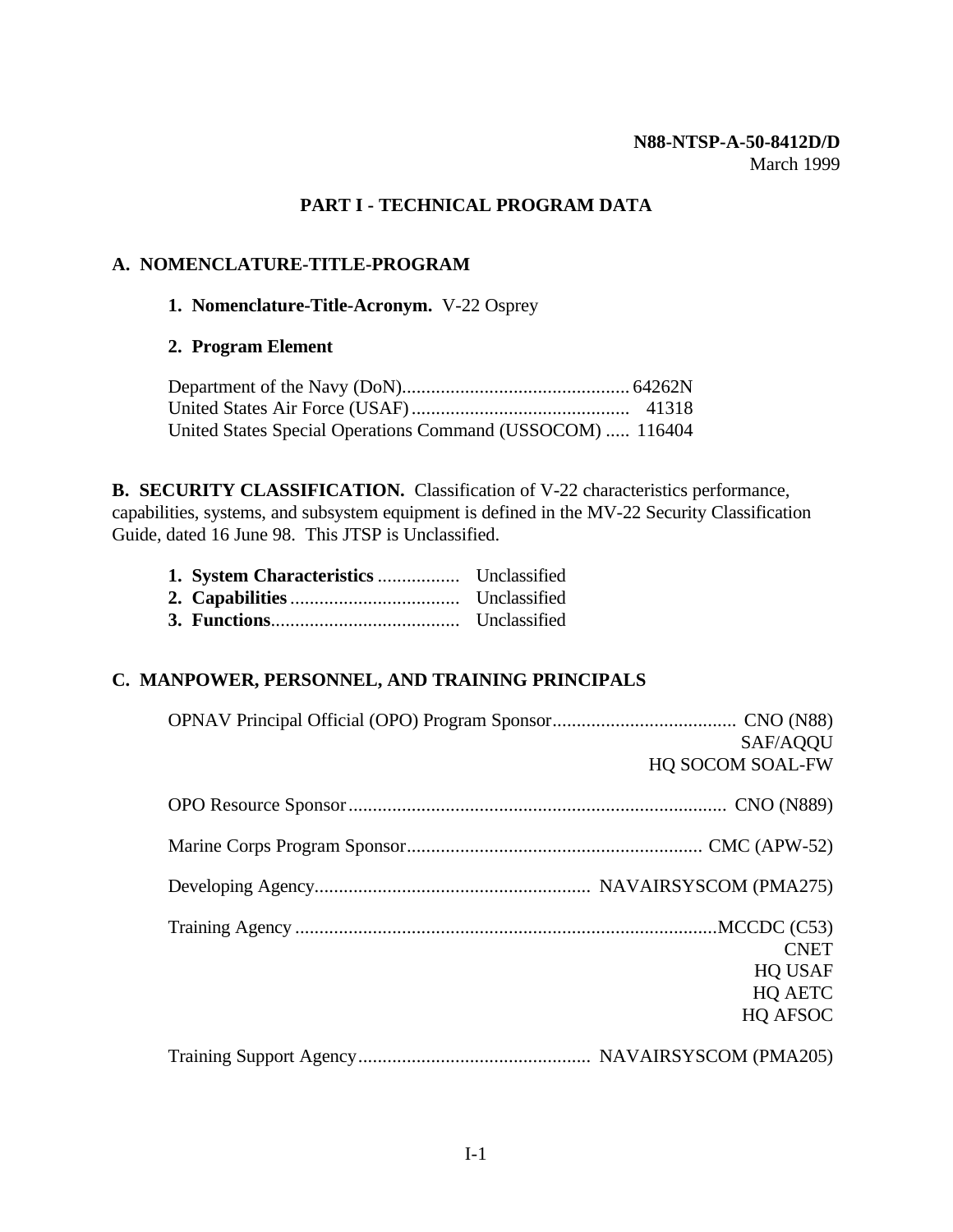<span id="page-15-0"></span>

|                                         | NAVPERSCOM (PERS-4, PERS-404) |
|-----------------------------------------|-------------------------------|
|                                         | CMC (ASM)                     |
|                                         | HQ AETC/XPM                   |
|                                         | HQ AFSOC/XPM                  |
|                                         |                               |
| Marine Corps Combat Development Command |                               |
|                                         |                               |

#### **D. SYSTEM DESCRIPTION**

**1. Operational Uses.** The V-22 Osprey Program consists of a Joint Multi-Mission Vertical Lift Aircraft that provides the USMC, Headquarters USSOCOM, USAF, and the United States Navy (USN) with a multi-engine, dual piloted, self-deployable, medium lift, vertical takeoff and landing aircraft to be used to conduct combat, combat support, combat service support, and special operations missions worldwide. Missions include, but are not limited to, amphibious assault, land assault, raid operations, medium cargo lift, Combat Search and Rescue (CSAR), and Special Operations Force (SOF) support. The aircraft (MV-22 for the USMC, CV-22 for USSOCOM, and HV-22 for the USN) are capable of conducting operations in adverse weather, during daylight hours or at night, in climates from arctic to tropical from aviation and air capable ships (primary operating and support sea bases are Amphibious Assault (General Purpose) (LHA) and Amphibious Assault (Multi Purpose) (LHD) class ships, or from improved and unimproved landing sites ashore; and in a variety of conventional, unconventional, and contingency combat situations including Chemical, Biological, and Radiological warfare conditions. An air refueling capability will extend the aircraft's combat mission range when required, and it will be selfsupporting to the maximum extent possible.

**2. Foreign Military Sales.** Currently, there are no cooperative development or Foreign Military Sales (FMS) programs established. FMS will be addressed as required and incorporated into future updates to this JTSP.

**E. DEVELOPMENTAL TEST AND OPERATIONAL TEST.** Developmental Test and Evaluation (DT&E) is being conducted and managed by the Rotary Wing Test Directorate, Naval Air Warfare Center Aircraft Division (NAWCAD), Patuxent River, Maryland, using an Integrated Test Team comprised of Bell-Boeing and Government personnel. Operational Test and Evaluation (OT&E) is being conducted by Marine Helicopter Squadron One (HMX-1) Multi-Service Operational Test Team (MOTT) and monitored by the Commander, Operational Test and Evaluation Force (COMOPTEVFOR), Norfolk, Virginia. The MOTT consists of selected aircrew and engineering personnel from the Marine Corps and Air Force who have received V-22 factory training. Current planning is for the V-22 Operational Evaluation (OPEVAL) to be performed at Marine Corps Air Facility (MCAF) Quantico, Virginia, and multiple sites throughout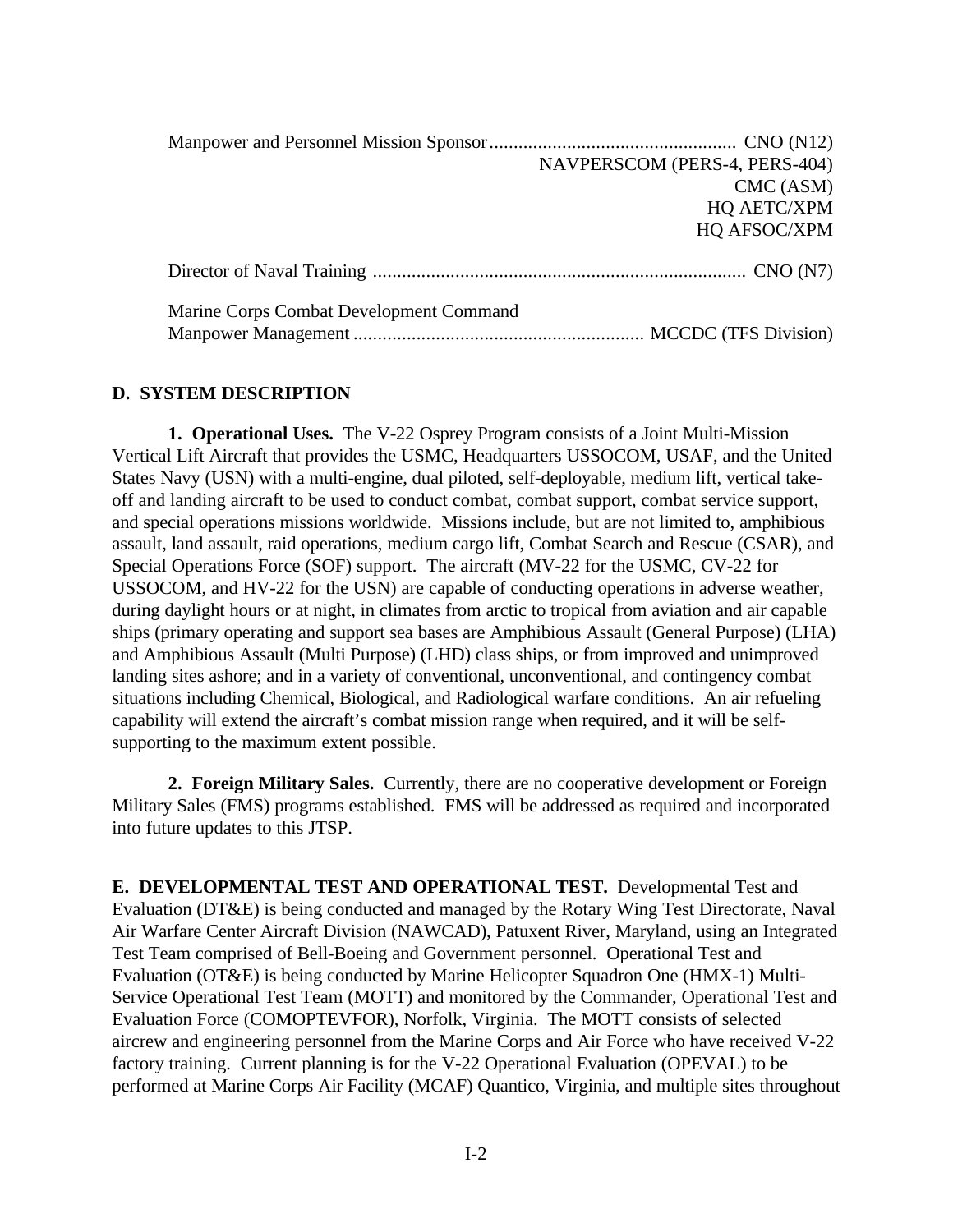<span id="page-16-0"></span>the United States, and the CV-22 Unique Initial Operational Test and Evaluation (IOT&E) to be performed at Kirtland Air Force Base (AFB), Albuquerque, New Mexico.

**F. AIRCRAFT AND/OR EQUIPMENT/SYSTEM/SUBSYSTEM REPLACED.** The V-22 will replace the CH-46E and CH-53A/D helicopters in the Marine Corps; replace USSOCOM's MH-53J and MH-60G helicopters; and supplement USSOCOM's MC-130E/H fleet. CSAR requirements of the USN by the HV-22 variant will augment and replace an as yet to be determined (TBD) aircraft.

## **G. DESCRIPTION OF NEW DEVELOPMENT**

**1. Functional Description.** The V-22 is a dual-piloted, twin engine, medium-lift, tiltrotor aircraft that combines the speed, range, and fuel efficiency of a turboprop aircraft with the slow flight and hover capabilities of a helicopter. Its design incorporates advanced, but mature technologies in composite materials, fly-by-wire flight controls, digital cockpits, survivability, airfoil design, and manufacturing.

The V-22 fuselage has a number of advanced composite structures. A rear loading ramp has been incorporated, which when closed, comprises the lower portion of the aft fuselage section. There is one side-entry personnel door.

The V-22 power plant (designated T406-AE-1107), auxiliary internal fuel capacity, and an aerial refueling capability give the V-22 the ability to self-deploy worldwide. Changes necessary to convert the basic assault troop transport configuration for other missions will be simple and easily accomplished by organizational level maintenance personnel in field and shipboard environments.

**2. Physical Description.** The MV-22B configuration aircraft serves as the baseline design. The CV-22 configuration will include additional wing fuel tanks, a Terrain Following/Terrain Avoidance radar, and enhanced avionics packages to satisfy SOF specific mission requirements. A complete description of V-22 systems and subsystems is provided in the V-22 Detail Specification (SD-572-1, Rev. C) and Appendices.

#### **V-22 AIRCRAFT PHYSICAL CHARACTERISTICS**

| 60,500 (Maximum Take-Off) |
|---------------------------|
|                           |
|                           |
|                           |
|                           |
|                           |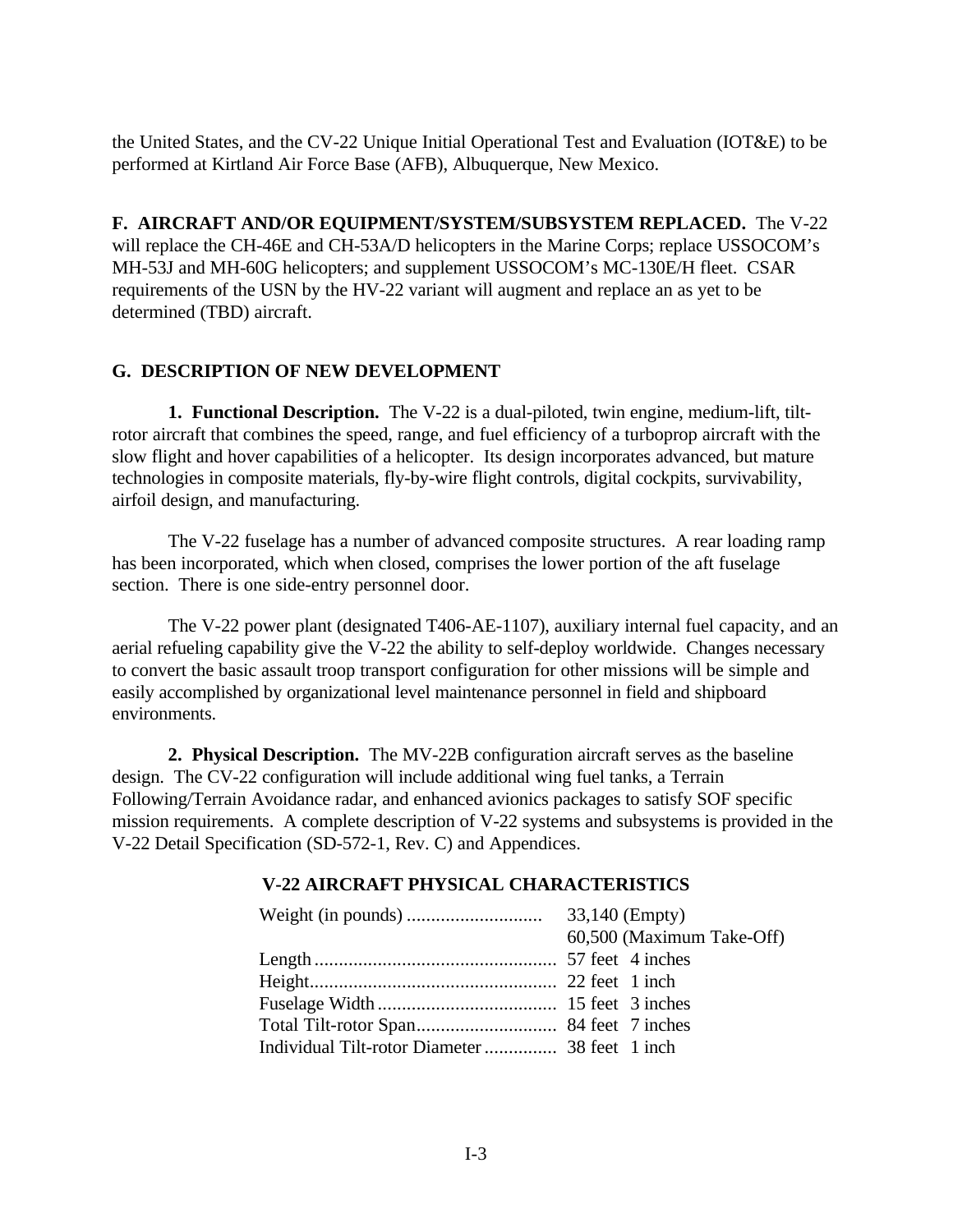<span id="page-17-0"></span>**3. New Development Introduction.** The V-22 Osprey will be introduced as new production aircraft to replace designated aircraft at existing operating activities.

The Marine Corps will employ a phased strategy for the transition of the Marine Corps Medium Lift fleet to the MV-22 aircraft. Twenty-two CH-46E/CH-53D squadrons will transition to the MV-22 aircraft (18 active and four reserve). Upon transition, each squadron will maintain an aircraft inventory (Primary Aircraft Authorized (PAA)) of 12 aircraft. The estimated time-totrain for a squadron transitioning to the MV-22 aircraft is approximately 24-30 months (Standdown, Transition, Post-Transition, Pre-Deployment Training).

#### **4. Significant Interfaces.** Not Applicable (NA)

**5. New Features, Configurations, or Material.** The V-22 is the first tilt-rotor aircraft to be fielded in the military. It is a hybrid aircraft, combining selected capabilities of an airplane and a helicopter. The Federal Aviation Administration (FAA) has classified tilt rotors as powered lift aircraft, neither airplane nor rotorcraft. The V-22 uses many unique items to achieve its configuration and capability. The airframe incorporates new materials and structural designs. Advanced avionics provide mission enhancement while new wiring technologies increase reliability and reduce weight. New hydraulic technology is also applied. Redundant digital systems such as fly-by-wire flight controls are used in lieu of traditional hybrid redundancies. New processes are applied in the operation and maintenance of the V-22. Examples include the mission planning station used by aircrew before flight, and the maintenance station used between flights to automatically identify defects and conduct trend analysis to predict future maintenance actions.

#### **H. CONCEPTS**

**1. Operational Concept.** The aircraft is manned by a pilot, copilot, and enlisted aircrew appropriate for the specific service and type of mission being flown. The V-22 is optimized to transport troops (i.e., 24 combat-equipped Marines, or 10,000 pounds of external cargo) to austere landing sites from aviation capable amphibious ships and expeditionary forward operating bases ashore.

**2. Maintenance Concept.** The maintenance concept for the V-22 is based on a Logistics Support Analysis (LSA) of the aircraft's maintainability, life-cycle cost, maintenance engineering, and logistics support requirements. The Naval Aviation Maintenance Program (NAMP), OPNAVINST 4790.2G, and Air Force Special Operations Command Instruction (AFSOCI) 21- 106 provide general guidance regarding the various services' maintenance concepts. For the Navy and Marine Corps, the NAMP details three levels of maintenance (organizational, intermediate, and depot) and provides an organizational structure to collect supporting data.

The Air Force will use a two-level (organizational and depot) maintenance concept for avionics and engines. The remainder will be maintained through three levels of maintenance. During DT&E, maintenance and logistics support is the responsibility of the contractor, Bell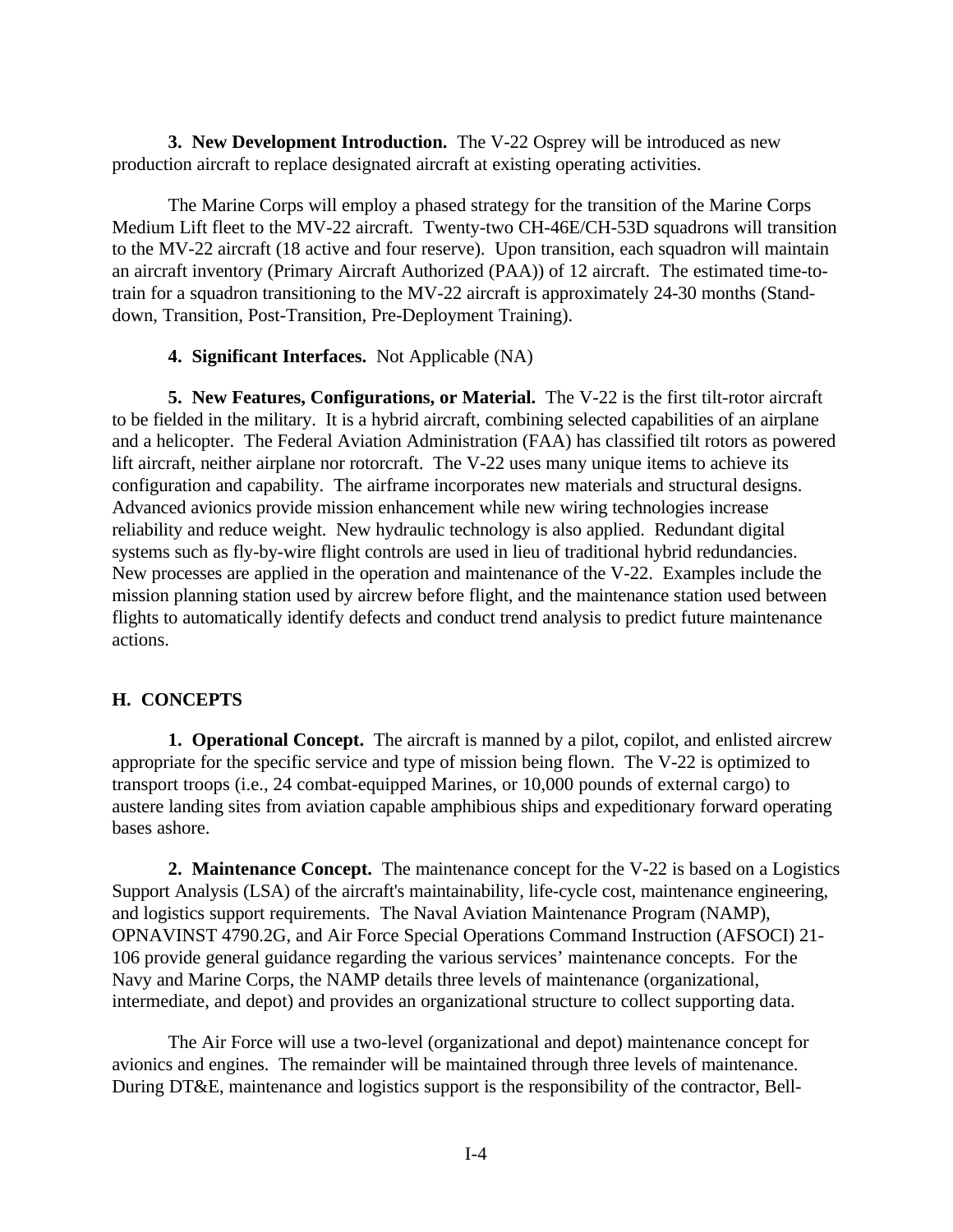Boeing. During OT&E, organizational maintenance will be performed by factory trained personnel from the MOTT. The contractor will provide intermediate maintenance support.

**a. Organizational.** Operating units normally perform organizational level maintenance actions on a day-to-day basis in support of its own mission. These actions are generally classified as Preventive Maintenance (PM) and Corrective Maintenance (CM). The T406-AD-400 engine will be maintained under a commercial two-level maintenance concept where the contractor (Allison Engine) provides for all aircraft maintenance beyond the organizational level at Allison repair centers. The Navy, Marine Corps, and Air Force will only be responsible for performing T406-AD-400 engine organizational level maintenance.

**(1) Preventive Maintenance.** PM consists of periodic prescribed inspections and servicing of the aircraft, systems, and subsystems as detailed in the aircraft's Maintenance Requirement Cards and Maintenance Plan.

**(2) Corrective Maintenance.** CM is performed by organizational level maintenance personnel using Built-In-Test (BIT), Peculiar Support Equipment (PSE), and Common Support Equipment (CSE) to fault isolate defective Weapon Replaceable Assemblies (WRA) and Line Replaceable Units. CM includes repairs to powerplants, airframes, aircraft wiring, and connectors. Defective WRAs are forwarded to the Intermediate Maintenance Activity for repair.

**b. Intermediate.** Intermediate level maintenance actions are those performed in support of user activities that are beyond the capabilities of organizational level maintenance. These actions include test, repair, calibration, and modification of aeronautical equipment; repair and calibration of support equipment; and disposition of assets from stricken aircraft. Intermediate level maintenance will be performed to verify faulty WRAs and isolate to a faulty Shop Replaceable Assembly (SRA), or component, using the appropriate test equipment. The faulty SRA will be removed, repaired, and replaced, and WRA performance verified by the appropriate test equipment. Depending on the system involved, the Air Force will perform some of these maintenance tasks at the organizational, or depot level, to support the two-level maintenance concept.

**c. Depot.** Depot level maintenance actions normally require repair, major overhaul, or a complete rebuilding, manufacture, or modification of parts, assemblies, subassemblies, and end items beyond the capabilities of intermediate level maintenance. Naval Aviation Depot (NAVAVNDEPOT) MCAS Cherry Point, North Carolina, is planned be the depot repair site for all Marine Corps and Air Force V-22 aircraft (less engines). The depot for Navy has not yet been determined.

#### **d. Interim Maintenance**

**(1) Phased Support Concept.** Maintenance responsibility under the phased support concept is a joint services-contractor effort until the V-22 systems demonstrate the level of reliability required for complete organic support. Early organic capability will be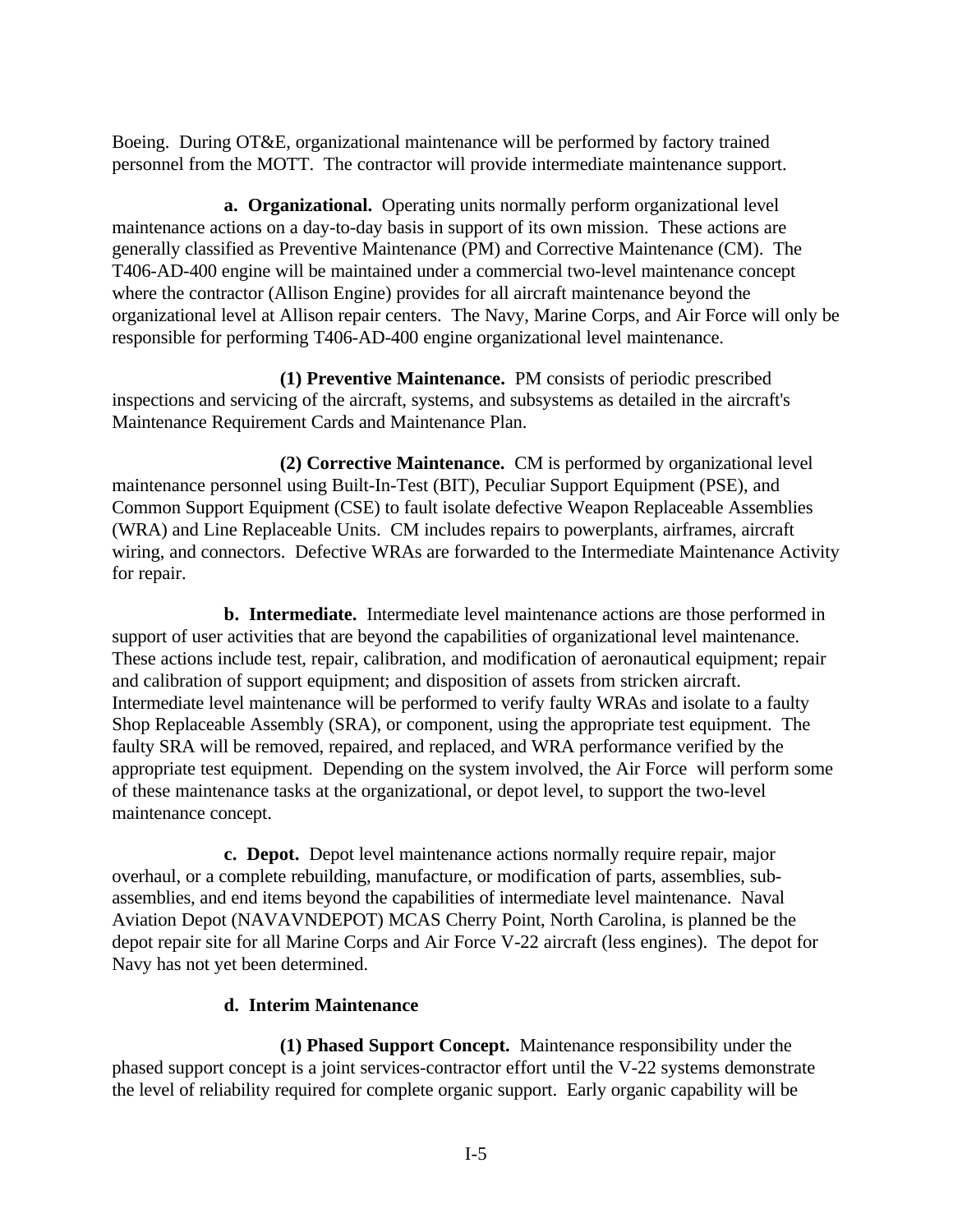established for systems demonstrating acceptable reliability, maintainability, and supportability. This concept will be in effect until the full Material Support Date (MSD) of June 2004 is achieved. The Organic Support Dates for the Marine Corps and Air Force are TBD.

**(2) Sources of Technical Support.** The Marine Corps will have crash damage depot repair capabilities at NAVAVNDEPOT, MCAS Cherry Point, North Carolina. The planned Government Support Date for the V-22 is 2005. Engineering and Technical Services (ETS) will provide all required technical assistance until the Government Support Date. ETS will also provide required technical assistance for the Air Force.

**e. Life-Cycle Maintenance Plan.** The V-22 has a minimum service life of 20 years and contains diagnostics using automatic, semi-automatic, and manual means. It is the first military aircraft to use the Aircraft Maintenance Event Ground Station (AMEGS). AMEGS is a maintenance data system that uses downloaded data from a data storage system in the aircraft as input to the Naval Aviation Logistics Command Management Information System (NALCOMIS) and the Core Automated Maintenance System for the purpose of immediate identification and assessment of aircraft discrepancies. AMEGS is government furnished and will be assessed for workability and reliability from the standpoint of the V-22 Weapon System. AMEGS capabilities and requirements along with its planned integration with NALCOMIS Phase III will be evaluated.

**3. Manning Concept.** Navy and Marine Corps qualitative and quantitative manpower requirements for the operation and support of the V-22 weapon system were developed using LSA under an Engineering and Manufacturing Development (EMD) contract per Chapter 4 of ILS-DS-30A-202, Revision C. Maintenance manpower requirements were generated by the contractor using LSA data and Maintenance and Material Management data from comparable aircraft systems (CH-46E Aircraft). Particular JORD requirements for the V-22 include specific manpower structure to operate and maintain the aircraft over a period of time in a developed workload mode. T/Os have been developed for the MV-22 based on a 12 aircraft operating squadron and one 40 aircraft training squadron (VMMT-204). For detailed information on Marine Corps manpower, refer to Element II.A.1.b of this JTSP.

The Air Force manpower requirements will also be derived using the LSA during EMD. Air Force requirements will be based on target labor analysis and target labor hours per flying hour. Standard Air Force skills (levels 9, 7, 5 and 3) will be used. The aircraft will be operationally maintained by level three and five personnel. For information concerning Air Force manpower requirements, refer to the V-22 Manpower Estimate Report (MER) dated 17 June 1996.

**Note:** Manpower requirements for the Navy are still in the planning stages. Information concerning the requirements for the development of squadron manpower documents and newly established Navy Enlisted Classifications (NECs) will be included in this JTSP when it becomes available.

**a. Aircrew Planning Factors.** Marine Corps aircrew manpower requirements were developed per OPNAVINST 5310.21 and are based on the number of aircraft, flight hours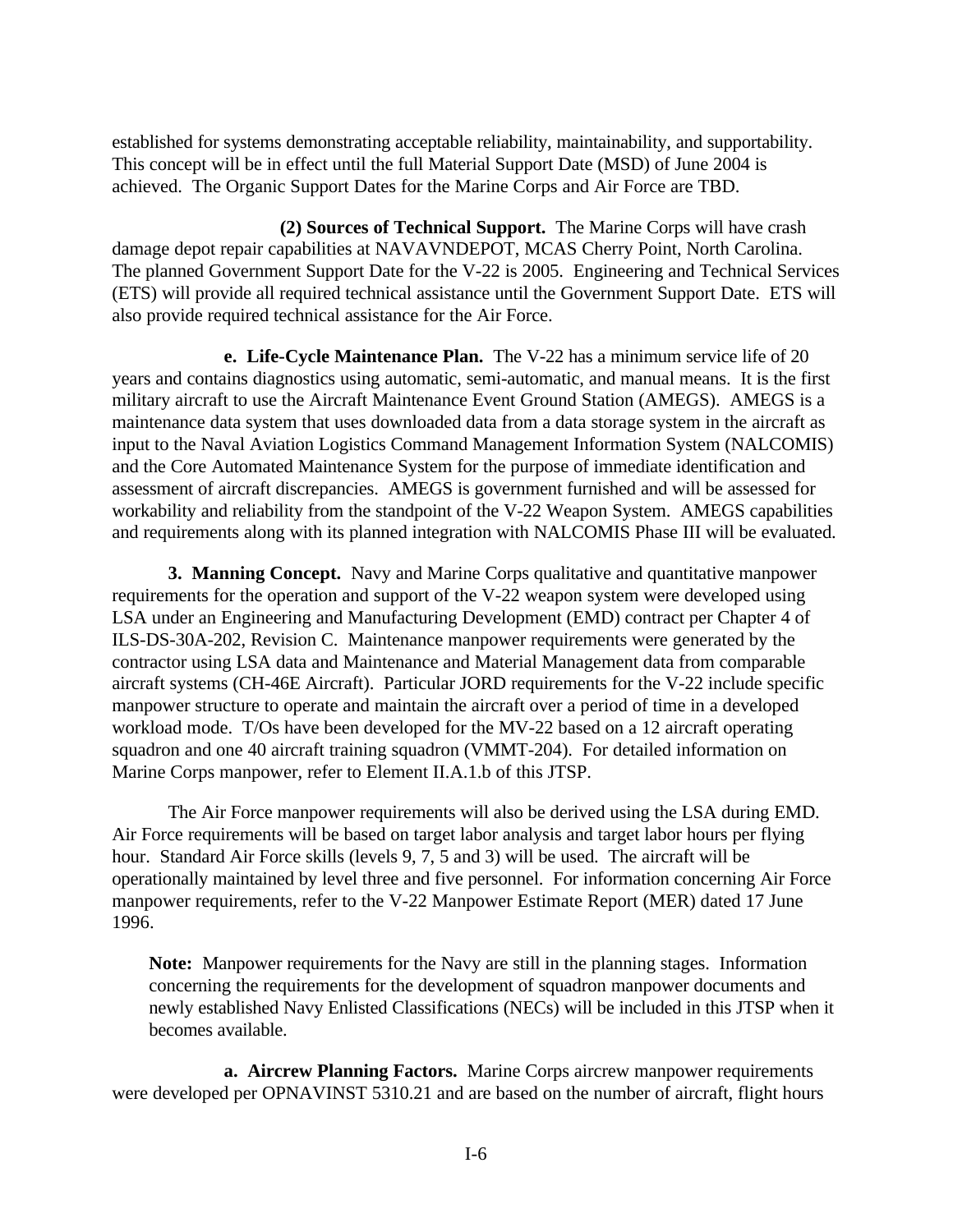<span id="page-20-0"></span>per aircraft per month, seat factors, and crew ratios. USAF manpower requirements were provided by the Air Force Personnel Center. Table I-1 provides a summary of aircrew configurations, manning factors, and their applicable Military Occupational Specialties (MOS). Table I-2 provides projected aircraft utilization rates.

#### **TABLE I-1. AIRCREW CONFIGURATIONS AND MANNING FACTORS MARINE CORPS CREW CONFIGURATION**

| <b>POSITION</b> | <b>MOS</b> | <b>CREW RATIO</b> | <b>SEAT FACTOR</b> |
|-----------------|------------|-------------------|--------------------|
| Pilot           | 7532       |                   |                    |
| Copilot         | 7532       |                   |                    |
| Crew chief      | 6175       | .6                |                    |

# **AIR FORCE CREW CONFIGURATION**

| <b>POSITION</b>        | <b>MOS</b>  | <b>CREW RATIO</b> | <b>SEAT FACTOR</b> |
|------------------------|-------------|-------------------|--------------------|
| Pilot                  | 11SYX       | 2.0               |                    |
| Copilot                | 11SYX       | 2.0               |                    |
| <b>Flight Engineer</b> | 1 A 1 X 1 R | 2 U               |                    |

| Pilot                  | 1 S V X | 2.0 |  |
|------------------------|---------|-----|--|
| Copilot                |         | 2.0 |  |
| <b>Flight Engineer</b> | Δ       | 2.0 |  |
|                        |         |     |  |

#### **ACTIVITY AIRCRAFT PER ACTIVITY AVERAGE SORTIE LENGTH** MV-22 (USMC) 12 3.0  $CV-22 (USAF)$  7 5.0 VMMT-204 12 to 40 2.0

#### **TABLE I-2. PROJECTED AIRCRAFT UTILIZATION**

**b. Maintenance Manpower Planning Factors.** Marine Corps maintenance manpower requirements are based on the total Maintenance Man-Hours per Flight Hour (MMH/FH), number of maintenance working shifts, and standard workweek calculations for a deployed duty activity. Refer to the CV-22 System Training Plan for Air Force manpower planning factors. Tables I-3 and I-4 show organizational and intermediate MOSs, and the USAF equivalent Air Force Specialty Codes (AFSC) by applicable work centers.

**TABLE I-3. ESTIMATED ORGANIZATIONAL MAINTENANCE**

| <b>WORK CENTER</b> | <b>MOS</b> | <b>AFSC</b>   | MMH/FH** |
|--------------------|------------|---------------|----------|
| 110                | $6115*$    | 2A6X1B, 2A6X4 | 3.99     |
| 12A                | 6155       | 2A7X3, 2A7X1  | 1.60     |
| 12B                | 6155       | 2A6X5         | 0.85     |
| 12C                | 6155       | 2A7X2         | 0.56     |
| 13A                | 6060       | 2A7X4         | 0.02     |
| 13B                | 6086       | 1T1X1, 2A6X6  | 0.38     |
| 210                | 6325       | 2A3X2         | 0.52     |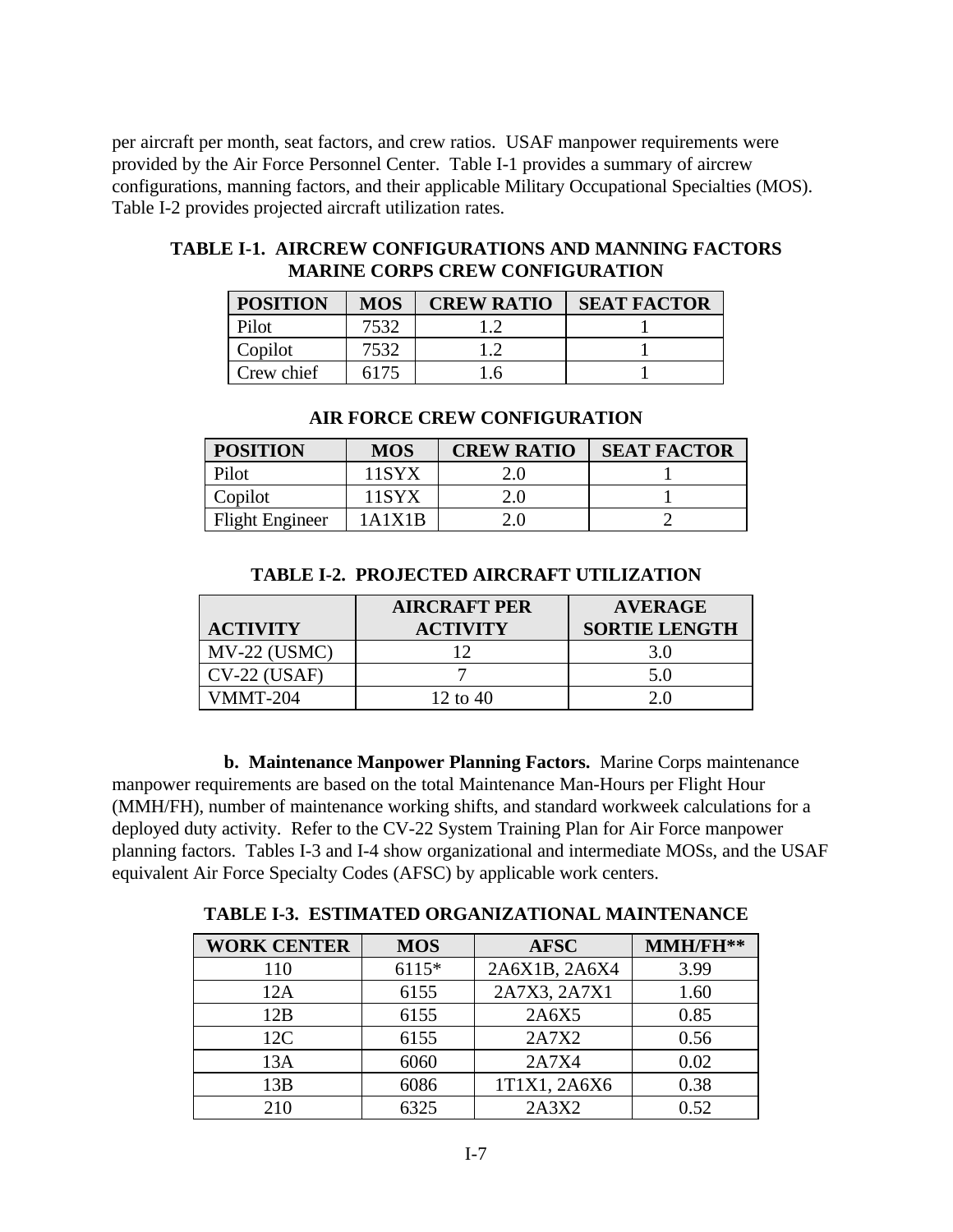<span id="page-21-0"></span>

| <b>WORK CENTER</b> | <b>MOS</b> | <b>AFSC</b>         | MMH/FH** |
|--------------------|------------|---------------------|----------|
| 220                | 6325       | 2A6X6               | 1.28     |
| 230                | 6531       | 2W1X1               | 0.26     |
| 310                | 6072, 6175 | 2A5X2               | 1.26     |
|                    |            | <b>Total MMH/FH</b> | 10.72    |

\* USMC line mechanic personnel (MOS 6115) are normally assigned to Work Center 310, but are shown here in Work Center 110 for clarity in tracking training.

 \*\* MMH/FH is based on an early sampling of information and is subject to change as new information becomes available.

| <b>WORK CENTER</b> | <b>MOS</b> | AFSC* | MMH/FH** |
|--------------------|------------|-------|----------|
| 410                | 6125*      |       | 0.38     |
| 440                | 6132       |       | 1.00     |
| 510                | 6092       |       | 0.43     |
| 520                | 6094       |       | 0.72     |
| 530                | 6092, 6044 |       | 0.02     |
| 610                | 6413       | 2A1X0 | 0.99     |
| 620                | 6433       |       | 1.24     |
| 640                | 6483       |       | 0.86     |
| 810                | 6060       |       | 0.06     |

**TABLE I-4. ESTIMATED INTERMEDIATE MAINTENANCE**

\* The Air force does not have specific AFSCs for intermediate level maintenance.

\*\* MMH/FH is based on an early sampling of information and is subject to change as new information becomes available.

**c. Enlisted Maintenance Instructor Manpower Requirements.** Enlisted maintenance instructor requirements for VMMT-204 FREST at the organizational level are based on the methodology contained in the Inter-service Training Review Organization (ITRO). Initial enlisted instructor requirements are shown in Element II.A.3 of this JTSP.

Air Force instructor requirements. [Have not yet been fully determined (Interservice training guidance indicates USAF will provide a *fair share* instructor presence). When information becomes available, it will be included in future updates to this document.] Table I-5 depicts a list of Air Force instructor AFSCs. These AFSCs are pending approval and will be included in the Air Force CV-22 STP.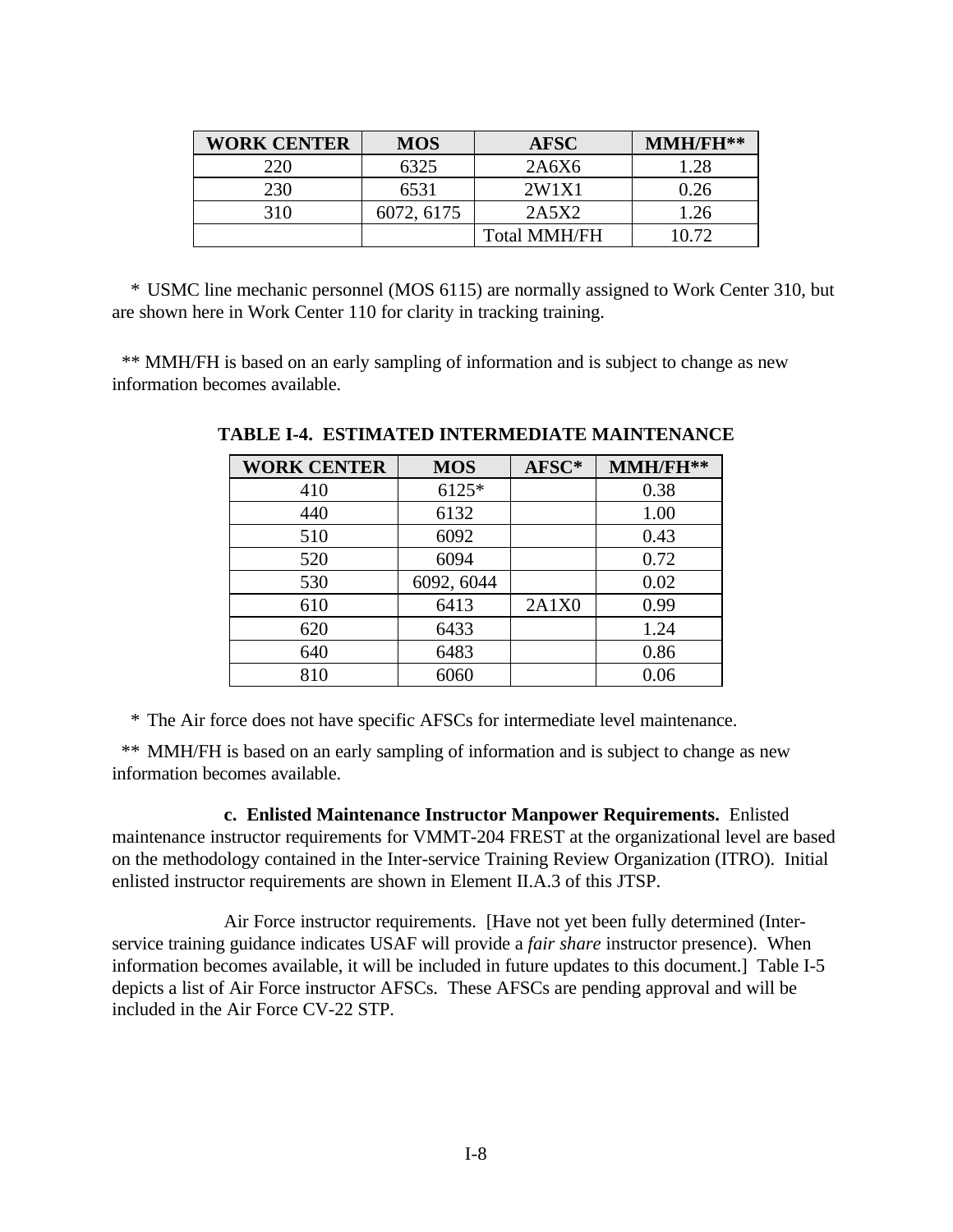<span id="page-22-0"></span>

| <b>AFSC</b>   | <b>TITLE</b>                                    |
|---------------|-------------------------------------------------|
| T2A6X1B       | Aerospace, Turboprop, and Turboshaft Propulsion |
|               | (Engines)                                       |
| <b>T2A6X5</b> | <b>Aircraft Pneudraulics</b>                    |
| T2A3X2/       | Avionics Systems, Instrument and Flight Control |
| T2A3X2B       | Systems, Communication, Navigation and          |
|               | Penetration Aids Systems [O-level ECM] Aircraft |
|               | <b>Instrument and Guidance Systems</b>          |
| <b>T2A5X2</b> | Crew Chief                                      |
| <b>T2A6X6</b> | Aircraft Electrical and Environmental Systems   |

**TABLE I-5. USAF INSTRUCTOR REQUIREMENTS**

**d. Fleet Project Team.** A Fleet Project Team (FPT) has been established to assist and advise in the development of the operator and maintainer training systems. The FPT is composed of knowledgeable representatives from user and non-user activities consisting of DoN, USAF, and USMC qualified military and civilian personnel per OPNAVINST 5000.50A and the CV-22 STP.

**4. Training Concept.** The contractor, Bell-Boeing, has developed a training program using the MV-22B as the baseline. Training courses have been designed in modules to provide the opportunity to select which courses, or portions of courses, best meet training requirements (based upon service unique missions, student entry levels, prior experience, etc.). Service-specific training not included in the modular "core" training will be developed at a later date to fulfill those requirements. V-22 training for the Selected Reserve (SELRES) is undetermined. As SELRES training requirements are identified, they will be included in updates to this JTSP.

The Marine Corps plans to implement a Mission Training Support System (MTSS) to provide follow-on support for the V-22 operator and maintenance training program. All functions of simulator support (simulator and academic instruction; maintenance and operation; curriculum and supply support; and auxiliary management) will be integrated into one contract. Under this concept, the contractor will be responsible for:

• **Contractor Operation and Maintenance of Simulators.** Contractor Operation and Maintenance of Simulators will ensure all V-22 primary training devices are maintained and operationally available 16 hours a day, five days a week, 50 weeks a year. These training devices include the Operational Flight Trainer (OFT), Cockpit Procedures Trainer (CPT), Naval Aviation Maintenance Trainer Suite (NAMTS), Full Flight Simulator (FFS), and the Flight Training Device (FTD).

• **Contractor Simulator Instruction.** Contractor Simulator Instruction will be required at VMMT-204 FRS, MCAS New River. This requirement for instruction will begin with the training of the VMMT-204 Instructor Pilot Cadre. Contractor Simulator Instructors (CSI) will provide simulator instruction in the OFT, CPT, FFS and FTD. This training is expected to begin in June 1999, upon acceptance of the V-22 OFT/CPT update program (converting devices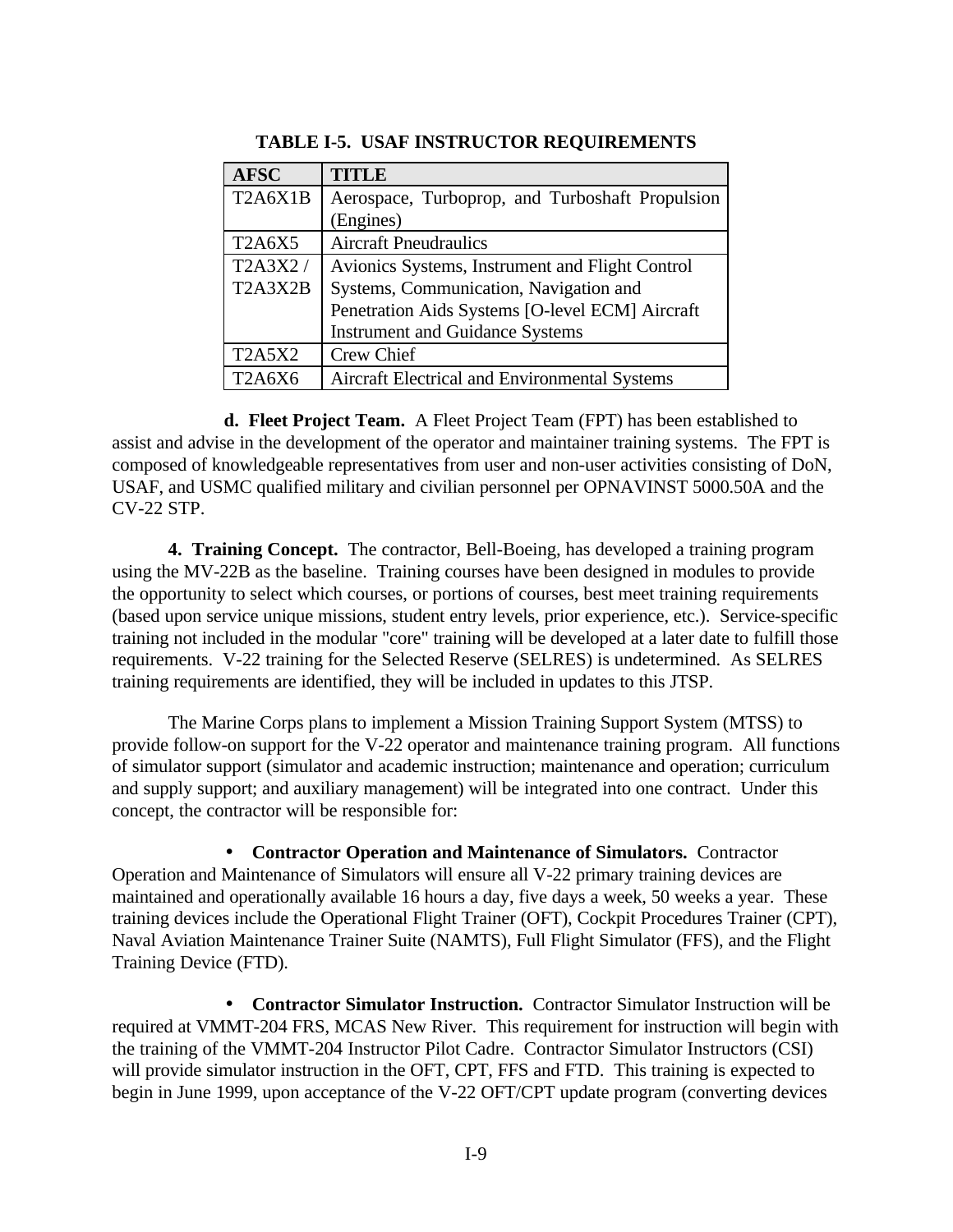from MV-22A to MV-22B configuration) at MCAS, New River. The CSIs will conduct briefings, debriefings, and syllabus flights, and evaluate pilot performance. Once the instructor cadre is trained, CSIs will instruct all simulator training and replacement events in support of VMMT-204. This training will include initial aircrew training, transition/conversion training, refresher training, as well as follow-on instructor training. After completing an established CSI training and mobilization period, CSIs will be certified by the model manager. CSIs will be required to attend VMMT-204 Instructor Standardization meetings, Air Force requirements lectures, complete semi-annual standardization evaluations, and complete annual Naval Air Training and Operating Procedures Standardization (NATOPS) and Instrument checks in the simulator to remain certified.

• **Contractor Curriculum Support.** Contractor Curriculum Support (CCS) will be required to maintain, update, and revise curriculum and instructional standards. CCS will:

- Manage changes and revisions to existing curriculum
- Assist in the development of new curriculum
- Maintain quality assurance
- Establish, monitor, and regulate evaluation programs
- Ensure instructor currency

• **Contractor Supply Support.** Contractor supply support will provide for the repair, replacement, and upkeep of the training system Material Support Package (MSP). The MSP will be used to support trainer operation and maintenance as specified under MTSS. The contractor will provide for the repair and replenishment of all simulator and trainer peculiar items, as well as bit piece parts. The government will provide any aircraft common equipment and parts through the government military supply system.

• **Management and Auxiliary Support.** Management and auxiliary support will provide a contractor site representative, clerical assistance, janitorial services, and facility access control at each simulator and trainer site. The contractor, under the supervision of Naval Air Warfare Center, Training Support Division (In-Service Engineering Office - ISEO), will provide trainer software support at MCAS New River.

• **Training in Support of Engineering and Manufacturing Development.** During EMD, the contractor provides factory training at contractor and government facilities to coincide with the needs of the V-22 Flight Test schedule. Organizational level training is being developed and will be taught by Bell-Boeing. Training for Developmental Test (DT) and Operational Test (OT) pilots will be facilitated by using the Manned Flight Simulator (MFS) located at NAWCAD, Patuxent River. DT&E is expected to be completed in fourth quarter Fiscal Year (FY)99. MV-22B OPEVAL is scheduled for completion in 2000. CV-22 IOT&E is scheduled for 2001-2002.

**a. Initial Training.** The first squadron to receive MV-22B Aircraft will be VMMT-204. Aircrew and maintenance cadre training is currently scheduled to begin in FY00.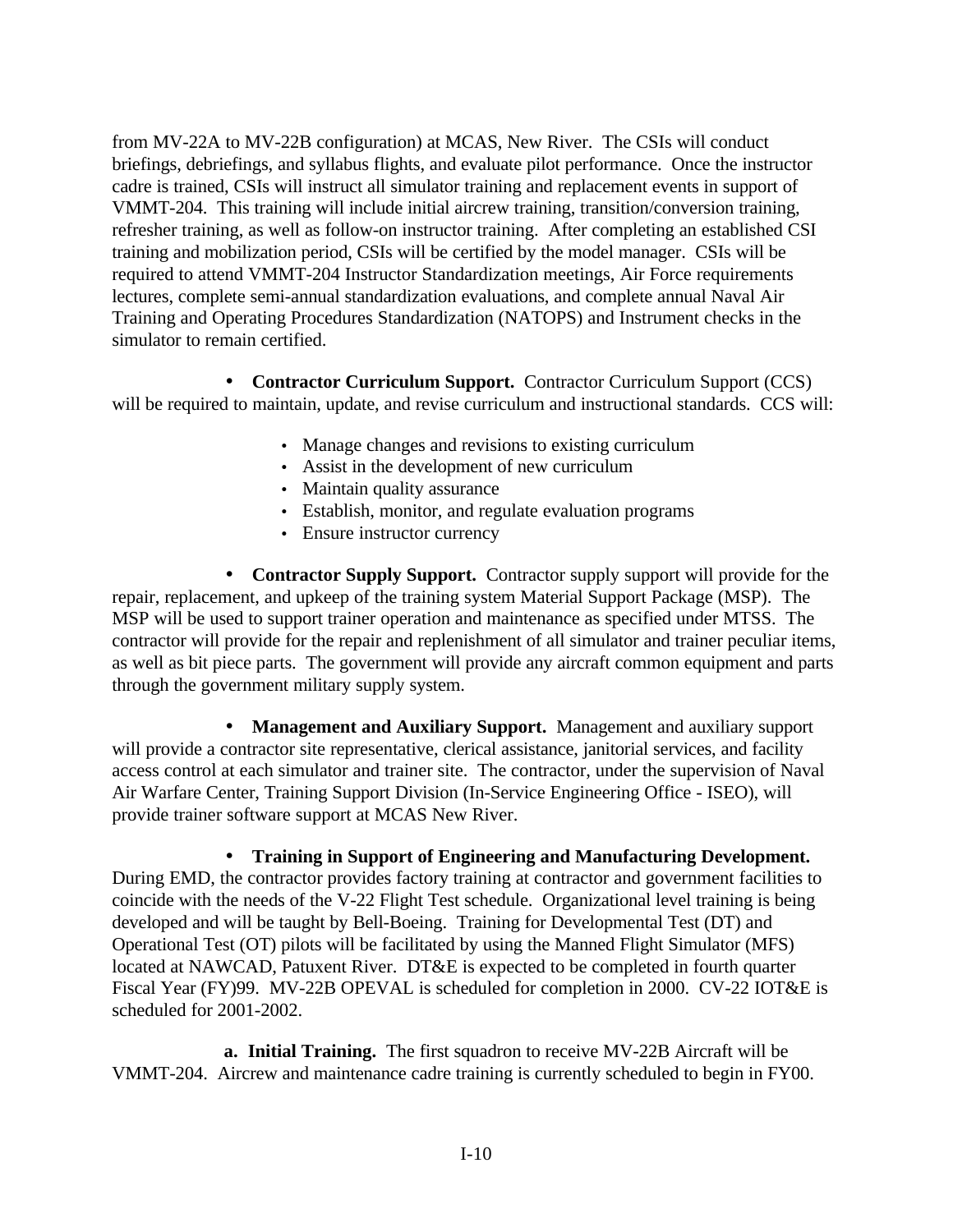After the cadre has received training and sufficient aircraft arrive, training of the remainder of VMMT-204 will begin. Navy initial training has not yet been determined.

| <b>Title </b> | V-22 Pilot Ground School / Pilot Ground School Basic /<br><b>Pilot Ground School Refresher Course (OT-IIE)</b>                                                                                                                                                                                                                                                               |
|---------------|------------------------------------------------------------------------------------------------------------------------------------------------------------------------------------------------------------------------------------------------------------------------------------------------------------------------------------------------------------------------------|
| Description   | This course provides Pilot Ground School, Pilot Ground<br>School Basic, and Pilot Ground School Refresher (as<br>required) training with the objective to provide government<br>selected military pilots with the classroom training required<br>to safely and effectively operate the V-22 aircraft as pilot in<br>command under EMD#4 (OPEVAL) test mission<br>conditions. |
| Location      | <b>NAWCAD Patuxent River</b>                                                                                                                                                                                                                                                                                                                                                 |
|               | 17 days                                                                                                                                                                                                                                                                                                                                                                      |
| RFT date      | March 1999 (completed)                                                                                                                                                                                                                                                                                                                                                       |
| $TTE/TD$      | V-22 Aircraft and V-22 MFS                                                                                                                                                                                                                                                                                                                                                   |
| Prerequisites | Journeyman level during EMD; Helicopter Aircraft<br>Commander with fixed wing experience; previous<br>functional check pilot experience desired.                                                                                                                                                                                                                             |
|               |                                                                                                                                                                                                                                                                                                                                                                              |
| <b>Title </b> | V-22 Pilot Ground School / Pilot Ground School Basic /<br>Pilot Ground School Refresher Course (CV Ship 9)                                                                                                                                                                                                                                                                   |
| Description   | This course provides Pilot Ground School, Pilot Ground<br>School Basic, and Pilot Ground School Refresher (as<br>required) training with the objective to provide government<br>selected military pilots with the classroom training required<br>to safely and effectively operate the V-22 aircraft as pilot in<br>command under CV Delta #1 test mission conditions.       |
| Location      | <b>NAWCAD Patuxent River</b>                                                                                                                                                                                                                                                                                                                                                 |
| Length        | 17 days                                                                                                                                                                                                                                                                                                                                                                      |
| RFT date      | June 1999                                                                                                                                                                                                                                                                                                                                                                    |
| $TTE/TD$      | V-22 Aircraft and V-22 MFS                                                                                                                                                                                                                                                                                                                                                   |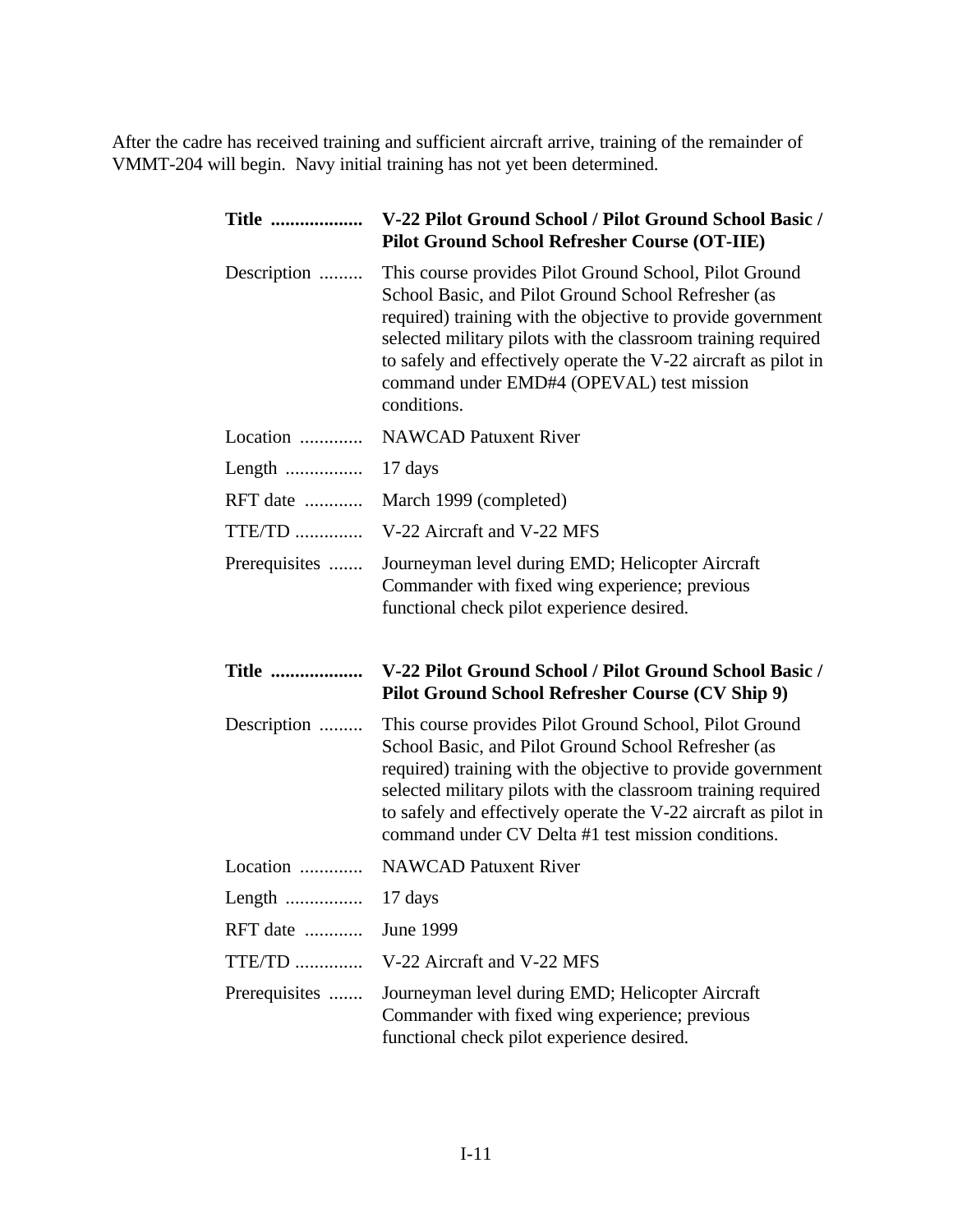| <b>Title </b> | <b>V-22 Pilot Flight Training</b>                                                                                                                                                                                                                                                                                                      |
|---------------|----------------------------------------------------------------------------------------------------------------------------------------------------------------------------------------------------------------------------------------------------------------------------------------------------------------------------------------|
| Description   | The objective of this course is to provide selected aviators<br>with the skills and knowledge to safely and effectively<br>operate the V-22 aircraft as pilot in command under EMD<br>test mission conditions.                                                                                                                         |
| Location      | <b>NAWCAD Patuxent River</b>                                                                                                                                                                                                                                                                                                           |
|               | 3 days                                                                                                                                                                                                                                                                                                                                 |
| RFT date      | March 1999 and June 1999                                                                                                                                                                                                                                                                                                               |
| $TTE/TD$      | V-22 Aircraft and V-22 MFS                                                                                                                                                                                                                                                                                                             |
| Prerequisites | Journeyman level during EMD; Graduate of V-22 Pilot<br>Ground School.                                                                                                                                                                                                                                                                  |
| <b>Title </b> | <b>V-22 Aircraft Familiarization Course</b>                                                                                                                                                                                                                                                                                            |
| Description   | This curriculum provides the maintenance technician with<br>an overview of all aircraft systems including ground safety<br>and operating procedures.                                                                                                                                                                                   |
| Location      | <b>NAWCAD Patuxent River</b>                                                                                                                                                                                                                                                                                                           |
| Length        | 2 days                                                                                                                                                                                                                                                                                                                                 |
| RFT date      | May 1999, July 1999, and July 1999                                                                                                                                                                                                                                                                                                     |
| $TTE/TD$      | V-22 Aircraft                                                                                                                                                                                                                                                                                                                          |
| Prerequisites | Journeyman level during EMD; Aircraft Maintenance Skill<br>Specialties.                                                                                                                                                                                                                                                                |
| <b>Title </b> | V-22 Aircraft Aircrew Familiarization Course                                                                                                                                                                                                                                                                                           |
| Description   | This curriculum provides selected USMC Crew Chief,<br>USAF Crew Chief, and USAF Flight Engineer personnel<br>with the training required to safely and effectively service<br>aircraft systems, perform preflight, post-flight, turnaround,<br>and daily inspections, and perform crewmember duties on<br>the ground and during flight. |
| Location      | <b>NAWCAD Patuxent River</b>                                                                                                                                                                                                                                                                                                           |
|               | 17 days, plus 20 hours flight training                                                                                                                                                                                                                                                                                                 |
| RFT date      | <b>July 1999</b>                                                                                                                                                                                                                                                                                                                       |
| TTE/TD        | V-22 Aircraft                                                                                                                                                                                                                                                                                                                          |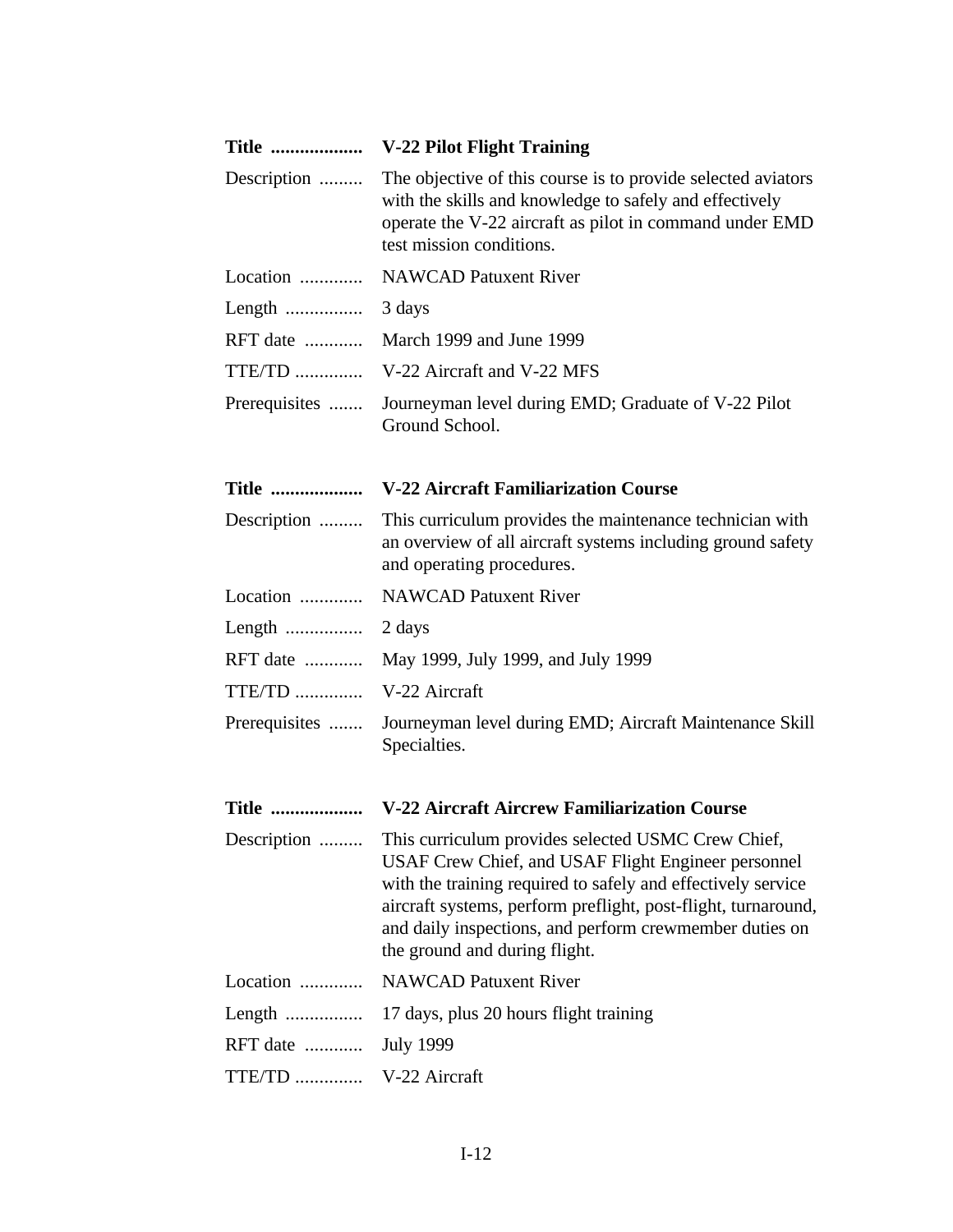| Prerequisites | Journeyman level during EMD; C-600-2010, Basic<br>Helicopter Class M1; V-22 Familiarization Course.                                                                                                                                                                                                                                                                                     |
|---------------|-----------------------------------------------------------------------------------------------------------------------------------------------------------------------------------------------------------------------------------------------------------------------------------------------------------------------------------------------------------------------------------------|
| <b>Title </b> | V-22 Power Plants and Related Systems Organizational<br><b>Maintenance Course</b>                                                                                                                                                                                                                                                                                                       |
| Description   | The objective of this course is to provide selected USMC<br>Helicopter Mechanic, USMC Crew Chief, USAF<br>Aerospace Propulsion, USAF Aircraft Fuel System<br>Technician, and USAF Crew Chief personnel with training<br>required to safely and effectively perform maintenance and<br>troubleshooting of the powerplant and related systems at<br>the organizational maintenance level. |
| Location      | NAWCAD, Patuxent River                                                                                                                                                                                                                                                                                                                                                                  |
| Length        | 33 days                                                                                                                                                                                                                                                                                                                                                                                 |
| RFT date      | June 1999 and July 1999                                                                                                                                                                                                                                                                                                                                                                 |
| TTE/TD        | V-22 Aircraft and NAMTS. Refer to IV.A.1 and IV.A.2<br>for detailed information.                                                                                                                                                                                                                                                                                                        |
| Prerequisites | Journeyman level during EMD; V-22 Aircraft<br>Familiarization course.                                                                                                                                                                                                                                                                                                                   |
| <b>Title </b> | V-22 Airframe Organizational Maintenance Course                                                                                                                                                                                                                                                                                                                                         |
| Description   | The objective of this course is to provide USMC Airframes<br>Mechanics, USAF Crew Chiefs, and USAF Structural<br>Aircraft Maintenance Technicians with the training required<br>to safely and effectively perform maintenance of the<br>airframe at the organizational maintenance level.                                                                                               |
| Location      | <b>NAWCAD Patuxent River</b>                                                                                                                                                                                                                                                                                                                                                            |
|               |                                                                                                                                                                                                                                                                                                                                                                                         |
| RFT date      | June 1999 and July 1999                                                                                                                                                                                                                                                                                                                                                                 |
|               | TTE/TD  V-22 Aircraft and NAMTS. Refer to elements IV.A.1 and<br>IV.A.2 for detailed information.                                                                                                                                                                                                                                                                                       |
| Prerequisites | Journeyman level during EMD; V-22 Aircraft<br>Familiarization Course; and Organizational Composite<br>Material Repair Course (TBD).                                                                                                                                                                                                                                                     |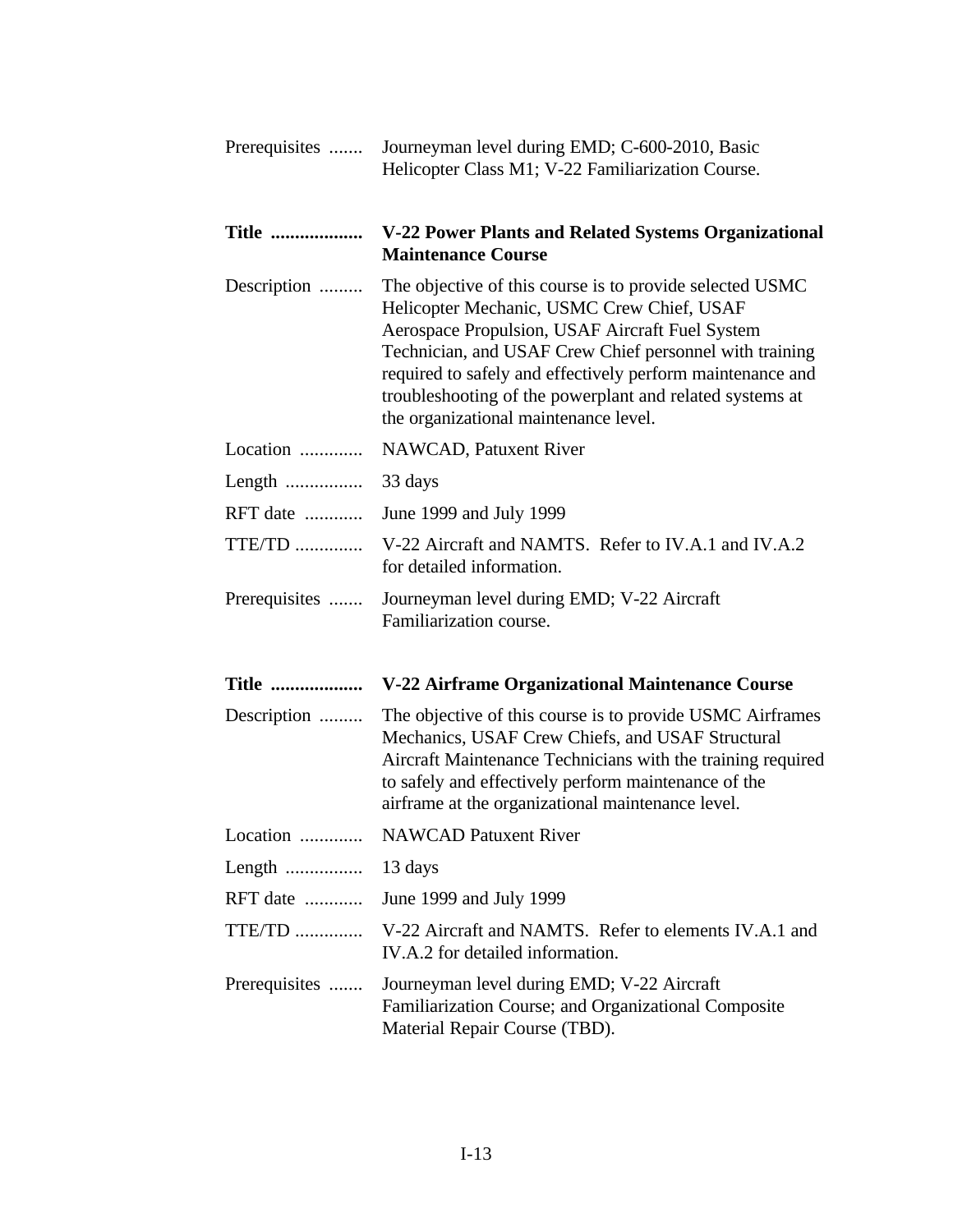| <b>Title </b> | V-22 Hydraulic Systems Organizational Maintenance                                                                                                                                                                                                                                                  |
|---------------|----------------------------------------------------------------------------------------------------------------------------------------------------------------------------------------------------------------------------------------------------------------------------------------------------|
| Description   | The objective of this course is to provide USMC Airframe<br>Mechanics, USAF Crew Chiefs, and USAF Pneudraulic<br>System Technicians with the training required to safely and<br>effectively perform maintenance and troubleshooting of the<br>hydraulic systems at the organizational level.       |
| Location      | <b>NAWCAD Patuxent River</b>                                                                                                                                                                                                                                                                       |
|               | 12 days                                                                                                                                                                                                                                                                                            |
| RFT date      | June 1999 and July 1999                                                                                                                                                                                                                                                                            |
| TTE/TD        | V-22 Aircraft and NAMTS. Refer to elements IV.A.1 and<br>IV.A.2 for detailed information.                                                                                                                                                                                                          |
| Prerequisites | Journeyman level during EMD; V-22 Aircraft<br>Familiarization Course.                                                                                                                                                                                                                              |
|               |                                                                                                                                                                                                                                                                                                    |
| <b>Title </b> | V-22 Environmental Control System Organizational<br><b>Maintenance Course</b>                                                                                                                                                                                                                      |
| Description   | The objective of this course is to provide USMC Flight<br>Equipment Marine and USAF Electrical and Environmental<br>personnel with the training required to safely and<br>effectively perform maintenance and troubleshooting of the<br>environmental control systems at the organizational level. |
| Location      | <b>NAWCAD Patuxent River</b>                                                                                                                                                                                                                                                                       |
|               | 12 days                                                                                                                                                                                                                                                                                            |
| RFT date      | <b>July 1999</b>                                                                                                                                                                                                                                                                                   |
| $TTE/TD$      | V-22 Aircraft and NAMTS. Refer to elements IV.A.1 and<br>IV.A.2 for detailed information.                                                                                                                                                                                                          |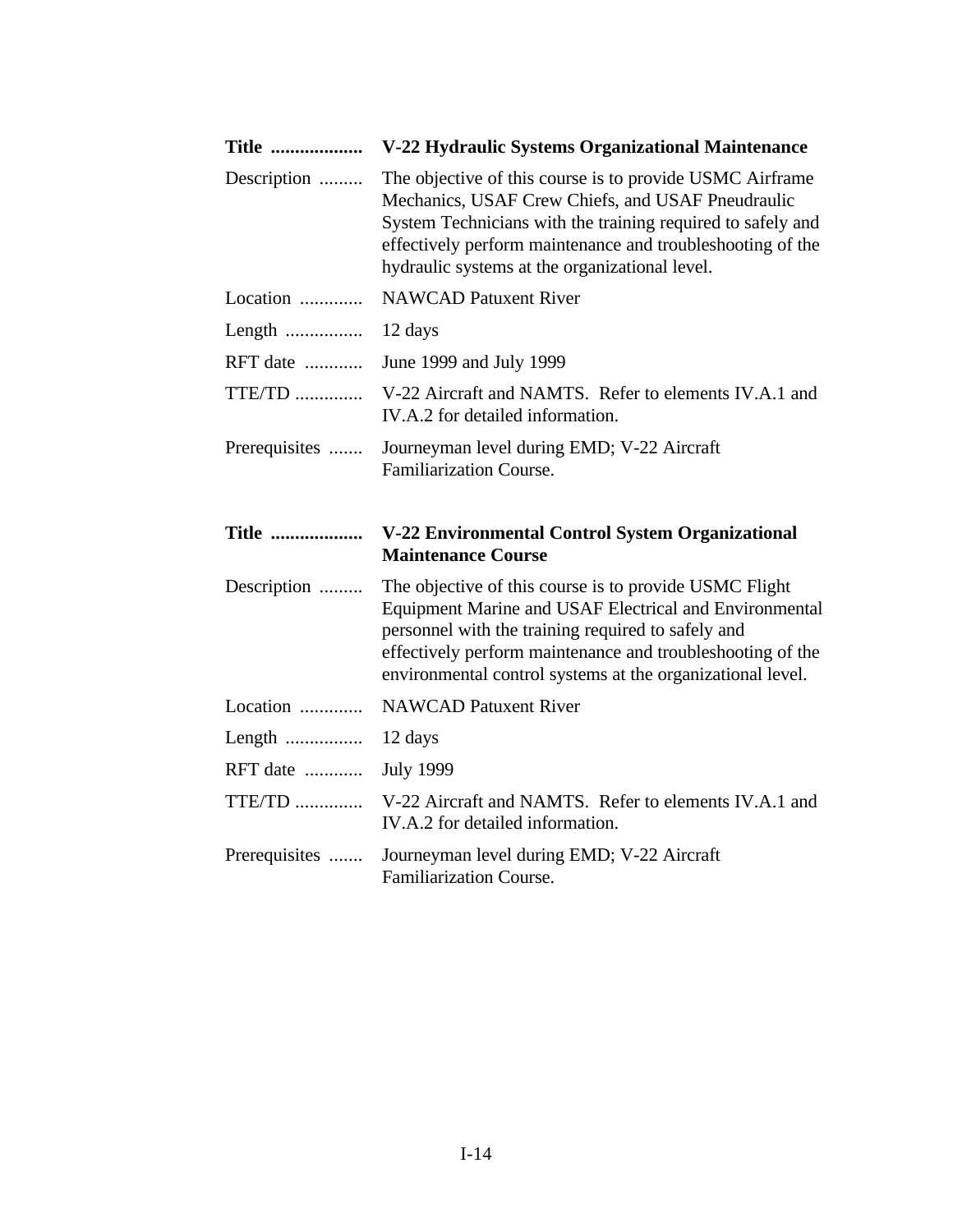| <b>Title </b> | V-22 Communication / Navigation / Identification<br><b>Organizational Maintenance Course</b>                                                                                                                                                                                                                                                     |
|---------------|--------------------------------------------------------------------------------------------------------------------------------------------------------------------------------------------------------------------------------------------------------------------------------------------------------------------------------------------------|
| Description   | The objective of this course is to provide USMC Aircraft<br>Communications/Navigation/Electrical/Weapon Systems<br>Technician and USAF Integrated Avionics maintenance<br>personnel with the training required to safely and<br>effectively perform maintenance and troubleshooting of the<br>V-22 avionics systems at the organizational level. |
| Location      | <b>NAWCAD Patuxent River</b>                                                                                                                                                                                                                                                                                                                     |
| Length        | 19 days                                                                                                                                                                                                                                                                                                                                          |
| RFT date      | May 1999 and July 1999                                                                                                                                                                                                                                                                                                                           |
| TTE/TD        | V-22 Aircraft and NAMTS. Refer to elements IV.A.1 and<br>IV.A.2 for detailed information.                                                                                                                                                                                                                                                        |
| Prerequisites | Journeyman level during EMD; V-22 Aircraft<br><b>Familiarization Course</b>                                                                                                                                                                                                                                                                      |
| <b>Title </b> | V-22 Radar and Forward Looking Infrared (FLIR)<br><b>Organizational Maintenance Course</b>                                                                                                                                                                                                                                                       |
| Description   | The objective of this course is to provide USMC Aircraft<br>Communications/Navigation/Electrical/Weapon Systems<br>Technician and USAF Integrated Avionics maintenance                                                                                                                                                                           |
|               | personnel with the training required to safely and<br>effectively perform maintenance and troubleshooting of the<br>FLIR systems at the organizational level.                                                                                                                                                                                    |
| Location      | <b>NAWCAD Patuxent River</b>                                                                                                                                                                                                                                                                                                                     |
| Length        | 3 days                                                                                                                                                                                                                                                                                                                                           |
| RFT date      | June 1999 and August 1999                                                                                                                                                                                                                                                                                                                        |
| $TTE/TD$      | V-22 Aircraft and NAMTS. Refer to elements IV.A.1 and<br>IV.A.2 for detailed information.                                                                                                                                                                                                                                                        |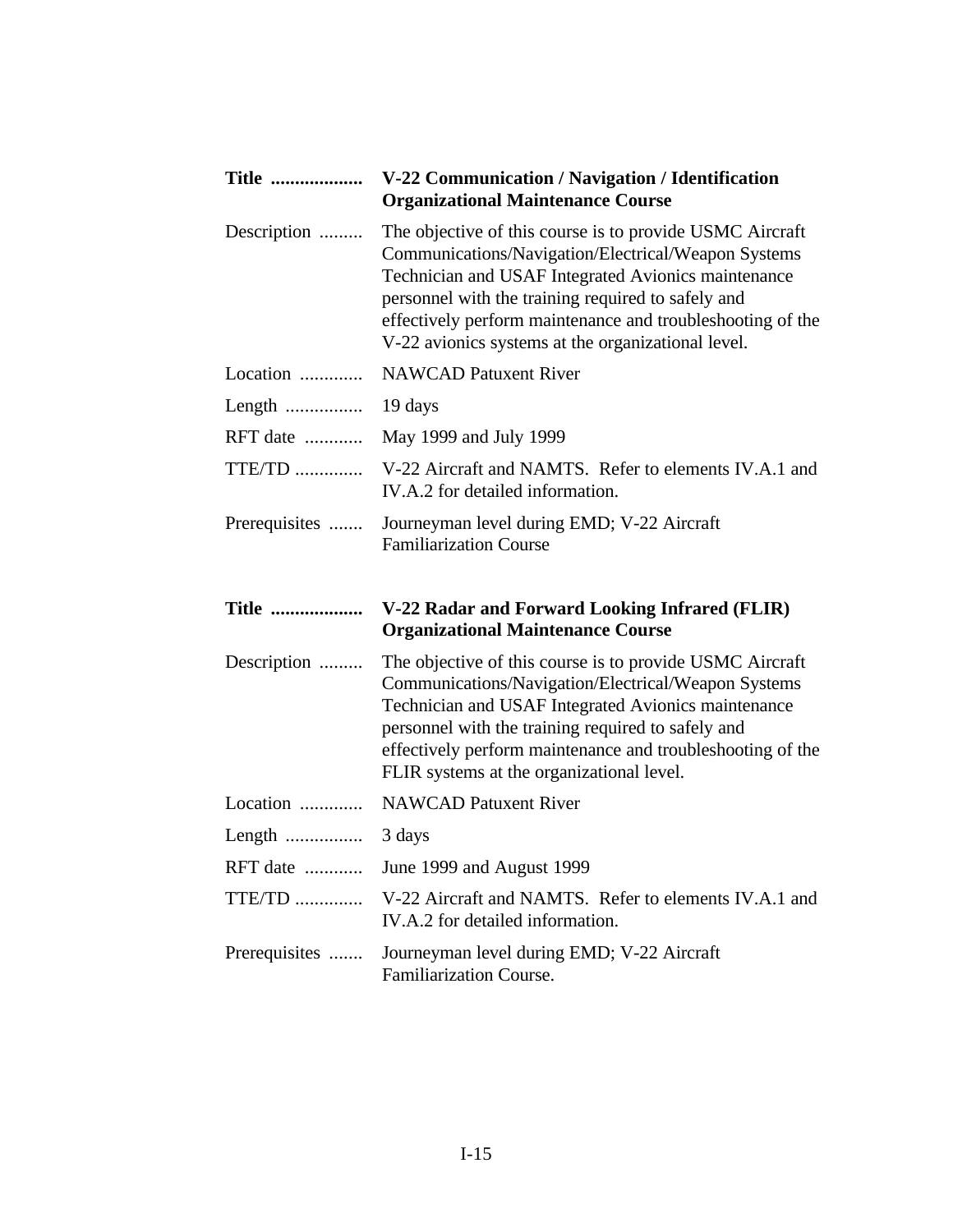| <b>Title </b> | V-22 Electronic Countermeasures (ECM)<br><b>Organizational Maintenance Course</b>                                                                                                                                                                                                                                                                      |
|---------------|--------------------------------------------------------------------------------------------------------------------------------------------------------------------------------------------------------------------------------------------------------------------------------------------------------------------------------------------------------|
| Description   | The objective of this course is to provide USMC Aircraft<br>Communications/Navigation/Electrical/Weapon Systems<br>Technician and USAF Integrated Avionics maintenance<br>personnel with the training required to safely and<br>effectively perform maintenance and troubleshooting of the<br>ECM systems at the organizational level.                 |
| Location      | <b>NAWCAD Patuxent River</b>                                                                                                                                                                                                                                                                                                                           |
|               | 5 days                                                                                                                                                                                                                                                                                                                                                 |
| RFT date      | June 1999 and August 1999                                                                                                                                                                                                                                                                                                                              |
| $TTE/TD$      | V-22 Aircraft and NAMTS. Refer to elements IV.A.1 and<br>IV.A.2 for detailed information.                                                                                                                                                                                                                                                              |
| Prerequisites | Journeyman level during EMD; V-22 Aircraft<br><b>Familiarization Course.</b>                                                                                                                                                                                                                                                                           |
| <b>Title </b> | V-22 Electrical System Organizational Level<br><b>Maintenance Course</b>                                                                                                                                                                                                                                                                               |
| Description   | The objective of this course is to provide USMC Aircraft<br>Communications/Navigation/Electrical/Weapon Systems<br>Technician and USAF Electrical and Environmental<br>maintenance personnel with the training required to safely<br>and effectively perform maintenance and troubleshooting of<br>the electrical systems at the organizational level. |
| Location      | <b>NAWCAD Patuxent River</b>                                                                                                                                                                                                                                                                                                                           |
|               |                                                                                                                                                                                                                                                                                                                                                        |
| RFT date      | May 1999 and July 1999                                                                                                                                                                                                                                                                                                                                 |
| $TTE/TD$      | V-22 Aircraft and NAMTS. Refer to elements IV.A.1 and<br>IV.A.2 for detailed information.                                                                                                                                                                                                                                                              |
| Prerequisites | Journeyman level during EMD; V-22 Aircraft<br>Familiarization Course.                                                                                                                                                                                                                                                                                  |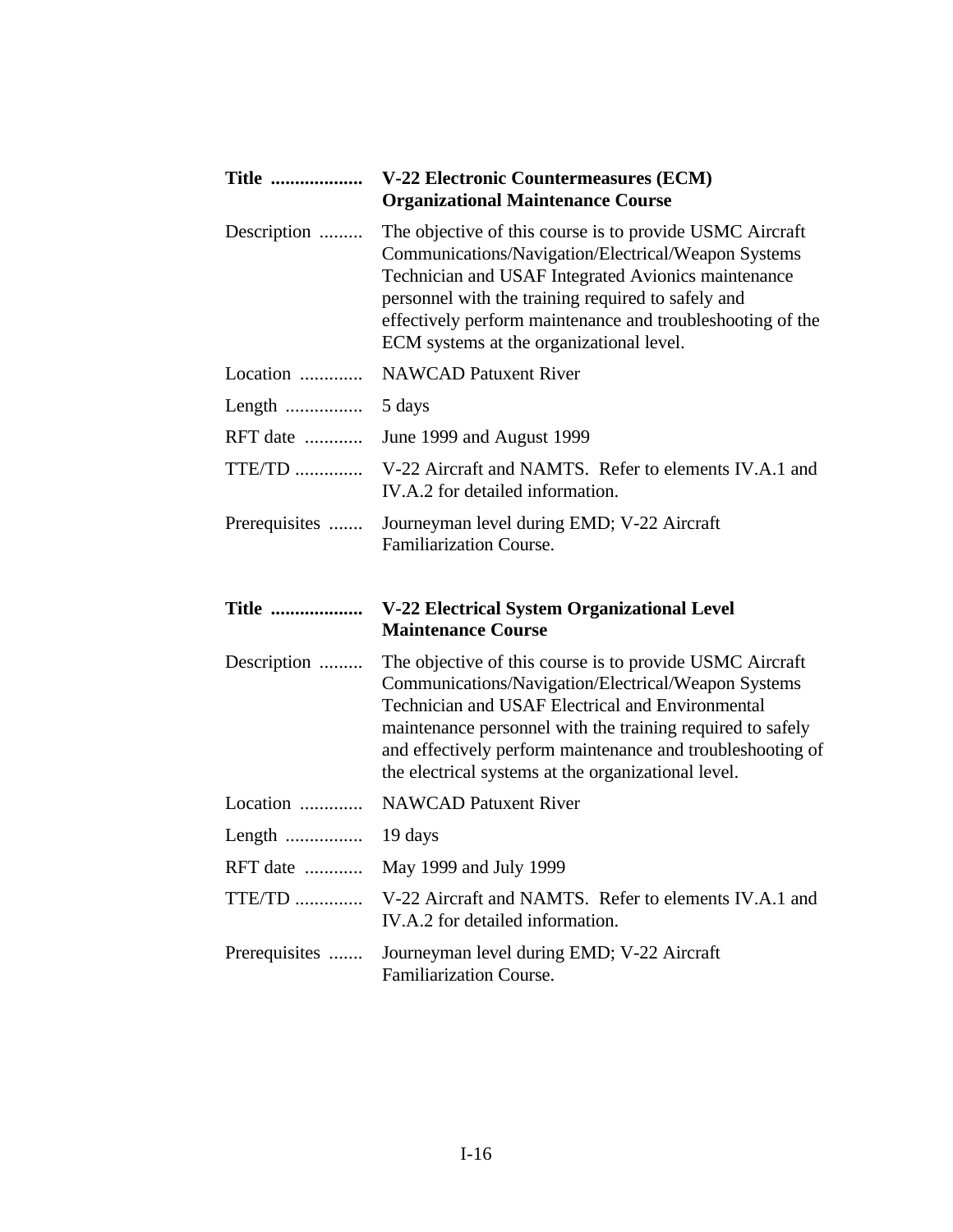| <b>Title </b> | V-22 Automatic Flight Control System (AFCS)<br><b>Organizational Maintenance Course</b>                                                                                                                                                                                                                                                                         |
|---------------|-----------------------------------------------------------------------------------------------------------------------------------------------------------------------------------------------------------------------------------------------------------------------------------------------------------------------------------------------------------------|
| Description   | The objective of this course is to provide USMC Aircraft<br>Communications/Navigation/Electrical/Weapon Systems<br>Technician and USAF Integrated Avionics Technician<br>maintenance personnel with the training required to safely<br>and effectively perform maintenance and troubleshooting of<br>the AFCS systems at the organizational level.              |
| Location      | <b>NAWCAD Patuxent River</b>                                                                                                                                                                                                                                                                                                                                    |
| Length        | 19 days                                                                                                                                                                                                                                                                                                                                                         |
| RFT date      | June 1999 and July 1999                                                                                                                                                                                                                                                                                                                                         |
| $TTE/TD$      | V-22 Aircraft and NAMTS. Refer to elements IV.A.1 and<br>IV.A.2 for detailed information.                                                                                                                                                                                                                                                                       |
| Prerequisites | Journeyman level during EMD; V-22 Aircraft<br><b>Familiarization Course.</b>                                                                                                                                                                                                                                                                                    |
| <b>Title </b> | V-22 Cockpit Management and Display System<br><b>Organizational Maintenance Course</b>                                                                                                                                                                                                                                                                          |
| Description   | The objective of this course is to provide USMC Aircraft<br>Communications/Navigation/Electrical/Weapon Systems<br>Technician and USAF Integrated Avionics Technician<br>maintenance personnel with the training required to safely<br>and effectively perform maintenance and troubleshooting of<br>the cockpit management system at the organizational level. |
| Location      | <b>NAWCAD Patuxent River</b>                                                                                                                                                                                                                                                                                                                                    |
|               |                                                                                                                                                                                                                                                                                                                                                                 |
| RFT date      | May 1999 and June 1999                                                                                                                                                                                                                                                                                                                                          |
| $TTE/TD$      | V-22 Aircraft and NAMTS. Refer to elements IV.A.1 and<br>IV.A.2 for detailed information.                                                                                                                                                                                                                                                                       |
| Prerequisites | Journeyman level during EMD; V-22 Aircraft<br>Familiarization Course.                                                                                                                                                                                                                                                                                           |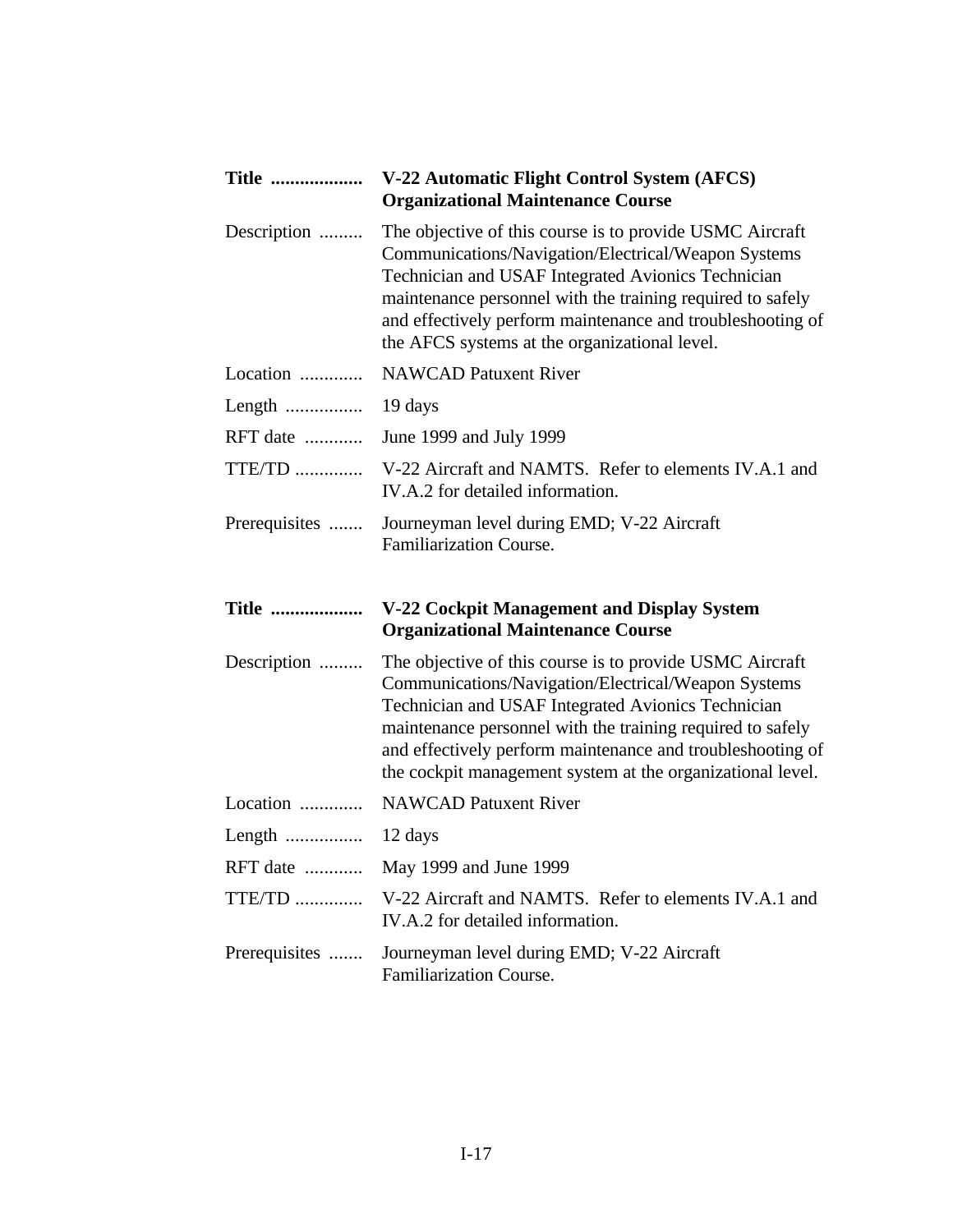| <b>Title </b> | <b>CV-22 Multi-Mode Radar (MMR) Maintenance</b><br><b>Course</b>                                                                                                                                                                                                  |
|---------------|-------------------------------------------------------------------------------------------------------------------------------------------------------------------------------------------------------------------------------------------------------------------|
| Description   | The objective of this course is to provide the USAF<br>Integrated Avionics Technician maintenance personnel with<br>the training required to safely and effectively perform<br>maintenance and troubleshooting of the MMR systems at<br>the organizational level. |
| Location      | <b>NAWCAD</b> Patuxent River                                                                                                                                                                                                                                      |
|               | 5 days                                                                                                                                                                                                                                                            |
| RFT date      | April 2000                                                                                                                                                                                                                                                        |
|               | TTE/TD  V-22 Aircraft and NAMTS. Refer to elements IV.A.1 and<br>IV.A.2 for detailed information.                                                                                                                                                                 |
| Prerequisites | Journeyman level during EMD; V-22 Aircraft<br><b>Familiarization Course</b>                                                                                                                                                                                       |

**b. Follow-on Training.** Initially, USMC follow-on training will be conducted by VMMT-204 FRS, MCAS New River. All follow-on training for pilots and enlisted aircrew will be conducted per appropriate service directives. Pilot and Enlisted aircrew training has not been fully determined. For planning purposes the USMC will use a six-month training duration for pilots and enlisted aircrew; and it will be reevaluated once USMC students begin going through training. As information becomes available it will be included in this JTSP. Follow-on flight training will be based on a core MV-22B curriculum that will be followed by service-unique training (i.e., CSAR, Medical Evacuation, troop lift, and assault support). CV-22 SOF-unique aircrew training will be conducted at the 58 Special Operations Wing (SOW), Kirtland AFB, New Mexico, as set forth in the AFSOC CV-22 STP. V-22 Follow-on training will begin in third quarter FY01.

**(1) Pilot Training.** This training will be designed to provide aviators with the ability, skills, and knowledge to safely and effectively operate the V-22 aircraft as Pilot-In-Command and Functional Check Pilot during day/night Visual Meteorological Conditions. Training will consist of ground school instrument procedures training and flight training.

**(2) USMC Enlisted Aircrew Training.** Training will be conducted at VMMT-204 per the Training and Readiness Manual MCO 3500M.

**(3) USAF Flight Engineer Training.** Air Force flight engineer training at the inter-service school will follow the USMC Enlisted Aircrew Training. Follow-on CV-22 leadin course will be conducted at Kirtland AFB. Further information is contained in the CV-22 STP.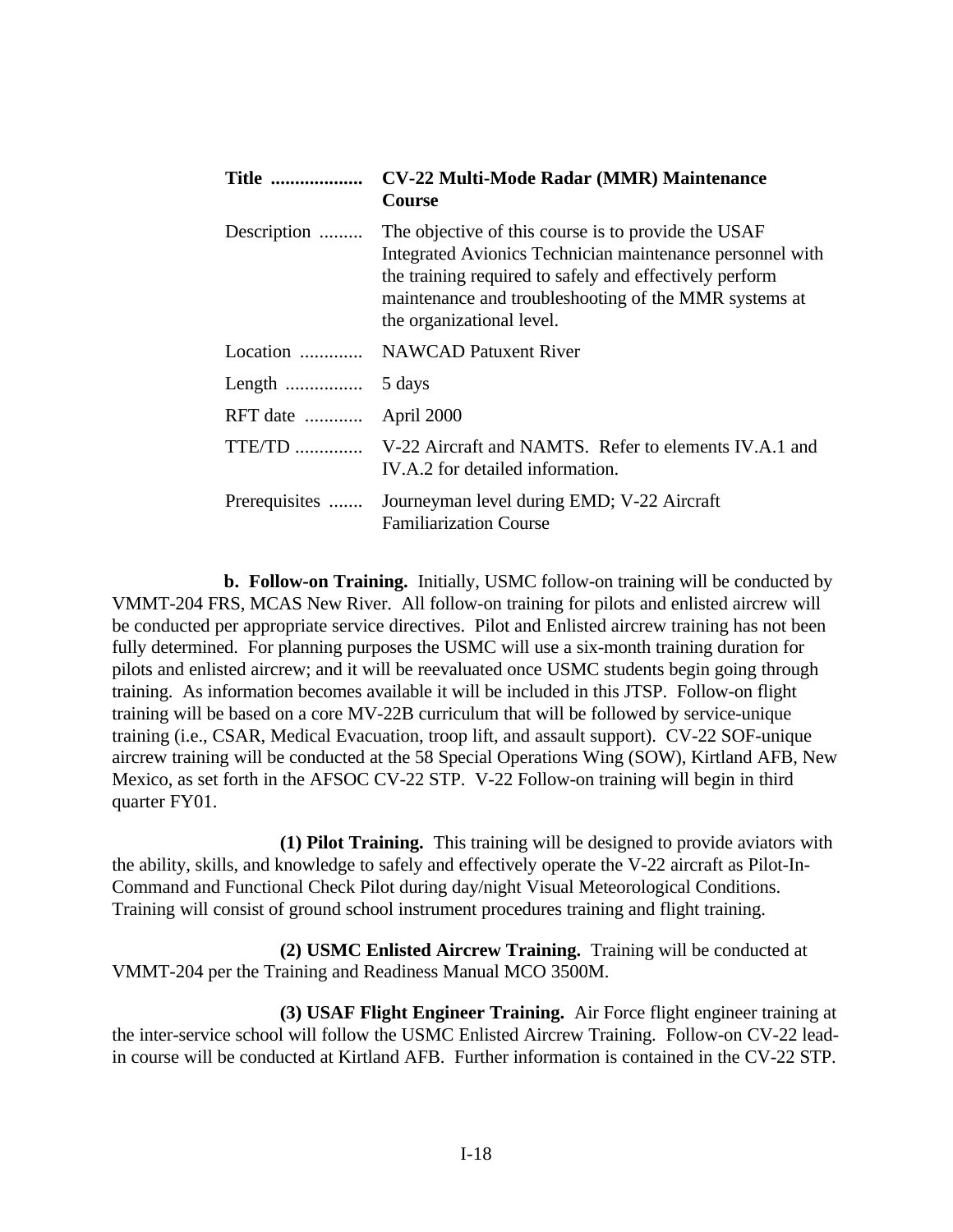**(4) Maintenance Training.** Maintenance training is currently being developed to provide personnel with the skills and knowledge required to safely and effectively detect, diagnose, and perform appropriate organizational corrective maintenance for problems that could be encountered during operational flight tests. The following is a list of proposed organizational level maintenance courses. (Note: Course lengths are notional, as curriculum development continues).

| <b>Title </b>    | V-22 Power Plants and Related Systems Organizational<br><b>Maintenance</b>                                                                                                                                 |
|------------------|------------------------------------------------------------------------------------------------------------------------------------------------------------------------------------------------------------|
| CIN              | $M-601-XXXX$                                                                                                                                                                                               |
| Model Manager    | VMMT-204 FREST, MCAS New River, North Carolina                                                                                                                                                             |
| Description      | Trains newly assigned personnel in the function, operation,<br>removal, and replacement of all major and minor<br>components of the T406-AD-400 Turboshaft engine prop-<br>rotor and Auxiliary Power Unit. |
| Location         | VMMT-204 FREST, MCAS New River                                                                                                                                                                             |
| Length           | 6115 (66 days), 2A6X1B (17 days), 8311 (66 days)                                                                                                                                                           |
| RFT date         | <b>May 2001</b>                                                                                                                                                                                            |
| Skill identifier | MOS 6115, AFSC 2A6X1B, NEC 8311                                                                                                                                                                            |
| TTE/TD           | <b>NAMTS</b>                                                                                                                                                                                               |
| Prerequisites    | C-601-2011, Aviation Machinist's Mate Common Core<br>Class A1<br>C-601-2012, Aviation Machinist's Mate Helicopter<br><b>Fundamentals Strand Class A1</b>                                                   |
| <b>Title </b>    | V-22 Airframes and Hydraulic Systems Organizational<br><b>Maintenance</b>                                                                                                                                  |
| CIN              | M-603-XXXX                                                                                                                                                                                                 |
| Model Manager    | VMMT-204 FREST, MCAS New River                                                                                                                                                                             |
| Description      | Trains airframe personnel to operate, troubleshoot,<br>maintain, and repair the V-22 structures, hydraulics, and<br>related systems.                                                                       |
| Location         | VMMT-204 FREST, MCAS New River                                                                                                                                                                             |
| Length           | 6155 (66 days), 2A5X2 (23 days), 8311 (66 days)                                                                                                                                                            |
| RFT date         | <b>May 2001</b>                                                                                                                                                                                            |
| Skill identifier | MOS 6155, AFSC 2A5X2, NEC 8311                                                                                                                                                                             |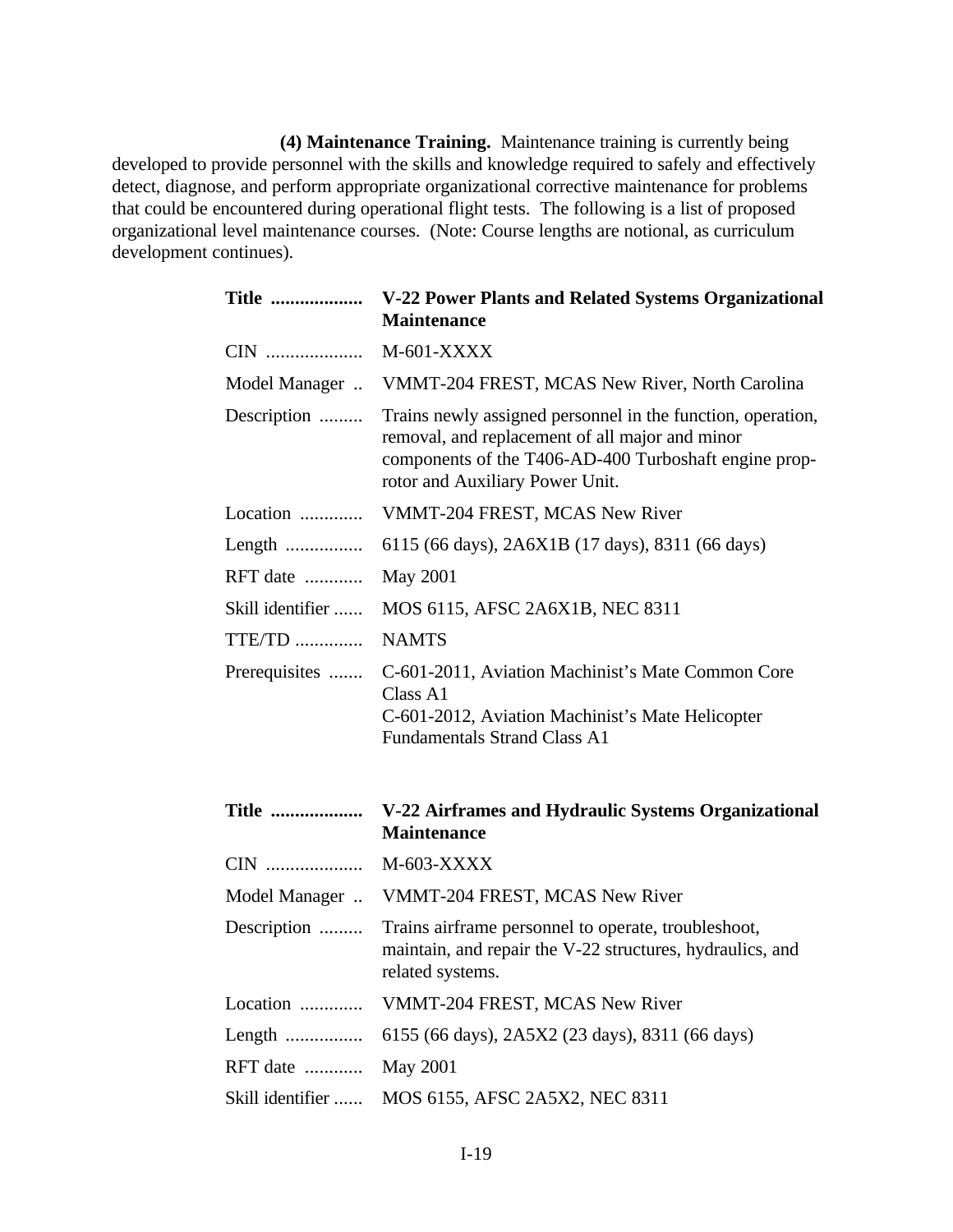| $TTE/TD$         | <b>TBD</b>                                                                                                                                                                                              |
|------------------|---------------------------------------------------------------------------------------------------------------------------------------------------------------------------------------------------------|
| Prerequisites    | C-603-0176, Aviation Structural Mechanic (Structures and<br>Hydraulics) Organizational Level Strand Class A1, or<br>equivalent USAF training, J3ABP2A635-001, Aircraft<br>Pneudraulic System Apprentice |
| <b>Title </b>    | V-22 Avionics and Electrical Systems Organizational<br><b>Maintenance</b>                                                                                                                               |
| CIN              | M-602-XXX1                                                                                                                                                                                              |
| Model Manager    | VMMT-204 FREST, MCAS New River                                                                                                                                                                          |
| Description      | Provides training to USN and USMC personnel in all<br>aspects of V-22 Avionics and electrical systems.                                                                                                  |
| Location         | VMMT-204 FREST, MCAS New River                                                                                                                                                                          |
| Length           | 96 days                                                                                                                                                                                                 |
| RFT date         | <b>May 2001</b>                                                                                                                                                                                         |
| Skill identifier | MOS 6325, NEC 8311                                                                                                                                                                                      |
| $TTE/TD$         | <b>TBD</b>                                                                                                                                                                                              |
| Prerequisites    | C-100-2020, Avionics Common Core Class A1<br>C-602-2039, Aviation Electrician's Mate O Level Strand<br>Class A1                                                                                         |
| <b>Title </b>    | <b>V-22 Environmental and Electrical Systems</b><br><b>Organizational Maintenance</b>                                                                                                                   |
| CIN              | M-602-XXX2                                                                                                                                                                                              |
| Model Manager    | VMMT-204 FREST, MCAS New River                                                                                                                                                                          |
| Description      | Trains USAF personnel to operate, troubleshoot, maintain,<br>and repair V-22 electrical and environmental related<br>systems                                                                            |
| Location         | VMMT-204 FREST, MCAS New River                                                                                                                                                                          |
|                  | 44 days                                                                                                                                                                                                 |
| RFT date         | May 2001                                                                                                                                                                                                |
| Skill identifier | AFSC 2A6X6                                                                                                                                                                                              |
| TTE/TD  NAMTS    |                                                                                                                                                                                                         |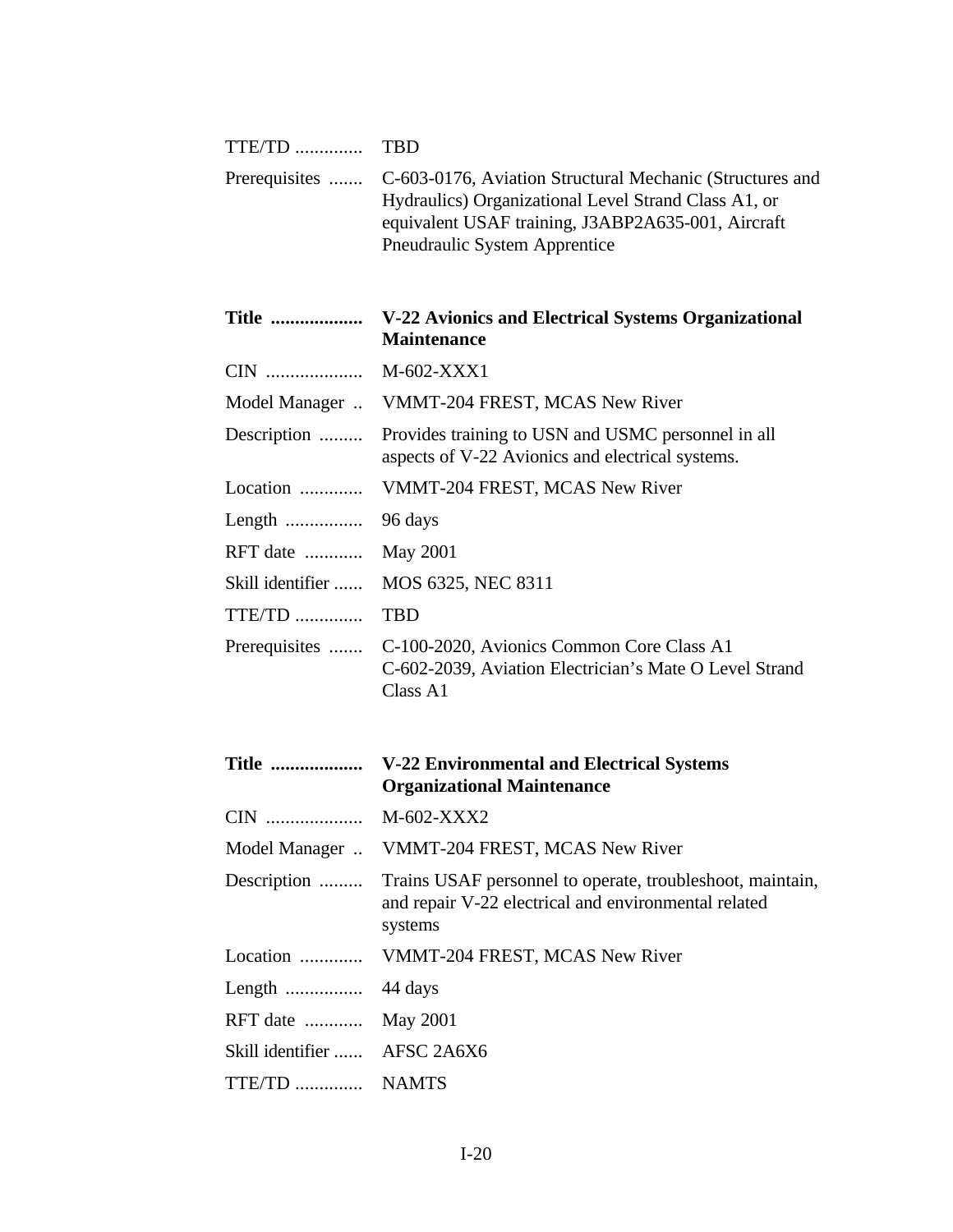Prerequisite.......... USAF Course

| <b>Title </b>                | <b>CV-22 Integrated Avionics Systems Organizational</b><br><b>Maintenance</b>                                                                           |
|------------------------------|---------------------------------------------------------------------------------------------------------------------------------------------------------|
|                              | M-602-XXX3                                                                                                                                              |
| Model Manager                | VMMT-204 FREST, MCAS New River                                                                                                                          |
| Description                  | Provides training to USAF personnel in all aspects of CV-<br>22 Communication, Navigation, Identification (CNI),<br>Radar, and Countermeasures systems. |
|                              | Location  VMMT-204 FREST, MCAS New River                                                                                                                |
|                              |                                                                                                                                                         |
| RFT date                     | <b>May 2001</b>                                                                                                                                         |
| Skill identifier  AFSC 2A3X2 |                                                                                                                                                         |
| TTE/TD                       | <b>NAMTS</b>                                                                                                                                            |
| Prerequisites                | J3AQR2A332-500, Electronics Principles<br>J3ABR2A332-002, Avionics Instrument and Flight Control<br>Apprentice<br><b>Secret Clearance</b>               |

**c. Student Profiles.** The V-22 student profiles are as shown in the chart below:

| SKILL.<br><b>IDENTIFIER</b> | <b>PREREQUISITE</b><br><b>SKILL AND KNOWLEDGE REQUIREMENTS</b>                                                                                                                                                             |
|-----------------------------|----------------------------------------------------------------------------------------------------------------------------------------------------------------------------------------------------------------------------|
| MOS 6115                    | ° C-601-2011, Aviation Machinist's Mate Common Core<br>Class A1<br><sup>o</sup> C-601-2012, Aviation Machinist's Mate Helicopter<br><b>Fundamentals Strand Class A1</b>                                                    |
| MOS 6325                    | <sup>o</sup> C-100-2020, Avionics Common Core Class A1<br>° C-100-2017, Avionics Technician I Level Class A1<br>° C-602-2039, Aviation Electrician's Mate O Level Strand<br>Class A1                                       |
| <b>MOS 6155</b>             | <sup>o</sup> C-603-0175, Aviation Structural Mechanic (Structures and<br>Hydraulics) Common Core Class A1<br>°C-603-0176, Aviation Structural Mechanic (Structures and<br>Hydraulics) Organizational Level Strand Class A1 |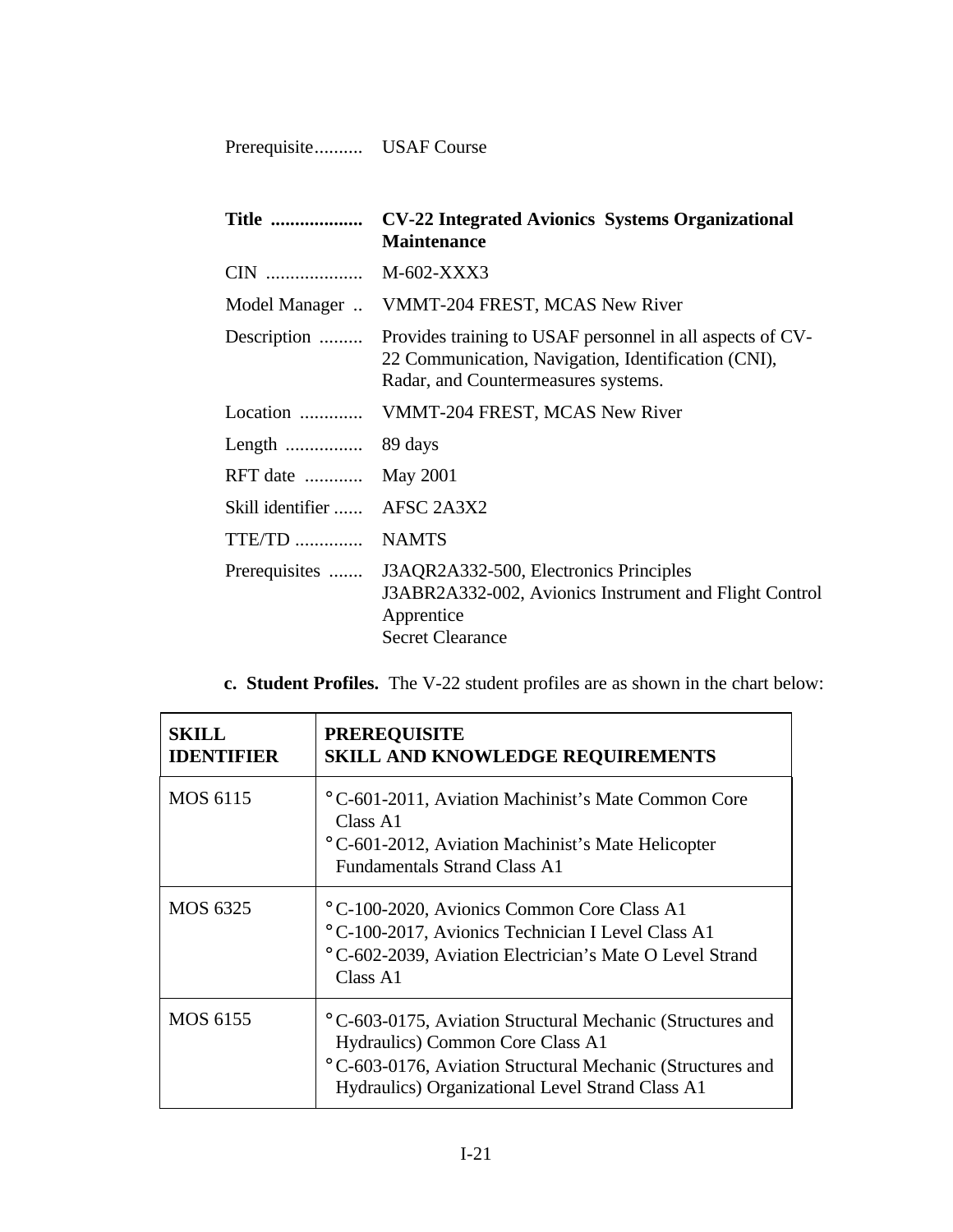| <b>SKILL</b><br><b>IDENTIFIER</b> | <b>PREREQUISITE</b><br>SKILL AND KNOWLEDGE REQUIREMENTS                                                                                 |
|-----------------------------------|-----------------------------------------------------------------------------------------------------------------------------------------|
| <b>MOS 6531</b>                   | ° C-646-2011, Aviation Ordnanceman Common Core Class<br>A1<br>° C-646-2012, Aviation Ordnanceman Airwing Strand Class<br>A <sub>1</sub> |
| <b>MOS 6175</b>                   | °C-600-2010, Basic Helicopter Class M1 and Naval<br>Aircrewman Candidate School<br>$^{\circ}$ MOS 6115                                  |
| AFSC 1T1X1                        | ° J3ABR1T131-001, Aircrew Life Support Apprentice                                                                                       |
| AFSC 2A3X2                        | ° J3AQR2A332-500, Electronic Principles<br>° J3ABR2A332-002, Avionics Instrument and Flight Control<br>Apprentice                       |
| AFSC 2A5X2                        | ° J3AQP2A532-000, Helicopter Maintenance Fundamentals<br>° J3ABP2A532D-000, CV-22 Maintenance Apprentice                                |
| AFSC 2A6X1B                       | ° J3ABPR2A631B-001, Turboprop/Turboshaft Propulsion                                                                                     |
| AFSC 2A6X2                        | ° J3ABPR2A632-001, Aerospace Ground Equipment<br>Apprentice                                                                             |
| AFSC 2A6X3                        | ° J3ABPR2A633-001, Aircrew Egress Systems Apprentice                                                                                    |
| AFSC 2A6X4                        | ° J3ABPR2A634-001, Aircraft Fuels System Apprentice                                                                                     |
| AFSC 2A6X5                        | ° J3ABPR2A635-001, Aircraft Pneudraulic Systems<br>Apprentice                                                                           |
| AFSC 2A6X6                        | ° J3ABPR2A636-001, Electrical/Environmental Apprentice                                                                                  |
| AFSC 2A7X1                        | ° J3ABP2A731-001, Aircraft Metals Technology Apprentice                                                                                 |
| AFSC 2A7X2                        | ° J3ABP2A732-000, Nondestructive Inspection Apprentice                                                                                  |
| AFSC 2A7X3                        | ° J3ABP2A733-000, Aircraft Structural Maintenance<br>Apprentice                                                                         |
| AFSC 2A7X4                        | ° J3ABPR2A734-001, Fabrication and Parachute Apprentice                                                                                 |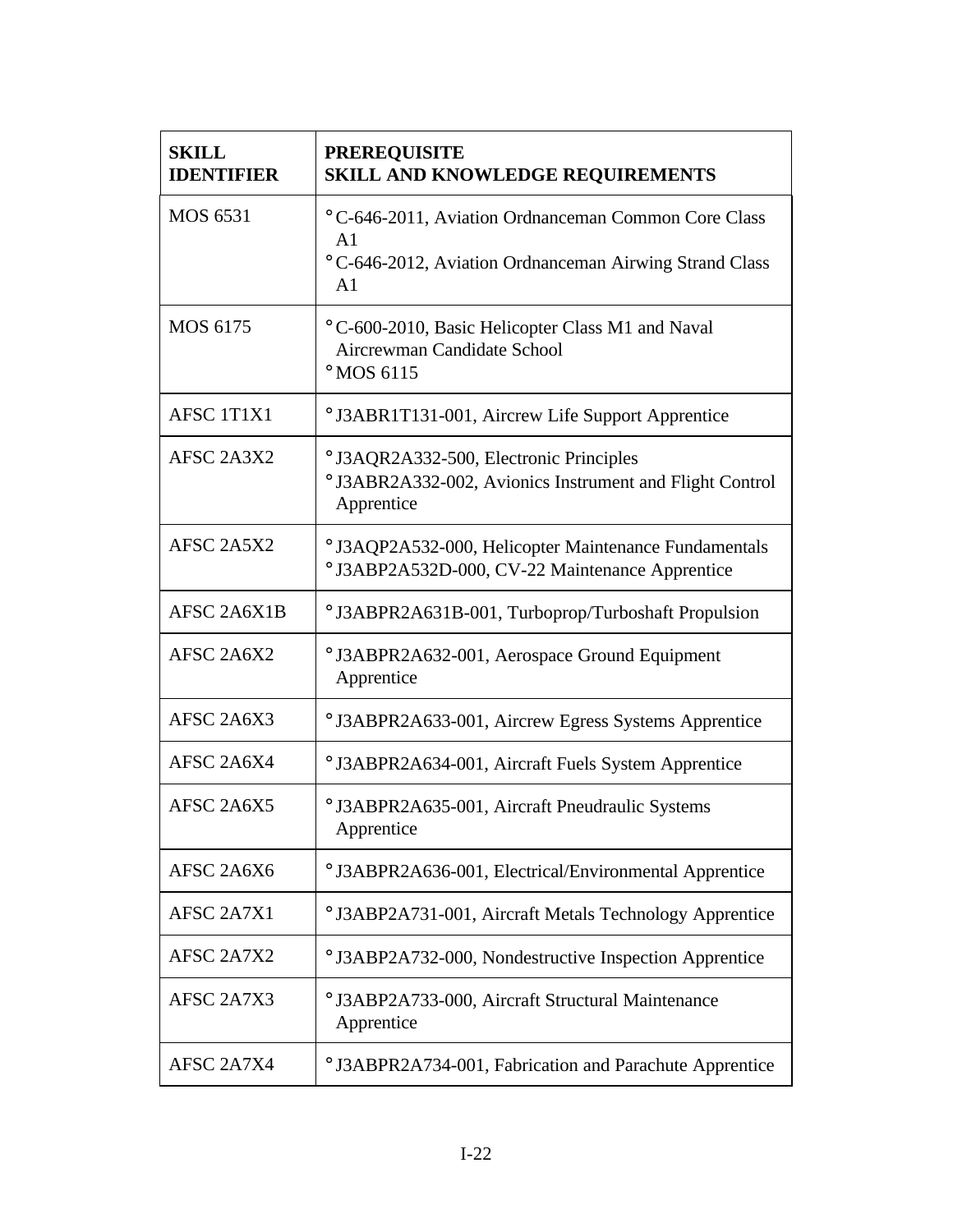| <b>SKILL</b>      | <b>PREREQUISITE</b>                                         |
|-------------------|-------------------------------------------------------------|
| <b>IDENTIFIER</b> | <b>SKILL AND KNOWLEDGE REQUIREMENTS</b>                     |
| AFSC2W1X1         | ° J3ABPR2W131Z-003, Aircraft Armament Systems<br>Apprentice |

**d. Training Pipelines.** The proposed Marine Corps training tracks to support V-22 referenced in Part III of this JTSP are not currently in the Catalog of Navy Training Courses (CANTRAC) or the OPNAV Aviation Training Management System (OATMS). The Air Force enlisted maintenance training pipelines were taken from the CV-22 STP and the Air Force Catalog AFCAT 36-2223. Air Force attended courses will be enumerated in CANTRAC, OATMS, and the Air Force Training Management Systems (AFTMS). The following is a list of proposed training tracks and the courses incorporated in them for the V-22 aircraft:

| <b>TRAINING</b><br><b>TRACK NUMBER</b> | <b>COURSE NUMBER AND TITLE</b>                                                                                                                                                                                                                                            |
|----------------------------------------|---------------------------------------------------------------------------------------------------------------------------------------------------------------------------------------------------------------------------------------------------------------------------|
| $M$ -601-XXXX                          | • C-601-3626, V-22 Power Plants / Rotors and Related Organizational<br>Maintenance<br>• C-600-3180, Basic Mechanic                                                                                                                                                        |
| M-603-XXXX                             | • C-603-3626, V-22 Hydraulic Systems Organizational Maintenance<br>• M-603-3627, V-22 Airframes Systems Organizational Maintenance                                                                                                                                        |
| M-602-XXX1                             | • C-198-3626, V-22 Cockpit Management Display Systems<br>• C-102-3627, V-22 Avionics Systems Organizational Maintenance<br>• C-102-3626, V-22 Electrical Systems Organizational Maintenance<br>• C-602-3626, V-22 Connector and Wiring Harness Repair /<br>Manufacturing  |
| M-602-XXX2                             | • C-602-3627, V-22 Environmental Control / Miscellaneous Utilities /<br><b>Egress Systems Organizational Maintenance</b><br>• C-102-3626, V-22 Electrical Systems Organizational Maintenance<br>• C-602-3626, V-22 Connector and Wiring Harness Repair /<br>Manufacturing |
| $M-602-XXX3$                           | • C-198-3626, V-22 Cockpit Management Display Systems<br>• C-102-3626, V-22 Electrical Systems Organizational Maintenance<br>• C-602-3626, V-22 Connector and Wiring Harness Repair /<br>Manufacturing                                                                    |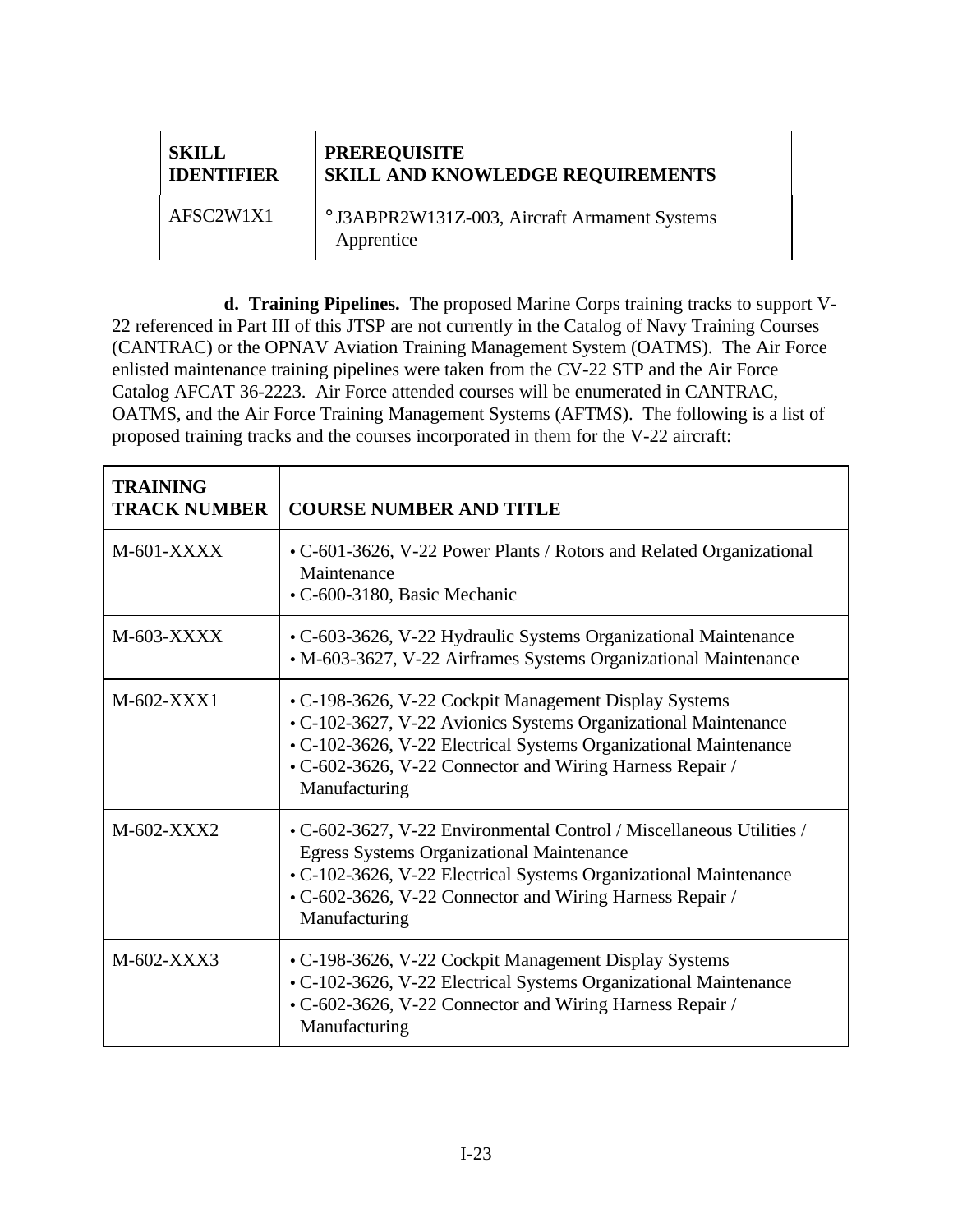## **I. ON-BOARD (IN-SERVICE) TRAINING**

**1. Proficiency or Other Training Organic to the New Development.** On-board proficiency training will be conducted to improve and enhance the capabilities of all V-22 Program individuals. For USMC personnel, the Individual Training Standards System, Marine Aviation Training Management and Evaluation Program (MATMEP), will be used to establish an effective and efficient training system that is responsive to USMC fleet training requirements. USAF On-board (continuation) training will be addressed in the USAF CV-22 STP. Navy onboard training requirements have not been determined.

**a. Aviation Maintenance In-Service Training.** Aviation Maintenance In-Service Training (AMIST) is intended to support the Fleet training requirements now satisfied by Maintenance Training Improvement Program (MTIP), and in that sense is the planned replacement. However, it is structured very differently, and will function as an integral part of the new Aviation Maintenance Training Continuum System (AMTCS) that will replace the existing aviation maintenance training structure. AMIST will provide standardized instruction to bridge the training gaps between initial and career training. With implementation of AMIST, technicians will be provided the training required to maintain a level of proficiency necessary to effectively perform the required tasks to reflect career progression. AMIST will begin when funding becomes available. The Air Force will accomplish in-service training per the Air Force STP.

**b. Aviation Maintenance Training Continuum System.** AMTCS will redesign the aviation training process (training continuum), and introduce Computer-Based Training (CBT) throughout the Navy technical training process. The application and adoption of recent advances in computer hardware and software technology will enable CBT, with its basic elements of Computer Managed Instruction, Computer Aided Instruction, and Interactive Courseware, to be integrated into the training continuum and provide essential support for standardizing technical training.

## **2. Personnel Qualification Standards.** NA.

**3. Other On-Board or In-Service Training Packages.** Marine Corps on-board training is based on the current series of MCO P4790.12, Individual Training Standards System and MATMEP. This program is designed to meet Marine Corps, as well as Navy OPNAVINST 4790.2 series maintenance training requirements. It is a performance-based, standardized, levelprogressive, documentable, training management and evaluation program. It identifies and prioritizes task inventories by MOS through a front-end analysis process that identifies task, skill, and knowledge requirements of each MOS. (MATMEP will be replaced by AMTCS in approximately FY02.)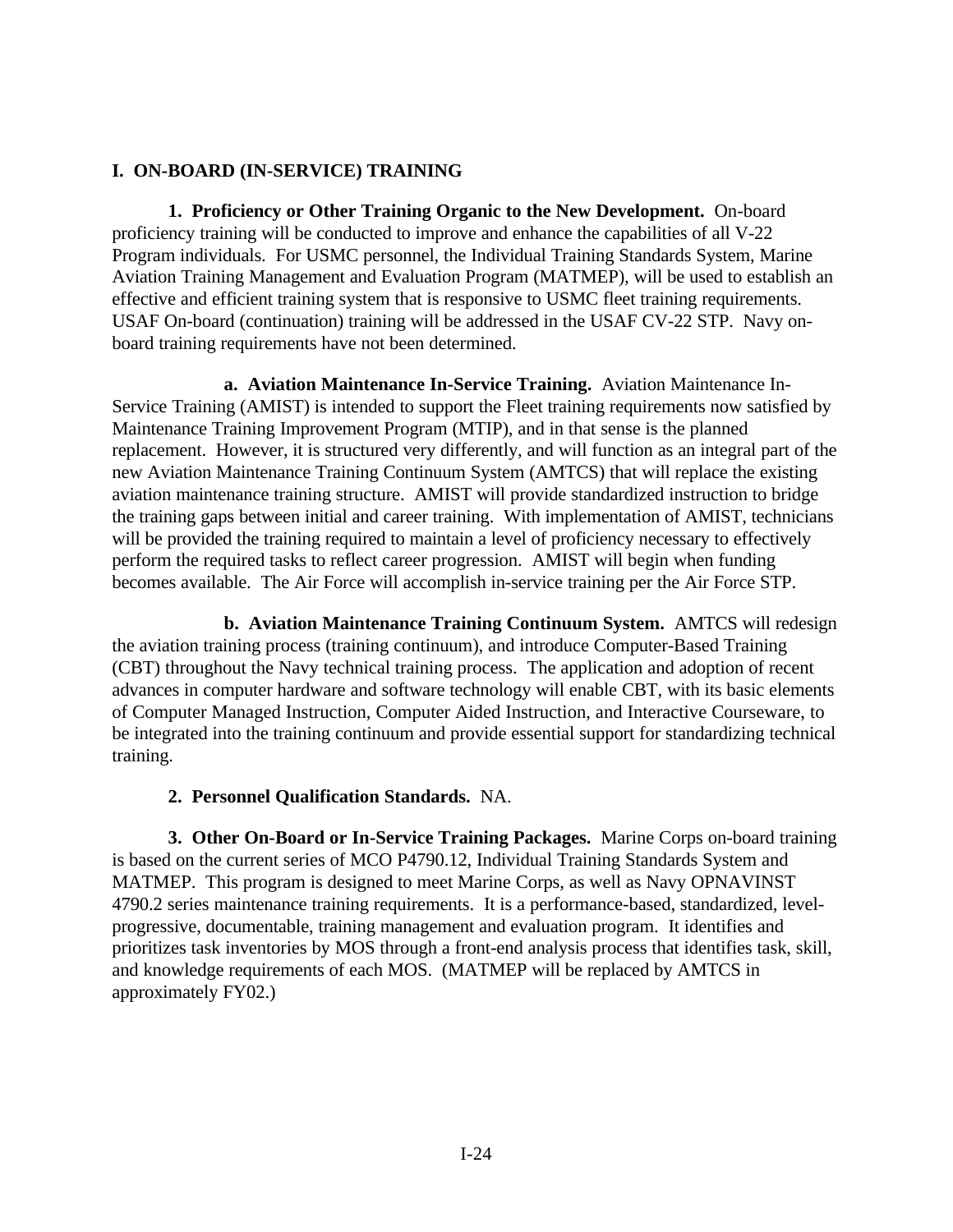## **J. LOGISTICS SUPPORT**

| <b>CONTRACT</b><br><b>NUMBER</b> | <b>MANUFACTURER</b>                        | <b>ADDRESS</b>                                                                       |
|----------------------------------|--------------------------------------------|--------------------------------------------------------------------------------------|
| N61339-90-C-0074                 | <b>Environmental Tectonics Corporation</b> | <b>County Line Industrial Park</b><br>Southampton, PA 18966-3877                     |
| N00019-92-C-0095                 | Allied Signal Aerospace Company            | <b>Bendix Communications Division</b><br>1300 East Joppa Road<br>Baltimore, MD 21204 |

## **1. Manufacturer and Contract Numbers**

**2. Program Documentation.** The current Joint Integrated Logistics Support Plan (JILSP) is dated 26 Mar 1997.

**3. Technical Data Plan.** The following V-22 series technical manuals are required to support the V-22 acquisition effort:

- Service Unique Flight Manuals (NATOPS USN and USMC, Flight Manual USAF)
- Interactive Electronic Technical Manuals (IETM)
- Maintenance Instruction Manuals (MIM)
- Structural Repair Publications
- Illustrated Parts Breakdown (IPB)
- Maintenance Requirement Cards (MRC)

These publications will be developed in progressive stages that reflect aircraft configuration changes. All three services will be included in the progressive stages of publication development.

**4. Test Sets, Tools, and Test Equipment.** Training Device (TD) and Technical Training Equipment (TTE) requirements and the logistics support required are being developed per MIL-STD-490. Operator and maintenance TDs and TTE developed to Type "A" detailed performance specifications will be required. TDs are being designed specifically to support the "core" training concept and will support any cadre training provided to the Air Force, Marine Corps, and Navy service members. Service-peculiar TD requirements will also be procured based upon the basic *core* trainers. Marine Corps TD usage is planned for 16 hours per day, five days per week, 50 weeks per year. The TDs are capable of being used on an as-available basis for instructing maintenance personnel on the techniques and safety aspects of engine and aircraft system operation. Table I-6 lists the projected location and number of TDs for the V-22 Program. An analysis is being conducted on each system to establish scheduled and unscheduled maintenance requirements for all levels of maintenance. From the identification of these maintenance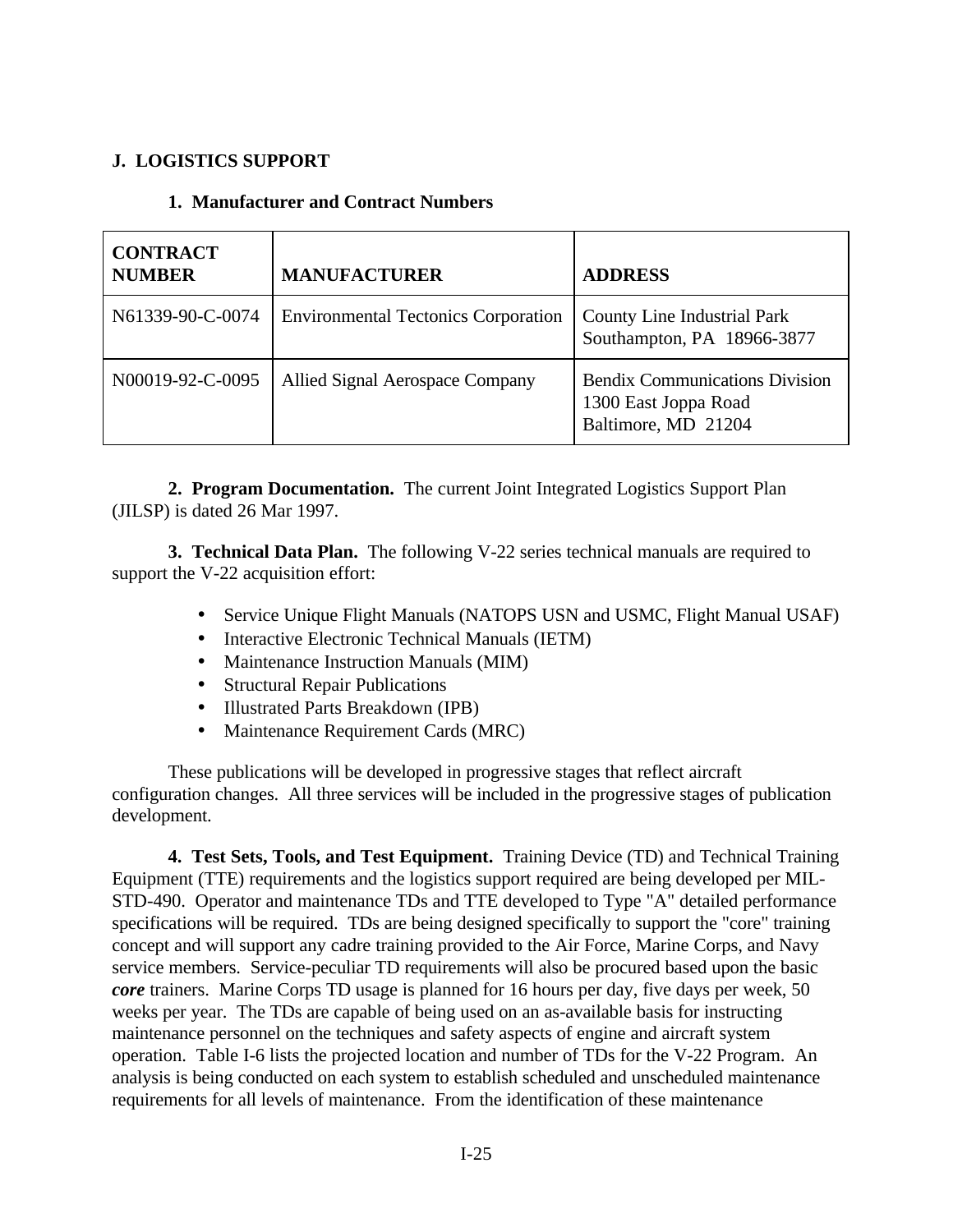requirements, the support equipment, special tools, and test equipment are being identified and included as a requirement on the Support Equipment Recommendation Data List for procurement. The AN/USM-636(V) Consolidated Automated Support System (CASS) will be used to support the V-22 systems. The specific systems to be supported on CASS have not been determined. When this information becomes available it will be included in updates to this JTSP.

|                 |                    |              |                |              |              | <b>PROCURE</b> | <b>RFT DATE</b> |
|-----------------|--------------------|--------------|----------------|--------------|--------------|----------------|-----------------|
| <b>AIRCRAFT</b> | <b>SITE</b>        | <b>FFS</b>   | <b>FTD</b>     | <b>NAMTS</b> | <b>CPTT</b>  | <b>DATE</b>    |                 |
| $MV-22$         | New River          | $1/1*$       | $\mathbf{1}$   |              |              | FY97/01        | FY99/04         |
|                 |                    | 1            |                |              |              | <b>FY97</b>    | <b>FY01</b>     |
|                 |                    | $\mathbf{1}$ |                |              |              | <b>FY00</b>    | <b>FY03</b>     |
|                 |                    | $\mathbf{1}$ |                |              |              | <b>FY06</b>    | <b>FY09</b>     |
|                 | New River          |              |                | $\mathbf{1}$ |              | <b>FY97</b>    | <b>FY01</b>     |
|                 |                    |              |                | CV           |              | <b>FY00</b>    | <b>FY02</b>     |
|                 |                    |              |                | Parts        |              |                |                 |
|                 | New River          |              | $\mathbf{1}$   |              |              | <b>FY98</b>    | <b>FY01</b>     |
|                 | New River          |              | $\mathbf{1}$   |              |              | <b>FY03</b>    | <b>FY05</b>     |
|                 | New River          |              | $\mathbf{1}$   |              |              | <b>FY06</b>    | <b>FY08</b>     |
|                 | Miramar            |              | $\overline{c}$ |              |              | <b>FY02</b>    | <b>FY04</b>     |
|                 | Quantico           |              | $\mathbf{1}$   |              |              | <b>FY05</b>    | <b>FY07</b>     |
|                 | Kaneohe Bay        |              | $\overline{2}$ |              |              | <b>FY04</b>    | <b>FY06</b>     |
|                 | Pendleton          |              | $\overline{c}$ |              |              | <b>FY06</b>    | <b>FY08</b>     |
|                 | Okinawa            |              | $\overline{2}$ |              |              | <b>FY07</b>    | <b>FY09</b>     |
|                 | Norfolk (RES)      |              | $\mathbf{1}$   |              |              | <b>FY08</b>    | <b>FY10</b>     |
|                 | Willow Grove (RES) |              | $\mathbf{1}$   |              |              | <b>FY10</b>    | <b>FY12</b>     |
|                 |                    |              |                |              |              |                |                 |
| $CV-22$         | Kirtland           | $\mathbf{1}$ |                |              |              | <b>FY99</b>    | <b>FY02</b>     |
|                 |                    |              | $\mathbf{1}$   |              |              | <b>FY00</b>    | <b>FY02</b>     |
|                 |                    |              | $\mathbf{1}$   |              |              | <b>FY01</b>    | <b>FY03</b>     |
|                 |                    | $\mathbf{1}$ |                |              |              | <b>FY02</b>    | <b>FY05</b>     |
|                 |                    |              |                |              | $\mathbf{1}$ | <b>FY01</b>    | <b>FY03</b>     |
|                 | Hurlburt           |              | $\mathbf{1}$   |              |              | <b>FY01</b>    | <b>FY03</b>     |
|                 | West Coast         |              | $\mathbf{1}$   |              |              | <b>FY05</b>    | <b>FY07</b>     |
|                 | Europe Command     |              | $\mathbf{1}$   |              |              | <b>FY03</b>    | <b>FY05</b>     |
|                 | (EUCOM)            |              |                |              |              |                |                 |
|                 | Pacific Command    |              | $\mathbf{1}$   |              |              | <b>FY04</b>    | <b>FY06</b>     |
|                 | (PACOM)            |              |                |              |              |                |                 |
|                 |                    |              |                |              |              |                |                 |
| <b>HV-22</b>    | <b>East Coast</b>  | $\mathbf{1}$ | $\mathbf{1}$   |              |              | <b>FY10</b>    | FY12            |
|                 | <b>West Coast</b>  | $\mathbf{1}$ | $\mathbf{1}$   |              |              | <b>FY14</b>    | <b>FY17</b>     |
| <b>TOTALS</b>   |                    | 8            | 23             | $\mathbf{1}$ | $\mathbf{1}$ |                |                 |

**TABLE I-6. V-22 TRAINING DEVICES**

# **\* An FFS will replace the OFT.**

**a. Operational Flight Trainer (2F151).** This device is an operational flight system trainer capable of providing training in the development of pilot skills and techniques in the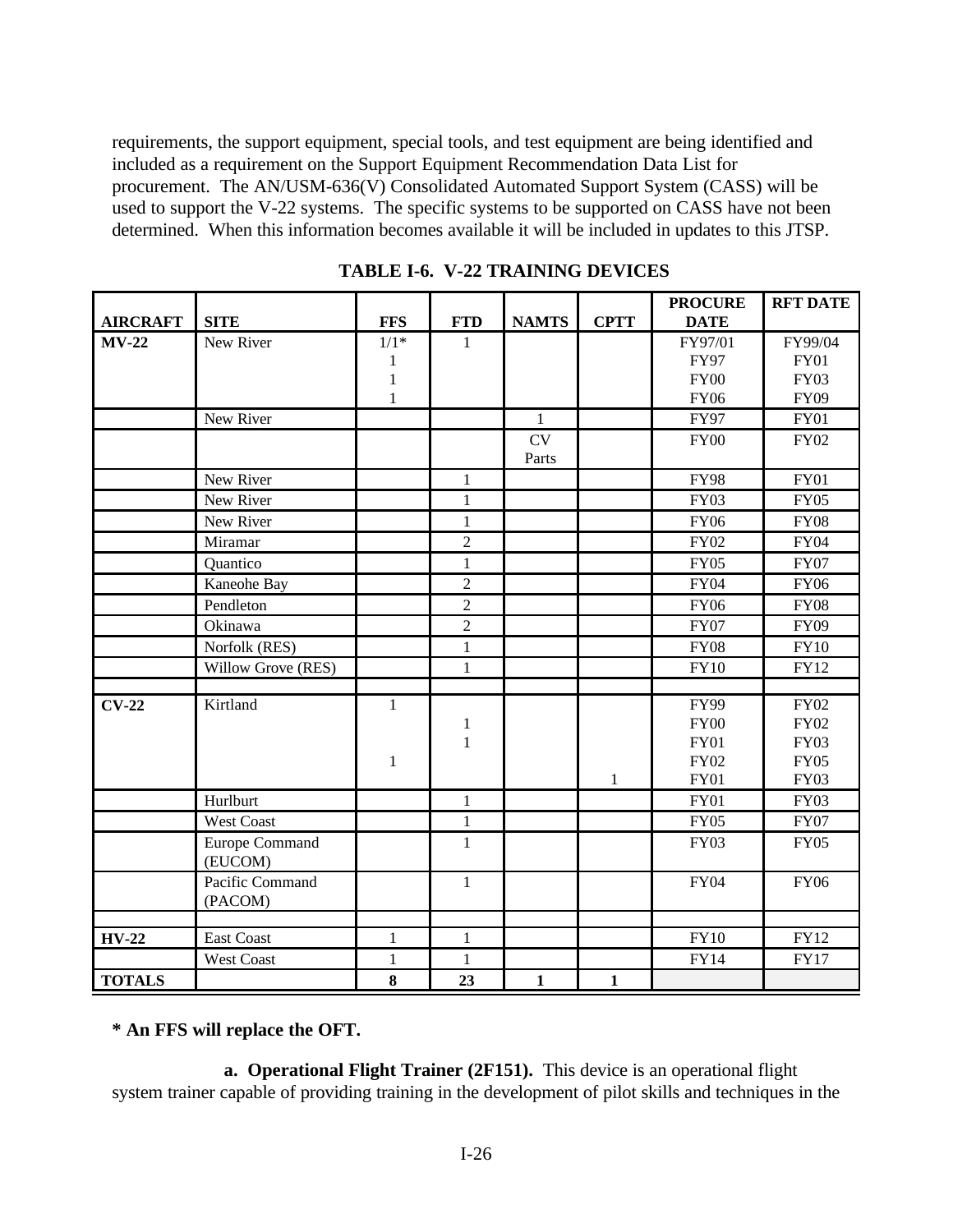MV-22B aircraft. The OFT is able to simulate MV-22B aircraft performance during cockpit preflight, aircraft start up, all flight operations in both conversion and fixed wing modes, navigational flight, instrument flight, aircraft shutdown, and cockpit postflight procedures. The OFT cockpit mirrors the actual aircraft and has a six degree of freedom, dome based motion platform. The OFT is capable of simulating MV-22B flight in all conditions including day, dusk, night, and instrument meteorological conditions. It is fully Night Vision Goggles (NVG) compatible with FLIR simulation capabilities. Training environments include operations at airfields, confined area landing sites, mountain areas, urban areas, low altitude flight areas, and aboard aircraft capable ships such as LHAs and LHDs. All aircraft maneuvers can be simulated to include normal flight procedures, auto-rotations, aerial refueling, formation flying, high altitude operations, nuclear, biological, and chemical operations, and low altitude terrain following operations, and may include physiological conditioning. The OFT is capable of simulating all emergencies and system malfunctions both visually and through cockpit instrumentation. The OFT and CPT are undergoing update to MV-22B configuration from MV-22A (they were originally procured under the Full-Scale Development program).

**b. Cockpit Procedures Trainer (2C71).** The CPT will mirror the actual aircraft but will be mounted on a fixed base with no visual system. This device will effectively train and develop pilot skills in cockpit management system proficiency, instrument flight, and emergency system malfunction procedures. The CPT simulates MV-22B aircraft performance during cockpit preflight, aircraft start up, navigational and instrument flight, aircraft shut down, and cockpit postflight procedures.

**c. Full Flight Simulator / Flight Training Device.** The FFS is a flight simulator with a full six degree-of-freedom motion base and an attached full color day, dusk, night visual system. The FFS is designed to support the MV-22B Training and Replacement syllabus, and includes a tactical environment simulation and supports simulator-to-simulator networking. The FFS is designed to meet the initial training needs of MV-22B aircrews in the proper operation of the MV-22B in all weather conditions, normal and emergency procedures, and NVG operations. The FFS will be the mainstay of operator training for the FRS. The FTD is similar to the FFS, but without the motion system, and is designed to meet proficiency training needs of MV-22B aircrews in instrument flight, emergency procedures, tactics, and to provide recurrent training for Fleet squadrons. FFSs and FTDs will be procured in both MV-22 and CV-22 configurations. The MV-22B training program will procure a total of seven FFSs and 23 FTDs for use by Marine Corps and Air Force operational and training squadrons. Of these devices, three FFSs and three FTDs are planned for MCAS New River.

**d. Composite Maintenance Trainers.** Composite Maintenance Trainers (CMT) will be developed based on LSA data and the Instructional Systems Development process to support multiple system training on each TD. The following CMTs provide organizational maintenance personnel the training necessary to service, troubleshoot, repair, or remove and replace, as appropriate, the aircraft's major systems and subsystems. Together they comprise the NAMTS.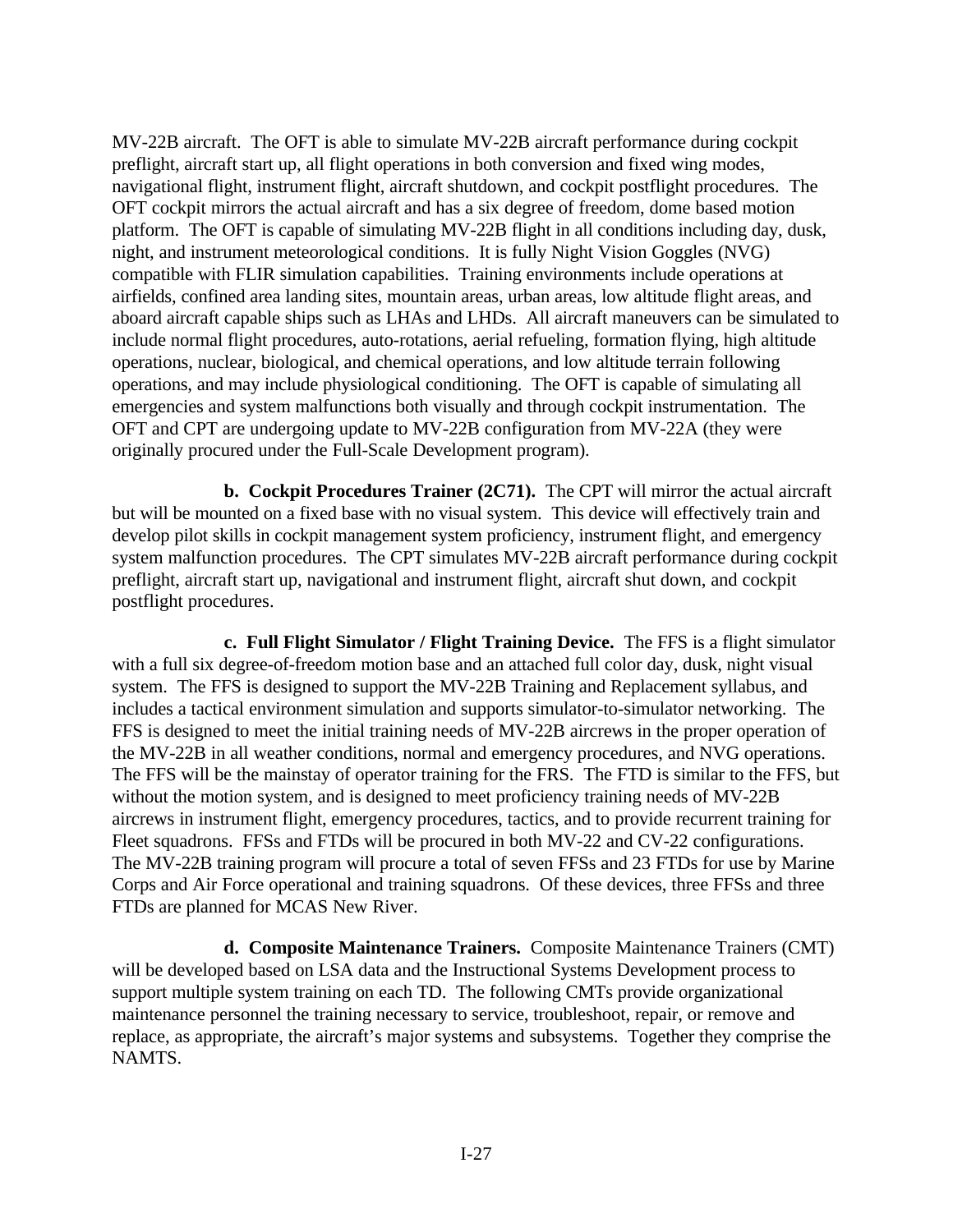- 11H134 Landing Gear/Fuel/Environmental Control Composite Maintenance Trainer \*
- 11H135 Hydraulic/Flight Control/Wing Stow Composite Maintenance Trainer
- 11H136 Power Plant/Power Train Composite Maintenance Trainer
- 11H137 Avionics/Cockpit Management Display System Composite Maintenance Trainer
- 11H138 Cockpit Maintenance Procedures Trainer
- 11H160 Instructor Operator Station

\* This trainer already includes CV-22 fuel features (kits for MV-22B).

**e. Computer-Based Training.** It is the intent of the V-22 Training System Program to incorporate CBT into the V-22 Training System. The depth and range of the CBT used will be determined during the development of production training. Programmatic requirements, such as Continuous Acquisition and Life-Cycle Support and IETMs, will be considered during the development of the training program.

**5. Repair Parts.** A technical data bank has been established in the V-22 Program for the USMC, USN, and USAF. The range and depth of data will be expanded as the pre-operational support program progresses and transitions to the operational program. The data will be used to develop detailed spares and repair parts requirements. The contractor will initially maintain this data. As the V-22 Program matures, this data bank will transition to the appropriate Inventory Control Point. The Government Support Date is FY04.

**6. Human Systems Integration.** No Human Systems Integration Plan exists for the V-22 Program, however, the Human Factors Engineering Program will ensure the requirements for operator and maintenance personnel will be integrated into the system design, and that the V-22 will permit maximum effectiveness for the man-machine system. The Human System Integration Plan is designed to ensure human considerations are fully accounted for in the weapon system development. Percentiles are no longer used as a determinant for aircrew personnel. Case 1 through 5 studies are used as the profiles for design. These cases are contained in the aircraft EMD specifications. Maintenance personnel (both male and female) for the V-22 Weapon System must be capable of working between the five to 95 percentile per Military Standard 1472 database.

**7. Engineering and Technical Services and/or Advisory Services.** The type and number of ETS required will be keyed to aircraft deliveries for each service, maintenance concepts, system complexity, maintenance task times, and frequency and difficulty of repair. ETS personnel will receive formal training and On-the-Job Training (OJT) in theories of operation, troubleshooting, maintenance, and repair of their respective systems. Training and update seminars will be conducted for ETS personnel throughout the program's life-cycle. Using V-22 aircraft maintenance concepts developed that are consistent with OPNAVINST 4790.2 (Series)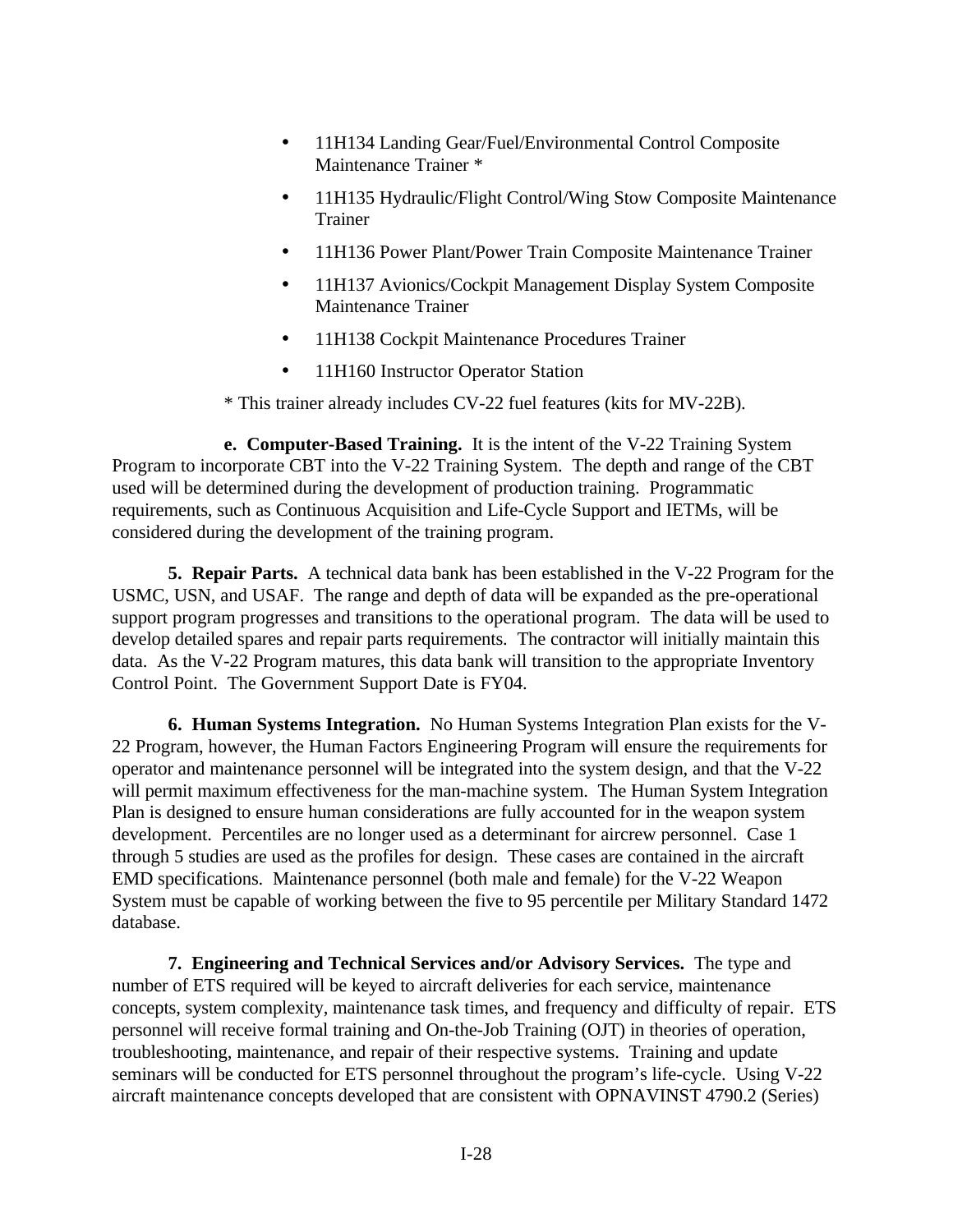and AFSOCI 21-106, ETS personnel will be used to provide assistance to receiving activities, depots, and training sites from introduction of the aircraft in calendar year 2000. ETS personnel will provide informal training to maintenance personnel, and support operator training and briefings as required. They can provide instruction, OJT, and support aircraft repair at all levels of maintenance, as required.

**K. SCHEDULES.** The Marine Corps Initial Operational Capability (IOC) (12 MV-22 fielded) is scheduled for FY01. The Air Force IOC (12 combat coded CV-22s fielded) is scheduled for FY05. The Navy IOC is yet to be determined. More information will be included in updates to this JTSP. An estimated final procurement of 360 aircraft for the Marine Corp is proposed, allowing for a 1.0 percent attrition rate. Tables I-7 and I-8 show aircraft delivery schedules, fulfilling the total operating aircraft requirements of 336.6 aircraft in FY14.

| <b>TABLE I-7. AIRCRAFT DELIVERY SCHEDULE THROUGH FY14</b> |             |             |                |             |      |                  |             |             |             |  |  |
|-----------------------------------------------------------|-------------|-------------|----------------|-------------|------|------------------|-------------|-------------|-------------|--|--|
| <b>FISCAL YEAR</b>                                        | <b>FY97</b> | <b>FY98</b> | <b>FY99</b>    | <b>FY00</b> |      | <b>FY01 FY02</b> | <b>FY03</b> | <b>FY04</b> | <b>FY05</b> |  |  |
| MV-22 Procurement                                         | 5           | 7           | 7              | 10          | 16   | 20               | 27          | 30          | 30          |  |  |
| MV-22 Delivery<br>(Cumulative)                            |             |             | $\overline{2}$ | 9           | 18   | 29               | 45          | 65          | 92          |  |  |
| <b>Cumulative Deliveries</b>                              |             |             | 2              | 9           | 17.9 | 28.7             | 44.4        | 64          | 90.3        |  |  |
| * Peacetime Attrition 1 %                                 |             |             | $\Omega$       | 0.1         | 0.2  | 0.3              | 0.4         | 0.6         | 0.9         |  |  |
| Cumulative<br><b>Remaining Aircraft</b>                   |             |             | 1.98           | 8.89        | 17.7 | 28.4             | 44          | 63.3        | 89.4        |  |  |

| <b>TABLE I-7. AIRCRAFT DELIVERY SCHEDULE THROUGH FY14 (CONTINUED)</b> |       |                    |             |             |     |                  |       |               |             |  |
|-----------------------------------------------------------------------|-------|--------------------|-------------|-------------|-----|------------------|-------|---------------|-------------|--|
| <b>FISCAL YEAR</b>                                                    |       | <b>FY06   FY07</b> | <b>FY08</b> | <b>FY09</b> |     | <b>FY10 FY11</b> |       | $ $ FY12 FY13 | <b>FY14</b> |  |
| MV-22 Procurement                                                     | 30    | 30                 | 30          | 30          | 30  | 30               | 28    |               |             |  |
| MV-22 Delivery<br>(cumulative)                                        | 122   | 152                | 182         | 212         | 242 | 272              | 302   | 332           | 360         |  |
| <b>Cumulative Deliveries</b>                                          | 119.4 | 148.3              | 176.8       | 205         | 233 | 260.7            | 288.1 | 315.2         | 340         |  |
| ∗<br>Peacetime Attrition                                              | 1.2   | 1.5                | 1.8         | 2.1         | 2.3 | 2.6              | 2.9   | 3.2           | 3.4         |  |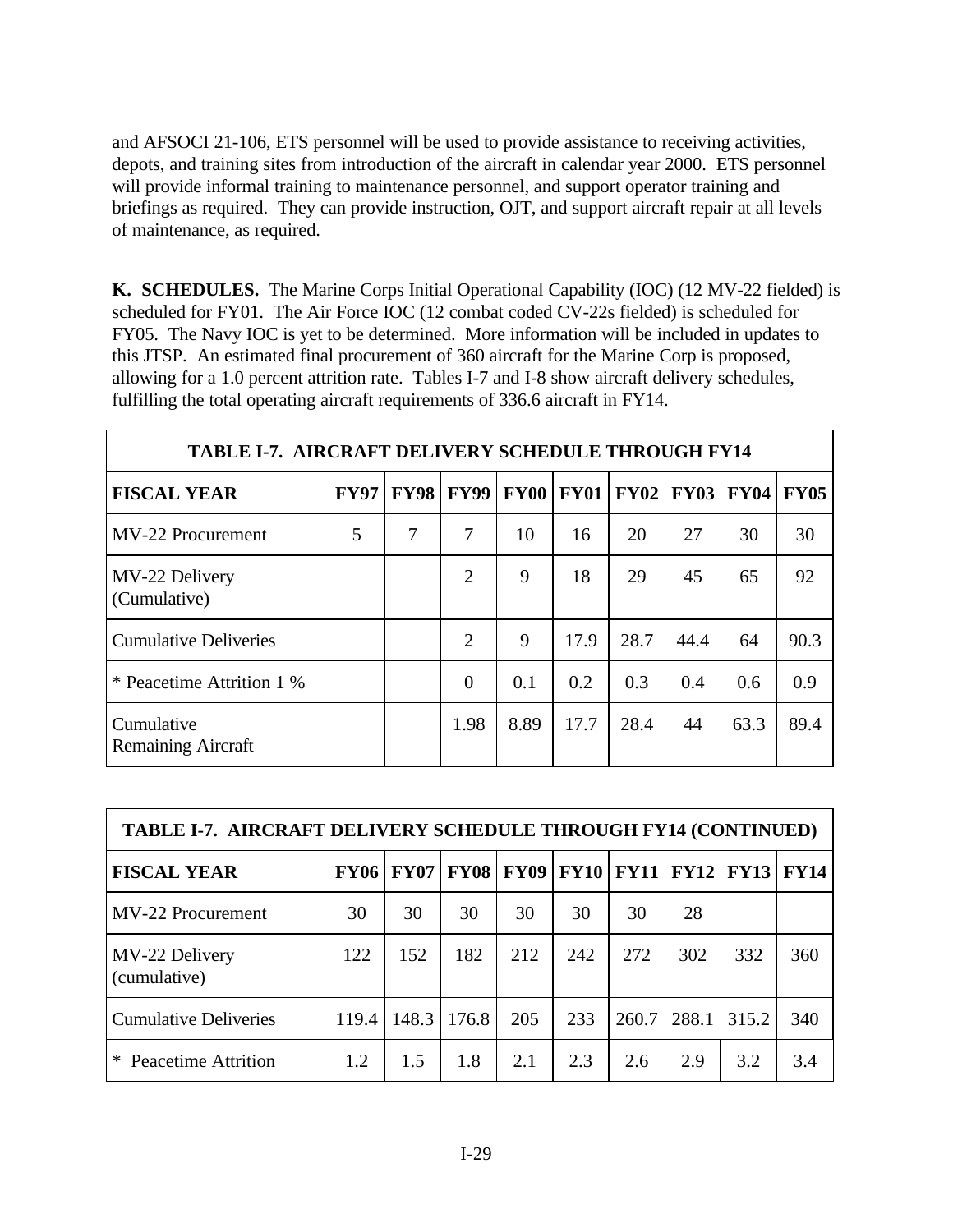| <b>Cumulative</b>         |  |  |  | 118.3   146.8   175   203   230.7   258.1   285.2   312   336.6 |  |
|---------------------------|--|--|--|-----------------------------------------------------------------|--|
| <b>Remaining Aircraft</b> |  |  |  |                                                                 |  |

**\* The attrition shown is per year for a total of 23.4 through FY14.**

| TABLE I-8. AIRCRAFT DELIVERY SCHEDULE<br>PER SQUADRON THROUGH FY14 |             |             |                |   |                  |                |             |             |             |  |
|--------------------------------------------------------------------|-------------|-------------|----------------|---|------------------|----------------|-------------|-------------|-------------|--|
| <b>ACTIVITY</b>                                                    | <b>FY97</b> | <b>FY98</b> | <b>FY99</b>    |   | <b>FY00 FY01</b> | <b>FY02</b>    | <b>FY03</b> | <b>FY04</b> | <b>FY05</b> |  |
| <b>Cumulative Operating</b>                                        |             |             | $\overline{2}$ | 9 | 18               | 28             | 44          | 63          | 89          |  |
| VMMT-204 Marine<br>Aircraft Group (MAG)-26                         |             |             | <b>PAX</b>     | 9 | 12               | 12             | 12          | 16          | 18          |  |
| Medium Tilt-Rotor<br>Squadron (VMM)-264                            |             |             |                |   | 6                | 9              | 12          | 12          | 12          |  |
| <b>VMM-162</b>                                                     |             |             |                |   |                  | $\overline{7}$ | 12          | 12          | 12          |  |
| <b>VMM-266</b>                                                     |             |             |                |   |                  |                | 8           | 12          | 12          |  |
| <b>VMM-365</b>                                                     |             |             |                |   |                  |                |             | 11          | 12          |  |
| <b>VMM-161</b>                                                     |             |             |                |   |                  |                |             |             | 12          |  |
| <b>VMM-163</b>                                                     |             |             |                |   |                  |                |             |             |             |  |
| <b>VMM-165</b>                                                     |             |             |                |   |                  |                |             |             |             |  |
| <b>VMM-166</b>                                                     |             |             |                |   |                  |                |             |             |             |  |
| <b>VMM-362</b>                                                     |             |             |                |   |                  |                |             |             |             |  |
| <b>VMM-363</b>                                                     |             |             |                |   |                  |                |             |             |             |  |
| <b>VMM-366</b>                                                     |             |             |                |   |                  |                |             |             |             |  |
| <b>VMM-266</b>                                                     |             |             |                |   |                  |                |             |             |             |  |
| <b>VMM-365</b>                                                     |             |             |                |   |                  |                |             |             |             |  |
| <b>VMM-364</b>                                                     |             |             |                |   |                  |                |             |             |             |  |
| <b>VMM-268</b>                                                     |             |             |                |   |                  |                |             |             |             |  |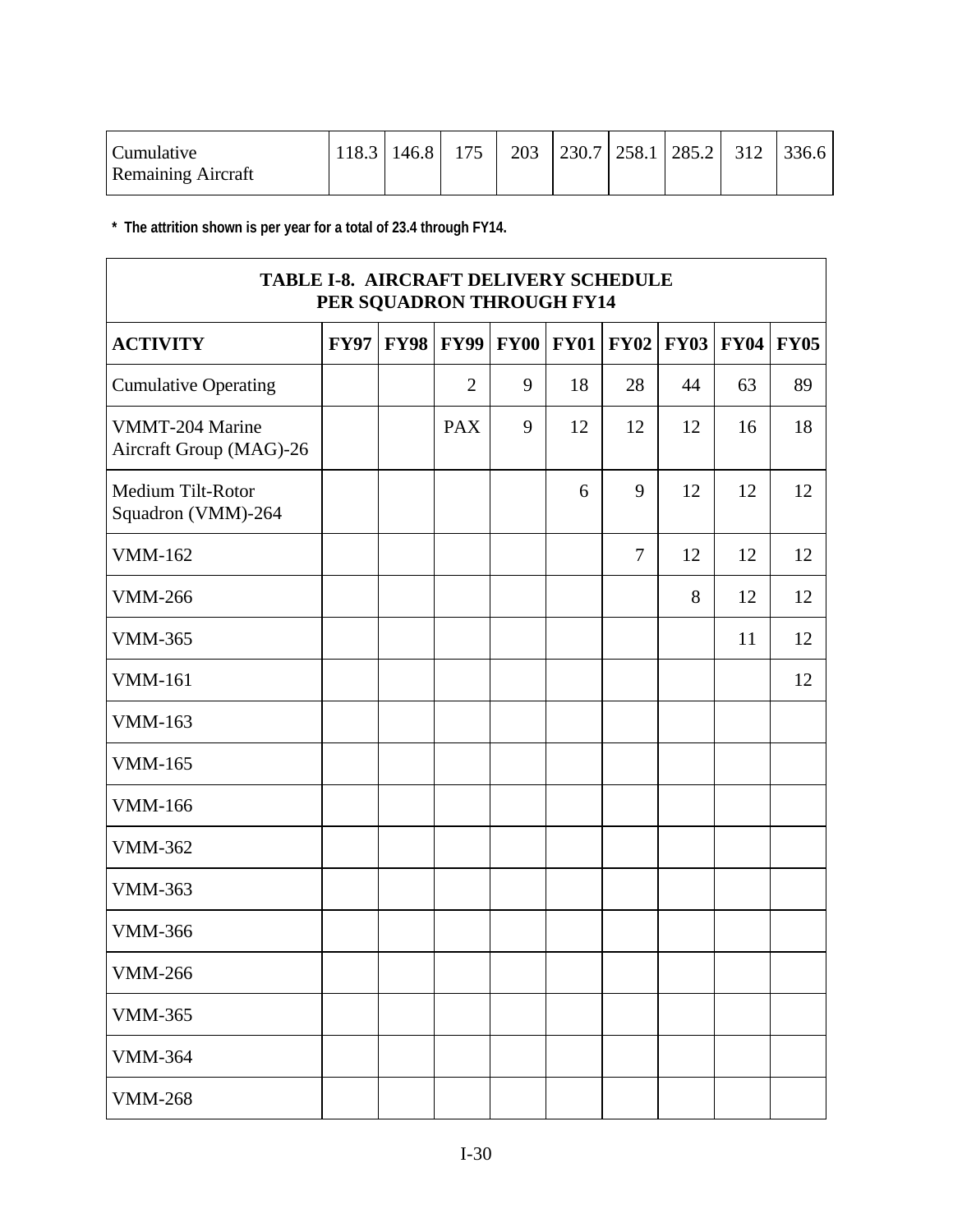| <b>TABLE I-8. AIRCRAFT DELIVERY SCHEDULE</b><br>PER SQUADRON THROUGH FY14 |             |             |  |                                                       |  |  |  |  |                             |  |  |
|---------------------------------------------------------------------------|-------------|-------------|--|-------------------------------------------------------|--|--|--|--|-----------------------------|--|--|
| <b>ACTIVITY</b>                                                           | <b>FY97</b> | <b>FY98</b> |  | <b>FY99   FY00   FY01   FY02   FY03   FY04   FY05</b> |  |  |  |  |                             |  |  |
| VMM-164 (46 FRS)                                                          |             |             |  |                                                       |  |  |  |  |                             |  |  |
| <b>VMM-262</b>                                                            |             |             |  |                                                       |  |  |  |  |                             |  |  |
| <b>VMM-265</b>                                                            |             |             |  |                                                       |  |  |  |  |                             |  |  |
| $HMX-1 (MV-8/W-11)$                                                       |             |             |  |                                                       |  |  |  |  | $\mathcal{D}_{\mathcal{L}}$ |  |  |
| VMM-744 (Norfolk)                                                         |             |             |  |                                                       |  |  |  |  |                             |  |  |
| <b>VMM-764</b><br>(location TBD)<br><b>MAG-46</b>                         |             |             |  |                                                       |  |  |  |  |                             |  |  |
| $VMM(H)-769$<br>(location TBD)<br><b>MAG-46</b>                           |             |             |  |                                                       |  |  |  |  |                             |  |  |
| $VMM(H) - 722$<br><b>Willow Grove</b><br><b>MAG-49</b>                    |             |             |  |                                                       |  |  |  |  |                             |  |  |

| <b>TABLE I-8. AIRCRAFT DELIVERY SCHEDULE</b><br>PER SOUADRON THROUGH FY14 (CONTINUED) |             |             |             |             |             |             |             |             |             |  |
|---------------------------------------------------------------------------------------|-------------|-------------|-------------|-------------|-------------|-------------|-------------|-------------|-------------|--|
| <b>ACTIVITY</b>                                                                       | <b>FY06</b> | <b>FY07</b> | <b>FY08</b> | <b>FY09</b> | <b>FY10</b> | <b>FY11</b> | <b>FY12</b> | <b>FY13</b> | <b>FY14</b> |  |
| <b>Cumulative Operating</b>                                                           | 118         | 147         | 175         | 203         | 231         | 258         | 285         | 312         | 323         |  |
| <b>VMMT-204 MAG-26</b>                                                                | 20          | 21          | 20          | 20          | 20          | 20          | 20          | 29          | 40          |  |
| <b>VMM-264</b>                                                                        | 12          | 12          | 12          | 12          | 12          | 12          | 12          | 12          | 12          |  |
| VMM-162                                                                               | 12          | 12          | 12          | 12          | 12          | 12          | 12          | 12          | 12          |  |
| <b>VMM-266</b>                                                                        | 12          | 12          | 12          | 12          | 12          | 12          | 12          | 12          | 12          |  |
| VMM-365                                                                               | 12          | 12          | 12          | 12          | 12          | 12          | 12          | 12          | 12          |  |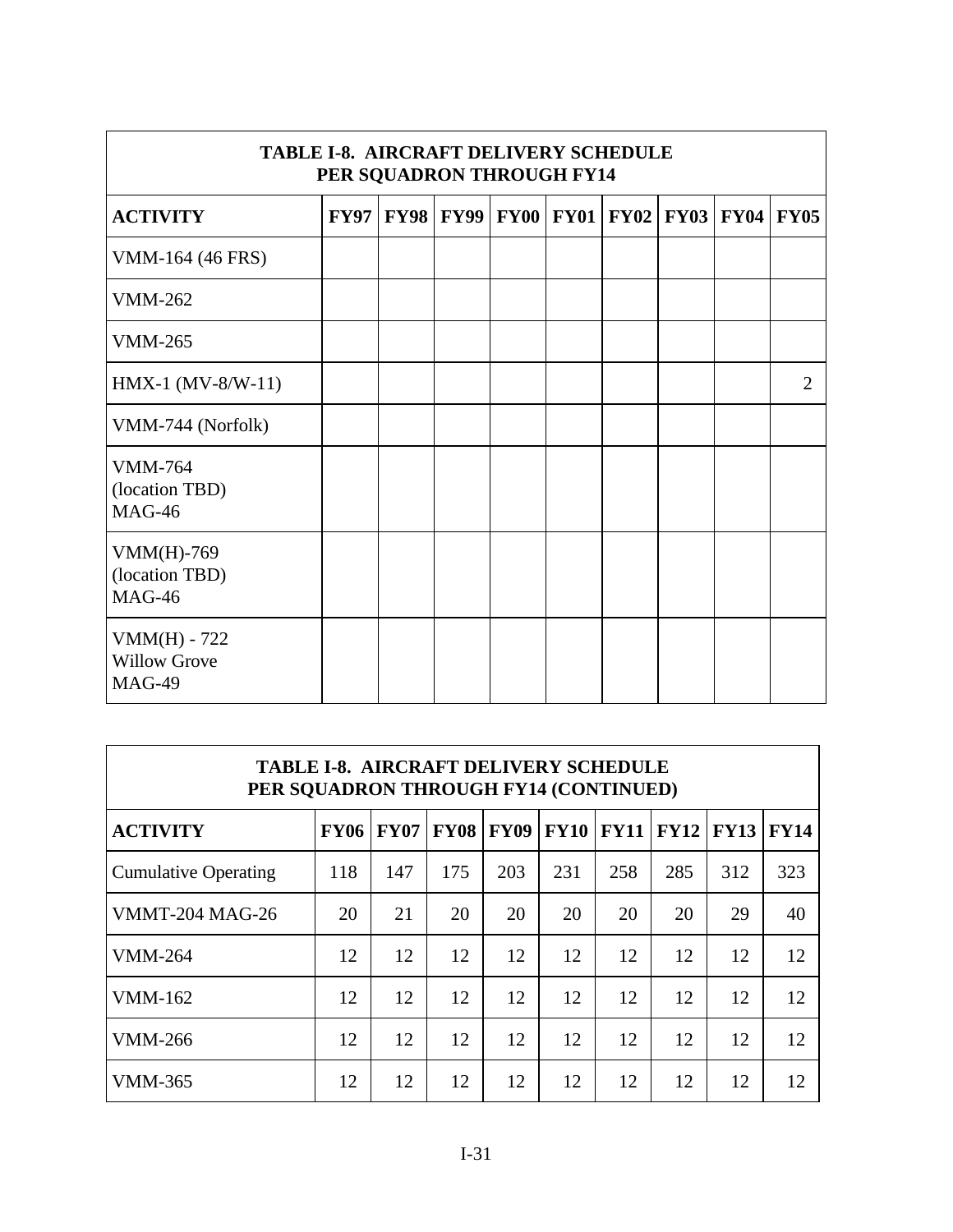| <b>TABLE I-8. AIRCRAFT DELIVERY SCHEDULE</b><br>PER SQUADRON THROUGH FY14 (CONTINUED) |                |             |             |                |             |             |             |             |             |  |
|---------------------------------------------------------------------------------------|----------------|-------------|-------------|----------------|-------------|-------------|-------------|-------------|-------------|--|
| <b>ACTIVITY</b>                                                                       | <b>FY06</b>    | <b>FY07</b> | <b>FY08</b> | <b>FY09</b>    | <b>FY10</b> | <b>FY11</b> | <b>FY12</b> | <b>FY13</b> | <b>FY14</b> |  |
| <b>VMM-161</b>                                                                        | 12             | 12          | 12          | 12             | 12          | 12          | 12          | 12          | 12          |  |
| <b>VMM-163</b>                                                                        | 12             | 12          | 12          | 12             | 12          | 12          | 12          | 12          | 12          |  |
| <b>VMM-165</b>                                                                        | 12             | 12          | 12          | 12             | 12          | 12          | 12          | 12          | 12          |  |
| <b>VMM-166</b>                                                                        | 10             | 12          | 12          | 12             | 12          | 12          | 12          | 12          | 12          |  |
| <b>VMM-362</b>                                                                        |                | 12          | 12          | 12             | 12          | 12          | 12          | 12          | 12          |  |
| <b>VMM-363</b>                                                                        |                | 12          | 12          | 12             | 12          | 12          | 12          | 12          | 12          |  |
| <b>VMM-366</b>                                                                        |                |             | 12          | 12             | 12          | 12          | 12          | 12          | 12          |  |
| <b>VMM-266</b>                                                                        |                |             | 12          | 12             | 12          | 12          | 12          | 12          | 12          |  |
| <b>VMM-365</b>                                                                        |                |             | 3           | 12             | 12          | 12          | 12          | 12          | 12          |  |
| <b>VMM-364</b>                                                                        |                |             |             | 12             | 12          | 12          | 12          | 12          | 12          |  |
| <b>VMM-268</b>                                                                        |                |             |             | $\overline{4}$ | 12          | 12          | 12          | 12          | 12          |  |
| VMM-164 (46 FRS)                                                                      |                |             |             |                | 12          | 12          | 12          | 12          | 12          |  |
| <b>VMM-262</b>                                                                        |                |             |             |                | 5           | 12          | 12          | 12          | 12          |  |
| <b>VMM-265</b>                                                                        |                |             |             |                |             | 12          | 12          | 12          | 12          |  |
| $HMX-1 (MV-8/W-11)$                                                                   | $\overline{4}$ | 6           | 8           | 11             | 14          | 17          | 19          | 19          | 19          |  |
| VMM-744 (Norfolk)                                                                     |                |             |             |                |             | 5           | 12          | 12          | 12          |  |
| <b>VMM-764</b><br>(location TBD)<br><b>MAG-46</b>                                     |                |             |             |                |             |             | 12          | 12          | 12          |  |
| $VMM(H)-769$<br>(location TBD)<br><b>MAG-46</b>                                       |                |             |             |                |             |             | 12          | 12          | 12          |  |

 $\overline{\phantom{0}}$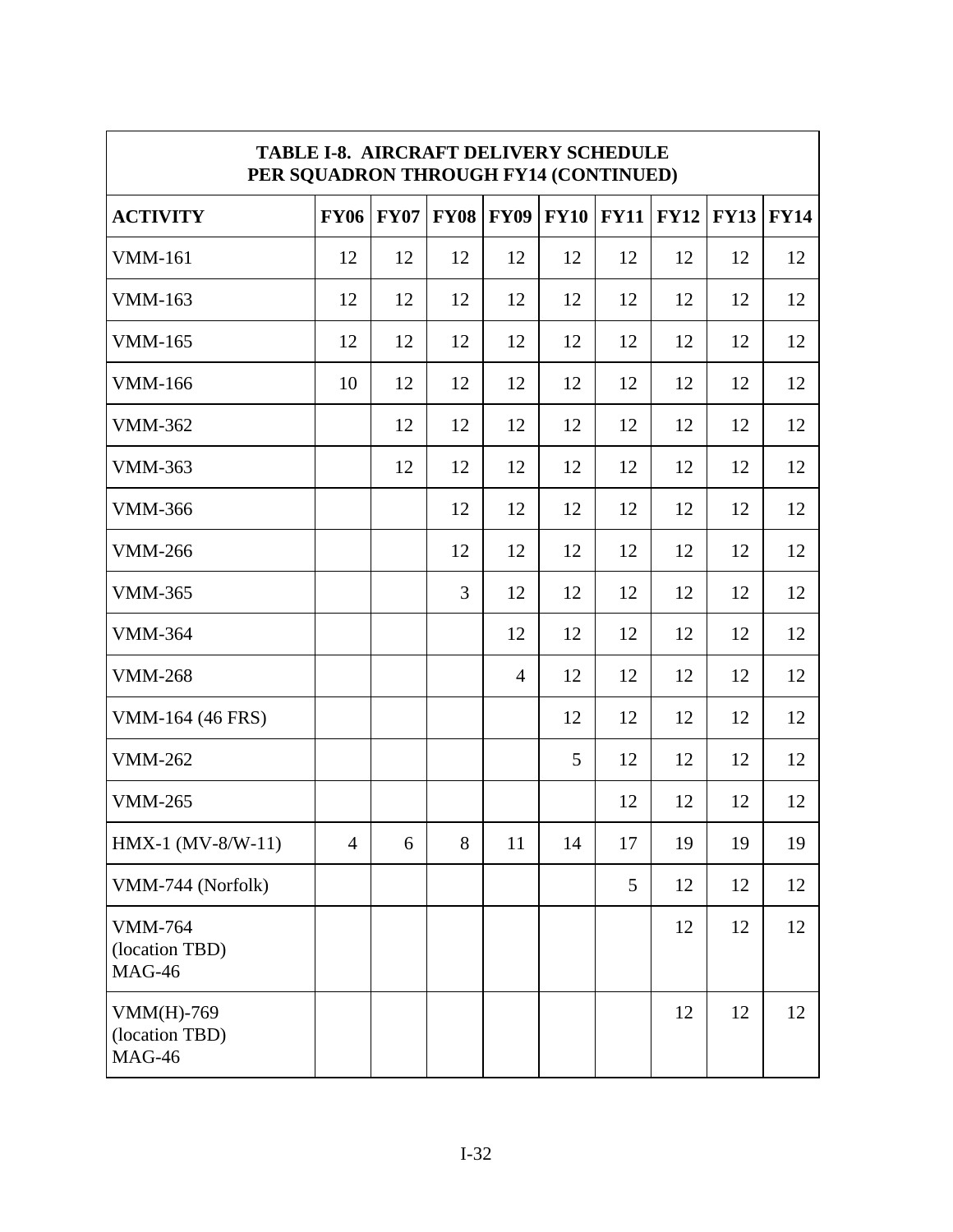| <b>TABLE I-8. AIRCRAFT DELIVERY SCHEDULE</b><br>PER SQUADRON THROUGH FY14 (CONTINUED) |  |  |                                                              |  |  |  |  |    |  |
|---------------------------------------------------------------------------------------|--|--|--------------------------------------------------------------|--|--|--|--|----|--|
| <b>ACTIVITY</b>                                                                       |  |  | FY06   FY07   FY08   FY09   FY10   FY11   FY12   FY13   FY14 |  |  |  |  |    |  |
| $VMM(H)-722$<br><b>Willow Grove</b><br>$MAG-49$                                       |  |  |                                                              |  |  |  |  | 12 |  |

# **L. GOVERNMENT FURNISHED EQUIPMENT AND CONTRACTOR FURNISHED EQUIPMENT TRAINING REQUIREMENTS.** NA.

# **M. RELATED NTSPs AND OTHER APPLICABLE DOCUMENTS**

| <b>DOCUMENT</b><br><b>OR NTSP TITLE</b>                              | <b>DOCUMENT</b><br><b>OR NTSP NUMBER</b> | <b>PDA</b><br><b>CODE</b> | <b>STATUS</b>                         |
|----------------------------------------------------------------------|------------------------------------------|---------------------------|---------------------------------------|
| <b>Consolidated Automatic Support</b><br>System (CASS) NTSP          | $A-50-8515C/D$                           | <b>PMA260</b>             | Preliminary<br>Draft<br><b>Jun 98</b> |
| $AN/APX-100(V)$ Transponder Set<br><b>NTSP</b>                       | A-50-8305B/D                             | <b>PMA209</b>             | Preliminary<br>Draft<br>May 99        |
| <b>Advanced Composite Material</b><br>Repair Program NTSP            | $A-50-8404C/A$                           | AIR-4.3                   | Approved<br>Nov 96                    |
| Cable Harness Repair of<br>Manufacturing Equivalence<br>Program NTSP | A-50-8512C/D                             | <b>PMA260</b>             | Preliminary<br>Draft<br>Sep 98        |
| V-22 Integrated Support Plan<br><b>Revision F</b>                    |                                          | AIR 3.1                   | Approved<br>4 Jun 98                  |
| V-22 JILSP                                                           |                                          | AIR 3.1                   | Approved<br>1 Apr 97                  |
| <b>USAF CV-22 STP</b>                                                |                                          | <b>AFSOC</b>              | 17 Mar 97                             |
| MV-22 Security Classification<br>Guide                               |                                          | AIR 4.1.3                 | 9 Mar 95                              |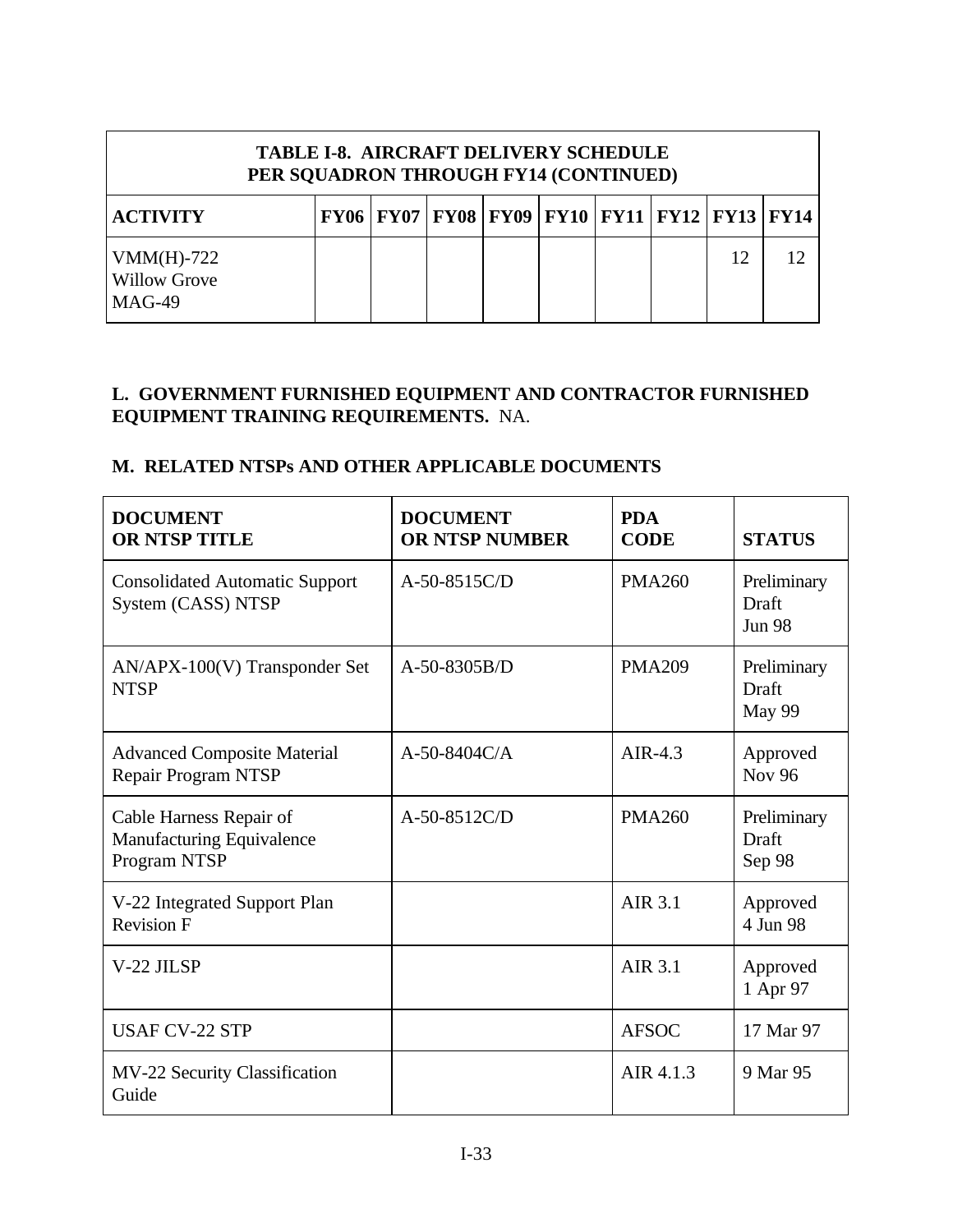| <b>DOCUMENT</b><br><b>OR NTSP TITLE</b>                                                          | <b>DOCUMENT</b><br><b>OR NTSP NUMBER</b>                                        | <b>PDA</b><br><b>CODE</b>      | <b>STATUS</b>                                                   |
|--------------------------------------------------------------------------------------------------|---------------------------------------------------------------------------------|--------------------------------|-----------------------------------------------------------------|
| <b>JORD</b>                                                                                      |                                                                                 | AFSOC/<br>AIR 3.1              | Approval<br>Pending                                             |
| <b>TDRD</b>                                                                                      | <b>PMA-2052V</b>                                                                | <b>PMA205</b>                  | 6 July 98                                                       |
| V-22 Detail Specification                                                                        | SD-572-1 Rev C                                                                  | <b>Bell Boeing</b>             | 24 Jan 97                                                       |
| <b>V-22 MER</b>                                                                                  |                                                                                 | <b>PMA275</b>                  | 17 Jan 96                                                       |
| <b>Inter-service Training Review</b><br>Organizational Instruction                               | <b>ITRO</b>                                                                     | CNET/N222                      | <b>Jan 86</b>                                                   |
| MV-22B Training & Readiness<br>Manual                                                            | <b>MCO P3500.16B</b><br>Volume 8 Chapter 1,2                                    | MCCDC/<br>C461A                | In Review                                                       |
| V-22 Weapon System Planning<br>Document (WSPD)                                                   | <b>NAVAIRNOTE 13100</b>                                                         | AIR 1.3.2G                     | 7 Apr 98                                                        |
| Joint Training Policy for the Armed<br>Forces of the United States                               | <b>CJCSI 3500.01A</b>                                                           |                                | 1 Jul 97                                                        |
| <b>Inter-service Training</b>                                                                    | MCO 1580.7 /<br><b>OPNAVINST 1500.27/</b><br>AFJI 36-2230 /<br>$(and AR 351-9)$ |                                | 1 Jul 86<br><b>New</b><br>Version<br>Pending<br>Draft May<br>97 |
| Memorandum Of Agreement for V-<br>22 Aircrew and Maintenance<br>Training at MCAS New River, N.C. |                                                                                 |                                | 11 Jun 98                                                       |
| MV/CV-22 Training and Training<br><b>Equipment Plan</b>                                          | Report #901-999-011<br>Revision-K                                               | <b>Bell Boeing</b><br>Training | 15 Apr 98                                                       |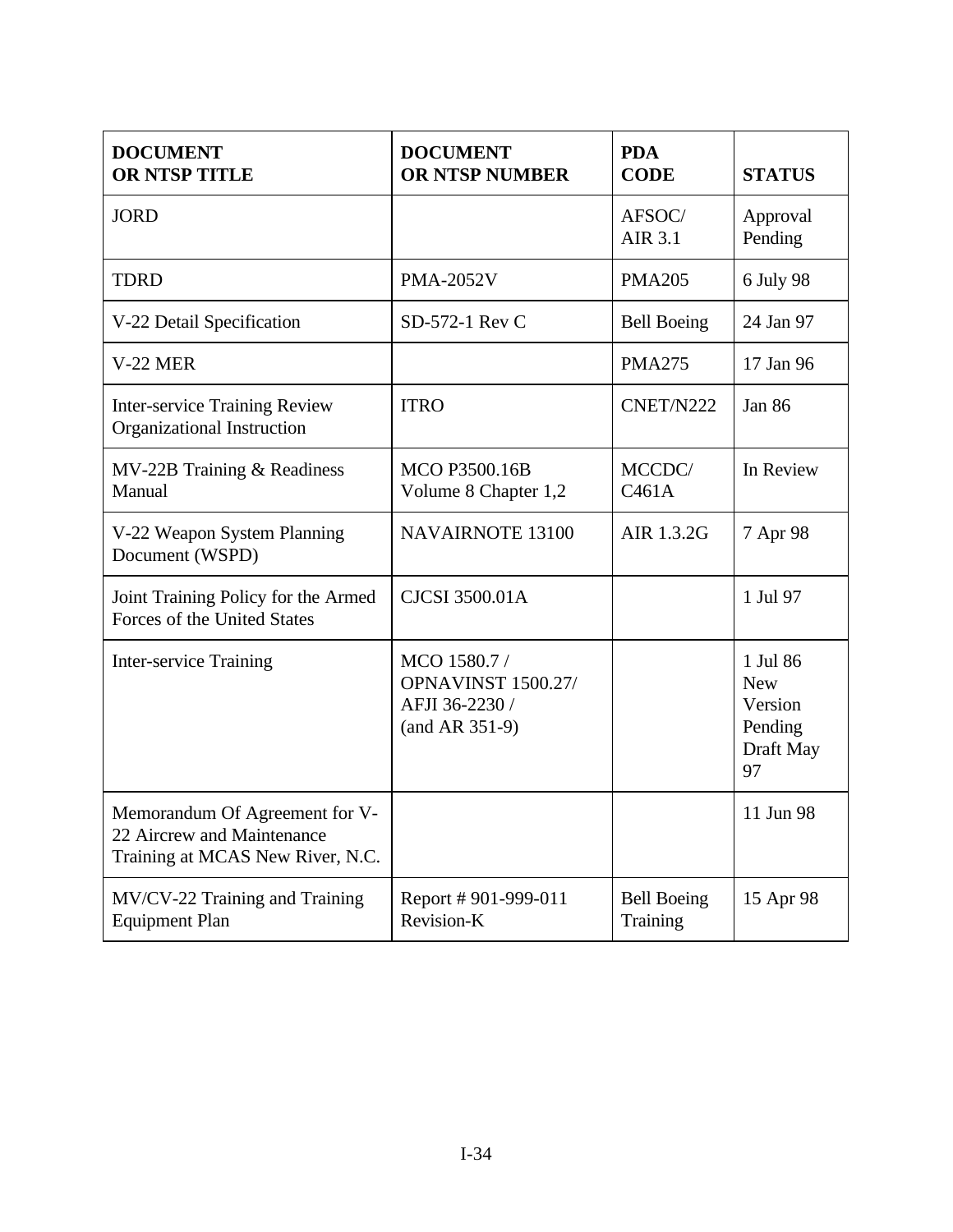#### **PART II - BILLET AND PERSONNEL REQUIREMENTS**

The following elements are not affected by the V-22 Osprey and, therefore, are not included in Part II of this JTSP:

- II.A. Billet Requirements
	- II.A.2.b. Billets to be Deleted in Operational and Fleet Support Activities
	- II.A.2.c. Total Billets to be Deleted in Operational and Fleet Support Activities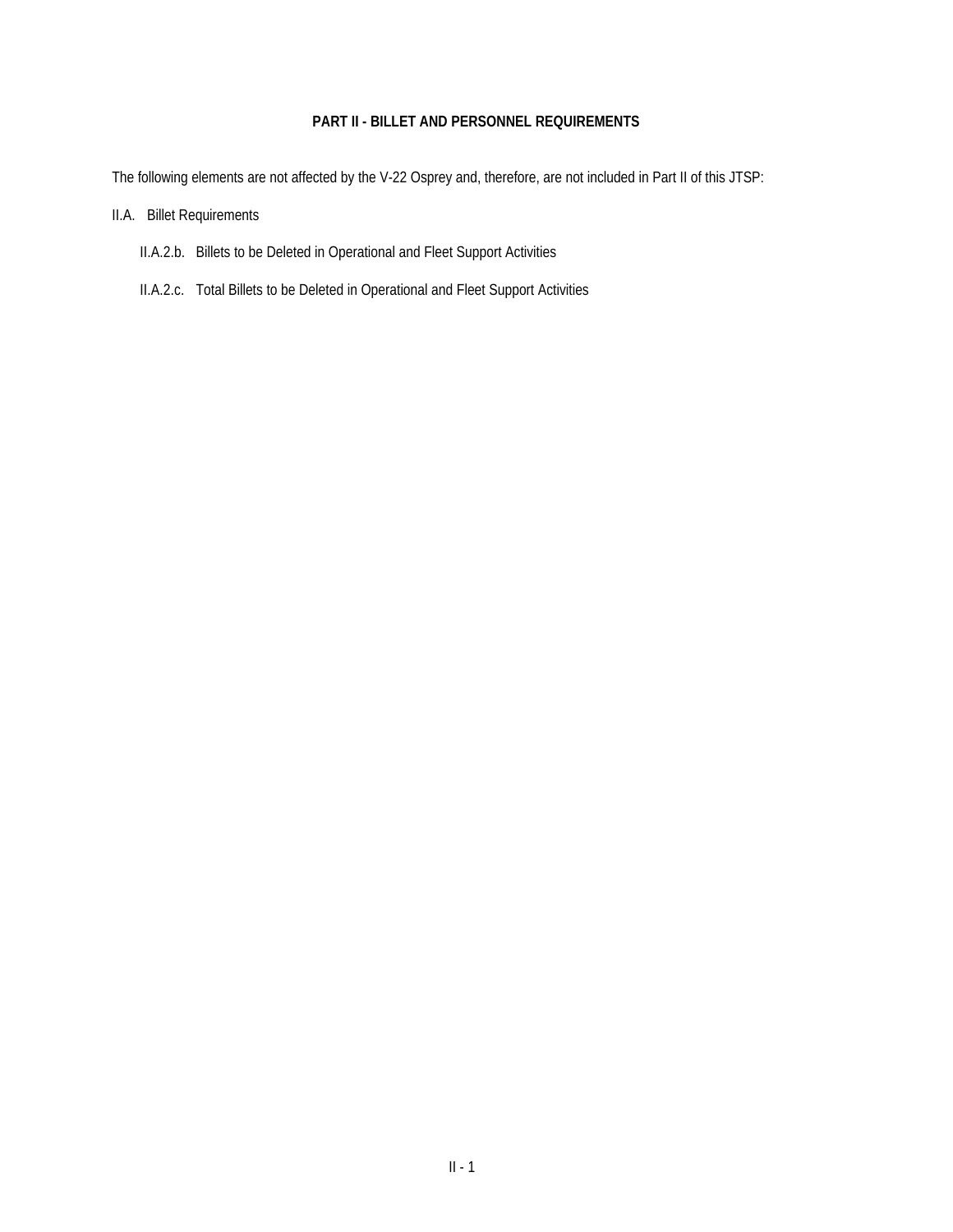#### **PART II - BILLET AND PERSONNEL REQUIREMENTS**

#### **II.A. BILLET REQUIREMENTS**

#### **II.A.1.a. OPERATIONAL AND FLEET SUPPORT ACTIVITY ACTIVATION SCHEDULE**

| <b>SOURCE:</b> Marine Corps Table of Manpower Requirements |               |             |             |             |             | DATE:       | 2/1/98      |
|------------------------------------------------------------|---------------|-------------|-------------|-------------|-------------|-------------|-------------|
| <b>ACTIVITY, UIC</b>                                       |               | <b>PFYs</b> | <b>FY00</b> | <b>FY01</b> | <b>FY02</b> | <b>FY03</b> | <b>FY04</b> |
| OPERATIONAL ACTIVITIES                                     | <b>MARINE</b> |             |             |             |             |             |             |
| VMM-162                                                    | 00000         | $\Omega$    | 0           |             |             |             | 0           |
| <b>VMM-264</b>                                             | 00000         | $\Omega$    | 0           |             |             |             | 0           |
| <b>VMM-266</b>                                             | 00000         | $\mathbf 0$ |             |             |             |             | 0           |
| <b>VMM-365</b>                                             | 00000         | 0           | 0           |             |             |             |             |
| TOTAL:                                                     |               | $\Omega$    | $\Omega$    |             |             |             |             |
| FLEET SUPPORT ACTIVITIES                                   | <b>MARINE</b> |             |             |             |             |             |             |
| <b>MALS Augment</b>                                        | 00000         | $\Omega$    | 0           |             |             |             |             |
| MALS Augment For VMMT-204                                  | 00000         | $\Omega$    |             |             |             |             | 0           |
| VMMT-204 FREST                                             | 00000         | 0           |             |             |             |             | 0           |
| VMMT-204 FRS                                               | 00000         | $\Omega$    |             |             |             |             | 0           |
| TOTAL:                                                     |               |             |             |             |             |             |             |

**NOTE 1:** There are a total of 22 USMC squadrons transitioning to MV-22, 18 CH-46 squadrons and four CH-53D squadrons. Only five squadrons are shown above (FY00 through FY04), since the transition continues through FY14.

**NOTE 2:** The USAF will transition per their transition plan, which is being managed by the Air Force.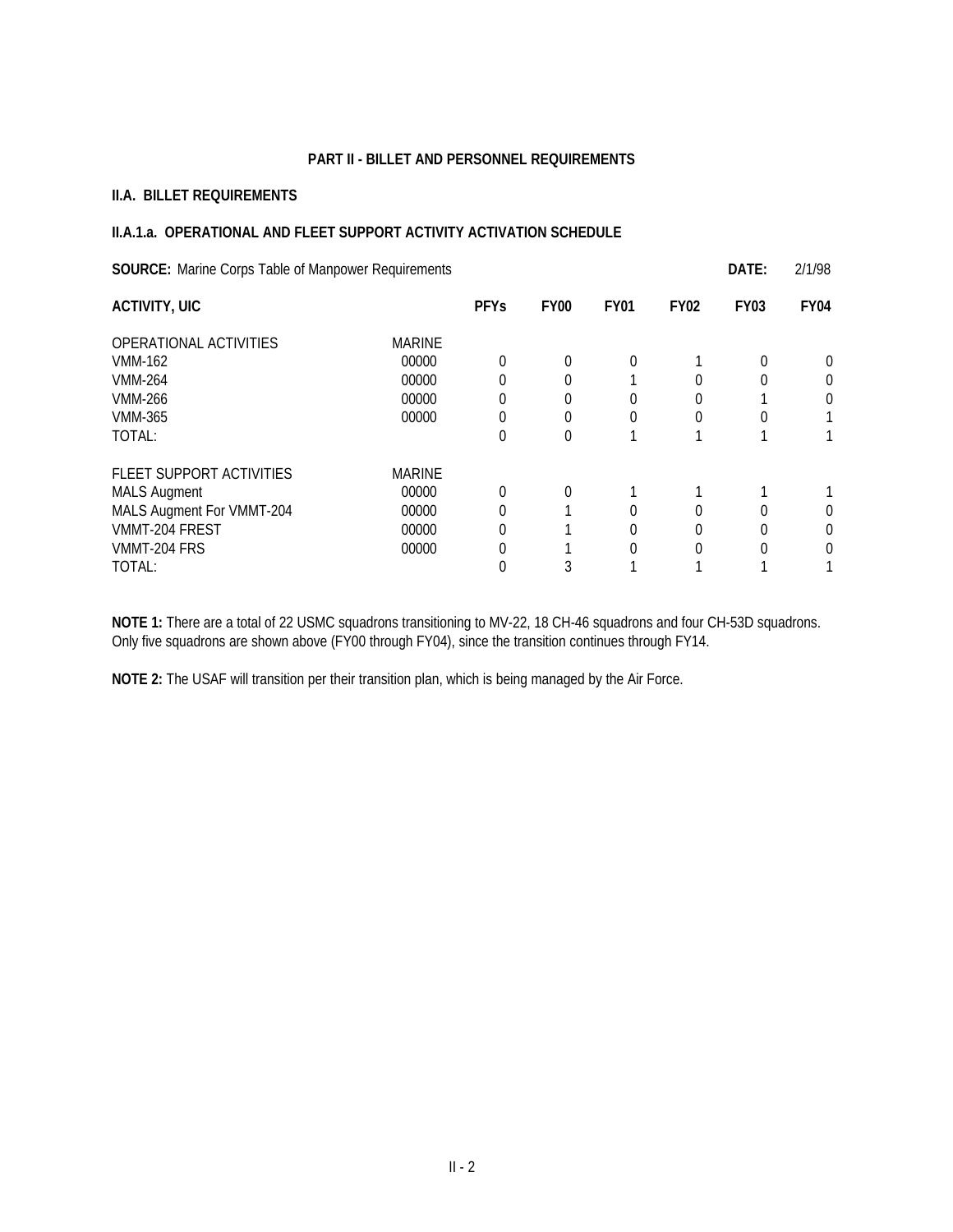|                                             |               | <b>BILLETS</b>   |                  | <b>DESIG/</b>   | PNEC/        | SNEC/       |
|---------------------------------------------|---------------|------------------|------------------|-----------------|--------------|-------------|
| <b>ACTIVITY, UIC, PHASING INCREMENT</b>     |               | <b>OFF</b>       | <b>ENL</b>       | <b>RATING</b>   | <b>PMOS</b>  | <b>SMOS</b> |
| OPERATIONAL ACTIVITIES                      | <b>MARINE</b> |                  |                  |                 |              |             |
|                                             |               |                  |                  |                 |              |             |
| VMM-264, 00000, FY01 Increment              |               |                  |                  |                 |              |             |
| <b>ACDU NAVY</b>                            |               | $\mathbf 1$      | $\boldsymbol{0}$ | 2102            |              |             |
|                                             |               | $\boldsymbol{0}$ | $\mathbf{1}$     | HM1             | 8404         |             |
|                                             |               | $\boldsymbol{0}$ | $\mathbf{1}$     | HM <sub>2</sub> | 8401         |             |
|                                             |               | $\boldsymbol{0}$ | 1                | HM <sub>2</sub> | 8406         |             |
| VMM-264, 00000, FY01 Increment<br>ACDU USMC |               |                  |                  |                 |              |             |
|                                             |               | 1                | $\boldsymbol{0}$ | 0170            |              |             |
|                                             |               | $\mathbf 1$      | $\boldsymbol{0}$ | 6002            |              |             |
|                                             |               | 1                | $\boldsymbol{0}$ | 6004            |              |             |
|                                             |               | $\mathbf{1}$     | $\boldsymbol{0}$ | 6302            |              |             |
|                                             |               | 28               | $\boldsymbol{0}$ | 7532            |              |             |
|                                             |               | $\mathbf 0$      | $\mathbf{1}$     | CPL             | 0131         |             |
|                                             |               | $\boldsymbol{0}$ | $\mathbf{1}$     | CPL             | 0151         |             |
|                                             |               | $\boldsymbol{0}$ | $\mathbf{1}$     | CPL             | 0431         |             |
|                                             |               | $\boldsymbol{0}$ | $\mathbf{1}$     | CPL             | 6046         |             |
|                                             |               | $\boldsymbol{0}$ | $\overline{2}$   | CPL             | 6047         |             |
|                                             |               | $\boldsymbol{0}$ | $\mathbf{1}$     | CPL             | 6060<br>6072 |             |
|                                             |               | $\boldsymbol{0}$ | $\mathbf{1}$     | CPL             |              |             |
|                                             |               | $\boldsymbol{0}$ | $\mathbf{1}$     | CPL             | 6086         |             |
|                                             |               | $\boldsymbol{0}$ | 6                | CPL             | 6115         |             |
|                                             |               | $\boldsymbol{0}$ | 3                | CPL             | 6155         |             |
|                                             |               | $\boldsymbol{0}$ | 6                | CPL             | 6175         |             |
|                                             |               | $\boldsymbol{0}$ | $\overline{4}$   | CPL             | 6325         |             |
|                                             |               | $\boldsymbol{0}$ | 1                | CPL             | 6531         |             |
|                                             |               | $\boldsymbol{0}$ | $\mathbf 1$      | CPL             | 7041         |             |
|                                             |               | $\boldsymbol{0}$ | 1                | GYSGT           | 0491         |             |
|                                             |               | $\boldsymbol{0}$ | $\mathbf{1}$     | GYSGT           | 6046         |             |
|                                             |               | $\boldsymbol{0}$ | $\mathbf 1$      | GYSGT           | 6060         |             |
|                                             |               | $\boldsymbol{0}$ | $\overline{2}$   | <b>GYSGT</b>    | 6115         |             |
|                                             |               | $\boldsymbol{0}$ | $\mathbf{1}$     | GYSGT           | 6155         |             |
|                                             |               | $\boldsymbol{0}$ | 1                | GYSGT           | 6175         |             |
|                                             |               | $\boldsymbol{0}$ | $\mathbf 1$      | GYSGT           | 6325         |             |
|                                             |               | 0                |                  | GYSGT           | 6531         |             |
|                                             |               | $\boldsymbol{0}$ | 1                | <b>LCPL</b>     | 0121         |             |
|                                             |               | $\boldsymbol{0}$ | 1                | <b>LCPL</b>     | 0131         |             |
|                                             |               | $\boldsymbol{0}$ | $\mathbf 1$      | <b>LCPL</b>     | 0151         |             |
|                                             |               | $\boldsymbol{0}$ | $\mathbf 1$      | <b>LCPL</b>     | 2111         |             |
|                                             |               | $\boldsymbol{0}$ | $\mathbf 1$      | <b>LCPL</b>     | 0231         |             |
|                                             |               | $\boldsymbol{0}$ | $\mathbf 1$      | <b>LCPL</b>     | 6042         |             |
|                                             |               | $\boldsymbol{0}$ | $\mathbf 1$      | <b>LCPL</b>     | 6046         |             |
|                                             |               | $\boldsymbol{0}$ | $\mathbf 1$      | <b>LCPL</b>     | 6060         |             |
|                                             |               | $\boldsymbol{0}$ | $\mathbf 1$      | <b>LCPL</b>     | 6086         |             |
|                                             |               | $\boldsymbol{0}$ | 16               | <b>LCPL</b>     | 6115         |             |
|                                             |               | $\boldsymbol{0}$ | 5                | <b>LCPL</b>     | 6155         |             |
|                                             |               | $\boldsymbol{0}$ | 6                | <b>LCPL</b>     | 6175         |             |
|                                             |               | $\boldsymbol{0}$ | 7                | <b>LCPL</b>     | 6325         |             |
|                                             |               | $\boldsymbol{0}$ | 1                | LCPL            | 7041         |             |
|                                             |               | $\overline{0}$   | $\mathbf{1}$     | <b>MGYSGT</b>   | 6119         |             |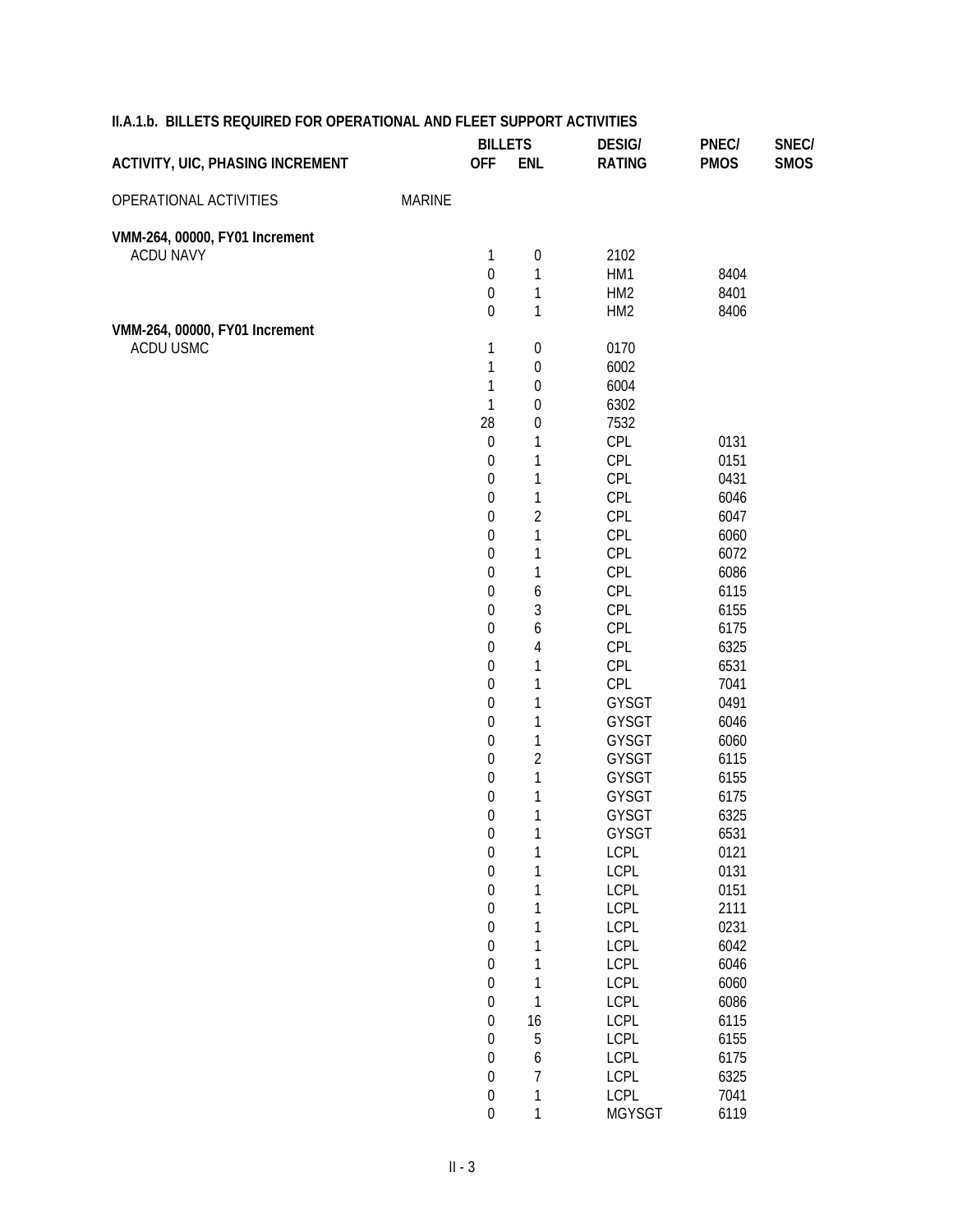| II.A.1.b. BILLETS REQUIRED FOR OPERATIONAL AND FLEET SUPPORT ACTIVITIES |                              |                  |                                |                      |                      |
|-------------------------------------------------------------------------|------------------------------|------------------|--------------------------------|----------------------|----------------------|
| <b>ACTIVITY, UIC, PHASING INCREMENT</b>                                 | <b>BILLETS</b><br><b>OFF</b> | <b>ENL</b>       | <b>DESIG/</b><br><b>RATING</b> | PNEC/<br><b>PMOS</b> | SNEC/<br><b>SMOS</b> |
|                                                                         |                              |                  |                                |                      |                      |
| ACDU USMC                                                               | $\boldsymbol{0}$             | 1                | <b>MSGT</b>                    | 0193                 |                      |
|                                                                         | $\boldsymbol{0}$             | 1                | <b>MSGT</b>                    | 6119                 |                      |
|                                                                         | $\boldsymbol{0}$             | 1                | <b>MSGT</b>                    | 6391                 |                      |
|                                                                         | $\boldsymbol{0}$             | 1                | SGT                            | 0121                 |                      |
|                                                                         | $\boldsymbol{0}$             | 1                | SGT                            | 6042                 |                      |
|                                                                         | $\boldsymbol{0}$             | 1                | SGT                            | 6060                 |                      |
|                                                                         | $\boldsymbol{0}$             | 1                | SGT                            | 6086                 |                      |
|                                                                         | $\boldsymbol{0}$             | $\overline{c}$   | SGT                            | 6115                 |                      |
|                                                                         | $\boldsymbol{0}$             | 3                | SGT                            | 6155                 |                      |
|                                                                         | $\boldsymbol{0}$             | $\overline{4}$   | SGT                            | 6175                 |                      |
|                                                                         | $\boldsymbol{0}$             | 3                | SGT                            | 6325                 |                      |
|                                                                         | $\boldsymbol{0}$             | 1                | SGT                            | 6531                 |                      |
|                                                                         | $\boldsymbol{0}$             | 1                | SGT                            | 8711                 |                      |
|                                                                         | $\boldsymbol{0}$             | 1                | <b>SGTMAJ</b>                  | 9999                 |                      |
|                                                                         | $\boldsymbol{0}$             | 1                | SSGT                           | 0231                 |                      |
|                                                                         | $\boldsymbol{0}$             | $\overline{2}$   | SSGT                           | 6046                 |                      |
|                                                                         | $\boldsymbol{0}$             | 1                | SSGT                           | 6072                 |                      |
|                                                                         | $\boldsymbol{0}$             | $\overline{2}$   | SSGT                           | 6115                 |                      |
|                                                                         | $\boldsymbol{0}$             | $\overline{4}$   | SSGT                           | 6155                 |                      |
|                                                                         | $\boldsymbol{0}$             | 3                | SSGT                           | 6175                 |                      |
|                                                                         | $\boldsymbol{0}$             | $\overline{2}$   | SSGT                           | 6325                 |                      |
|                                                                         | $\boldsymbol{0}$             | 1                | SSGT                           | 7041                 |                      |
|                                                                         | $\boldsymbol{0}$             | 1                | SSGT                           | 8421                 |                      |
| TOTAL:                                                                  | 33                           | 126              |                                |                      |                      |
|                                                                         |                              |                  |                                |                      |                      |
| VMM-162, 00000, FY02 Increment                                          |                              |                  |                                |                      |                      |
| <b>ACDU NAVY</b>                                                        | 1                            | $\boldsymbol{0}$ | 2102                           |                      |                      |
|                                                                         | $\boldsymbol{0}$             | 1                | HM1                            | 8404                 |                      |
|                                                                         | $\boldsymbol{0}$             | 1                | HM <sub>2</sub>                | 8401                 |                      |
|                                                                         | $\mathbf 0$                  | 1                | HM <sub>2</sub>                | 8406                 |                      |
| VMM-162, 00000, FY02 Increment                                          |                              |                  |                                |                      |                      |
| ACDU USMC                                                               | 1                            | $\boldsymbol{0}$ | 0170                           |                      |                      |
|                                                                         | 1                            | $\boldsymbol{0}$ | 6002                           |                      |                      |
|                                                                         | 1                            | $\boldsymbol{0}$ | 6004                           |                      |                      |
|                                                                         | $\mathbf{1}$                 | $\boldsymbol{0}$ | 6302                           |                      |                      |
|                                                                         | 28                           | $\mathbf 0$      | 7532                           |                      |                      |
|                                                                         | $\boldsymbol{0}$             | 1                | <b>CPL</b>                     | 0131                 |                      |
|                                                                         | $\boldsymbol{0}$             | 1                | <b>CPL</b>                     | 0151                 |                      |
|                                                                         | $\boldsymbol{0}$             | 1                | <b>CPL</b>                     | 0431                 |                      |
|                                                                         | $\boldsymbol{0}$             | 1                | <b>CPL</b>                     | 6046                 |                      |
|                                                                         | $\boldsymbol{0}$             | $\overline{2}$   | <b>CPL</b>                     | 6047                 |                      |
|                                                                         | $\boldsymbol{0}$             | 1                | <b>CPL</b>                     | 6060                 |                      |
|                                                                         | $\boldsymbol{0}$             | 1                | <b>CPL</b>                     | 6072                 |                      |
|                                                                         | $\boldsymbol{0}$             | 1                | <b>CPL</b>                     | 6086                 |                      |
|                                                                         | $\boldsymbol{0}$             | 6                | <b>CPL</b>                     | 6115                 |                      |
|                                                                         | $\boldsymbol{0}$             | 3                | <b>CPL</b>                     | 6155                 |                      |
|                                                                         | $\boldsymbol{0}$             | 6                | <b>CPL</b>                     | 6175                 |                      |
|                                                                         | $\boldsymbol{0}$             | 4                | CPL                            | 6325                 |                      |
|                                                                         | $\boldsymbol{0}$             | 1                | CPL                            | 6531                 |                      |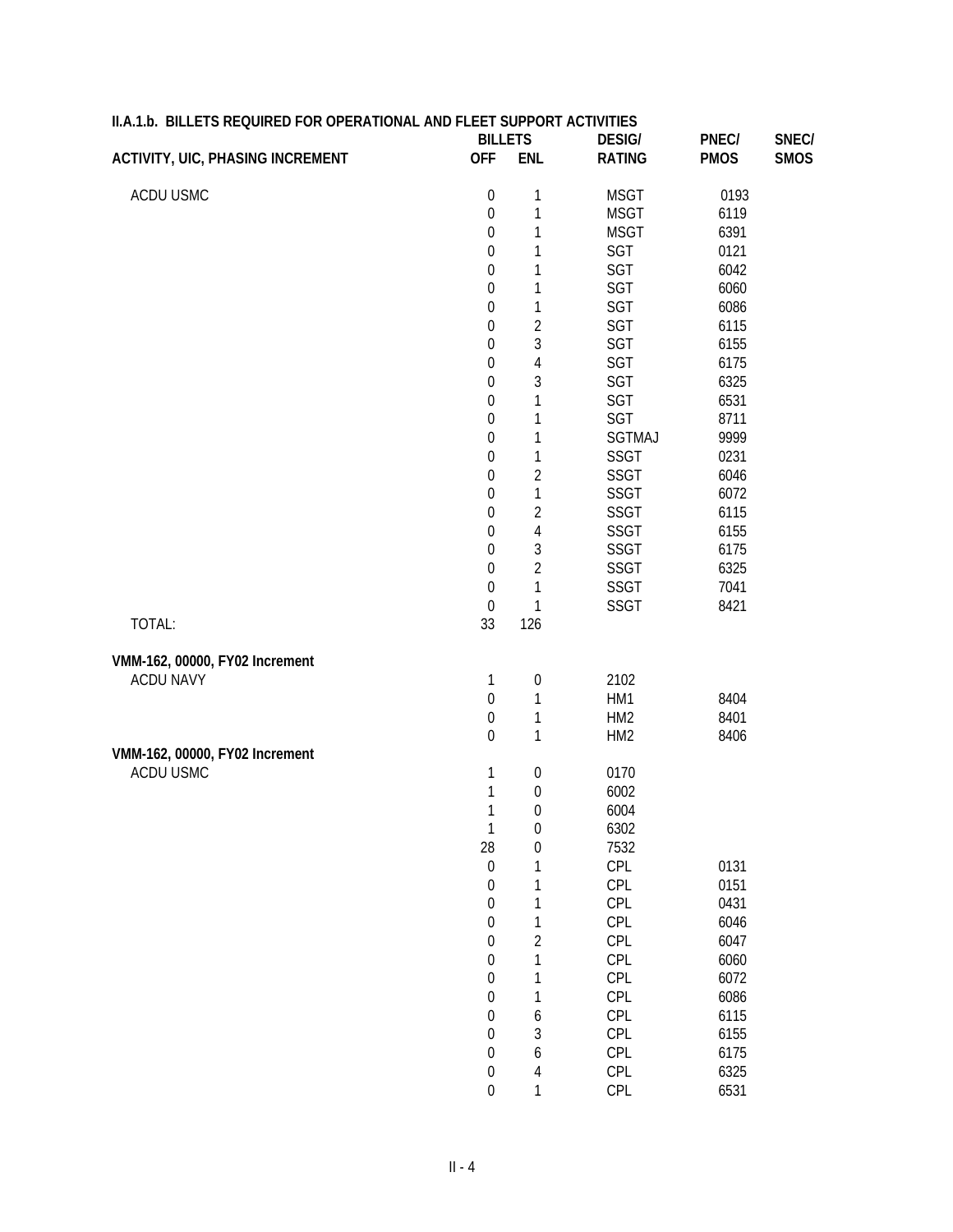| II.A.1.b. BILLETS REQUIRED FOR OPERATIONAL AND FLEET SUPPORT ACTIVITIES | <b>BILLETS</b>   |                |                                |                      | SNEC/       |
|-------------------------------------------------------------------------|------------------|----------------|--------------------------------|----------------------|-------------|
| <b>ACTIVITY, UIC, PHASING INCREMENT</b>                                 | <b>OFF</b>       | <b>ENL</b>     | <b>DESIG/</b><br><b>RATING</b> | PNEC/<br><b>PMOS</b> | <b>SMOS</b> |
|                                                                         |                  |                |                                |                      |             |
| ACDU USMC                                                               | $\boldsymbol{0}$ | 1              | CPL                            | 7041                 |             |
|                                                                         | $\boldsymbol{0}$ | 1              | GYSGT                          | 0491                 |             |
|                                                                         | $\boldsymbol{0}$ | 1              | GYSGT                          | 6046                 |             |
|                                                                         | $\boldsymbol{0}$ | 1              | GYSGT                          | 6060                 |             |
|                                                                         | $\boldsymbol{0}$ | $\overline{2}$ | GYSGT                          | 6115                 |             |
|                                                                         | $\boldsymbol{0}$ | 1              | GYSGT                          | 6155                 |             |
|                                                                         | $\boldsymbol{0}$ | 1              | <b>GYSGT</b>                   | 6175                 |             |
|                                                                         | $\boldsymbol{0}$ | 1              | GYSGT                          | 6325                 |             |
|                                                                         | $\boldsymbol{0}$ | 1              | GYSGT                          | 6531                 |             |
|                                                                         | $\boldsymbol{0}$ | $\mathbf 1$    | <b>LCPL</b>                    | 0121                 |             |
|                                                                         | $\boldsymbol{0}$ | 1              | LCPL                           | 0131                 |             |
|                                                                         | $\boldsymbol{0}$ | 1              | LCPL                           | 0151                 |             |
|                                                                         | $\boldsymbol{0}$ | 1              | LCPL                           | 2111                 |             |
|                                                                         | $\boldsymbol{0}$ | 1              | LCPL                           | 0231                 |             |
|                                                                         | $\boldsymbol{0}$ | $\mathbf 1$    | LCPL                           | 6042                 |             |
|                                                                         | $\boldsymbol{0}$ | 1              | LCPL                           | 6046                 |             |
|                                                                         | $\boldsymbol{0}$ | 1              | LCPL                           | 6060                 |             |
|                                                                         | $\boldsymbol{0}$ | $\mathbf 1$    | LCPL                           | 6086                 |             |
|                                                                         | $\boldsymbol{0}$ | 16             | LCPL                           | 6115                 |             |
|                                                                         | $\boldsymbol{0}$ | 5              | LCPL                           | 6155                 |             |
|                                                                         | $\boldsymbol{0}$ | 6              | LCPL                           | 6175                 |             |
|                                                                         | $\boldsymbol{0}$ | 7              | LCPL                           | 6325                 |             |
|                                                                         | $\boldsymbol{0}$ | 1              | LCPL                           | 7041                 |             |
|                                                                         | $\boldsymbol{0}$ | 1              | <b>MGYSGT</b>                  | 9119                 |             |
|                                                                         | $\boldsymbol{0}$ | 1              | <b>MSGT</b>                    | 0193                 |             |
|                                                                         | $\boldsymbol{0}$ | 1              | <b>MSGT</b>                    | 6119                 |             |
|                                                                         | $\boldsymbol{0}$ | 1              | <b>MSGT</b>                    | 6391                 |             |
|                                                                         |                  |                |                                | 0121                 |             |
|                                                                         | $\boldsymbol{0}$ | 1              | SGT                            |                      |             |
|                                                                         | $\boldsymbol{0}$ | 1              | SGT                            | 6042                 |             |
|                                                                         | $\boldsymbol{0}$ | 1              | SGT                            | 6060                 |             |
|                                                                         | $\boldsymbol{0}$ | 1              | SGT                            | 6086                 |             |
|                                                                         | $\boldsymbol{0}$ | $\overline{2}$ | SGT                            | 6115                 |             |
|                                                                         | $\boldsymbol{0}$ | 3              | SGT                            | 6155                 |             |
|                                                                         | $\mathbf 0$      | 4              | SGT                            | 6175                 |             |
|                                                                         | $\boldsymbol{0}$ | 3              | SGT                            | 6325                 |             |
|                                                                         | $\boldsymbol{0}$ | 1              | SGT                            | 6531                 |             |
|                                                                         | 0                | 1              | SGT                            | 8711                 |             |
|                                                                         | 0                | 1              | <b>SGTMAJ</b>                  | 9999                 |             |
|                                                                         | 0                | 1              | <b>SSGT</b>                    | 0231                 |             |
|                                                                         | 0                | 2              | <b>SSGT</b>                    | 6046                 |             |
|                                                                         | 0                | 1              | <b>SSGT</b>                    | 6072                 |             |
|                                                                         | 0                | $\overline{2}$ | SSGT                           | 6115                 |             |
|                                                                         | 0                | 4              | SSGT                           | 6155                 |             |
|                                                                         | 0                | 3              | SSGT                           | 6175                 |             |
|                                                                         | 0                | $\overline{2}$ | SSGT                           | 6325                 |             |
|                                                                         | $\boldsymbol{0}$ | 1              | SSGT                           | 7041                 |             |
|                                                                         | $\boldsymbol{0}$ | 1              | SSGT                           | 8421                 |             |
| TOTAL:                                                                  | 33               | 126            |                                |                      |             |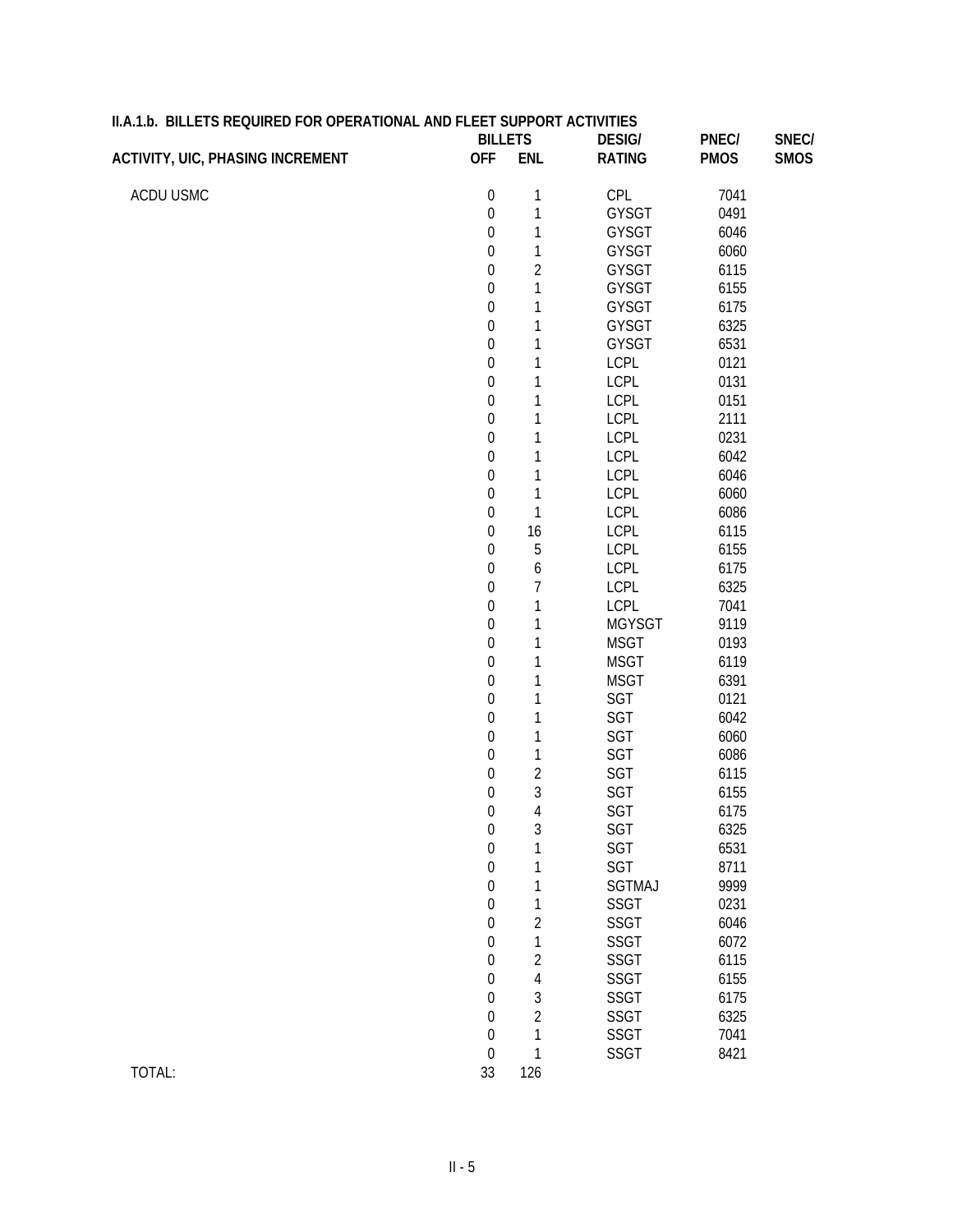|                                                    |               | <b>BILLETS</b>   |                  | <b>DESIG/</b>   | PNEC/       | SNEC/       |
|----------------------------------------------------|---------------|------------------|------------------|-----------------|-------------|-------------|
| <b>ACTIVITY, UIC, PHASING INCREMENT</b>            |               | <b>OFF</b>       | <b>ENL</b>       | <b>RATING</b>   | <b>PMOS</b> | <b>SMOS</b> |
| OPERATIONAL ACTIVITIES                             | <b>MARINE</b> |                  |                  |                 |             |             |
|                                                    |               |                  |                  |                 |             |             |
| VMM-266, 00000, FY03 Increment<br><b>ACDU NAVY</b> |               | 1                | $\boldsymbol{0}$ | 2102            |             |             |
|                                                    |               | $\boldsymbol{0}$ | $\mathbf{1}$     | HM1             | 8404        |             |
|                                                    |               | $\mathbf 0$      | $\mathbf{1}$     | HM <sub>2</sub> | 8401        |             |
|                                                    |               | $\mathbf 0$      | $\mathbf{1}$     | HM <sub>2</sub> | 8406        |             |
| VMM-266, 00000, FY03 Increment                     |               |                  |                  |                 |             |             |
| ACDU USMC                                          |               | 1                | $\boldsymbol{0}$ | 0170            |             |             |
|                                                    |               | 1                | $\boldsymbol{0}$ | 6002            |             |             |
|                                                    |               | 1                | $\mathbf 0$      | 6004            |             |             |
|                                                    |               | 1                | $\boldsymbol{0}$ | 6302            |             |             |
|                                                    |               | 28               | $\boldsymbol{0}$ | 7532            |             |             |
|                                                    |               | $\mathbf 0$      | 1                | CPL             | 0131        |             |
|                                                    |               | $\mathbf 0$      | $\mathbf 1$      | CPL             | 0151        |             |
|                                                    |               | $\mathbf 0$      | $\mathbf 1$      | CPL             | 0431        |             |
|                                                    |               | 0                | $\mathbf{1}$     | CPL             | 6046        |             |
|                                                    |               | $\boldsymbol{0}$ | $\overline{2}$   | CPL             | 6047        |             |
|                                                    |               | 0                | $\mathbf{1}$     | CPL             | 6060        |             |
|                                                    |               | $\boldsymbol{0}$ | $\mathbf 1$      | CPL             | 6072        |             |
|                                                    |               | 0                | $\mathbf 1$      | CPL             | 6086        |             |
|                                                    |               | $\mathbf 0$      | 6                | CPL             | 6115        |             |
|                                                    |               | 0                | 3                | CPL             | 6155        |             |
|                                                    |               | $\boldsymbol{0}$ | 6                | CPL             | 6175        |             |
|                                                    |               | $\boldsymbol{0}$ | $\overline{4}$   | CPL             | 6325        |             |
|                                                    |               | 0                | $\mathbf 1$      | CPL             | 6531        |             |
|                                                    |               | $\boldsymbol{0}$ | $\mathbf 1$      | CPL             | 7041        |             |
|                                                    |               | 0                | $\mathbf 1$      | GYSGT           | 0491        |             |
|                                                    |               | $\boldsymbol{0}$ | $\mathbf{1}$     | GYSGT           | 6046        |             |
|                                                    |               | 0                | $\mathbf 1$      | GYSGT           | 6060        |             |
|                                                    |               | $\mathbf 0$      | $\overline{2}$   | GYSGT           | 6115        |             |
|                                                    |               | $\boldsymbol{0}$ | $\mathbf{1}$     | GYSGT           | 6155        |             |
|                                                    |               | $\boldsymbol{0}$ | $\mathbf{1}$     | GYSGT           | 6175        |             |
|                                                    |               | $\mathbf 0$      | $\mathbf{1}$     | GYSGT           | 6325        |             |
|                                                    |               | $\boldsymbol{0}$ |                  | GYSGT           | 6531        |             |
|                                                    |               | $\boldsymbol{0}$ | 1                | <b>LCPL</b>     | 0121        |             |
|                                                    |               | $\boldsymbol{0}$ | 1                | <b>LCPL</b>     | 0131        |             |
|                                                    |               | $\boldsymbol{0}$ | $\mathbf 1$      | <b>LCPL</b>     | 0151        |             |
|                                                    |               | $\boldsymbol{0}$ | 1                | <b>LCPL</b>     | 2111        |             |
|                                                    |               | $\boldsymbol{0}$ | $\mathbf 1$      | <b>LCPL</b>     | 0231        |             |
|                                                    |               | $\boldsymbol{0}$ | 1                | <b>LCPL</b>     | 6042        |             |
|                                                    |               | $\boldsymbol{0}$ | 1                | <b>LCPL</b>     | 6046        |             |
|                                                    |               | $\boldsymbol{0}$ | 1                | <b>LCPL</b>     | 6060        |             |
|                                                    |               | $\boldsymbol{0}$ | $\mathbf{1}$     | <b>LCPL</b>     | 6086        |             |
|                                                    |               | $\boldsymbol{0}$ | 16               | <b>LCPL</b>     | 6115        |             |
|                                                    |               | $\boldsymbol{0}$ | 5                | <b>LCPL</b>     | 6155        |             |
|                                                    |               | $\boldsymbol{0}$ | $\boldsymbol{6}$ | <b>LCPL</b>     | 6175        |             |
|                                                    |               | $\boldsymbol{0}$ | 7                | <b>LCPL</b>     | 6325        |             |
|                                                    |               | $\boldsymbol{0}$ | $\mathbf{1}$     | <b>LCPL</b>     | 7041        |             |
|                                                    |               |                  |                  |                 |             |             |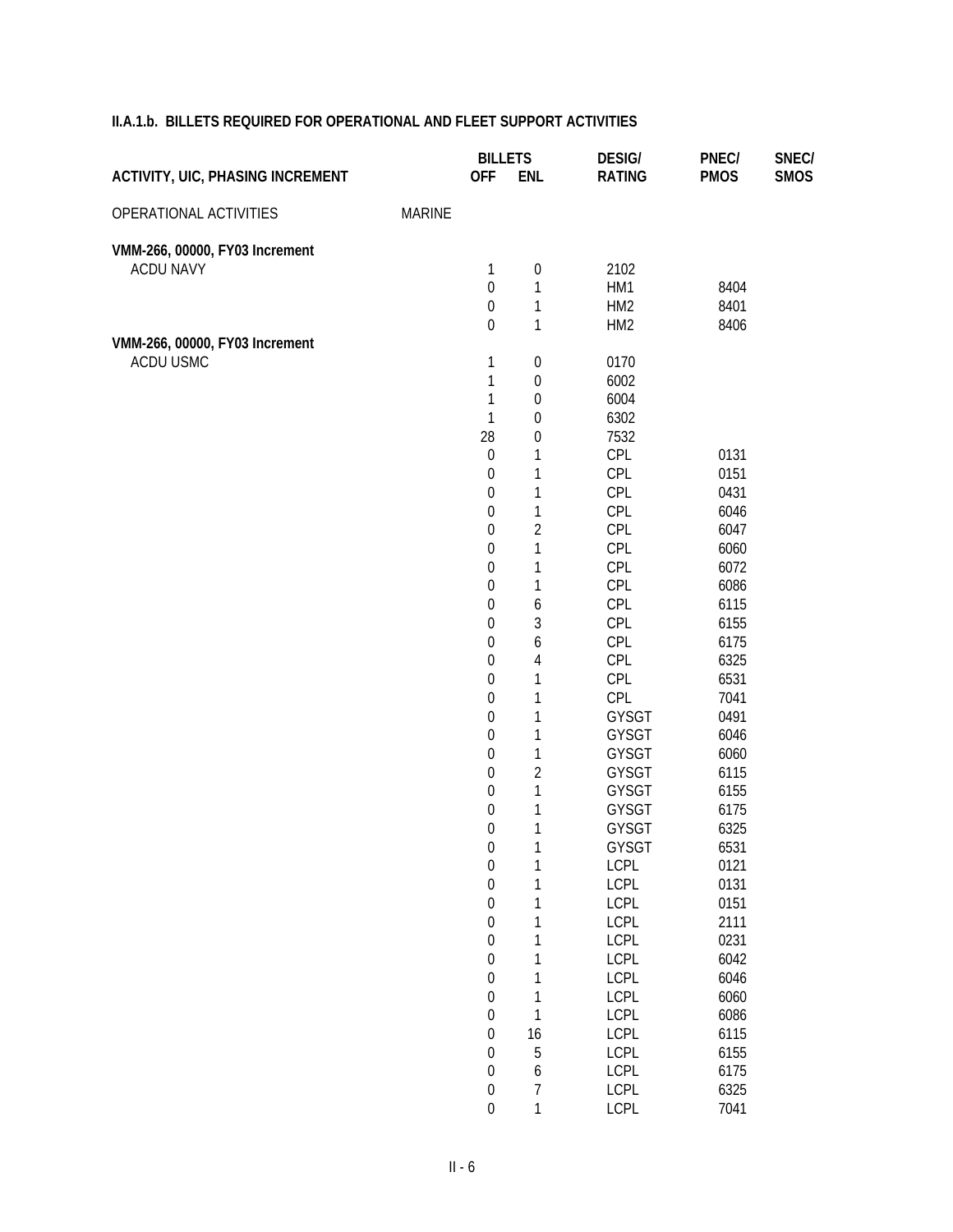|                                         | <b>BILLETS</b>         |                                 | <b>DESIG/</b>   | PNEC/       | SNEC/       |
|-----------------------------------------|------------------------|---------------------------------|-----------------|-------------|-------------|
| <b>ACTIVITY, UIC, PHASING INCREMENT</b> | <b>OFF</b>             | <b>ENL</b>                      | <b>RATING</b>   | <b>PMOS</b> | <b>SMOS</b> |
| ACDU USMC                               | $\boldsymbol{0}$       | 1                               | <b>MGYSGT</b>   | 9119        |             |
|                                         | $\boldsymbol{0}$       | 1                               | <b>MSGT</b>     | 0193        |             |
|                                         | $\boldsymbol{0}$       | $\mathbf 1$                     | <b>MSGT</b>     | 6119        |             |
|                                         | $\mathbf 0$            | $\mathbf 1$                     | <b>MSGT</b>     | 6391        |             |
|                                         | $\mathbf 0$            | $\mathbf 1$                     | SGT             | 0121        |             |
|                                         | $\mathbf 0$            | $\mathbf 1$                     | SGT             | 6042        |             |
|                                         | $\mathbf 0$            | $\mathbf 1$                     | SGT             | 6060        |             |
|                                         | $\mathbf 0$            | $\mathbf 1$                     | SGT             | 6086        |             |
|                                         | $\mathbf 0$            | $\overline{2}$                  | SGT             | 6115        |             |
|                                         | $\mathbf 0$            | 3                               | SGT             | 6155        |             |
|                                         | $\mathbf 0$            | $\overline{4}$                  | SGT             | 6175        |             |
|                                         | $\boldsymbol{0}$       | 3                               | SGT             | 6325        |             |
|                                         | $\mathbf 0$            | 1                               | SGT             | 6531        |             |
|                                         | $\mathbf 0$            | 1                               | SGT             | 8711        |             |
|                                         | $\mathbf 0$            | $\mathbf 1$                     | SGTMAJ          | 9999        |             |
|                                         | $\mathbf 0$            | $\mathbf{1}$                    | <b>SSGT</b>     | 0231        |             |
|                                         | $\mathbf 0$            | $\overline{2}$                  | <b>SSGT</b>     | 6046        |             |
|                                         | $\mathbf 0$            | $\mathbf{1}$                    | <b>SSGT</b>     | 6072        |             |
|                                         | $\mathbf 0$            | $\overline{2}$                  | <b>SSGT</b>     | 6115        |             |
|                                         | $\boldsymbol{0}$       | $\overline{4}$                  | SSGT            | 6155        |             |
|                                         | $\boldsymbol{0}$       | 3                               | <b>SSGT</b>     | 6175        |             |
|                                         | $\mathbf 0$            | $\overline{2}$                  | SSGT            | 6325        |             |
|                                         | $\boldsymbol{0}$       | 1                               | <b>SSGT</b>     | 7041        |             |
| TOTAL:                                  | $\boldsymbol{0}$<br>33 | 1<br>126                        | <b>SSGT</b>     | 8421        |             |
|                                         |                        |                                 |                 |             |             |
| VMM-365, 00000, FY04 Increment          |                        |                                 |                 |             |             |
| <b>ACDU NAVY</b>                        | 1<br>$\boldsymbol{0}$  | $\boldsymbol{0}$<br>$\mathbf 1$ | 2102<br>HM1     | 8404        |             |
|                                         | $\boldsymbol{0}$       | $\mathbf 1$                     | HM <sub>2</sub> | 8401        |             |
|                                         | $\mathbf 0$            | $\mathbf{1}$                    | HM <sub>2</sub> | 8406        |             |
| VMM-365, 00000, FY04 Increment          |                        |                                 |                 |             |             |
| ACDU USMC                               | 1                      | $\boldsymbol{0}$                | 0170            |             |             |
|                                         | $\mathbf{1}$           | $\boldsymbol{0}$                | 6002            |             |             |
|                                         | 1                      | $\boldsymbol{0}$                | 6004            |             |             |
|                                         | $\mathbf{1}$           | $\boldsymbol{0}$                | 6302            |             |             |
|                                         | 28                     | $\boldsymbol{0}$                | 7532            |             |             |
|                                         | $\boldsymbol{0}$       | $\mathbf{1}$                    | CPL             | 0131        |             |
|                                         | $\boldsymbol{0}$       | $\mathbf{1}$                    | CPL             | 0151        |             |
|                                         | $\boldsymbol{0}$       | $\mathbf 1$                     | CPL             | 0431        |             |
|                                         | $\boldsymbol{0}$       | $\mathbf 1$                     | CPL             | 6046        |             |
|                                         | $\boldsymbol{0}$       | $\overline{2}$                  | CPL             | 6047        |             |
|                                         | $\boldsymbol{0}$       | $\mathbf{1}$                    | CPL             | 6060        |             |
|                                         | $\boldsymbol{0}$       | $\mathbf{1}$                    | CPL             | 6072        |             |
|                                         | $\boldsymbol{0}$       | $\mathbf 1$                     | CPL             | 6086        |             |
|                                         | $\boldsymbol{0}$       | 6                               | CPL             | 6115        |             |
|                                         | $\boldsymbol{0}$       | 3                               | CPL             | 6155        |             |
|                                         | $\boldsymbol{0}$       | 6                               | CPL             | 6175        |             |
|                                         | $\boldsymbol{0}$       | 4                               | CPL             | 6325        |             |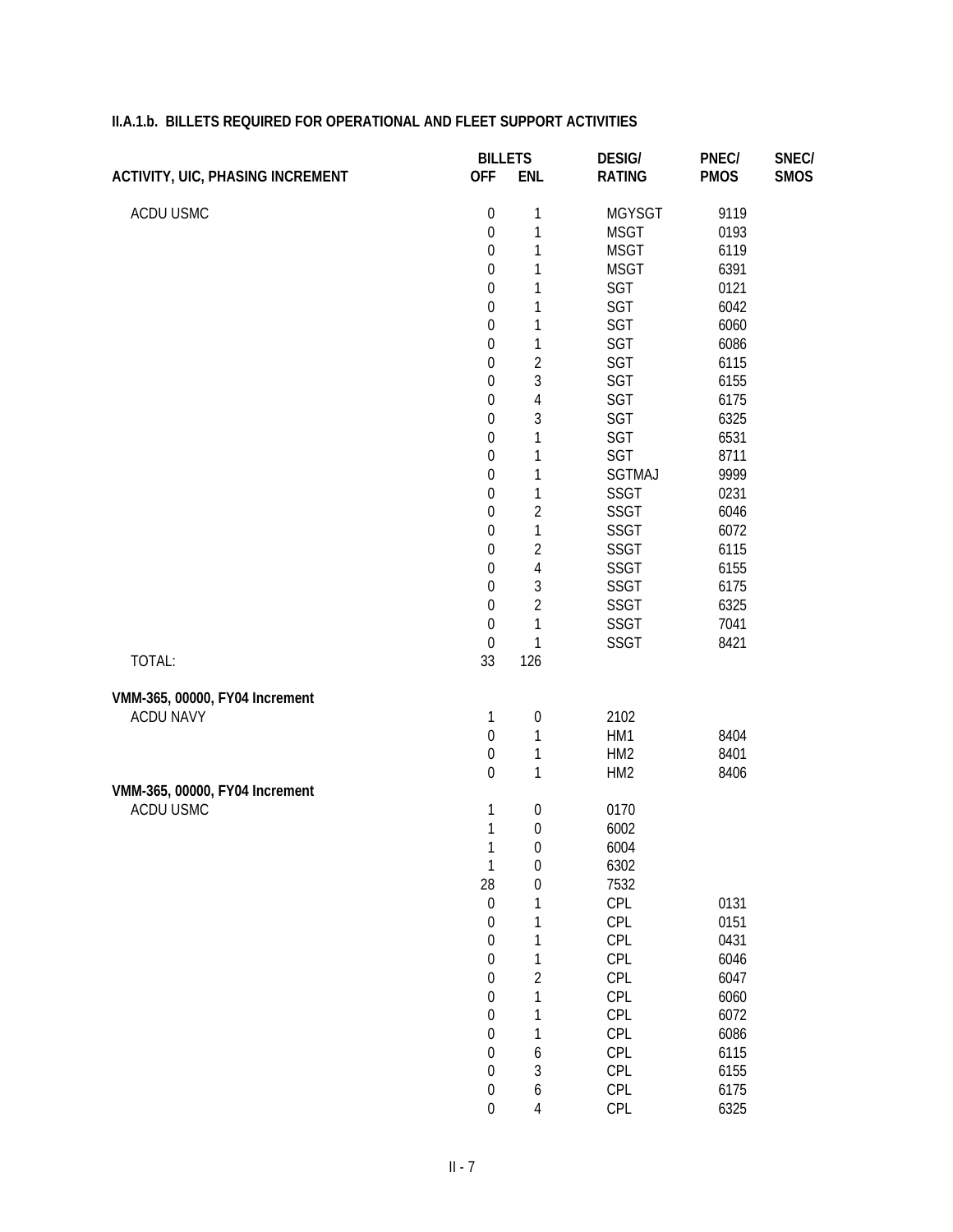|                                         | <b>BILLETS</b>   |                | <b>DESIG/</b> | PNEC/       | SNEC/       |
|-----------------------------------------|------------------|----------------|---------------|-------------|-------------|
| <b>ACTIVITY, UIC, PHASING INCREMENT</b> | <b>OFF</b>       | <b>ENL</b>     | <b>RATING</b> | <b>PMOS</b> | <b>SMOS</b> |
| ACDU USMC                               | $\boldsymbol{0}$ | 1              | <b>CPL</b>    | 6531        |             |
|                                         | $\boldsymbol{0}$ | $\mathbf{1}$   | CPL           | 7041        |             |
|                                         | $\boldsymbol{0}$ | $\mathbf 1$    | <b>GYSGT</b>  | 0491        |             |
|                                         | $\boldsymbol{0}$ | $\mathbf{1}$   | GYSGT         | 6046        |             |
|                                         | $\boldsymbol{0}$ | $\mathbf{1}$   | GYSGT         | 6060        |             |
|                                         | $\boldsymbol{0}$ | $\overline{c}$ | GYSGT         | 6115        |             |
|                                         | $\boldsymbol{0}$ | $\mathbf{1}$   | GYSGT         | 6155        |             |
|                                         | $\boldsymbol{0}$ | $\mathbf{1}$   | GYSGT         | 6175        |             |
|                                         | $\boldsymbol{0}$ | 1              | GYSGT         | 6325        |             |
|                                         | $\boldsymbol{0}$ | 1              | GYSGT         | 6531        |             |
|                                         | $\boldsymbol{0}$ | $\mathbf{1}$   | <b>LCPL</b>   | 0121        |             |
|                                         | $\boldsymbol{0}$ | 1              | <b>LCPL</b>   | 0131        |             |
|                                         | $\boldsymbol{0}$ | 1              | <b>LCPL</b>   | 0151        |             |
|                                         | $\boldsymbol{0}$ | $\mathbf{1}$   | <b>LCPL</b>   | 2111        |             |
|                                         | $\boldsymbol{0}$ | 1              | <b>LCPL</b>   | 0231        |             |
|                                         | $\boldsymbol{0}$ | 1              | <b>LCPL</b>   | 6042        |             |
|                                         | $\boldsymbol{0}$ | $\mathbf{1}$   | <b>LCPL</b>   | 6046        |             |
|                                         | $\boldsymbol{0}$ | $\mathbf{1}$   | <b>LCPL</b>   | 6060        |             |
|                                         | $\boldsymbol{0}$ | $\mathbf{1}$   | <b>LCPL</b>   | 6086        |             |
|                                         | $\boldsymbol{0}$ | 16             | LCPL          | 6115        |             |
|                                         | $\boldsymbol{0}$ | 5              | <b>LCPL</b>   | 6155        |             |
|                                         | $\boldsymbol{0}$ | 6              | <b>LCPL</b>   | 6175        |             |
|                                         | $\boldsymbol{0}$ | $\overline{7}$ | <b>LCPL</b>   | 6325        |             |
|                                         | $\boldsymbol{0}$ | $\mathbf{1}$   | LCPL          | 7041        |             |
|                                         | $\boldsymbol{0}$ | 1              | <b>MGYSGT</b> | 9119        |             |
|                                         | $\boldsymbol{0}$ | $\mathbf{1}$   | <b>MSGT</b>   | 0193        |             |
|                                         | $\boldsymbol{0}$ | 1              | <b>MSGT</b>   | 6119        |             |
|                                         | $\boldsymbol{0}$ | 1              | <b>MSGT</b>   | 6391        |             |
|                                         | $\boldsymbol{0}$ | $\mathbf{1}$   | SGT           | 0121        |             |
|                                         | $\boldsymbol{0}$ | $\mathbf 1$    | SGT           | 6042        |             |
|                                         | $\boldsymbol{0}$ | 1              | SGT           | 6060        |             |
|                                         | $\boldsymbol{0}$ | $\mathbf{1}$   | SGT           | 6086        |             |
|                                         | $\boldsymbol{0}$ | $\overline{c}$ | SGT           | 6115        |             |
|                                         | $\boldsymbol{0}$ | $\mathfrak{Z}$ | SGT           | 6155        |             |
|                                         | $\boldsymbol{0}$ | $\overline{4}$ | SGT           | 6175        |             |
|                                         | $\boldsymbol{0}$ | 3              | SGT           | 6325        |             |
|                                         | $\boldsymbol{0}$ | 1              | SGT           | 6531        |             |
|                                         | $\boldsymbol{0}$ | 1              | SGT           | 8711        |             |
|                                         | $\boldsymbol{0}$ | 1              | <b>SGTMAJ</b> | 9999        |             |
|                                         | $\boldsymbol{0}$ | 1              | SSGT          | 0231        |             |
|                                         | $\boldsymbol{0}$ | $\sqrt{2}$     | SSGT          | 6046        |             |
|                                         | $\boldsymbol{0}$ | $\mathbf 1$    | SSGT          | 6072        |             |
|                                         | $\boldsymbol{0}$ | $\sqrt{2}$     | SSGT          | 6115        |             |
|                                         | $\boldsymbol{0}$ | $\overline{4}$ | SSGT          | 6155        |             |
|                                         | $\boldsymbol{0}$ | $\mathfrak{Z}$ | SSGT          | 6175        |             |
|                                         | $\boldsymbol{0}$ | $\overline{2}$ | SSGT          | 6325        |             |
|                                         | $\boldsymbol{0}$ | $\mathbf{1}$   | SSGT          | 7041        |             |
|                                         | $\boldsymbol{0}$ | $\mathbf{1}$   | SSGT          | 8421        |             |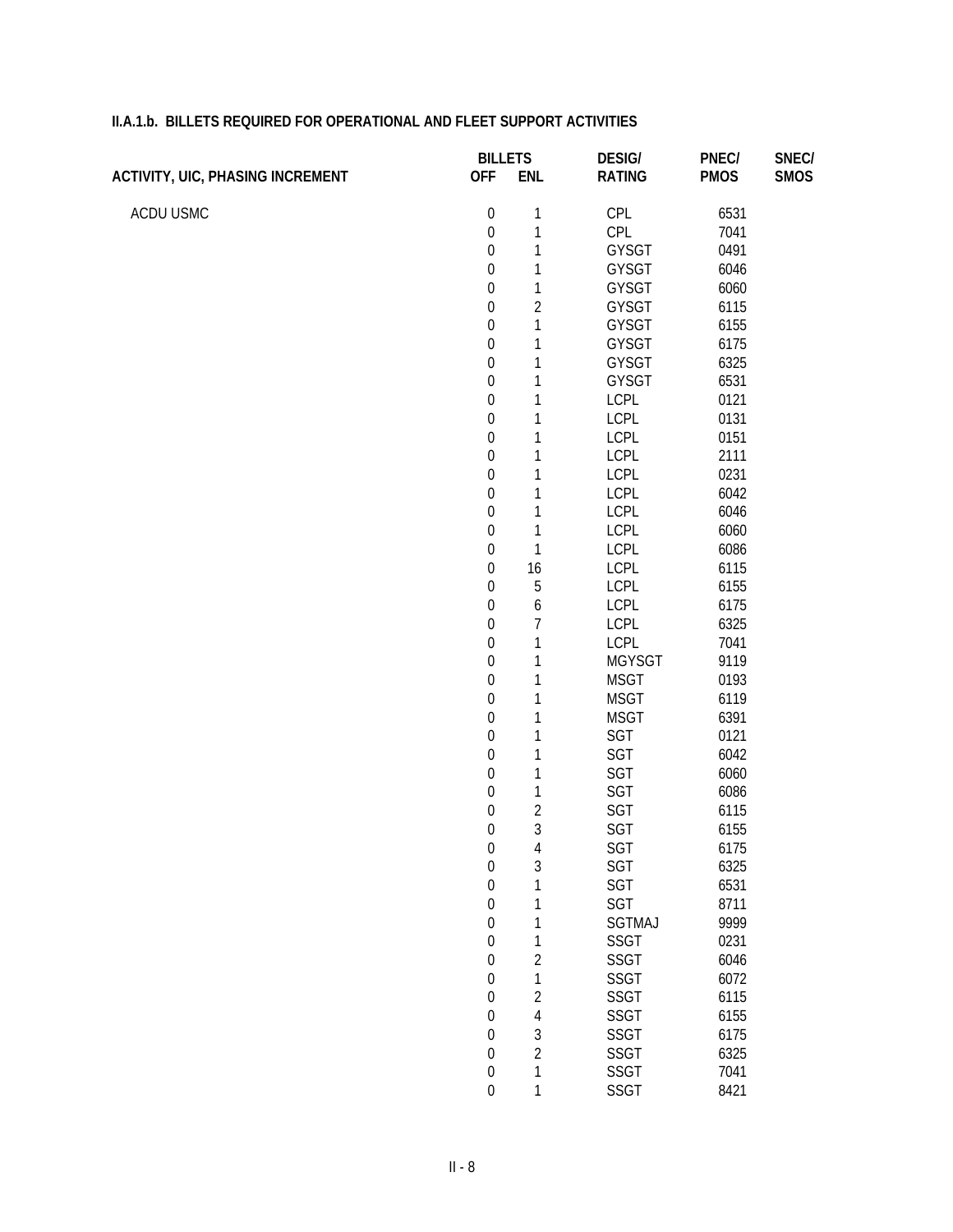|                                         |               | <b>BILLETS</b>   |                | <b>DESIG/</b> | PNEC/       | SNEC/       |
|-----------------------------------------|---------------|------------------|----------------|---------------|-------------|-------------|
| <b>ACTIVITY, UIC, PHASING INCREMENT</b> |               | <b>OFF</b>       | <b>ENL</b>     | <b>RATING</b> | <b>PMOS</b> | <b>SMOS</b> |
| TOTAL:                                  |               | 33               | 126            |               |             |             |
| FLEET SUPPORT ACTIVITIES                | <b>MARINE</b> |                  |                |               |             |             |
| MALS Augment, 00000, FY01 Increment     |               |                  |                |               |             |             |
| ACDU USMC                               |               | $\boldsymbol{0}$ | $\overline{2}$ | CPL           | 6060        |             |
|                                         |               | $\boldsymbol{0}$ | 1              | CPL           | 6072        |             |
|                                         |               | $\boldsymbol{0}$ | $\mathbf{1}$   | CPL           | 6073        |             |
|                                         |               | $\boldsymbol{0}$ | 3              | CPL           | 6092        |             |
|                                         |               | $\boldsymbol{0}$ | 1              | CPL           | 6132        |             |
|                                         |               | $\boldsymbol{0}$ | 1              | CPL           | 6423        |             |
|                                         |               | $\boldsymbol{0}$ | $\overline{2}$ | CPL           | 6466        |             |
|                                         |               | $\boldsymbol{0}$ | 1              | CPL           | 6483        |             |
|                                         |               | $\boldsymbol{0}$ | $\overline{2}$ | CPL           | 6541        |             |
|                                         |               | $\boldsymbol{0}$ | $\overline{2}$ | CPL           | 6672        |             |
|                                         |               | $\boldsymbol{0}$ | 1              | GYSGT         | 6094        |             |
|                                         |               | $\boldsymbol{0}$ | 1              | <b>LCPL</b>   | 6072        |             |
|                                         |               | $\boldsymbol{0}$ | 1              | <b>LCPL</b>   | 6073        |             |
|                                         |               | $\boldsymbol{0}$ | 1              | LCPL          | 6092        |             |
|                                         |               | $\boldsymbol{0}$ | 1              | <b>LCPL</b>   | 6132        |             |
|                                         |               | $\boldsymbol{0}$ | 1              | <b>LCPL</b>   | 6423        |             |
|                                         |               | $\boldsymbol{0}$ | 1              | LCPL          | 6433        |             |
|                                         |               | $\boldsymbol{0}$ | $\overline{2}$ | <b>LCPL</b>   | 6466        |             |
|                                         |               | $\boldsymbol{0}$ | $\overline{2}$ | <b>LCPL</b>   | 6492        |             |
|                                         |               | $\boldsymbol{0}$ | 3              | <b>LCPL</b>   | 6672        |             |
|                                         |               | $\boldsymbol{0}$ | 1              | SGT           | 6132        |             |
|                                         |               | $\boldsymbol{0}$ | 1              | SGT           | 6412        |             |
|                                         |               | $\boldsymbol{0}$ | 1              | SGT           | 6433        |             |
|                                         |               | $\boldsymbol{0}$ | 1              | SGT           | 6672        |             |
|                                         |               | $\mathbf 0$      | $\mathbf{1}$   | SSGT          | 6094        |             |
| MALS Augment, 00000, FY02 Increment     |               |                  |                |               |             |             |
| ACDU USMC                               |               | $\boldsymbol{0}$ | 2              | CPL           | 6060        |             |
|                                         |               | $\boldsymbol{0}$ | $\mathbf{1}$   | CPL           | 6072        |             |
|                                         |               | $\boldsymbol{0}$ | 1              | CPL           | 6073        |             |
|                                         |               | $\boldsymbol{0}$ | 3              | CPL           | 6092        |             |
|                                         |               | $\boldsymbol{0}$ | 1              | CPL           | 6132        |             |
|                                         |               | $\boldsymbol{0}$ | 1              | CPL           | 6423        |             |
|                                         |               | $\boldsymbol{0}$ | $\overline{2}$ | CPL           | 6466        |             |
|                                         |               | $\boldsymbol{0}$ | 1              | CPL           | 6483        |             |
|                                         |               | $\boldsymbol{0}$ | $\overline{c}$ | CPL           | 6541        |             |
|                                         |               | $\boldsymbol{0}$ | $\overline{2}$ | CPL           | 6672        |             |
|                                         |               | $\boldsymbol{0}$ | 1              | <b>GYSGT</b>  | 6094        |             |
|                                         |               | $\boldsymbol{0}$ | 1              | <b>LCPL</b>   | 6072        |             |
|                                         |               | $\boldsymbol{0}$ | $\mathbf{1}$   | <b>LCPL</b>   | 6073        |             |
|                                         |               | $\boldsymbol{0}$ | $\mathbf 1$    | <b>LCPL</b>   | 6092        |             |
|                                         |               | $\boldsymbol{0}$ | $\mathbf{1}$   | <b>LCPL</b>   | 6132        |             |
|                                         |               | $\boldsymbol{0}$ | 1              | <b>LCPL</b>   | 6423        |             |
|                                         |               | $\boldsymbol{0}$ | 1              | <b>LCPL</b>   | 6433        |             |

0 2 LCPL 6466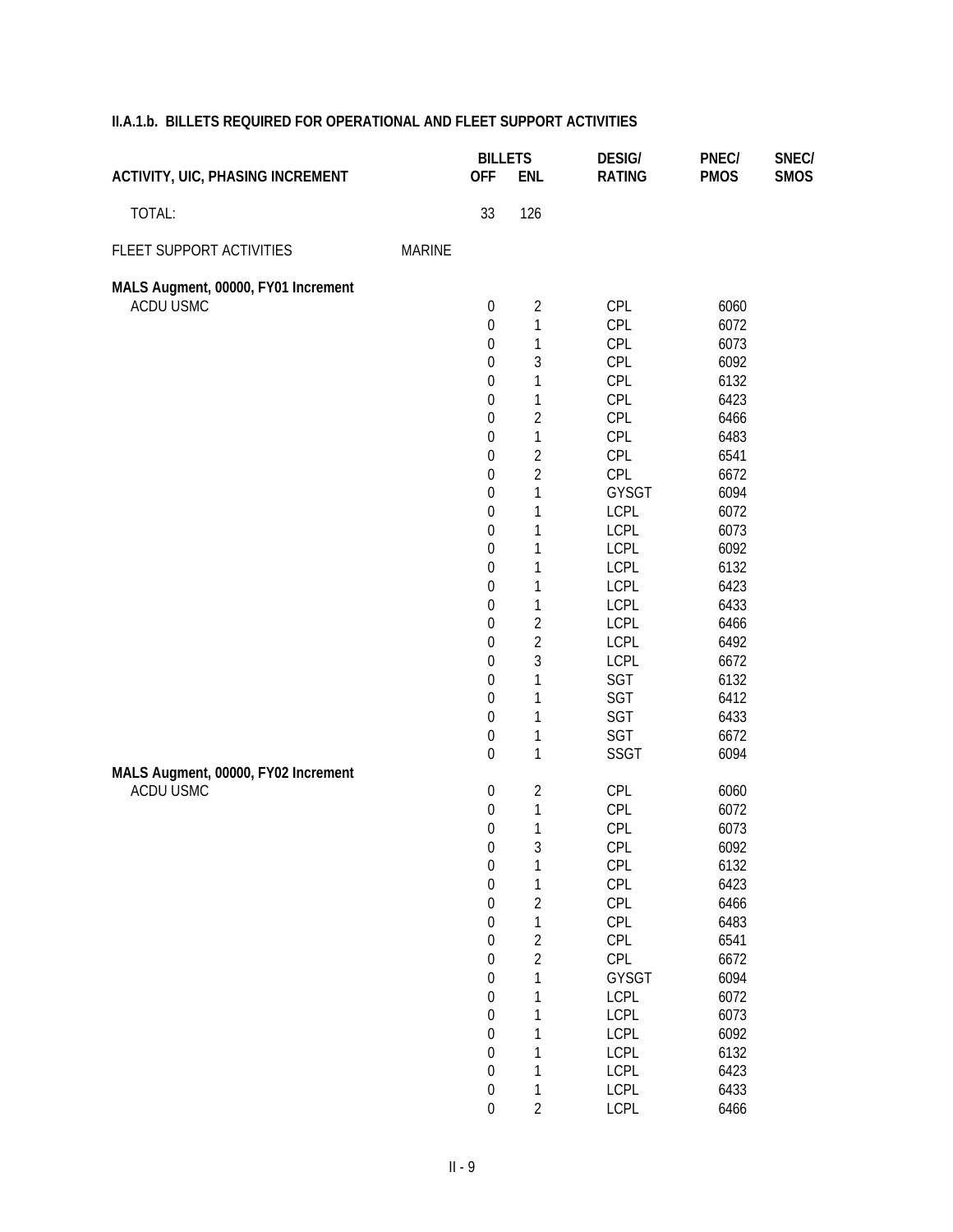| <b>OFF</b><br><b>ENL</b><br><b>RATING</b><br><b>PMOS</b><br><b>ACTIVITY, UIC, PHASING INCREMENT</b><br><b>SMOS</b><br>ACDU USMC<br>$\boldsymbol{0}$<br>$\sqrt{2}$<br><b>LCPL</b><br>6492<br>3<br>$\boldsymbol{0}$<br><b>LCPL</b><br>6672<br>1<br>$\boldsymbol{0}$<br>SGT<br>6132<br>SGT<br>$\boldsymbol{0}$<br>1<br>6412<br>SGT<br>$\boldsymbol{0}$<br>1<br>6433<br>1<br>SGT<br>$\boldsymbol{0}$<br>6672<br>$\mathbf{1}$<br>$\boldsymbol{0}$<br><b>SSGT</b><br>6094<br>MALS Augment, 00000, FY03 Increment<br>ACDU USMC<br>$\boldsymbol{0}$<br>CPL<br>2<br>6060<br>1<br>CPL<br>$\boldsymbol{0}$<br>6072<br>1<br>$\boldsymbol{0}$<br>CPL<br>6073<br>3<br>CPL<br>$\boldsymbol{0}$<br>6092<br>1<br>$\boldsymbol{0}$<br>CPL<br>6132<br>1<br>CPL<br>$\boldsymbol{0}$<br>6423<br>$\overline{2}$<br>$\boldsymbol{0}$<br>CPL<br>6466<br>1<br>CPL<br>$\boldsymbol{0}$<br>6483<br>$\overline{2}$<br>$\boldsymbol{0}$<br>CPL<br>6541<br>$\overline{2}$<br>$\boldsymbol{0}$<br>CPL<br>6672<br>1<br>$\boldsymbol{0}$<br>GYSGT<br>6094<br>$\boldsymbol{0}$<br>1<br><b>LCPL</b><br>6072<br>$\boldsymbol{0}$<br>1<br><b>LCPL</b><br>6073<br>$\boldsymbol{0}$<br>1<br><b>LCPL</b><br>6092<br>$\boldsymbol{0}$<br>1<br><b>LCPL</b><br>6132<br>$\boldsymbol{0}$<br>1<br><b>LCPL</b><br>6423<br>1<br>$\boldsymbol{0}$<br><b>LCPL</b><br>6433<br>$\overline{2}$<br>$\boldsymbol{0}$<br><b>LCPL</b><br>6466<br>$\overline{2}$<br>$\boldsymbol{0}$<br><b>LCPL</b><br>6492<br>3<br>$\boldsymbol{0}$<br><b>LCPL</b><br>6672<br>1<br>$\boldsymbol{0}$<br>SGT<br>6132<br>$\boldsymbol{0}$<br>1<br>SGT<br>6412<br>$\boldsymbol{0}$<br>1<br>SGT<br>6433<br>$\boldsymbol{0}$<br>1<br>SGT<br>6672<br>$\mathbf 1$<br>$\boldsymbol{0}$<br><b>SSGT</b><br>6094<br>MALS Augment, 00000, FY04 Increment<br>ACDU USMC<br>CPL<br>6060<br>$\boldsymbol{0}$<br>2<br>$\boldsymbol{0}$<br>$\mathbf 1$<br>CPL<br>6072<br>$\boldsymbol{0}$<br>1<br>CPL<br>6073<br>3<br>$\boldsymbol{0}$<br>CPL<br>6092<br>1<br>$\boldsymbol{0}$<br>CPL<br>6132<br>1<br>$\boldsymbol{0}$<br>CPL<br>6423<br>$\overline{2}$<br>$\boldsymbol{0}$<br>CPL<br>6466<br>1<br>$\boldsymbol{0}$<br>CPL<br>6483<br>$\overline{c}$<br>$\boldsymbol{0}$<br>CPL<br>6541<br>$\overline{2}$<br>$\boldsymbol{0}$<br>CPL<br>6672<br>1<br>$\boldsymbol{0}$<br>GYSGT<br>6094<br>1<br>$\boldsymbol{0}$<br><b>LCPL</b><br>6072<br>$\boldsymbol{0}$<br>1<br><b>LCPL</b><br>6073<br>$\boldsymbol{0}$<br>1<br><b>LCPL</b><br>6092<br>$\boldsymbol{0}$<br>1<br><b>LCPL</b><br>6132 | <b>BILLETS</b> | <b>DESIG/</b> | PNEC/ | SNEC/ |
|---------------------------------------------------------------------------------------------------------------------------------------------------------------------------------------------------------------------------------------------------------------------------------------------------------------------------------------------------------------------------------------------------------------------------------------------------------------------------------------------------------------------------------------------------------------------------------------------------------------------------------------------------------------------------------------------------------------------------------------------------------------------------------------------------------------------------------------------------------------------------------------------------------------------------------------------------------------------------------------------------------------------------------------------------------------------------------------------------------------------------------------------------------------------------------------------------------------------------------------------------------------------------------------------------------------------------------------------------------------------------------------------------------------------------------------------------------------------------------------------------------------------------------------------------------------------------------------------------------------------------------------------------------------------------------------------------------------------------------------------------------------------------------------------------------------------------------------------------------------------------------------------------------------------------------------------------------------------------------------------------------------------------------------------------------------------------------------------------------------------------------------------------------------------------------------------------------------------------------------------------------------------------------------------------------------------------------------------------------------------------------------------------------------------------------------------------------------------------------------------|----------------|---------------|-------|-------|
|                                                                                                                                                                                                                                                                                                                                                                                                                                                                                                                                                                                                                                                                                                                                                                                                                                                                                                                                                                                                                                                                                                                                                                                                                                                                                                                                                                                                                                                                                                                                                                                                                                                                                                                                                                                                                                                                                                                                                                                                                                                                                                                                                                                                                                                                                                                                                                                                                                                                                             |                |               |       |       |
|                                                                                                                                                                                                                                                                                                                                                                                                                                                                                                                                                                                                                                                                                                                                                                                                                                                                                                                                                                                                                                                                                                                                                                                                                                                                                                                                                                                                                                                                                                                                                                                                                                                                                                                                                                                                                                                                                                                                                                                                                                                                                                                                                                                                                                                                                                                                                                                                                                                                                             |                |               |       |       |
|                                                                                                                                                                                                                                                                                                                                                                                                                                                                                                                                                                                                                                                                                                                                                                                                                                                                                                                                                                                                                                                                                                                                                                                                                                                                                                                                                                                                                                                                                                                                                                                                                                                                                                                                                                                                                                                                                                                                                                                                                                                                                                                                                                                                                                                                                                                                                                                                                                                                                             |                |               |       |       |
|                                                                                                                                                                                                                                                                                                                                                                                                                                                                                                                                                                                                                                                                                                                                                                                                                                                                                                                                                                                                                                                                                                                                                                                                                                                                                                                                                                                                                                                                                                                                                                                                                                                                                                                                                                                                                                                                                                                                                                                                                                                                                                                                                                                                                                                                                                                                                                                                                                                                                             |                |               |       |       |
|                                                                                                                                                                                                                                                                                                                                                                                                                                                                                                                                                                                                                                                                                                                                                                                                                                                                                                                                                                                                                                                                                                                                                                                                                                                                                                                                                                                                                                                                                                                                                                                                                                                                                                                                                                                                                                                                                                                                                                                                                                                                                                                                                                                                                                                                                                                                                                                                                                                                                             |                |               |       |       |
|                                                                                                                                                                                                                                                                                                                                                                                                                                                                                                                                                                                                                                                                                                                                                                                                                                                                                                                                                                                                                                                                                                                                                                                                                                                                                                                                                                                                                                                                                                                                                                                                                                                                                                                                                                                                                                                                                                                                                                                                                                                                                                                                                                                                                                                                                                                                                                                                                                                                                             |                |               |       |       |
|                                                                                                                                                                                                                                                                                                                                                                                                                                                                                                                                                                                                                                                                                                                                                                                                                                                                                                                                                                                                                                                                                                                                                                                                                                                                                                                                                                                                                                                                                                                                                                                                                                                                                                                                                                                                                                                                                                                                                                                                                                                                                                                                                                                                                                                                                                                                                                                                                                                                                             |                |               |       |       |
|                                                                                                                                                                                                                                                                                                                                                                                                                                                                                                                                                                                                                                                                                                                                                                                                                                                                                                                                                                                                                                                                                                                                                                                                                                                                                                                                                                                                                                                                                                                                                                                                                                                                                                                                                                                                                                                                                                                                                                                                                                                                                                                                                                                                                                                                                                                                                                                                                                                                                             |                |               |       |       |
|                                                                                                                                                                                                                                                                                                                                                                                                                                                                                                                                                                                                                                                                                                                                                                                                                                                                                                                                                                                                                                                                                                                                                                                                                                                                                                                                                                                                                                                                                                                                                                                                                                                                                                                                                                                                                                                                                                                                                                                                                                                                                                                                                                                                                                                                                                                                                                                                                                                                                             |                |               |       |       |
|                                                                                                                                                                                                                                                                                                                                                                                                                                                                                                                                                                                                                                                                                                                                                                                                                                                                                                                                                                                                                                                                                                                                                                                                                                                                                                                                                                                                                                                                                                                                                                                                                                                                                                                                                                                                                                                                                                                                                                                                                                                                                                                                                                                                                                                                                                                                                                                                                                                                                             |                |               |       |       |
|                                                                                                                                                                                                                                                                                                                                                                                                                                                                                                                                                                                                                                                                                                                                                                                                                                                                                                                                                                                                                                                                                                                                                                                                                                                                                                                                                                                                                                                                                                                                                                                                                                                                                                                                                                                                                                                                                                                                                                                                                                                                                                                                                                                                                                                                                                                                                                                                                                                                                             |                |               |       |       |
|                                                                                                                                                                                                                                                                                                                                                                                                                                                                                                                                                                                                                                                                                                                                                                                                                                                                                                                                                                                                                                                                                                                                                                                                                                                                                                                                                                                                                                                                                                                                                                                                                                                                                                                                                                                                                                                                                                                                                                                                                                                                                                                                                                                                                                                                                                                                                                                                                                                                                             |                |               |       |       |
|                                                                                                                                                                                                                                                                                                                                                                                                                                                                                                                                                                                                                                                                                                                                                                                                                                                                                                                                                                                                                                                                                                                                                                                                                                                                                                                                                                                                                                                                                                                                                                                                                                                                                                                                                                                                                                                                                                                                                                                                                                                                                                                                                                                                                                                                                                                                                                                                                                                                                             |                |               |       |       |
|                                                                                                                                                                                                                                                                                                                                                                                                                                                                                                                                                                                                                                                                                                                                                                                                                                                                                                                                                                                                                                                                                                                                                                                                                                                                                                                                                                                                                                                                                                                                                                                                                                                                                                                                                                                                                                                                                                                                                                                                                                                                                                                                                                                                                                                                                                                                                                                                                                                                                             |                |               |       |       |
|                                                                                                                                                                                                                                                                                                                                                                                                                                                                                                                                                                                                                                                                                                                                                                                                                                                                                                                                                                                                                                                                                                                                                                                                                                                                                                                                                                                                                                                                                                                                                                                                                                                                                                                                                                                                                                                                                                                                                                                                                                                                                                                                                                                                                                                                                                                                                                                                                                                                                             |                |               |       |       |
|                                                                                                                                                                                                                                                                                                                                                                                                                                                                                                                                                                                                                                                                                                                                                                                                                                                                                                                                                                                                                                                                                                                                                                                                                                                                                                                                                                                                                                                                                                                                                                                                                                                                                                                                                                                                                                                                                                                                                                                                                                                                                                                                                                                                                                                                                                                                                                                                                                                                                             |                |               |       |       |
|                                                                                                                                                                                                                                                                                                                                                                                                                                                                                                                                                                                                                                                                                                                                                                                                                                                                                                                                                                                                                                                                                                                                                                                                                                                                                                                                                                                                                                                                                                                                                                                                                                                                                                                                                                                                                                                                                                                                                                                                                                                                                                                                                                                                                                                                                                                                                                                                                                                                                             |                |               |       |       |
|                                                                                                                                                                                                                                                                                                                                                                                                                                                                                                                                                                                                                                                                                                                                                                                                                                                                                                                                                                                                                                                                                                                                                                                                                                                                                                                                                                                                                                                                                                                                                                                                                                                                                                                                                                                                                                                                                                                                                                                                                                                                                                                                                                                                                                                                                                                                                                                                                                                                                             |                |               |       |       |
|                                                                                                                                                                                                                                                                                                                                                                                                                                                                                                                                                                                                                                                                                                                                                                                                                                                                                                                                                                                                                                                                                                                                                                                                                                                                                                                                                                                                                                                                                                                                                                                                                                                                                                                                                                                                                                                                                                                                                                                                                                                                                                                                                                                                                                                                                                                                                                                                                                                                                             |                |               |       |       |
|                                                                                                                                                                                                                                                                                                                                                                                                                                                                                                                                                                                                                                                                                                                                                                                                                                                                                                                                                                                                                                                                                                                                                                                                                                                                                                                                                                                                                                                                                                                                                                                                                                                                                                                                                                                                                                                                                                                                                                                                                                                                                                                                                                                                                                                                                                                                                                                                                                                                                             |                |               |       |       |
|                                                                                                                                                                                                                                                                                                                                                                                                                                                                                                                                                                                                                                                                                                                                                                                                                                                                                                                                                                                                                                                                                                                                                                                                                                                                                                                                                                                                                                                                                                                                                                                                                                                                                                                                                                                                                                                                                                                                                                                                                                                                                                                                                                                                                                                                                                                                                                                                                                                                                             |                |               |       |       |
|                                                                                                                                                                                                                                                                                                                                                                                                                                                                                                                                                                                                                                                                                                                                                                                                                                                                                                                                                                                                                                                                                                                                                                                                                                                                                                                                                                                                                                                                                                                                                                                                                                                                                                                                                                                                                                                                                                                                                                                                                                                                                                                                                                                                                                                                                                                                                                                                                                                                                             |                |               |       |       |
|                                                                                                                                                                                                                                                                                                                                                                                                                                                                                                                                                                                                                                                                                                                                                                                                                                                                                                                                                                                                                                                                                                                                                                                                                                                                                                                                                                                                                                                                                                                                                                                                                                                                                                                                                                                                                                                                                                                                                                                                                                                                                                                                                                                                                                                                                                                                                                                                                                                                                             |                |               |       |       |
|                                                                                                                                                                                                                                                                                                                                                                                                                                                                                                                                                                                                                                                                                                                                                                                                                                                                                                                                                                                                                                                                                                                                                                                                                                                                                                                                                                                                                                                                                                                                                                                                                                                                                                                                                                                                                                                                                                                                                                                                                                                                                                                                                                                                                                                                                                                                                                                                                                                                                             |                |               |       |       |
|                                                                                                                                                                                                                                                                                                                                                                                                                                                                                                                                                                                                                                                                                                                                                                                                                                                                                                                                                                                                                                                                                                                                                                                                                                                                                                                                                                                                                                                                                                                                                                                                                                                                                                                                                                                                                                                                                                                                                                                                                                                                                                                                                                                                                                                                                                                                                                                                                                                                                             |                |               |       |       |
|                                                                                                                                                                                                                                                                                                                                                                                                                                                                                                                                                                                                                                                                                                                                                                                                                                                                                                                                                                                                                                                                                                                                                                                                                                                                                                                                                                                                                                                                                                                                                                                                                                                                                                                                                                                                                                                                                                                                                                                                                                                                                                                                                                                                                                                                                                                                                                                                                                                                                             |                |               |       |       |
|                                                                                                                                                                                                                                                                                                                                                                                                                                                                                                                                                                                                                                                                                                                                                                                                                                                                                                                                                                                                                                                                                                                                                                                                                                                                                                                                                                                                                                                                                                                                                                                                                                                                                                                                                                                                                                                                                                                                                                                                                                                                                                                                                                                                                                                                                                                                                                                                                                                                                             |                |               |       |       |
|                                                                                                                                                                                                                                                                                                                                                                                                                                                                                                                                                                                                                                                                                                                                                                                                                                                                                                                                                                                                                                                                                                                                                                                                                                                                                                                                                                                                                                                                                                                                                                                                                                                                                                                                                                                                                                                                                                                                                                                                                                                                                                                                                                                                                                                                                                                                                                                                                                                                                             |                |               |       |       |
|                                                                                                                                                                                                                                                                                                                                                                                                                                                                                                                                                                                                                                                                                                                                                                                                                                                                                                                                                                                                                                                                                                                                                                                                                                                                                                                                                                                                                                                                                                                                                                                                                                                                                                                                                                                                                                                                                                                                                                                                                                                                                                                                                                                                                                                                                                                                                                                                                                                                                             |                |               |       |       |
|                                                                                                                                                                                                                                                                                                                                                                                                                                                                                                                                                                                                                                                                                                                                                                                                                                                                                                                                                                                                                                                                                                                                                                                                                                                                                                                                                                                                                                                                                                                                                                                                                                                                                                                                                                                                                                                                                                                                                                                                                                                                                                                                                                                                                                                                                                                                                                                                                                                                                             |                |               |       |       |
|                                                                                                                                                                                                                                                                                                                                                                                                                                                                                                                                                                                                                                                                                                                                                                                                                                                                                                                                                                                                                                                                                                                                                                                                                                                                                                                                                                                                                                                                                                                                                                                                                                                                                                                                                                                                                                                                                                                                                                                                                                                                                                                                                                                                                                                                                                                                                                                                                                                                                             |                |               |       |       |
|                                                                                                                                                                                                                                                                                                                                                                                                                                                                                                                                                                                                                                                                                                                                                                                                                                                                                                                                                                                                                                                                                                                                                                                                                                                                                                                                                                                                                                                                                                                                                                                                                                                                                                                                                                                                                                                                                                                                                                                                                                                                                                                                                                                                                                                                                                                                                                                                                                                                                             |                |               |       |       |
|                                                                                                                                                                                                                                                                                                                                                                                                                                                                                                                                                                                                                                                                                                                                                                                                                                                                                                                                                                                                                                                                                                                                                                                                                                                                                                                                                                                                                                                                                                                                                                                                                                                                                                                                                                                                                                                                                                                                                                                                                                                                                                                                                                                                                                                                                                                                                                                                                                                                                             |                |               |       |       |
|                                                                                                                                                                                                                                                                                                                                                                                                                                                                                                                                                                                                                                                                                                                                                                                                                                                                                                                                                                                                                                                                                                                                                                                                                                                                                                                                                                                                                                                                                                                                                                                                                                                                                                                                                                                                                                                                                                                                                                                                                                                                                                                                                                                                                                                                                                                                                                                                                                                                                             |                |               |       |       |
|                                                                                                                                                                                                                                                                                                                                                                                                                                                                                                                                                                                                                                                                                                                                                                                                                                                                                                                                                                                                                                                                                                                                                                                                                                                                                                                                                                                                                                                                                                                                                                                                                                                                                                                                                                                                                                                                                                                                                                                                                                                                                                                                                                                                                                                                                                                                                                                                                                                                                             |                |               |       |       |
|                                                                                                                                                                                                                                                                                                                                                                                                                                                                                                                                                                                                                                                                                                                                                                                                                                                                                                                                                                                                                                                                                                                                                                                                                                                                                                                                                                                                                                                                                                                                                                                                                                                                                                                                                                                                                                                                                                                                                                                                                                                                                                                                                                                                                                                                                                                                                                                                                                                                                             |                |               |       |       |
|                                                                                                                                                                                                                                                                                                                                                                                                                                                                                                                                                                                                                                                                                                                                                                                                                                                                                                                                                                                                                                                                                                                                                                                                                                                                                                                                                                                                                                                                                                                                                                                                                                                                                                                                                                                                                                                                                                                                                                                                                                                                                                                                                                                                                                                                                                                                                                                                                                                                                             |                |               |       |       |
|                                                                                                                                                                                                                                                                                                                                                                                                                                                                                                                                                                                                                                                                                                                                                                                                                                                                                                                                                                                                                                                                                                                                                                                                                                                                                                                                                                                                                                                                                                                                                                                                                                                                                                                                                                                                                                                                                                                                                                                                                                                                                                                                                                                                                                                                                                                                                                                                                                                                                             |                |               |       |       |
|                                                                                                                                                                                                                                                                                                                                                                                                                                                                                                                                                                                                                                                                                                                                                                                                                                                                                                                                                                                                                                                                                                                                                                                                                                                                                                                                                                                                                                                                                                                                                                                                                                                                                                                                                                                                                                                                                                                                                                                                                                                                                                                                                                                                                                                                                                                                                                                                                                                                                             |                |               |       |       |
|                                                                                                                                                                                                                                                                                                                                                                                                                                                                                                                                                                                                                                                                                                                                                                                                                                                                                                                                                                                                                                                                                                                                                                                                                                                                                                                                                                                                                                                                                                                                                                                                                                                                                                                                                                                                                                                                                                                                                                                                                                                                                                                                                                                                                                                                                                                                                                                                                                                                                             |                |               |       |       |
|                                                                                                                                                                                                                                                                                                                                                                                                                                                                                                                                                                                                                                                                                                                                                                                                                                                                                                                                                                                                                                                                                                                                                                                                                                                                                                                                                                                                                                                                                                                                                                                                                                                                                                                                                                                                                                                                                                                                                                                                                                                                                                                                                                                                                                                                                                                                                                                                                                                                                             |                |               |       |       |
|                                                                                                                                                                                                                                                                                                                                                                                                                                                                                                                                                                                                                                                                                                                                                                                                                                                                                                                                                                                                                                                                                                                                                                                                                                                                                                                                                                                                                                                                                                                                                                                                                                                                                                                                                                                                                                                                                                                                                                                                                                                                                                                                                                                                                                                                                                                                                                                                                                                                                             |                |               |       |       |
|                                                                                                                                                                                                                                                                                                                                                                                                                                                                                                                                                                                                                                                                                                                                                                                                                                                                                                                                                                                                                                                                                                                                                                                                                                                                                                                                                                                                                                                                                                                                                                                                                                                                                                                                                                                                                                                                                                                                                                                                                                                                                                                                                                                                                                                                                                                                                                                                                                                                                             |                |               |       |       |
|                                                                                                                                                                                                                                                                                                                                                                                                                                                                                                                                                                                                                                                                                                                                                                                                                                                                                                                                                                                                                                                                                                                                                                                                                                                                                                                                                                                                                                                                                                                                                                                                                                                                                                                                                                                                                                                                                                                                                                                                                                                                                                                                                                                                                                                                                                                                                                                                                                                                                             |                |               |       |       |
|                                                                                                                                                                                                                                                                                                                                                                                                                                                                                                                                                                                                                                                                                                                                                                                                                                                                                                                                                                                                                                                                                                                                                                                                                                                                                                                                                                                                                                                                                                                                                                                                                                                                                                                                                                                                                                                                                                                                                                                                                                                                                                                                                                                                                                                                                                                                                                                                                                                                                             |                |               |       |       |
|                                                                                                                                                                                                                                                                                                                                                                                                                                                                                                                                                                                                                                                                                                                                                                                                                                                                                                                                                                                                                                                                                                                                                                                                                                                                                                                                                                                                                                                                                                                                                                                                                                                                                                                                                                                                                                                                                                                                                                                                                                                                                                                                                                                                                                                                                                                                                                                                                                                                                             |                |               |       |       |
|                                                                                                                                                                                                                                                                                                                                                                                                                                                                                                                                                                                                                                                                                                                                                                                                                                                                                                                                                                                                                                                                                                                                                                                                                                                                                                                                                                                                                                                                                                                                                                                                                                                                                                                                                                                                                                                                                                                                                                                                                                                                                                                                                                                                                                                                                                                                                                                                                                                                                             |                |               |       |       |
|                                                                                                                                                                                                                                                                                                                                                                                                                                                                                                                                                                                                                                                                                                                                                                                                                                                                                                                                                                                                                                                                                                                                                                                                                                                                                                                                                                                                                                                                                                                                                                                                                                                                                                                                                                                                                                                                                                                                                                                                                                                                                                                                                                                                                                                                                                                                                                                                                                                                                             |                |               |       |       |
|                                                                                                                                                                                                                                                                                                                                                                                                                                                                                                                                                                                                                                                                                                                                                                                                                                                                                                                                                                                                                                                                                                                                                                                                                                                                                                                                                                                                                                                                                                                                                                                                                                                                                                                                                                                                                                                                                                                                                                                                                                                                                                                                                                                                                                                                                                                                                                                                                                                                                             |                |               |       |       |
|                                                                                                                                                                                                                                                                                                                                                                                                                                                                                                                                                                                                                                                                                                                                                                                                                                                                                                                                                                                                                                                                                                                                                                                                                                                                                                                                                                                                                                                                                                                                                                                                                                                                                                                                                                                                                                                                                                                                                                                                                                                                                                                                                                                                                                                                                                                                                                                                                                                                                             |                |               |       |       |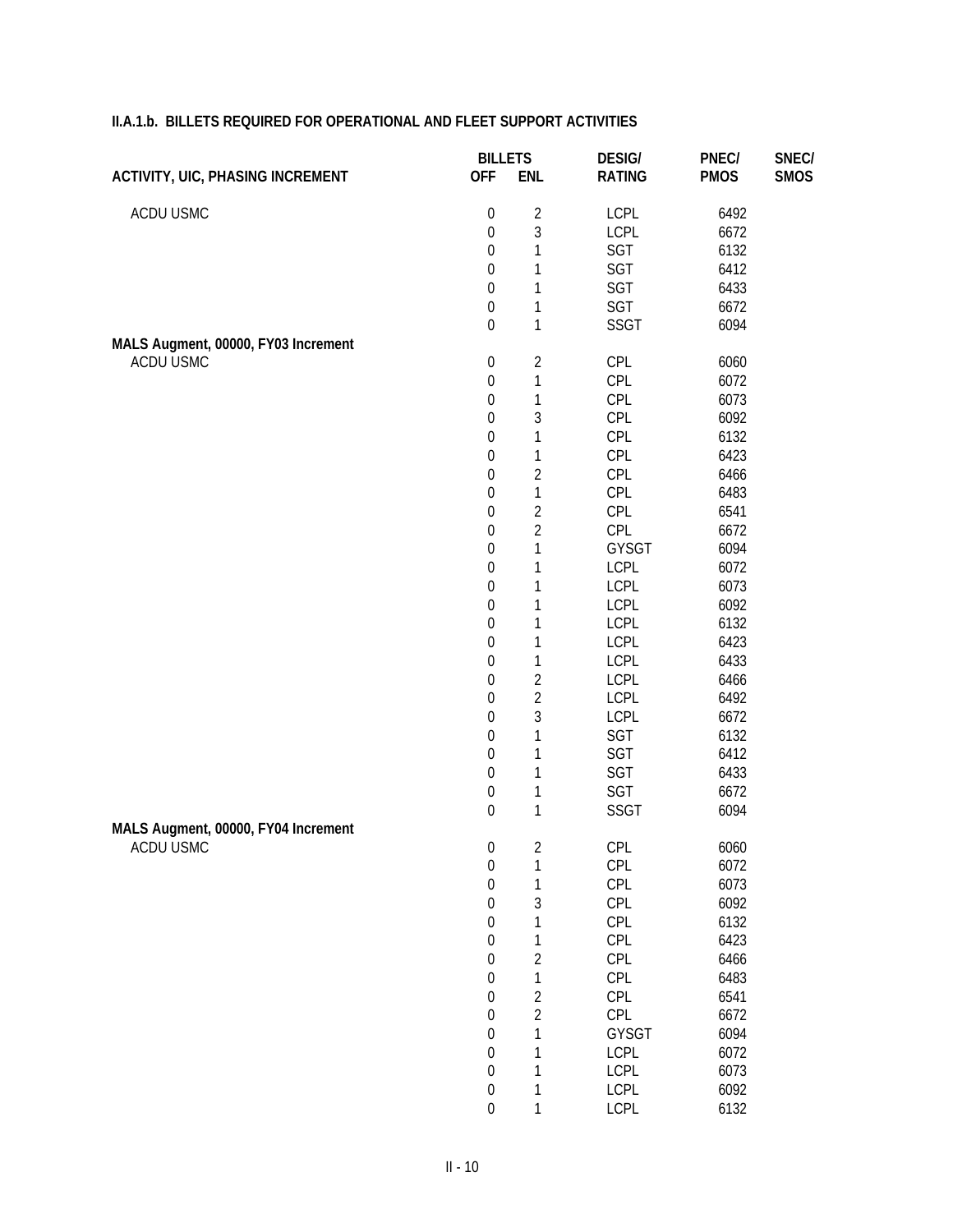|                                                  | <b>BILLETS</b>                       |                     | <b>DESIG/</b> | PNEC/        | SNEC/       |
|--------------------------------------------------|--------------------------------------|---------------------|---------------|--------------|-------------|
| <b>ACTIVITY, UIC, PHASING INCREMENT</b>          | <b>OFF</b>                           | <b>ENL</b>          | <b>RATING</b> | <b>PMOS</b>  | <b>SMOS</b> |
| ACDU USMC                                        | $\boldsymbol{0}$                     | $\mathbf 1$         | <b>LCPL</b>   | 6423         |             |
|                                                  | $\boldsymbol{0}$                     | $\mathbf{1}$        | LCPL          | 6433         |             |
|                                                  | $\boldsymbol{0}$                     | $\overline{2}$      | LCPL          | 6466         |             |
|                                                  | $\boldsymbol{0}$                     | $\overline{2}$      | LCPL          | 6492         |             |
|                                                  | $\boldsymbol{0}$                     | 3                   | LCPL          | 6672         |             |
|                                                  | $\boldsymbol{0}$                     | $\mathbf{1}$        | SGT           | 6132         |             |
|                                                  | $\boldsymbol{0}$                     | $\mathbf 1$         | SGT           | 6412         |             |
|                                                  | $\boldsymbol{0}$                     | $\mathbf 1$         | SGT           | 6433         |             |
|                                                  | $\boldsymbol{0}$                     | 1                   | SGT           | 6672         |             |
|                                                  | $\boldsymbol{0}$                     | $\mathbf{1}$        | SSGT          | 6094         |             |
| TOTAL:                                           | $\boldsymbol{0}$                     | 140                 |               |              |             |
| MALS Augment For VMMT-204, 00000, FY00 Increment |                                      |                     |               |              |             |
| ACDU USMC                                        | $\boldsymbol{0}$                     | $\mathbf 1$         | CPL           | 6060         |             |
|                                                  | $\boldsymbol{0}$                     | 1                   | CPL           | 6092         |             |
|                                                  | $\boldsymbol{0}$                     | $\mathbf{1}$        | CPL           | 6094         |             |
|                                                  | $\boldsymbol{0}$                     | $\mathbf{1}$        | CPL           | 6132         |             |
|                                                  | $\boldsymbol{0}$                     | $\overline{2}$      | CPL           | 6413         |             |
|                                                  | $\boldsymbol{0}$                     | $\overline{c}$      | CPL           | 6423         |             |
|                                                  | $\boldsymbol{0}$                     | $\overline{2}$      | CPL           | 6433         |             |
|                                                  | $\boldsymbol{0}$                     | $\mathbf{1}$        | CPL           | 6483         |             |
|                                                  | $\boldsymbol{0}$                     | $\mathbf{1}$        | CPL           | 6492         |             |
|                                                  | $\boldsymbol{0}$                     | 3                   | CPL           | 6672         |             |
|                                                  | $\boldsymbol{0}$                     | $\mathbf{1}$        | <b>LCPL</b>   | 6060         |             |
|                                                  | $\boldsymbol{0}$                     | $\overline{c}$      | LCPL          | 6072         |             |
|                                                  | $\boldsymbol{0}$                     | $\overline{2}$      | LCPL          | 6073         |             |
|                                                  | $\boldsymbol{0}$                     | $\overline{c}$      | LCPL          | 6092         |             |
|                                                  | $\boldsymbol{0}$                     | $\overline{2}$      | LCPL          | 6094         |             |
|                                                  | $\boldsymbol{0}$                     | $\mathbf{1}$        | LCPL          | 6132         |             |
|                                                  | $\boldsymbol{0}$                     | $\overline{2}$      | LCPL          | 6413         |             |
|                                                  | $\boldsymbol{0}$                     | $\mathbf{1}$        | LCPL          | 6423         |             |
|                                                  | $\boldsymbol{0}$                     | $\overline{2}$      | LCPL          | 6433         |             |
|                                                  | $\boldsymbol{0}$                     | $\overline{2}$      | LCPL          | 6483         |             |
|                                                  | $\boldsymbol{0}$                     | $\overline{4}$      | LCPL          | 6672<br>6092 |             |
|                                                  | $\boldsymbol{0}$<br>$\boldsymbol{0}$ | $\mathbf 1$         | SGT           |              |             |
|                                                  | $\boldsymbol{0}$                     | 1<br>$\overline{2}$ | SGT<br>SGT    | 6094<br>6412 |             |
|                                                  | $\boldsymbol{0}$                     | $\overline{2}$      | SGT           | 6413         |             |
|                                                  | $\boldsymbol{0}$                     | 1                   | SGT           | 6433         |             |
|                                                  | $\boldsymbol{0}$                     | 1                   | SGT           | 6483         |             |
|                                                  | $\boldsymbol{0}$                     | 1                   | SGT           | 6492         |             |
|                                                  | $\boldsymbol{0}$                     | 1                   | SGT           | 6672         |             |
| TOTAL:                                           | $\boldsymbol{0}$                     | 46                  |               |              |             |
|                                                  |                                      |                     |               |              |             |
| VMMT-204 FREST, 00000, FY00 Increment            |                                      |                     |               |              |             |
| ACDU USMC                                        | 1                                    | $\mathbf 0$         | 6004          |              |             |
|                                                  | $\mathbf{1}$                         | $\boldsymbol{0}$    | 6302          |              |             |
|                                                  | $\boldsymbol{0}$                     | $\overline{c}$      | CPL           | 0131         |             |
|                                                  | $\boldsymbol{0}$                     | $\overline{2}$      | CPL           | 0151         |             |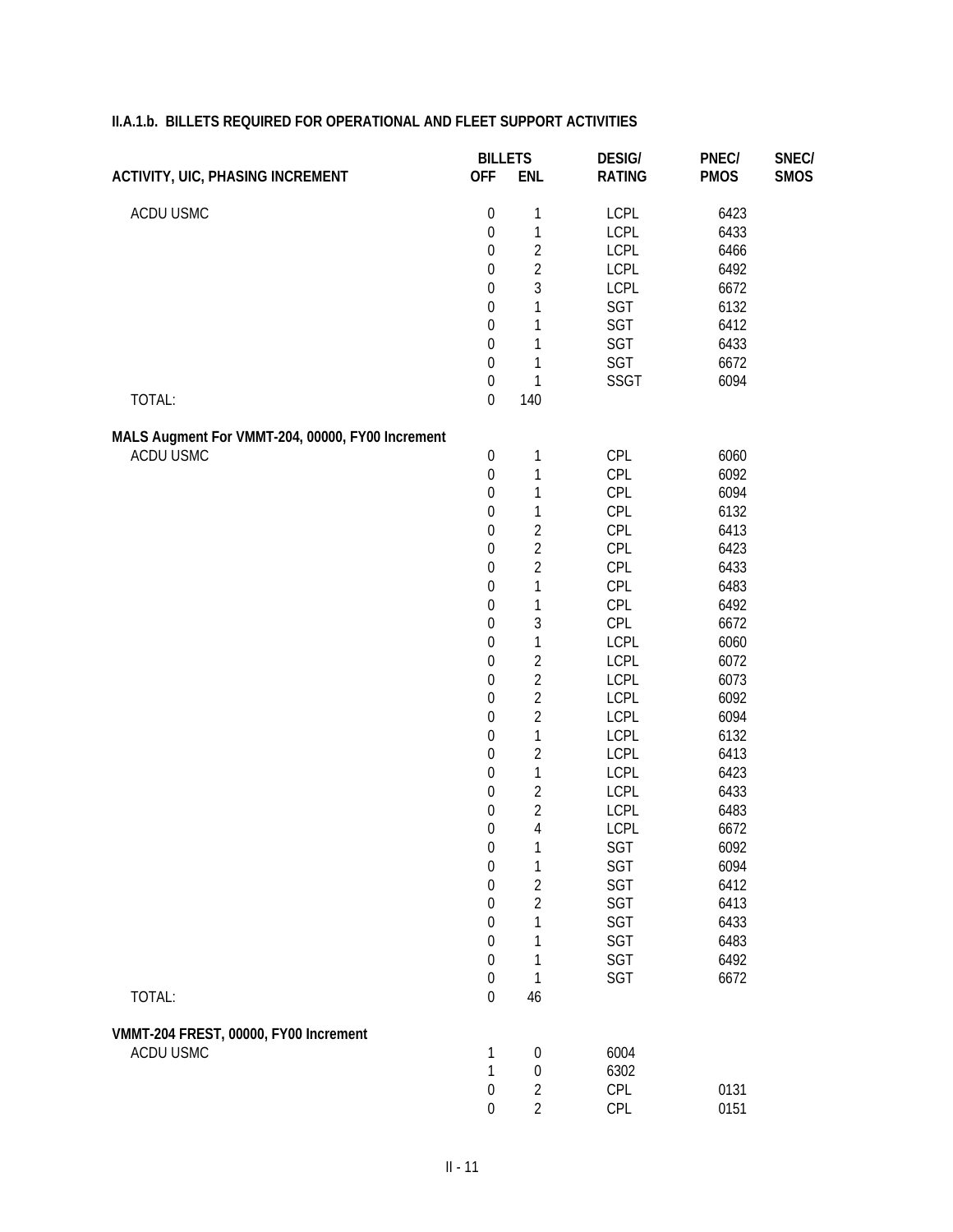| <b>ACTIVITY, UIC, PHASING INCREMENT</b> | <b>BILLETS</b>   |                  | <b>DESIG/</b>       | PNEC/       | SNEC/       |
|-----------------------------------------|------------------|------------------|---------------------|-------------|-------------|
|                                         | <b>OFF</b>       | <b>ENL</b>       | <b>RATING</b>       | <b>PMOS</b> | <b>SMOS</b> |
| ACDU USMC                               | $\boldsymbol{0}$ | 1                | CPL                 | 4066        |             |
|                                         | $\boldsymbol{0}$ | $\mathbf{1}$     | CPL                 | 6042        |             |
|                                         | $\boldsymbol{0}$ | $\overline{2}$   | CPL                 | 6046        |             |
|                                         | $\boldsymbol{0}$ | 5                | CPL                 | 6175        |             |
|                                         | $\boldsymbol{0}$ | 8                | CPL                 | 6325        |             |
|                                         | $\boldsymbol{0}$ | $\overline{2}$   | CPL                 | 7041        |             |
|                                         | $\boldsymbol{0}$ | $\overline{2}$   | GYSGT               | 6115        |             |
|                                         | $\boldsymbol{0}$ | 1                | GYSGT               | 6175        |             |
|                                         | $\boldsymbol{0}$ | 1                | GYSGT               | 6325        |             |
|                                         | $\boldsymbol{0}$ | 1                | GYSGT               | 6416        |             |
|                                         | $\boldsymbol{0}$ | 1                | <b>LCPL</b>         | 0151        |             |
|                                         | $\boldsymbol{0}$ | 1                | <b>LCPL</b>         | 4066        |             |
|                                         | $\boldsymbol{0}$ | 1                | <b>LCPL</b>         | 6042        |             |
|                                         | $\boldsymbol{0}$ | 1                | <b>LCPL</b>         | 6672        |             |
|                                         | $\boldsymbol{0}$ | $\overline{2}$   | <b>MSGT</b>         | 6119        |             |
|                                         | $\boldsymbol{0}$ | 1                | <b>MSGT</b>         | 6391        |             |
|                                         | $\boldsymbol{0}$ | 1                | SGT                 | 0121        |             |
|                                         | $\boldsymbol{0}$ | $\overline{2}$   | SGT                 | 6060        |             |
|                                         | $\boldsymbol{0}$ | 11               | SGT                 | 6115        |             |
|                                         | $\boldsymbol{0}$ | 3                | SGT                 | 6155        |             |
|                                         | $\boldsymbol{0}$ | $\overline{4}$   | SGT                 | 6175        |             |
|                                         | $\boldsymbol{0}$ | 9                | SGT                 | 6325        |             |
|                                         | $\boldsymbol{0}$ | 1                | SGT                 | 6413        |             |
|                                         | $\boldsymbol{0}$ | 1                | SGT                 | 6672        |             |
|                                         | $\boldsymbol{0}$ | $\mathbf{1}$     | SSGT                | 0193        |             |
|                                         | $\boldsymbol{0}$ | $\overline{2}$   |                     | 6072        |             |
|                                         | $\boldsymbol{0}$ | 5                | SSGT<br><b>SSGT</b> | 6115        |             |
|                                         | $\boldsymbol{0}$ | $\overline{2}$   |                     | 6125        |             |
|                                         | $\boldsymbol{0}$ | $\overline{2}$   | SSGT                |             |             |
|                                         | $\boldsymbol{0}$ | $\overline{2}$   | <b>SSGT</b>         | 6155        |             |
|                                         | $\boldsymbol{0}$ | 3                | SSGT                | 6175        |             |
|                                         |                  |                  | <b>SSGT</b>         | 6325        |             |
|                                         | $\boldsymbol{0}$ | 1                | <b>SSGT</b>         | 6414        |             |
| TOTAL:                                  | $\overline{2}$   | 85               |                     |             |             |
| VMMT-204 FRS, 00000, FY00 Increment     |                  |                  |                     |             |             |
| ACDU                                    | $\mathbf{1}$     | $\boldsymbol{0}$ | 2102                |             |             |
|                                         | $\boldsymbol{0}$ | 1                | HM1                 | 8404        |             |
|                                         | $\boldsymbol{0}$ | $\mathbf{1}$     | HM <sub>2</sub>     | 8406        |             |
| VMMT-204 FRS, 00000, FY00 Increment     |                  |                  |                     |             |             |
| <b>USMC</b>                             | 1                | $\boldsymbol{0}$ | 0170                |             |             |
|                                         | $\mathbf{1}$     | $\boldsymbol{0}$ | 6002                |             |             |
|                                         | $\mathbf{1}$     | $\boldsymbol{0}$ | 6004                |             |             |
|                                         | $\mathbf{1}$     | 0                | 6302                |             |             |
|                                         | 19               | $\mathbf 0$      | 7532                |             |             |
|                                         | $\boldsymbol{0}$ | 1                | CPL                 | 0121        |             |
|                                         | $\boldsymbol{0}$ | 1                | CPL                 | 0131        |             |
|                                         | $\boldsymbol{0}$ | $\overline{2}$   | CPL                 | 0151        |             |
|                                         | $\boldsymbol{0}$ | 1                | CPL                 | 0431        |             |
|                                         | $\boldsymbol{0}$ | 4                | CPL                 | 6047        |             |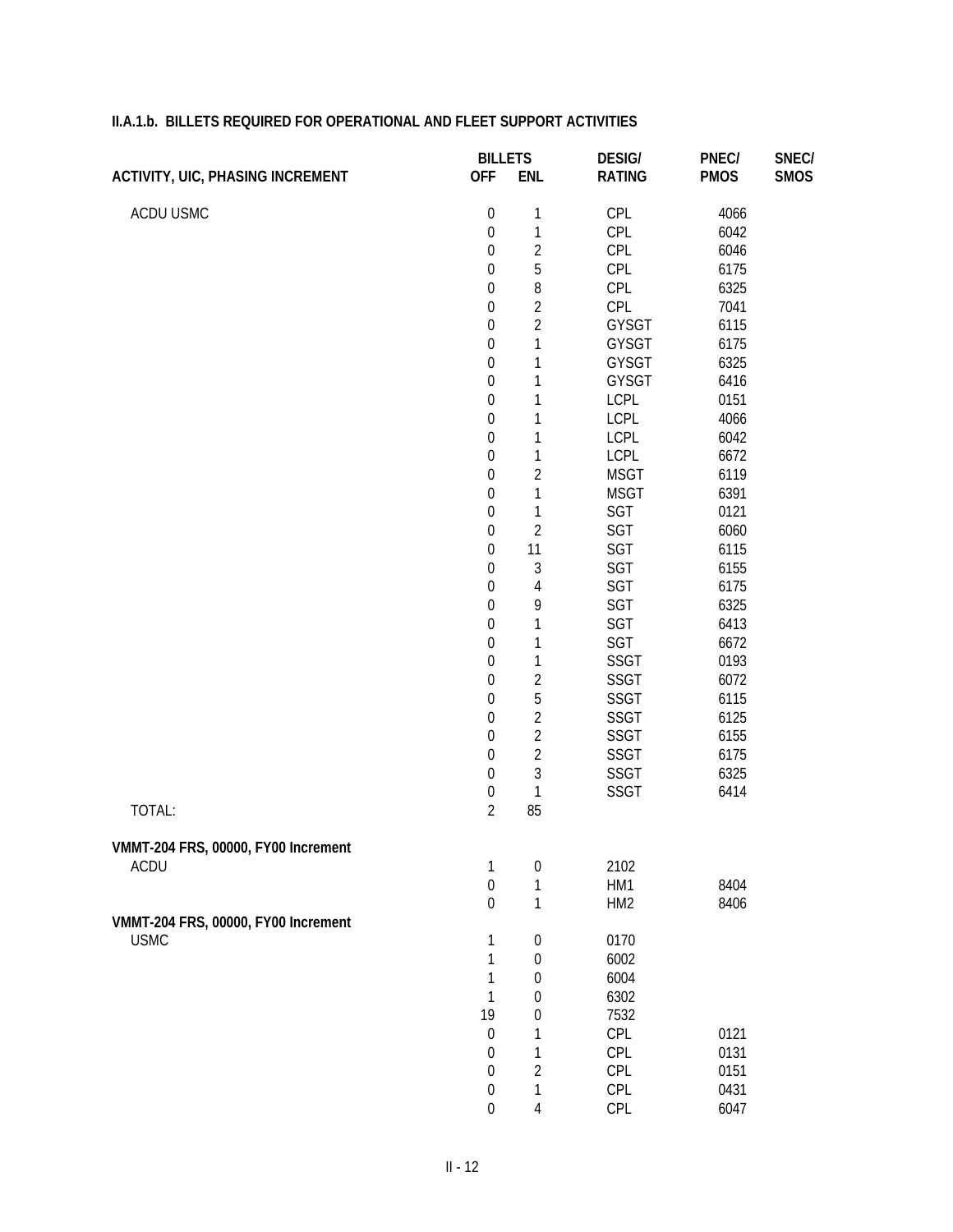|                                         | <b>BILLETS</b>   |                  | <b>DESIG/</b> | PNEC/       | SNEC/       |
|-----------------------------------------|------------------|------------------|---------------|-------------|-------------|
| <b>ACTIVITY, UIC, PHASING INCREMENT</b> | <b>OFF</b>       | <b>ENL</b>       | <b>RATING</b> | <b>PMOS</b> | <b>SMOS</b> |
| ACDU USMC                               | $\boldsymbol{0}$ | $\mathbf{1}$     | <b>CPL</b>    | 6060        |             |
|                                         | $\boldsymbol{0}$ | 1                | CPL           | 6086        |             |
|                                         | $\boldsymbol{0}$ | 13               | CPL           | 6115        |             |
|                                         | $\boldsymbol{0}$ | 6                | CPL           | 6155        |             |
|                                         | $\boldsymbol{0}$ | 11               | CPL           | 6175        |             |
|                                         | $\boldsymbol{0}$ | 5                | CPL           | 6325        |             |
|                                         | $\boldsymbol{0}$ | $\mathbf{1}$     | GYSGT         | 0193        |             |
|                                         | $\boldsymbol{0}$ | 41               | GYSGT         | 0491        |             |
|                                         | $\boldsymbol{0}$ | $\sqrt{3}$       | GYSGT         | 6046        |             |
|                                         | $\boldsymbol{0}$ | $\mathbf 1$      | GYSGT         | 6060        |             |
|                                         | $\boldsymbol{0}$ | $\overline{2}$   | GYSGT         | 6115        |             |
|                                         | $\boldsymbol{0}$ | 1                | GYSGT         | 6155        |             |
|                                         | $\boldsymbol{0}$ | 1                | GYSGT         | 6175        |             |
|                                         | $\boldsymbol{0}$ | 1                | GYSGT         | 6325        |             |
|                                         | $\boldsymbol{0}$ | 1                | GYSGT         | 7041        |             |
|                                         | $\boldsymbol{0}$ | 1                | <b>LCPL</b>   | 0121        |             |
|                                         | $\boldsymbol{0}$ | 1                | <b>LCPL</b>   | 0131        |             |
|                                         | $\boldsymbol{0}$ | 1                | LCPL          | 2111        |             |
|                                         | $\boldsymbol{0}$ | $\mathbf 1$      | LCPL          | 6042        |             |
|                                         | $\boldsymbol{0}$ | $\overline{2}$   | <b>LCPL</b>   | 6046        |             |
|                                         | $\boldsymbol{0}$ | $\overline{c}$   | <b>LCPL</b>   | 6060        |             |
|                                         | $\boldsymbol{0}$ | 3                | LCPL          | 6072        |             |
|                                         | $\boldsymbol{0}$ | $\overline{c}$   | <b>LCPL</b>   | 6086        |             |
|                                         | $\boldsymbol{0}$ | 18               | <b>LCPL</b>   | 6115        |             |
|                                         | $\boldsymbol{0}$ | 12               | <b>LCPL</b>   | 6155        |             |
|                                         | $\boldsymbol{0}$ | 16               | <b>LCPL</b>   | 6175        |             |
|                                         | $\boldsymbol{0}$ | $\overline{7}$   | <b>LCPL</b>   | 6325        |             |
|                                         | $\boldsymbol{0}$ | $\mathbf 1$      | <b>LCPL</b>   | 6531        |             |
|                                         | $\boldsymbol{0}$ | $\overline{2}$   | LCPL          | 7041        |             |
|                                         | $\boldsymbol{0}$ | $\mathbf 1$      | <b>MSGT</b>   | 6119        |             |
|                                         | $\boldsymbol{0}$ | 1                | <b>MSGT</b>   | 6391        |             |
|                                         | $\boldsymbol{0}$ | 1                | SGT           | 0121        |             |
|                                         | $\boldsymbol{0}$ | $\mathbf 1$      | SGT           | 0131        |             |
|                                         | $\boldsymbol{0}$ | 1                | SGT           | 0151        |             |
|                                         | $\boldsymbol{0}$ | $\overline{a}$   | <b>SGT</b>    | 5711        |             |
|                                         | $\boldsymbol{0}$ | 1                | SGT           | 6047        |             |
|                                         | $\mathbf 0$      | 1                | SGT           | 6060        |             |
|                                         | $\boldsymbol{0}$ | 1                | SGT           | 6086        |             |
|                                         | $\boldsymbol{0}$ | $\overline{7}$   | SGT           | 6115        |             |
|                                         | $\boldsymbol{0}$ | 6                | SGT           | 6155        |             |
|                                         | $\boldsymbol{0}$ | 6                | SGT           | 6175        |             |
|                                         | $\boldsymbol{0}$ | 3                | SGT           | 6325        |             |
|                                         | $\boldsymbol{0}$ | $\mathbf 1$      | SGT           | 6531        |             |
|                                         | $\boldsymbol{0}$ | $\mathbf 1$      | SGT           | 8711        |             |
|                                         | $\boldsymbol{0}$ | 1                | SGTMAJ        | 9999        |             |
|                                         | $\boldsymbol{0}$ | $\mathbf 1$      | SSGT          | 0231        |             |
|                                         | $\boldsymbol{0}$ | $\sqrt{2}$       | SSGT          | 6047        |             |
|                                         | $\boldsymbol{0}$ | $\boldsymbol{6}$ | <b>SSGT</b>   | 6072        |             |

0 5 SSGT 6115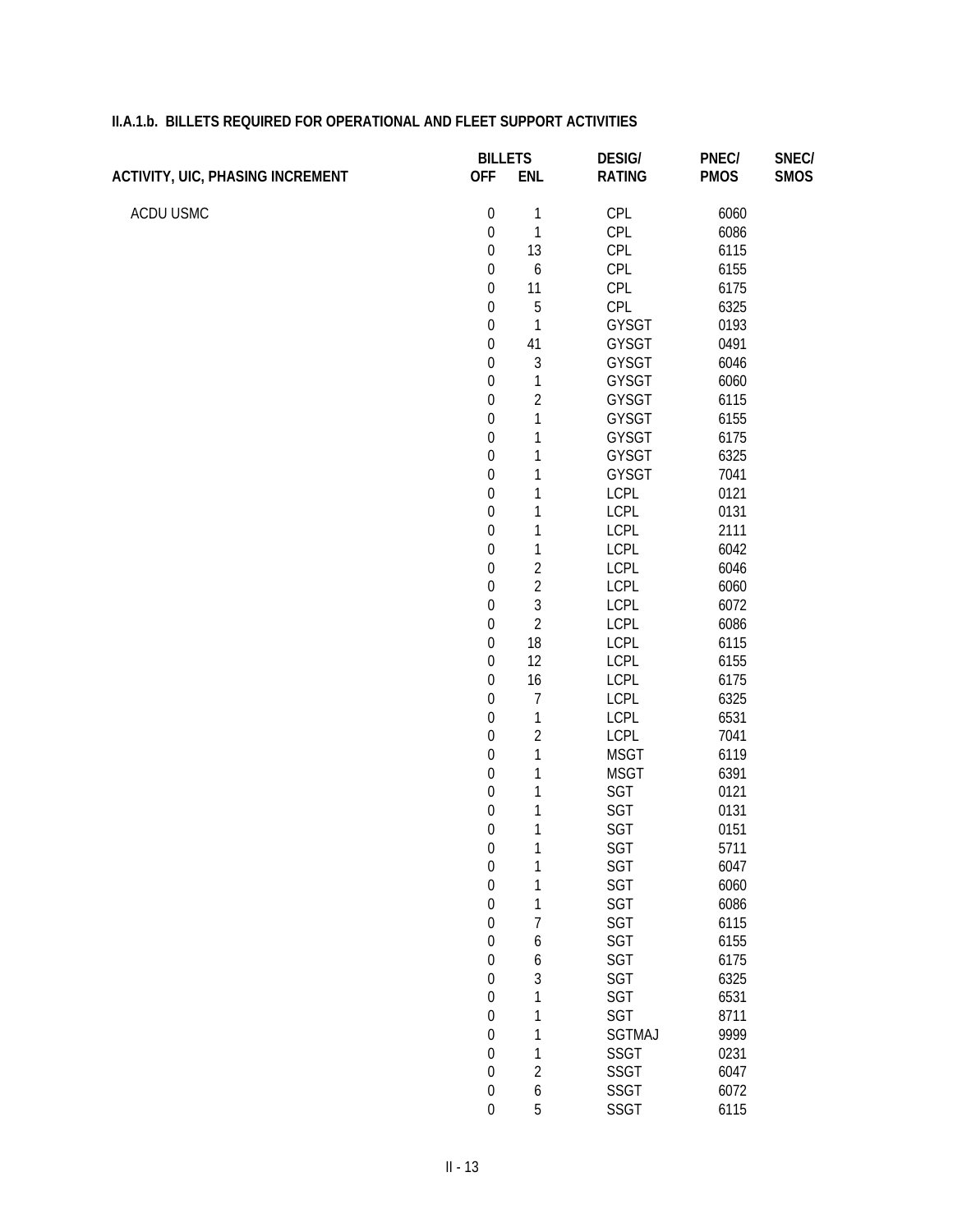|                                         | <b>BILLETS</b> |     | <b>DESIG/</b> | PNEC/       | SNEC/       |
|-----------------------------------------|----------------|-----|---------------|-------------|-------------|
| <b>ACTIVITY, UIC, PHASING INCREMENT</b> | <b>OFF</b>     | ENL | <b>RATING</b> | <b>PMOS</b> | <b>SMOS</b> |
| ACDU USMC                               | 0              | 5   | <b>SSGT</b>   | 6155        |             |
|                                         | 0              | 3   | <b>SSGT</b>   | 6175        |             |
|                                         | 0              | 3   | <b>SSGT</b>   | 6325        |             |
|                                         | 0              |     | <b>SSGT</b>   | 6531        |             |
|                                         | 0              |     | <b>SSGT</b>   | 7041        |             |
|                                         | $\Omega$       |     | <b>SSGT</b>   | 8421        |             |
| TOTAL:                                  | 24             | 231 |               |             |             |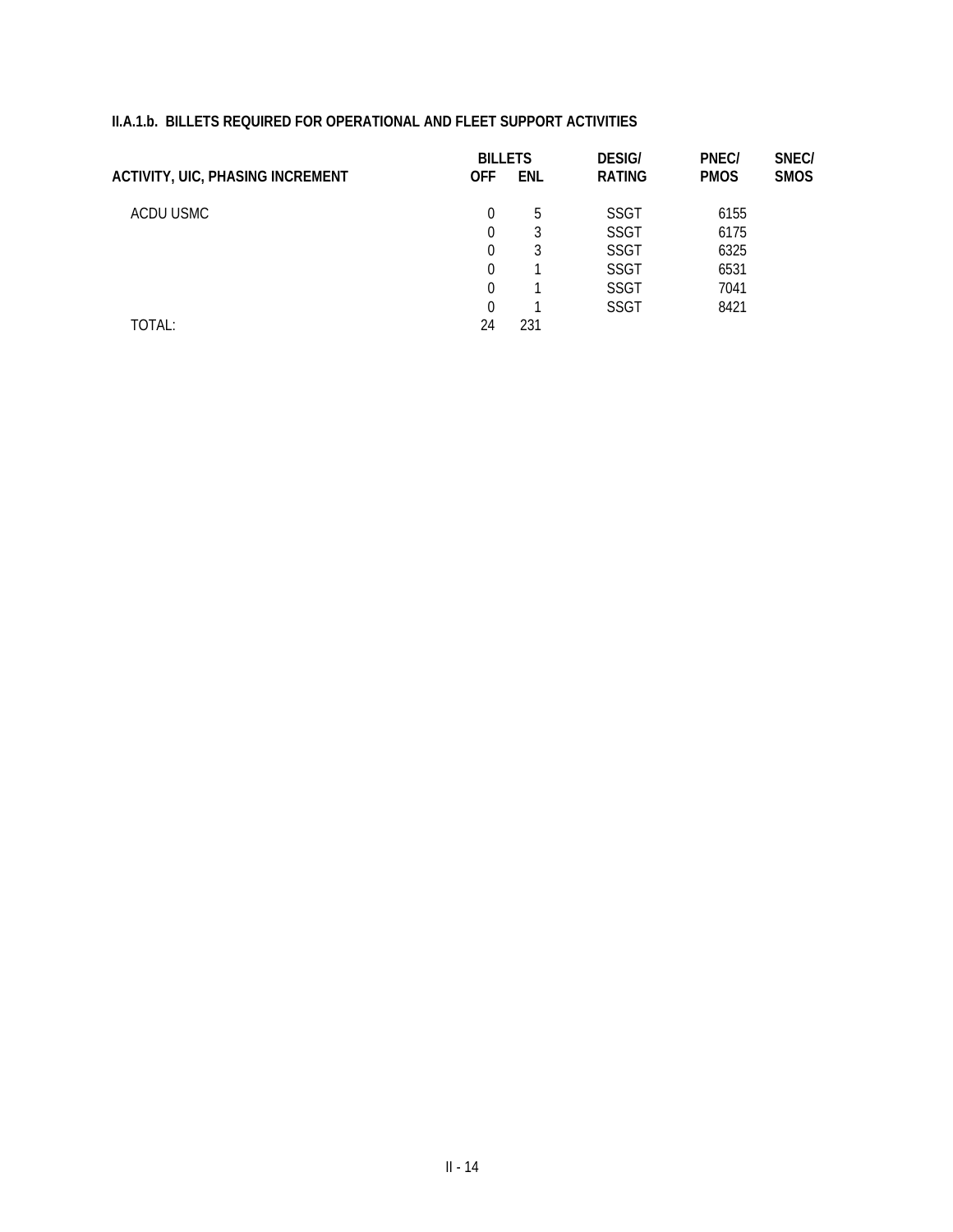| PMOS/SMOS<br><b>RATING</b><br><b>OFF</b><br><b>ENL</b><br><b>OFF</b><br><b>ENL</b><br><b>ENL</b><br><b>OFF</b><br><b>ENL</b><br><b>OFF</b><br><b>ENL</b><br><b>OFF</b><br><b>ENL</b><br><b>OFF</b><br>OPERATIONAL MARINE ACTIVITIES - ACDU NAVY<br>3<br>$\overline{2}$<br>2102<br>4<br>0<br>0<br>1<br>HM1<br>8404<br>$\overline{2}$<br>3<br>1<br>0<br>0<br>4<br>3<br>$\overline{2}$<br>HM <sub>2</sub><br>8401<br>0<br>$\mathbf 0$<br>1<br>4<br>3<br>$\overline{2}$<br>HM <sub>2</sub><br>8406<br>$\Omega$<br>$\Omega$<br>4<br>1<br>OPERATIONAL MARINE ACTIVITIES - ACDU USMC<br>2<br>3<br>0170<br>0<br>4<br>0<br>$\overline{2}$<br>3<br>6002<br>$\theta$<br>0<br>4<br>$\overline{2}$<br>3<br>6004<br>$\Omega$<br>$\Omega$<br>4<br>$\overline{2}$<br>3<br>6302<br>0<br>1<br>$\Omega$<br>4<br>56<br>7532<br>0<br>28<br>84<br>112<br>$\theta$<br>CPL<br>0131<br>2<br>3<br>0<br>0<br>1<br>4<br>$\overline{2}$<br>3<br>CPL<br>0151<br>0<br>0<br>4<br>3<br>CPL<br>2<br>0431<br>0<br>0<br>4<br>3<br>CPL<br>2<br>6046<br>4<br>0<br>0<br>CPL<br>6047<br>8<br>4<br>6<br>2<br>0<br>0<br>3<br>CPL<br>2<br>6060<br>4<br>0<br>0<br>3<br>CPL<br>$\overline{2}$<br>6072<br>4<br>0<br>0<br>3<br>$\overline{2}$<br>CPL<br>6086<br>4<br>0<br>0<br>CPL<br>12<br>18<br>6115<br>24<br>0<br>0<br>6<br>CPL<br>12<br>6155<br>9<br>3<br>6<br>0<br>0<br>CPL<br>24<br>6175<br>12<br>18<br>0<br>0<br>6<br>CPL<br>8<br>12<br>6325<br>16<br>0<br>0<br>3<br>CPL<br>$\overline{2}$<br>6531<br>4<br>0<br>0<br>3<br>$\overline{2}$<br>CPL<br>7041<br>4<br>0<br>0<br>3<br>2<br><b>GYSGT</b><br>0491<br>0<br>4<br>0<br>3<br>2<br>GYSGT<br>6046<br>4<br>0<br>0<br>3<br>2<br>GYSGT<br>6060<br>4<br>0<br>0<br>GYSGT<br>6115<br>8<br>4<br>6<br>2<br>0<br>0<br>3<br>2<br><b>GYSGT</b><br>6155<br>4<br>0<br>0<br>3<br>GYSGT<br>2<br>6175<br>4<br>0<br>0<br>3<br>GYSGT<br>$\overline{2}$<br>6325<br>4<br>0<br>0<br>3<br>GYSGT<br>$\overline{2}$<br>6531<br>4<br>0<br>0<br>0121<br><b>LCPL</b><br>3<br>0<br>2<br>O<br>4<br>3 3 3 3 3 3 3 3 3<br>$\frac{2}{2}$<br>LCPL<br>0131<br>$\boldsymbol{0}$<br>4<br>0<br>1<br><b>LCPL</b><br>0151<br>$\boldsymbol{0}$<br>$\boldsymbol{0}$<br>1<br>$\overline{4}$<br>$\overline{2}$<br><b>LCPL</b><br>2111<br>$\boldsymbol{0}$<br>$\boldsymbol{0}$<br>1<br>$\overline{4}$<br>$\overline{2}$<br><b>LCPL</b><br>0231<br>$\overline{4}$<br>$\boldsymbol{0}$<br>$\boldsymbol{0}$<br>1<br>$\overline{c}$<br><b>LCPL</b><br>6042<br>1<br>$\overline{4}$<br>$\boldsymbol{0}$<br>$\boldsymbol{0}$<br>$\begin{array}{c} 2 \\ 2 \end{array}$<br><b>LCPL</b><br>6046<br>1<br>$\sqrt{4}$<br>$\boldsymbol{0}$<br>$\boldsymbol{0}$<br><b>LCPL</b><br>6060<br>1<br>$\overline{4}$<br>$\boldsymbol{0}$<br>$\boldsymbol{0}$<br>$\overline{2}$<br><b>LCPL</b><br>1<br>6086<br>$\sqrt{4}$<br>$\boldsymbol{0}$<br>$\mathbf 0$<br>48<br>32<br><b>LCPL</b><br>16<br>6115<br>64<br>$\boldsymbol{0}$<br>$\boldsymbol{0}$<br>5<br>10<br>15<br><b>LCPL</b><br>20<br>6155<br>$\boldsymbol{0}$<br>$\boldsymbol{0}$<br><b>LCPL</b><br>$\boldsymbol{6}$<br>12<br>$18\,$<br>24<br>6175<br>$\boldsymbol{0}$<br>$\boldsymbol{0}$<br>$\overline{1}$<br><b>LCPL</b><br>14<br>$\boldsymbol{0}$<br>21<br>28<br>6325<br>$\boldsymbol{0}$ | <b>DESIG/</b> | <b>PNEC/SNEC</b> | <b>PFYs</b> |  | <b>FY00</b> | <b>FY01</b> |  | <b>FY02</b> | <b>FY03</b> | <b>FY04</b> |
|---------------------------------------------------------------------------------------------------------------------------------------------------------------------------------------------------------------------------------------------------------------------------------------------------------------------------------------------------------------------------------------------------------------------------------------------------------------------------------------------------------------------------------------------------------------------------------------------------------------------------------------------------------------------------------------------------------------------------------------------------------------------------------------------------------------------------------------------------------------------------------------------------------------------------------------------------------------------------------------------------------------------------------------------------------------------------------------------------------------------------------------------------------------------------------------------------------------------------------------------------------------------------------------------------------------------------------------------------------------------------------------------------------------------------------------------------------------------------------------------------------------------------------------------------------------------------------------------------------------------------------------------------------------------------------------------------------------------------------------------------------------------------------------------------------------------------------------------------------------------------------------------------------------------------------------------------------------------------------------------------------------------------------------------------------------------------------------------------------------------------------------------------------------------------------------------------------------------------------------------------------------------------------------------------------------------------------------------------------------------------------------------------------------------------------------------------------------------------------------------------------------------------------------------------------------------------------------------------------------------------------------------------------------------------------------------------------------------------------------------------------------------------------------------------------------------------------------------------------------------------------------------------------------------------------------------------------------------------------------------------------------------------------------------------------------------------------------------------------------------------------------------------------------------------------------------|---------------|------------------|-------------|--|-------------|-------------|--|-------------|-------------|-------------|
|                                                                                                                                                                                                                                                                                                                                                                                                                                                                                                                                                                                                                                                                                                                                                                                                                                                                                                                                                                                                                                                                                                                                                                                                                                                                                                                                                                                                                                                                                                                                                                                                                                                                                                                                                                                                                                                                                                                                                                                                                                                                                                                                                                                                                                                                                                                                                                                                                                                                                                                                                                                                                                                                                                                                                                                                                                                                                                                                                                                                                                                                                                                                                                                             |               |                  |             |  |             |             |  |             |             |             |
|                                                                                                                                                                                                                                                                                                                                                                                                                                                                                                                                                                                                                                                                                                                                                                                                                                                                                                                                                                                                                                                                                                                                                                                                                                                                                                                                                                                                                                                                                                                                                                                                                                                                                                                                                                                                                                                                                                                                                                                                                                                                                                                                                                                                                                                                                                                                                                                                                                                                                                                                                                                                                                                                                                                                                                                                                                                                                                                                                                                                                                                                                                                                                                                             |               |                  |             |  |             |             |  |             |             |             |
|                                                                                                                                                                                                                                                                                                                                                                                                                                                                                                                                                                                                                                                                                                                                                                                                                                                                                                                                                                                                                                                                                                                                                                                                                                                                                                                                                                                                                                                                                                                                                                                                                                                                                                                                                                                                                                                                                                                                                                                                                                                                                                                                                                                                                                                                                                                                                                                                                                                                                                                                                                                                                                                                                                                                                                                                                                                                                                                                                                                                                                                                                                                                                                                             |               |                  |             |  |             |             |  |             |             |             |
|                                                                                                                                                                                                                                                                                                                                                                                                                                                                                                                                                                                                                                                                                                                                                                                                                                                                                                                                                                                                                                                                                                                                                                                                                                                                                                                                                                                                                                                                                                                                                                                                                                                                                                                                                                                                                                                                                                                                                                                                                                                                                                                                                                                                                                                                                                                                                                                                                                                                                                                                                                                                                                                                                                                                                                                                                                                                                                                                                                                                                                                                                                                                                                                             |               |                  |             |  |             |             |  |             |             |             |
|                                                                                                                                                                                                                                                                                                                                                                                                                                                                                                                                                                                                                                                                                                                                                                                                                                                                                                                                                                                                                                                                                                                                                                                                                                                                                                                                                                                                                                                                                                                                                                                                                                                                                                                                                                                                                                                                                                                                                                                                                                                                                                                                                                                                                                                                                                                                                                                                                                                                                                                                                                                                                                                                                                                                                                                                                                                                                                                                                                                                                                                                                                                                                                                             |               |                  |             |  |             |             |  |             |             |             |
|                                                                                                                                                                                                                                                                                                                                                                                                                                                                                                                                                                                                                                                                                                                                                                                                                                                                                                                                                                                                                                                                                                                                                                                                                                                                                                                                                                                                                                                                                                                                                                                                                                                                                                                                                                                                                                                                                                                                                                                                                                                                                                                                                                                                                                                                                                                                                                                                                                                                                                                                                                                                                                                                                                                                                                                                                                                                                                                                                                                                                                                                                                                                                                                             |               |                  |             |  |             |             |  |             |             |             |
|                                                                                                                                                                                                                                                                                                                                                                                                                                                                                                                                                                                                                                                                                                                                                                                                                                                                                                                                                                                                                                                                                                                                                                                                                                                                                                                                                                                                                                                                                                                                                                                                                                                                                                                                                                                                                                                                                                                                                                                                                                                                                                                                                                                                                                                                                                                                                                                                                                                                                                                                                                                                                                                                                                                                                                                                                                                                                                                                                                                                                                                                                                                                                                                             |               |                  |             |  |             |             |  |             |             |             |
|                                                                                                                                                                                                                                                                                                                                                                                                                                                                                                                                                                                                                                                                                                                                                                                                                                                                                                                                                                                                                                                                                                                                                                                                                                                                                                                                                                                                                                                                                                                                                                                                                                                                                                                                                                                                                                                                                                                                                                                                                                                                                                                                                                                                                                                                                                                                                                                                                                                                                                                                                                                                                                                                                                                                                                                                                                                                                                                                                                                                                                                                                                                                                                                             |               |                  |             |  |             |             |  |             |             |             |
|                                                                                                                                                                                                                                                                                                                                                                                                                                                                                                                                                                                                                                                                                                                                                                                                                                                                                                                                                                                                                                                                                                                                                                                                                                                                                                                                                                                                                                                                                                                                                                                                                                                                                                                                                                                                                                                                                                                                                                                                                                                                                                                                                                                                                                                                                                                                                                                                                                                                                                                                                                                                                                                                                                                                                                                                                                                                                                                                                                                                                                                                                                                                                                                             |               |                  |             |  |             |             |  |             |             |             |
|                                                                                                                                                                                                                                                                                                                                                                                                                                                                                                                                                                                                                                                                                                                                                                                                                                                                                                                                                                                                                                                                                                                                                                                                                                                                                                                                                                                                                                                                                                                                                                                                                                                                                                                                                                                                                                                                                                                                                                                                                                                                                                                                                                                                                                                                                                                                                                                                                                                                                                                                                                                                                                                                                                                                                                                                                                                                                                                                                                                                                                                                                                                                                                                             |               |                  |             |  |             |             |  |             |             |             |
|                                                                                                                                                                                                                                                                                                                                                                                                                                                                                                                                                                                                                                                                                                                                                                                                                                                                                                                                                                                                                                                                                                                                                                                                                                                                                                                                                                                                                                                                                                                                                                                                                                                                                                                                                                                                                                                                                                                                                                                                                                                                                                                                                                                                                                                                                                                                                                                                                                                                                                                                                                                                                                                                                                                                                                                                                                                                                                                                                                                                                                                                                                                                                                                             |               |                  |             |  |             |             |  |             |             |             |
|                                                                                                                                                                                                                                                                                                                                                                                                                                                                                                                                                                                                                                                                                                                                                                                                                                                                                                                                                                                                                                                                                                                                                                                                                                                                                                                                                                                                                                                                                                                                                                                                                                                                                                                                                                                                                                                                                                                                                                                                                                                                                                                                                                                                                                                                                                                                                                                                                                                                                                                                                                                                                                                                                                                                                                                                                                                                                                                                                                                                                                                                                                                                                                                             |               |                  |             |  |             |             |  |             |             |             |
|                                                                                                                                                                                                                                                                                                                                                                                                                                                                                                                                                                                                                                                                                                                                                                                                                                                                                                                                                                                                                                                                                                                                                                                                                                                                                                                                                                                                                                                                                                                                                                                                                                                                                                                                                                                                                                                                                                                                                                                                                                                                                                                                                                                                                                                                                                                                                                                                                                                                                                                                                                                                                                                                                                                                                                                                                                                                                                                                                                                                                                                                                                                                                                                             |               |                  |             |  |             |             |  |             |             |             |
|                                                                                                                                                                                                                                                                                                                                                                                                                                                                                                                                                                                                                                                                                                                                                                                                                                                                                                                                                                                                                                                                                                                                                                                                                                                                                                                                                                                                                                                                                                                                                                                                                                                                                                                                                                                                                                                                                                                                                                                                                                                                                                                                                                                                                                                                                                                                                                                                                                                                                                                                                                                                                                                                                                                                                                                                                                                                                                                                                                                                                                                                                                                                                                                             |               |                  |             |  |             |             |  |             |             |             |
|                                                                                                                                                                                                                                                                                                                                                                                                                                                                                                                                                                                                                                                                                                                                                                                                                                                                                                                                                                                                                                                                                                                                                                                                                                                                                                                                                                                                                                                                                                                                                                                                                                                                                                                                                                                                                                                                                                                                                                                                                                                                                                                                                                                                                                                                                                                                                                                                                                                                                                                                                                                                                                                                                                                                                                                                                                                                                                                                                                                                                                                                                                                                                                                             |               |                  |             |  |             |             |  |             |             |             |
|                                                                                                                                                                                                                                                                                                                                                                                                                                                                                                                                                                                                                                                                                                                                                                                                                                                                                                                                                                                                                                                                                                                                                                                                                                                                                                                                                                                                                                                                                                                                                                                                                                                                                                                                                                                                                                                                                                                                                                                                                                                                                                                                                                                                                                                                                                                                                                                                                                                                                                                                                                                                                                                                                                                                                                                                                                                                                                                                                                                                                                                                                                                                                                                             |               |                  |             |  |             |             |  |             |             |             |
|                                                                                                                                                                                                                                                                                                                                                                                                                                                                                                                                                                                                                                                                                                                                                                                                                                                                                                                                                                                                                                                                                                                                                                                                                                                                                                                                                                                                                                                                                                                                                                                                                                                                                                                                                                                                                                                                                                                                                                                                                                                                                                                                                                                                                                                                                                                                                                                                                                                                                                                                                                                                                                                                                                                                                                                                                                                                                                                                                                                                                                                                                                                                                                                             |               |                  |             |  |             |             |  |             |             |             |
|                                                                                                                                                                                                                                                                                                                                                                                                                                                                                                                                                                                                                                                                                                                                                                                                                                                                                                                                                                                                                                                                                                                                                                                                                                                                                                                                                                                                                                                                                                                                                                                                                                                                                                                                                                                                                                                                                                                                                                                                                                                                                                                                                                                                                                                                                                                                                                                                                                                                                                                                                                                                                                                                                                                                                                                                                                                                                                                                                                                                                                                                                                                                                                                             |               |                  |             |  |             |             |  |             |             |             |
|                                                                                                                                                                                                                                                                                                                                                                                                                                                                                                                                                                                                                                                                                                                                                                                                                                                                                                                                                                                                                                                                                                                                                                                                                                                                                                                                                                                                                                                                                                                                                                                                                                                                                                                                                                                                                                                                                                                                                                                                                                                                                                                                                                                                                                                                                                                                                                                                                                                                                                                                                                                                                                                                                                                                                                                                                                                                                                                                                                                                                                                                                                                                                                                             |               |                  |             |  |             |             |  |             |             |             |
|                                                                                                                                                                                                                                                                                                                                                                                                                                                                                                                                                                                                                                                                                                                                                                                                                                                                                                                                                                                                                                                                                                                                                                                                                                                                                                                                                                                                                                                                                                                                                                                                                                                                                                                                                                                                                                                                                                                                                                                                                                                                                                                                                                                                                                                                                                                                                                                                                                                                                                                                                                                                                                                                                                                                                                                                                                                                                                                                                                                                                                                                                                                                                                                             |               |                  |             |  |             |             |  |             |             |             |
|                                                                                                                                                                                                                                                                                                                                                                                                                                                                                                                                                                                                                                                                                                                                                                                                                                                                                                                                                                                                                                                                                                                                                                                                                                                                                                                                                                                                                                                                                                                                                                                                                                                                                                                                                                                                                                                                                                                                                                                                                                                                                                                                                                                                                                                                                                                                                                                                                                                                                                                                                                                                                                                                                                                                                                                                                                                                                                                                                                                                                                                                                                                                                                                             |               |                  |             |  |             |             |  |             |             |             |
|                                                                                                                                                                                                                                                                                                                                                                                                                                                                                                                                                                                                                                                                                                                                                                                                                                                                                                                                                                                                                                                                                                                                                                                                                                                                                                                                                                                                                                                                                                                                                                                                                                                                                                                                                                                                                                                                                                                                                                                                                                                                                                                                                                                                                                                                                                                                                                                                                                                                                                                                                                                                                                                                                                                                                                                                                                                                                                                                                                                                                                                                                                                                                                                             |               |                  |             |  |             |             |  |             |             |             |
|                                                                                                                                                                                                                                                                                                                                                                                                                                                                                                                                                                                                                                                                                                                                                                                                                                                                                                                                                                                                                                                                                                                                                                                                                                                                                                                                                                                                                                                                                                                                                                                                                                                                                                                                                                                                                                                                                                                                                                                                                                                                                                                                                                                                                                                                                                                                                                                                                                                                                                                                                                                                                                                                                                                                                                                                                                                                                                                                                                                                                                                                                                                                                                                             |               |                  |             |  |             |             |  |             |             |             |
|                                                                                                                                                                                                                                                                                                                                                                                                                                                                                                                                                                                                                                                                                                                                                                                                                                                                                                                                                                                                                                                                                                                                                                                                                                                                                                                                                                                                                                                                                                                                                                                                                                                                                                                                                                                                                                                                                                                                                                                                                                                                                                                                                                                                                                                                                                                                                                                                                                                                                                                                                                                                                                                                                                                                                                                                                                                                                                                                                                                                                                                                                                                                                                                             |               |                  |             |  |             |             |  |             |             |             |
|                                                                                                                                                                                                                                                                                                                                                                                                                                                                                                                                                                                                                                                                                                                                                                                                                                                                                                                                                                                                                                                                                                                                                                                                                                                                                                                                                                                                                                                                                                                                                                                                                                                                                                                                                                                                                                                                                                                                                                                                                                                                                                                                                                                                                                                                                                                                                                                                                                                                                                                                                                                                                                                                                                                                                                                                                                                                                                                                                                                                                                                                                                                                                                                             |               |                  |             |  |             |             |  |             |             |             |
|                                                                                                                                                                                                                                                                                                                                                                                                                                                                                                                                                                                                                                                                                                                                                                                                                                                                                                                                                                                                                                                                                                                                                                                                                                                                                                                                                                                                                                                                                                                                                                                                                                                                                                                                                                                                                                                                                                                                                                                                                                                                                                                                                                                                                                                                                                                                                                                                                                                                                                                                                                                                                                                                                                                                                                                                                                                                                                                                                                                                                                                                                                                                                                                             |               |                  |             |  |             |             |  |             |             |             |
|                                                                                                                                                                                                                                                                                                                                                                                                                                                                                                                                                                                                                                                                                                                                                                                                                                                                                                                                                                                                                                                                                                                                                                                                                                                                                                                                                                                                                                                                                                                                                                                                                                                                                                                                                                                                                                                                                                                                                                                                                                                                                                                                                                                                                                                                                                                                                                                                                                                                                                                                                                                                                                                                                                                                                                                                                                                                                                                                                                                                                                                                                                                                                                                             |               |                  |             |  |             |             |  |             |             |             |
|                                                                                                                                                                                                                                                                                                                                                                                                                                                                                                                                                                                                                                                                                                                                                                                                                                                                                                                                                                                                                                                                                                                                                                                                                                                                                                                                                                                                                                                                                                                                                                                                                                                                                                                                                                                                                                                                                                                                                                                                                                                                                                                                                                                                                                                                                                                                                                                                                                                                                                                                                                                                                                                                                                                                                                                                                                                                                                                                                                                                                                                                                                                                                                                             |               |                  |             |  |             |             |  |             |             |             |
|                                                                                                                                                                                                                                                                                                                                                                                                                                                                                                                                                                                                                                                                                                                                                                                                                                                                                                                                                                                                                                                                                                                                                                                                                                                                                                                                                                                                                                                                                                                                                                                                                                                                                                                                                                                                                                                                                                                                                                                                                                                                                                                                                                                                                                                                                                                                                                                                                                                                                                                                                                                                                                                                                                                                                                                                                                                                                                                                                                                                                                                                                                                                                                                             |               |                  |             |  |             |             |  |             |             |             |
|                                                                                                                                                                                                                                                                                                                                                                                                                                                                                                                                                                                                                                                                                                                                                                                                                                                                                                                                                                                                                                                                                                                                                                                                                                                                                                                                                                                                                                                                                                                                                                                                                                                                                                                                                                                                                                                                                                                                                                                                                                                                                                                                                                                                                                                                                                                                                                                                                                                                                                                                                                                                                                                                                                                                                                                                                                                                                                                                                                                                                                                                                                                                                                                             |               |                  |             |  |             |             |  |             |             |             |
|                                                                                                                                                                                                                                                                                                                                                                                                                                                                                                                                                                                                                                                                                                                                                                                                                                                                                                                                                                                                                                                                                                                                                                                                                                                                                                                                                                                                                                                                                                                                                                                                                                                                                                                                                                                                                                                                                                                                                                                                                                                                                                                                                                                                                                                                                                                                                                                                                                                                                                                                                                                                                                                                                                                                                                                                                                                                                                                                                                                                                                                                                                                                                                                             |               |                  |             |  |             |             |  |             |             |             |
|                                                                                                                                                                                                                                                                                                                                                                                                                                                                                                                                                                                                                                                                                                                                                                                                                                                                                                                                                                                                                                                                                                                                                                                                                                                                                                                                                                                                                                                                                                                                                                                                                                                                                                                                                                                                                                                                                                                                                                                                                                                                                                                                                                                                                                                                                                                                                                                                                                                                                                                                                                                                                                                                                                                                                                                                                                                                                                                                                                                                                                                                                                                                                                                             |               |                  |             |  |             |             |  |             |             |             |
|                                                                                                                                                                                                                                                                                                                                                                                                                                                                                                                                                                                                                                                                                                                                                                                                                                                                                                                                                                                                                                                                                                                                                                                                                                                                                                                                                                                                                                                                                                                                                                                                                                                                                                                                                                                                                                                                                                                                                                                                                                                                                                                                                                                                                                                                                                                                                                                                                                                                                                                                                                                                                                                                                                                                                                                                                                                                                                                                                                                                                                                                                                                                                                                             |               |                  |             |  |             |             |  |             |             |             |
|                                                                                                                                                                                                                                                                                                                                                                                                                                                                                                                                                                                                                                                                                                                                                                                                                                                                                                                                                                                                                                                                                                                                                                                                                                                                                                                                                                                                                                                                                                                                                                                                                                                                                                                                                                                                                                                                                                                                                                                                                                                                                                                                                                                                                                                                                                                                                                                                                                                                                                                                                                                                                                                                                                                                                                                                                                                                                                                                                                                                                                                                                                                                                                                             |               |                  |             |  |             |             |  |             |             |             |
|                                                                                                                                                                                                                                                                                                                                                                                                                                                                                                                                                                                                                                                                                                                                                                                                                                                                                                                                                                                                                                                                                                                                                                                                                                                                                                                                                                                                                                                                                                                                                                                                                                                                                                                                                                                                                                                                                                                                                                                                                                                                                                                                                                                                                                                                                                                                                                                                                                                                                                                                                                                                                                                                                                                                                                                                                                                                                                                                                                                                                                                                                                                                                                                             |               |                  |             |  |             |             |  |             |             |             |
|                                                                                                                                                                                                                                                                                                                                                                                                                                                                                                                                                                                                                                                                                                                                                                                                                                                                                                                                                                                                                                                                                                                                                                                                                                                                                                                                                                                                                                                                                                                                                                                                                                                                                                                                                                                                                                                                                                                                                                                                                                                                                                                                                                                                                                                                                                                                                                                                                                                                                                                                                                                                                                                                                                                                                                                                                                                                                                                                                                                                                                                                                                                                                                                             |               |                  |             |  |             |             |  |             |             |             |
|                                                                                                                                                                                                                                                                                                                                                                                                                                                                                                                                                                                                                                                                                                                                                                                                                                                                                                                                                                                                                                                                                                                                                                                                                                                                                                                                                                                                                                                                                                                                                                                                                                                                                                                                                                                                                                                                                                                                                                                                                                                                                                                                                                                                                                                                                                                                                                                                                                                                                                                                                                                                                                                                                                                                                                                                                                                                                                                                                                                                                                                                                                                                                                                             |               |                  |             |  |             |             |  |             |             |             |
|                                                                                                                                                                                                                                                                                                                                                                                                                                                                                                                                                                                                                                                                                                                                                                                                                                                                                                                                                                                                                                                                                                                                                                                                                                                                                                                                                                                                                                                                                                                                                                                                                                                                                                                                                                                                                                                                                                                                                                                                                                                                                                                                                                                                                                                                                                                                                                                                                                                                                                                                                                                                                                                                                                                                                                                                                                                                                                                                                                                                                                                                                                                                                                                             |               |                  |             |  |             |             |  |             |             |             |
|                                                                                                                                                                                                                                                                                                                                                                                                                                                                                                                                                                                                                                                                                                                                                                                                                                                                                                                                                                                                                                                                                                                                                                                                                                                                                                                                                                                                                                                                                                                                                                                                                                                                                                                                                                                                                                                                                                                                                                                                                                                                                                                                                                                                                                                                                                                                                                                                                                                                                                                                                                                                                                                                                                                                                                                                                                                                                                                                                                                                                                                                                                                                                                                             |               |                  |             |  |             |             |  |             |             |             |
|                                                                                                                                                                                                                                                                                                                                                                                                                                                                                                                                                                                                                                                                                                                                                                                                                                                                                                                                                                                                                                                                                                                                                                                                                                                                                                                                                                                                                                                                                                                                                                                                                                                                                                                                                                                                                                                                                                                                                                                                                                                                                                                                                                                                                                                                                                                                                                                                                                                                                                                                                                                                                                                                                                                                                                                                                                                                                                                                                                                                                                                                                                                                                                                             |               |                  |             |  |             |             |  |             |             |             |
|                                                                                                                                                                                                                                                                                                                                                                                                                                                                                                                                                                                                                                                                                                                                                                                                                                                                                                                                                                                                                                                                                                                                                                                                                                                                                                                                                                                                                                                                                                                                                                                                                                                                                                                                                                                                                                                                                                                                                                                                                                                                                                                                                                                                                                                                                                                                                                                                                                                                                                                                                                                                                                                                                                                                                                                                                                                                                                                                                                                                                                                                                                                                                                                             |               |                  |             |  |             |             |  |             |             |             |
|                                                                                                                                                                                                                                                                                                                                                                                                                                                                                                                                                                                                                                                                                                                                                                                                                                                                                                                                                                                                                                                                                                                                                                                                                                                                                                                                                                                                                                                                                                                                                                                                                                                                                                                                                                                                                                                                                                                                                                                                                                                                                                                                                                                                                                                                                                                                                                                                                                                                                                                                                                                                                                                                                                                                                                                                                                                                                                                                                                                                                                                                                                                                                                                             |               |                  |             |  |             |             |  |             |             |             |
|                                                                                                                                                                                                                                                                                                                                                                                                                                                                                                                                                                                                                                                                                                                                                                                                                                                                                                                                                                                                                                                                                                                                                                                                                                                                                                                                                                                                                                                                                                                                                                                                                                                                                                                                                                                                                                                                                                                                                                                                                                                                                                                                                                                                                                                                                                                                                                                                                                                                                                                                                                                                                                                                                                                                                                                                                                                                                                                                                                                                                                                                                                                                                                                             |               |                  |             |  |             |             |  |             |             |             |
|                                                                                                                                                                                                                                                                                                                                                                                                                                                                                                                                                                                                                                                                                                                                                                                                                                                                                                                                                                                                                                                                                                                                                                                                                                                                                                                                                                                                                                                                                                                                                                                                                                                                                                                                                                                                                                                                                                                                                                                                                                                                                                                                                                                                                                                                                                                                                                                                                                                                                                                                                                                                                                                                                                                                                                                                                                                                                                                                                                                                                                                                                                                                                                                             |               |                  |             |  |             |             |  |             |             |             |
|                                                                                                                                                                                                                                                                                                                                                                                                                                                                                                                                                                                                                                                                                                                                                                                                                                                                                                                                                                                                                                                                                                                                                                                                                                                                                                                                                                                                                                                                                                                                                                                                                                                                                                                                                                                                                                                                                                                                                                                                                                                                                                                                                                                                                                                                                                                                                                                                                                                                                                                                                                                                                                                                                                                                                                                                                                                                                                                                                                                                                                                                                                                                                                                             |               |                  |             |  |             |             |  |             |             |             |
|                                                                                                                                                                                                                                                                                                                                                                                                                                                                                                                                                                                                                                                                                                                                                                                                                                                                                                                                                                                                                                                                                                                                                                                                                                                                                                                                                                                                                                                                                                                                                                                                                                                                                                                                                                                                                                                                                                                                                                                                                                                                                                                                                                                                                                                                                                                                                                                                                                                                                                                                                                                                                                                                                                                                                                                                                                                                                                                                                                                                                                                                                                                                                                                             |               |                  |             |  |             |             |  |             |             |             |
|                                                                                                                                                                                                                                                                                                                                                                                                                                                                                                                                                                                                                                                                                                                                                                                                                                                                                                                                                                                                                                                                                                                                                                                                                                                                                                                                                                                                                                                                                                                                                                                                                                                                                                                                                                                                                                                                                                                                                                                                                                                                                                                                                                                                                                                                                                                                                                                                                                                                                                                                                                                                                                                                                                                                                                                                                                                                                                                                                                                                                                                                                                                                                                                             |               |                  |             |  |             |             |  |             |             |             |
|                                                                                                                                                                                                                                                                                                                                                                                                                                                                                                                                                                                                                                                                                                                                                                                                                                                                                                                                                                                                                                                                                                                                                                                                                                                                                                                                                                                                                                                                                                                                                                                                                                                                                                                                                                                                                                                                                                                                                                                                                                                                                                                                                                                                                                                                                                                                                                                                                                                                                                                                                                                                                                                                                                                                                                                                                                                                                                                                                                                                                                                                                                                                                                                             |               |                  |             |  |             |             |  |             |             |             |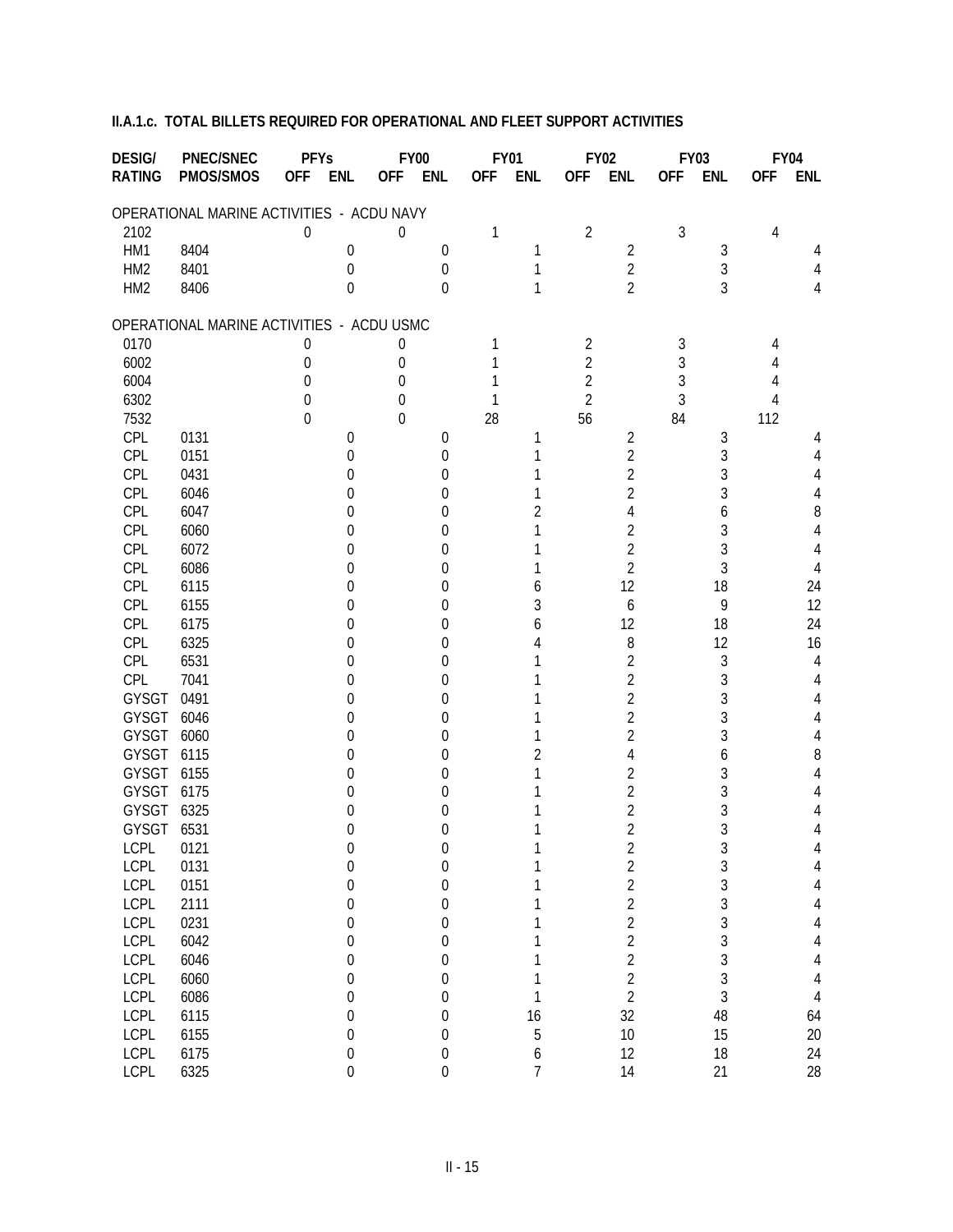| <b>DESIG/</b>   | <b>PNEC/SNEC</b>                            | <b>PFYs</b>      |                  |                | <b>FY00</b>      |                | <b>FY01</b>    | <b>FY02</b>    |                | <b>FY03</b>    |                |                | <b>FY04</b>    |
|-----------------|---------------------------------------------|------------------|------------------|----------------|------------------|----------------|----------------|----------------|----------------|----------------|----------------|----------------|----------------|
| <b>RATING</b>   | PMOS/SMOS                                   | <b>OFF</b>       | <b>ENL</b>       | <b>OFF</b>     | <b>ENL</b>       | <b>OFF</b>     | <b>ENL</b>     | <b>OFF</b>     | <b>ENL</b>     | <b>OFF</b>     | <b>ENL</b>     | <b>OFF</b>     | <b>ENL</b>     |
| <b>LCPL</b>     | 7041                                        |                  | $\boldsymbol{0}$ |                | 0                |                | 1              |                | $\overline{2}$ |                | 3              |                | 4              |
| MGYSGT9119      |                                             |                  | 0                |                | 0                |                |                |                | 2              |                | 3              |                |                |
| <b>MSGT</b>     | 0193                                        |                  | 0                |                | 0                |                |                |                | 2              |                | 3              |                |                |
| <b>MSGT</b>     | 6119                                        |                  | 0                |                | 0                |                |                |                | 2              |                | 3              |                |                |
| <b>MSGT</b>     | 6391                                        |                  | 0                |                | 0                |                |                |                | 2              |                | 3              |                |                |
| SGT             | 0121                                        |                  | 0                |                | 0                |                |                |                | 2              |                | 3              |                |                |
| SGT             | 6042                                        |                  | 0                |                | 0                |                |                |                | 2              |                | 3              |                |                |
| SGT             | 6060                                        |                  | 0                |                | 0                |                |                |                | 2              |                | 3              |                |                |
| SGT             | 6086                                        |                  |                  |                |                  |                |                |                | 2              |                |                |                |                |
|                 |                                             |                  | 0                |                | 0                |                |                |                |                |                | 3              |                | 4              |
| SGT             | 6115                                        |                  | 0                |                | 0                |                | 2              |                |                |                | 6              |                | 8              |
| SGT             | 6155                                        |                  | 0                |                | 0                |                | 3              |                | 6              |                | 9              |                | 12             |
| <b>SGT</b>      | 6175                                        |                  | 0                |                | 0                |                |                |                | 8              |                | 12             |                | 16             |
| SGT             | 6325                                        |                  | 0                |                | 0                |                | 3              |                | 6              |                | 9              |                | 12             |
| SGT             | 6531                                        |                  | 0                |                | 0                |                |                |                | $\overline{2}$ |                | 3              |                | 4              |
| SGT             | 8711                                        |                  | 0                |                | 0                |                |                |                | 2              |                | 3              |                | 4              |
| SGTMAJ 9999     |                                             |                  | 0                |                | 0                |                |                |                | 2              |                | 3              |                | 4              |
| <b>SSGT</b>     | 0231                                        |                  | 0                |                | 0                |                |                |                | 2              |                | 3              |                |                |
| <b>SSGT</b>     | 6046                                        |                  | 0                |                | 0                |                | 2              |                |                |                | 6              |                | 8              |
| <b>SSGT</b>     | 6072                                        |                  | 0                |                | 0                |                |                |                | 2              |                | 3              |                | 4              |
| <b>SSGT</b>     | 6115                                        |                  | 0                |                | 0                |                | 2              |                |                |                | 6              |                | 8              |
| <b>SSGT</b>     | 6155                                        |                  | 0                |                | 0                |                |                |                | 8              |                | 12             |                | 16             |
| <b>SSGT</b>     | 6175                                        |                  | 0                |                | 0                |                | 3              |                | 6              |                | 9              |                | 12             |
| <b>SSGT</b>     | 6325                                        |                  | 0                |                | 0                |                | 2              |                |                |                | 6              |                | 8              |
| <b>SSGT</b>     | 7041                                        |                  | 0                |                | 0                |                |                |                | 2              |                | 3              |                | 4              |
| SSGT            | 8421                                        |                  | $\Omega$         |                | 0                |                |                |                | $\overline{2}$ |                | 3              |                | 4              |
|                 |                                             |                  |                  |                |                  |                |                |                |                |                |                |                |                |
|                 | FLEET SUPPORT MARINE ACTIVITIES - ACDU NAVY |                  |                  |                |                  |                |                |                |                |                |                |                |                |
| 2102            |                                             | 0                |                  |                |                  |                |                | 1              |                |                |                | 1              |                |
| HM1             | 8404                                        |                  | 0                |                |                  |                |                |                |                |                |                |                |                |
| HM <sub>2</sub> | 8406                                        |                  | $\Omega$         |                |                  |                |                |                | 1              |                |                |                |                |
|                 | FLEET SUPPORT MARINE ACTIVITIES - ACDU USMC |                  |                  |                |                  |                |                |                |                |                |                |                |                |
| 0170            |                                             | 0                |                  |                |                  |                |                |                |                |                |                |                |                |
| 6002            |                                             | 0                |                  |                |                  |                |                |                |                |                |                |                |                |
| 6004            |                                             | $\boldsymbol{0}$ |                  | $\angle$       |                  | Z              |                | Z              |                | $\angle$       |                | $\angle$       |                |
| 6302            |                                             | $\boldsymbol{0}$ |                  | $\overline{2}$ |                  | $\overline{c}$ |                | $\overline{2}$ |                | $\overline{2}$ |                | $\overline{2}$ |                |
| 7532            |                                             | $\boldsymbol{0}$ |                  | 19             |                  | 19             |                | 19             |                | 19             |                | 19             |                |
| CPL             | 0121                                        |                  | $\boldsymbol{0}$ |                | 1                |                | 1              |                | 1              |                | 1              |                | 1              |
| CPL             | 0131                                        |                  | $\boldsymbol{0}$ |                | 3                |                | $\sqrt{3}$     |                | $\mathfrak{Z}$ |                | $\sqrt{3}$     |                | $\mathfrak{Z}$ |
| CPL             | 0151                                        |                  | $\boldsymbol{0}$ |                | 4                |                | $\overline{4}$ |                | 4              |                | 4              |                | $\overline{4}$ |
| CPL             | 4066                                        |                  | $\boldsymbol{0}$ |                | 1                |                | 1              |                | 1              |                | 1              |                | 1              |
| CPL             | 0431                                        |                  | $\boldsymbol{0}$ |                | 1                |                | 1              |                | 1              |                | 1              |                | 1              |
| CPL             | 6042                                        |                  | $\boldsymbol{0}$ |                | 1                |                | 1              |                | 1              |                | 1              |                | 1              |
| CPL             | 6046                                        |                  | $\boldsymbol{0}$ |                | $\overline{2}$   |                | $\overline{c}$ |                | $\overline{2}$ |                | $\overline{c}$ |                | $\overline{c}$ |
| CPL             | 6047                                        |                  | $\boldsymbol{0}$ |                | $\overline{4}$   |                | $\overline{4}$ |                | $\overline{4}$ |                | $\overline{4}$ |                | $\overline{4}$ |
| CPL             | 6060                                        |                  | $\boldsymbol{0}$ |                | $\overline{2}$   |                | 4              |                | 6              |                | 8              |                | 10             |
| CPL             | 6072                                        |                  | $\boldsymbol{0}$ |                | $\boldsymbol{0}$ |                | $\mathbf 1$    |                | $\overline{2}$ |                | $\overline{3}$ |                | $\overline{4}$ |
| CPL             | 6073                                        |                  | $\boldsymbol{0}$ |                | $\boldsymbol{0}$ |                | 1              |                | $\overline{2}$ |                | $\overline{3}$ |                | $\overline{4}$ |
| CPL             | 6086                                        |                  | $\boldsymbol{0}$ |                | 1                |                | $\mathbf{1}$   |                | $\mathbf{1}$   |                | $\mathbf{1}$   |                | 1              |
|                 |                                             |                  |                  |                |                  |                |                |                |                |                |                |                |                |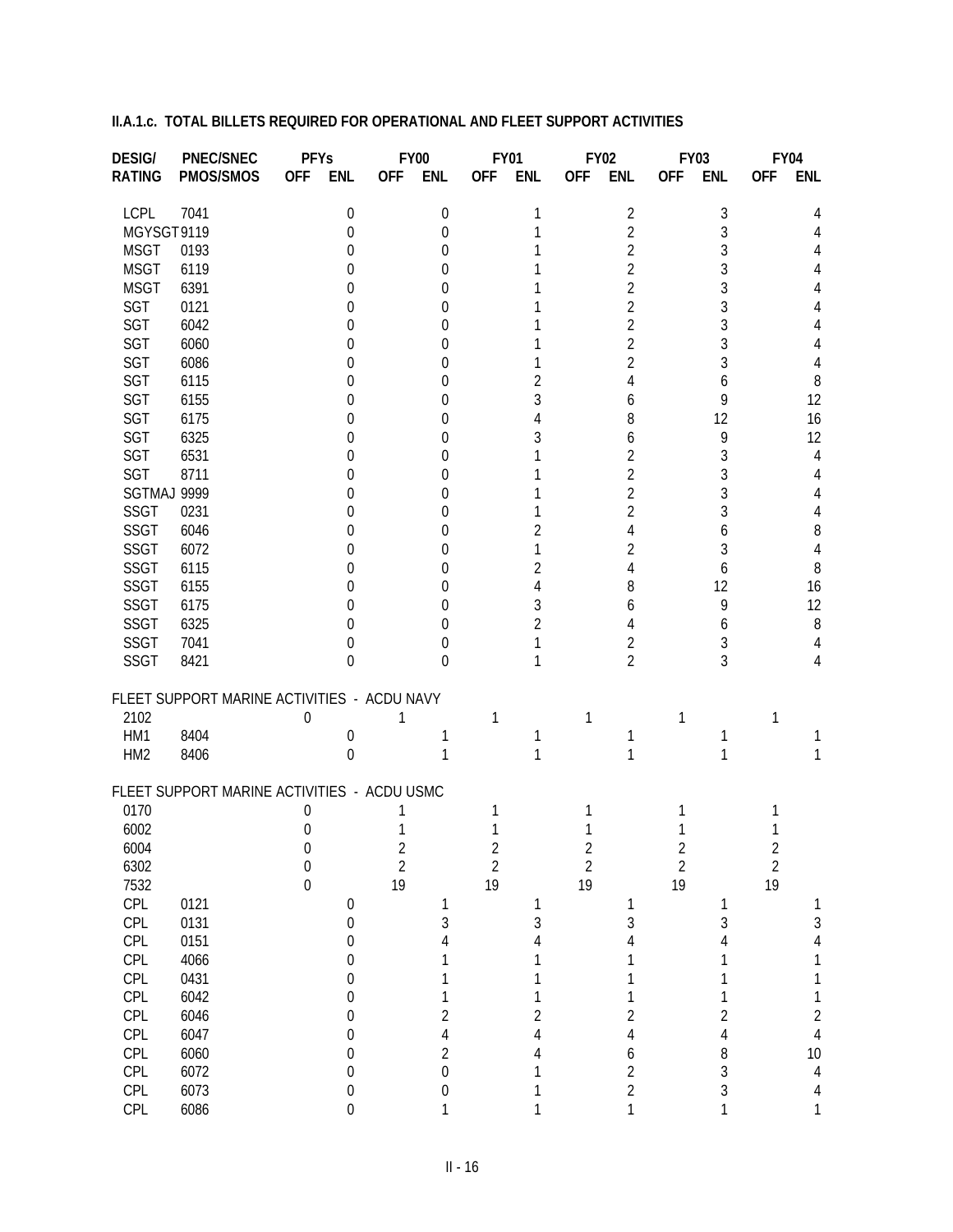| <b>DESIG/</b> | <b>PNEC/SNEC</b> | <b>PFYs</b> |                  |            | <b>FY00</b>      |            | <b>FY01</b>    |            | <b>FY02</b>    |            | <b>FY03</b>    |            | <b>FY04</b>    |
|---------------|------------------|-------------|------------------|------------|------------------|------------|----------------|------------|----------------|------------|----------------|------------|----------------|
| <b>RATING</b> | PMOS/SMOS        | <b>OFF</b>  | <b>ENL</b>       | <b>OFF</b> | <b>ENL</b>       | <b>OFF</b> | <b>ENL</b>     | <b>OFF</b> | <b>ENL</b>     | <b>OFF</b> | <b>ENL</b>     | <b>OFF</b> | <b>ENL</b>     |
| CPL           | 6092             |             | 0                |            | 1                |            | 4              |            | 7              |            | 10             |            | 13             |
| CPL           | 6094             |             | 0                |            | 1                |            |                |            |                |            | 1              |            |                |
| CPL           | 6115             |             | 0                |            | 13               |            | 13             |            | 13             |            | 13             |            | 13             |
| CPL           | 6132             |             | 0                |            |                  |            | 2              |            | 3              |            | 4              |            | 5              |
| CPL           | 6155             |             | 0                |            | 6                |            | 6              |            | 6              |            | 6              |            | 6              |
| CPL           | 6175             |             | 0                |            | 16               |            | 16             |            | 16             |            | 16             |            | 16             |
| CPL           | 6325             |             | 0                |            | 13               |            | 13             |            | 13             |            | 13             |            | 13             |
| CPL           | 6413             |             | 0                |            | $\overline{2}$   |            | 2              |            | $\overline{2}$ |            | $\overline{2}$ |            | $\overline{2}$ |
| CPL           | 6423             |             | 0                |            | $\overline{2}$   |            | 3              |            | 4              |            | 5              |            | 6              |
| CPL           | 6433             |             | 0                |            | $\overline{2}$   |            | 2              |            | $\overline{2}$ |            | 2              |            | $\overline{2}$ |
| CPL           | 6466             |             | 0                |            | 0                |            | 2              |            |                |            | 6              |            | 8              |
| CPL           | 6483             |             | 0                |            |                  |            | 2              |            | 3              |            |                |            | 5              |
| CPL           | 6492             |             | 0                |            |                  |            |                |            |                |            |                |            |                |
| CPL           | 6541             |             | 0                |            | 0                |            | 2              |            |                |            | O              |            | 8              |
| CPL           | 6672             |             | 0                |            | 3                |            | 5              |            |                |            | 9              |            | 11             |
| CPL           | 7041             |             | 0                |            | $\overline{2}$   |            | 2              |            |                |            | 2              |            | $\overline{2}$ |
| GYSGT         | 0193             |             | 0                |            | 1                |            |                |            |                |            |                |            |                |
| GYSGT         | 0491             |             | 0                |            | 41               |            | 41             |            | 41             |            | 41             |            | 41             |
| <b>GYSGT</b>  | 6046             |             | 0                |            | 3                |            | 3              |            | 3              |            | 3              |            | 3              |
| GYSGT         | 6060             |             | 0                |            |                  |            |                |            |                |            |                |            |                |
| GYSGT         | 6094             |             | 0                |            | $\left( \right)$ |            |                |            | 2              |            |                |            |                |
| GYSGT         | 6115             |             | 0                |            |                  |            |                |            |                |            |                |            |                |
| GYSGT         | 6155             |             | 0                |            |                  |            |                |            |                |            |                |            |                |
| GYSGT         | 6175             |             | 0                |            | 2                |            | 2              |            | 2              |            | 2              |            | 2              |
| GYSGT         | 6325             |             | 0                |            | 2                |            |                |            | 2              |            |                |            | $\overline{2}$ |
| GYSGT         | 6416             |             | 0                |            |                  |            |                |            |                |            |                |            |                |
| GYSGT         | 7041             |             | 0                |            |                  |            |                |            |                |            |                |            |                |
| LCPL          | 0121             |             | 0                |            |                  |            |                |            |                |            |                |            |                |
| LCPL          | 0131             |             | 0                |            |                  |            |                |            |                |            |                |            |                |
| LCPL          | 0151             |             | 0                |            |                  |            |                |            |                |            |                |            |                |
| <b>LCPL</b>   | 2111             |             | 0                |            |                  |            |                |            |                |            |                |            |                |
| <b>LCPL</b>   | 4066             |             | 0                |            |                  |            |                |            |                |            |                |            |                |
| <b>LCPL</b>   | 6042             |             | 0                |            | 2                |            | 2              |            | 2              |            | 2              |            | $\overline{c}$ |
| <b>LCPL</b>   | 6046             |             | 0                |            | $\overline{2}$   |            | 2              |            | 2              |            | 2              |            | $\overline{2}$ |
| LCPL          | 6060             |             | 0                |            | 3                |            | 3              |            | 3              |            | 3              |            | 3              |
| <b>LCPL</b>   | 6072             |             | $\boldsymbol{0}$ |            | 5                |            | 6              |            | $\overline{7}$ |            | $\, 8$         |            | 9              |
| <b>LCPL</b>   | 6073             |             | $\boldsymbol{0}$ |            | $\overline{2}$   |            | $\mathfrak{Z}$ |            | $\overline{4}$ |            | 5              |            | 6              |
| <b>LCPL</b>   | 6086             |             | $\mathbf 0$      |            | $\overline{2}$   |            | $\overline{2}$ |            | $\overline{2}$ |            | $\overline{2}$ |            | $\overline{c}$ |
| <b>LCPL</b>   | 6092             |             | $\mathbf 0$      |            | $\overline{2}$   |            | $\mathfrak{Z}$ |            | $\overline{4}$ |            | 5              |            | 6              |
| <b>LCPL</b>   | 6094             |             | $\mathbf 0$      |            | $\overline{2}$   |            | $\overline{2}$ |            | $\overline{2}$ |            | $\overline{2}$ |            | $\overline{c}$ |
| <b>LCPL</b>   | 6115             |             | $\mathbf 0$      |            | 18               |            | 18             |            | 18             |            | 18             |            |                |
| <b>LCPL</b>   | 6132             |             | $\mathbf 0$      |            | $\mathbf{1}$     |            | $\overline{2}$ |            | 3              |            | $\overline{4}$ |            | $\frac{18}{5}$ |
| <b>LCPL</b>   | 6155             |             | $\mathbf 0$      |            | 12               |            | 12             |            | 12             |            | 12             |            | 12             |
| <b>LCPL</b>   | 6175             |             | $\mathbf 0$      |            | 16               |            | 16             |            | 16             |            | 16             |            | 16             |
| <b>LCPL</b>   | 6325             |             | $\mathbf 0$      |            | $\overline{7}$   |            | $\overline{7}$ |            | $\overline{1}$ |            | $\overline{1}$ |            | $\overline{7}$ |
| <b>LCPL</b>   | 6413             |             | $\mathbf 0$      |            | $\overline{2}$   |            | $\overline{2}$ |            | $\overline{2}$ |            | $\overline{2}$ |            | $\overline{c}$ |
| <b>LCPL</b>   | 6423             |             | $\mathbf 0$      |            | 1                |            | $\overline{2}$ |            | $\overline{3}$ |            | $\overline{4}$ |            | 5              |
| <b>LCPL</b>   | 6433             |             | $\boldsymbol{0}$ |            | $\sqrt{2}$       |            | $\mathfrak{Z}$ |            | $\overline{4}$ |            | 5              |            | 6              |
| <b>LCPL</b>   | 6466             |             | $\overline{0}$   |            | $\overline{0}$   |            | $\overline{2}$ |            | 4              |            | 6              |            | $\, 8$         |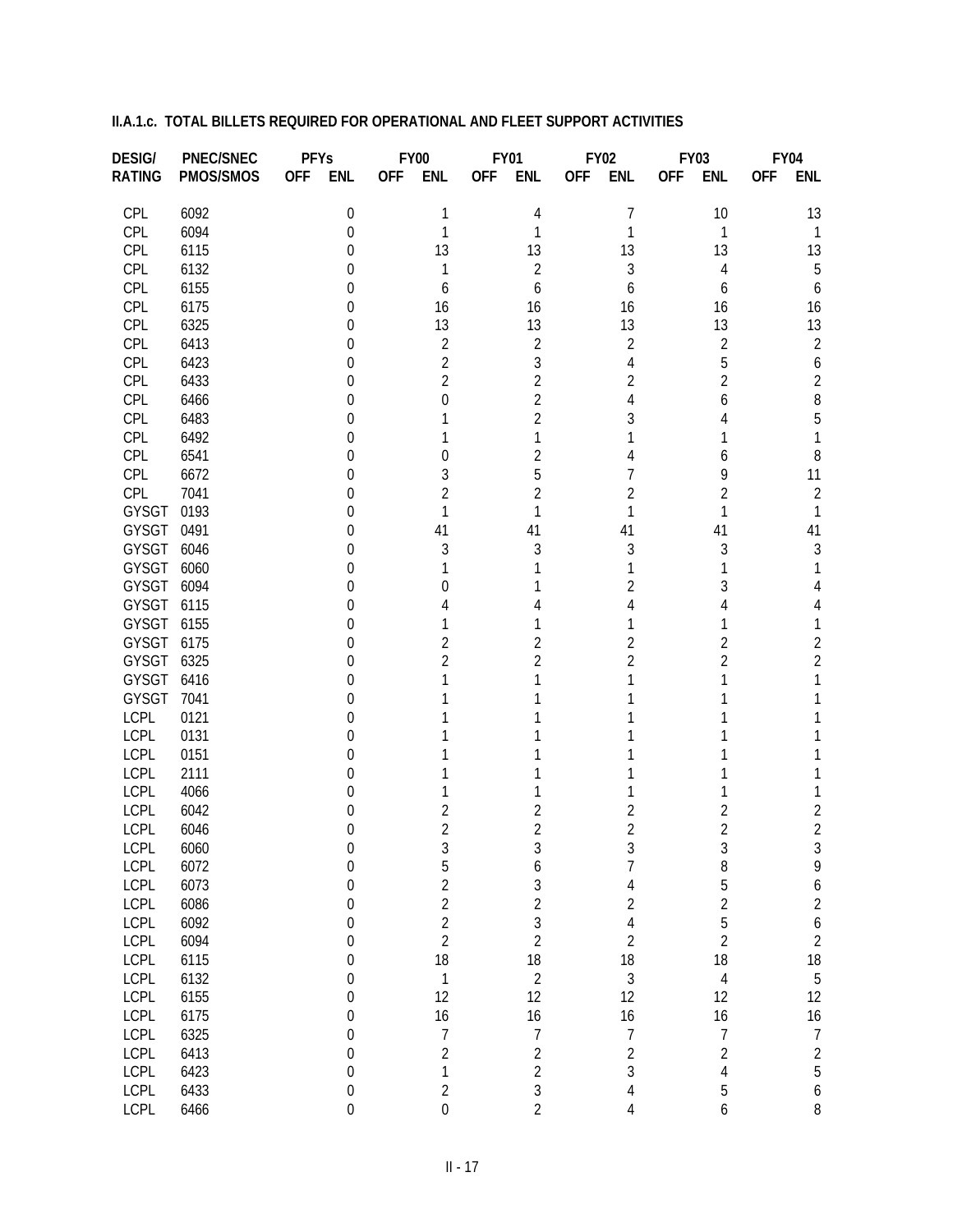| <b>DESIG/</b> | <b>PNEC/SNEC</b> | <b>PFYs</b> |                  |            | <b>FY00</b>    |            | <b>FY01</b>    |            | <b>FY02</b>    |            | <b>FY03</b>    |            | <b>FY04</b>      |
|---------------|------------------|-------------|------------------|------------|----------------|------------|----------------|------------|----------------|------------|----------------|------------|------------------|
| <b>RATING</b> | PMOS/SMOS        | <b>OFF</b>  | <b>ENL</b>       | <b>OFF</b> | <b>ENL</b>     | <b>OFF</b> | <b>ENL</b>     | <b>OFF</b> | <b>ENL</b>     | <b>OFF</b> | <b>ENL</b>     | <b>OFF</b> | <b>ENL</b>       |
| LCPL          | 6483             |             | 0                |            | $\overline{2}$ |            | $\overline{2}$ |            | 2              |            | 2              |            | 2                |
| LCPL          | 6492             |             | 0                |            | 0              |            | $\overline{2}$ |            | 4              |            | 6              |            | 8                |
| LCPL          | 6531             |             | 0                |            |                |            | 1              |            |                |            |                |            | 1                |
| LCPL          | 6672             |             | 0                |            | 5              |            | 8              |            | 11             |            | 14             |            | 17               |
| LCPL          | 7041             |             | 0                |            | 2              |            | 2              |            | $\overline{2}$ |            | 2              |            | $\overline{2}$   |
| <b>MSGT</b>   | 6119             |             | 0                |            | 3              |            | 3              |            | 3              |            | 3              |            | $\sqrt{3}$       |
| <b>MSGT</b>   | 6391             |             | 0                |            | $\overline{2}$ |            | 2              |            | 2              |            | $\overline{2}$ |            | $\overline{2}$   |
| SGT           | 0121             |             | 0                |            | $\overline{2}$ |            | $\overline{2}$ |            | 2              |            | $\overline{2}$ |            | $\overline{2}$   |
| SGT           | 0131             |             | 0                |            |                |            |                |            |                |            |                |            |                  |
| SGT           | 0151             |             | 0                |            |                |            |                |            |                |            |                |            |                  |
| SGT           | 5711             |             | 0                |            |                |            |                |            |                |            |                |            |                  |
| SGT           | 6047             |             | 0                |            |                |            |                |            |                |            |                |            |                  |
| SGT           | 6060             |             | 0                |            | 3              |            | 3              |            |                |            |                |            | 3                |
| SGT           | 6086             |             | 0                |            |                |            |                |            |                |            |                |            |                  |
| SGT           | 6092             |             | 0                |            |                |            |                |            |                |            |                |            |                  |
| SGT           | 6094             |             | 0                |            |                |            |                |            |                |            |                |            |                  |
| SGT           | 6115             |             | 0                |            | 18             |            | 18             |            | 18             |            | 18             |            | 18               |
| SGT           | 6132             |             | 0                |            | 0              |            | 1              |            | 2              |            | 3              |            | 4                |
| SGT           | 6155             |             | 0                |            | 9              |            | 9              |            | 9              |            | 9              |            | 9                |
| SGT           | 6175             |             | 0                |            | 10             |            | 10             |            | 10             |            | 10             |            | 10               |
| SGT           | 6325             |             | 0                |            | 12             |            | 12             |            | 12             |            | 12             |            | 12               |
| SGT           | 6412             |             | 0                |            | 2              |            | 3              |            | 4              |            | 5              |            | 6                |
| SGT           | 6413             |             | 0                |            | 3              |            | 3              |            | 3              |            | 3              |            | 3                |
| SGT           | 6433             |             | 0                |            |                |            | 2              |            |                |            |                |            | 5                |
| SGT           | 6483             |             | 0                |            |                |            |                |            |                |            |                |            |                  |
| SGT           | 6492             |             | 0                |            |                |            |                |            |                |            |                |            |                  |
| SGT           | 6531             |             | 0                |            |                |            |                |            |                |            |                |            |                  |
| SGT           | 6672             |             | 0                |            | 2              |            |                |            |                |            |                |            |                  |
| SGT           | 8711             |             | 0                |            |                |            |                |            |                |            |                |            |                  |
| SGTMAJ 9999   |                  |             | 0                |            |                |            |                |            |                |            |                |            |                  |
| <b>SSGT</b>   | 0193             |             | 0                |            |                |            |                |            |                |            |                |            |                  |
| SSGT          | 0231             |             | 0                |            |                |            |                |            |                |            |                |            |                  |
| SSGT          | 6047             |             | 0                |            | 2              |            | 2              |            | 2              |            | 2              |            | 2                |
| SSGT          | 6072             |             | 0                |            | 8              |            | 8              |            | 8              |            | 8              |            | 8                |
| SSGT          | 6094             |             |                  |            | O              |            |                |            | 2              |            | 3              |            | 4                |
| SSGT          | 6115             |             | 0                |            | $10$           |            | 10             |            | 10             |            | 10             |            | 10               |
| <b>SSGT</b>   | 6125             |             | 0                |            | $\overline{2}$ |            | $\overline{2}$ |            | $\overline{2}$ |            | $\overline{2}$ |            | $\overline{2}$   |
| <b>SSGT</b>   | 6155             |             | 0                |            | 7              |            | 7              |            | 7              |            | 7              |            | $\overline{7}$   |
| <b>SSGT</b>   | 6175             |             | 0                |            | 5              |            | 5              |            | 5              |            | 5              |            | 5                |
| SSGT          | 6325             |             | 0                |            | 6              |            | 6              |            | 6              |            | 6              |            | $\boldsymbol{6}$ |
| <b>SSGT</b>   | 6414             |             | 0                |            |                |            |                |            |                |            | 1              |            | 1                |
| <b>SSGT</b>   | 6531             |             | 0                |            |                |            |                |            |                |            | 1              |            | 1                |
| <b>SSGT</b>   | 7041             |             | 0                |            | 1              |            | 1              |            |                |            | 1              |            | 1                |
| SSGT          | 8421             |             | $\boldsymbol{0}$ |            | 1              |            | 1              |            | 1              |            | 1              |            | 1                |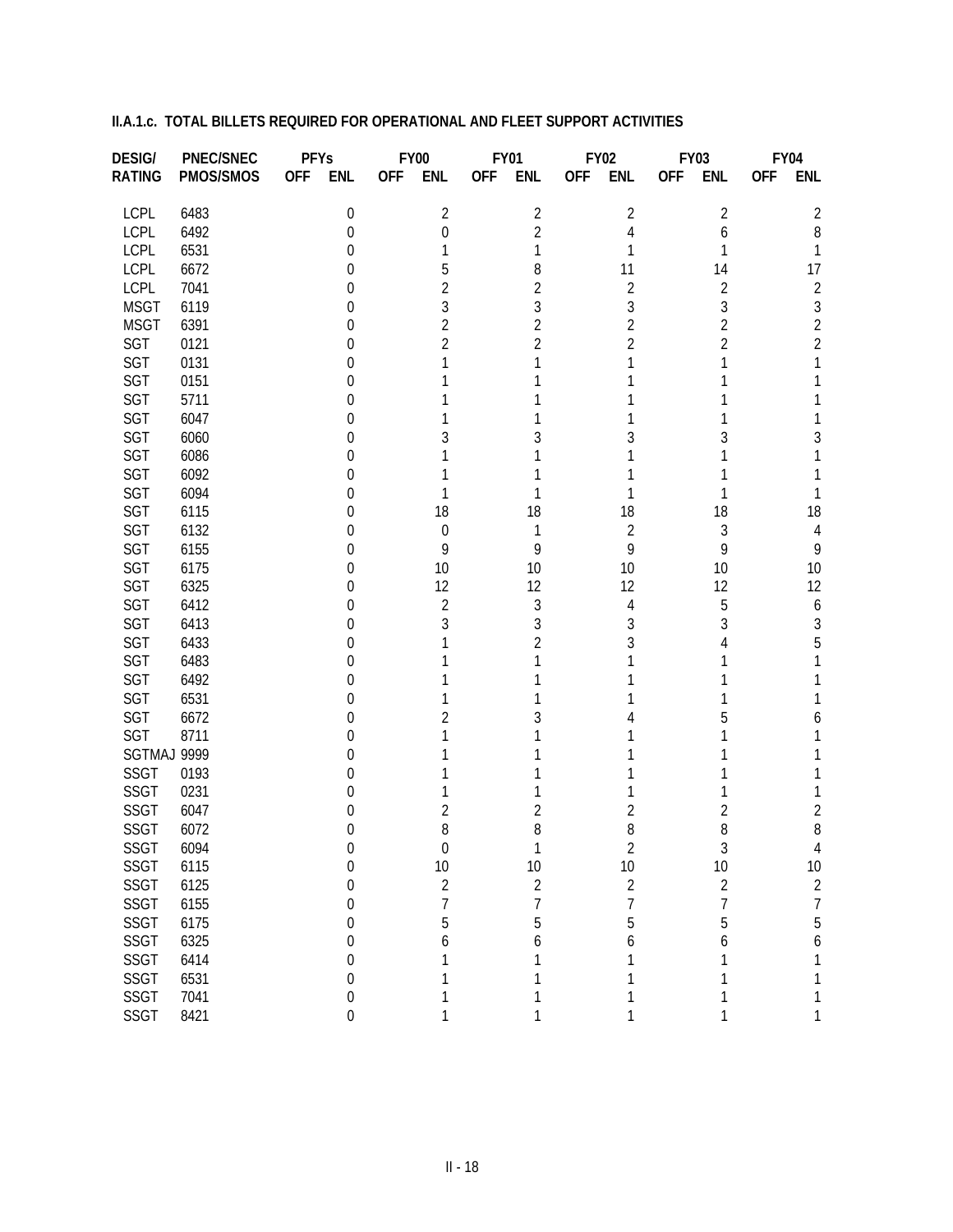| <b>DESIG/</b>       | <b>PNEC/SNEC</b>                            | <b>PFYs</b> |                  |                | FY <sub>00</sub> |                | FY01          |                | FY <sub>02</sub> |            | FY <sub>0</sub> 3 |            | FY <sub>04</sub>  |
|---------------------|---------------------------------------------|-------------|------------------|----------------|------------------|----------------|---------------|----------------|------------------|------------|-------------------|------------|-------------------|
| <b>RATING</b>       | <b>PMOS/SMOS</b>                            | <b>OFF</b>  | ENL              | <b>OFF</b>     | <b>ENL</b>       | <b>OFF</b>     | ENL           | <b>OFF</b>     | <b>ENL</b>       | <b>OFF</b> | <b>ENL</b>        | <b>OFF</b> | <b>ENL</b>        |
|                     | <b>SUMMARY TOTALS:</b>                      |             |                  |                |                  |                |               |                |                  |            |                   |            |                   |
|                     | OPERATIONAL MARINE ACTIVITIES - ACDU NAVY   | $\Omega$    | $\Omega$         | $\Omega$       | $\Omega$         | $\mathbf{1}$   | 3             | $\overline{2}$ | 6                | 3          | 9                 | 4          | $12 \overline{ }$ |
|                     |                                             |             |                  |                |                  |                |               |                |                  |            |                   |            |                   |
|                     | OPERATIONAL MARINE ACTIVITIES - ACDU USMC   | $\Omega$    | $\overline{0}$   | $\overline{0}$ | $\overline{0}$   | 32             | 123           | 64             | 246              | 96         | 369               | 128        | 492               |
|                     | FLEET SUPPORT MARINE ACTIVITIES - ACDU NAVY | $\Omega$    | 0                |                | $\mathcal{P}$    | 1              | $\mathcal{P}$ | $\mathbf{1}$   | $\mathcal{P}$    | 1          | $\mathfrak{D}$    |            | $\mathcal{L}$     |
|                     |                                             |             |                  |                |                  |                |               |                |                  |            |                   |            |                   |
|                     | FLEET SUPPORT MARINE ACTIVITIES - ACDU USMC | $\Omega$    | 0                | 25             | 360              | 25             | 395           | 25             | 430              | 25         | 465               | 25         | 500               |
| <b>GRAND TOTAL:</b> |                                             |             |                  |                |                  |                |               |                |                  |            |                   |            |                   |
|                     | MARINE ACTIVITIES - ACDU NAVY               | $\Omega$    | $\boldsymbol{0}$ | $\mathbf{1}$   | $\overline{2}$   | $\overline{2}$ | 5             | $\mathfrak{Z}$ | 8                | 4          | 11                | 5          | 14                |
|                     | MARINE ACTIVITIES - ACDU USMC               |             |                  |                |                  |                |               |                |                  |            |                   |            | 992               |
|                     |                                             | 0           | 0                | 25             | 360              | 57             | 518           | 89             | 676              | 121        | 834               | 153        |                   |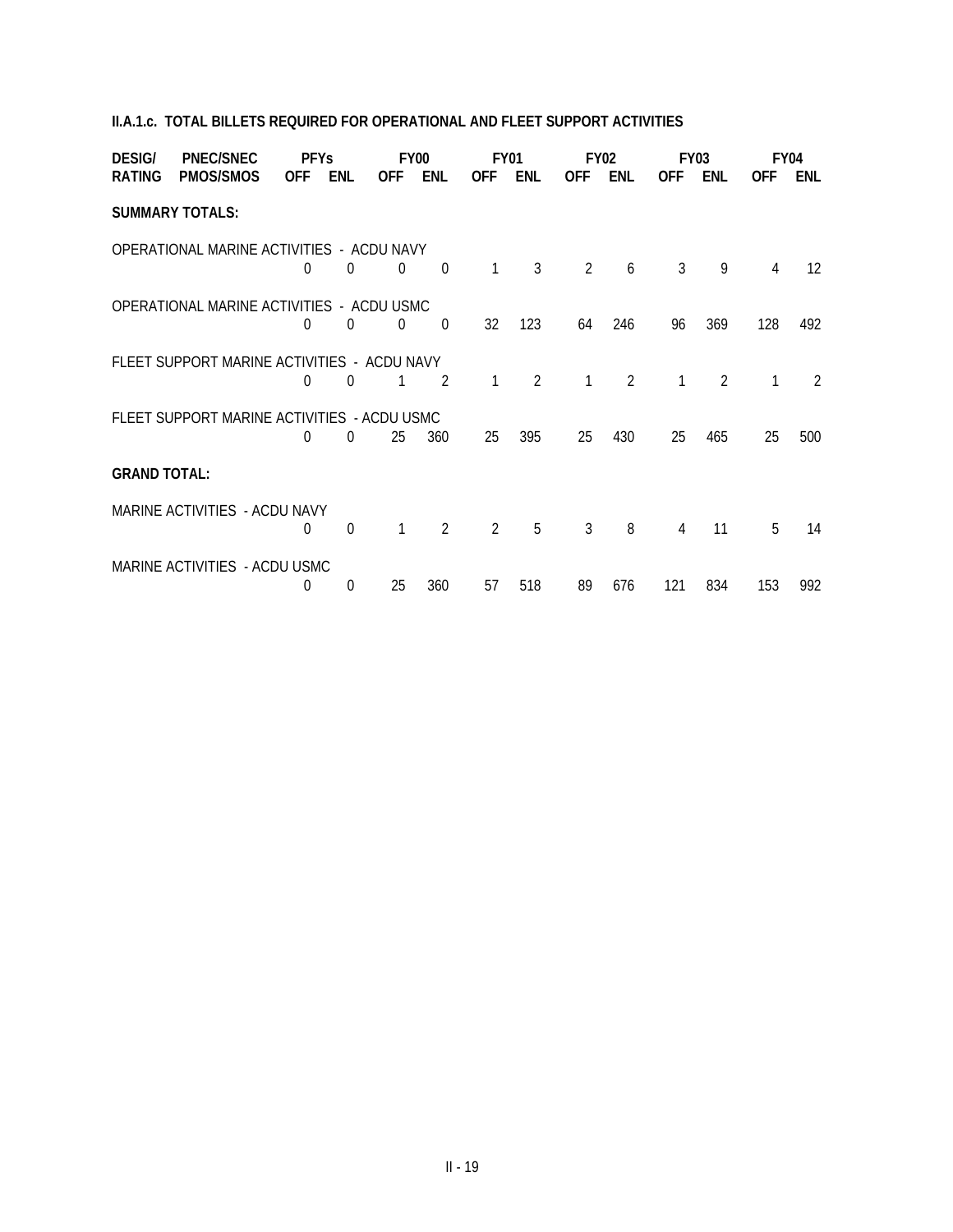#### **II.A.2.a. OPERATIONAL AND FLEET SUPPORT ACTIVITY DEACTIVATION SCHEDULE**

| <b>SOURCE:</b> Marine Corps Table of Manpower Requirements |        |             |             |                                     | DATE:            | 2/1/98           |                                |
|------------------------------------------------------------|--------|-------------|-------------|-------------------------------------|------------------|------------------|--------------------------------|
| <b>ACTIVITY, UIC</b>                                       |        | <b>PFYs</b> | <b>FY01</b> | <b>FY02</b>                         | FY <sub>03</sub> | FY <sub>04</sub> | <b>FY05</b>                    |
| OPERATIONAL ACTIVITIES                                     | MARINE |             |             |                                     |                  |                  |                                |
| CH-46 Squadron (12 A/C)<br>TOTAL:                          | 00000  | 18<br>18    |             | $1 \quad 1 \quad 1$<br>$\mathbf{1}$ | $\overline{1}$   |                  | $\mathcal{L}$<br>$\mathcal{P}$ |

**NOTE 1:** There are 18 CH-46 squadrons and four CH-53D squadrons that will transition to MV-22. The schedule calls for one CH-46 squadron transitioning per year beginning in FY01 until FY04. Starting in FY05, two CH-46 squadrons will transition per year until all squadrons have transitioned, which will occur in FY14.

**NOTE 2:** HMT-204 will continue CH-46 FREST training, but will transfer FRS responsibilities to HMM-164.

**NOTE 3:** This shows CH-46 Squadrons transitioning only. The four CH-53s will transition in the out-years and will be included as they come into transition.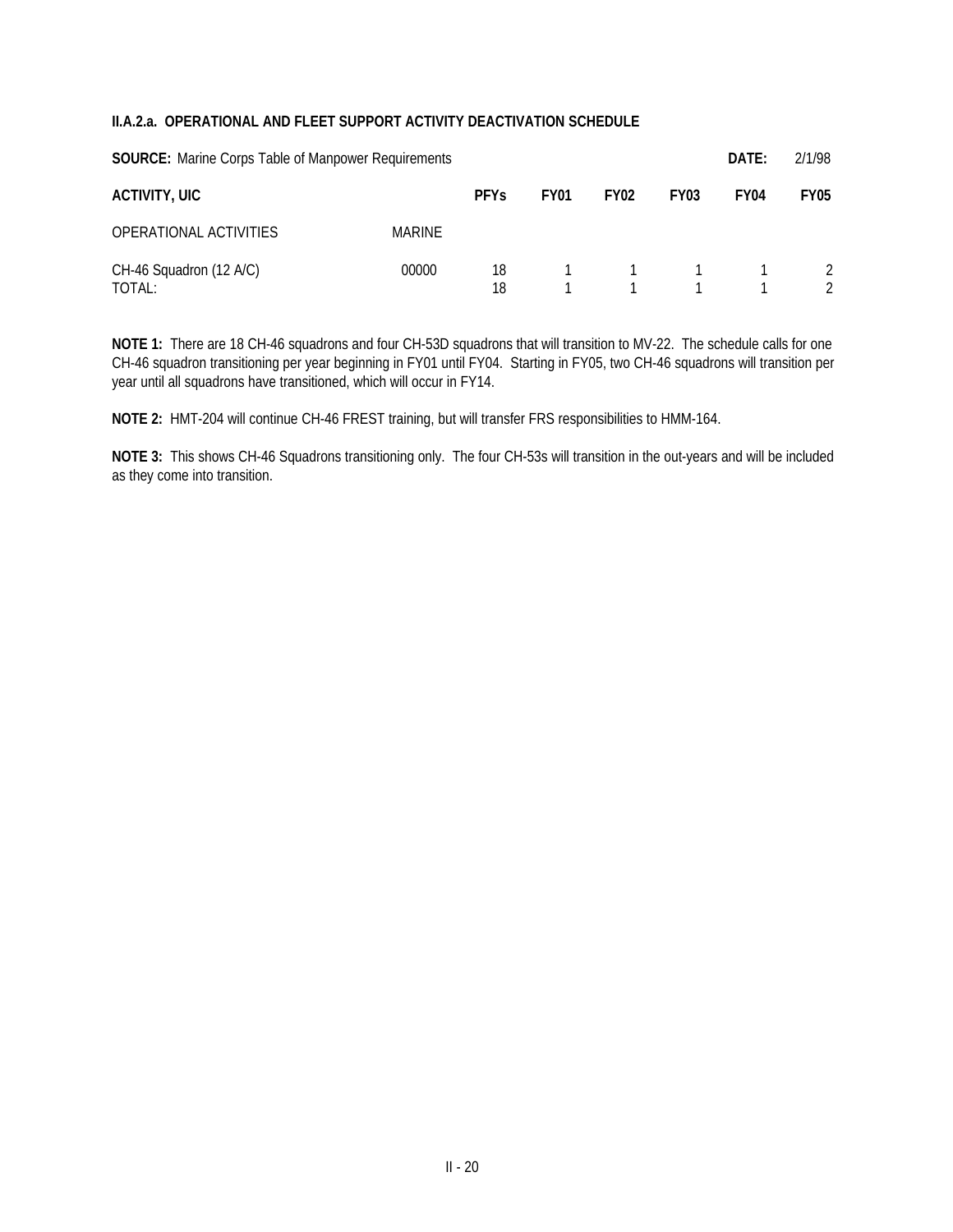#### **II.A.3. TRAINING ACTIVITIES INSTRUCTOR AND SUPPORT BILLET REQUIREMENTS**

| <b>DESIG</b>    | <b>PNEC/SNEC</b>                                                  | <b>PFYs</b>      |                            | <b>FY00</b>                |                      | <b>FY01</b>                |                                  | <b>FY02</b>          |                                  | <b>FY03</b>          |            | <b>FY04</b>          |                |
|-----------------|-------------------------------------------------------------------|------------------|----------------------------|----------------------------|----------------------|----------------------------|----------------------------------|----------------------|----------------------------------|----------------------|------------|----------------------|----------------|
| <b>RATING</b>   | <b>PMOS/SMOS</b>                                                  | <b>OFF</b>       | <b>ENL</b>                 | <b>OFF</b>                 | <b>ENL</b>           | <b>OFF</b>                 | <b>ENL</b>                       | <b>OFF</b>           | <b>ENL</b>                       | <b>OFF</b>           | <b>ENL</b> | 0FF                  | <b>ENL</b>     |
|                 | <b>INSTRUCTOR BILLETS</b>                                         |                  |                            |                            |                      |                            |                                  |                      |                                  |                      |            |                      |                |
|                 | TRAINING ACTIVITY, LOCATION, UIC: VMMT-204, MCAS New River, XXXXX |                  |                            |                            |                      |                            |                                  |                      |                                  |                      |            |                      |                |
| <b>USMC</b>     |                                                                   |                  |                            |                            |                      |                            |                                  |                      |                                  |                      |            |                      |                |
|                 | 6115                                                              | $\boldsymbol{0}$ | $\boldsymbol{0}$           | $\boldsymbol{0}$           | $\boldsymbol{0}$     | $\overline{0}$             | 6                                | 0                    | 7                                | $\theta$             | 8          | 0                    | 9              |
|                 | 6155                                                              | $\Omega$         | $\Omega$                   | $\Omega$                   | $\Omega$             | $\Omega$                   | 3                                | $\theta$             | 3                                | $\Omega$             | 3          | $\theta$             | 3              |
|                 | 6175<br>6325                                                      | 0                | $\theta$<br>$\overline{0}$ | $\theta$<br>$\overline{0}$ | $\Omega$<br>$\Omega$ | $\Omega$<br>$\overline{0}$ | $\mathfrak{Z}$<br>$\overline{2}$ | $\theta$<br>$\Omega$ | $\mathfrak{Z}$<br>$\overline{2}$ | $\Omega$<br>$\Omega$ | 5<br>3     | $\theta$<br>$\Omega$ | 6<br>3         |
|                 |                                                                   | $\Omega$         |                            |                            |                      |                            |                                  |                      |                                  |                      |            |                      |                |
| TOTAL ACTIVITY: |                                                                   | $\mathbf 0$      | $\mathbf 0$                | $\mathbf 0$                | $\overline{0}$       | 0                          | 15                               | $\overline{0}$       | 15                               | $\overline{0}$       | 19         | 0                    | 21             |
|                 |                                                                   |                  |                            |                            |                      |                            |                                  |                      |                                  |                      |            |                      |                |
| <b>DESIG</b>    | <b>PNEC/SNEC</b>                                                  | <b>PFYs</b>      |                            | <b>FY05</b>                |                      | <b>FY06</b>                |                                  | <b>FY07</b>          |                                  | <b>FY08</b>          |            | <b>FY09</b>          |                |
| <b>RATING</b>   | <b>PMOS/SMOS</b>                                                  | <b>OFF</b>       | <b>ENL</b>                 | <b>OFF</b>                 | <b>ENL</b>           | <b>OFF</b>                 | <b>ENL</b>                       | <b>OFF</b>           | <b>ENL</b>                       | <b>OFF</b>           | <b>ENL</b> | <b>OFF</b>           | <b>ENL</b>     |
|                 |                                                                   |                  |                            |                            |                      |                            |                                  |                      |                                  |                      |            |                      |                |
|                 |                                                                   |                  |                            |                            |                      |                            |                                  |                      |                                  |                      |            |                      |                |
|                 | TRAINING ACTIVITY, LOCATION, UIC: VMMT-204, MCAS New River, XXXXX |                  |                            |                            |                      |                            |                                  |                      |                                  |                      |            |                      |                |
| <b>USMC</b>     |                                                                   |                  |                            |                            |                      |                            |                                  |                      |                                  |                      |            |                      |                |
|                 | 6115                                                              | $\boldsymbol{0}$ | 9                          | $\boldsymbol{0}$           | 12                   | $\boldsymbol{0}$           | 13                               | 0                    | 14                               | $\theta$             | 15         | $\boldsymbol{0}$     | 16             |
|                 | 6155                                                              | $\Omega$         | 3                          | $\Omega$                   | 3                    | $\Omega$                   | 3                                | $\theta$             | 3                                | $\Omega$             | 3          | $\Omega$             | 3              |
|                 | 6175                                                              | 0                | 6                          | $\overline{0}$             | 18                   | $\overline{0}$             | 9                                | $\overline{0}$       | 10                               | $\overline{0}$       | 11         | $\theta$             | 12             |
|                 | 6325                                                              | $\Omega$         | $\overline{3}$             | $\overline{0}$             | 5                    | $\overline{0}$             | 5                                | $\overline{0}$       | 6                                | $\theta$             | 6          | $\Omega$             | $\overline{7}$ |

**NOTE 1:** VMMT-204 will be established in FY00 and will start training personnel in May 2001 for the MV-22. HMT-204 FREST will continue to train maintenance personnel for CH-46. It is planned for the HMT-204 FRS Pilot training to be moved to HMM-164 Tustin, California.

**NOTE 2:** Instructor requirements were calculated by Inter-service Training Review Organization (ITRO) methodology in New River and were used in this part of the JTP.

**NOTE 3:** Although the MALS Augment for VMMT-204, VMMT-204 FREST, and VMMT-204 FRS will require training in FY00, it is planned that the personnel for this command will be trained during the EMD initial training and during contractor instructor cadre training.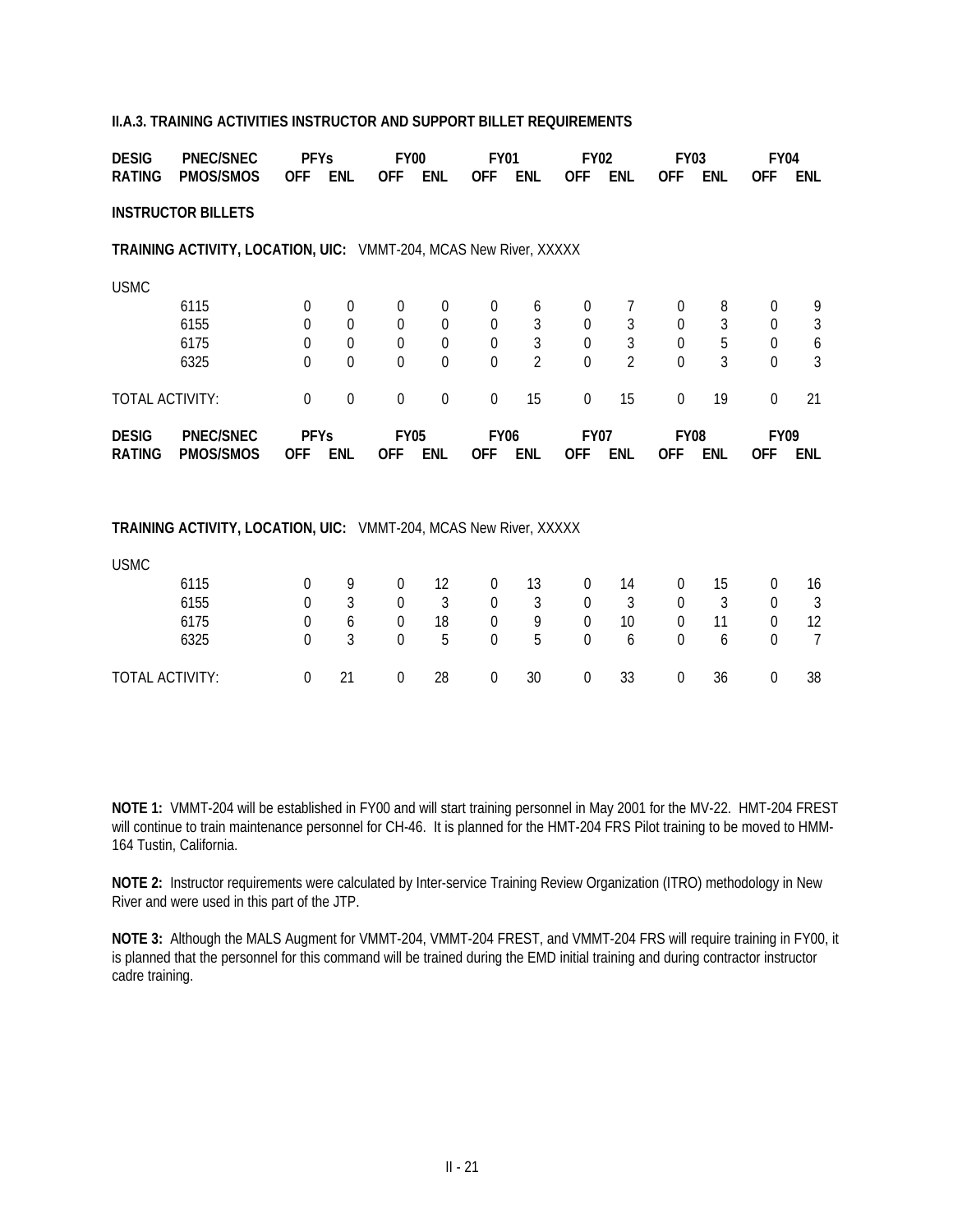**II.A.3. TRAINING ACTIVITIES INSTRUCTOR AND SUPPORT BILLET REQUIREMENTS**

# **Air Force Instructor Requirements**

| <b>DESIG</b>    | <b>PNEC/SNEC</b>                                                  | <b>PFYs</b>    |                  | <b>FY00</b> |                  | <b>FY01</b> |                | <b>FY02</b> |                | <b>FY03</b>    |                | <b>FY04</b> |                |
|-----------------|-------------------------------------------------------------------|----------------|------------------|-------------|------------------|-------------|----------------|-------------|----------------|----------------|----------------|-------------|----------------|
| <b>RATING</b>   | <b>PMOS/SMOS</b>                                                  | <b>OFF</b>     | <b>ENL</b>       | <b>OFF</b>  | <b>ENL</b>       | <b>OFF</b>  | <b>ENL</b>     | <b>OFF</b>  | <b>ENL</b>     | 0FF            | <b>ENL</b>     | <b>OFF</b>  | <b>ENL</b>     |
|                 | <b>INSTRUCTOR BILLETS</b>                                         |                |                  |             |                  |             |                |             |                |                |                |             |                |
|                 | TRAINING ACTIVITY, LOCATION, UIC: VMMT-204, MCAS New River, XXXXX |                |                  |             |                  |             |                |             |                |                |                |             |                |
| <b>USAF</b>     |                                                                   |                |                  |             |                  |             |                |             |                |                |                |             |                |
|                 | 1A1X1B                                                            | $\theta$       | $\boldsymbol{0}$ | $\Omega$    | $\Omega$         | 0           | 1              | 0           | 2              | $\Omega$       | 2              | 0           | 5              |
|                 | 2A3X2                                                             | $\overline{0}$ | 0                | $\Omega$    | $\boldsymbol{0}$ | $\theta$    | 2              | 0           | $\overline{2}$ | $\Omega$       | 2              | 0           | 3              |
|                 | 2A5X2                                                             | $\Omega$       | $\Omega$         | $\Omega$    | $\theta$         | 0           | $\overline{2}$ | 0           | 2              | $\Omega$       | $\overline{2}$ | 0           | $\overline{2}$ |
|                 | 2A6X1B                                                            | 0              | $\Omega$         | 0           | 0                | 0           | $\overline{0}$ | 0           | 1              | $\Omega$       |                | 0           | 1              |
|                 | 2A6X5                                                             | 0              | $\Omega$         | 0           | $\overline{0}$   | $\Omega$    | $\overline{0}$ | 0           | 1              | $\Omega$       | 1              | 0           | 1              |
|                 | 2A6X6                                                             | $\Omega$       | $\Omega$         | $\theta$    | $\theta$         | $\Omega$    | 1              | $\Omega$    | $\overline{2}$ | $\theta$       | 2              | 0           | $\overline{2}$ |
| TOTAL ACTIVITY: |                                                                   | $\mathbf 0$    | $\mathbf 0$      | $\mathbf 0$ | $\boldsymbol{0}$ | 0           | 6              | $\mathbf 0$ | 10             | $\mathbf 0$    | 10             | $\mathbf 0$ | 14             |
| <b>DESIG</b>    | <b>PNEC/SNEC</b>                                                  | <b>PFYs</b>    |                  | <b>FY05</b> |                  | <b>FY06</b> |                | <b>FY07</b> |                | <b>FY08</b>    |                | <b>FY09</b> |                |
| <b>RATING</b>   | <b>PMOS/SMOS</b>                                                  | <b>OFF</b>     | <b>ENL</b>       | <b>OFF</b>  | <b>ENL</b>       | 0FF         | <b>ENL</b>     | <b>OFF</b>  | <b>ENL</b>     | 0FF            | <b>ENL</b>     | <b>OFF</b>  | <b>ENL</b>     |
|                 | <b>INSTRUCTOR BILLETS</b>                                         |                |                  |             |                  |             |                |             |                |                |                |             |                |
|                 | TRAINING ACTIVITY, LOCATION, UIC: VMMT-204, MCAS New River, XXXXX |                |                  |             |                  |             |                |             |                |                |                |             |                |
| <b>USAF</b>     |                                                                   |                |                  |             |                  |             |                |             |                |                |                |             |                |
|                 | 1A1X1B                                                            | $\theta$       | 5                | 0           | 6                | 0           | 9              | 0           | 8              | $\overline{0}$ | 10             | 0           | 6              |
|                 | 2A3X2                                                             | $\Omega$       | 3                | 0           | 3                | 0           | 4              | 0           | 4              | $\Omega$       | 5              | 0           | 3              |
|                 | 2A5X2                                                             | 0              | $\overline{2}$   | $\Omega$    | 3                | $\theta$    | 4              | 0           | 3              | $\Omega$       | 4              | 0           | $\overline{2}$ |
|                 | 2A6X1B                                                            | 0              |                  | 0           |                  | 0           |                | 0           |                | $\Omega$       |                | 0           |                |
|                 | 2A6X5                                                             | $\mathbf 0$    |                  | $\Omega$    | 1                | $\Omega$    | 1              | $\Omega$    | 1              | $\theta$       |                | 0           | 1              |

TOTAL ACTIVITY: 0 14 0 16 0 21 0 19 0 23 0 15

**NOTE:** Instructor requirements were calculated by Inter-service ITRO methodology in New River and were used in this part of the JTP.

2A6X6 0 2 0 2 0 2 0 2 0 2 0 2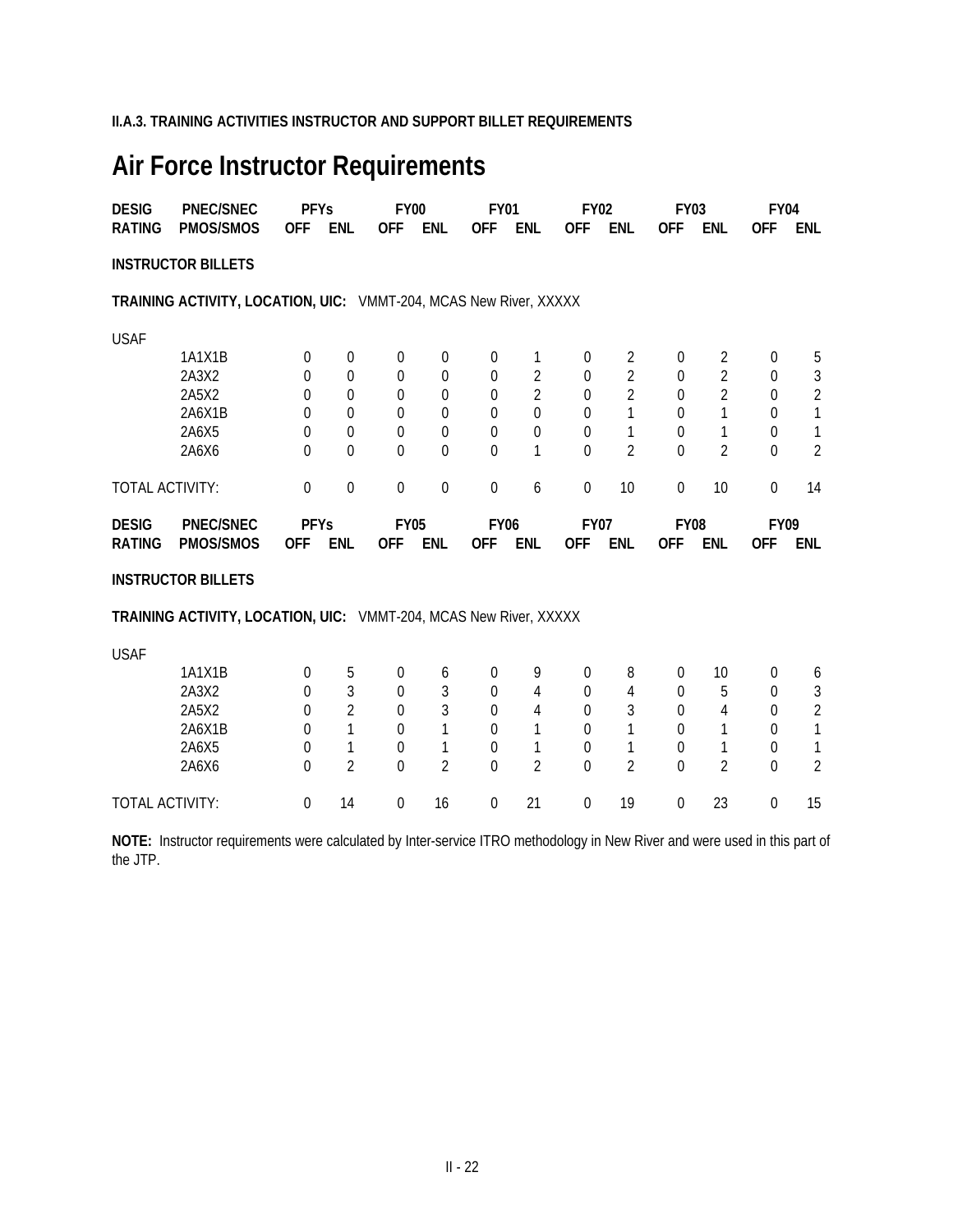## **II.A.4. CHARGEABLE STUDENT BILLET REQUIREMENTS**

| ACTIVITY.                       | USN/        | <b>PFYs</b> |            | FY <sub>00</sub> |     | <b>FY01</b> |            | <b>FY02</b> |      | <b>FY03</b> |            | FY <sub>04</sub> |      |
|---------------------------------|-------------|-------------|------------|------------------|-----|-------------|------------|-------------|------|-------------|------------|------------------|------|
| LOCATION, UIC                   | <b>USMC</b> | <b>OFF</b>  | <b>ENL</b> | <b>OFF</b>       | ENL | <b>OFF</b>  | <b>ENL</b> | <b>OFF</b>  | ENL  | <b>OFF</b>  | <b>ENL</b> | <b>OFF</b>       | ENL  |
| VMMT-204, MCAS New River, XXXXX |             |             |            |                  |     |             |            |             |      |             |            |                  |      |
|                                 | Marine      | 0.0         | 0.0        | 0.0              | 0.0 | 0.0         | 11.9       | 0.0         | 17.2 | 0.0         | 27.2       | 0.0              | 34.7 |
|                                 | <b>USAF</b> | 0.0         | 0.0        | 0.0              | 0.0 | 0.0         | 0.5        | 0.0         | 2.4  | $0.0\,$     | 11.0       | 0.0              | 15.7 |
| <b>SUMMARY TOTAL:</b>           |             |             |            |                  |     |             |            |             |      |             |            |                  |      |
|                                 | Marine      | 0.0         | 0.0        | 0.0              | 0.0 | 0.0         | 11.9       | 0.0         | 17.2 | 0.0         | 27.2       | 0.0              | 34.7 |
|                                 | <b>USAF</b> | 0.0         | 0.0        | 0.0              | 0.0 | 0.0         | 0.5        | 0.0         | 2.4  | 0.0         | 11.0       | 0.0              | 15.7 |
| <b>GRAND TOTAL:</b>             |             |             |            |                  |     |             |            |             |      |             |            |                  |      |
|                                 | Marine      | 0.0         | 0.0        | 0.0              | 0.0 | 0.0         | 11.9       | 0.0         | 17.2 | 0.0         | 27.2       | 0.0              | 34.7 |
|                                 | <b>USAF</b> | 0.0         | 0.0        | 0.0              | 0.0 | 0.0         | 0.5        | 0.0         | 2.4  | 0.0         | 11.0       | 0.0              | 15.7 |

| ACTIVITY,                       | USN/<br><b>PFYs</b> |            |      | <b>FY05</b> |      | <b>FY06</b> |            | <b>FY07</b> |      | <b>FY08</b> |      | <b>FY09</b> |      |
|---------------------------------|---------------------|------------|------|-------------|------|-------------|------------|-------------|------|-------------|------|-------------|------|
| LOCATION, UIC                   | <b>USMC</b>         | <b>OFF</b> | ENL  | <b>OFF</b>  | ENL  | <b>OFF</b>  | <b>ENL</b> | <b>OFF</b>  | ENL  | <b>OFF</b>  | ENL  | <b>OFF</b>  | ENL  |
| VMMT-204, MCAS New River, XXXXX |                     |            |      |             |      |             |            |             |      |             |      |             |      |
|                                 | Marine              | 0.0        | 34.7 | 0.0         | 48.7 | 0.0         | 57.8       | 0.0         | 63.5 | $0.0\,$     | 69.0 | 0.0         | 74.4 |
|                                 | <b>USAF</b>         | 0.0        | 15.7 | 0.0         | 17.9 | 0.0         | 21.2       | 0.0         | 22.7 | $0.0\,$     | 26.7 | 0.0         | 15.1 |
| <b>SUMMARY TOTAL:</b>           |                     |            |      |             |      |             |            |             |      |             |      |             |      |
|                                 | Marine              | 0.0        | 34.7 | 0.0         | 48.7 | 0.0         | 57.8       | 0.0         | 63.5 | $0.0\,$     | 69.0 | 0.0         | 74.4 |
|                                 | <b>USAF</b>         | 0.0        | 15.7 | 0.0         | 17.9 | 0.0         | 21.2       | 0.0         | 22.7 | $0.0\,$     | 26.7 | 0.0         | 15.1 |
| <b>GRAND TOTAL:</b>             |                     |            |      |             |      |             |            |             |      |             |      |             |      |
|                                 | Marine              | 0.0        | 34.7 | 0.0         | 48.7 | 0.0         | 57.8       | 0.0         | 63.5 | 0.0         | 69.0 | 0.0         | 74.4 |
|                                 | <b>USAF</b>         | 0.0        | 15.7 | 0.0         | 17.9 | 0.0         | 21.2       | 0.0         | 22.7 | $0.0\,$     | 26.7 | 0.0         | 15.1 |

**NOTE 1:** The Student throughput requirements calculated by ITRO were used to calculate the chargeable student billets in this section.

**NOTE 2:** Officer student throughput has not yet been determined and will be included when it becomes available.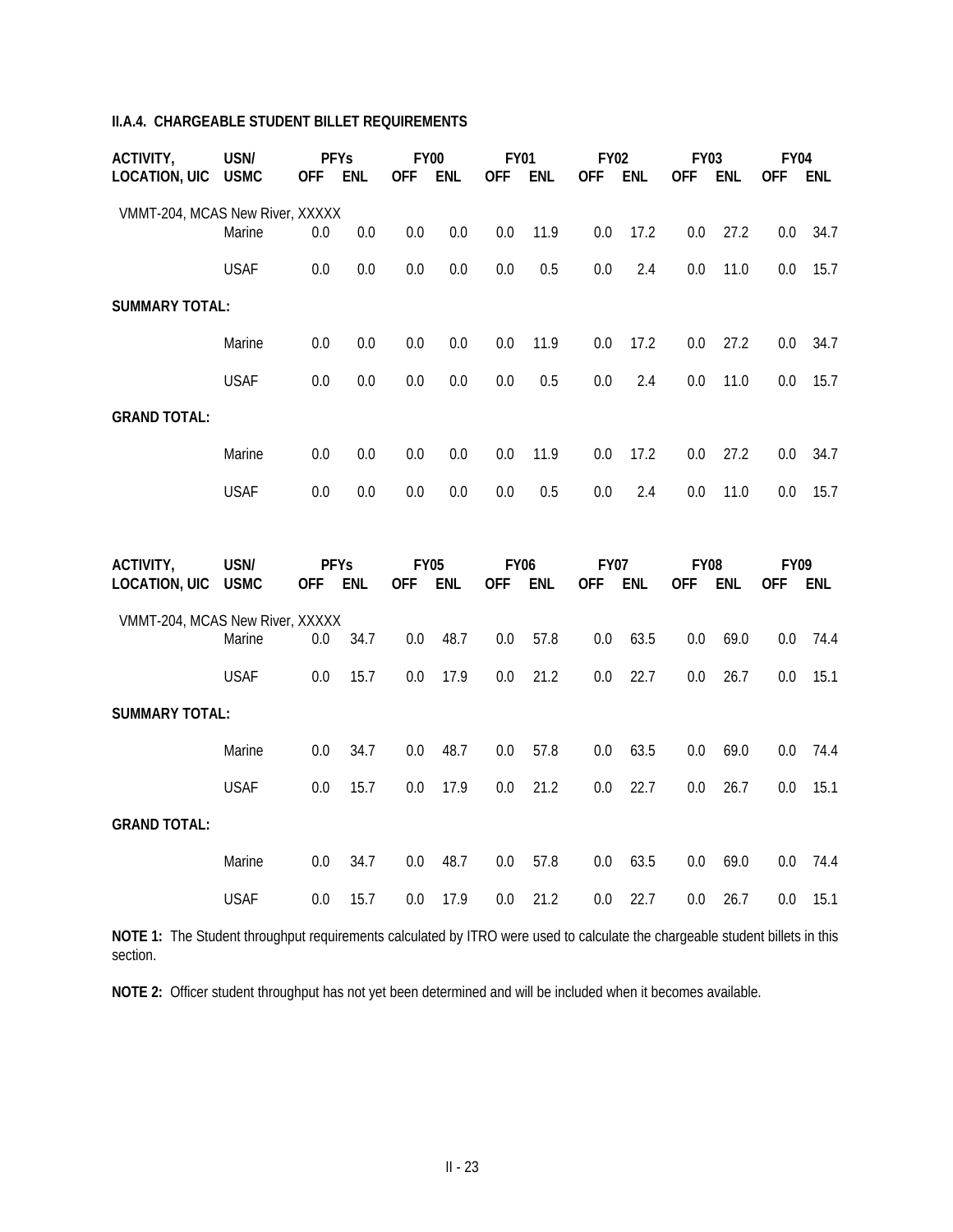## **II.A.5. ANNUAL INCREMENTAL AND CUMULATIVE BILLETS**

| <b>DESIG/</b><br><b>RATING</b>            | <b>PNEC / SNEC</b>                                       | <b>BILLET</b><br><b>BASE</b>                                                                     | <b>FY00</b><br>$+/-$                                                                           | <b>CUM</b>                                                                                     | <b>FY01</b><br>$+/-$                                                         | <b>CUM</b>                                 | <b>FY02</b><br>$+/-$                                                         | <b>CUM</b>                                                                 | <b>FY03</b><br>$+/-$                                                         | <b>CUM</b>                                       | <b>FY04</b><br>$+/-$                                                    | <b>CUM</b>                                                 |
|-------------------------------------------|----------------------------------------------------------|--------------------------------------------------------------------------------------------------|------------------------------------------------------------------------------------------------|------------------------------------------------------------------------------------------------|------------------------------------------------------------------------------|--------------------------------------------|------------------------------------------------------------------------------|----------------------------------------------------------------------------|------------------------------------------------------------------------------|--------------------------------------------------|-------------------------------------------------------------------------|------------------------------------------------------------|
| a. OFFICER - USN                          |                                                          |                                                                                                  |                                                                                                |                                                                                                |                                                                              |                                            |                                                                              |                                                                            |                                                                              |                                                  |                                                                         |                                                            |
| 2102                                      | Operational Billets ACDU and TAR                         | $\mathbf 0$                                                                                      | $\boldsymbol{0}$                                                                               | $\boldsymbol{0}$                                                                               | 1                                                                            | 1                                          | 1                                                                            | $\overline{2}$                                                             | 1                                                                            | $\mathfrak{Z}$                                   | $\mathbf{1}$                                                            | $\overline{4}$                                             |
| 2102                                      | Fleet Support Billets ACDU and TAR                       | $\mathbf 0$                                                                                      | $\mathbf{1}$                                                                                   | 1                                                                                              | $\boldsymbol{0}$                                                             | 1                                          | $\boldsymbol{0}$                                                             | 1                                                                          | $\boldsymbol{0}$                                                             | 1                                                | $\mathbf 0$                                                             | $\mathbf{1}$                                               |
|                                           | <b>TOTAL USN OFFICER BILLETS:</b>                        |                                                                                                  |                                                                                                |                                                                                                |                                                                              |                                            |                                                                              |                                                                            |                                                                              |                                                  |                                                                         |                                                            |
| Operational                               |                                                          | $\boldsymbol{0}$                                                                                 | $\boldsymbol{0}$                                                                               | $\boldsymbol{0}$                                                                               | 1                                                                            | $\mathbf{1}$                               | 1                                                                            | $\overline{2}$                                                             | 1                                                                            | $\mathfrak{Z}$                                   | $\mathbf 1$                                                             | $\overline{4}$                                             |
| <b>Fleet Support</b>                      |                                                          | $\mathbf 0$                                                                                      | $\mathbf{1}$                                                                                   | 1                                                                                              | $\boldsymbol{0}$                                                             | 1                                          | $\boldsymbol{0}$                                                             | 1                                                                          | $\boldsymbol{0}$                                                             | 1                                                | $\mathbf 0$                                                             | $\mathbf{1}$                                               |
| b. ENLISTED - USN                         |                                                          |                                                                                                  |                                                                                                |                                                                                                |                                                                              |                                            |                                                                              |                                                                            |                                                                              |                                                  |                                                                         |                                                            |
| HM1<br>HM <sub>2</sub><br>HM <sub>2</sub> | Operational Billets ACDU and TAR<br>8404<br>8401<br>8406 | 0<br>$\theta$<br>$\theta$                                                                        | 0<br>$\boldsymbol{0}$<br>$\overline{0}$                                                        | 0<br>$\boldsymbol{0}$<br>$\overline{0}$                                                        | 1<br>$\mathbf{1}$<br>1                                                       | 1<br>$\mathbf{1}$<br>1                     | 1<br>1<br>1                                                                  | $\overline{2}$<br>$\overline{2}$<br>$\overline{2}$                         | 1<br>$\mathbf 1$<br>1                                                        | 3<br>$\mathfrak{Z}$<br>3                         | 1<br>$\mathbf 1$<br>$\mathbf{1}$                                        | 4<br>$\overline{4}$<br>$\overline{4}$                      |
| HM1<br>HM <sub>2</sub>                    | Fleet Support Billets ACDU and TAR<br>8404<br>8406       | $\boldsymbol{0}$<br>$\mathbf 0$                                                                  | 1<br>$\mathbf{1}$                                                                              | 1<br>$\mathbf{1}$                                                                              | 0<br>$\mathbf 0$                                                             | 1<br>$\mathbf{1}$                          | $\boldsymbol{0}$<br>$\overline{0}$                                           | 1<br>$\mathbf{1}$                                                          | $\boldsymbol{0}$<br>$\overline{0}$                                           | 1<br>$\mathbf{1}$                                | $\boldsymbol{0}$<br>$\mathbf{0}$                                        | 1<br>$\mathbf{1}$                                          |
|                                           | TOTAL USN ENLISTED BILLETS:                              |                                                                                                  |                                                                                                |                                                                                                |                                                                              |                                            |                                                                              |                                                                            |                                                                              |                                                  |                                                                         |                                                            |
| Operational                               |                                                          | $\boldsymbol{0}$                                                                                 | $\boldsymbol{0}$                                                                               | $\boldsymbol{0}$                                                                               | 3                                                                            | $\sqrt{3}$                                 | 3                                                                            | 6                                                                          | 3                                                                            | 9                                                | $\mathfrak{Z}$                                                          | 12                                                         |
| <b>Fleet Support</b>                      |                                                          | $\boldsymbol{0}$                                                                                 | $\overline{2}$                                                                                 | $\overline{2}$                                                                                 | $\boldsymbol{0}$                                                             | $\overline{2}$                             | $\boldsymbol{0}$                                                             | $\overline{2}$                                                             | $\boldsymbol{0}$                                                             | $\overline{2}$                                   | $\boldsymbol{0}$                                                        | $\overline{2}$                                             |
|                                           | c. OFFICER - USMC                                        |                                                                                                  |                                                                                                |                                                                                                |                                                                              |                                            |                                                                              |                                                                            |                                                                              |                                                  |                                                                         |                                                            |
| 0170<br>6002<br>6004<br>6302<br>7532      | Operational Billets ACDU and TAR                         | $\boldsymbol{0}$<br>$\boldsymbol{0}$<br>$\boldsymbol{0}$<br>$\boldsymbol{0}$<br>$\boldsymbol{0}$ | $\overline{0}$<br>$\boldsymbol{0}$<br>$\boldsymbol{0}$<br>$\boldsymbol{0}$<br>$\boldsymbol{0}$ | $\overline{0}$<br>$\boldsymbol{0}$<br>$\boldsymbol{0}$<br>$\boldsymbol{0}$<br>$\boldsymbol{0}$ | $\overline{1}$<br>1<br>28                                                    | $\overline{1}$<br>1<br>28                  | $\mathbf{1}$<br>1<br>28                                                      | $\overline{2}$<br>$\overline{2}$<br>$\overline{2}$<br>$\overline{2}$<br>56 | $\mathbf{1}$<br>1<br>1<br>1<br>28                                            | $\mathfrak{Z}$<br>$\mathfrak{Z}$<br>3<br>3<br>84 | $\mathbf{1}$<br>1<br>28                                                 | 4<br>$\overline{4}$<br>$\overline{4}$<br>$\sqrt{4}$<br>112 |
| 0170<br>6002<br>6004<br>6302              | Fleet Support Billets ACDU and TAR                       | $\boldsymbol{0}$<br>$\boldsymbol{0}$<br>$\boldsymbol{0}$<br>$\boldsymbol{0}$                     | 1<br>$\mathbf{1}$<br>$\sqrt{2}$<br>$\overline{2}$                                              | 1<br>1<br>$\overline{2}$<br>$\overline{2}$                                                     | $\boldsymbol{0}$<br>$\boldsymbol{0}$<br>$\boldsymbol{0}$<br>$\boldsymbol{0}$ | 1<br>1<br>$\overline{2}$<br>$\overline{2}$ | $\boldsymbol{0}$<br>$\boldsymbol{0}$<br>$\boldsymbol{0}$<br>$\boldsymbol{0}$ | 1<br>1<br>$\overline{2}$<br>$\overline{2}$                                 | $\boldsymbol{0}$<br>$\boldsymbol{0}$<br>$\boldsymbol{0}$<br>$\boldsymbol{0}$ | 1<br>1<br>$\overline{2}$<br>$\overline{2}$       | $\boldsymbol{0}$<br>$\boldsymbol{0}$<br>$\boldsymbol{0}$<br>$\mathbf 0$ | 1<br>$\mathbf{1}$<br>$\sqrt{2}$<br>$\sqrt{2}$              |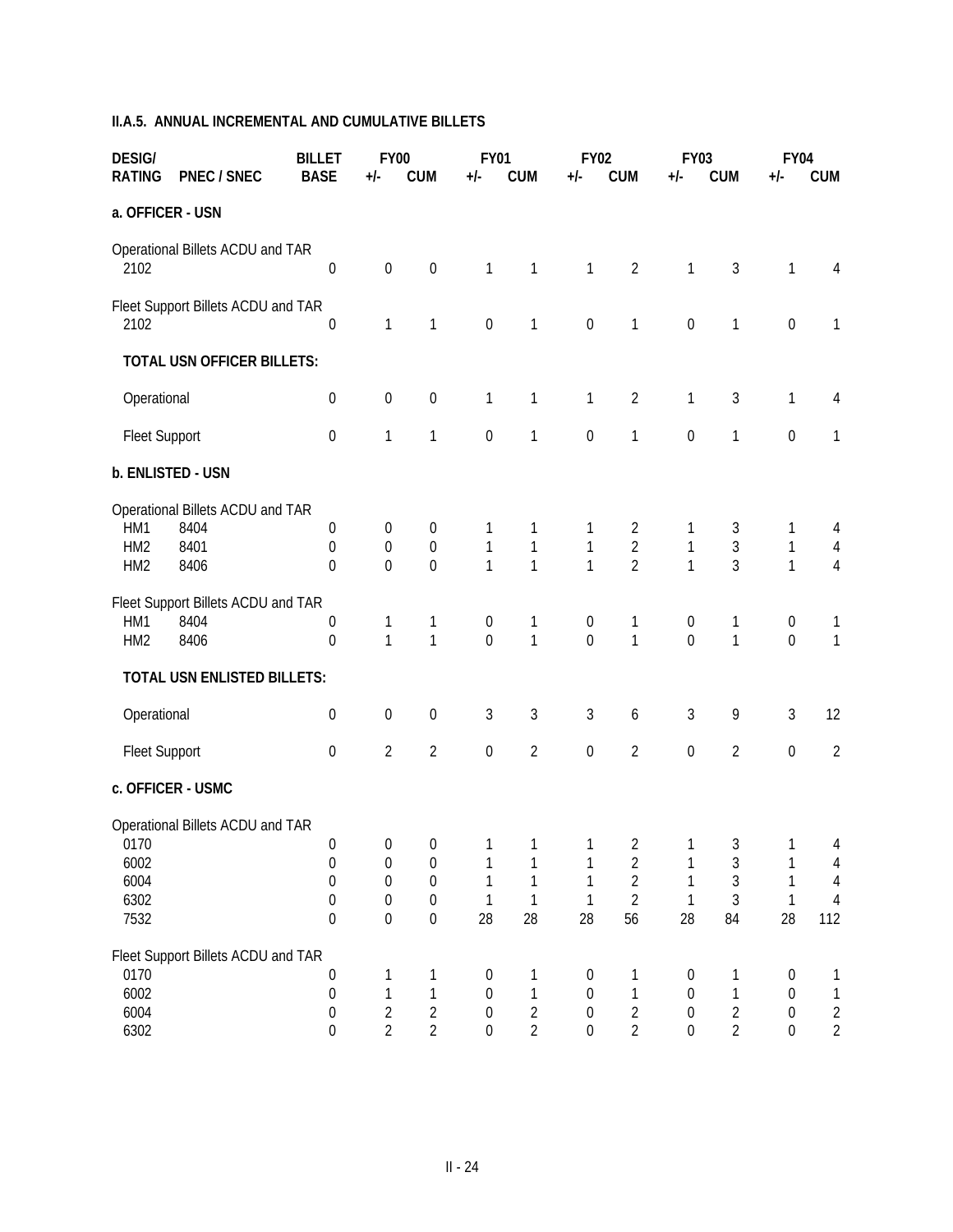| <b>DESIG/</b><br><b>PNEC / SNEC</b><br><b>RATING</b> | <b>BILLET</b><br><b>BASE</b> | <b>FY00</b><br>$+/-$ | <b>CUM</b>     | <b>FY01</b><br>$+/-$ | <b>CUM</b>  | <b>FY02</b><br>+/- | <b>CUM</b> | <b>FY03</b><br>$+/-$ | <b>CUM</b>     | <b>FY04</b><br>$+/-$ | <b>CUM</b>     |
|------------------------------------------------------|------------------------------|----------------------|----------------|----------------------|-------------|--------------------|------------|----------------------|----------------|----------------------|----------------|
| 7532                                                 | $\theta$                     | 19                   | 19             | $\boldsymbol{0}$     | 19          | $\overline{0}$     | 19         | 0                    | 19             | 0                    | 19             |
| * Chargeable Student Billets ACDU and TAR            | $\theta$                     | $\theta$             | $\Omega$       | $\Omega$             | $\mathbf 0$ | $\Omega$           | $\theta$   | $\overline{0}$       | $\overline{0}$ | $\boldsymbol{0}$     | $\overline{0}$ |
| <b>TOTAL USMC OFFICER BILLETS:</b>                   |                              |                      |                |                      |             |                    |            |                      |                |                      |                |
| Operational                                          | $\mathbf 0$                  | $\theta$             | $\overline{0}$ | 32                   | 32          | 32                 | 64         | 32                   | 96             | 32                   | 128            |
| Fleet Support                                        | $\mathbf 0$                  | 25                   | 25             | $\boldsymbol{0}$     | 25          | $\overline{0}$     | 25         | $\overline{0}$       | 25             | $\boldsymbol{0}$     | 25             |
| * Chargeable Student                                 | $\theta$                     | $\boldsymbol{0}$     | $\overline{0}$ | $\mathbf 0$          | 0           | $\Omega$           | $\theta$   | $\boldsymbol{0}$     | $\theta$       | $\theta$             | $\overline{0}$ |

**\* NOTE:** Officer aircrew student throughput has not yet been determined and will be included as it becomes available. The V-22 FIT at New River will provide the Annual Training Input Requirements that will be used to calculate chargeable student billets.

#### **d. ENLISTED - USMC**

#### Operational Billets ACDU and TAR

| CPL         | 0131 |                  | 0        | 0 |   |   |   | 2              |   | 3  |                |    |
|-------------|------|------------------|----------|---|---|---|---|----------------|---|----|----------------|----|
| CPL         | 0151 | O                | $\Omega$ | 0 |   |   |   | 2              |   | 3  |                |    |
| CPL         | 0431 |                  | 0        | 0 |   |   |   | 2              |   | 3  |                |    |
| <b>CPL</b>  | 6046 | O                | 0        | 0 |   |   |   | 2              |   | 3  |                |    |
| CPL         | 6047 |                  | 0        | 0 | 2 | 2 | 2 | 4              | 2 | 6  | $\overline{2}$ | 8  |
| CPL         | 6060 | 0                | $\Omega$ | 0 |   |   |   | 2              |   | 3  |                |    |
| CPL         | 6072 |                  | 0        | 0 |   |   |   | $\overline{2}$ |   | 3  |                |    |
| CPL         | 6086 | O                | 0        | 0 |   |   |   | $\overline{2}$ |   | 3  |                |    |
| CPL         | 6115 |                  | 0        | 0 | O | 6 | b | 12             | 6 | 18 | 6              | 24 |
| CPL         | 6155 | $\left( \right)$ | 0        | 0 | 3 | 3 | 3 | 6              | 3 | 9  | 3              | 12 |
| CPL         | 6175 |                  | $\Omega$ | 0 | 6 | 6 | 6 | 12             | 6 | 18 | 6              | 24 |
| CPL         | 6325 | $\left( \right)$ | 0        | 0 |   | 4 | 4 | 8              | 4 | 12 | 4              | 16 |
| CPL         | 6531 | 0                | 0        | 0 |   |   |   | $\overline{2}$ |   | 3  |                |    |
| <b>CPL</b>  | 7041 | 0                | $\theta$ | 0 |   |   |   | 2              |   | 3  |                |    |
| GYSGT       | 0491 | 0                | 0        | 0 |   |   |   | $\overline{2}$ |   | 3  |                |    |
| GYSGT       | 6046 | $\left( \right)$ | $\Omega$ | 0 |   |   |   | $\overline{2}$ |   | 3  |                |    |
| GYSGT 6060  |      | Ω                | 0        | 0 |   |   |   | 2              |   | 3  |                |    |
| GYSGT       | 6115 | $\left( \right)$ | 0        | 0 | 2 | 2 | 2 | 4              | 2 | 6  | $\overline{2}$ | 8  |
| GYSGT 6155  |      |                  | 0        | 0 |   |   |   | 2              |   | 3  |                |    |
| GYSGT 6175  |      |                  | 0        | 0 |   |   |   | $\overline{2}$ |   | 3  |                |    |
| GYSGT 6325  |      |                  | $\Omega$ | 0 |   |   |   | $\overline{2}$ |   | 3  |                |    |
| GYSGT       | 6531 | $\left( \right)$ | 0        | 0 |   |   |   | $\overline{2}$ |   | 3  |                |    |
| <b>LCPL</b> | 0121 |                  | 0        | 0 |   |   |   | 2              |   | 3  |                |    |
| <b>LCPL</b> | 0131 | 0                | 0        | 0 |   |   |   | 2              |   | 3  |                |    |
| <b>LCPL</b> | 0151 | Ω                | 0        | 0 |   |   |   | 2              |   | 3  |                |    |
| <b>LCPL</b> | 2111 | 0                | $\Omega$ | 0 |   |   |   | $\overline{2}$ |   | 3  |                |    |
| <b>LCPL</b> | 0231 |                  | 0        | 0 |   |   |   | $\overline{2}$ |   | 3  |                |    |
| <b>LCPL</b> | 6042 |                  | 0        | 0 |   |   |   | 2              |   | 3  |                |    |
| <b>LCPL</b> | 6046 |                  | 0        | 0 |   |   |   | 2              |   | 3  |                |    |
| <b>LCPL</b> | 6060 | 0                | 0        | 0 |   |   |   | $\overline{2}$ |   | 3  |                |    |
|             |      |                  |          |   |   |   |   |                |   |    |                |    |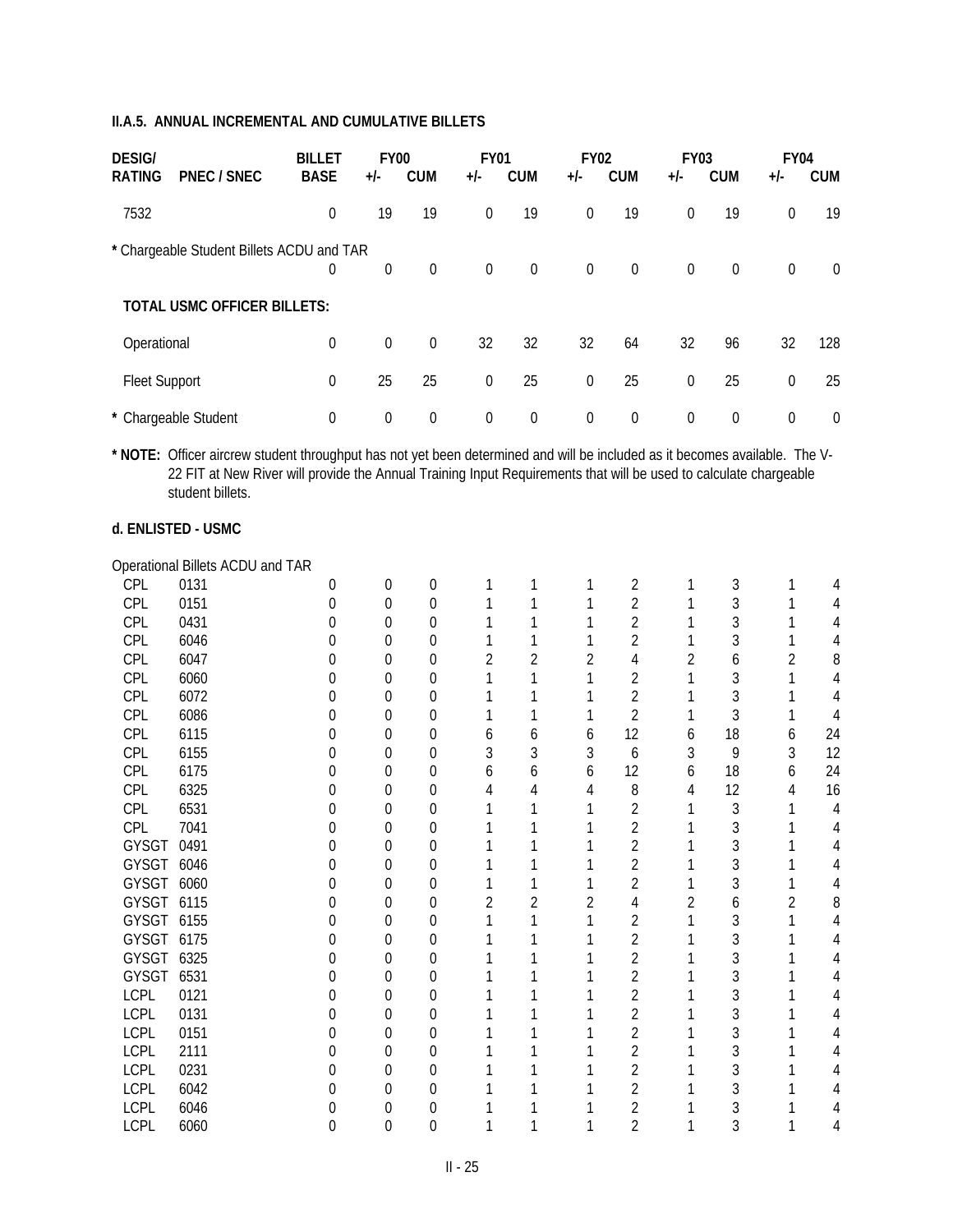| <b>BASE</b><br><b>RATING</b><br>PNEC / SNEC<br><b>CUM</b><br><b>CUM</b><br><b>CUM</b><br><b>CUM</b><br><b>CUM</b><br>$+/-$<br>$+/-$<br>+/-<br>+/-<br>$+/-$<br>$\overline{2}$<br>$\sqrt{3}$<br><b>LCPL</b><br>6086<br>$\boldsymbol{0}$<br>0<br>$\boldsymbol{0}$<br>$\mathbf{1}$<br>1<br>1<br>$\mathbf{1}$<br>$\mathbf{1}$<br>4<br>LCPL<br>6115<br>16<br>32<br>$\boldsymbol{0}$<br>16<br>16<br>16<br>48<br>16<br>0<br>0<br>64<br><b>LCPL</b><br>6155<br>5<br>5<br>5<br>5<br>20<br>0<br>10<br>5<br>15<br>$\Omega$<br>0<br><b>LCPL</b><br>12<br>24<br>6175<br>6<br>18<br>0<br>6<br>6<br>6<br>0<br>0<br>6<br><b>LCPL</b><br>6325<br>7<br>14<br>21<br>28<br>7<br>7<br>7<br>$\Omega$<br>0<br>7<br>0<br>LCPL<br>$\overline{2}$<br>3<br>7041<br>1<br>1<br>0<br>0<br>1<br>1<br>4<br>0<br>1<br><b>MGYSGT</b><br>9119<br>1<br>2<br>1<br>3<br>0<br>$\theta$<br>1<br>1<br>0<br>1<br>4<br>$\overline{2}$<br>3<br><b>MSGT</b><br>0193<br>0<br>0<br>1<br>1<br>0<br>4<br>$\overline{2}$<br>3<br><b>MSGT</b><br>6119<br>0<br>1<br>0<br>0<br>1<br>1<br>4<br>1<br>$\overline{2}$<br>3<br><b>MSGT</b><br>6391<br>0<br>1<br>0<br>1<br>0<br>1<br>1<br>4<br>$\overline{2}$<br>3<br>SGT<br>0121<br>0<br>1<br>$\Omega$<br>$\theta$<br>1<br>1<br>4<br>$\overline{2}$<br>3<br>SGT<br>6042<br>0<br>1<br>$\Omega$<br>$\theta$<br>1<br>1<br>4<br>$\overline{2}$<br>3<br>SGT<br>6060<br>1<br>$\Omega$<br>0<br>1<br>0<br>1<br>1<br>4<br>$\overline{2}$<br>3<br>SGT<br>6086<br>1<br>0<br>1<br>1<br>1<br>1<br>0<br>0<br>4<br>$\overline{2}$<br>SGT<br>$\overline{2}$<br>6115<br>2<br>4<br>2<br>6<br>2<br>8<br>0<br>0<br>0<br>3<br>3<br>SGT<br>3<br>3<br>9<br>3<br>12<br>6155<br>0<br>$\Omega$<br>6<br>0<br>SGT<br>$\overline{4}$<br>8<br>12<br>16<br>6175<br>0<br>4<br>4<br>$\Omega$<br>$\theta$<br>4<br>4<br>SGT<br>3<br>3<br>9<br>6325<br>3<br>3<br>3<br>12<br>$\mathbf 0$<br>6<br>$\Omega$<br>$\theta$<br>SGT<br>$\overline{2}$<br>3<br>6531<br>$\mathbf 0$<br>1<br>$\overline{4}$<br>$\Omega$<br>$\theta$<br>1<br>1<br>1<br>1<br>SGT<br>$\overline{2}$<br>3<br>8711<br>0<br>1<br>$\Omega$<br>1<br>0<br>1<br>4<br>$\overline{2}$<br>3<br>SGTMAJ 9999<br>0<br>1<br>$\Omega$<br>1<br>0<br>1<br>1<br>4<br>$\overline{2}$<br>3<br><b>SSGT</b><br>0231<br>1<br>0<br>1<br>1<br>1<br>0<br>0<br>1<br>4<br><b>SSGT</b><br>$\overline{2}$<br>$\overline{2}$<br>$\overline{4}$<br>6046<br>2<br>2<br>6<br>2<br>8<br>0<br>0<br>0<br>$\overline{2}$<br>3<br><b>SSGT</b><br>6072<br>0<br>1<br>1<br>1<br>1<br>$\Omega$<br>1<br>4<br>0<br>$\overline{2}$<br><b>SSGT</b><br>6115<br>$\overline{2}$<br>$\overline{2}$<br>$\overline{4}$<br>2<br>2<br>8<br>0<br>6<br>$\Omega$<br>$\theta$<br><b>SSGT</b><br>6155<br>$\overline{4}$<br>$\sqrt{4}$<br>8<br>12<br>0<br>4<br>4<br>$\overline{4}$<br>16<br>$\Omega$<br>$\theta$<br>3<br>3<br>9<br><b>SSGT</b><br>3<br>3<br>3<br>12<br>6175<br>0<br>6<br>$\Omega$<br>0<br>$\overline{2}$<br><b>SSGT</b><br>6325<br>$\overline{2}$<br>$\overline{2}$<br>8<br>0<br>4<br>2<br>2<br>$\Omega$<br>6<br>0<br>$\overline{2}$<br><b>SSGT</b><br>3<br>7041<br>$\boldsymbol{0}$<br>1<br>1<br>1<br>1<br>0<br>0<br>1<br>4<br>$\overline{2}$<br>3<br><b>SSGT</b><br>$\mathbf 0$<br>1<br>1<br>1<br>$\mathbf{1}$<br>8421<br>$\theta$<br>$\boldsymbol{0}$<br>1<br>4<br>Fleet Support Billets ACDU and TAR<br>CPL<br>0121<br>1<br>$\boldsymbol{0}$<br>$\boldsymbol{0}$<br>$\boldsymbol{0}$<br>$\boldsymbol{0}$<br>0<br>1<br>1<br>1<br>1<br>1<br>3<br>3<br>3<br>3<br>3<br>CPL<br>3<br>0131<br>$\boldsymbol{0}$<br>$\boldsymbol{0}$<br>$\boldsymbol{0}$<br>$\mathbf 0$<br>$\boldsymbol{0}$<br>CPL<br>0151<br>$\overline{4}$<br>$\overline{4}$<br>$\overline{4}$<br>$\overline{4}$<br>$\overline{4}$<br>$\boldsymbol{0}$<br>$\boldsymbol{0}$<br>$\sqrt{4}$<br>$\mathbf 0$<br>$\boldsymbol{0}$<br>0<br>CPL<br>4066<br>1<br>$\boldsymbol{0}$<br>1<br>1<br>1<br>1<br>0<br>0<br>1<br>0<br>0<br>CPL<br>0431<br>0<br>1<br>$\mathbf 0$<br>1<br>$\boldsymbol{0}$<br>1<br>1<br>0<br>1<br>1<br>0<br>CPL<br>6042<br>1<br>$\mathbf 0$<br>1<br>1<br>1<br>1<br>0<br>1<br>0<br>$\overline{0}$<br>0<br>$\overline{2}$<br>$\overline{2}$<br>$\overline{2}$<br>$\overline{2}$<br>$\overline{2}$<br>CPL<br>6046<br>$\overline{2}$<br>0<br>$\mathbf 0$<br>$\boldsymbol{0}$<br>0<br>0<br>CPL<br>$\sqrt{4}$<br>$\sqrt{4}$<br>$\overline{4}$<br>$\overline{4}$<br>6047<br>$\overline{4}$<br>4<br>0<br>$\boldsymbol{0}$<br>$\boldsymbol{0}$<br>$\boldsymbol{0}$<br>0<br>$\overline{2}$<br>CPL<br>$\overline{2}$<br>$\overline{2}$<br>8<br>$\overline{2}$<br>6060<br>$\overline{4}$<br>$\overline{2}$<br>6<br>2<br>10<br>0<br>$\overline{2}$<br>3<br>CPL<br>$\overline{0}$<br>6072<br>$\boldsymbol{0}$<br>1<br>1<br>$\sqrt{4}$<br>0<br>1<br>1<br>1<br>$\overline{2}$<br>3<br>CPL<br>6073<br>$\mathbf 0$<br>1<br>0<br>1<br>1<br>1<br>1<br>$\overline{4}$<br>0<br>CPL<br>6086<br>1<br>1<br>1<br>0<br>1<br>$\mathbf 0$<br>0<br>$\boldsymbol{0}$<br>1<br>$\boldsymbol{0}$<br>1<br>$\overline{7}$<br>CPL<br>6092<br>3<br>$\overline{4}$<br>3<br>3<br>10<br>3<br>13<br>0<br>1<br>1<br>CPL<br>$\mathbf{1}$<br>$\mathbf 0$<br>$\mathbf{1}$<br>6094<br>0<br>1<br>1<br>0<br>$\boldsymbol{0}$<br>$\boldsymbol{0}$<br>1<br>1<br>CPL<br>13<br>13<br>13<br>13<br>13<br>13<br>6115<br>0<br>0<br>0<br>$\boldsymbol{0}$<br>$\boldsymbol{0}$<br>CPL<br>$\overline{2}$<br>3<br>5<br>6132<br>$\mathbf{1}$<br>$\mathbf{1}$<br>1<br>4<br>0<br>1<br>1<br>1<br>6<br>CPL<br>6<br>$\boldsymbol{6}$<br>6<br>6<br>6155<br>0<br>$\boldsymbol{0}$<br>$\boldsymbol{0}$<br>$\boldsymbol{0}$<br>6<br>$\boldsymbol{0}$ | <b>DESIG/</b> | <b>BILLET</b> | <b>FY00</b> | <b>FY01</b> | <b>FY02</b> | <b>FY03</b> | <b>FY04</b> |  |
|-----------------------------------------------------------------------------------------------------------------------------------------------------------------------------------------------------------------------------------------------------------------------------------------------------------------------------------------------------------------------------------------------------------------------------------------------------------------------------------------------------------------------------------------------------------------------------------------------------------------------------------------------------------------------------------------------------------------------------------------------------------------------------------------------------------------------------------------------------------------------------------------------------------------------------------------------------------------------------------------------------------------------------------------------------------------------------------------------------------------------------------------------------------------------------------------------------------------------------------------------------------------------------------------------------------------------------------------------------------------------------------------------------------------------------------------------------------------------------------------------------------------------------------------------------------------------------------------------------------------------------------------------------------------------------------------------------------------------------------------------------------------------------------------------------------------------------------------------------------------------------------------------------------------------------------------------------------------------------------------------------------------------------------------------------------------------------------------------------------------------------------------------------------------------------------------------------------------------------------------------------------------------------------------------------------------------------------------------------------------------------------------------------------------------------------------------------------------------------------------------------------------------------------------------------------------------------------------------------------------------------------------------------------------------------------------------------------------------------------------------------------------------------------------------------------------------------------------------------------------------------------------------------------------------------------------------------------------------------------------------------------------------------------------------------------------------------------------------------------------------------------------------------------------------------------------------------------------------------------------------------------------------------------------------------------------------------------------------------------------------------------------------------------------------------------------------------------------------------------------------------------------------------------------------------------------------------------------------------------------------------------------------------------------------------------------------------------------------------------------------------------------------------------------------------------------------------------------------------------------------------------------------------------------------------------------------------------------------------------------------------------------------------------------------------------------------------------------------------------------------------------------------------------------------------------------------------------------------------------------------------------------------------------------------------------------------------------------------------------------------------------------------------------------------------------------------------------------------------------------------------------------------------------------------------------------------------------------------------------------------------------------------------------------------------------------------------------------------------------------------------------------------------------------------------------------------------------------------------------------------------------------------------------------------------------------------------------------------------------------------------------------------------------------------------------------------------------------------------------------------------------------------------------------------------------------------------------------------------------------------------------------------------------------------------------------------------------------------------------------------------------------------------------------------------------------------------------------------------------------------------------------------------|---------------|---------------|-------------|-------------|-------------|-------------|-------------|--|
|                                                                                                                                                                                                                                                                                                                                                                                                                                                                                                                                                                                                                                                                                                                                                                                                                                                                                                                                                                                                                                                                                                                                                                                                                                                                                                                                                                                                                                                                                                                                                                                                                                                                                                                                                                                                                                                                                                                                                                                                                                                                                                                                                                                                                                                                                                                                                                                                                                                                                                                                                                                                                                                                                                                                                                                                                                                                                                                                                                                                                                                                                                                                                                                                                                                                                                                                                                                                                                                                                                                                                                                                                                                                                                                                                                                                                                                                                                                                                                                                                                                                                                                                                                                                                                                                                                                                                                                                                                                                                                                                                                                                                                                                                                                                                                                                                                                                                                                                                                                                                                                                                                                                                                                                                                                                                                                                                                                                                                                                                                                             |               |               |             |             |             |             |             |  |
|                                                                                                                                                                                                                                                                                                                                                                                                                                                                                                                                                                                                                                                                                                                                                                                                                                                                                                                                                                                                                                                                                                                                                                                                                                                                                                                                                                                                                                                                                                                                                                                                                                                                                                                                                                                                                                                                                                                                                                                                                                                                                                                                                                                                                                                                                                                                                                                                                                                                                                                                                                                                                                                                                                                                                                                                                                                                                                                                                                                                                                                                                                                                                                                                                                                                                                                                                                                                                                                                                                                                                                                                                                                                                                                                                                                                                                                                                                                                                                                                                                                                                                                                                                                                                                                                                                                                                                                                                                                                                                                                                                                                                                                                                                                                                                                                                                                                                                                                                                                                                                                                                                                                                                                                                                                                                                                                                                                                                                                                                                                             |               |               |             |             |             |             |             |  |
|                                                                                                                                                                                                                                                                                                                                                                                                                                                                                                                                                                                                                                                                                                                                                                                                                                                                                                                                                                                                                                                                                                                                                                                                                                                                                                                                                                                                                                                                                                                                                                                                                                                                                                                                                                                                                                                                                                                                                                                                                                                                                                                                                                                                                                                                                                                                                                                                                                                                                                                                                                                                                                                                                                                                                                                                                                                                                                                                                                                                                                                                                                                                                                                                                                                                                                                                                                                                                                                                                                                                                                                                                                                                                                                                                                                                                                                                                                                                                                                                                                                                                                                                                                                                                                                                                                                                                                                                                                                                                                                                                                                                                                                                                                                                                                                                                                                                                                                                                                                                                                                                                                                                                                                                                                                                                                                                                                                                                                                                                                                             |               |               |             |             |             |             |             |  |
|                                                                                                                                                                                                                                                                                                                                                                                                                                                                                                                                                                                                                                                                                                                                                                                                                                                                                                                                                                                                                                                                                                                                                                                                                                                                                                                                                                                                                                                                                                                                                                                                                                                                                                                                                                                                                                                                                                                                                                                                                                                                                                                                                                                                                                                                                                                                                                                                                                                                                                                                                                                                                                                                                                                                                                                                                                                                                                                                                                                                                                                                                                                                                                                                                                                                                                                                                                                                                                                                                                                                                                                                                                                                                                                                                                                                                                                                                                                                                                                                                                                                                                                                                                                                                                                                                                                                                                                                                                                                                                                                                                                                                                                                                                                                                                                                                                                                                                                                                                                                                                                                                                                                                                                                                                                                                                                                                                                                                                                                                                                             |               |               |             |             |             |             |             |  |
|                                                                                                                                                                                                                                                                                                                                                                                                                                                                                                                                                                                                                                                                                                                                                                                                                                                                                                                                                                                                                                                                                                                                                                                                                                                                                                                                                                                                                                                                                                                                                                                                                                                                                                                                                                                                                                                                                                                                                                                                                                                                                                                                                                                                                                                                                                                                                                                                                                                                                                                                                                                                                                                                                                                                                                                                                                                                                                                                                                                                                                                                                                                                                                                                                                                                                                                                                                                                                                                                                                                                                                                                                                                                                                                                                                                                                                                                                                                                                                                                                                                                                                                                                                                                                                                                                                                                                                                                                                                                                                                                                                                                                                                                                                                                                                                                                                                                                                                                                                                                                                                                                                                                                                                                                                                                                                                                                                                                                                                                                                                             |               |               |             |             |             |             |             |  |
|                                                                                                                                                                                                                                                                                                                                                                                                                                                                                                                                                                                                                                                                                                                                                                                                                                                                                                                                                                                                                                                                                                                                                                                                                                                                                                                                                                                                                                                                                                                                                                                                                                                                                                                                                                                                                                                                                                                                                                                                                                                                                                                                                                                                                                                                                                                                                                                                                                                                                                                                                                                                                                                                                                                                                                                                                                                                                                                                                                                                                                                                                                                                                                                                                                                                                                                                                                                                                                                                                                                                                                                                                                                                                                                                                                                                                                                                                                                                                                                                                                                                                                                                                                                                                                                                                                                                                                                                                                                                                                                                                                                                                                                                                                                                                                                                                                                                                                                                                                                                                                                                                                                                                                                                                                                                                                                                                                                                                                                                                                                             |               |               |             |             |             |             |             |  |
|                                                                                                                                                                                                                                                                                                                                                                                                                                                                                                                                                                                                                                                                                                                                                                                                                                                                                                                                                                                                                                                                                                                                                                                                                                                                                                                                                                                                                                                                                                                                                                                                                                                                                                                                                                                                                                                                                                                                                                                                                                                                                                                                                                                                                                                                                                                                                                                                                                                                                                                                                                                                                                                                                                                                                                                                                                                                                                                                                                                                                                                                                                                                                                                                                                                                                                                                                                                                                                                                                                                                                                                                                                                                                                                                                                                                                                                                                                                                                                                                                                                                                                                                                                                                                                                                                                                                                                                                                                                                                                                                                                                                                                                                                                                                                                                                                                                                                                                                                                                                                                                                                                                                                                                                                                                                                                                                                                                                                                                                                                                             |               |               |             |             |             |             |             |  |
|                                                                                                                                                                                                                                                                                                                                                                                                                                                                                                                                                                                                                                                                                                                                                                                                                                                                                                                                                                                                                                                                                                                                                                                                                                                                                                                                                                                                                                                                                                                                                                                                                                                                                                                                                                                                                                                                                                                                                                                                                                                                                                                                                                                                                                                                                                                                                                                                                                                                                                                                                                                                                                                                                                                                                                                                                                                                                                                                                                                                                                                                                                                                                                                                                                                                                                                                                                                                                                                                                                                                                                                                                                                                                                                                                                                                                                                                                                                                                                                                                                                                                                                                                                                                                                                                                                                                                                                                                                                                                                                                                                                                                                                                                                                                                                                                                                                                                                                                                                                                                                                                                                                                                                                                                                                                                                                                                                                                                                                                                                                             |               |               |             |             |             |             |             |  |
|                                                                                                                                                                                                                                                                                                                                                                                                                                                                                                                                                                                                                                                                                                                                                                                                                                                                                                                                                                                                                                                                                                                                                                                                                                                                                                                                                                                                                                                                                                                                                                                                                                                                                                                                                                                                                                                                                                                                                                                                                                                                                                                                                                                                                                                                                                                                                                                                                                                                                                                                                                                                                                                                                                                                                                                                                                                                                                                                                                                                                                                                                                                                                                                                                                                                                                                                                                                                                                                                                                                                                                                                                                                                                                                                                                                                                                                                                                                                                                                                                                                                                                                                                                                                                                                                                                                                                                                                                                                                                                                                                                                                                                                                                                                                                                                                                                                                                                                                                                                                                                                                                                                                                                                                                                                                                                                                                                                                                                                                                                                             |               |               |             |             |             |             |             |  |
|                                                                                                                                                                                                                                                                                                                                                                                                                                                                                                                                                                                                                                                                                                                                                                                                                                                                                                                                                                                                                                                                                                                                                                                                                                                                                                                                                                                                                                                                                                                                                                                                                                                                                                                                                                                                                                                                                                                                                                                                                                                                                                                                                                                                                                                                                                                                                                                                                                                                                                                                                                                                                                                                                                                                                                                                                                                                                                                                                                                                                                                                                                                                                                                                                                                                                                                                                                                                                                                                                                                                                                                                                                                                                                                                                                                                                                                                                                                                                                                                                                                                                                                                                                                                                                                                                                                                                                                                                                                                                                                                                                                                                                                                                                                                                                                                                                                                                                                                                                                                                                                                                                                                                                                                                                                                                                                                                                                                                                                                                                                             |               |               |             |             |             |             |             |  |
|                                                                                                                                                                                                                                                                                                                                                                                                                                                                                                                                                                                                                                                                                                                                                                                                                                                                                                                                                                                                                                                                                                                                                                                                                                                                                                                                                                                                                                                                                                                                                                                                                                                                                                                                                                                                                                                                                                                                                                                                                                                                                                                                                                                                                                                                                                                                                                                                                                                                                                                                                                                                                                                                                                                                                                                                                                                                                                                                                                                                                                                                                                                                                                                                                                                                                                                                                                                                                                                                                                                                                                                                                                                                                                                                                                                                                                                                                                                                                                                                                                                                                                                                                                                                                                                                                                                                                                                                                                                                                                                                                                                                                                                                                                                                                                                                                                                                                                                                                                                                                                                                                                                                                                                                                                                                                                                                                                                                                                                                                                                             |               |               |             |             |             |             |             |  |
|                                                                                                                                                                                                                                                                                                                                                                                                                                                                                                                                                                                                                                                                                                                                                                                                                                                                                                                                                                                                                                                                                                                                                                                                                                                                                                                                                                                                                                                                                                                                                                                                                                                                                                                                                                                                                                                                                                                                                                                                                                                                                                                                                                                                                                                                                                                                                                                                                                                                                                                                                                                                                                                                                                                                                                                                                                                                                                                                                                                                                                                                                                                                                                                                                                                                                                                                                                                                                                                                                                                                                                                                                                                                                                                                                                                                                                                                                                                                                                                                                                                                                                                                                                                                                                                                                                                                                                                                                                                                                                                                                                                                                                                                                                                                                                                                                                                                                                                                                                                                                                                                                                                                                                                                                                                                                                                                                                                                                                                                                                                             |               |               |             |             |             |             |             |  |
|                                                                                                                                                                                                                                                                                                                                                                                                                                                                                                                                                                                                                                                                                                                                                                                                                                                                                                                                                                                                                                                                                                                                                                                                                                                                                                                                                                                                                                                                                                                                                                                                                                                                                                                                                                                                                                                                                                                                                                                                                                                                                                                                                                                                                                                                                                                                                                                                                                                                                                                                                                                                                                                                                                                                                                                                                                                                                                                                                                                                                                                                                                                                                                                                                                                                                                                                                                                                                                                                                                                                                                                                                                                                                                                                                                                                                                                                                                                                                                                                                                                                                                                                                                                                                                                                                                                                                                                                                                                                                                                                                                                                                                                                                                                                                                                                                                                                                                                                                                                                                                                                                                                                                                                                                                                                                                                                                                                                                                                                                                                             |               |               |             |             |             |             |             |  |
|                                                                                                                                                                                                                                                                                                                                                                                                                                                                                                                                                                                                                                                                                                                                                                                                                                                                                                                                                                                                                                                                                                                                                                                                                                                                                                                                                                                                                                                                                                                                                                                                                                                                                                                                                                                                                                                                                                                                                                                                                                                                                                                                                                                                                                                                                                                                                                                                                                                                                                                                                                                                                                                                                                                                                                                                                                                                                                                                                                                                                                                                                                                                                                                                                                                                                                                                                                                                                                                                                                                                                                                                                                                                                                                                                                                                                                                                                                                                                                                                                                                                                                                                                                                                                                                                                                                                                                                                                                                                                                                                                                                                                                                                                                                                                                                                                                                                                                                                                                                                                                                                                                                                                                                                                                                                                                                                                                                                                                                                                                                             |               |               |             |             |             |             |             |  |
|                                                                                                                                                                                                                                                                                                                                                                                                                                                                                                                                                                                                                                                                                                                                                                                                                                                                                                                                                                                                                                                                                                                                                                                                                                                                                                                                                                                                                                                                                                                                                                                                                                                                                                                                                                                                                                                                                                                                                                                                                                                                                                                                                                                                                                                                                                                                                                                                                                                                                                                                                                                                                                                                                                                                                                                                                                                                                                                                                                                                                                                                                                                                                                                                                                                                                                                                                                                                                                                                                                                                                                                                                                                                                                                                                                                                                                                                                                                                                                                                                                                                                                                                                                                                                                                                                                                                                                                                                                                                                                                                                                                                                                                                                                                                                                                                                                                                                                                                                                                                                                                                                                                                                                                                                                                                                                                                                                                                                                                                                                                             |               |               |             |             |             |             |             |  |
|                                                                                                                                                                                                                                                                                                                                                                                                                                                                                                                                                                                                                                                                                                                                                                                                                                                                                                                                                                                                                                                                                                                                                                                                                                                                                                                                                                                                                                                                                                                                                                                                                                                                                                                                                                                                                                                                                                                                                                                                                                                                                                                                                                                                                                                                                                                                                                                                                                                                                                                                                                                                                                                                                                                                                                                                                                                                                                                                                                                                                                                                                                                                                                                                                                                                                                                                                                                                                                                                                                                                                                                                                                                                                                                                                                                                                                                                                                                                                                                                                                                                                                                                                                                                                                                                                                                                                                                                                                                                                                                                                                                                                                                                                                                                                                                                                                                                                                                                                                                                                                                                                                                                                                                                                                                                                                                                                                                                                                                                                                                             |               |               |             |             |             |             |             |  |
|                                                                                                                                                                                                                                                                                                                                                                                                                                                                                                                                                                                                                                                                                                                                                                                                                                                                                                                                                                                                                                                                                                                                                                                                                                                                                                                                                                                                                                                                                                                                                                                                                                                                                                                                                                                                                                                                                                                                                                                                                                                                                                                                                                                                                                                                                                                                                                                                                                                                                                                                                                                                                                                                                                                                                                                                                                                                                                                                                                                                                                                                                                                                                                                                                                                                                                                                                                                                                                                                                                                                                                                                                                                                                                                                                                                                                                                                                                                                                                                                                                                                                                                                                                                                                                                                                                                                                                                                                                                                                                                                                                                                                                                                                                                                                                                                                                                                                                                                                                                                                                                                                                                                                                                                                                                                                                                                                                                                                                                                                                                             |               |               |             |             |             |             |             |  |
|                                                                                                                                                                                                                                                                                                                                                                                                                                                                                                                                                                                                                                                                                                                                                                                                                                                                                                                                                                                                                                                                                                                                                                                                                                                                                                                                                                                                                                                                                                                                                                                                                                                                                                                                                                                                                                                                                                                                                                                                                                                                                                                                                                                                                                                                                                                                                                                                                                                                                                                                                                                                                                                                                                                                                                                                                                                                                                                                                                                                                                                                                                                                                                                                                                                                                                                                                                                                                                                                                                                                                                                                                                                                                                                                                                                                                                                                                                                                                                                                                                                                                                                                                                                                                                                                                                                                                                                                                                                                                                                                                                                                                                                                                                                                                                                                                                                                                                                                                                                                                                                                                                                                                                                                                                                                                                                                                                                                                                                                                                                             |               |               |             |             |             |             |             |  |
|                                                                                                                                                                                                                                                                                                                                                                                                                                                                                                                                                                                                                                                                                                                                                                                                                                                                                                                                                                                                                                                                                                                                                                                                                                                                                                                                                                                                                                                                                                                                                                                                                                                                                                                                                                                                                                                                                                                                                                                                                                                                                                                                                                                                                                                                                                                                                                                                                                                                                                                                                                                                                                                                                                                                                                                                                                                                                                                                                                                                                                                                                                                                                                                                                                                                                                                                                                                                                                                                                                                                                                                                                                                                                                                                                                                                                                                                                                                                                                                                                                                                                                                                                                                                                                                                                                                                                                                                                                                                                                                                                                                                                                                                                                                                                                                                                                                                                                                                                                                                                                                                                                                                                                                                                                                                                                                                                                                                                                                                                                                             |               |               |             |             |             |             |             |  |
|                                                                                                                                                                                                                                                                                                                                                                                                                                                                                                                                                                                                                                                                                                                                                                                                                                                                                                                                                                                                                                                                                                                                                                                                                                                                                                                                                                                                                                                                                                                                                                                                                                                                                                                                                                                                                                                                                                                                                                                                                                                                                                                                                                                                                                                                                                                                                                                                                                                                                                                                                                                                                                                                                                                                                                                                                                                                                                                                                                                                                                                                                                                                                                                                                                                                                                                                                                                                                                                                                                                                                                                                                                                                                                                                                                                                                                                                                                                                                                                                                                                                                                                                                                                                                                                                                                                                                                                                                                                                                                                                                                                                                                                                                                                                                                                                                                                                                                                                                                                                                                                                                                                                                                                                                                                                                                                                                                                                                                                                                                                             |               |               |             |             |             |             |             |  |
|                                                                                                                                                                                                                                                                                                                                                                                                                                                                                                                                                                                                                                                                                                                                                                                                                                                                                                                                                                                                                                                                                                                                                                                                                                                                                                                                                                                                                                                                                                                                                                                                                                                                                                                                                                                                                                                                                                                                                                                                                                                                                                                                                                                                                                                                                                                                                                                                                                                                                                                                                                                                                                                                                                                                                                                                                                                                                                                                                                                                                                                                                                                                                                                                                                                                                                                                                                                                                                                                                                                                                                                                                                                                                                                                                                                                                                                                                                                                                                                                                                                                                                                                                                                                                                                                                                                                                                                                                                                                                                                                                                                                                                                                                                                                                                                                                                                                                                                                                                                                                                                                                                                                                                                                                                                                                                                                                                                                                                                                                                                             |               |               |             |             |             |             |             |  |
|                                                                                                                                                                                                                                                                                                                                                                                                                                                                                                                                                                                                                                                                                                                                                                                                                                                                                                                                                                                                                                                                                                                                                                                                                                                                                                                                                                                                                                                                                                                                                                                                                                                                                                                                                                                                                                                                                                                                                                                                                                                                                                                                                                                                                                                                                                                                                                                                                                                                                                                                                                                                                                                                                                                                                                                                                                                                                                                                                                                                                                                                                                                                                                                                                                                                                                                                                                                                                                                                                                                                                                                                                                                                                                                                                                                                                                                                                                                                                                                                                                                                                                                                                                                                                                                                                                                                                                                                                                                                                                                                                                                                                                                                                                                                                                                                                                                                                                                                                                                                                                                                                                                                                                                                                                                                                                                                                                                                                                                                                                                             |               |               |             |             |             |             |             |  |
|                                                                                                                                                                                                                                                                                                                                                                                                                                                                                                                                                                                                                                                                                                                                                                                                                                                                                                                                                                                                                                                                                                                                                                                                                                                                                                                                                                                                                                                                                                                                                                                                                                                                                                                                                                                                                                                                                                                                                                                                                                                                                                                                                                                                                                                                                                                                                                                                                                                                                                                                                                                                                                                                                                                                                                                                                                                                                                                                                                                                                                                                                                                                                                                                                                                                                                                                                                                                                                                                                                                                                                                                                                                                                                                                                                                                                                                                                                                                                                                                                                                                                                                                                                                                                                                                                                                                                                                                                                                                                                                                                                                                                                                                                                                                                                                                                                                                                                                                                                                                                                                                                                                                                                                                                                                                                                                                                                                                                                                                                                                             |               |               |             |             |             |             |             |  |
|                                                                                                                                                                                                                                                                                                                                                                                                                                                                                                                                                                                                                                                                                                                                                                                                                                                                                                                                                                                                                                                                                                                                                                                                                                                                                                                                                                                                                                                                                                                                                                                                                                                                                                                                                                                                                                                                                                                                                                                                                                                                                                                                                                                                                                                                                                                                                                                                                                                                                                                                                                                                                                                                                                                                                                                                                                                                                                                                                                                                                                                                                                                                                                                                                                                                                                                                                                                                                                                                                                                                                                                                                                                                                                                                                                                                                                                                                                                                                                                                                                                                                                                                                                                                                                                                                                                                                                                                                                                                                                                                                                                                                                                                                                                                                                                                                                                                                                                                                                                                                                                                                                                                                                                                                                                                                                                                                                                                                                                                                                                             |               |               |             |             |             |             |             |  |
|                                                                                                                                                                                                                                                                                                                                                                                                                                                                                                                                                                                                                                                                                                                                                                                                                                                                                                                                                                                                                                                                                                                                                                                                                                                                                                                                                                                                                                                                                                                                                                                                                                                                                                                                                                                                                                                                                                                                                                                                                                                                                                                                                                                                                                                                                                                                                                                                                                                                                                                                                                                                                                                                                                                                                                                                                                                                                                                                                                                                                                                                                                                                                                                                                                                                                                                                                                                                                                                                                                                                                                                                                                                                                                                                                                                                                                                                                                                                                                                                                                                                                                                                                                                                                                                                                                                                                                                                                                                                                                                                                                                                                                                                                                                                                                                                                                                                                                                                                                                                                                                                                                                                                                                                                                                                                                                                                                                                                                                                                                                             |               |               |             |             |             |             |             |  |
|                                                                                                                                                                                                                                                                                                                                                                                                                                                                                                                                                                                                                                                                                                                                                                                                                                                                                                                                                                                                                                                                                                                                                                                                                                                                                                                                                                                                                                                                                                                                                                                                                                                                                                                                                                                                                                                                                                                                                                                                                                                                                                                                                                                                                                                                                                                                                                                                                                                                                                                                                                                                                                                                                                                                                                                                                                                                                                                                                                                                                                                                                                                                                                                                                                                                                                                                                                                                                                                                                                                                                                                                                                                                                                                                                                                                                                                                                                                                                                                                                                                                                                                                                                                                                                                                                                                                                                                                                                                                                                                                                                                                                                                                                                                                                                                                                                                                                                                                                                                                                                                                                                                                                                                                                                                                                                                                                                                                                                                                                                                             |               |               |             |             |             |             |             |  |
|                                                                                                                                                                                                                                                                                                                                                                                                                                                                                                                                                                                                                                                                                                                                                                                                                                                                                                                                                                                                                                                                                                                                                                                                                                                                                                                                                                                                                                                                                                                                                                                                                                                                                                                                                                                                                                                                                                                                                                                                                                                                                                                                                                                                                                                                                                                                                                                                                                                                                                                                                                                                                                                                                                                                                                                                                                                                                                                                                                                                                                                                                                                                                                                                                                                                                                                                                                                                                                                                                                                                                                                                                                                                                                                                                                                                                                                                                                                                                                                                                                                                                                                                                                                                                                                                                                                                                                                                                                                                                                                                                                                                                                                                                                                                                                                                                                                                                                                                                                                                                                                                                                                                                                                                                                                                                                                                                                                                                                                                                                                             |               |               |             |             |             |             |             |  |
|                                                                                                                                                                                                                                                                                                                                                                                                                                                                                                                                                                                                                                                                                                                                                                                                                                                                                                                                                                                                                                                                                                                                                                                                                                                                                                                                                                                                                                                                                                                                                                                                                                                                                                                                                                                                                                                                                                                                                                                                                                                                                                                                                                                                                                                                                                                                                                                                                                                                                                                                                                                                                                                                                                                                                                                                                                                                                                                                                                                                                                                                                                                                                                                                                                                                                                                                                                                                                                                                                                                                                                                                                                                                                                                                                                                                                                                                                                                                                                                                                                                                                                                                                                                                                                                                                                                                                                                                                                                                                                                                                                                                                                                                                                                                                                                                                                                                                                                                                                                                                                                                                                                                                                                                                                                                                                                                                                                                                                                                                                                             |               |               |             |             |             |             |             |  |
|                                                                                                                                                                                                                                                                                                                                                                                                                                                                                                                                                                                                                                                                                                                                                                                                                                                                                                                                                                                                                                                                                                                                                                                                                                                                                                                                                                                                                                                                                                                                                                                                                                                                                                                                                                                                                                                                                                                                                                                                                                                                                                                                                                                                                                                                                                                                                                                                                                                                                                                                                                                                                                                                                                                                                                                                                                                                                                                                                                                                                                                                                                                                                                                                                                                                                                                                                                                                                                                                                                                                                                                                                                                                                                                                                                                                                                                                                                                                                                                                                                                                                                                                                                                                                                                                                                                                                                                                                                                                                                                                                                                                                                                                                                                                                                                                                                                                                                                                                                                                                                                                                                                                                                                                                                                                                                                                                                                                                                                                                                                             |               |               |             |             |             |             |             |  |
|                                                                                                                                                                                                                                                                                                                                                                                                                                                                                                                                                                                                                                                                                                                                                                                                                                                                                                                                                                                                                                                                                                                                                                                                                                                                                                                                                                                                                                                                                                                                                                                                                                                                                                                                                                                                                                                                                                                                                                                                                                                                                                                                                                                                                                                                                                                                                                                                                                                                                                                                                                                                                                                                                                                                                                                                                                                                                                                                                                                                                                                                                                                                                                                                                                                                                                                                                                                                                                                                                                                                                                                                                                                                                                                                                                                                                                                                                                                                                                                                                                                                                                                                                                                                                                                                                                                                                                                                                                                                                                                                                                                                                                                                                                                                                                                                                                                                                                                                                                                                                                                                                                                                                                                                                                                                                                                                                                                                                                                                                                                             |               |               |             |             |             |             |             |  |
|                                                                                                                                                                                                                                                                                                                                                                                                                                                                                                                                                                                                                                                                                                                                                                                                                                                                                                                                                                                                                                                                                                                                                                                                                                                                                                                                                                                                                                                                                                                                                                                                                                                                                                                                                                                                                                                                                                                                                                                                                                                                                                                                                                                                                                                                                                                                                                                                                                                                                                                                                                                                                                                                                                                                                                                                                                                                                                                                                                                                                                                                                                                                                                                                                                                                                                                                                                                                                                                                                                                                                                                                                                                                                                                                                                                                                                                                                                                                                                                                                                                                                                                                                                                                                                                                                                                                                                                                                                                                                                                                                                                                                                                                                                                                                                                                                                                                                                                                                                                                                                                                                                                                                                                                                                                                                                                                                                                                                                                                                                                             |               |               |             |             |             |             |             |  |
|                                                                                                                                                                                                                                                                                                                                                                                                                                                                                                                                                                                                                                                                                                                                                                                                                                                                                                                                                                                                                                                                                                                                                                                                                                                                                                                                                                                                                                                                                                                                                                                                                                                                                                                                                                                                                                                                                                                                                                                                                                                                                                                                                                                                                                                                                                                                                                                                                                                                                                                                                                                                                                                                                                                                                                                                                                                                                                                                                                                                                                                                                                                                                                                                                                                                                                                                                                                                                                                                                                                                                                                                                                                                                                                                                                                                                                                                                                                                                                                                                                                                                                                                                                                                                                                                                                                                                                                                                                                                                                                                                                                                                                                                                                                                                                                                                                                                                                                                                                                                                                                                                                                                                                                                                                                                                                                                                                                                                                                                                                                             |               |               |             |             |             |             |             |  |
|                                                                                                                                                                                                                                                                                                                                                                                                                                                                                                                                                                                                                                                                                                                                                                                                                                                                                                                                                                                                                                                                                                                                                                                                                                                                                                                                                                                                                                                                                                                                                                                                                                                                                                                                                                                                                                                                                                                                                                                                                                                                                                                                                                                                                                                                                                                                                                                                                                                                                                                                                                                                                                                                                                                                                                                                                                                                                                                                                                                                                                                                                                                                                                                                                                                                                                                                                                                                                                                                                                                                                                                                                                                                                                                                                                                                                                                                                                                                                                                                                                                                                                                                                                                                                                                                                                                                                                                                                                                                                                                                                                                                                                                                                                                                                                                                                                                                                                                                                                                                                                                                                                                                                                                                                                                                                                                                                                                                                                                                                                                             |               |               |             |             |             |             |             |  |
|                                                                                                                                                                                                                                                                                                                                                                                                                                                                                                                                                                                                                                                                                                                                                                                                                                                                                                                                                                                                                                                                                                                                                                                                                                                                                                                                                                                                                                                                                                                                                                                                                                                                                                                                                                                                                                                                                                                                                                                                                                                                                                                                                                                                                                                                                                                                                                                                                                                                                                                                                                                                                                                                                                                                                                                                                                                                                                                                                                                                                                                                                                                                                                                                                                                                                                                                                                                                                                                                                                                                                                                                                                                                                                                                                                                                                                                                                                                                                                                                                                                                                                                                                                                                                                                                                                                                                                                                                                                                                                                                                                                                                                                                                                                                                                                                                                                                                                                                                                                                                                                                                                                                                                                                                                                                                                                                                                                                                                                                                                                             |               |               |             |             |             |             |             |  |
|                                                                                                                                                                                                                                                                                                                                                                                                                                                                                                                                                                                                                                                                                                                                                                                                                                                                                                                                                                                                                                                                                                                                                                                                                                                                                                                                                                                                                                                                                                                                                                                                                                                                                                                                                                                                                                                                                                                                                                                                                                                                                                                                                                                                                                                                                                                                                                                                                                                                                                                                                                                                                                                                                                                                                                                                                                                                                                                                                                                                                                                                                                                                                                                                                                                                                                                                                                                                                                                                                                                                                                                                                                                                                                                                                                                                                                                                                                                                                                                                                                                                                                                                                                                                                                                                                                                                                                                                                                                                                                                                                                                                                                                                                                                                                                                                                                                                                                                                                                                                                                                                                                                                                                                                                                                                                                                                                                                                                                                                                                                             |               |               |             |             |             |             |             |  |
|                                                                                                                                                                                                                                                                                                                                                                                                                                                                                                                                                                                                                                                                                                                                                                                                                                                                                                                                                                                                                                                                                                                                                                                                                                                                                                                                                                                                                                                                                                                                                                                                                                                                                                                                                                                                                                                                                                                                                                                                                                                                                                                                                                                                                                                                                                                                                                                                                                                                                                                                                                                                                                                                                                                                                                                                                                                                                                                                                                                                                                                                                                                                                                                                                                                                                                                                                                                                                                                                                                                                                                                                                                                                                                                                                                                                                                                                                                                                                                                                                                                                                                                                                                                                                                                                                                                                                                                                                                                                                                                                                                                                                                                                                                                                                                                                                                                                                                                                                                                                                                                                                                                                                                                                                                                                                                                                                                                                                                                                                                                             |               |               |             |             |             |             |             |  |
|                                                                                                                                                                                                                                                                                                                                                                                                                                                                                                                                                                                                                                                                                                                                                                                                                                                                                                                                                                                                                                                                                                                                                                                                                                                                                                                                                                                                                                                                                                                                                                                                                                                                                                                                                                                                                                                                                                                                                                                                                                                                                                                                                                                                                                                                                                                                                                                                                                                                                                                                                                                                                                                                                                                                                                                                                                                                                                                                                                                                                                                                                                                                                                                                                                                                                                                                                                                                                                                                                                                                                                                                                                                                                                                                                                                                                                                                                                                                                                                                                                                                                                                                                                                                                                                                                                                                                                                                                                                                                                                                                                                                                                                                                                                                                                                                                                                                                                                                                                                                                                                                                                                                                                                                                                                                                                                                                                                                                                                                                                                             |               |               |             |             |             |             |             |  |
|                                                                                                                                                                                                                                                                                                                                                                                                                                                                                                                                                                                                                                                                                                                                                                                                                                                                                                                                                                                                                                                                                                                                                                                                                                                                                                                                                                                                                                                                                                                                                                                                                                                                                                                                                                                                                                                                                                                                                                                                                                                                                                                                                                                                                                                                                                                                                                                                                                                                                                                                                                                                                                                                                                                                                                                                                                                                                                                                                                                                                                                                                                                                                                                                                                                                                                                                                                                                                                                                                                                                                                                                                                                                                                                                                                                                                                                                                                                                                                                                                                                                                                                                                                                                                                                                                                                                                                                                                                                                                                                                                                                                                                                                                                                                                                                                                                                                                                                                                                                                                                                                                                                                                                                                                                                                                                                                                                                                                                                                                                                             |               |               |             |             |             |             |             |  |
|                                                                                                                                                                                                                                                                                                                                                                                                                                                                                                                                                                                                                                                                                                                                                                                                                                                                                                                                                                                                                                                                                                                                                                                                                                                                                                                                                                                                                                                                                                                                                                                                                                                                                                                                                                                                                                                                                                                                                                                                                                                                                                                                                                                                                                                                                                                                                                                                                                                                                                                                                                                                                                                                                                                                                                                                                                                                                                                                                                                                                                                                                                                                                                                                                                                                                                                                                                                                                                                                                                                                                                                                                                                                                                                                                                                                                                                                                                                                                                                                                                                                                                                                                                                                                                                                                                                                                                                                                                                                                                                                                                                                                                                                                                                                                                                                                                                                                                                                                                                                                                                                                                                                                                                                                                                                                                                                                                                                                                                                                                                             |               |               |             |             |             |             |             |  |
|                                                                                                                                                                                                                                                                                                                                                                                                                                                                                                                                                                                                                                                                                                                                                                                                                                                                                                                                                                                                                                                                                                                                                                                                                                                                                                                                                                                                                                                                                                                                                                                                                                                                                                                                                                                                                                                                                                                                                                                                                                                                                                                                                                                                                                                                                                                                                                                                                                                                                                                                                                                                                                                                                                                                                                                                                                                                                                                                                                                                                                                                                                                                                                                                                                                                                                                                                                                                                                                                                                                                                                                                                                                                                                                                                                                                                                                                                                                                                                                                                                                                                                                                                                                                                                                                                                                                                                                                                                                                                                                                                                                                                                                                                                                                                                                                                                                                                                                                                                                                                                                                                                                                                                                                                                                                                                                                                                                                                                                                                                                             |               |               |             |             |             |             |             |  |
|                                                                                                                                                                                                                                                                                                                                                                                                                                                                                                                                                                                                                                                                                                                                                                                                                                                                                                                                                                                                                                                                                                                                                                                                                                                                                                                                                                                                                                                                                                                                                                                                                                                                                                                                                                                                                                                                                                                                                                                                                                                                                                                                                                                                                                                                                                                                                                                                                                                                                                                                                                                                                                                                                                                                                                                                                                                                                                                                                                                                                                                                                                                                                                                                                                                                                                                                                                                                                                                                                                                                                                                                                                                                                                                                                                                                                                                                                                                                                                                                                                                                                                                                                                                                                                                                                                                                                                                                                                                                                                                                                                                                                                                                                                                                                                                                                                                                                                                                                                                                                                                                                                                                                                                                                                                                                                                                                                                                                                                                                                                             |               |               |             |             |             |             |             |  |
|                                                                                                                                                                                                                                                                                                                                                                                                                                                                                                                                                                                                                                                                                                                                                                                                                                                                                                                                                                                                                                                                                                                                                                                                                                                                                                                                                                                                                                                                                                                                                                                                                                                                                                                                                                                                                                                                                                                                                                                                                                                                                                                                                                                                                                                                                                                                                                                                                                                                                                                                                                                                                                                                                                                                                                                                                                                                                                                                                                                                                                                                                                                                                                                                                                                                                                                                                                                                                                                                                                                                                                                                                                                                                                                                                                                                                                                                                                                                                                                                                                                                                                                                                                                                                                                                                                                                                                                                                                                                                                                                                                                                                                                                                                                                                                                                                                                                                                                                                                                                                                                                                                                                                                                                                                                                                                                                                                                                                                                                                                                             |               |               |             |             |             |             |             |  |
|                                                                                                                                                                                                                                                                                                                                                                                                                                                                                                                                                                                                                                                                                                                                                                                                                                                                                                                                                                                                                                                                                                                                                                                                                                                                                                                                                                                                                                                                                                                                                                                                                                                                                                                                                                                                                                                                                                                                                                                                                                                                                                                                                                                                                                                                                                                                                                                                                                                                                                                                                                                                                                                                                                                                                                                                                                                                                                                                                                                                                                                                                                                                                                                                                                                                                                                                                                                                                                                                                                                                                                                                                                                                                                                                                                                                                                                                                                                                                                                                                                                                                                                                                                                                                                                                                                                                                                                                                                                                                                                                                                                                                                                                                                                                                                                                                                                                                                                                                                                                                                                                                                                                                                                                                                                                                                                                                                                                                                                                                                                             |               |               |             |             |             |             |             |  |
|                                                                                                                                                                                                                                                                                                                                                                                                                                                                                                                                                                                                                                                                                                                                                                                                                                                                                                                                                                                                                                                                                                                                                                                                                                                                                                                                                                                                                                                                                                                                                                                                                                                                                                                                                                                                                                                                                                                                                                                                                                                                                                                                                                                                                                                                                                                                                                                                                                                                                                                                                                                                                                                                                                                                                                                                                                                                                                                                                                                                                                                                                                                                                                                                                                                                                                                                                                                                                                                                                                                                                                                                                                                                                                                                                                                                                                                                                                                                                                                                                                                                                                                                                                                                                                                                                                                                                                                                                                                                                                                                                                                                                                                                                                                                                                                                                                                                                                                                                                                                                                                                                                                                                                                                                                                                                                                                                                                                                                                                                                                             |               |               |             |             |             |             |             |  |
|                                                                                                                                                                                                                                                                                                                                                                                                                                                                                                                                                                                                                                                                                                                                                                                                                                                                                                                                                                                                                                                                                                                                                                                                                                                                                                                                                                                                                                                                                                                                                                                                                                                                                                                                                                                                                                                                                                                                                                                                                                                                                                                                                                                                                                                                                                                                                                                                                                                                                                                                                                                                                                                                                                                                                                                                                                                                                                                                                                                                                                                                                                                                                                                                                                                                                                                                                                                                                                                                                                                                                                                                                                                                                                                                                                                                                                                                                                                                                                                                                                                                                                                                                                                                                                                                                                                                                                                                                                                                                                                                                                                                                                                                                                                                                                                                                                                                                                                                                                                                                                                                                                                                                                                                                                                                                                                                                                                                                                                                                                                             |               |               |             |             |             |             |             |  |
|                                                                                                                                                                                                                                                                                                                                                                                                                                                                                                                                                                                                                                                                                                                                                                                                                                                                                                                                                                                                                                                                                                                                                                                                                                                                                                                                                                                                                                                                                                                                                                                                                                                                                                                                                                                                                                                                                                                                                                                                                                                                                                                                                                                                                                                                                                                                                                                                                                                                                                                                                                                                                                                                                                                                                                                                                                                                                                                                                                                                                                                                                                                                                                                                                                                                                                                                                                                                                                                                                                                                                                                                                                                                                                                                                                                                                                                                                                                                                                                                                                                                                                                                                                                                                                                                                                                                                                                                                                                                                                                                                                                                                                                                                                                                                                                                                                                                                                                                                                                                                                                                                                                                                                                                                                                                                                                                                                                                                                                                                                                             |               |               |             |             |             |             |             |  |
|                                                                                                                                                                                                                                                                                                                                                                                                                                                                                                                                                                                                                                                                                                                                                                                                                                                                                                                                                                                                                                                                                                                                                                                                                                                                                                                                                                                                                                                                                                                                                                                                                                                                                                                                                                                                                                                                                                                                                                                                                                                                                                                                                                                                                                                                                                                                                                                                                                                                                                                                                                                                                                                                                                                                                                                                                                                                                                                                                                                                                                                                                                                                                                                                                                                                                                                                                                                                                                                                                                                                                                                                                                                                                                                                                                                                                                                                                                                                                                                                                                                                                                                                                                                                                                                                                                                                                                                                                                                                                                                                                                                                                                                                                                                                                                                                                                                                                                                                                                                                                                                                                                                                                                                                                                                                                                                                                                                                                                                                                                                             |               |               |             |             |             |             |             |  |
|                                                                                                                                                                                                                                                                                                                                                                                                                                                                                                                                                                                                                                                                                                                                                                                                                                                                                                                                                                                                                                                                                                                                                                                                                                                                                                                                                                                                                                                                                                                                                                                                                                                                                                                                                                                                                                                                                                                                                                                                                                                                                                                                                                                                                                                                                                                                                                                                                                                                                                                                                                                                                                                                                                                                                                                                                                                                                                                                                                                                                                                                                                                                                                                                                                                                                                                                                                                                                                                                                                                                                                                                                                                                                                                                                                                                                                                                                                                                                                                                                                                                                                                                                                                                                                                                                                                                                                                                                                                                                                                                                                                                                                                                                                                                                                                                                                                                                                                                                                                                                                                                                                                                                                                                                                                                                                                                                                                                                                                                                                                             |               |               |             |             |             |             |             |  |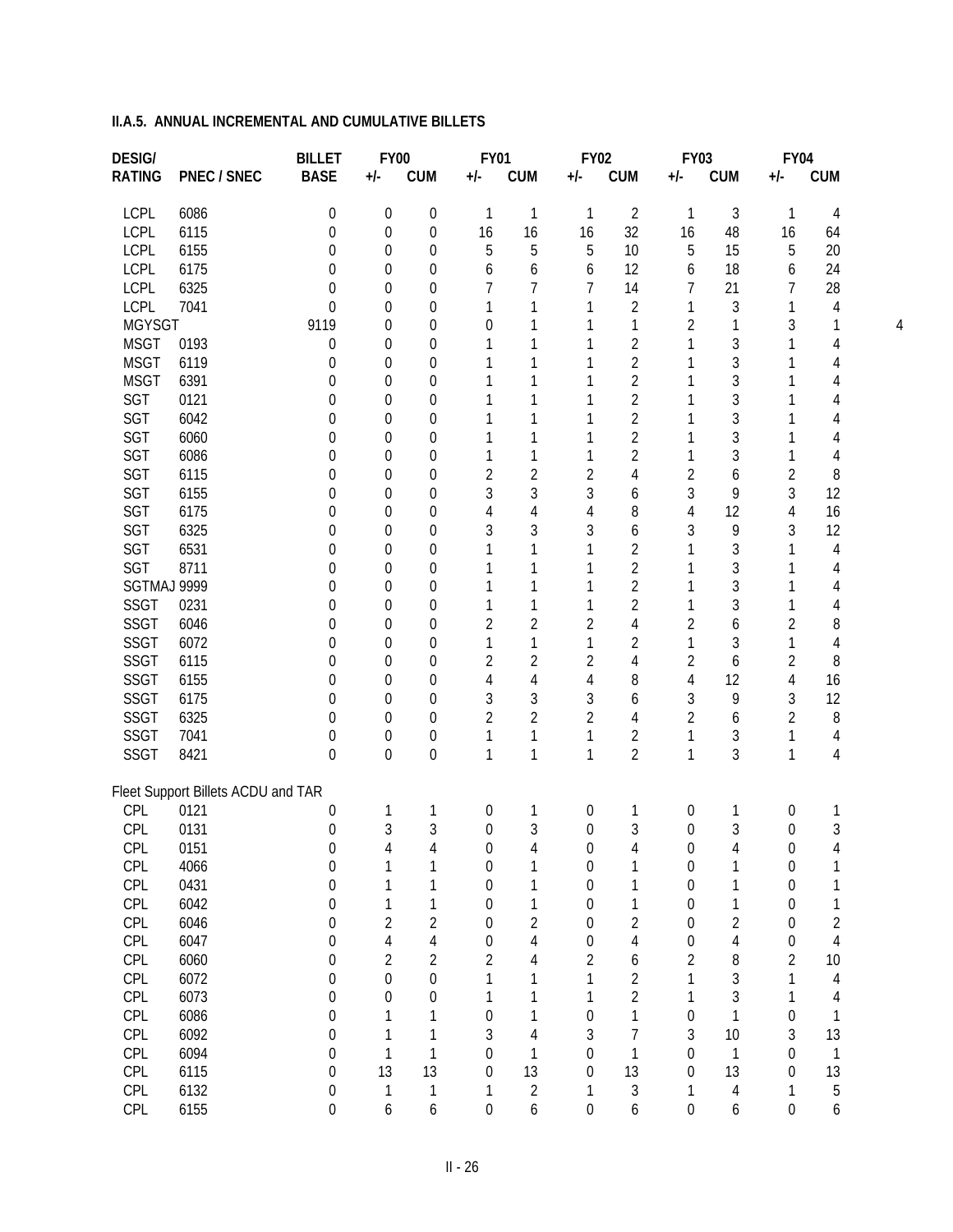| <b>DESIG/</b> |                    | <b>BILLET</b>                        | <b>FY00</b>         |                     | <b>FY01</b>      |                | <b>FY02</b>      |                     | <b>FY03</b>      |                     | <b>FY04</b>      |                     |
|---------------|--------------------|--------------------------------------|---------------------|---------------------|------------------|----------------|------------------|---------------------|------------------|---------------------|------------------|---------------------|
| <b>RATING</b> | <b>PNEC / SNEC</b> | <b>BASE</b>                          | $+/-$               | <b>CUM</b>          | $+/-$            | <b>CUM</b>     | +/-              | <b>CUM</b>          | +/-              | <b>CUM</b>          | +/-              | <b>CUM</b>          |
| CPL           | 6175               | $\theta$                             | 16                  | 16                  | 0                | 16             | 0                | 16                  | 0                | 16                  | 0                | 16                  |
| CPL           | 6325               | $\Omega$                             | 13                  | 13                  | 0                | 13             | 0                | 13                  | 0                | 13                  | 0                | 13                  |
| CPL           | 6413               | 0                                    | $\sqrt{2}$          | $\overline{2}$      | 0                | $\overline{2}$ | 0                | $\overline{2}$      | 0                | $\overline{2}$      | 0                | $\overline{c}$      |
| CPL           | 6423               | 0                                    | $\overline{2}$      | $\overline{2}$      | 1                | 3              | 1                | 4                   | 1                | 5                   | 1                | 6                   |
| CPL           | 6433               | 0                                    | $\overline{2}$      | $\overline{2}$      | 0                | $\overline{2}$ | $\overline{0}$   | $\overline{2}$      | $\overline{0}$   | 2                   | 0                | 2                   |
| CPL           | 6466               | $\left( \right)$                     | 0                   | 0                   | 2                | $\overline{2}$ | 2                | 4                   | 2                | 6                   | $\overline{2}$   | 8                   |
| CPL           | 6483               | $\left( \right)$                     |                     |                     | 1                | $\overline{2}$ | 1                | 3                   | 1                | 4                   | 1                | 5                   |
| CPL           | 6492               | $\left( \right)$                     |                     | 1                   | 0                | 1              | 0                | 1                   | $\overline{0}$   |                     | 0                | 1                   |
| CPL           | 6541               | $\left( \right)$                     | 0                   | 0                   | 2                | 2              | 2                | 4                   | $\overline{2}$   | 6                   | $\overline{2}$   | 8                   |
| CPL           | 6672               | $\left( \right)$                     | 3                   | 3                   | $\overline{2}$   | 5              | $\overline{2}$   | $\overline{7}$      | $\overline{2}$   | 9                   | $\overline{2}$   | 11                  |
| CPL           | 7041               | 0                                    | 2                   | $\overline{2}$      | 0                | 2              | $\overline{0}$   | $\overline{2}$      | $\overline{0}$   | 2                   | 0                | $\overline{c}$      |
| GYSGT         | 0193               | 0                                    | 1                   | 1                   | 0                | 1              | 0                | 1                   | 0                | 1                   | $\overline{0}$   | 1                   |
| GYSGT         | 0491               | 0                                    | 41                  | 41                  | 0                | 41             | 0                | 41                  | 0                | 41                  | 0                | 41                  |
| GYSGT         | 6046               | 0                                    | 3                   | 3                   | 0                | 3              | 0                | 3                   | 0                | 3                   | 0                | 3                   |
| GYSGT         | 6060               | $\left( \right)$                     |                     | 1                   | 0                |                | 0                | 1                   | 0                |                     | 0                | 1                   |
| GYSGT         | 6094               | $\left( \right)$                     | 0                   | 0                   |                  |                | 1                | $\overline{2}$      | 1                | 3                   | 1                | 4                   |
| GYSGT 6115    |                    | $\left( \right)$                     | 4                   | 4                   | 0                | 4              | 0                | 4                   | 0                | 4                   | 0                | 4                   |
| GYSGT 6155    |                    | $\left( \right)$                     |                     | 1                   | 0                | 1              | 0                | 1                   | 0                |                     | 0                | 1                   |
| GYSGT         | 6175               | $\left( \right)$                     | $\overline{2}$      | $\overline{2}$      | 0                | 2              | 0                | $\overline{2}$      | 0                | 2                   | 0                | 2                   |
| GYSGT         | 6325               | $\left( \right)$                     | $\overline{2}$      | $\overline{2}$      | 0                | $\overline{2}$ | 0                | $\overline{2}$      | 0                | 2                   | 0                | 2                   |
| GYSGT         | 6416               | $\left( \right)$                     |                     | 1                   | 0                |                | 0                | 1                   | 0                |                     | 0                | 1                   |
| GYSGT         | 7041               | $\left( \right)$                     |                     | 1                   | 0                |                | 0                | 1                   | 0                |                     | 0                | 1                   |
| LCPL          | 0121               | $\left( \right)$                     |                     |                     | 0                |                | 0                | 1                   | 0                |                     | 0                |                     |
| LCPL          | 0131               | $\left( \right)$                     |                     | 1                   | 0                |                | 0                | 1                   | 0                |                     | 0                |                     |
| LCPL          | 0151               | $\left( \right)$                     |                     |                     | 0                |                | 0                | 1                   | 0                |                     | 0                |                     |
| LCPL          | 2111               | $\left( \right)$                     |                     | 1                   | 0                |                | 0                | 1                   | 0                |                     | 0                | 1                   |
| LCPL          | 4066               | $\left( \right)$                     |                     | 1                   | 0                | 1              | 0                | 1                   | 0                |                     | 0                | 1                   |
| LCPL          | 6042               | $\left( \right)$                     | $\overline{2}$      | $\overline{2}$      | 0                | $\overline{2}$ | 0                | $\overline{2}$      | $\overline{0}$   | 2                   | 0                | $\overline{c}$      |
| LCPL<br>LCPL  | 6046               | $\left( \right)$                     | $\overline{2}$<br>3 | $\overline{2}$<br>3 | 0                | 2<br>3         | 0                | $\overline{2}$<br>3 | 0                | $\overline{2}$<br>3 | 0                | $\overline{c}$<br>3 |
| LCPL          | 6060<br>6072       | $\left( \right)$                     | 5                   | 5                   | 0                |                | 0                | 7                   | 0<br>1           | 8                   | 0<br>1           | 9                   |
| LCPL          | 6073               | $\left( \right)$<br>$\left( \right)$ | $\overline{2}$      | $\overline{2}$      |                  | 6<br>3         |                  | 4                   | 1                | 5                   | 1                |                     |
| <b>LCPL</b>   | 6086               | $\left( \right)$                     | $\overline{2}$      | $\overline{2}$      | 0                | $\overline{2}$ | 0                | $\overline{2}$      | 0                | 2                   | 0                | 6<br>$\overline{c}$ |
| LCPL          | 6092               | 0                                    | $\overline{2}$      | $\overline{2}$      | 1                | 3              | 1                | 4                   | 1                | 5                   | 1                | 6                   |
| <b>LCPL</b>   | 6094               | 0                                    | $\overline{2}$      | $\overline{2}$      | $\boldsymbol{0}$ | $\overline{2}$ | $\boldsymbol{0}$ | $\overline{2}$      | $\boldsymbol{0}$ | $\sqrt{2}$          | $\boldsymbol{0}$ | 2                   |
| <b>LCPL</b>   | 6115               | $\mathbf 0$                          | 18                  | 18                  | $\boldsymbol{0}$ | 18             | $\boldsymbol{0}$ | 18                  | 0                | 18                  | $\boldsymbol{0}$ | 18                  |
| <b>LCPL</b>   | 6132               | $\mathbf 0$                          | $\mathbf{1}$        | $\mathbf{1}$        | 1                | $\overline{2}$ | 1                | $\mathfrak{Z}$      | 1                | $\overline{4}$      | 1                | 5                   |
| <b>LCPL</b>   | 6155               | $\mathbf 0$                          | 12                  | 12                  | 0                | 12             | $\boldsymbol{0}$ | 12                  | $\mathbf 0$      | 12                  | $\boldsymbol{0}$ | 12                  |
| <b>LCPL</b>   | 6175               | $\theta$                             | 16                  | 16                  | 0                | 16             | 0                | 16                  | 0                | 16                  | $\boldsymbol{0}$ | 16                  |
| <b>LCPL</b>   | 6325               | $\mathbf 0$                          | $\overline{7}$      | $\overline{7}$      | 0                | $\overline{7}$ | $\boldsymbol{0}$ | $\overline{7}$      | $\mathbf 0$      | $\boldsymbol{7}$    | $\boldsymbol{0}$ | $\overline{1}$      |
| <b>LCPL</b>   | 6413               | $\mathbf 0$                          | $\overline{c}$      | $\overline{2}$      | 0                | $\overline{2}$ | $\mathbf 0$      | $\overline{2}$      | $\mathbf 0$      | $\sqrt{2}$          | $\boldsymbol{0}$ | $\overline{c}$      |
| <b>LCPL</b>   | 6423               | $\mathbf 0$                          | $\mathbf 1$         | 1                   | 1                | $\overline{2}$ | 1                | 3                   | 1                | $\overline{4}$      | 1                | 5                   |
| <b>LCPL</b>   | 6433               | $\mathbf 0$                          | $\overline{c}$      | $\overline{2}$      | 1                | $\mathfrak{Z}$ | 1                | $\sqrt{4}$          | 1                | 5                   | 1                | 6                   |
| <b>LCPL</b>   | 6466               | $\mathbf 0$                          | $\boldsymbol{0}$    | $\boldsymbol{0}$    | $\overline{2}$   | $\overline{2}$ | $\overline{2}$   | 4                   | $\overline{2}$   | 6                   | $\overline{2}$   | 8                   |
| <b>LCPL</b>   | 6483               | $\mathbf 0$                          | $\overline{2}$      | $\overline{2}$      | $\boldsymbol{0}$ | $\overline{2}$ | $\boldsymbol{0}$ | $\overline{2}$      | $\boldsymbol{0}$ | $\overline{2}$      | $\boldsymbol{0}$ | $\overline{c}$      |
| <b>LCPL</b>   | 6492               | $\mathbf 0$                          | $\boldsymbol{0}$    | $\boldsymbol{0}$    | $\overline{2}$   | $\overline{2}$ | $\overline{2}$   | 4                   | $\overline{2}$   | $\boldsymbol{6}$    | $\overline{2}$   | 8                   |
| <b>LCPL</b>   | 6531               | $\mathbf 0$                          | $\mathbf{1}$        | 1                   | $\boldsymbol{0}$ | 1              | $\boldsymbol{0}$ | 1                   | $\boldsymbol{0}$ | $\mathbf{1}$        | $\boldsymbol{0}$ | $\mathbf{1}$        |
| <b>LCPL</b>   | 6672               | $\boldsymbol{0}$                     | 5                   | 5                   | $\mathfrak{Z}$   | 8              | $\mathfrak{Z}$   | 11                  | $\sqrt{3}$       | 14                  | 3                | 17                  |
| LCPL          | 7041               | $\overline{0}$                       | $\overline{2}$      | $\overline{2}$      | $\boldsymbol{0}$ | $\overline{2}$ | $\boldsymbol{0}$ | $\overline{2}$      | $\boldsymbol{0}$ | $\sqrt{2}$          | $\boldsymbol{0}$ | $\sqrt{2}$          |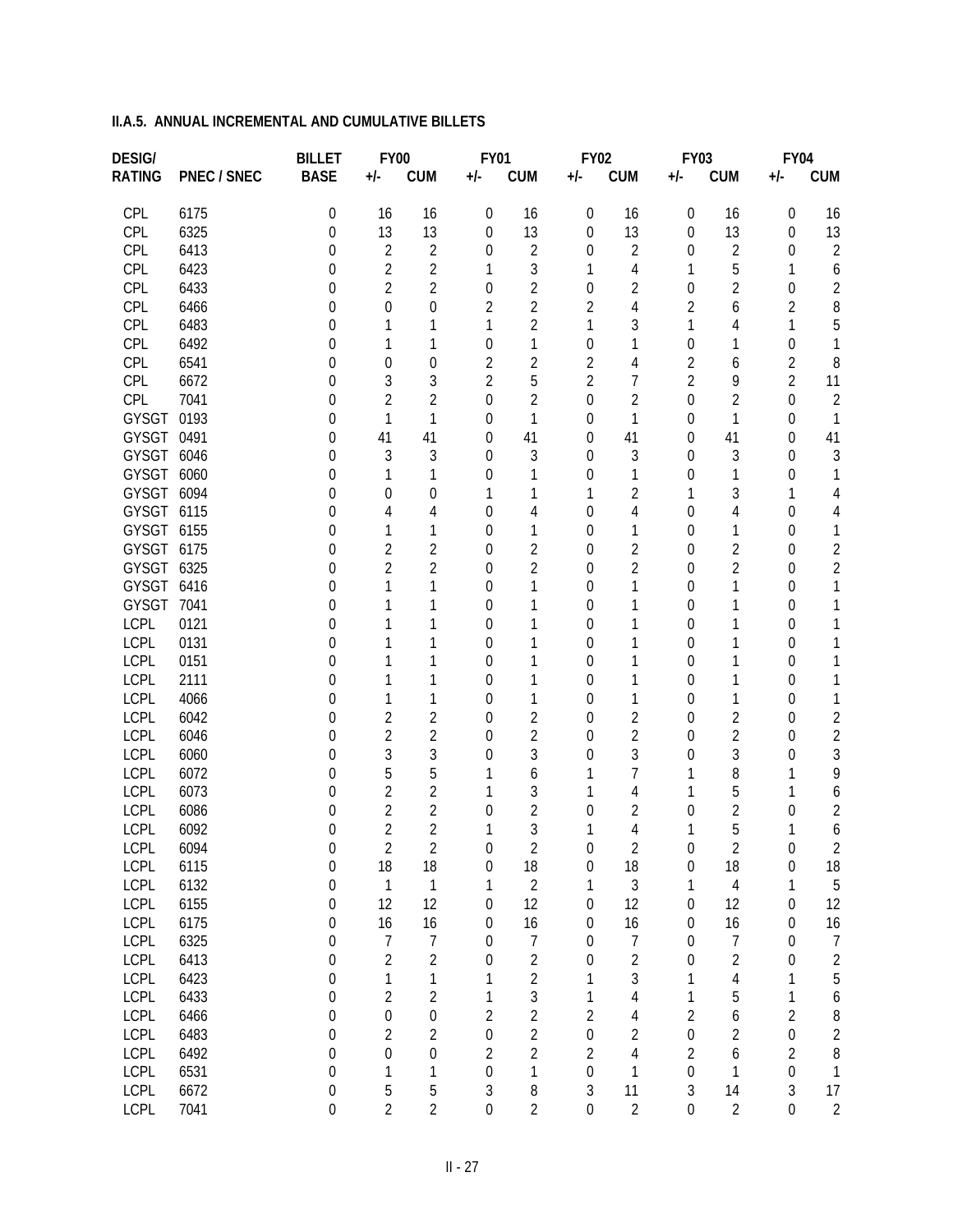| <b>DESIG/</b> |                                         | <b>BILLET</b>    | <b>FY00</b>      |                  | <b>FY01</b>      |                | <b>FY02</b>      |                | <b>FY03</b>      |                | <b>FY04</b>      |                |
|---------------|-----------------------------------------|------------------|------------------|------------------|------------------|----------------|------------------|----------------|------------------|----------------|------------------|----------------|
| <b>RATING</b> | <b>PNEC / SNEC</b>                      | <b>BASE</b>      | $+/-$            | <b>CUM</b>       | +/-              | <b>CUM</b>     | $+/-$            | <b>CUM</b>     | +/-              | <b>CUM</b>     | +/-              | <b>CUM</b>     |
| <b>MSGT</b>   | 6119                                    | $\boldsymbol{0}$ | $\sqrt{3}$       | 3                | $\boldsymbol{0}$ | 3              | 0                | 3              | 0                | 3              | 0                | 3              |
| <b>MSGT</b>   | 6391                                    | 0                | $\overline{2}$   | $\overline{2}$   | 0                | 2              | $\overline{0}$   | $\overline{2}$ | 0                | 2              | 0                | 2              |
| SGT           | 0121                                    | 0                | 2                | $\overline{2}$   | 0                | $\overline{2}$ | 0                | $\overline{2}$ | 0                | 2              | 0                | 2              |
| SGT           | 0131                                    | $\left( \right)$ | 1                | 1                | $\theta$         |                | 0                | 1              | 0                |                | 0                | 1              |
| SGT           | 0151                                    | $\left( \right)$ |                  | 1                | $\theta$         |                | 0                | 1              | 0                |                | 0                | 1              |
| SGT           | 5711                                    | $\left( \right)$ |                  | 1                | 0                |                | 0                | 1              | 0                |                | 0                |                |
| SGT           | 6047                                    | $\left( \right)$ |                  | 1                | $\theta$         |                | 0                | 1              | 0                |                | 0                | 1              |
| SGT           | 6060                                    | $\left( \right)$ | 3                | 3                | $\theta$         | 3              | 0                | 3              | 0                | 3              | 0                | 3              |
| <b>SGT</b>    | 6086                                    | $\mathcal{O}$    |                  | 1                | $\theta$         |                | 0                | 1              | 0                |                | 0                |                |
| SGT           | 6092                                    | $\left( \right)$ | 1                | 1                | $\theta$         |                | 0                | 1              | 0                |                | 0                | 1              |
| SGT           | 6094                                    | $\left( \right)$ | 1                | 1                | 0                | 1              | 0                | 1              | 0                |                | 0                | 1              |
| <b>SGT</b>    | 6115                                    | $\left( \right)$ | 18               | 18               | 0                | 18             | 0                | 18             | 0                | 18             | 0                | 18             |
| SGT           | 6132                                    | $\left( \right)$ | $\boldsymbol{0}$ | 0                |                  | 1              | 1                | $\overline{2}$ | 1                | 3              | 1                | 4              |
| <b>SGT</b>    | 6155                                    | 0                | 9                | 9                | 0                | 9              | 0                | 9              | $\overline{0}$   | 9              | 0                | 9              |
| SGT           | 6175                                    | 0                | 10               | 10               | 0                | 10             | 0                | 10             | 0                | 10             | 0                | 10             |
| SGT           | 6325                                    | $\left( \right)$ | 12               | 12               | $\theta$         | 12             | 0                | 12             | 0                | 12             | 0                | 12             |
| <b>SGT</b>    | 6412                                    | $\left( \right)$ | $\overline{2}$   | $\overline{2}$   |                  | 3              | 1                | 4              | 1                | 5              | 1                | 6              |
| SGT           | 6413                                    | $\left( \right)$ | 3                | 3                | 0                | 3              | 0                | 3              | $\theta$         | 3              | 0                | 3              |
| SGT           | 6433                                    | $\left( \right)$ |                  | 1                |                  | 2              | 1                | 3              | 1                | 4              | 1                | 5              |
| <b>SGT</b>    | 6483                                    | $\left( \right)$ |                  | 1                | $\Omega$         |                | 0                | 1              | 0                |                | 0                | 1              |
| SGT           | 6492                                    | $\left( \right)$ |                  | 1                | $\theta$         |                | 0                | 1              | 0                |                | 0                | 1              |
| <b>SGT</b>    | 6531                                    | $\left( \right)$ |                  | 1                | 0                | 1              | 0                | 1              | 0                |                | 0                |                |
| SGT           | 6672                                    | $\left( \right)$ | $\overline{2}$   | $\overline{2}$   |                  | 3              | 1                | 4              | 1                | 5              | 1                | 6              |
| SGT           | 8711                                    | $\left( \right)$ | 1                | 1                | $\theta$         |                | 0                | 1              | 0                |                | 0                |                |
| SGTMAJ 9999   |                                         | $\left( \right)$ |                  | 1                | $\theta$         |                | 0                | 1              | 0                |                | 0                |                |
| <b>SSGT</b>   | 0193                                    | $\left( \right)$ |                  | 1                | $\theta$         |                | 0                | 1              | 0                |                | 0                | 1              |
| <b>SSGT</b>   | 0231                                    | $\left( \right)$ | 1                | 1                | $\theta$         | 1              | 0                | 1              | 0                |                | 0                | 1              |
| <b>SSGT</b>   | 6047                                    | $\left( \right)$ | $\overline{2}$   | 2                | $\theta$         | 2              | 0                | $\overline{2}$ | 0                | 2              | 0                | $\overline{c}$ |
| <b>SSGT</b>   | 6072                                    | $\left( \right)$ | 8                | 8                | 0                | 8              | 0                | 8              | 0                | 8              | 0                | 8              |
| <b>SSGT</b>   | 6094                                    | $\left( \right)$ | 0                | $\overline{0}$   |                  | 1              | 1                | $\overline{2}$ | 1                | 3              | 1                | 4              |
| <b>SSGT</b>   | 6115                                    | $\left( \right)$ | 10               | 10               | 0                | 10             | 0                | 10             | 0                | 10             | 0                | 10             |
| <b>SSGT</b>   | 6125                                    | $\mathcal{L}$    | $\overline{2}$   | 2                | $\theta$         | 2              | 0                | $\overline{2}$ | 0                | 2              | 0                | $\overline{2}$ |
| <b>SSGT</b>   | 6155                                    | $\left( \right)$ | 7                | 7                | $\theta$         | 7              | 0                | $\overline{7}$ | 0                | 7              | 0                | 7              |
| <b>SSGT</b>   | 6175                                    | 0                | 5                | 5                | 0                | 5              | 0                | 5              | $\overline{0}$   | 5              | 0                | 5              |
| SSGT          | 6325                                    | $\cup$           | 6                | 6                | 0                | 6              | $\boldsymbol{0}$ | 6              | 0                | 6              | $\boldsymbol{0}$ | 6              |
| SSGT          | 6414                                    | $\theta$         | 1                | 1                | 0                | 1              | $\boldsymbol{0}$ | 1              | 0                |                | $\boldsymbol{0}$ | 1              |
| SSGT          | 6531                                    | 0                | 1                | 1                | $\mathbf 0$      | 1              | $\boldsymbol{0}$ | 1              | $\mathbf 0$      | 1              | $\boldsymbol{0}$ | 1              |
| <b>SSGT</b>   | 7041                                    | 0                | 1                | 1                | $\mathbf 0$      | 1              | $\boldsymbol{0}$ | $\mathbf{1}$   | $\boldsymbol{0}$ | 1              | $\boldsymbol{0}$ | 1              |
| <b>SSGT</b>   | 8421                                    | $\mathbf 0$      | $\mathbf 1$      | $\mathbf{1}$     | $\boldsymbol{0}$ | $\mathbf{1}$   | $\mathbf 0$      | $\mathbf{1}$   | $\boldsymbol{0}$ | $\mathbf 1$    | $\boldsymbol{0}$ | 1              |
|               | Staff Billets ACDU and TAR              |                  |                  |                  |                  |                |                  |                |                  |                |                  |                |
|               | 6115                                    | $\boldsymbol{0}$ | 0                | 0                | 6                | 6              | 1                | 7              | 0                | 7              | $\mathfrak{Z}$   | 10             |
|               | 6155                                    | $\Omega$         | 0                | $\boldsymbol{0}$ | $\mathfrak{Z}$   | 3              | $\boldsymbol{0}$ | 3              | $\boldsymbol{0}$ | 3              | $\boldsymbol{0}$ | $\mathfrak{Z}$ |
|               | 6175                                    | 0                | 0                | $\boldsymbol{0}$ | $\sqrt{4}$       | $\sqrt{4}$     | $\mathbf 0$      | $\overline{4}$ | $\mathbf 0$      | $\overline{4}$ | 3                | $\overline{7}$ |
|               | 6325                                    | $\mathbf 0$      | 0                | $\boldsymbol{0}$ | $\overline{2}$   | $\overline{2}$ | $\mathbf{1}$     | 3              | $\boldsymbol{0}$ | 3              | $\mathbf{1}$     | $\overline{4}$ |
|               | Chargeable Student Billets ACDU and TAR |                  |                  |                  |                  |                |                  |                |                  |                |                  |                |
|               |                                         | $\boldsymbol{0}$ | $\boldsymbol{0}$ | $\boldsymbol{0}$ | 8                | 8              | $\sqrt{3}$       | 11             | $\overline{7}$   | 18             | $\sqrt{5}$       | 23             |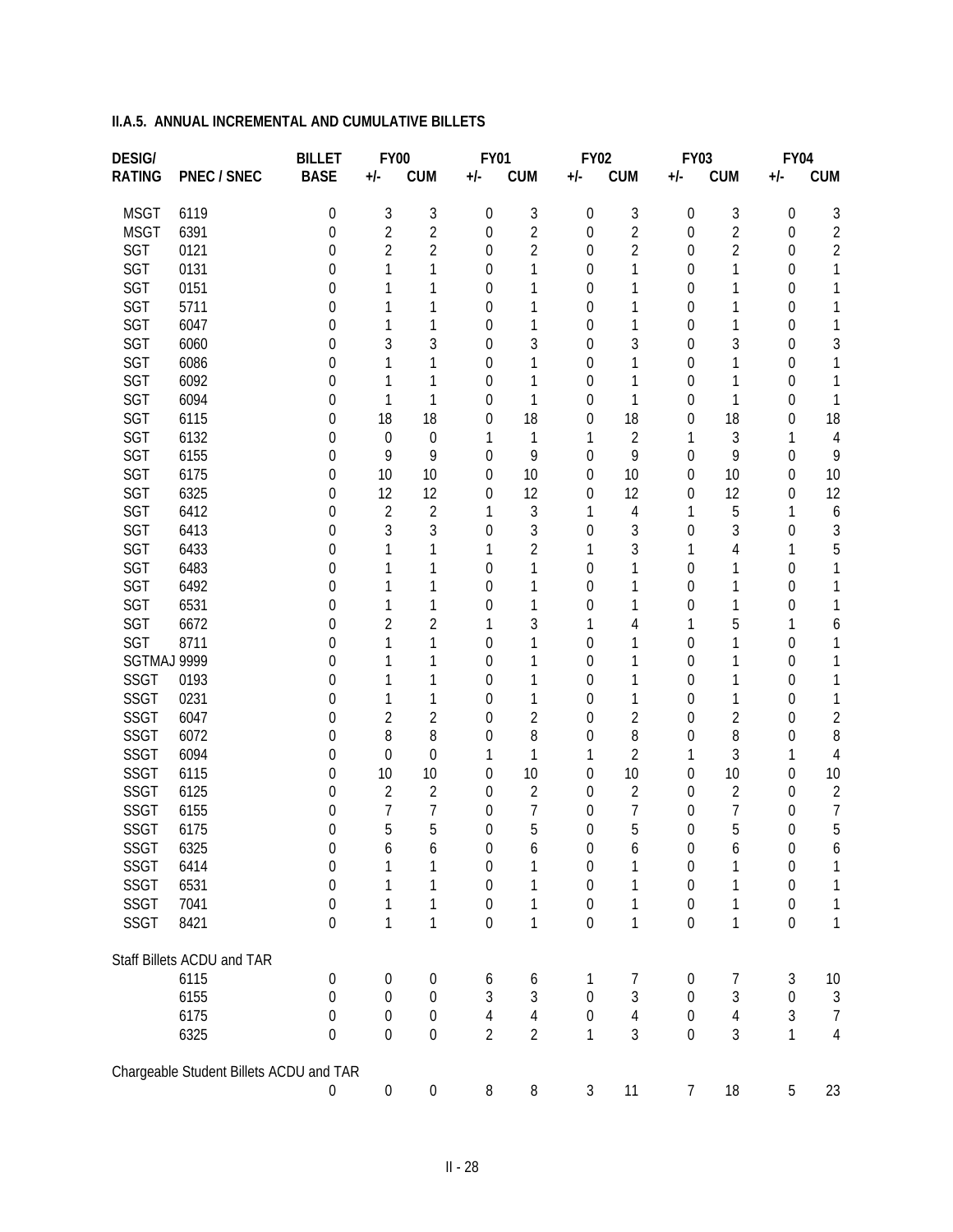| <b>DESIG/</b>                       | <b>BILLET</b> | <b>FY00</b> |            | <b>FY01</b> |            | <b>FY02</b> |            | <b>FY03</b> |            | <b>FY04</b> |            |
|-------------------------------------|---------------|-------------|------------|-------------|------------|-------------|------------|-------------|------------|-------------|------------|
| <b>RATING</b><br>PNEC / SNEC        | <b>BASE</b>   | $+/-$       | <b>CUM</b> | $+/-$       | <b>CUM</b> | $+/-$       | <b>CUM</b> | $+/-$       | <b>CUM</b> | $+/-$       | <b>CUM</b> |
| <b>TOTAL USMC ENLISTED BILLETS:</b> |               |             |            |             |            |             |            |             |            |             |            |
| Operational                         | 0             | $\Omega$    | $\Omega$   | 123         | 123        | 123         | 246        | 123         | 369        | 123         | 492        |
| Fleet Support                       | 0             | 360         | 360        | 35          | 395        | 35          | 430        | 35          | 465        | 35          | 500        |
| Staff                               | 0             | $\Omega$    | $\Omega$   | 15          | 15         | 2           | 17         | $\Omega$    | 17         |             | 24         |
| Chargeable Student                  | 0             | 0           | $\Omega$   | 12          | 12         | 3           | 17         | 10          | 27         | 12          | 35         |

**NOTE:** VMMT-204 officer and enlisted instructor and maintenance personnel billet base will include most of the personnel already trained during the EMD Phase.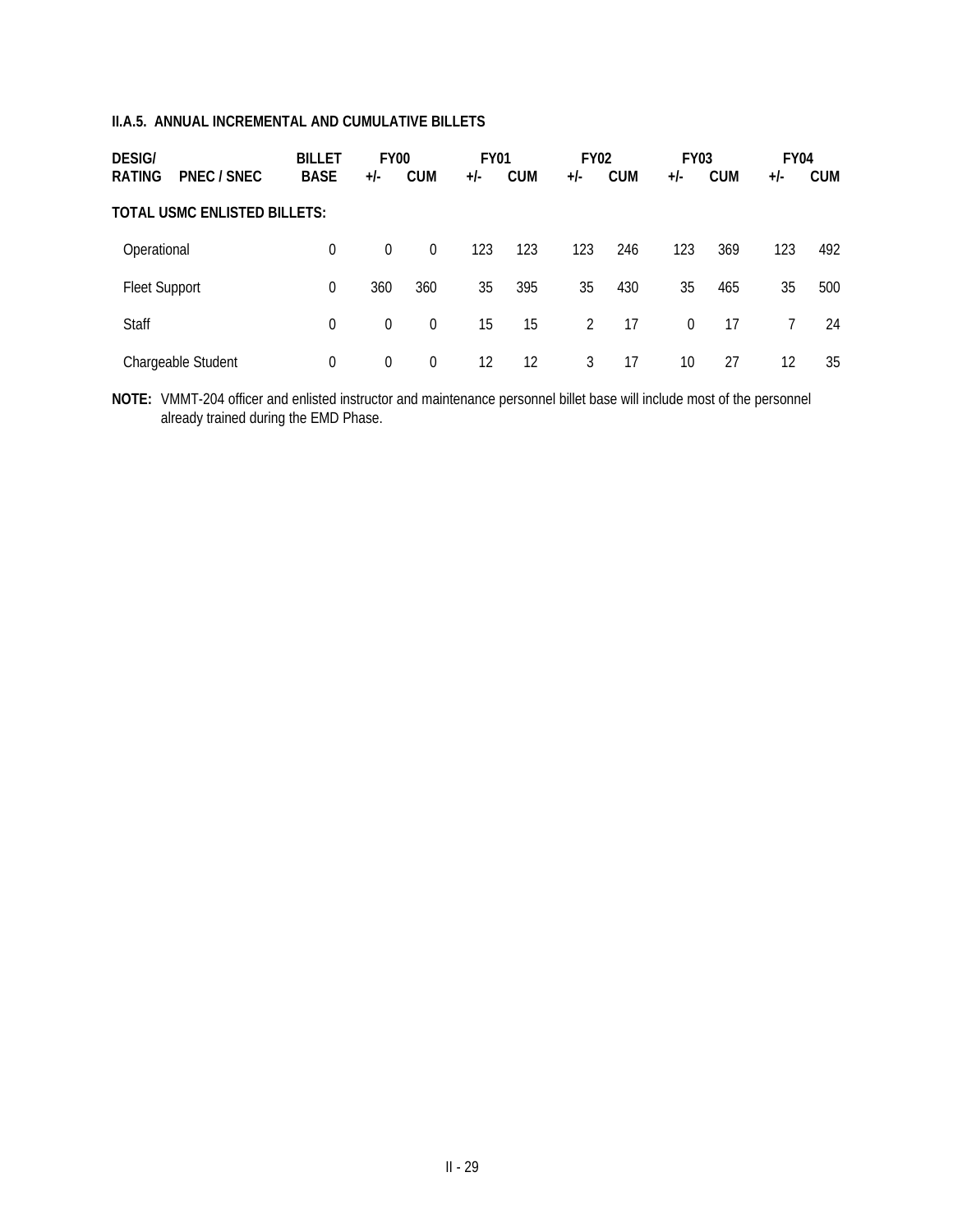## **II.B. PERSONNEL REQUIREMENTS**

#### **II.B.1. ANNUAL TRAINING INPUT REQUIREMENTS**

|                                    | CIN, COURSE TITLE: M-601-XXXX, V-22 Power Plants and Related Systems Organizational Maintenance<br><b>COURSE LENGTH: 9.6 Weeks</b><br><b>TOUR LENGTH:</b><br><b>ATTRITION FACTOR: 14%</b><br><b>BACKOUT FACTOR:</b><br>0.19 |                                                                                                              |            |                           |                           |                                               |                           |            |                           |            |                           |            |
|------------------------------------|-----------------------------------------------------------------------------------------------------------------------------------------------------------------------------------------------------------------------------|--------------------------------------------------------------------------------------------------------------|------------|---------------------------|---------------------------|-----------------------------------------------|---------------------------|------------|---------------------------|------------|---------------------------|------------|
| <b>TRAINING</b><br><b>ACTIVITY</b> | <b>SOURCE</b>                                                                                                                                                                                                               | <b>ACDU/TAR</b><br><b>SELRES</b>                                                                             | <b>OFF</b> | <b>FY00</b><br><b>ENL</b> | <b>FY01</b><br><b>OFF</b> | <b>ENL</b>                                    | <b>FY02</b><br><b>OFF</b> | <b>ENL</b> | <b>FY03</b><br><b>OFF</b> | <b>ENL</b> | <b>FY04</b><br><b>OFF</b> | <b>ENL</b> |
|                                    | VMMT-204, MCAS New River<br>Marine                                                                                                                                                                                          | <b>USMC</b>                                                                                                  |            | $\mathbf 0$               |                           | 40                                            |                           | 58         |                           | 92         |                           | 120        |
| <b>COURSE TOTAL:</b>               |                                                                                                                                                                                                                             |                                                                                                              |            | $\mathbf 0$               |                           | 40                                            |                           | 58         |                           | 92         |                           | 120        |
| <b>TRAINING</b><br><b>ACTIVITY</b> | <b>SOURCE</b>                                                                                                                                                                                                               | <b>ACDU/TAR</b><br><b>SELRES</b>                                                                             | <b>OFF</b> | <b>FY05</b><br><b>ENL</b> | <b>FY06</b><br><b>OFF</b> | <b>ENL</b>                                    | <b>FY07</b><br><b>OFF</b> | <b>ENL</b> | <b>FY08</b><br><b>OFF</b> | <b>ENL</b> | <b>FY09</b><br><b>OFF</b> | <b>ENL</b> |
|                                    | VMMT-204, MCAS New River<br>Marine                                                                                                                                                                                          | <b>USMC</b>                                                                                                  |            | 165                       |                           | 196                                           |                           | 217        |                           | 236        |                           | 255        |
| <b>COURSE TOTAL:</b>               |                                                                                                                                                                                                                             |                                                                                                              |            | 165                       |                           | 196                                           |                           | 217        |                           | 236        |                           | 255        |
| <b>COURSE LENGTH:</b>              | <b>ATTRITION FACTOR: 14%</b>                                                                                                                                                                                                | CIN, COURSE TITLE: M-602-XXX1, V-22 Avionics and Electrical Systems Organizational Maintenance<br>14.0 Weeks |            |                           |                           | <b>TOUR LENGTH:</b><br><b>BACKOUT FACTOR:</b> |                           | 0.28       |                           |            |                           |            |
| <b>TRAINING</b><br><b>ACTIVITY</b> | <b>SOURCE</b>                                                                                                                                                                                                               | <b>ACDU/TAR</b><br><b>SELRES</b>                                                                             | <b>OFF</b> | <b>FY00</b><br><b>ENL</b> | <b>FY01</b><br><b>OFF</b> | <b>ENL</b>                                    | <b>FY02</b><br><b>OFF</b> | <b>ENL</b> | <b>FY03</b><br><b>OFF</b> | <b>ENL</b> | <b>FY04</b><br><b>OFF</b> | <b>ENL</b> |
|                                    | VMMT-204, MCAS New River<br>Marine                                                                                                                                                                                          | <b>USMC</b>                                                                                                  |            | $\mathbf 0$               |                           | 16                                            |                           | 24         |                           | 38         |                           | 46         |
| <b>COURSE TOTAL:</b>               |                                                                                                                                                                                                                             |                                                                                                              |            | $\mathbf 0$               |                           | 16                                            |                           | 24         |                           | 38         |                           | 46         |
| <b>TRAINING</b><br><b>ACTIVITY</b> | <b>SOURCE</b>                                                                                                                                                                                                               | <b>ACDU/TAR</b><br><b>SELRES</b>                                                                             | <b>OFF</b> | <b>FY05</b><br><b>ENL</b> | <b>FY06</b><br>0FF        | <b>ENL</b>                                    | <b>FY07</b><br><b>OFF</b> | <b>ENL</b> | <b>FY08</b><br><b>OFF</b> | <b>ENL</b> | <b>FY09</b><br><b>OFF</b> | <b>ENL</b> |
|                                    | VMMT-204, MCAS New River<br>Marine                                                                                                                                                                                          | <b>USMC</b>                                                                                                  |            | 68                        |                           | 81                                            |                           | 89         |                           | 97         |                           | 105        |
| <b>COURSE TOTAL:</b>               |                                                                                                                                                                                                                             |                                                                                                              |            | 68                        |                           | 81                                            |                           | 89         |                           | 97         |                           | 105        |

**NOTE 1:** This attrition factor was calculated with 14 percent training attrition from the student throughput requirements calculated by ITRO.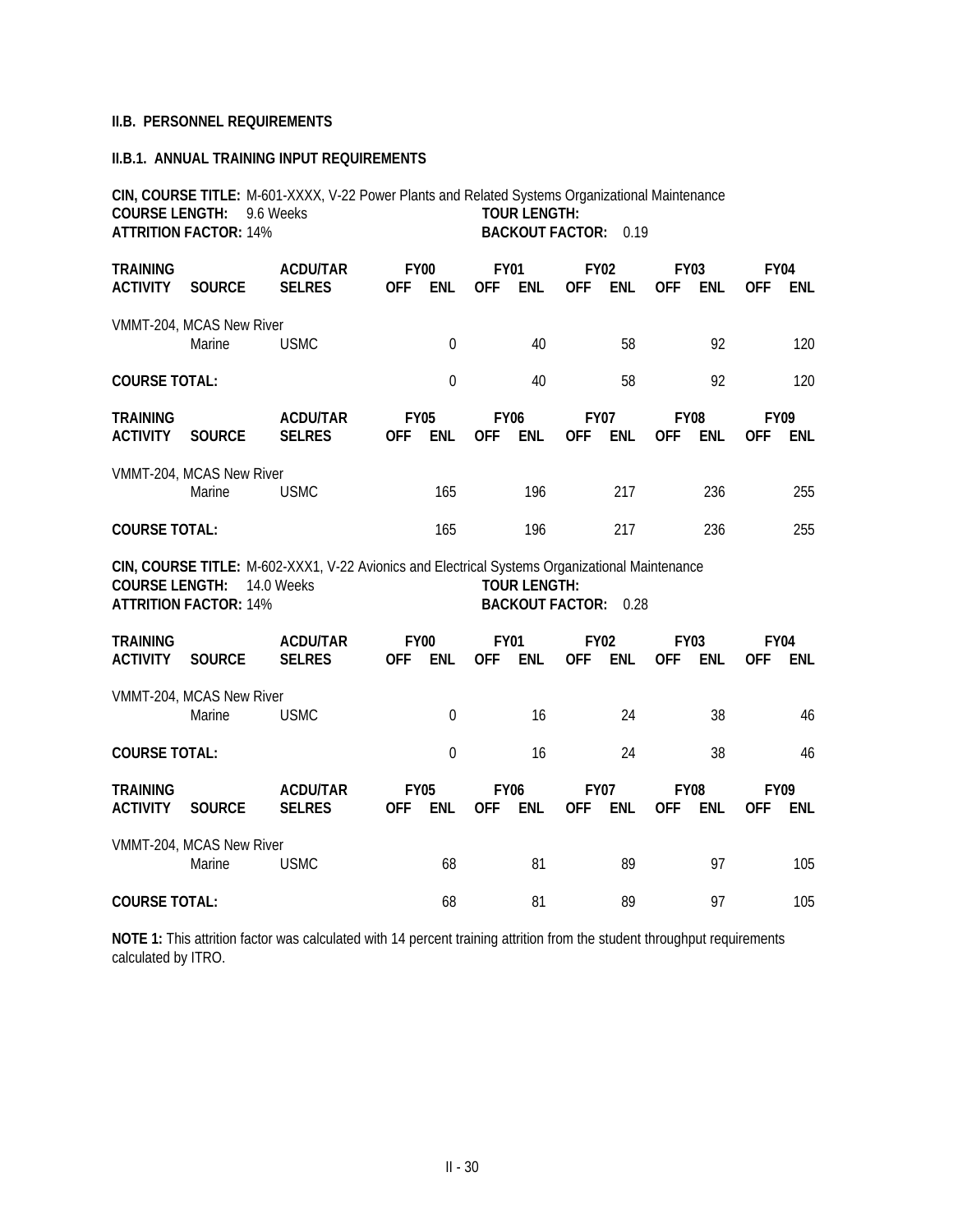#### **II.B.1. ANNUAL TRAINING INPUT REQUIREMENTS**

**CIN, COURSE TITLE:** M-603-XXXX, V-22 Airframes and Hydraulic Systems Organizational Maintenance **COURSE LENGTH:** 9.6 Weeks **ATTRITION FACTOR:** 14% **BACKOUT FACTOR:** 0.19 **TRAINING ACDU/TAR FY00 FY01 FY02 FY03 FY04 ACTIVITY SOURCE SELRES OFF ENL OFF ENL OFF ENL OFF ENL OFF ENL** VMMT-204, MCAS New River Marine USMC 0 13 17 29 37 **COURSE TOTAL:** 0 13 17 29 37 **TRAINING ACDU/TAR FY05 FY06 FY07 FY08 FY09 ACTIVITY SOURCE SELRES OFF ENL OFF ENL OFF ENL OFF ENL OFF ENL** VMMT-204, MCAS New River Marine USMC 50 58 63 67 72 **COURSE TOTAL:**  $\begin{array}{ccccccc} 50 & 58 & 63 & 67 & 72 \end{array}$ 

**NOTE 1:** This attrition factor was calculated with 14 percent training attrition from the student throughput requirements calculated by ITRO.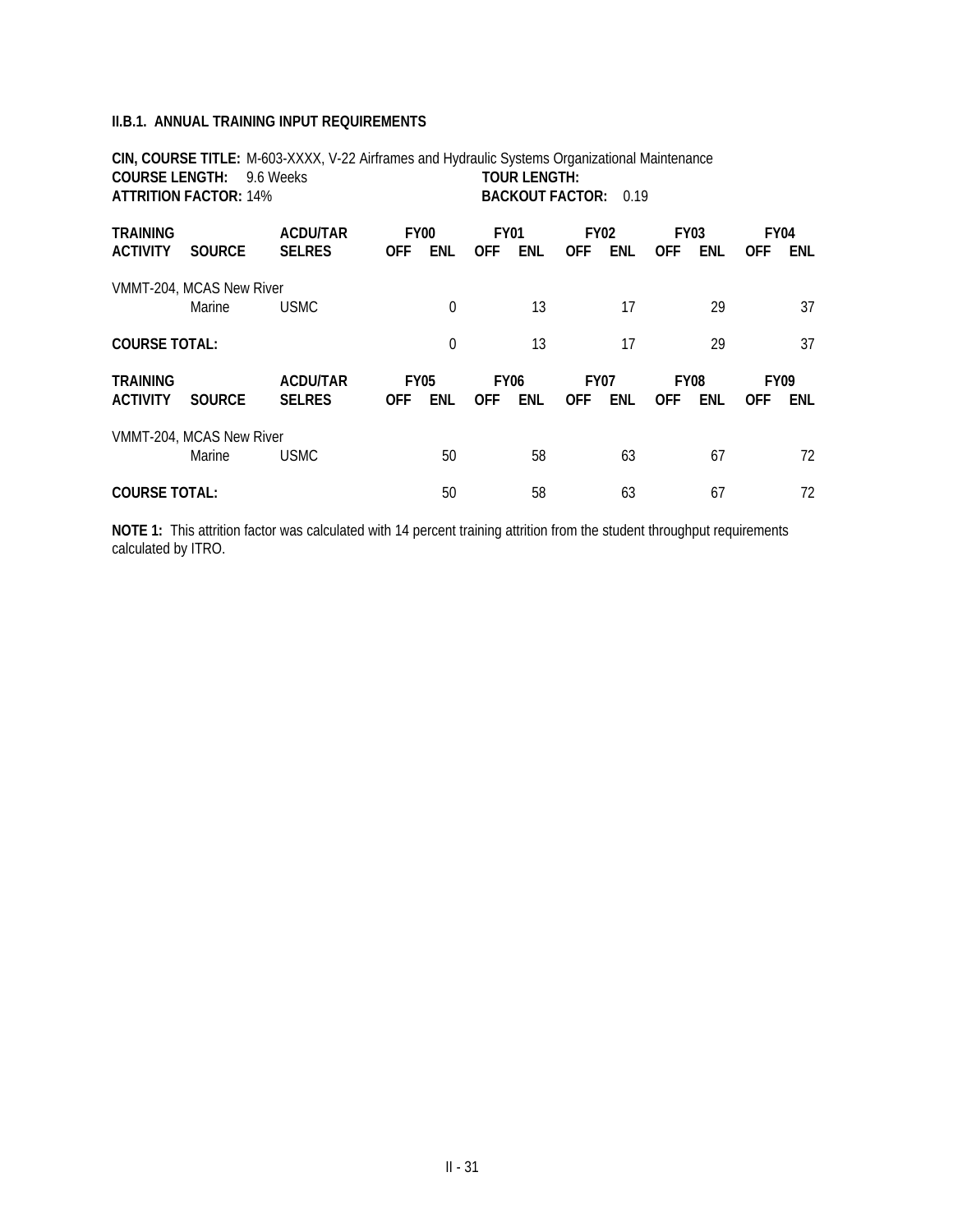## **II.B.1. ANNUAL TRAINING INPUT REQUIREMENTS**

# Air Force Annual Training Inputs

|                                    | <b>COURSE LENGTH: 2.6 Weeks</b><br><b>ATTRITION FACTOR: 14%</b> | CIN, COURSE TITLE: M-601-3626, V-22 Power Plants and Related Systems Organizational Maintenance             |            |                           |                           | <b>TOUR LENGTH:</b><br><b>BACKOUT FACTOR: 0.05</b> |                           |                           |                           |                           |            |                           |
|------------------------------------|-----------------------------------------------------------------|-------------------------------------------------------------------------------------------------------------|------------|---------------------------|---------------------------|----------------------------------------------------|---------------------------|---------------------------|---------------------------|---------------------------|------------|---------------------------|
| <b>TRAINING</b><br><b>ACTIVITY</b> | <b>SOURCE</b>                                                   | <b>ACDU/TAR</b><br><b>SELRES</b>                                                                            | <b>OFF</b> | <b>FY00</b><br><b>ENL</b> | <b>OFF</b>                | <b>FY01</b><br>ENL                                 | <b>OFF</b>                | <b>FY02</b><br><b>ENL</b> | <b>OFF</b>                | <b>FY03</b><br><b>ENL</b> | <b>OFF</b> | <b>FY04</b><br><b>ENL</b> |
|                                    | VMMT-204, MCAS New River                                        | <b>USAF</b>                                                                                                 |            | $\mathbf 0$               |                           | $\mathbf 0$                                        |                           | 10                        |                           | 39                        |            | 57                        |
| <b>COURSE TOTAL:</b>               |                                                                 |                                                                                                             |            | $\mathbf 0$               |                           | $\mathbf 0$                                        |                           | 10                        |                           | 39                        |            | 57                        |
| <b>TRAINING</b><br><b>ACTIVITY</b> | <b>SOURCE</b>                                                   | <b>ACDU/TAR</b><br><b>SELRES</b>                                                                            | <b>OFF</b> | <b>FY05</b><br>ENL        | <b>OFF</b>                | <b>FY06</b><br><b>ENL</b>                          | <b>FY07</b><br><b>OFF</b> | ENL                       | <b>FY08</b><br><b>OFF</b> | <b>ENL</b>                | <b>OFF</b> | <b>FY09</b><br><b>ENL</b> |
|                                    | VMMT-204, MCAS New River                                        | <b>USAF</b>                                                                                                 |            | 63                        |                           | 76                                                 |                           | 82                        |                           | 96                        |            | 55                        |
| <b>COURSE TOTAL:</b>               |                                                                 |                                                                                                             |            | 63                        |                           | 76                                                 |                           | 82                        |                           | 96                        |            | 55                        |
| <b>COURSE LENGTH:</b>              | <b>ATTRITION FACTOR: 14%</b>                                    | CIN, COURSE TITLE: M-603-XXXX, V-22 Airframes and Hydraulic Systems Organizational Maintenance<br>3.4 Weeks |            |                           |                           | <b>TOUR LENGTH:</b><br><b>BACKOUT FACTOR: 0.07</b> |                           |                           |                           |                           |            |                           |
| <b>TRAINING</b><br><b>ACTIVITY</b> | <b>SOURCE</b>                                                   | <b>ACDU/TAR</b><br><b>SELRES</b>                                                                            | <b>OFF</b> | <b>FY00</b><br><b>ENL</b> | <b>FY01</b><br><b>OFF</b> | <b>ENL</b>                                         | <b>OFF</b>                | <b>FY02</b><br><b>ENL</b> | <b>OFF</b>                | <b>FY03</b><br><b>ENL</b> | <b>OFF</b> | <b>FY04</b><br><b>ENL</b> |
|                                    | VMMT-204, MCAS New River                                        | <b>USAF</b>                                                                                                 |            | $\mathbf 0$               |                           | $\mathbf 0$                                        |                           | 3                         |                           | 16                        |            | 18                        |
| <b>COURSE TOTAL:</b>               |                                                                 |                                                                                                             |            | $\mathbf 0$               |                           | $\overline{0}$                                     |                           | 3                         |                           | 16                        |            | 18                        |
| <b>TRAINING</b><br><b>ACTIVITY</b> | <b>SOURCE</b>                                                   | <b>ACDU/TAR</b><br><b>SELRES</b>                                                                            | <b>OFF</b> | <b>FY05</b><br>ENL        | <b>OFF</b>                | <b>FY06</b><br><b>ENL</b>                          | <b>OFF</b>                | <b>FY07</b><br>ENL        | <b>FY08</b><br><b>OFF</b> | <b>ENL</b>                | <b>OFF</b> | <b>FY09</b><br>ENL        |
|                                    | VMMT-204, MCAS New River                                        |                                                                                                             |            |                           |                           |                                                    |                           |                           |                           |                           |            |                           |
|                                    |                                                                 | <b>USAF</b>                                                                                                 |            | 25                        |                           | 24                                                 |                           | 26                        |                           | 31                        |            | 19                        |
| <b>COURSE TOTAL:</b>               |                                                                 |                                                                                                             |            | 25                        |                           | 24                                                 |                           | 26                        |                           | 31                        |            | 19                        |

**NOTE 1:** This attrition factor was calculated with 14 percent training attrition from the student throughput requirements provided by the Air Force.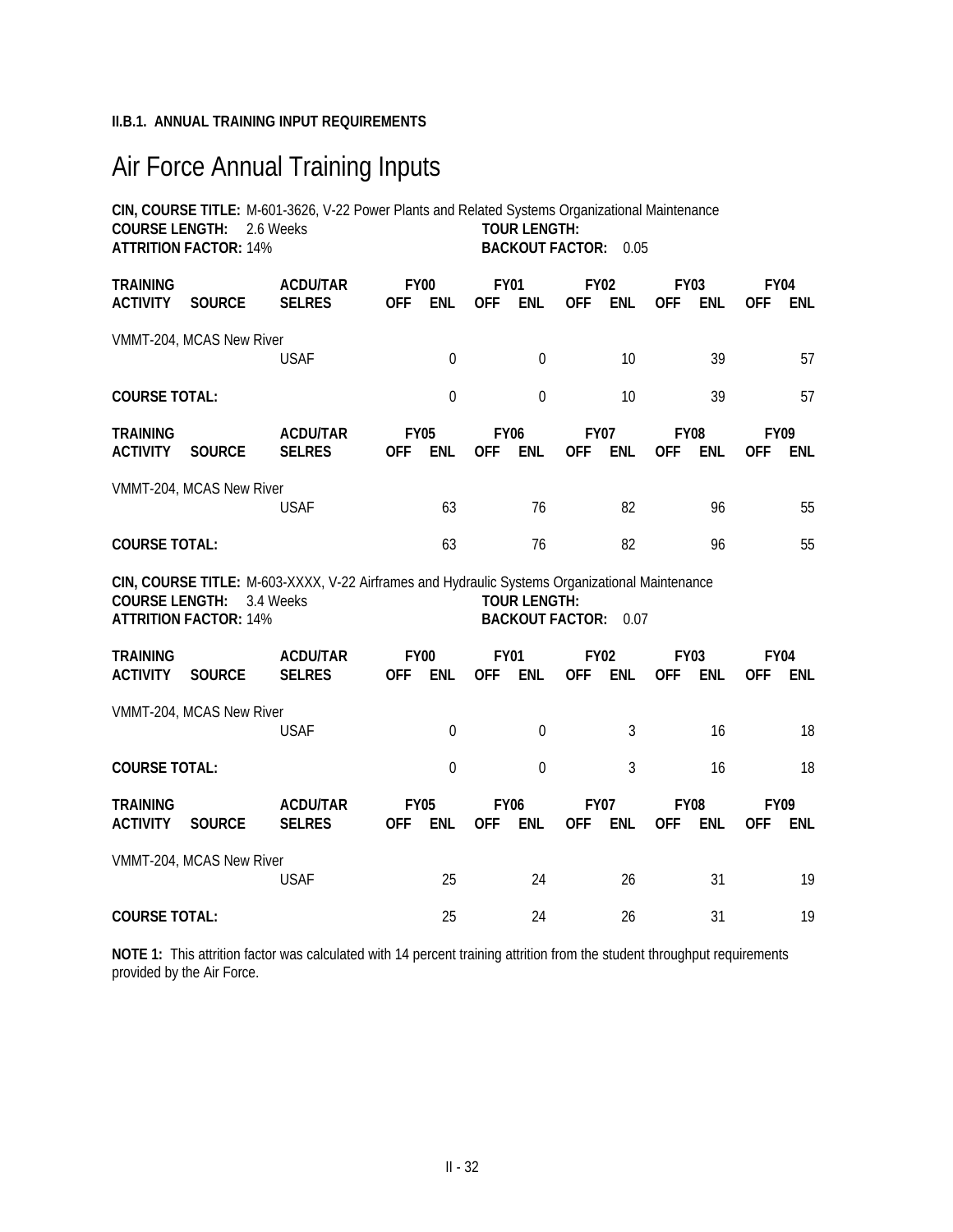## **II.B.1. ANNUAL TRAINING INPUT REQUIREMENTS**

|                                    | <b>COURSE LENGTH: 13.0 Weeks</b><br><b>ATTRITION FACTOR: 14%</b> | CIN, COURSE TITLE: M-602-XXX3, V-22 Integrated Avionics Systems Organizational Maintenance                       |            |                           |                           | <b>TOUR LENGTH:</b><br><b>BACKOUT FACTOR: 0.26</b> |                           |                |                           |            |            |                           |
|------------------------------------|------------------------------------------------------------------|------------------------------------------------------------------------------------------------------------------|------------|---------------------------|---------------------------|----------------------------------------------------|---------------------------|----------------|---------------------------|------------|------------|---------------------------|
| <b>TRAINING</b><br><b>ACTIVITY</b> | <b>SOURCE</b>                                                    | <b>ACDU/TAR</b><br><b>SELRES</b>                                                                                 | <b>OFF</b> | <b>FY00</b><br><b>ENL</b> | <b>FY01</b><br><b>OFF</b> | <b>ENL</b>                                         | <b>FY02</b><br><b>OFF</b> | <b>ENL</b>     | <b>FY03</b><br><b>OFF</b> | <b>ENL</b> | <b>OFF</b> | <b>FY04</b><br>ENL        |
|                                    | VMMT-204, MCAS New River                                         | <b>USAF</b>                                                                                                      |            | $\boldsymbol{0}$          |                           | $\mathbf 0$                                        |                           | $\overline{7}$ |                           | 29         |            | 44                        |
| <b>COURSE TOTAL:</b>               |                                                                  |                                                                                                                  |            | $\overline{0}$            |                           | $\overline{0}$                                     |                           | $\overline{7}$ |                           | 29         |            | 44                        |
| <b>TRAINING</b><br><b>ACTIVITY</b> | <b>SOURCE</b>                                                    | <b>ACDU/TAR</b><br><b>SELRES</b>                                                                                 | <b>OFF</b> | <b>FY05</b><br>ENL        | <b>FY06</b><br><b>OFF</b> | ENL                                                | <b>FY07</b><br><b>OFF</b> | ENL            | <b>FY08</b><br><b>OFF</b> | <b>ENL</b> | <b>OFF</b> | <b>FY09</b><br><b>ENL</b> |
|                                    | VMMT-204, MCAS New River                                         | <b>USAF</b>                                                                                                      |            | 47                        |                           | 60                                                 |                           | 65             |                           | 75         |            | 41                        |
| <b>COURSE TOTAL:</b>               |                                                                  |                                                                                                                  |            | 47                        |                           | 60                                                 |                           | 65             |                           | 75         |            | 41                        |
| <b>COURSE LENGTH:</b>              | <b>ATTRITION FACTOR: 14%</b>                                     | CIN, COURSE TITLE: M-602-XXX2, V-22 Environmental and Electrical Systems Organizational Maintenance<br>6.4 Weeks |            |                           |                           | <b>TOUR LENGTH:</b><br><b>BACKOUT FACTOR: 0.13</b> |                           |                |                           |            |            |                           |
| <b>TRAINING</b><br><b>ACTIVITY</b> | <b>SOURCE</b>                                                    | <b>ACDU/TAR</b><br><b>SELRES</b>                                                                                 | <b>OFF</b> | <b>FY00</b><br><b>ENL</b> | <b>FY01</b>               | OFF ENL                                            | <b>FY02</b><br><b>OFF</b> | <b>ENL</b>     | <b>FY03</b><br><b>OFF</b> | ENL        | <b>OFF</b> | <b>FY04</b><br><b>ENL</b> |
|                                    | VMMT-204, MCAS New River                                         | <b>USAF</b>                                                                                                      |            | $\mathbf 0$               |                           | 5                                                  |                           | $\overline{2}$ |                           | 16         |            | 18                        |
| <b>COURSE TOTAL:</b>               |                                                                  |                                                                                                                  |            | $\overline{0}$            |                           | 5                                                  |                           | $\overline{2}$ |                           | 16         |            | 18                        |
| <b>TRAINING</b><br><b>ACTIVITY</b> | <b>SOURCE</b>                                                    | <b>ACDU/TAR</b><br><b>SELRES</b>                                                                                 | <b>OFF</b> | <b>FY05</b><br>ENL        | <b>FY06</b><br><b>OFF</b> | ENL                                                | <b>FY07</b><br><b>OFF</b> | ENL            | <b>FY08</b><br><b>OFF</b> | <b>ENL</b> | <b>OFF</b> | <b>FY09</b><br><b>ENL</b> |
|                                    | VMMT-204, MCAS New River                                         | <b>USAF</b>                                                                                                      |            | 25                        |                           | 24                                                 |                           | 25             |                           | 31         |            | 19                        |
| <b>COURSE TOTAL:</b>               |                                                                  |                                                                                                                  |            | 25                        |                           | 24                                                 |                           | 25             |                           | 31         |            | 19                        |

**NOTE 1:** This attrition factor was calculated with 14 percent training attrition from the student throughput requirements provided by Air Force.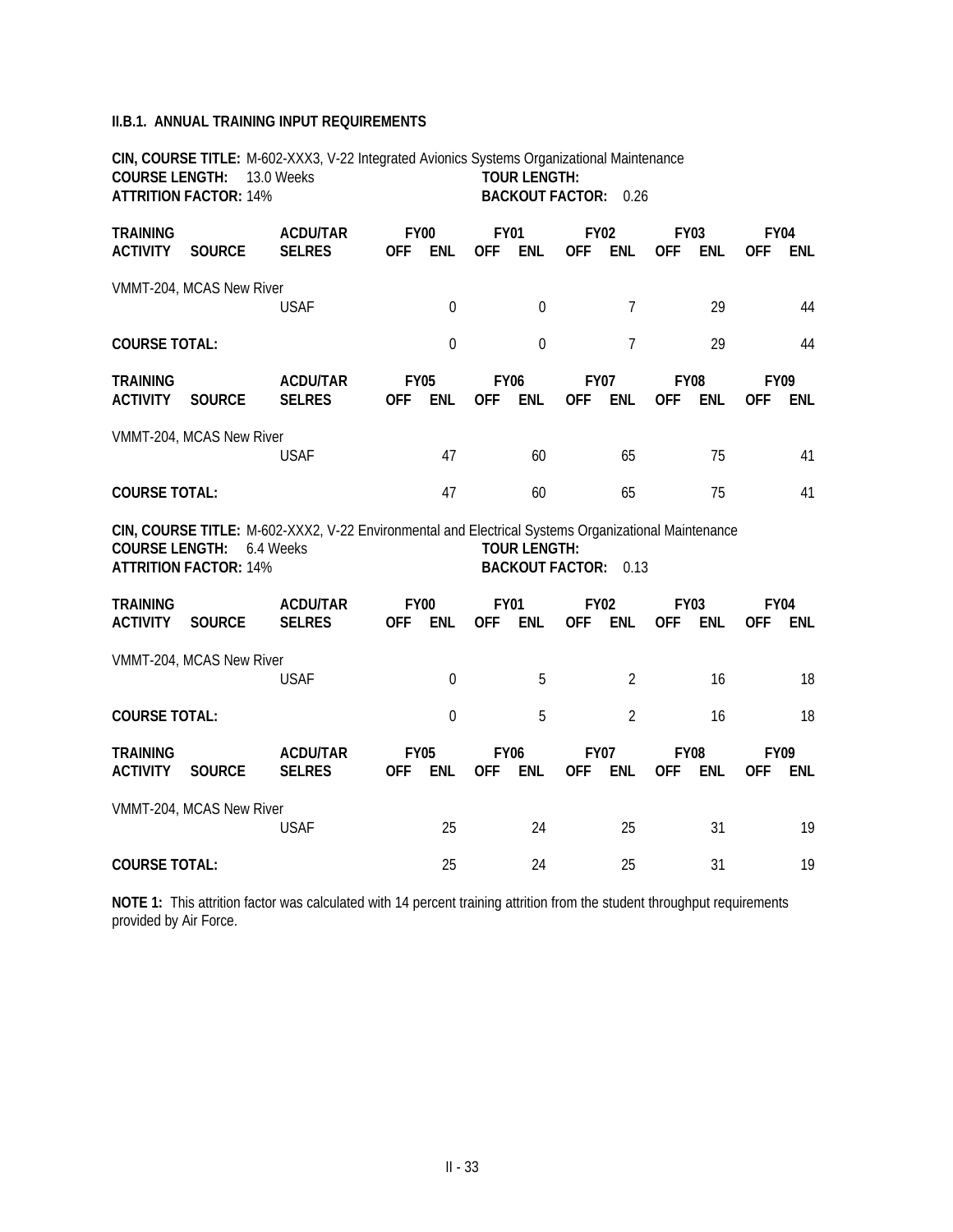## **PART III - TRAINING REQUIREMENTS**

The following elements are not affected by the V-22 Osprey and, therefore, are not included in Part III of this JTSP:

III.A.2. Follow-on Training

III.A.2.a. Existing Courses

III.A.2.c. Unique Courses

III.A.3. Existing Training Phased Out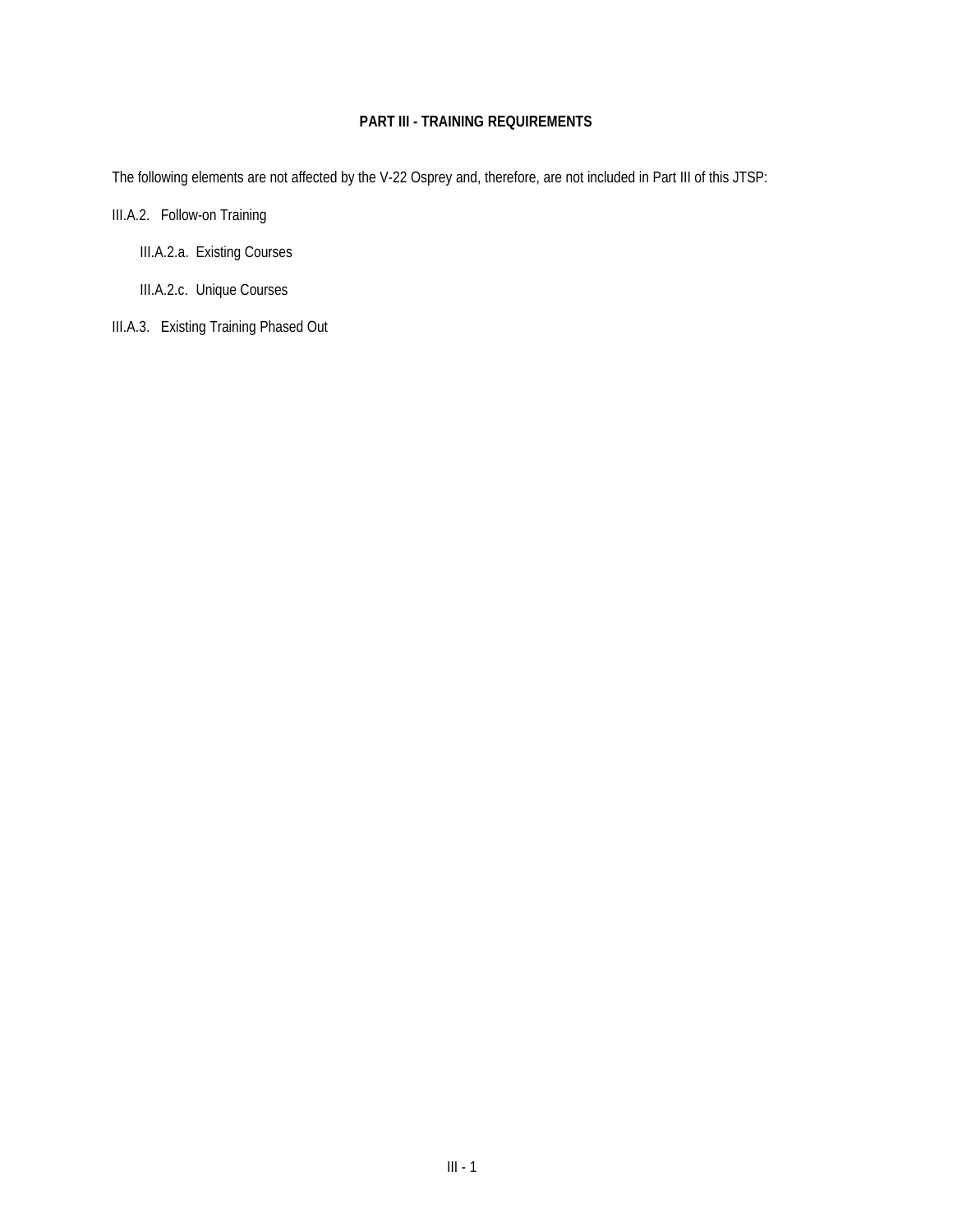## **PART III - TRAINING REQUIREMENTS**

## **III.A.1. INITIAL TRAINING REQUIREMENTS**

| <b>COURSE TITLE:</b><br><b>COURSE DEVELOPER:</b><br><b>COURSE INSTRUCTOR:</b><br><b>COURSE LENGTH:</b><br><b>ACTIVITY DESTINATIONS EMD</b> | 17 Days | Bell Helicopter Textron Inc.<br>Bell-Boeing Training Team                                         |               |                               |            | V-22 Pilot Ground School/Pilot Ground School Basic/Pilot Ground Refresher Course (OT-11E) |
|--------------------------------------------------------------------------------------------------------------------------------------------|---------|---------------------------------------------------------------------------------------------------|---------------|-------------------------------|------------|-------------------------------------------------------------------------------------------|
| <b>LOCATION, UIC</b>                                                                                                                       |         | <b>BEGIN</b><br><b>DATE</b>                                                                       | <b>OFF</b>    | <b>STUDENTS</b><br><b>ENL</b> | <b>CIV</b> |                                                                                           |
| NAWCAD Patuxent River, 00421                                                                                                               |         | Mar 99<br>Completed                                                                               | 4<br>0.3<br>0 |                               |            | 6 Input<br>AOB<br>Chargeable                                                              |
| <b>COURSE TITLE:</b><br><b>COURSE DEVELOPER:</b><br><b>COURSE INSTRUCTOR:</b><br><b>COURSE LENGTH:</b><br><b>ACTIVITY DESTINATIONS EMD</b> | 17 Days | Bell Helicopter Textron Inc.<br>Bell-Boeing Training Team                                         |               |                               |            | V-22 Pilot Ground School/Pilot Ground School Basic/Pilot Ground Refresher Course          |
| <b>LOCATION, UIC</b>                                                                                                                       |         | <b>BEGIN</b><br><b>DATE</b>                                                                       | <b>OFF</b>    | <b>STUDENTS</b><br><b>ENL</b> | <b>CIV</b> |                                                                                           |
| NAWCAD Patuxent River, 00421                                                                                                               |         | Mar 99                                                                                            | 4<br>0.3<br>0 |                               |            | 6 Input<br>AOB<br>Chargeable                                                              |
| <b>COURSE TITLE:</b><br><b>COURSE DEVELOPER:</b><br><b>COURSE INSTRUCTOR:</b><br><b>COURSE LENGTH:</b><br><b>ACTIVITY DESTINATIONS EMD</b> | 3 Days  | V-22 Pilot Flight Training<br>Bell Helicopter Textron Inc.<br>Bell-Boeing Training Team           |               |                               |            |                                                                                           |
| <b>LOCATION, UIC</b>                                                                                                                       |         | <b>BEGIN</b><br><b>DATE</b>                                                                       | <b>OFF</b>    | <b>STUDENTS</b><br><b>ENL</b> | <b>CIV</b> |                                                                                           |
| NAWCAD Patuxent River, 00421                                                                                                               |         | Mar 99<br><b>Jun 99</b>                                                                           |               | 6<br>0.1<br>0                 |            | Input<br>AOB<br>Chargeable                                                                |
| <b>COURSE TITLE:</b><br><b>COURSE DEVELOPER:</b><br><b>COURSE INSTRUCTOR:</b><br><b>COURSE LENGTH:</b><br><b>ACTIVITY DESTINATIONS EMD</b> | 2 Days  | V-22 Aircraft Familiarization Course<br>Bell Helicopter Textron Inc.<br>Bell-Boeing Training Team |               |                               |            |                                                                                           |
| <b>LOCATION, UIC</b>                                                                                                                       |         | <b>BEGIN</b><br><b>DATE</b>                                                                       | <b>OFF</b>    | <b>STUDENTS</b><br><b>ENL</b> | <b>CIV</b> |                                                                                           |
| NAWCAD Patuxent River, 00421                                                                                                               |         | <b>Jul 99</b>                                                                                     |               | 88<br>0.5<br>0                |            | Input<br>AOB<br>Chargeable                                                                |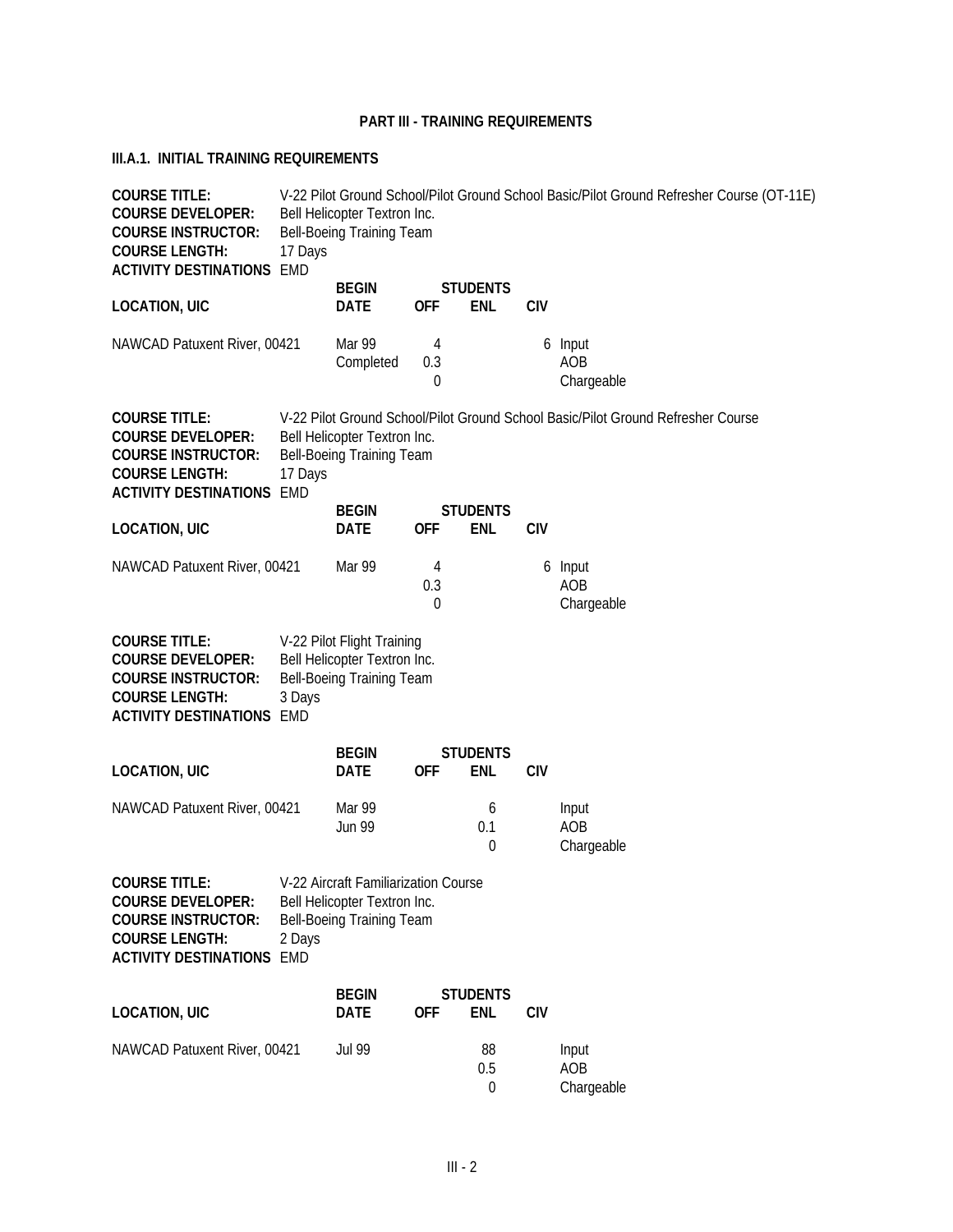## **III.A.1. INITIAL TRAINING REQUIREMENTS**

| <b>COURSE TITLE:</b><br><b>COURSE DEVELOPER:</b><br><b>COURSE INSTRUCTOR:</b><br><b>COURSE LENGTH:</b><br><b>ACTIVITY DESTINATIONS EMD</b> | 17 Days           | V-22 Aircrew Familiarization Course<br>Bell Helicopter Textron Inc.<br>Bell-Boeing Training Team             |            |                               |            |                                                                         |
|--------------------------------------------------------------------------------------------------------------------------------------------|-------------------|--------------------------------------------------------------------------------------------------------------|------------|-------------------------------|------------|-------------------------------------------------------------------------|
| <b>LOCATION, UIC</b>                                                                                                                       |                   | <b>BEGIN</b><br>DATE                                                                                         | 0FF        | <b>STUDENTS</b><br><b>ENL</b> | <b>CIV</b> |                                                                         |
| NAWCAD Patuxent River, 00421                                                                                                               |                   | Jul 99                                                                                                       |            | 8<br>0.4<br>$\theta$          |            | Input<br>AOB<br>Chargeable                                              |
| <b>COURSE TITLE:</b><br><b>COURSE DEVELOPER:</b><br><b>COURSE INSTRUCTOR:</b><br><b>COURSE LENGTH:</b><br><b>ACTIVITY DESTINATIONS EMD</b> | 33 Days           | Bell Helicopter Textron Inc.<br>Bell-Boeing Training Team                                                    |            |                               |            | V-22 Power Plants and Related Systems Organizational Maintenance Course |
| <b>LOCATION, UIC</b>                                                                                                                       |                   | <b>BEGIN</b><br>DATE                                                                                         | <b>OFF</b> | <b>STUDENTS</b><br><b>ENL</b> | <b>CIV</b> |                                                                         |
| NAWCAD Patuxent River, 00421                                                                                                               |                   | <b>Jun 99</b>                                                                                                |            | 8<br>0.7<br>$\theta$          |            | Input<br>AOB<br>Chargeable                                              |
| <b>COURSE TITLE:</b><br><b>COURSE DEVELOPER:</b><br><b>COURSE INSTRUCTOR:</b><br><b>COURSE LENGTH:</b><br><b>ACTIVITY DESTINATIONS EMD</b> | 13 Days           | V-22 Airframe Organizational Maintenance Course<br>Bell Helicopter Textron Inc.<br>Bell-Boeing Training Team |            |                               |            |                                                                         |
| <b>LOCATION, UIC</b>                                                                                                                       |                   | <b>BEGIN</b><br>DATE                                                                                         | <b>OFF</b> | <b>STUDENTS</b><br><b>ENL</b> | <b>CIV</b> |                                                                         |
| NAWCAD Patuxent River, 00421                                                                                                               |                   | <b>Jun 99</b>                                                                                                |            | 8<br>0.3<br>$\theta$          |            | Input<br>AOB<br>Chargeable                                              |
| <b>COURSE TITLE:</b><br><b>COURSE DEVELOPER:</b><br><b>COURSE INSTRUCTOR:</b><br><b>COURSE LENGTH:</b><br><b>ACTIVITY DESTINATIONS EMD</b> | Boeing<br>12 Days | V-22 Hydraulic Systems Organizational Maintenance Course<br>Bell-Boeing Training Team                        |            |                               |            |                                                                         |
| <b>LOCATION, UIC</b>                                                                                                                       |                   | <b>BEGIN</b><br>DATE                                                                                         | <b>OFF</b> | <b>STUDENTS</b><br><b>ENL</b> | <b>CIV</b> |                                                                         |
| NAWCAD Patuxent River, 00421                                                                                                               |                   | <b>Jun 99</b>                                                                                                |            | 8<br>0.3<br>$\boldsymbol{0}$  |            | Input<br>AOB<br>Chargeable                                              |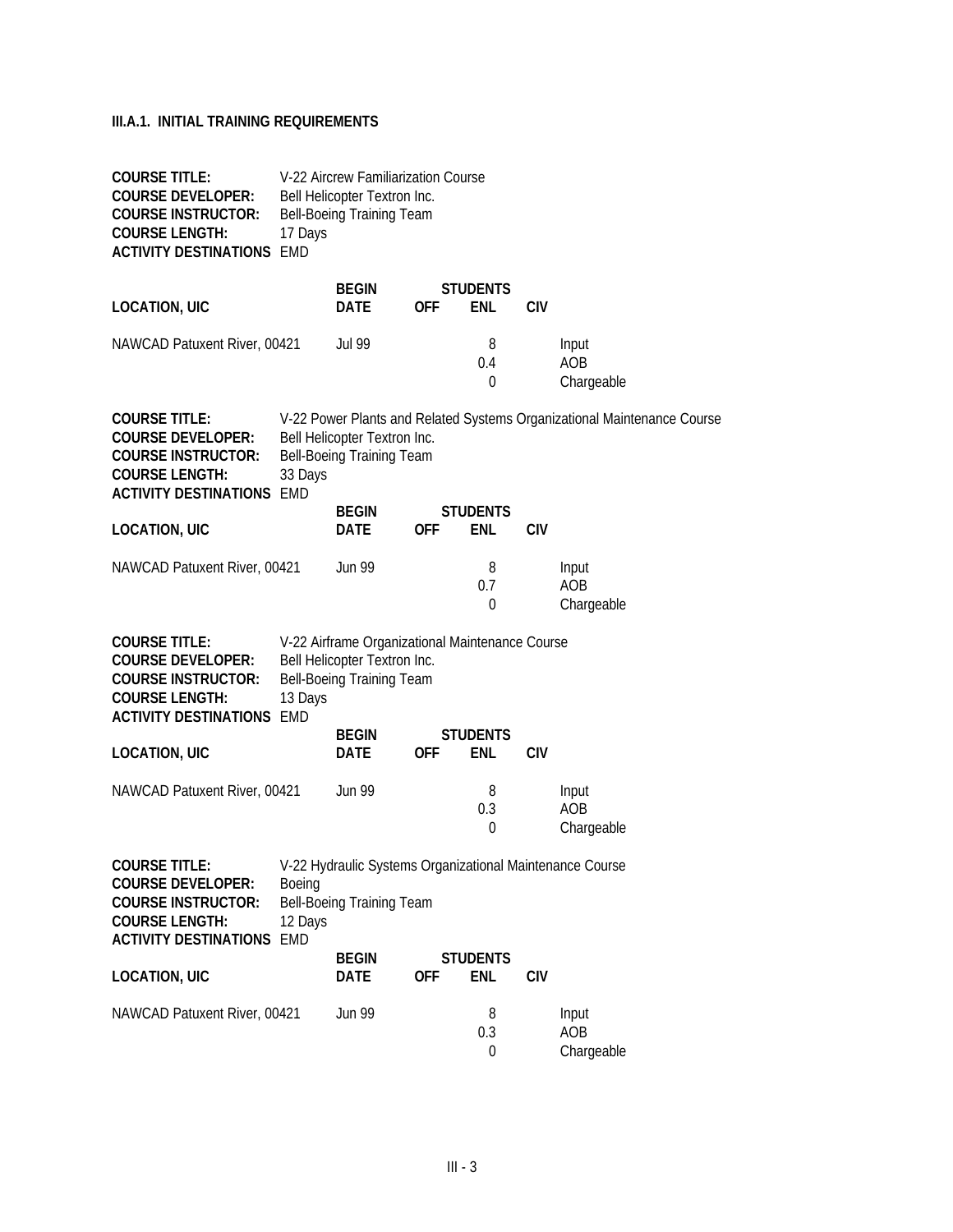## **III.A.1. INITIAL TRAINING REQUIREMENTS**

| <b>COURSE TITLE:</b><br><b>COURSE DEVELOPER:</b><br><b>COURSE INSTRUCTOR:</b><br><b>COURSE LENGTH:</b><br><b>ACTIVITY DESTINATIONS EMD</b> | Boeing<br>12 Days | Bell-Boeing Training Team   |                                                                 |                               |            | V-22 Environmental Control Systems Organizational Maintenance Course           |
|--------------------------------------------------------------------------------------------------------------------------------------------|-------------------|-----------------------------|-----------------------------------------------------------------|-------------------------------|------------|--------------------------------------------------------------------------------|
| <b>LOCATION, UIC</b>                                                                                                                       |                   | <b>BEGIN</b><br><b>DATE</b> | <b>OFF</b>                                                      | <b>STUDENTS</b><br>ENL        | <b>CIV</b> |                                                                                |
| NAWCAD Patuxent River, 00421                                                                                                               |                   | <b>Jul 99</b>               | 0<br>$\ddot{\phantom{0}}$                                       | 8<br>0.3<br>0                 |            | 0 Input<br>AOB<br>Chargeable                                                   |
| <b>COURSE TITLE:</b><br><b>COURSE DEVELOPER:</b><br><b>COURSE INSTRUCTOR:</b><br><b>COURSE LENGTH:</b>                                     | Boeing<br>19 Days | Bell-Boeing Training Team   |                                                                 |                               |            | V-22 Communication/Navigation/Identification Organizational Maintenance Course |
| <b>ACTIVITY DESTINATIONS EMD</b>                                                                                                           |                   | <b>BEGIN</b>                |                                                                 | <b>STUDENTS</b>               |            |                                                                                |
| <b>LOCATION, UIC</b>                                                                                                                       |                   | <b>DATE</b>                 | <b>OFF</b>                                                      | ENL                           | <b>CIV</b> |                                                                                |
| NAWCAD Patuxent River, 00421                                                                                                               |                   | <b>Jul 99</b>               |                                                                 | 8<br>0.4<br>0                 |            | Input<br>AOB<br>Chargeable                                                     |
| <b>COURSE TITLE:</b><br><b>COURSE DEVELOPER:</b><br><b>COURSE INSTRUCTOR:</b><br><b>COURSE LENGTH:</b><br><b>ACTIVITY DESTINATIONS EMD</b> | Boeing<br>3 Days  | Bell-Boeing Training Team   | V-22 Forward Looking Infrared Organizational Maintenance Course |                               |            |                                                                                |
| <b>LOCATION, UIC</b>                                                                                                                       |                   | <b>BEGIN</b><br>DATE        | <b>OFF</b>                                                      | <b>STUDENTS</b><br><b>ENL</b> | <b>CIV</b> |                                                                                |
| NAWCAD Patuxent River, 00421                                                                                                               |                   | <b>Jun 99</b>               |                                                                 | 8<br>0.1<br>0                 |            | Input<br>AOB<br>Chargeable                                                     |
| <b>COURSE TITLE:</b><br><b>COURSE DEVELOPER:</b><br><b>COURSE INSTRUCTOR:</b><br><b>COURSE LENGTH:</b><br><b>ACTIVITY DESTINATIONS EMD</b> | Boeing<br>5 Days  | Bell-Boeing Training Team   |                                                                 |                               |            | V-22 Electronic Countermeasures Organizational Maintenance Course              |
|                                                                                                                                            |                   | <b>BEGIN</b>                |                                                                 | <b>STUDENTS</b>               |            |                                                                                |
| <b>LOCATION, UIC</b>                                                                                                                       |                   | <b>DATE</b>                 | <b>OFF</b>                                                      | <b>ENL</b>                    | <b>CIV</b> |                                                                                |
| NAWCAD Patuxent River, 00421                                                                                                               |                   | Aug 99                      |                                                                 | 8<br>0.1<br>0                 |            | Input<br>AOB<br>Chargeable                                                     |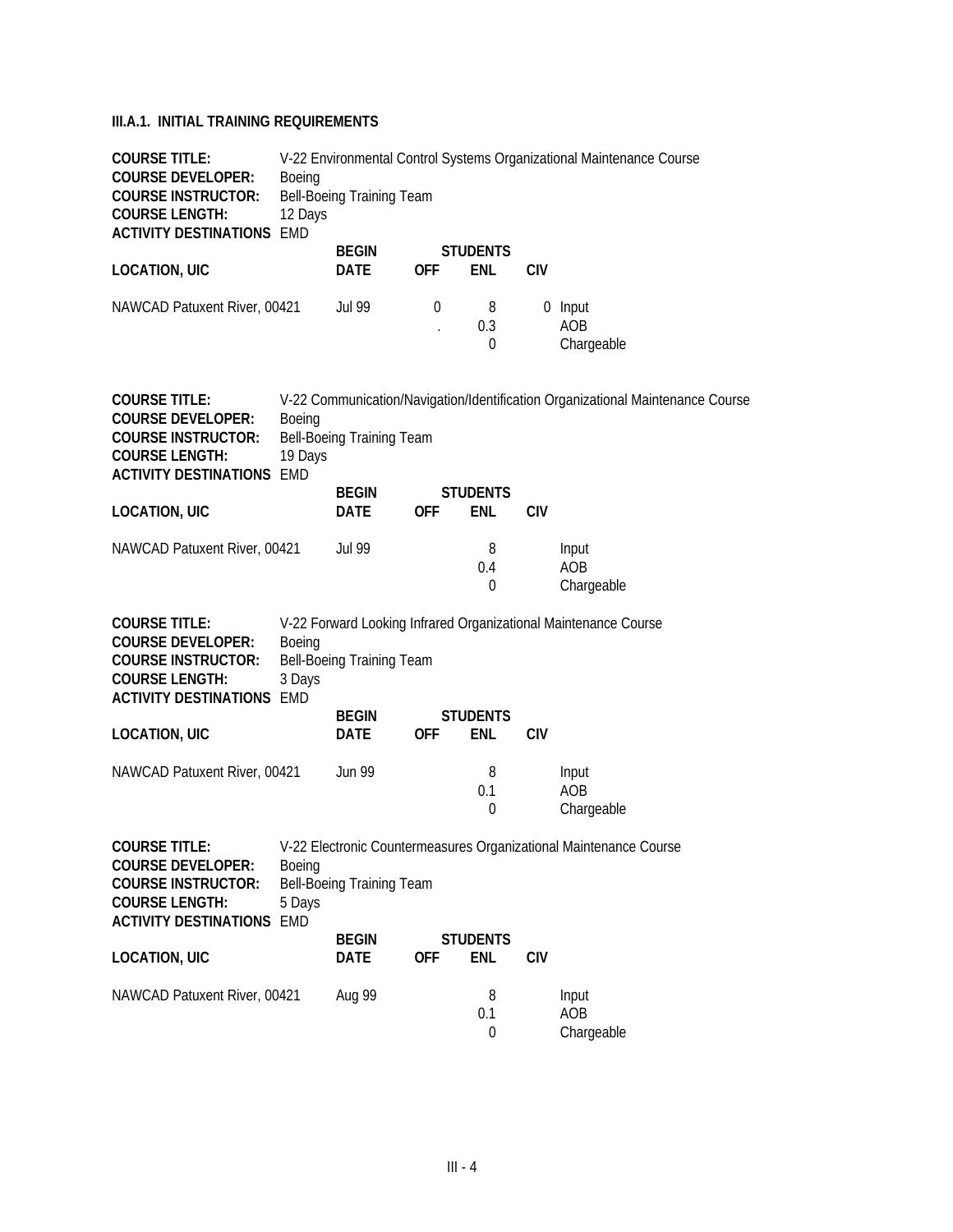## **III.A.1. INITIAL TRAINING REQUIREMENTS**

| <b>COURSE TITLE:</b><br><b>COURSE DEVELOPER:</b><br><b>COURSE INSTRUCTOR:</b><br><b>COURSE LENGTH:</b><br><b>ACTIVITY DESTINATIONS EMD</b> | Boeing<br>19 Days | V-22 Electrical Systems Organizational Maintenance Course<br>Bell-Boeing Training Team                               |            |                               |            |                                                                  |
|--------------------------------------------------------------------------------------------------------------------------------------------|-------------------|----------------------------------------------------------------------------------------------------------------------|------------|-------------------------------|------------|------------------------------------------------------------------|
| <b>LOCATION, UIC</b>                                                                                                                       |                   | <b>BEGIN</b><br>DATE                                                                                                 | <b>OFF</b> | <b>STUDENTS</b><br><b>ENL</b> | <b>CIV</b> |                                                                  |
| NAWCAD Patuxent River, 00421                                                                                                               |                   | May 99                                                                                                               |            | 8<br>0.4<br>0                 |            | Input<br>AOB<br>Chargeable                                       |
| <b>COURSE TITLE:</b><br><b>COURSE DEVELOPER:</b><br><b>COURSE INSTRUCTOR:</b><br><b>COURSE LENGTH:</b><br><b>ACTIVITY DESTINATIONS EMD</b> | Boeing<br>19 Days | Bell-Boeing Training Team                                                                                            |            |                               |            | V-22 Flight Control System Organizational Maintenance Course     |
| <b>LOCATION, UIC</b>                                                                                                                       |                   | <b>BEGIN</b><br>DATE                                                                                                 | <b>OFF</b> | <b>STUDENTS</b><br><b>ENL</b> | <b>CIV</b> |                                                                  |
| NAWCAD Patuxent River, 00421                                                                                                               |                   | <b>Jul 99</b>                                                                                                        |            | 8<br>0.4<br>$\theta$          |            | Input<br>AOB<br>Chargeable                                       |
| <b>COURSE TITLE:</b><br><b>COURSE DEVELOPER:</b><br><b>COURSE INSTRUCTOR:</b><br><b>COURSE LENGTH:</b><br><b>ACTIVITY DESTINATIONS EMD</b> | Boeing<br>12 Days | Bell-Boeing Training Team                                                                                            |            |                               |            | V-22 Cockpit Management System Organizational Maintenance Course |
| <b>LOCATION, UIC</b>                                                                                                                       |                   | <b>BEGIN</b><br>DATE                                                                                                 | <b>OFF</b> | <b>STUDENTS</b><br>ENL        | <b>CIV</b> |                                                                  |
| NAWCAD Patuxent River, 00421                                                                                                               |                   | May 99                                                                                                               |            | 8<br>0.3<br>$\theta$          |            | Input<br>AOB<br>Chargeable                                       |
| <b>COURSE TITLE:</b><br><b>COURSE DEVELOPER:</b><br><b>COURSE INSTRUCTOR:</b><br><b>COURSE LENGTH:</b><br><b>ACTIVITY DESTINATIONS EMD</b> | 5 Days            | V-22 Multi Mode Radar Organizational Maintenance Course<br>Bell Helicopter Textron Inc.<br>Bell-Boeing Training Team |            |                               |            |                                                                  |
| <b>LOCATION, UIC</b>                                                                                                                       |                   | <b>BEGIN</b><br><b>DATE</b>                                                                                          | <b>OFF</b> | <b>STUDENTS</b><br>ENL        | <b>CIV</b> |                                                                  |
| NAWCAD Patuxent River, 00421                                                                                                               |                   | Apr 00                                                                                                               |            | 8<br>0.1<br>0                 |            | Input<br>AOB<br>Chargeable                                       |

**NOTE:** The initial training listed above has been prepared for the EMD Program. This training will be updated and used to satisfy operator and organizational level Phase II and Phase III training programs at IOC. This training will be tailored for Developmental Test and Operational Test cycles.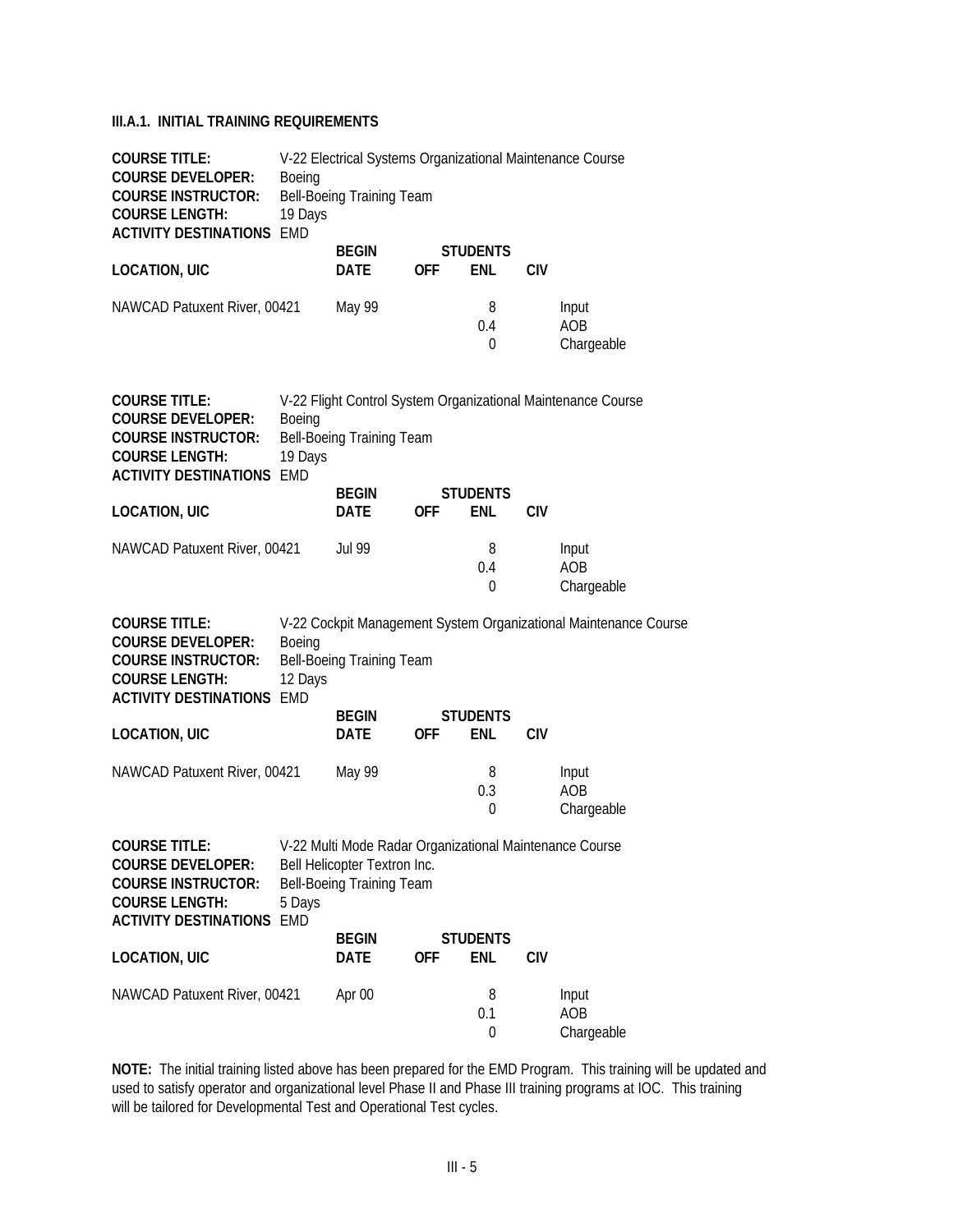#### **III.A.2. FOLLOW-ON TRAINING**

#### **III.A.2.b. PLANNED COURSES**

**CIN, COURSE TITLE:** M-601-XXXX, V-22 Power Plant /Rotor and Related Systems Organizational Maintenance **TRAINING ACTIVITY: VMMT-204**<br>**LOCATION, UIC:** MCAS New **MCAS New River, XXXXX** 

**SOURCE:** USMC **STUDENT CATEGORY:** ACDU

|            | <b>FY00</b> | <b>FY01</b> |             |             | <b>FY02</b> |            | <b>FY03</b><br><b>FY04</b> |                |             |            |
|------------|-------------|-------------|-------------|-------------|-------------|------------|----------------------------|----------------|-------------|------------|
| <b>OFF</b> | ENL         | <b>OFF</b>  | ENL         | <b>OFF</b>  | ENL         | <b>OFF</b> | ENL                        | <b>OFF</b>     | ENL         |            |
| 0          | $\theta$    | 0           | 40          | 0           | 58          | 0          | 92                         | $\theta$       | 120         | ATIR       |
| 0          | $\theta$    | 0           | 35          | 0           | 51          | 0          | 81                         | 0              | 105         | Output     |
| 0.0        | 0.0         | 0.0         | 6.8         | 0.0         | 9.9         | 0          | 15.6                       | 0.0            | 20.3        | AOB        |
| 0.0        | 0.0         | 0.0         | 6.8         | 0.0         | 9.9         | 0.0        | 15.6                       | 0.0            | 20.3        | Chargeable |
|            | <b>FY05</b> |             | <b>FY06</b> | <b>FY07</b> |             |            | <b>FY08</b>                |                | <b>FY09</b> |            |
| <b>OFF</b> | ENL         | <b>OFF</b>  | ENL         | <b>OFF</b>  | ENL         | <b>OFF</b> | ENL                        | <b>OFF</b>     | ENL         |            |
| 0          | 165         | 0           | 196         | 0           | 217         | 0          | 236                        | 0              | 255         | ATIR       |
| $\Omega$   | 144         | 0           | 172         | $\Omega$    | 190         | 0          | 207                        | $\overline{0}$ | 224         | Output     |
| 0.0        | 27.9        | 0.0         | 33.3        | 0.0         | 36.8        | $\Omega$   | 40.1                       | 0.0            | 43.3        | AOB        |

0.0 27.9 0.0 33.3 0.0 36.8 0.0 40.1 0.0 43.3 Chargeable

**CIN, COURSE TITLE:** M-603-XXXX, V-22 Airframes and Hydraulic Systems Organizational Maintenance **TRAINING ACTIVITY:** VMMT-204 **LOCATION, UIC:** MCAS New River, XXXXX

**SOURCE:** USMC **STUDENT CATEGORY:** ACDU

| FY <sub>00</sub> |          |                | FY01          |                         | <b>FY02</b> | FY03      |     | FY <sub>04</sub> |            |            |
|------------------|----------|----------------|---------------|-------------------------|-------------|-----------|-----|------------------|------------|------------|
| OFF.             | ENL      |                |               | OFF ENL OFF ENL OFF ENL |             |           |     | <b>OFF</b>       | <b>FNL</b> |            |
| $\Omega$         |          | $\overline{0}$ | 13            |                         | 0 $17$      | $\Omega$  | 29  | $\Omega$         | -37        | ATIR       |
| $\overline{0}$   | $\Omega$ | $\Omega$       | 11            |                         |             | 0 15 0 24 |     | $\overline{0}$   | -32        | Output     |
| 0.0              | 0.0      | 0.0            | $2.2^{\circ}$ | $0.0\,$                 | 2.9         | $\Omega$  | 4.8 | 0.0              | 6.2        | AOB.       |
| 0.0              | 0.0      | $0.0^{\circ}$  | $2.2^{\circ}$ | 0.0                     | 2.9         | $0.0\,$   | 4.8 | $0.0\,$          | 6.2        | Chargeable |
|                  |          |                |               |                         |             |           |     |                  |            |            |

|            |                | <b>FY09</b>    |            | FY08 |                         | <b>FY07</b> | FY06    |               | <b>FY05</b> |            |
|------------|----------------|----------------|------------|------|-------------------------|-------------|---------|---------------|-------------|------------|
|            | ENL            | <b>OFF</b>     |            |      | OFF ENL OFF ENL OFF ENL |             |         |               | ENL         | OFF.       |
| ATIR       | 72             | $\overline{0}$ | 63 0 67    |      |                         | 58 0        |         | $\Omega$      | 50          | $\bigcirc$ |
| Output     | -63            | $\Omega$       | 0 59       |      | 55                      | $\Omega$    | 51      | $\Omega$      | 44          | $\Omega$   |
| AOB        | $12.2^{\circ}$ | 0.0            |            |      | $0.0$ 10.7 0 11.4       |             | 99      | $0.0^{\circ}$ | 8.5         | 0.0        |
| Chargeable | 12.2           | 0.0            | $0.0$ 11.4 |      | $0.0$ 10.7              |             | $9.9$ . | 0.0           | 8.5         | 0.0        |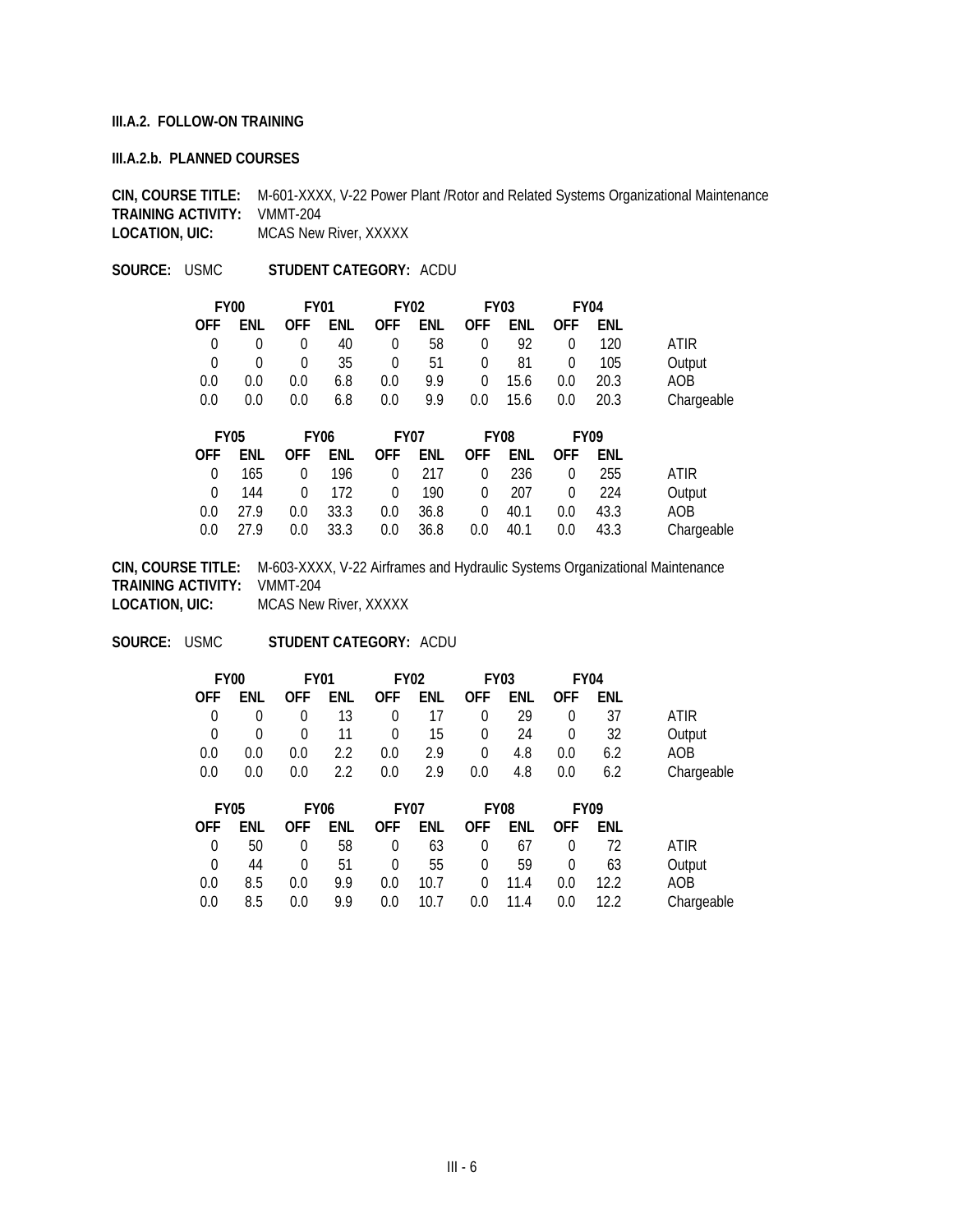#### **III.A.2.b. PLANNED COURSES**

**CIN, COURSE TITLE:** M-602-XXX1, V-22 Avionics and Electrical Systems Organizational Maintenance **TRAINING ACTIVITY:** VMMT-204<br>**LOCATION, UIC:** MCAS New **MCAS New River, XXXXX** 

**SOURCE:** USMC **STUDENT CATEGORY:** ACDU

| <b>FY00</b> |          | <b>FY01</b> |     |             | <b>FY02</b> |             | <b>FY03</b><br><b>FY04</b> |                |     |            |
|-------------|----------|-------------|-----|-------------|-------------|-------------|----------------------------|----------------|-----|------------|
| <b>OFF</b>  | ENL      | <b>OFF</b>  | ENL | <b>OFF</b>  | ENL         | <b>OFF</b>  | ENL                        | <b>OFF</b>     | ENL |            |
| 0           | 0        | 0           | 16  | 0           | 24          | 0           | 38                         | 0              | 46  | ATIR       |
| 0           | $\theta$ | 0           | 14  | 0           | 21          | 0           | 33                         | 0              | 40  | Output     |
| 0.0         | 0.0      | 0.0         | 2.9 | 0.0         | 4.3         | 0           | 6.8                        | 0.0            | 8.2 | AOB        |
| 0.0         | 0.0      | 0.0         | 2.9 | 0.0         | 4.3         | 0.0         | 6.8                        | 0.0            | 8.2 | Chargeable |
| <b>FY05</b> |          | <b>FY06</b> |     | <b>FY07</b> |             | <b>FY08</b> |                            | <b>FY09</b>    |     |            |
| <b>OFF</b>  | ENL      | <b>OFF</b>  | ENL | <b>OFF</b>  | ENL         | <b>OFF</b>  | ENL                        | <b>OFF</b>     | ENL |            |
| 0           | 68       | 0           | 81  | 0           | 89          | $\Omega$    | 97                         | 0              | 105 | ATIR       |
| 0           | 60       | $\theta$    | 71  | 0           | 78          | $\Omega$    | 85                         | $\overline{0}$ | 92  | Output     |

0.0 12.3 0.0 14.6 0.0 16.0 0 17.5 0.0 18.9 AOB 0.0 12.3 0.0 14.6 0.0 16.0 0.0 17.5 0.0 18.9 Chargeable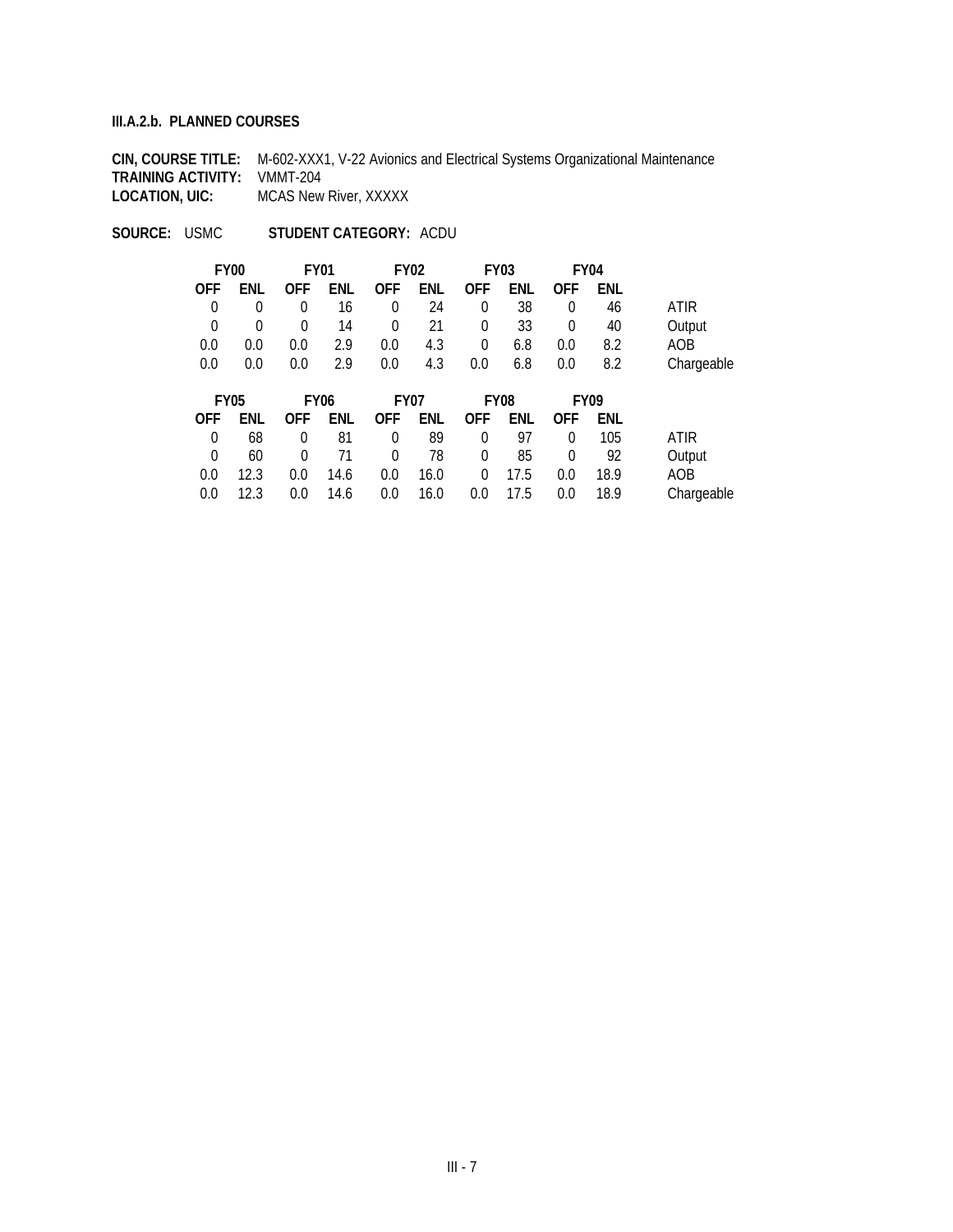## **AIR FORCE Annual Training Throughput**

**CIN, COURSE TITLE:** M-601-XXXX, V-22 Power Plant /Rotor and Related Systems Organizational Maintenance **TRAINING ACTIVITY:** VMMT-204 **LOCATION, UIC:** MCAS New River, XXXXX

**SOURCE:** USAF **STUDENT CATEGORY:** ACDU

|                | <b>FY00</b> | <b>FY01</b> |             |             | <b>FY02</b> |            | <b>FY03</b> | <b>FY04</b> |     |             |
|----------------|-------------|-------------|-------------|-------------|-------------|------------|-------------|-------------|-----|-------------|
| <b>OFF</b>     | ENL         | <b>OFF</b>  | ENL         | <b>OFF</b>  | ENL         | <b>OFF</b> | ENL         | <b>OFF</b>  | ENL |             |
| 0              | $\theta$    | 0           | 0           | 0           | 10          | 0          | 39          | 0           | 57  | ATIR        |
| $\overline{0}$ | $\theta$    | 0           | 0           | 0           | 9           | $\Omega$   | 34          | 0           | 50  | Output      |
| 0.0            | 0.0         | 0.0         | 0.0         | 0.0         | 0.4         | $\Omega$   | 1.7         | 0.0         | 2.5 | AOB         |
| 0.0            | 0.0         | 0.0         | 0.0         | 0.0         | 0.4         | 0.0        | 1.7         | 0.0         | 2.5 | Chargeable  |
|                |             |             |             |             |             |            |             |             |     |             |
|                |             |             |             |             |             |            |             |             |     |             |
|                | <b>FY05</b> |             | <b>FY06</b> | <b>FY07</b> |             |            | <b>FY08</b> | <b>FY09</b> |     |             |
| <b>OFF</b>     | ENL         | <b>OFF</b>  | enl         | <b>OFF</b>  | ENL         | <b>OFF</b> | ENL         | <b>OFF</b>  | ENL |             |
| 0              | 63          | 0           | 76          | $\Omega$    | 82          | $\Omega$   | 96          | $\theta$    | 55  | <b>ATIR</b> |
| $\Omega$       | 56          | 0           | 67          | 0           | 72          | $\Omega$   | 84          | $\theta$    | 48  | Output      |
| 0.0            | 2.8         | 0.0         | 3.3         | 0.0         | 3.6         | 0.0        | 4.2         | $\theta$    | 2.4 | AOB         |

**CIN, COURSE TITLE:** M-603-XXXX, V-22 Airframes and Hydraulic Systems Organizational Maintenance **TRAINING ACTIVITY:** VMMT-204 **LOCATION, UIC:** MCAS New River, XXXXX

**SOURCE:** USAF **STUDENT CATEGORY:** ACDU

|                | <b>FY00</b> | <b>FY01</b> |             |            | <b>FY02</b> |            | <b>FY03</b> |            | FY <sub>04</sub> |            |
|----------------|-------------|-------------|-------------|------------|-------------|------------|-------------|------------|------------------|------------|
| <b>OFF</b>     | ENL         | <b>OFF</b>  | enl         | <b>OFF</b> | ENL         | <b>OFF</b> | ENL         | <b>OFF</b> | ENL              |            |
| 0              | $\Omega$    | 0           | 0           | 0          | 3           | $\Omega$   | 16          | $\theta$   | 18               | ATIR       |
| $\overline{0}$ | $\Omega$    | 0           | 0           | 0          | 3           | 0          | 14          | 0          | 16               | Output     |
| 0.0            | 0.0         | 0.0         | 0.0         | 0.0        | 0.2         | $\Omega$   | 0.9         | 0.0        | 1.1              | AOB        |
| 0.0            | 0.0         | 0.0         | 0.0         | 0.0        | 0.2         | 0.0        | 0.9         | 0.0        | 1.1              | Chargeable |
|                |             |             |             |            |             |            |             |            |                  |            |
|                |             |             |             |            |             |            |             |            |                  |            |
|                | <b>FY05</b> |             | <b>FY06</b> |            | <b>FY07</b> |            | <b>FY08</b> |            | <b>FY09</b>      |            |
| <b>OFF</b>     | ENL         | <b>OFF</b>  | enl         | <b>OFF</b> | ENL         | <b>OFF</b> | ENL         | <b>OFF</b> | ENL              |            |
| 0              | 25          | 0           | 24          | 0          | 26          | $\Omega$   | 31          | $\Omega$   | 19               | ATIR       |
| $\mathbf 0$    | 22          | 0           | 21          | $\Omega$   | 23          | $\Omega$   | 27          | $\Omega$   | 17               | Output     |
| 0.0            | 1.5         | 0.0         | 1.4         | 0.0        | 1.5         | 0.0        | 1.8         | $\Omega$   | 1.1              | AOB        |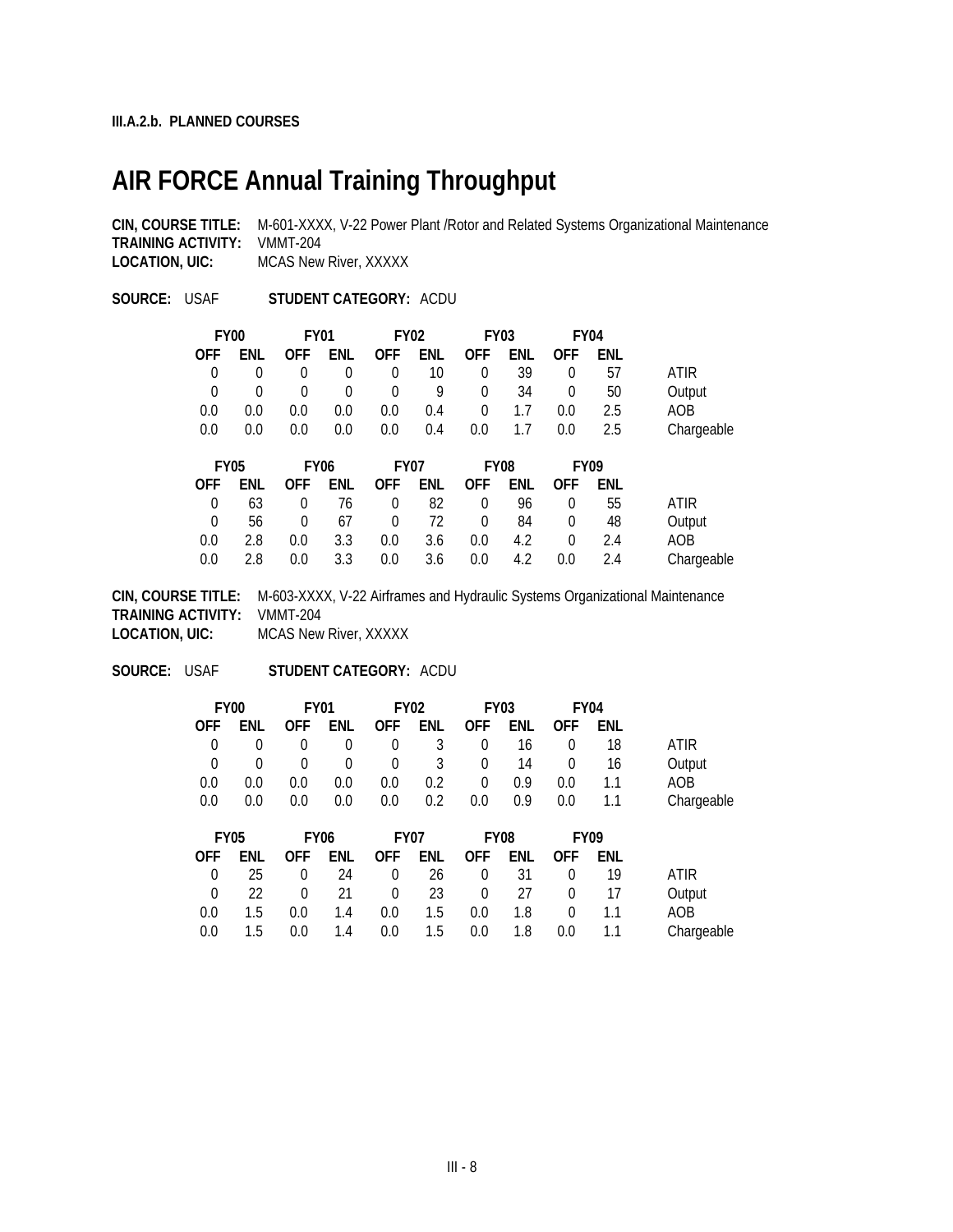#### **III.A.2.b. PLANNED COURSES**

**CIN, COURSE TITLE:** M-602-XXX2, V-22 Environmental and Electrical Systems Organizational Maintenance **TRAINING ACTIVITY:** VMMT-204 **LOCATION, UIC:** MCAS New River, XXXXX

**SOURCE:** USAF **STUDENT CATEGORY:** ACDU

|            |             | FY <sub>04</sub>           |     | <b>FY03</b>             |             | <b>FY02</b>               |                  | <b>FY01</b> |          | FY <sub>00</sub>          |
|------------|-------------|----------------------------|-----|-------------------------|-------------|---------------------------|------------------|-------------|----------|---------------------------|
|            | ENL         | <b>OFF</b>                 | ENL | <b>OFF</b>              | ENL         | <b>OFF</b>                | ENL              | <b>OFF</b>  | enl      | <b>OFF</b>                |
| ATIR       | 18          | 0                          | 16  | $\Omega$                | 2           | 0                         | 5                | $\Omega$    | $\Omega$ | 0                         |
| Output     | 16          | 0                          | 14  | $\Omega$                | 2           | $\theta$                  | 4                | 0           | $\Omega$ | $\theta$                  |
| AOB        | 2.0         | 0.0                        | 1.8 | 0                       | 0.2         | 0.0                       | 0.5              | 0.0         | 0.0      | 0.0                       |
| Chargeable | 2.0         | 0.0                        | 1.8 | 0.0                     | 0.2         | 0.0                       | 0.5              | 0.0         | 0.0      | 0.0                       |
|            | <b>FMIL</b> | <b>FY09</b><br>$\sim$ $ -$ | --- | FY <sub>08</sub><br>^-- | <b>FMIL</b> | <b>FY07</b><br><u>___</u> | <b>FY06</b><br>. | ^--         | .        | <b>FY05</b><br><u>___</u> |

|  |  |  | OFF ENL OFF ENL OFF ENL OFF ENL OFF ENL |  |                                                    |
|--|--|--|-----------------------------------------|--|----------------------------------------------------|
|  |  |  | 0 25 0 24 0 25 0 31 0 19                |  | ATIR                                               |
|  |  |  |                                         |  | 0 23 0 21 0 22 0 27 0 17 Output                    |
|  |  |  | 0.0 2.9 0.0 2.7 0.0 2.8 0.0 3.5 0 2.2   |  | AOB                                                |
|  |  |  |                                         |  | 0.0 2.9 0.0 2.7 0.0 2.8 0.0 3.5 0.0 2.2 Chargeable |

**CIN, COURSE TITLE:** M-602-XXX3, V-22 Integrated Avionics Systems Organizational Maintenance **TRAINING ACTIVITY:** VMMT-204 **LOCATION, UIC:** MCAS New River, XXXXX

**SOURCE:** USAF **STUDENT CATEGORY:** ACDU

| FY <sub>00</sub> |          | <b>FY01</b> |          |                     | <b>FY02</b>     |          | <b>FY03</b><br>FY <sub>04</sub> |            |            |                 |
|------------------|----------|-------------|----------|---------------------|-----------------|----------|---------------------------------|------------|------------|-----------------|
| OFF.             | ENL      |             |          | OFF ENL OFF ENL OFF |                 |          | ENL                             | <b>OFF</b> | <b>FNL</b> |                 |
| $\Omega$         |          | $\Omega$    | $\Omega$ | $\Omega$            | $7\overline{ }$ | $\Omega$ | 29                              | $\Omega$   | 44         | ATIR            |
| $\Omega$         | $\Omega$ | $\Omega$    | $\Omega$ | $\Omega$            | 6               | $\Omega$ | 25                              | $\theta$   | -39        | Output          |
| 0.0              | 0.0      | 0.0         | 0.0      | 0.0                 | 1.6             | 0.0      | 6.6                             | $\Omega$   | 10.1       | AOB             |
| 0.0              | 0.0      | 0.0         | 0.0      | $0.0\,$             | 1.6             | 0.0      | 6.6                             | $0.0\,$    |            | 10.1 Chargeable |

| FY05     |      |          | FY <sub>06</sub> | FY <sub>07</sub>        |            | FY08         |            | FY <sub>09</sub>   |            |            |
|----------|------|----------|------------------|-------------------------|------------|--------------|------------|--------------------|------------|------------|
| OFF.     | ENL  |          |                  | OFF ENL OFF ENL OFF ENL |            |              |            | <b>OFF</b>         | <b>FNL</b> |            |
| $\Omega$ | 47   |          | 60               | $\Omega$                | 65         | $\Omega$     | -75        |                    | 41         | ATIR       |
| $\cup$   | 41   | $\Omega$ | -53              | $\Omega$                | 57         | $\Omega$     | 66         | $\overline{0}$     | 36         | Output     |
| 0.0      | 10.7 | 0.0      | 13.8             |                         | $0.0$ 14.8 |              | $0.0$ 17.2 | $\left( 0 \right)$ | 94         | AOB.       |
| 0.0      | 10.7 | 0.0      | 13.8             |                         | $0.0$ 14.8 | $0.0\degree$ | 17.2       | 0.0                | 9.4        | Chargeable |

**NOTE 1:** These courses are scheduled to be RFT May 2001.

**NOTE 2:** This shows Marine Corps and Air Force student throughput requirements that were provided by ITRO and the USAF.

**NOTE 3:** The student throughput calculated by ITRO and the USAF were used to calculate the AOB and Chargeable.

**NOTE 4:** The ATIR was calculated with 14 percent attrition for training for both USMC and USAF.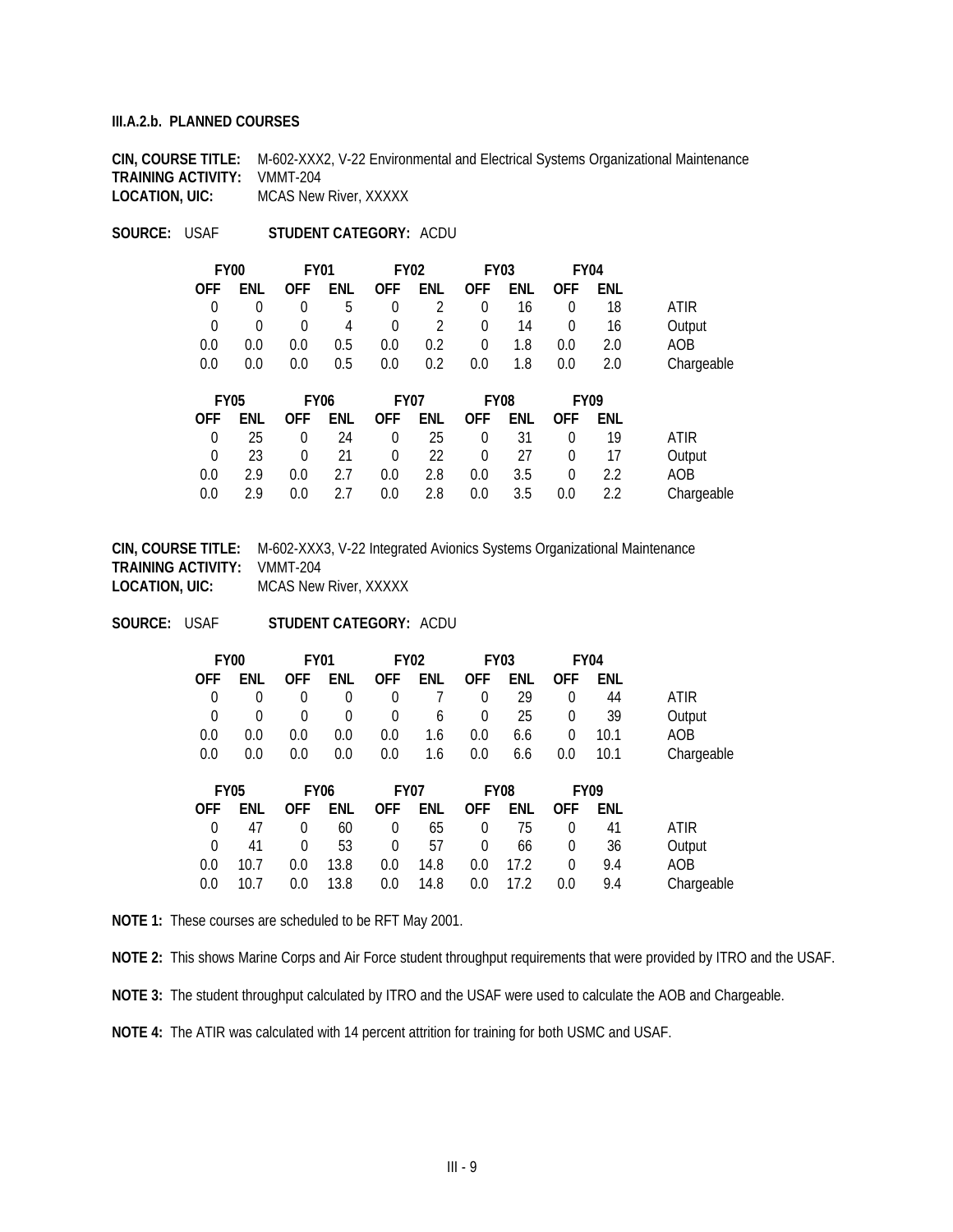## **PART IV - TRAINING LOGISTICS SUPPORT REQUIREMENTS**

The following elements are not affected by the V-22 Osprey and, therefore, are not included in Part IV of this JTSP:

- IV.C. Facility Requirements
	- IV.C.1. Facility Requirements Summary (Space/Support) by Activity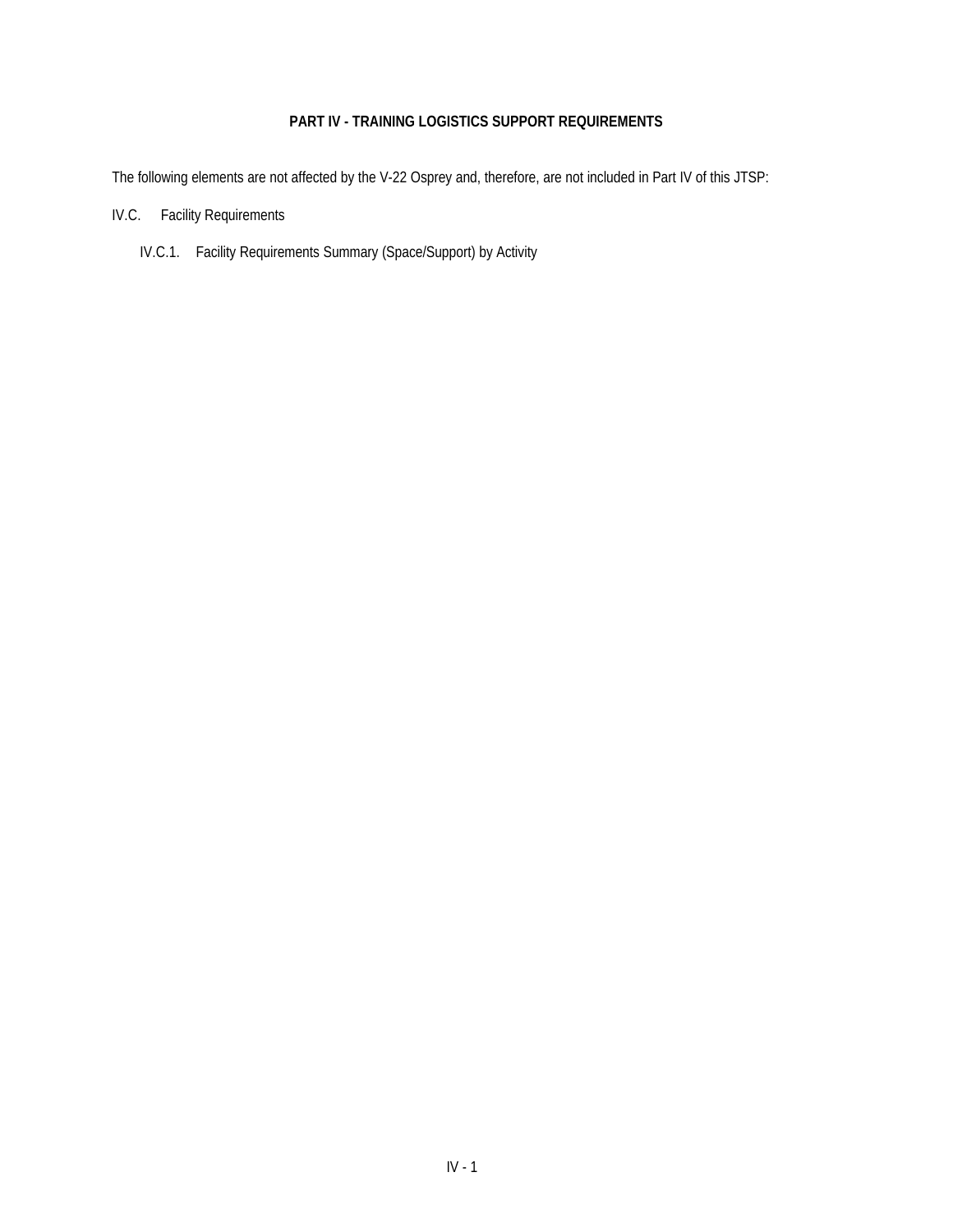#### **PART IV - TRAINING LOGISTICS SUPPORT REQUIREMENTS**

#### **IV.A. TRAINING HARDWARE**

#### **IV.A.1. TTE / GPTE / SPTE / ST / GPETE / SPETE**

**CIN, COURSE TITLE:** C-601-3626, V-22 Power Plants/Rotors and Related Systems Organizational Maintenance (Track M-601-XXXX) **TRAINING ACTIVITY:** VMMT-204 **LOCATION, UIC:** MCAS New River, XXXXX

| <b>ITEM</b><br>NUMBER | EQUIPMENT /<br>TYPE OR RANGE OF REPAIR PARTS                                                                                                                  | <b>OTY</b><br><b>REQD</b> | <b>DATE</b><br><b>REQD</b> | <b>GFE</b><br><b>CFE</b> | <b>STATUS</b> |
|-----------------------|---------------------------------------------------------------------------------------------------------------------------------------------------------------|---------------------------|----------------------------|--------------------------|---------------|
| TTE.<br>001           | T406-AD-400 Engine                                                                                                                                            |                           | Jan 02                     | <b>GFE</b>               | Pending       |
| LOCATION, UIC:        | CIN, COURSE TITLE: M-603-XXXX, V-22 Airframes and Hydraulic Systems Organizational Maintenance<br><b>TRAINING ACTIVITY: VMMT-204</b><br>MCAS New River, XXXXX |                           |                            |                          |               |
| <b>ITEM</b><br>NUMBER | EQUIPMENT /<br>TYPE OR RANGE OF REPAIR PARTS                                                                                                                  | 0TY<br><b>REQD</b>        | <b>DATE</b><br><b>REQD</b> | <b>GFE</b><br>CFE.       | <b>STATUS</b> |
| <b>TTE</b><br>011     | Composite Repair Kit                                                                                                                                          |                           | Oct 99                     | <b>GFE</b>               | Pendina       |

**NOTE 1:** As TTE requirements are identified, they will be incorporated into future updates to this JTSP.

**NOTE 2:** TTE repair parts are the responsibility of the contractor for the first year of operation. Follow-on support is to be provided through the Mission Training Support System.

**NOTE 3:** Other training designated test equipment and special tools of the V-22 will be identified by the contractor as part of the Weapon System Support Equipment Analysis Program.

**NOTE 4:** The contractor will provide a list of recommended general purpose/special purpose electronic test equipment used in the training program. Training on peculiar special purpose electronic test equipment will be provided during initial outfitting for each trainer. Special requirements are being developed by NAVAIRSYSCOM and the contractor to support the various Training Devices and Technical Training Equipment. When information becomes available, it will be included in the updates to this JTSP.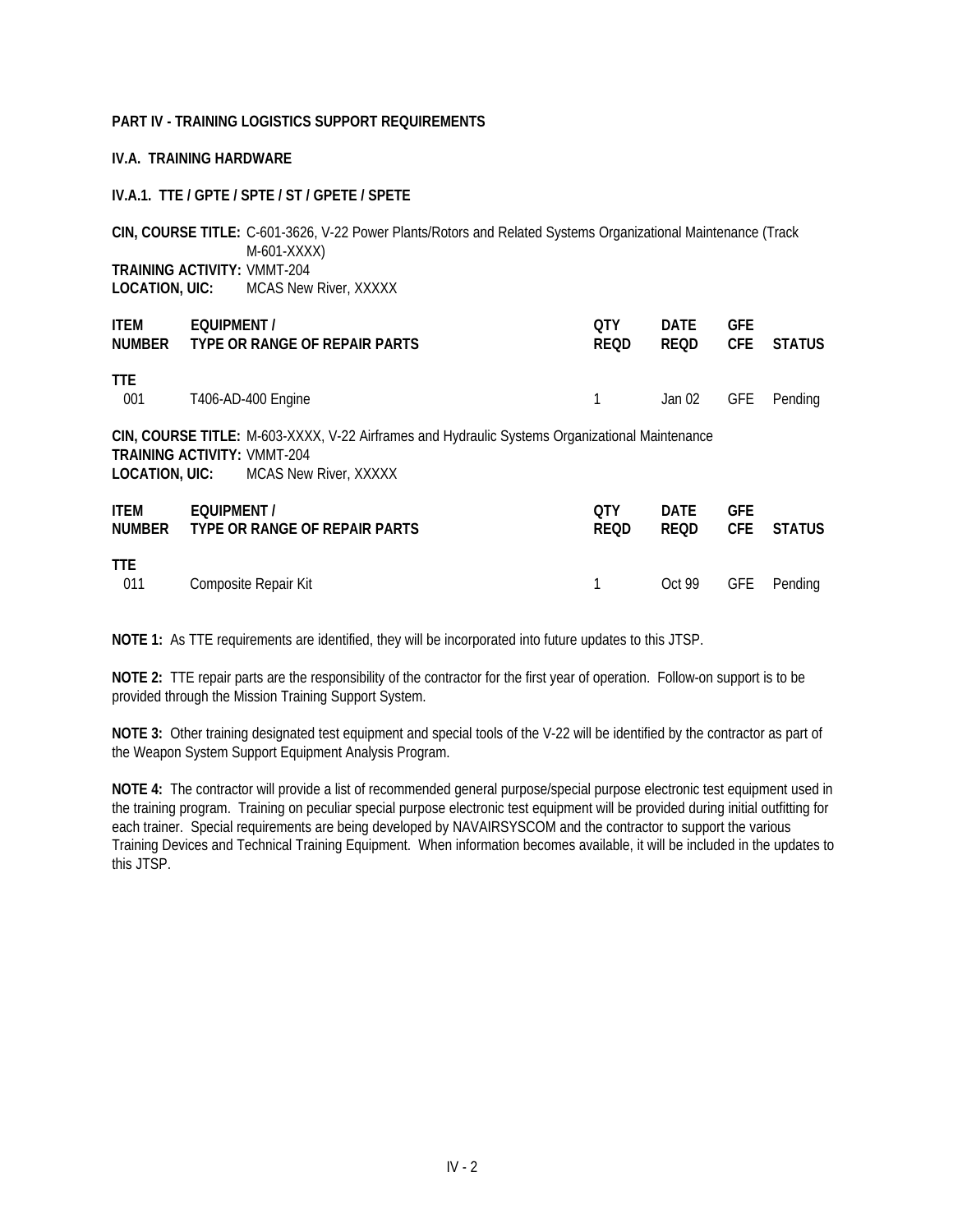| <b>DEVICE:</b><br><b>DESCRIPTION:</b>                                           |                                                  | Cabin Part Task Trainer (CPTT)                          |                            |                           |                                                                 | In accordance with Air Force Publication (AFP) 36-2211, Part Task Trainers (PTT) are operator<br>trainers that enable selected aspects of a task (e.g., fuel system, hydraulic system, radar operation,<br>etc.) to be practiced and a high degree of skill developed independently of other elements of the task.<br>Specifically, the CV-22 CPTT enables practicing selected aspects of flight engineer cabin duties. |
|---------------------------------------------------------------------------------|--------------------------------------------------|---------------------------------------------------------|----------------------------|---------------------------|-----------------------------------------------------------------|-------------------------------------------------------------------------------------------------------------------------------------------------------------------------------------------------------------------------------------------------------------------------------------------------------------------------------------------------------------------------------------------------------------------------|
| <b>MANUFACTURER:</b><br><b>CONTRACT NUMBER:</b><br><b>TEE STATUS:</b>           | Raytheon Systems<br>N00019-96-C-0188<br>TBD      |                                                         |                            |                           |                                                                 |                                                                                                                                                                                                                                                                                                                                                                                                                         |
| <b>TRAINING ACTIVITY:</b><br><b>LOCATION, UIC:</b>                              | <b>USAF Training site</b><br>Kirtland AFB, 00000 |                                                         |                            |                           |                                                                 |                                                                                                                                                                                                                                                                                                                                                                                                                         |
|                                                                                 |                                                  | <b>QTY</b><br><b>REQD</b>                               | <b>DATE</b><br><b>REQD</b> | <b>RFT</b><br><b>DATE</b> | <b>STATUS</b>                                                   | <b>COURSES</b><br><b>SUPPORTED</b>                                                                                                                                                                                                                                                                                                                                                                                      |
|                                                                                 |                                                  | 1                                                       | Oct <sub>03</sub>          | Oct 03                    | Pending                                                         | <b>USAF Pilot</b>                                                                                                                                                                                                                                                                                                                                                                                                       |
| DEVICE:<br><b>DESCRIPTION:</b>                                                  |                                                  | <b>Flight Training Device</b>                           |                            |                           | tactics, and to provide recurrent training for fleet squadrons. | The Flight Training Device (FTD) is similar to the FFS, but without the motion system, and is designed<br>to meet proficiency-training needs of the V-22 aircrews in instrument flight, emergency procedures,                                                                                                                                                                                                           |
| <b>MANUFACTURER:</b><br>CONTRACT NUMBER: N00019-96-C-0054<br><b>TEE STATUS:</b> | Pending                                          | Bell Boeing (Subcontractor Flight Safety International) |                            |                           |                                                                 |                                                                                                                                                                                                                                                                                                                                                                                                                         |
| <b>TRAINING ACTIVITY:</b><br>LOCATION, UIC:                                     | <b>EUCOM</b>                                     | European Command, 00000                                 |                            |                           |                                                                 |                                                                                                                                                                                                                                                                                                                                                                                                                         |
|                                                                                 |                                                  | <b>QTY</b><br><b>REQD</b>                               | <b>DATE</b><br><b>REQD</b> | <b>RFT</b><br><b>DATE</b> | <b>STATUS</b>                                                   | <b>COURSES</b><br><b>SUPPORTED</b>                                                                                                                                                                                                                                                                                                                                                                                      |
|                                                                                 |                                                  | 1                                                       |                            | Sep 05                    | Pending                                                         | <b>USAF Pilot</b>                                                                                                                                                                                                                                                                                                                                                                                                       |
| <b>TRAINING ACTIVITY:</b><br><b>LOCATION, UIC:</b>                              | HMX-1                                            | MCAF Quantico, 00262                                    |                            |                           |                                                                 |                                                                                                                                                                                                                                                                                                                                                                                                                         |
|                                                                                 |                                                  | <b>QTY</b><br><b>REQD</b>                               | <b>DATE</b><br><b>REQD</b> | <b>RFT</b><br><b>DATE</b> | <b>STATUS</b>                                                   | <b>COURSES</b><br><b>SUPPORTED</b>                                                                                                                                                                                                                                                                                                                                                                                      |
|                                                                                 |                                                  | $\mathbf{1}$                                            |                            | Sep 07                    | Pending                                                         | <b>USMC Pilot</b>                                                                                                                                                                                                                                                                                                                                                                                                       |
| <b>TRAINING ACTIVITY:</b><br><b>LOCATION, UIC:</b>                              | Norfolk (Res)<br>NAS Norfolk, 63102              |                                                         |                            |                           |                                                                 |                                                                                                                                                                                                                                                                                                                                                                                                                         |
|                                                                                 |                                                  | <b>QTY</b><br><b>REQD</b>                               | <b>DATE</b><br><b>REQD</b> | <b>RFT</b><br><b>DATE</b> | <b>STATUS</b>                                                   | <b>COURSES</b><br><b>SUPPORTED</b>                                                                                                                                                                                                                                                                                                                                                                                      |
|                                                                                 |                                                  | 1                                                       |                            | Sep 10                    | Pending                                                         | <b>USMC Pilot</b>                                                                                                                                                                                                                                                                                                                                                                                                       |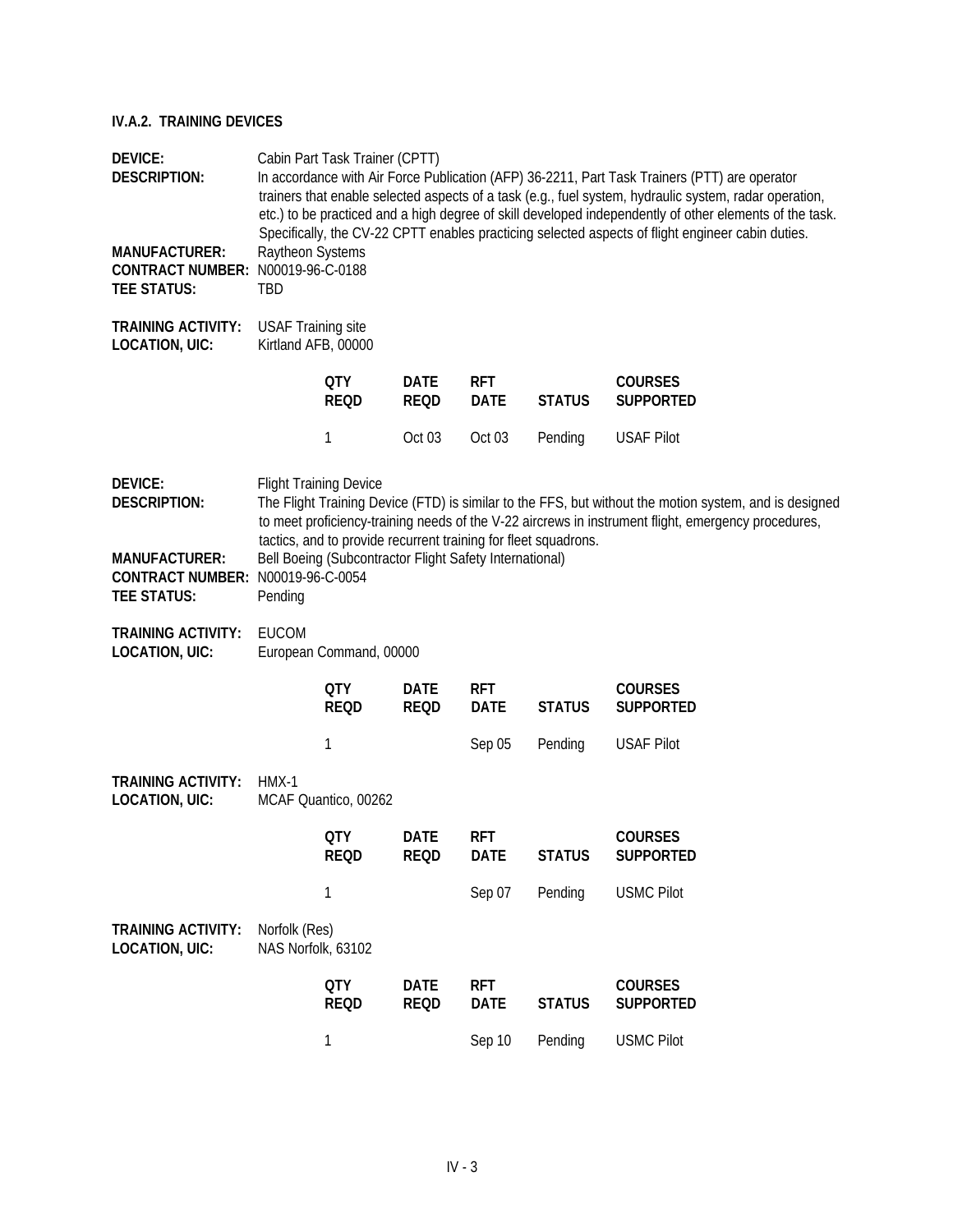| <b>TRAINING ACTIVITY:</b><br><b>LOCATION, UIC:</b> | <b>USAF Training Site</b> | Hurlburt AFB, 00000       |                            |                            |               |                                                             |
|----------------------------------------------------|---------------------------|---------------------------|----------------------------|----------------------------|---------------|-------------------------------------------------------------|
|                                                    |                           | <b>QTY</b><br><b>REQD</b> | <b>DATE</b><br><b>REQD</b> | <b>RFT</b><br><b>DATE</b>  | <b>STATUS</b> | <b>COURSES</b><br><b>SUPPORTED</b>                          |
|                                                    |                           | 1                         |                            | Sep 03                     | Pending       | <b>USAF Pilot</b>                                           |
| <b>TRAINING ACTIVITY:</b><br><b>LOCATION, UIC:</b> | <b>VMMT-204</b>           | MCAS New River, XXXXX     |                            |                            |               |                                                             |
|                                                    |                           | <b>QTY</b><br><b>REQD</b> | <b>DATE</b><br><b>REQD</b> | <b>RFT</b><br><b>DATE</b>  | <b>STATUS</b> | <b>COURSES</b><br><b>SUPPORTED</b>                          |
|                                                    |                           | 1                         |                            | Sep 01                     | Pending       | V-22 Fleet Replacement Pilot<br><b>Training Category I</b>  |
|                                                    |                           |                           |                            | Sep 04<br>Sep 05<br>Sep 08 |               | <b>USMC Pilot</b><br><b>USMC Pilot</b><br><b>USMC Pilot</b> |
| <b>TRAINING ACTIVITY:</b><br><b>LOCATION, UIC:</b> | Willow Grove (Res)        | NAS Willow Grove, 68819   |                            |                            |               |                                                             |
|                                                    |                           | <b>QTY</b><br><b>REQD</b> | <b>DATE</b><br><b>REQD</b> | <b>RFT</b><br><b>DATE</b>  | <b>STATUS</b> | <b>COURSES</b><br><b>SUPPORTED</b>                          |
|                                                    |                           | 1                         |                            | Sep 12                     | Pending       | <b>USMC Pilot</b>                                           |
| <b>TRAINING ACTIVITY:</b><br><b>LOCATION, UIC:</b> | <b>HMT-301</b>            | MCAS Kaneohe Bay, 00318   |                            |                            |               |                                                             |
|                                                    |                           | <b>QTY</b><br><b>REQD</b> | <b>DATE</b><br><b>REQD</b> | <b>RFT</b><br><b>DATE</b>  | <b>STATUS</b> | <b>COURSES</b><br><b>SUPPORTED</b>                          |
|                                                    |                           | $\overline{2}$            |                            | Sep 06                     | Pending       | <b>USMC Pilot</b>                                           |
| <b>TRAINING ACTIVITY:</b><br><b>LOCATION, UIC:</b> | MCAS Futenma              | MCAS Futenma, 63026       |                            |                            |               |                                                             |
|                                                    |                           | <b>QTY</b><br><b>REQD</b> | <b>DATE</b><br><b>REQD</b> | <b>RFT</b><br><b>DATE</b>  | <b>STATUS</b> | <b>COURSES</b><br><b>SUPPORTED</b>                          |
|                                                    |                           | $\overline{2}$            |                            | Sep 09                     | Pending       | <b>USMC Pilot</b>                                           |
| <b>TRAINING ACTIVITY:</b><br><b>LOCATION, UIC:</b> | NAMTRAGRU DET             | MCAS Miramar, 60259       |                            |                            |               |                                                             |
|                                                    |                           | <b>QTY</b><br><b>REQD</b> | <b>DATE</b><br><b>REQD</b> | <b>RFT</b><br><b>DATE</b>  | <b>STATUS</b> | <b>COURSES</b><br><b>SUPPORTED</b>                          |
|                                                    |                           | $\overline{2}$            |                            | Sep 04                     | Pending       | <b>USMC Pilot</b>                                           |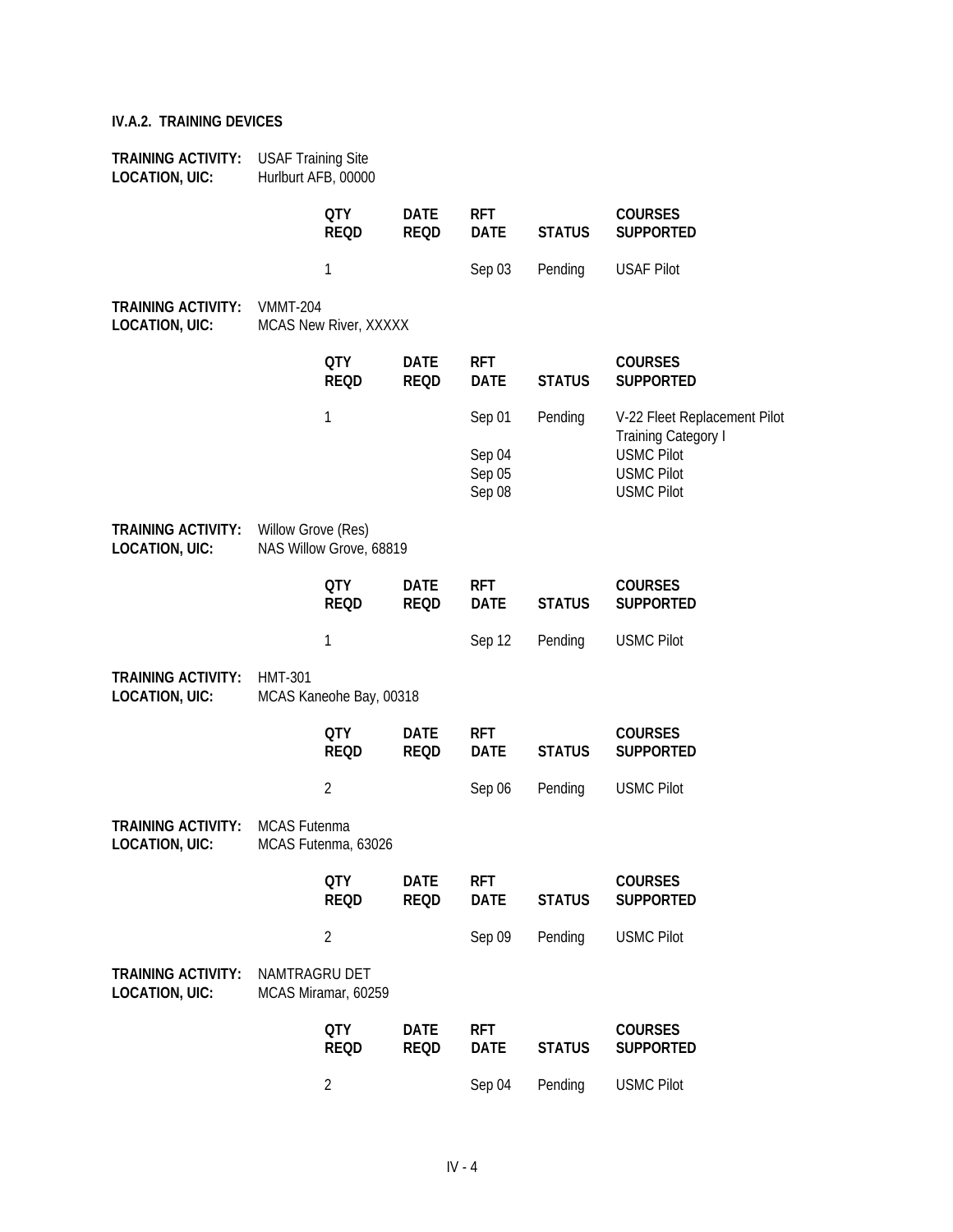| <b>TRAINING ACTIVITY:</b><br><b>LOCATION, UIC:</b>                    | Pacific Command                                  | Pacific Command, 00000                                  |                            |                            |               |                                                                                                                                                                                                                                                                                                                                                                                                                                                                                                                                                                                                                          |
|-----------------------------------------------------------------------|--------------------------------------------------|---------------------------------------------------------|----------------------------|----------------------------|---------------|--------------------------------------------------------------------------------------------------------------------------------------------------------------------------------------------------------------------------------------------------------------------------------------------------------------------------------------------------------------------------------------------------------------------------------------------------------------------------------------------------------------------------------------------------------------------------------------------------------------------------|
|                                                                       |                                                  | <b>QTY</b><br><b>REQD</b>                               | <b>DATE</b><br><b>REQD</b> | <b>RFT</b><br><b>DATE</b>  | <b>STATUS</b> | <b>COURSES</b><br><b>SUPPORTED</b>                                                                                                                                                                                                                                                                                                                                                                                                                                                                                                                                                                                       |
|                                                                       |                                                  | 1                                                       |                            | Sep 06                     | Pending       | <b>USAF Pilot</b>                                                                                                                                                                                                                                                                                                                                                                                                                                                                                                                                                                                                        |
| <b>TRAINING ACTIVITY:</b><br>LOCATION, UIC:                           | USAF CV-22                                       | USAF Training Site, 00000                               |                            |                            |               |                                                                                                                                                                                                                                                                                                                                                                                                                                                                                                                                                                                                                          |
|                                                                       |                                                  | <b>QTY</b><br><b>REQD</b>                               | <b>DATE</b><br><b>REQD</b> | <b>RFT</b><br><b>DATE</b>  | <b>STATUS</b> | <b>COURSES</b><br><b>SUPPORTED</b>                                                                                                                                                                                                                                                                                                                                                                                                                                                                                                                                                                                       |
|                                                                       |                                                  | 1                                                       |                            | Sep 07                     | Pending       | <b>USAF Pilot</b>                                                                                                                                                                                                                                                                                                                                                                                                                                                                                                                                                                                                        |
| <b>TRAINING ACTIVITY:</b><br><b>LOCATION, UIC:</b>                    | <b>USAF Training Site</b><br>Kirtland AFB, 00000 |                                                         |                            |                            |               |                                                                                                                                                                                                                                                                                                                                                                                                                                                                                                                                                                                                                          |
|                                                                       |                                                  | <b>QTY</b><br><b>REQD</b>                               | <b>DATE</b><br><b>REQD</b> | <b>RFT</b><br><b>DATE</b>  | <b>STATUS</b> | <b>COURSES</b><br><b>SUPPORTED</b>                                                                                                                                                                                                                                                                                                                                                                                                                                                                                                                                                                                       |
|                                                                       |                                                  | 1                                                       |                            | Sep 02<br>Sep 03<br>Sep 04 | Pending       | <b>USAF Pilot</b><br><b>USAF Pilot</b><br><b>USAF Pilot</b>                                                                                                                                                                                                                                                                                                                                                                                                                                                                                                                                                              |
| DEVICE:<br>DESCRIPTION:                                               | Full Flight Simulator                            | training for the Fleet Readiness Squadron (FRS).        |                            |                            |               | The Full Flight Simulator (FFS) is a flight simulator with a full six degrees of freedom motion base and<br>an attached full color day/dusk/night visual system. The FFS is designed to support V-22 Training<br>and Readiness (T&R) syllabus, and will include a tactical environment simulation and support<br>simulator-to-simulator networking. The FFS is designed to meet the initial training needs of the V-22<br>aircrews in the proper operation of the V-22 in all weather conditions, normal and emergency<br>procedures, and Night Vision Goggle (NVG) operations. The FFS will be the mainstay of operator |
| <b>MANUFACTURER:</b><br><b>CONTRACT NUMBER:</b><br><b>TEE STATUS:</b> | N00019-96-C-0054<br>Pending                      | Bell Boeing (Subcontractor Flight Safety International) |                            |                            |               |                                                                                                                                                                                                                                                                                                                                                                                                                                                                                                                                                                                                                          |
| <b>TRAINING ACTIVITY:</b><br><b>LOCATION, UIC:</b>                    | <b>VMMT-204</b>                                  | MCAS New River, XXXXX                                   |                            |                            |               |                                                                                                                                                                                                                                                                                                                                                                                                                                                                                                                                                                                                                          |
|                                                                       |                                                  | <b>QTY</b><br><b>REQD</b>                               | <b>DATE</b><br><b>REQD</b> | <b>RFT</b><br><b>DATE</b>  | <b>STATUS</b> | <b>COURSES</b><br><b>SUPPORTED</b>                                                                                                                                                                                                                                                                                                                                                                                                                                                                                                                                                                                       |
|                                                                       |                                                  | 1                                                       |                            | Sep 99                     | Pending       | V-22 Fleet Replacement Pilot<br><b>Training Category I</b>                                                                                                                                                                                                                                                                                                                                                                                                                                                                                                                                                               |
|                                                                       |                                                  |                                                         |                            | Sep 01<br>Sep 03<br>Sep 04 |               | <b>USMC Pilot</b><br><b>USMC Pilot</b><br><b>USMC Pilot</b>                                                                                                                                                                                                                                                                                                                                                                                                                                                                                                                                                              |
|                                                                       |                                                  |                                                         |                            |                            |               |                                                                                                                                                                                                                                                                                                                                                                                                                                                                                                                                                                                                                          |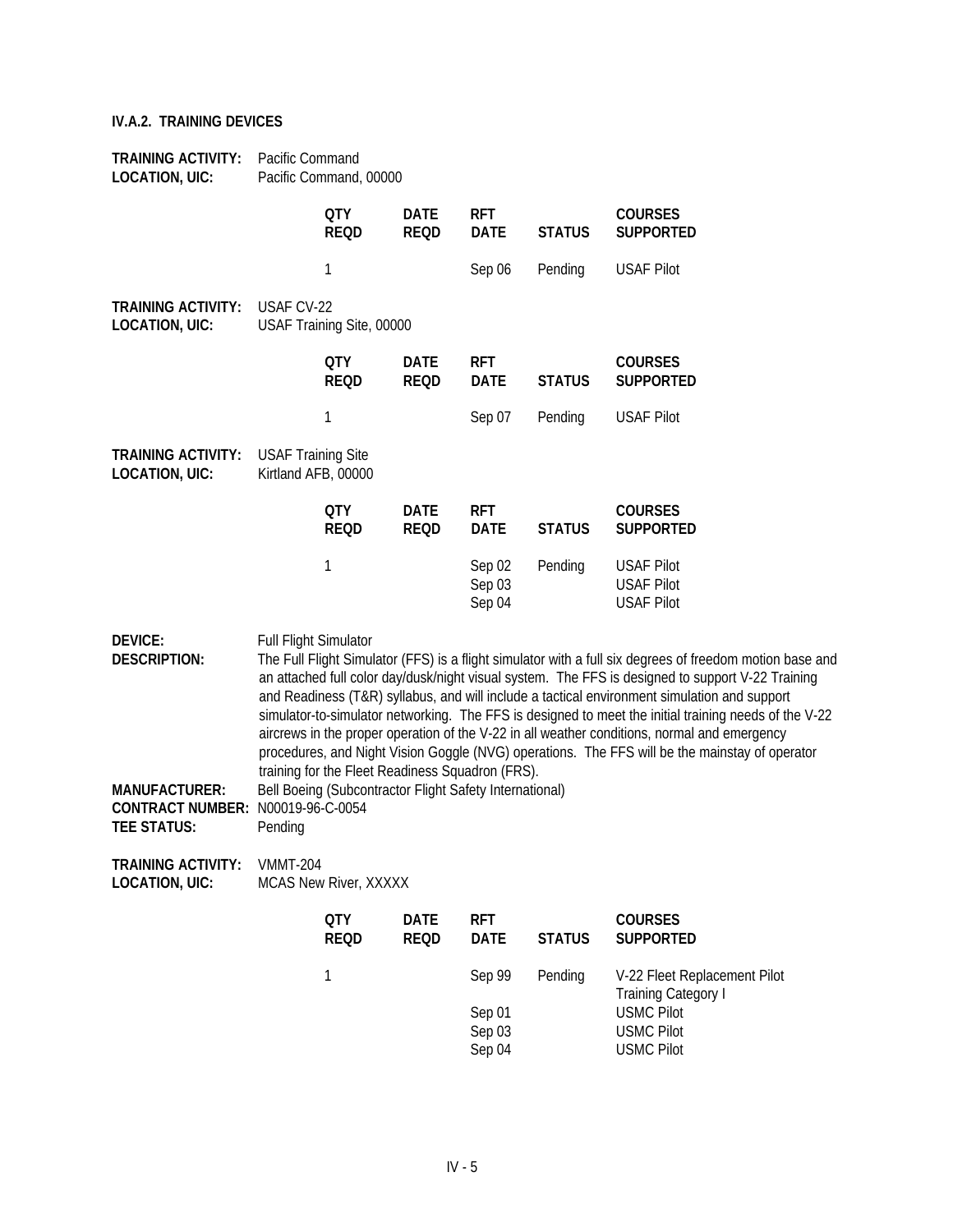| <b>TRAINING ACTIVITY:</b><br><b>LOCATION, UIC:</b>                                     | NAMTRAGRU DET                                    | MCAS Miramar, 60259                      |                            |                           |               |                                                                                                                                                                                                                                                                                                                                                                                                                                                                                                                                                                                                                                                                                                                                                                                                                                                                                                                                                                                                                                                                                                                                                                                                                                                                                                                                                                                                                                                                                                                                                                                                    |
|----------------------------------------------------------------------------------------|--------------------------------------------------|------------------------------------------|----------------------------|---------------------------|---------------|----------------------------------------------------------------------------------------------------------------------------------------------------------------------------------------------------------------------------------------------------------------------------------------------------------------------------------------------------------------------------------------------------------------------------------------------------------------------------------------------------------------------------------------------------------------------------------------------------------------------------------------------------------------------------------------------------------------------------------------------------------------------------------------------------------------------------------------------------------------------------------------------------------------------------------------------------------------------------------------------------------------------------------------------------------------------------------------------------------------------------------------------------------------------------------------------------------------------------------------------------------------------------------------------------------------------------------------------------------------------------------------------------------------------------------------------------------------------------------------------------------------------------------------------------------------------------------------------------|
|                                                                                        |                                                  | <b>QTY</b><br><b>REQD</b>                | <b>DATE</b><br><b>REQD</b> | <b>RFT</b><br><b>DATE</b> | <b>STATUS</b> | <b>COURSES</b><br><b>SUPPORTED</b>                                                                                                                                                                                                                                                                                                                                                                                                                                                                                                                                                                                                                                                                                                                                                                                                                                                                                                                                                                                                                                                                                                                                                                                                                                                                                                                                                                                                                                                                                                                                                                 |
|                                                                                        |                                                  | $\mathbf{1}$                             |                            | Sep 09                    | Pending       | <b>USMC Pilot</b>                                                                                                                                                                                                                                                                                                                                                                                                                                                                                                                                                                                                                                                                                                                                                                                                                                                                                                                                                                                                                                                                                                                                                                                                                                                                                                                                                                                                                                                                                                                                                                                  |
| <b>TRAINING ACTIVITY:</b><br><b>LOCATION, UIC:</b>                                     | <b>USAF Training Site</b><br>Kirtland AFB, 00000 |                                          |                            |                           |               |                                                                                                                                                                                                                                                                                                                                                                                                                                                                                                                                                                                                                                                                                                                                                                                                                                                                                                                                                                                                                                                                                                                                                                                                                                                                                                                                                                                                                                                                                                                                                                                                    |
|                                                                                        |                                                  | <b>QTY</b><br><b>REQD</b>                | <b>DATE</b><br><b>REQD</b> | <b>RFT</b><br><b>DATE</b> | <b>STATUS</b> | <b>COURSES</b><br><b>SUPPORTED</b>                                                                                                                                                                                                                                                                                                                                                                                                                                                                                                                                                                                                                                                                                                                                                                                                                                                                                                                                                                                                                                                                                                                                                                                                                                                                                                                                                                                                                                                                                                                                                                 |
|                                                                                        |                                                  | $\mathbf{1}$                             |                            | Sep 02<br>Sep 05          | Pending       | <b>USAF Pilot</b><br><b>USAF Pilot</b>                                                                                                                                                                                                                                                                                                                                                                                                                                                                                                                                                                                                                                                                                                                                                                                                                                                                                                                                                                                                                                                                                                                                                                                                                                                                                                                                                                                                                                                                                                                                                             |
| <b>DEVICE:</b><br><b>DESCRIPTION:</b>                                                  | STP.                                             | Operational Flight Trainer (OFT) (2F151) |                            |                           |               | This device is an operational flight system trainer with the capability of providing training in the<br>development of Pilot skills and techniques in the V-22 aircraft. The OFT is able to simulate V-22<br>aircraft performance during cockpit preflight, aircraft start up, all flight operations in both conversion<br>and fixed wing modes, navigational and instrument flight, aircraft shutdown and cockpit postflight<br>procedures. The OFT cockpit mirrors the actual aircraft cockpit and is mounted on a six degrees of<br>freedom, dome-based motion platform. The OFT is capable of simulating V-22 flight in all conditions<br>to include dusk, night, and instrument meteorological conditions. The OFT is fully NVG compatible<br>with FLIR simulation capabilities. Training environments will include operations at airfields, confined<br>area landing sites, mountain areas, urban areas, low altitude flight areas, and aboard various aircraft<br>capable ships such as the LHA and LHD. All aircraft maneuvers can be simulated to include normal<br>flight procedures, autorotations, aerial refueling, formation flying, high altitude operations, low altitude<br>operations, terrain following operations, and physiological conditioning. The OFT is capable of<br>simulating all emergencies and system malfunctions both visually and through cockpit<br>instrumentation. The OFT is planned to be Distributed Interactive Simulation (DIS) compliant with<br>other OFTs. For Air Force specific training system fidelity requirements refer to the Air Force CV-22 |
| <b>MANUFACTURER:</b><br><b>CONTRACT NUMBER: N00019-96-C-0188</b><br><b>TEE STATUS:</b> | Raytheon Systems<br>TBD                          |                                          |                            |                           |               |                                                                                                                                                                                                                                                                                                                                                                                                                                                                                                                                                                                                                                                                                                                                                                                                                                                                                                                                                                                                                                                                                                                                                                                                                                                                                                                                                                                                                                                                                                                                                                                                    |
| <b>TRAINING ACTIVITY:</b><br><b>LOCATION, UIC:</b>                                     | HMX-1                                            | MCAF Quantico, 00262                     |                            |                           |               |                                                                                                                                                                                                                                                                                                                                                                                                                                                                                                                                                                                                                                                                                                                                                                                                                                                                                                                                                                                                                                                                                                                                                                                                                                                                                                                                                                                                                                                                                                                                                                                                    |
|                                                                                        |                                                  | <b>QTY</b><br><b>REQD</b>                | <b>DATE</b><br><b>REQD</b> | <b>RFT</b><br><b>DATE</b> | <b>STATUS</b> | <b>COURSES</b><br><b>SUPPORTED</b>                                                                                                                                                                                                                                                                                                                                                                                                                                                                                                                                                                                                                                                                                                                                                                                                                                                                                                                                                                                                                                                                                                                                                                                                                                                                                                                                                                                                                                                                                                                                                                 |
|                                                                                        |                                                  | $\mathbf 1$                              |                            | Sept 07                   | Pending       | <b>USMC Pilot</b>                                                                                                                                                                                                                                                                                                                                                                                                                                                                                                                                                                                                                                                                                                                                                                                                                                                                                                                                                                                                                                                                                                                                                                                                                                                                                                                                                                                                                                                                                                                                                                                  |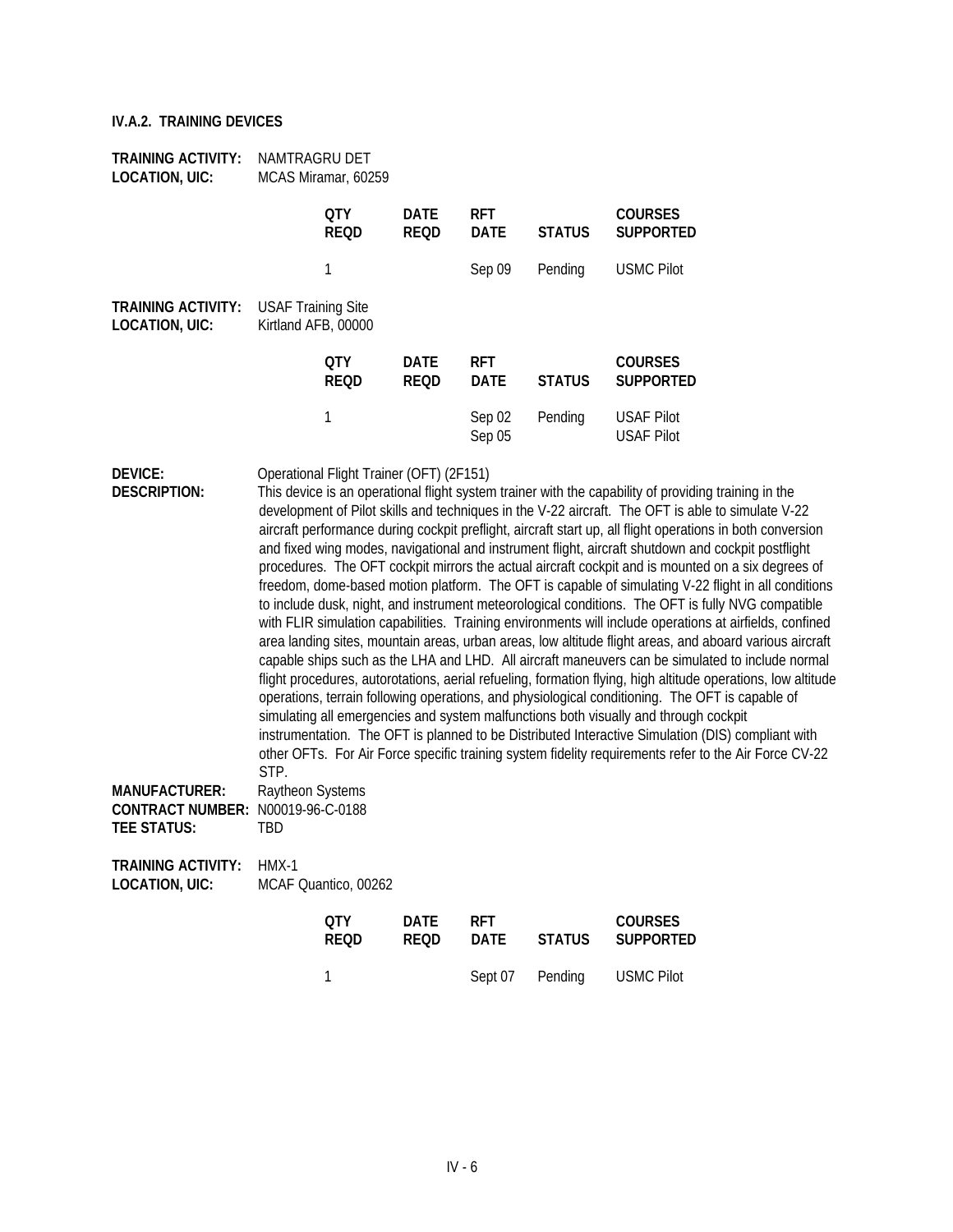| <b>TRAINING ACTIVITY:</b><br><b>LOCATION, UIC:</b> | USAF CV-22      | USAF Training Site, 00000                 |                            |                           |               |                                                                                                      |
|----------------------------------------------------|-----------------|-------------------------------------------|----------------------------|---------------------------|---------------|------------------------------------------------------------------------------------------------------|
|                                                    |                 | <b>QTY</b><br><b>REQD</b>                 | <b>DATE</b><br><b>REQD</b> | <b>RFT</b><br><b>DATE</b> | <b>STATUS</b> | <b>COURSES</b><br><b>SUPPORTED</b>                                                                   |
| <b>TRAINING ACTIVITY:</b><br><b>LOCATION, UIC:</b> | <b>VMMT-204</b> | 1<br>MCAS New River, XXXXX                |                            | Oct 04                    | Pending       | <b>USAF Pilot</b>                                                                                    |
|                                                    |                 | <b>QTY</b><br><b>REQD</b>                 | <b>DATE</b><br><b>REQD</b> | <b>RFT</b><br><b>DATE</b> | <b>STATUS</b> | <b>COURSES</b><br><b>SUPPORTED</b>                                                                   |
|                                                    |                 | 1                                         | Oct 99                     | May 01                    | Pending       | <b>USAF Pilot</b><br><b>USMC Pilot</b>                                                               |
|                                                    |                 | 1                                         | Oct 00                     | May 01                    | Pending       | V-22 Fleet Replacement Pilot<br><b>Training Category I</b><br><b>USAF Pilot</b><br><b>USMC Pilot</b> |
|                                                    |                 | 1                                         |                            | Oct 03                    | Pending       | M-XXX-XXX2<br><b>USAF Pilot</b><br><b>USMC Pilot</b>                                                 |
| <b>TRAINING ACTIVITY:</b><br><b>LOCATION, UIC:</b> | <b>HMT-301</b>  | MCAS Kaneohe Bay, 00318                   |                            |                           |               |                                                                                                      |
|                                                    |                 | <b>QTY</b><br><b>REQD</b>                 | <b>DATE</b><br><b>REQD</b> | <b>RFT</b><br><b>DATE</b> | <b>STATUS</b> | <b>COURSES</b><br><b>SUPPORTED</b>                                                                   |
| <b>TRAINING ACTIVITY:</b><br><b>LOCATION, UIC:</b> | MCAS Futenma    | 1<br>MCAS Futenma, 63026                  |                            | Oct 12                    | Pending       | <b>USMC Pilot</b>                                                                                    |
|                                                    |                 | <b>QTY</b><br><b>REQD</b>                 | <b>DATE</b><br>REOD        | <b>RFT</b><br><b>DATE</b> | <b>STATUS</b> | <b>COURSES</b><br><b>SUPPORTED</b>                                                                   |
| <b>TRAINING ACTIVITY:</b><br><b>LOCATION, UIC:</b> |                 | 1<br>NAMTRAGRU DET<br>MCAS Miramar, 60259 |                            | Oct 15                    | Pending       | <b>USMC Pilot</b>                                                                                    |
|                                                    |                 | <b>QTY</b><br><b>REQD</b>                 | <b>DATE</b><br><b>REQD</b> | <b>RFT</b><br><b>DATE</b> | <b>STATUS</b> | <b>COURSES</b><br><b>SUPPORTED</b>                                                                   |
|                                                    |                 | 1                                         |                            | Oct 11                    | Pending       | <b>USMC Pilot</b>                                                                                    |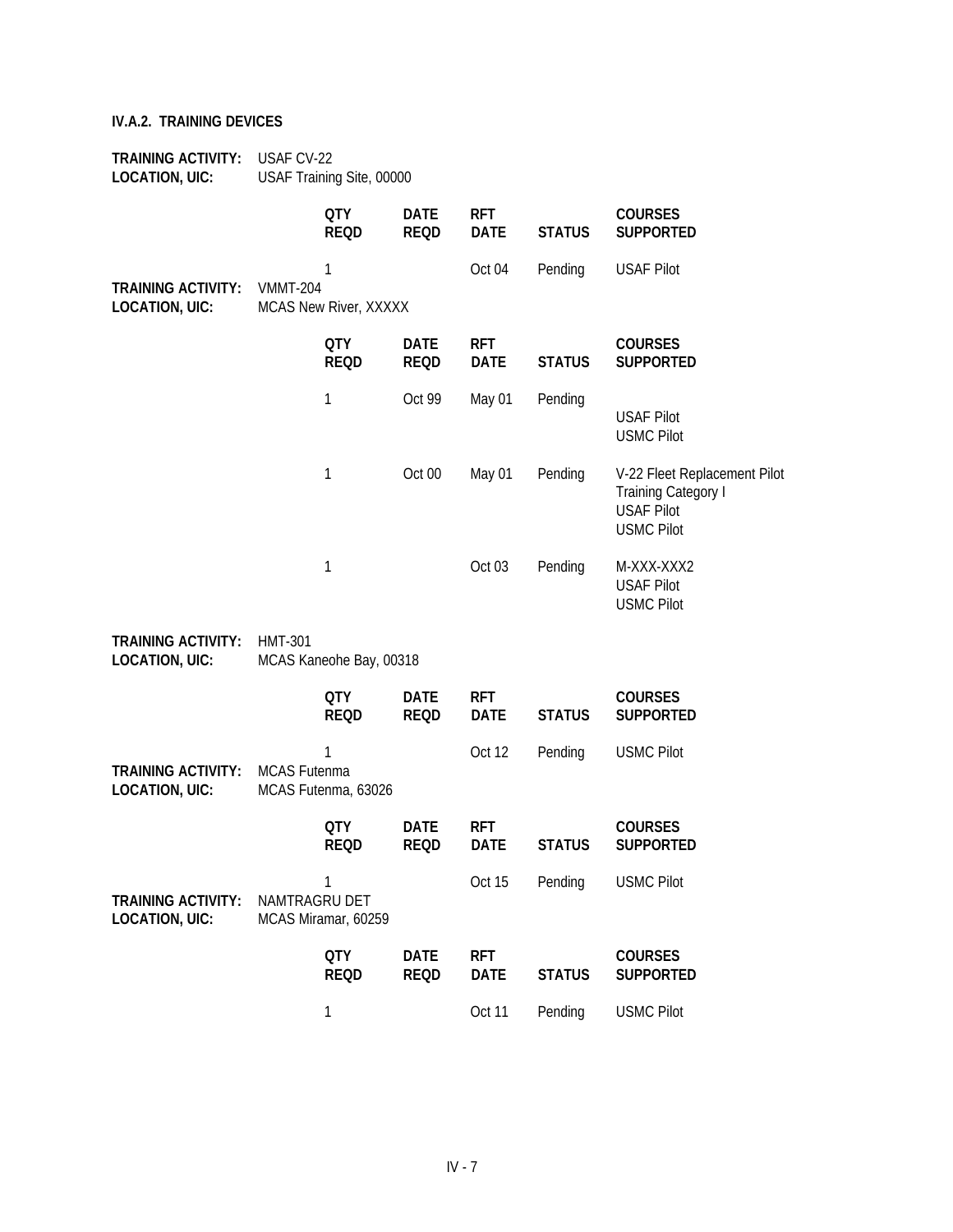| <b>TRAINING ACTIVITY:</b><br><b>LOCATION, UIC:</b>                                                                       | USAF CV-22                 | USAF Training Site, XXXXX                                                                                                                                                                                                                                                                                                                                                                                                                                                     |                            |                           |                                                                            |                                                                                                                                                                                                                                                                                                                                                                      |  |  |  |
|--------------------------------------------------------------------------------------------------------------------------|----------------------------|-------------------------------------------------------------------------------------------------------------------------------------------------------------------------------------------------------------------------------------------------------------------------------------------------------------------------------------------------------------------------------------------------------------------------------------------------------------------------------|----------------------------|---------------------------|----------------------------------------------------------------------------|----------------------------------------------------------------------------------------------------------------------------------------------------------------------------------------------------------------------------------------------------------------------------------------------------------------------------------------------------------------------|--|--|--|
|                                                                                                                          |                            | <b>QTY</b><br><b>REQD</b>                                                                                                                                                                                                                                                                                                                                                                                                                                                     | <b>DATE</b><br><b>REQD</b> | <b>RFT</b><br><b>DATE</b> | <b>STATUS</b>                                                              | <b>COURSES</b><br><b>SUPPORTED</b>                                                                                                                                                                                                                                                                                                                                   |  |  |  |
| <b>DEVICE:</b><br><b>DESCRIPTION:</b><br><b>MANUFACTURER:</b><br>CONTRACT NUMBER: N00019-93-C-0006<br><b>TEE STATUS:</b> | TBD                        | 1<br>Avionics/Cockpit Management Display System<br>Bell-Boeing (Sub-contractor is Reflectone Incorporated)                                                                                                                                                                                                                                                                                                                                                                    |                            | Oct 06                    | Pending<br>service and repair these systems and all associated subsystems. | <b>USAF Pilot</b><br>Avionics/Cockpit Management Display System Composite Maintenance Trainer, device number<br>11H137, will provide a replica of all avionics controls and computer interfacing systems. This trainer<br>will provide all services' avionics and electrical system maintenance personnel with the training to                                       |  |  |  |
| <b>TRAINING ACTIVITY:</b><br><b>LOCATION, UIC:</b>                                                                       | <b>VMMT-204</b>            | MCAS New River, XXXXX                                                                                                                                                                                                                                                                                                                                                                                                                                                         |                            |                           |                                                                            |                                                                                                                                                                                                                                                                                                                                                                      |  |  |  |
|                                                                                                                          |                            | <b>QTY</b><br><b>REQD</b>                                                                                                                                                                                                                                                                                                                                                                                                                                                     | <b>DATE</b><br><b>REQD</b> | <b>RFT</b><br><b>DATE</b> | <b>STATUS</b>                                                              | <b>COURSES</b><br><b>SUPPORTED</b>                                                                                                                                                                                                                                                                                                                                   |  |  |  |
|                                                                                                                          |                            | 1                                                                                                                                                                                                                                                                                                                                                                                                                                                                             |                            | May 01                    | Pending                                                                    | C-602-3626<br>(Track M-602-XXX1)<br>C-102-3626<br>(Track M-602-XXX1)<br>C-102-3627 (Track M-602-XXX1)<br>C-198-3626 (Track M-602-XXX1)                                                                                                                                                                                                                               |  |  |  |
| <b>DEVICE:</b><br><b>DESCRIPTION:</b>                                                                                    | electric, hydraulic, etc.) | Cockpit Maintenance Procedures Trainer (CMPT)<br>The CMPT, device number 11H138 is a replica of all cockpit systems and functions that will consist of<br>four-student operator and one Instructor Operator Station (IOS). The CMPT will provide to all the<br>services' organizational maintenance personnel the training necessary to use the cockpit computers<br>and BIT for initial troubleshooting and fault isolation to major aircraft subsystems (i.e., power plant, |                            |                           |                                                                            |                                                                                                                                                                                                                                                                                                                                                                      |  |  |  |
| <b>MANUFACTURER:</b><br>CONTRACT NUMBER: N00019-93-C-0006<br><b>TEE STATUS:</b>                                          | TBD                        | Bell-Boeing (Sub-contractor is Reflectone Incorporated)                                                                                                                                                                                                                                                                                                                                                                                                                       |                            |                           |                                                                            |                                                                                                                                                                                                                                                                                                                                                                      |  |  |  |
| <b>TRAINING ACTIVITY:</b><br><b>LOCATION, UIC:</b>                                                                       | VMMT-204                   | MCAS New River, XXXXX                                                                                                                                                                                                                                                                                                                                                                                                                                                         |                            |                           |                                                                            |                                                                                                                                                                                                                                                                                                                                                                      |  |  |  |
|                                                                                                                          |                            | <b>QTY</b><br><b>REQD</b>                                                                                                                                                                                                                                                                                                                                                                                                                                                     | <b>DATE</b><br><b>REQD</b> | <b>RFT</b><br><b>DATE</b> | <b>STATUS</b>                                                              | <b>COURSES</b><br><b>SUPPORTED</b>                                                                                                                                                                                                                                                                                                                                   |  |  |  |
|                                                                                                                          |                            | 1                                                                                                                                                                                                                                                                                                                                                                                                                                                                             |                            | May 01                    | Pending                                                                    | C-601-3626<br>(Track M-601-XXXX)<br>C-600-3180<br>(Track M-601-XXXX)<br>C-603-3626<br>(Track M-603-XXXX)<br>(Track M-603-XXXX)<br>C-603-3627<br>C-602-3626<br>(Track M-602-XXX1)<br>C-102-3626<br>(Track M-602-XXX1)<br>(Track M-602-XXX1)<br>C-102-3627<br>C-198-3626<br>(Track M-602-XXX1)<br>C-102-3626<br>(Track M-602-XXX2)<br>(Track M-602-XXX2)<br>C-602-3627 |  |  |  |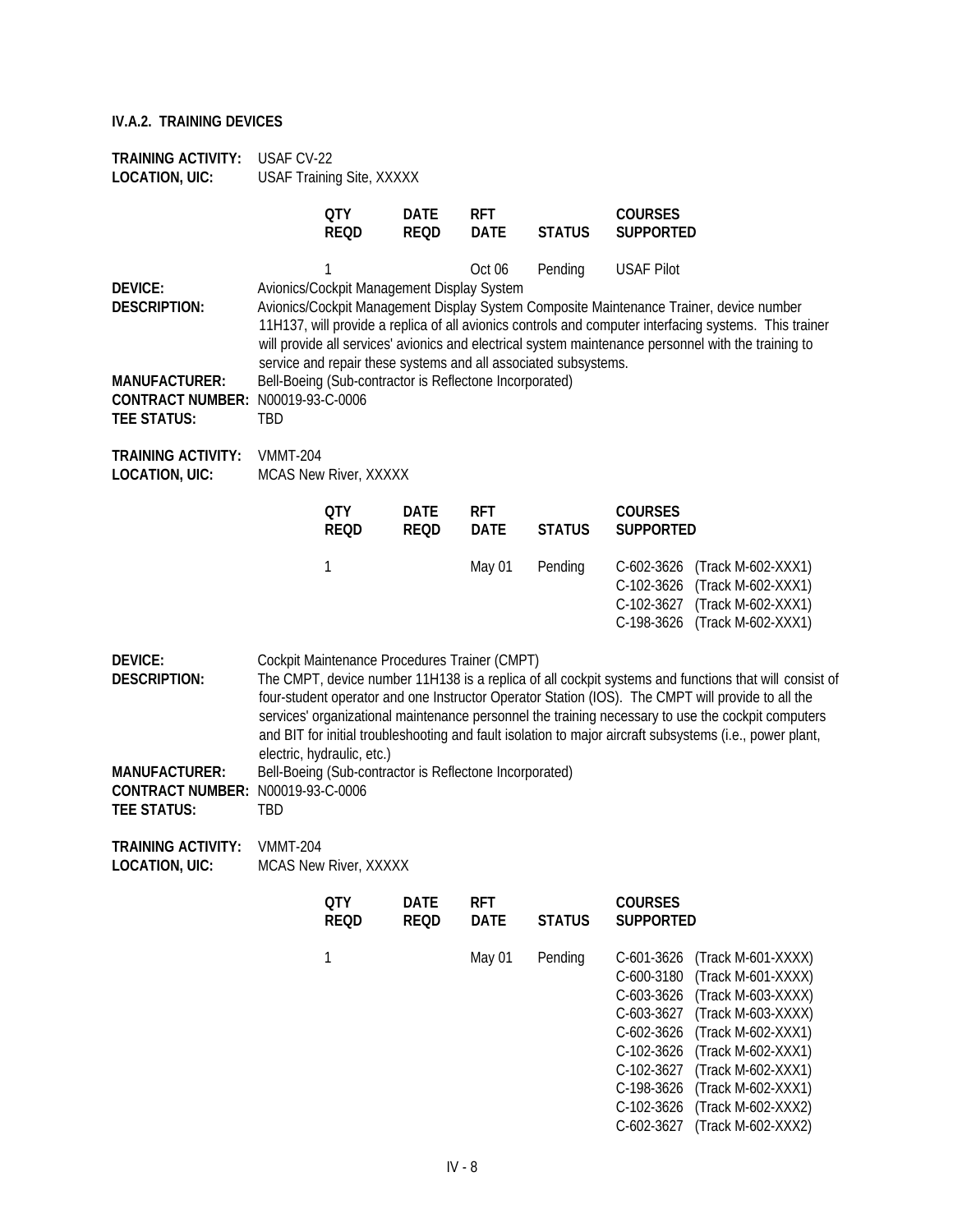| <b>DEVICE:</b><br><b>DESCRIPTION:</b><br><b>MANUFACTURER:</b><br>CONTRACT NUMBER: N00019-93-C-0006<br><b>TEE STATUS:</b>        | Hydraulic/Flight Control/Wing Stow Composite<br>Hydraulic/Flight Control/Wing Stow Composite Maintenance Trainer, device number 11H135, will be a<br>replica of the hydraulic, flight controls, and wing stowage components. It will be designed to provide<br>all the services' organizational maintenance personnel with realistic training in the servicing and repair<br>of these systems and their associated subsystems.<br>Bell-Boeing (Sub-contractor is Reflectone Incorporated)<br><b>TBD</b> |                                                                                               |                            |                           |                                                                       |                                                                                                                  |                                                                                                                                                                                                                                                                                                            |
|---------------------------------------------------------------------------------------------------------------------------------|---------------------------------------------------------------------------------------------------------------------------------------------------------------------------------------------------------------------------------------------------------------------------------------------------------------------------------------------------------------------------------------------------------------------------------------------------------------------------------------------------------|-----------------------------------------------------------------------------------------------|----------------------------|---------------------------|-----------------------------------------------------------------------|------------------------------------------------------------------------------------------------------------------|------------------------------------------------------------------------------------------------------------------------------------------------------------------------------------------------------------------------------------------------------------------------------------------------------------|
| <b>TRAINING ACTIVITY:</b><br><b>LOCATION, UIC:</b>                                                                              | <b>VMMT-204</b>                                                                                                                                                                                                                                                                                                                                                                                                                                                                                         | <b>MCAS New River, XXXXX</b>                                                                  |                            |                           |                                                                       |                                                                                                                  |                                                                                                                                                                                                                                                                                                            |
|                                                                                                                                 |                                                                                                                                                                                                                                                                                                                                                                                                                                                                                                         | <b>OTY</b><br><b>REOD</b>                                                                     | <b>DATE</b><br><b>REQD</b> | <b>RFT</b><br><b>DATE</b> | <b>STATUS</b>                                                         | <b>COURSES</b><br><b>SUPPORTED</b>                                                                               |                                                                                                                                                                                                                                                                                                            |
|                                                                                                                                 |                                                                                                                                                                                                                                                                                                                                                                                                                                                                                                         | 1                                                                                             |                            | May 01                    | Pending                                                               | C-601-3626<br>C-600-3180<br>C-603-3626<br>$C-603-3627$<br>$C-602-3626$<br>C-102-3626<br>C-102-3627<br>C-198-3626 | (Track M-601-XXXX)<br>(Track M-601-XXXX)<br>(Track M-603-XXXX)<br>(Track M-603-XXXX)<br>(Track M-602-XXX1)<br>(Track M-602-XXX1)<br>(Track M-602-XXX1)<br>(Track M-602-XXX1)                                                                                                                               |
| <b>DEVICE:</b><br><b>DESCRIPTION:</b><br><b>MANUFACTURER:</b><br><b>CONTRACT NUMBER: N00019-93-C-0006</b><br><b>TEE STATUS:</b> | TBD                                                                                                                                                                                                                                                                                                                                                                                                                                                                                                     | <b>Instructor Operator Station</b><br>Bell-Boeing (Sub-contractor is Reflectone Incorporated) |                            |                           | interfaces with all maintenance training courses taught on the NAMTS. |                                                                                                                  | This trainer, device number 11H160, will be capable of controlling the normal operating performance<br>of the NAMTS, malfunction insertion, emergency shut-off, and monitoring and recording individual<br>student performance. The Operator Station controls all of the aviation maintenance trainers and |
| <b>TRAINING ACTIVITY:</b>                                                                                                       | <b>VMMT-204</b>                                                                                                                                                                                                                                                                                                                                                                                                                                                                                         |                                                                                               |                            |                           |                                                                       |                                                                                                                  |                                                                                                                                                                                                                                                                                                            |

**LOCATION, UIC:** MCAS New River, XXXXX

| <b>DATE</b><br><b>RFT</b><br>0TY<br><b>REQD</b><br><b>DATE</b><br><b>STATUS</b><br><b>REQD</b> | <b>COURSES</b><br><b>SUPPORTED</b>                                                                                                                                                                                                                                   |
|------------------------------------------------------------------------------------------------|----------------------------------------------------------------------------------------------------------------------------------------------------------------------------------------------------------------------------------------------------------------------|
| Pending<br>May 99                                                                              | C-601-3626 (Track M-601-XXXX)<br>C-600-3180 (Track M-601-XXXX)<br>C-602-3626 (Track M-602-XXX1)<br>C-102-3626 (Track M-602-XXX1)<br>C-102-3627 (Track M-602-XXX1)<br>C-198-3626 (Track M-602-XXX1)<br>C-102-3626 (Track M-602-XXX2)<br>C-602-3627 (Track M-602-XXX2) |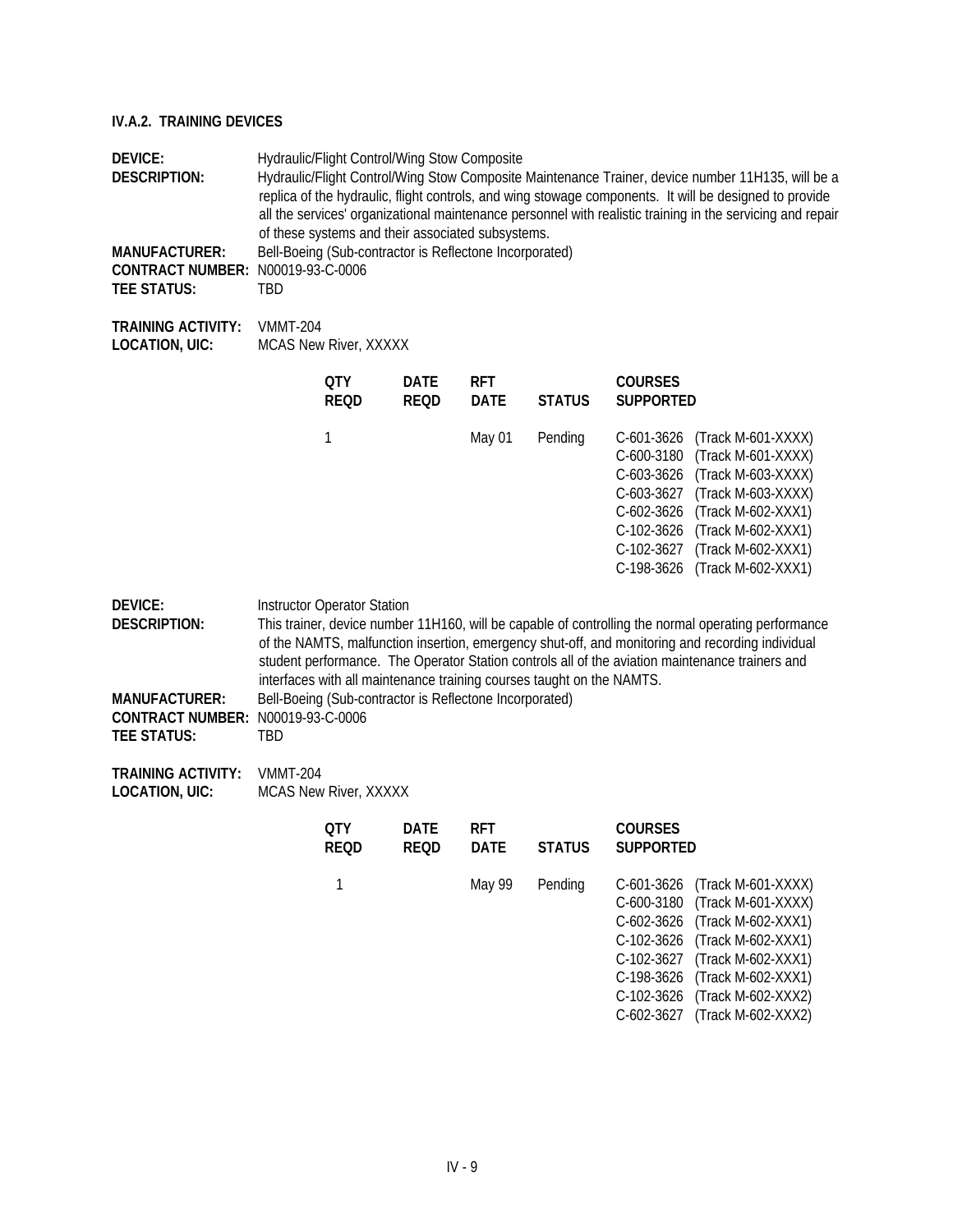| <b>DEVICE:</b><br><b>DESCRIPTION:</b><br><b>MANUFACTURER:</b><br>CONTRACT NUMBER: N00019-93-C-0006<br><b>TEE STATUS:</b> | Landing Gear/Fuel/Environmental Control Composite<br>Landing Gear/Fuel/Environmental Control Composite Maintenance Trainer, device number 11H134,<br>will be a replica of the fuel control, landing gear, and environmental control systems. It will be<br>designed to provide all the services' organizational maintenance personnel with realistic training in the<br>servicing and repair of these systems and their associated subsystems.<br>Bell-Boeing (Sub-contractor is Reflectone Incorporated)<br>TBD |                                                                                                                  |                            |                           |                                                                     |                                                                                                                |                                                                                                                                                                                                                                                                                                                 |
|--------------------------------------------------------------------------------------------------------------------------|------------------------------------------------------------------------------------------------------------------------------------------------------------------------------------------------------------------------------------------------------------------------------------------------------------------------------------------------------------------------------------------------------------------------------------------------------------------------------------------------------------------|------------------------------------------------------------------------------------------------------------------|----------------------------|---------------------------|---------------------------------------------------------------------|----------------------------------------------------------------------------------------------------------------|-----------------------------------------------------------------------------------------------------------------------------------------------------------------------------------------------------------------------------------------------------------------------------------------------------------------|
| <b>TRAINING ACTIVITY:</b><br><b>LOCATION, UIC:</b>                                                                       | <b>VMMT-204</b>                                                                                                                                                                                                                                                                                                                                                                                                                                                                                                  | MCAS New River, XXXXX                                                                                            |                            |                           |                                                                     |                                                                                                                |                                                                                                                                                                                                                                                                                                                 |
|                                                                                                                          |                                                                                                                                                                                                                                                                                                                                                                                                                                                                                                                  | <b>QTY</b><br><b>REQD</b>                                                                                        | <b>DATE</b><br><b>REQD</b> | <b>RFT</b><br><b>DATE</b> | <b>STATUS</b>                                                       | <b>COURSES</b><br><b>SUPPORTED</b>                                                                             |                                                                                                                                                                                                                                                                                                                 |
|                                                                                                                          |                                                                                                                                                                                                                                                                                                                                                                                                                                                                                                                  | 1                                                                                                                |                            | May 01                    | Pending                                                             | $C-601-3626$<br>C-600-3180<br>C-602-3626<br>C-102-3626<br>C-102-3627<br>C-198-3626<br>C-102-3626<br>C-602-3627 | (Track M-601-XXXX)<br>(Track M-601-XXXX)<br>(Track M-602-XXX1)<br>(Track M-602-XXX1)<br>(Track M-602-XXX1)<br>(Track M-602-XXX1)<br>(Track M-602-XXX2)<br>(Track M-602-XXX2)                                                                                                                                    |
| <b>DEVICE:</b><br><b>DESCRIPTION:</b><br><b>MANUFACTURER:</b><br>CONTRACT NUMBER: N00019-93-C-0006<br><b>TEE STATUS:</b> | TBD                                                                                                                                                                                                                                                                                                                                                                                                                                                                                                              | Power Plant/Power Train Composite Maintenance Trainer<br>Bell-Boeing (Sub-contractor is Reflectone Incorporated) |                            |                           | replacement of major power plant components and associated systems. |                                                                                                                | Power Plant/Power Train Composite Maintenance Trainer, device number 11H136 will be a replica of<br>the power plants, power train, and associated systems. This trainer will provide all the services'<br>organizational power plant technicians with realistic training in the servicing, repair, removal, and |
| <b>TRAINING ACTIVITY:</b><br><b>LOCATION, UIC:</b>                                                                       | <b>VMMT-204</b>                                                                                                                                                                                                                                                                                                                                                                                                                                                                                                  | <b>MCAS New River, XXXXX</b>                                                                                     |                            |                           |                                                                     |                                                                                                                |                                                                                                                                                                                                                                                                                                                 |
|                                                                                                                          |                                                                                                                                                                                                                                                                                                                                                                                                                                                                                                                  | <b>QTY</b><br><b>REQD</b>                                                                                        | <b>DATE</b><br><b>REQD</b> | <b>RFT</b><br><b>DATE</b> | <b>STATUS</b>                                                       | <b>COURSES</b><br><b>SUPPORTED</b>                                                                             |                                                                                                                                                                                                                                                                                                                 |
|                                                                                                                          |                                                                                                                                                                                                                                                                                                                                                                                                                                                                                                                  | 1                                                                                                                |                            | May 01                    | Pending                                                             | C-601-3626<br>C-600-3180<br>C-602-3626<br>C-102-3626<br>C-102-3627                                             | (Track M-601-XXXX)<br>(Track M-601-XXXX)<br>(Track M-602-XXX1)<br>(Track M-602-XXX1)<br>(Track M-602-XXX1)                                                                                                                                                                                                      |

IV - 10

C-198-3626 (Track M-602-XXX1)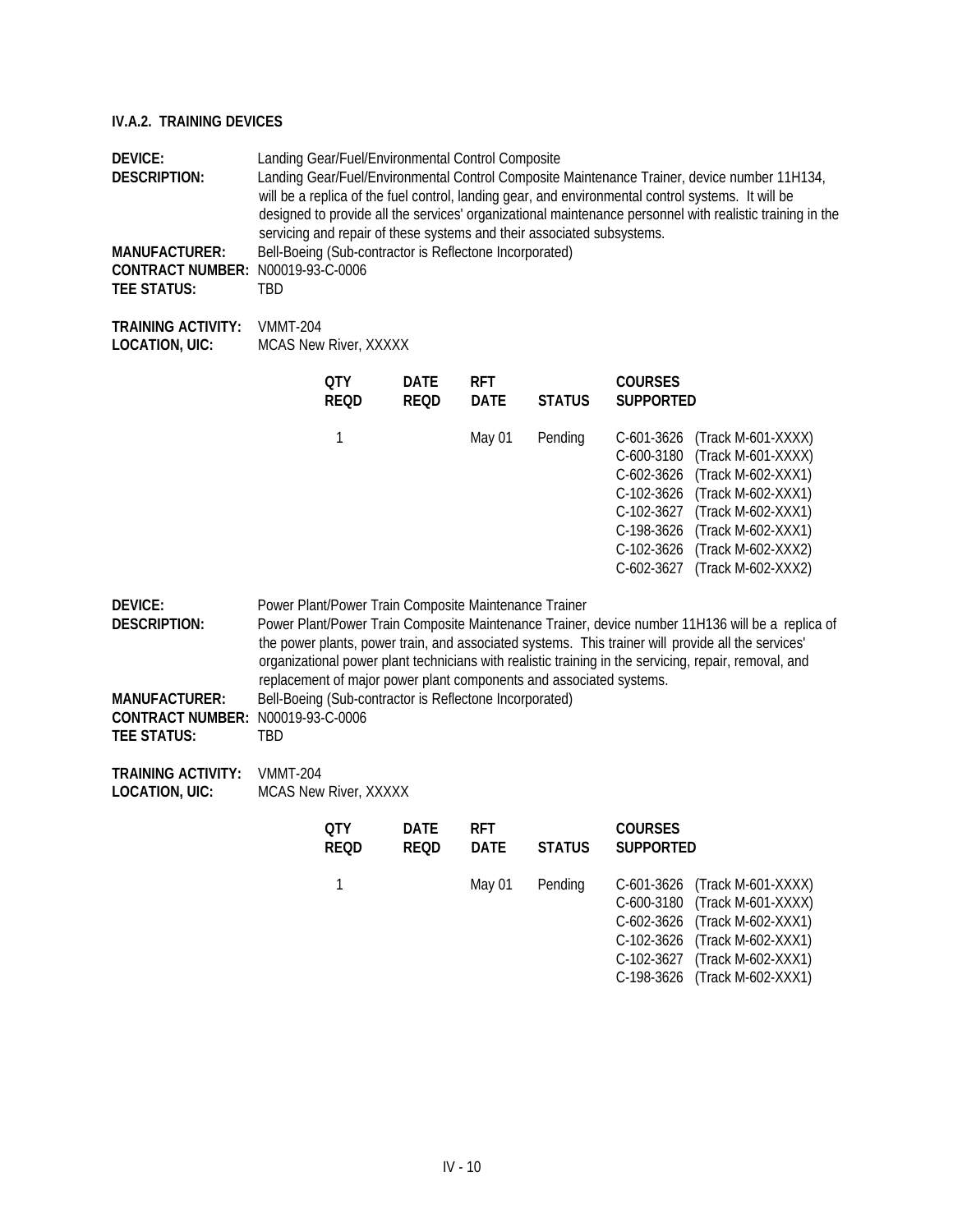## **IV.B. COURSEWARE REQUIREMENTS**

#### **IV.B.1. TRAINING SERVICES**

| <b>COURSE / TYPE OF TRAINING</b>                                                    | <b>SCHOOL</b><br><b>LOCATION, UIC</b> | <b>DATE</b><br><b>BEGIN</b> | NO. OF<br><b>PERSONNEL</b> | <b>MAN WEEKS</b><br><b>REQUIRED</b> |
|-------------------------------------------------------------------------------------|---------------------------------------|-----------------------------|----------------------------|-------------------------------------|
| V-22 Pilot Ground School/Pilot Ground<br>School Basic/Pilot Ground Refresher Course | <b>NAWCAD Patuxent River</b><br>00421 | Mar 99                      | $\overline{2}$             | 8.4                                 |
| V-22 Pilot Ground School/Pilot Ground<br>School Basic/Pilot Ground Refresher Course | <b>NAWCAD Patuxent River</b><br>00421 | <b>Jun 99</b>               | $\overline{2}$             | 8.4                                 |
| V-22 Pilot Flight Training                                                          | <b>NAWCAD Patuxent River</b><br>00421 | Mar 99                      | $\overline{2}$             | 1.6                                 |
| V-22 Pilot Flight Training                                                          | <b>NAWCAD Patuxent River</b><br>00421 | <b>Jun 99</b>               | $\overline{2}$             | 1.6                                 |
| V-22 Aircraft Familiarization Course                                                | <b>NAWCAD Patuxent River</b><br>00421 | May 99                      | $\overline{2}$             | 0.8                                 |
| V-22 Aircraft Familiarization Course                                                | <b>NAWCAD Patuxent River</b><br>00421 | <b>Jul 99</b>               | $\overline{2}$             | 0.8                                 |
| V-22 Aircraft Familiarization Course                                                | <b>NAWCAD Patuxent River</b><br>00421 | <b>Jul 99</b>               | $\overline{2}$             | 0.8                                 |
| V-22 Aircrew Familiarization Course                                                 | <b>NAWCAD Patuxent River</b><br>00421 | <b>Jul 99</b>               | $\overline{2}$             | 5.2                                 |
| V-22 Power Plants and Related Systems<br>Organizational Maintenance Course          | <b>NAWCAD Patuxent River</b><br>00421 | <b>Jun 99</b>               | $\overline{2}$             | 10                                  |
| V-22 Power Plants and Related Systems<br>Organizational Maintenance Course          | <b>NAWCAD Patuxent River</b><br>00421 | <b>Jul 99</b>               | $\overline{2}$             | 10                                  |
| V-22 Airframe Organizational Maintenance<br>Course                                  | <b>NAWCAD Patuxent River</b><br>00421 | <b>Jun 99</b>               | $\overline{2}$             | 6                                   |
| V-22 Airframe Organizational Maintenance<br>Course                                  | <b>NAWCAD Patuxent River</b><br>00421 | <b>Jul 99</b>               | $\overline{2}$             | 6                                   |
| V-22 Hydraulic Systems Organizational<br>Maintenance Course                         | <b>NAWCAD Patuxent River</b><br>00421 | <b>Jun 99</b>               | $\overline{2}$             | 4                                   |
| V-22 Hydraulic Systems Organizational<br>Maintenance Course                         | <b>NAWCAD Patuxent River</b><br>00421 | <b>Jul 99</b>               | $\overline{2}$             | 4                                   |
| V-22 Environmental Control Systems<br>Organizational Maintenance Course             | <b>NAWCAD Patuxent River</b><br>00421 | <b>Jul 96</b>               | $\overline{2}$             | 4                                   |
| V-22 Communication/Navigation/Identification<br>Organizational Maintenance Course   | <b>NAWCAD Patuxent River</b><br>00421 | May 99                      | $\overline{2}$             | 6                                   |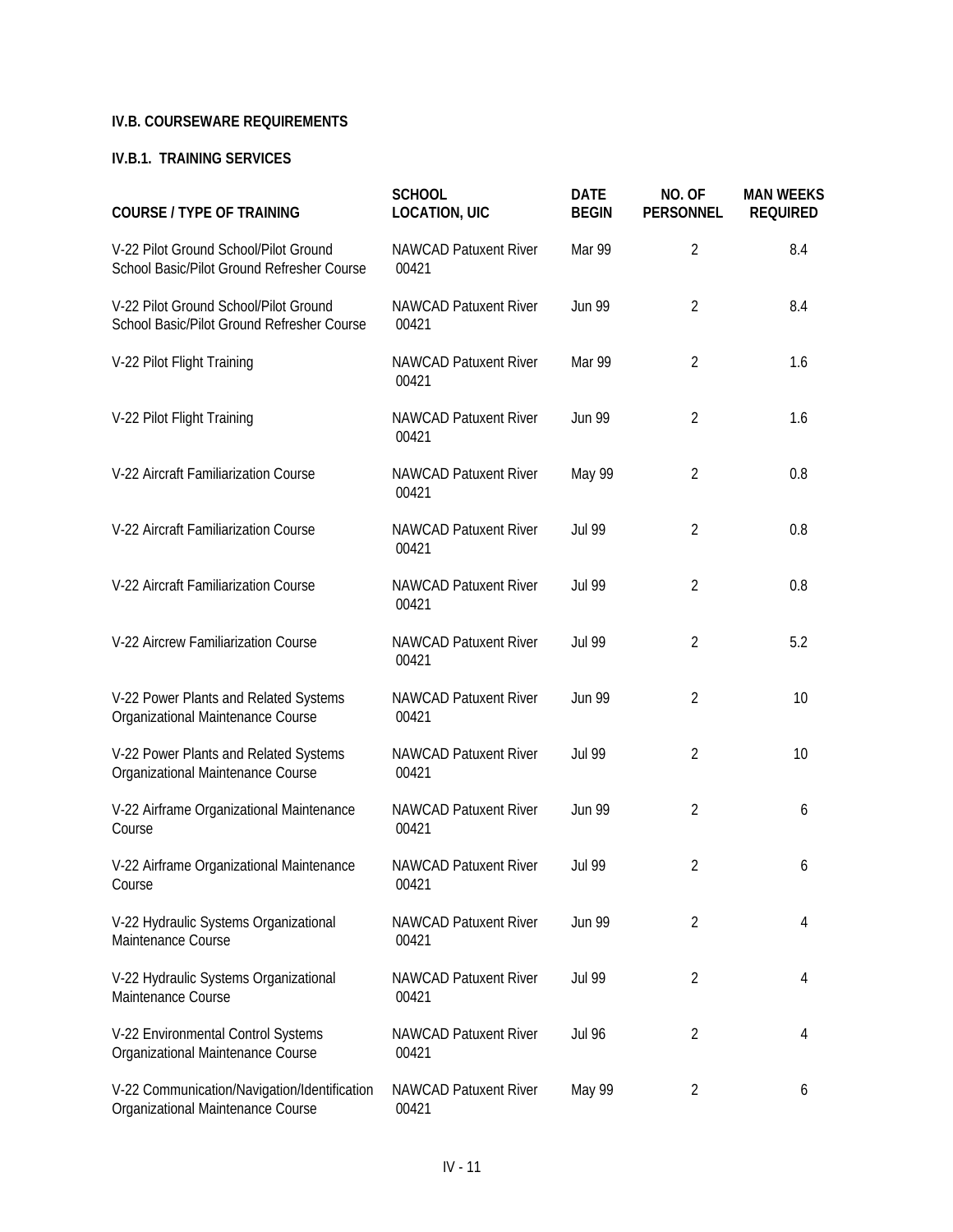## **IV.B.1. TRAINING SERVICES**

| <b>COURSE / TYPE OF TRAINING</b>                                                  | <b>SCHOOL</b><br><b>LOCATION, UIC</b> | <b>DATE</b><br><b>BEGIN</b> | NO. OF<br><b>PERSONNEL</b> | <b>MAN WEEKS</b><br><b>REQUIRED</b> |
|-----------------------------------------------------------------------------------|---------------------------------------|-----------------------------|----------------------------|-------------------------------------|
| V-22 Communication/Navigation/Identification<br>Organizational Maintenance Course | <b>NAWCAD Patuxent River</b><br>00421 | <b>Jul 99</b>               | $\overline{2}$             | 6                                   |
| V-22 Forward Looking Infrared<br>Organizational Maintenance Course                | NAWCAD Patuxent River<br>00421        | <b>Jun 99</b>               | $\overline{2}$             | $\overline{2}$                      |
| V-22 Electronic Countermeasures<br>Organizational Maintenance Course              | <b>NAWCAD Patuxent River</b><br>00421 | <b>Jun 99</b>               | $\overline{2}$             | 1.2                                 |
| V-22 Electronic Countermeasures<br>Organizational Maintenance Course              | <b>NAWCAD Patuxent River</b><br>00421 | Aug 99                      | $\overline{2}$             | 1.2                                 |
| V-22 Electrical Systems Organizational<br>Maintenance Course                      | <b>NAWCAD Patuxent River</b><br>00421 | May 99                      | $\overline{2}$             | 6                                   |
| V-22 Electrical Systems Organizational<br>Maintenance Course                      | <b>NAWCAD Patuxent River</b><br>00421 | <b>Jul 99</b>               | $\overline{2}$             | 6                                   |
| V-22 Flight Control System Organizational<br>Maintenance Course                   | <b>NAWCAD Patuxent River</b><br>00421 | <b>Jun 99</b>               | $\overline{2}$             | 6                                   |
| V-22 Flight Control System Organizational<br>Maintenance Course                   | <b>NAWCAD Patuxent River</b><br>00421 | <b>Jul 99</b>               | $\overline{2}$             | 6                                   |
| V-22 Cockpit Management System<br>Organizational Maintenance Course               | <b>NAWCAD Patuxent River</b><br>00421 | May 99                      | $\overline{2}$             | 4                                   |
| V-22 Cockpit Management System<br>Organizational Maintenance Course               | <b>NAWCAD Patuxent River</b><br>00421 | <b>Jun 99</b>               | $\overline{2}$             | 4                                   |
| V-22 Multi Mode Radar Organizational<br>Maintenance Course                        | <b>NAWCAD Patuxent River</b><br>00421 | Apr 00                      | $\overline{2}$             | $\overline{2}$                      |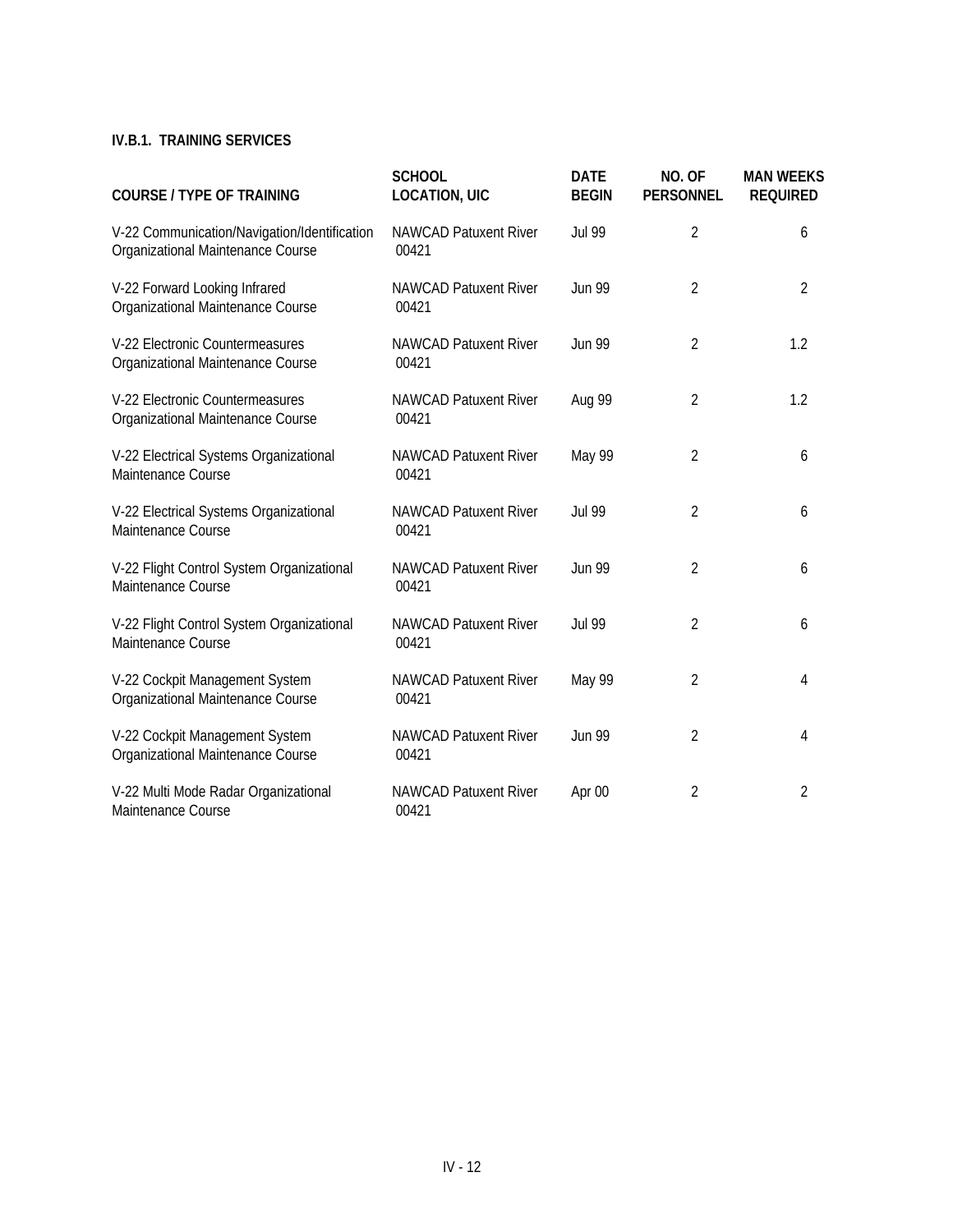**CIN, COURSE TITLE:** V-22 Fleet Replacement Pilot Training Category I **TRAINING ACTIVITY:** VMMT-204 **LOCATION, UIC:** MCAS New River, XXXXX

|                                                             |                                                                                                                 | <b>QTY</b>                | <b>DATE</b>                |               |
|-------------------------------------------------------------|-----------------------------------------------------------------------------------------------------------------|---------------------------|----------------------------|---------------|
| <b>TYPES OF MATERIAL OR AID</b>                             |                                                                                                                 | <b>REQD</b>               | <b>REQD</b>                | <b>STATUS</b> |
| the contractor.                                             | A list of recommended training aid hardware and software will be provided by                                    | 1 set                     | Oct 99                     | Pending       |
| Curriculum Outline and Instructor Guides                    |                                                                                                                 | 1 set                     | Oct 99                     | Pending       |
| Wall Charts and Transparencies                              |                                                                                                                 | 1 set                     | Oct 99                     | Pending       |
|                                                             | Student Evaluation Forms/End of Course Evaluations                                                              | 1 set                     | Oct 99                     | Pending       |
| <b>Student Work Books</b>                                   |                                                                                                                 | 1 set                     | Oct 99                     | Pending       |
| <b>TRAINING ACTIVITY: USAF CV-22</b>                        | CIN, COURSE TITLE: USAF Pilot, V-22 USAF Pilot Proficiency Training<br>LOCATION, UIC: USAF Training Site, 00000 |                           |                            |               |
| TYPES OF MATERIAL OR AID                                    |                                                                                                                 | <b>QTY</b><br><b>REQD</b> | <b>DATE</b><br><b>REQD</b> | <b>STATUS</b> |
| accordance with USAF instruction.                           | USAF curricula materials will be produced under separate contract in                                            | 1 set                     | Oct 05                     | Pending       |
| <b>TRAINING ACTIVITY: VMMT-204</b><br><b>LOCATION, UIC:</b> | CIN, COURSE TITLE: USMC Pilot, V-22 Pilot Proficiency Training<br>MCAS New River, XXXXX                         |                           |                            |               |
| <b>TYPES OF MATERIAL OR AID</b>                             |                                                                                                                 | <b>QTY</b><br><b>REQD</b> | <b>DATE</b><br><b>REQD</b> | <b>STATUS</b> |
| the contractor.                                             | A list of recommended training aid hardware and software will be provided by                                    | 1 set                     | Oct 99                     | Pending       |
| <b>Curriculum Outline and Instructor Guides</b>             |                                                                                                                 | 1 set                     | Apr 01                     | Pending       |
| Wall Charts and Transparencies                              |                                                                                                                 | 1 set                     | Apr 01                     | Pending       |
|                                                             | Student Evaluation Forms/End of Course Evaluations                                                              | 1 set                     | Apr 01                     | Pending       |
| <b>Student Work Books</b>                                   |                                                                                                                 | 1 set                     | Apr 01                     | Pending       |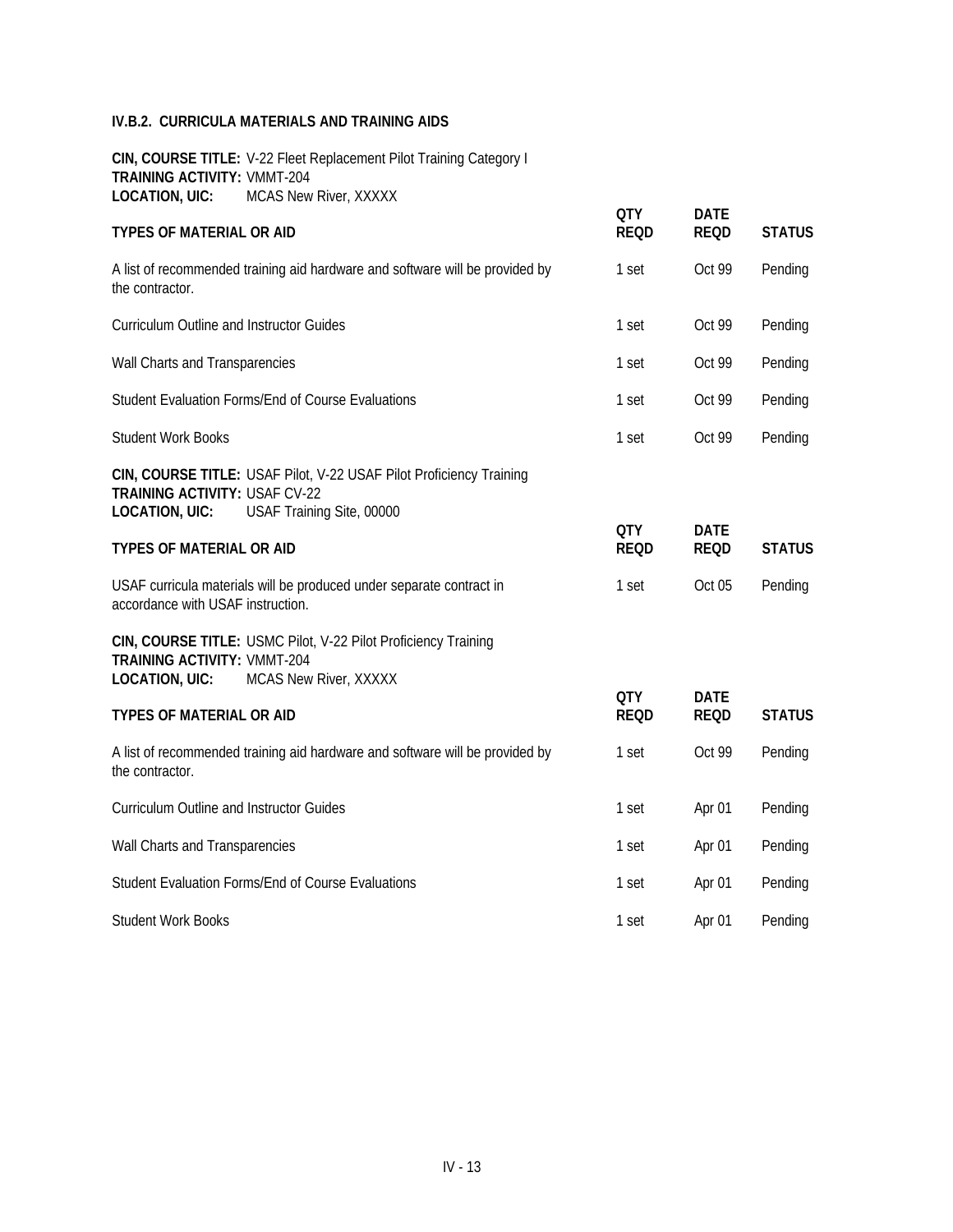**CIN, COURSE TITLE:** M-XXX-XXXX, Basic Enlisted V-22 Aircrewman **TRAINING ACTIVITY:** VMMT-204 LOCATION, UIC: MCAS New River, XXXXX

| <b>TYPES OF MATERIAL OR AID</b>                                                                |                                                                                                                                                       | <b>QTY</b><br><b>REQD</b> | <b>DATE</b><br><b>REQD</b> | <b>STATUS</b> |
|------------------------------------------------------------------------------------------------|-------------------------------------------------------------------------------------------------------------------------------------------------------|---------------------------|----------------------------|---------------|
| the contractor.                                                                                | A list of recommended training aid hardware and software will be provided by                                                                          | 1 set                     | Oct 99                     | Pending       |
| Curriculum Outline and Instructor Guides                                                       |                                                                                                                                                       | 1 set                     | Oct 99                     | Pending       |
| Wall Charts and Transparencies                                                                 |                                                                                                                                                       | 1 set                     | Oct 99                     | Pending       |
|                                                                                                | Student Evaluation Forms/End of Course Evaluations                                                                                                    | 1 set                     | Oct 99                     | Pending       |
| <b>Student Work Books</b>                                                                      |                                                                                                                                                       | 1 set                     | Oct 99                     | Pending       |
| <b>TRAINING ACTIVITY: VMMT-204</b><br><b>LOCATION, UIC:</b><br><b>TYPES OF MATERIAL OR AID</b> | CIN, COURSE TITLE: USMC Aircrew, V-22 Enlisted Aircrew Training<br>MCAS New River, XXXXX                                                              | <b>QTY</b><br><b>REQD</b> | <b>DATE</b><br><b>REQD</b> | <b>STATUS</b> |
| the contractor.                                                                                | A list of recommended training aid hardware and software will be provided by                                                                          | 1 set                     | Oct 99                     | Pending       |
| Curriculum Outline and Instructor Guides                                                       |                                                                                                                                                       | 1 set                     | Apr 01                     | Pending       |
| Wall Charts and Transparencies                                                                 |                                                                                                                                                       | 1 set                     | Apr 01                     | Pending       |
|                                                                                                | Student Evaluation Forms/End of Course Evaluations                                                                                                    | 1 set                     | Apr 01                     | Pending       |
| <b>Student Work Books</b>                                                                      |                                                                                                                                                       | 1 set                     | Apr 01                     | Pending       |
| <b>TRAINING ACTIVITY: VMMT-204</b><br><b>LOCATION, UIC:</b>                                    | CIN, COURSE TITLE: C-601-3626, V-22 Power Plants/Rotors and Related Systems Organizational Maintenance (Track<br>M-601-XXXX)<br>MCAS New River, XXXXX |                           |                            |               |
| <b>TYPES OF MATERIAL OR AID</b>                                                                |                                                                                                                                                       | <b>QTY</b><br><b>REQD</b> | <b>DATE</b><br><b>REQD</b> | <b>STATUS</b> |
| the contractor.                                                                                | A list of recommended training aid hardware and software will be provided by                                                                          | 1 set                     | Oct 99                     | Pending       |
| Curriculum Outline and Instructor Guides                                                       |                                                                                                                                                       | 1 set                     | Oct 99                     | Pending       |
| Wall Charts and Transparencies                                                                 |                                                                                                                                                       | 1 set                     | Oct 99                     | Pending       |
|                                                                                                | Student Evaluation Forms/End of Course Evaluations                                                                                                    | 1 set                     | Oct 99                     | Pending       |
| <b>Student Work Books</b>                                                                      |                                                                                                                                                       | 1 set                     | Oct 99                     | Pending       |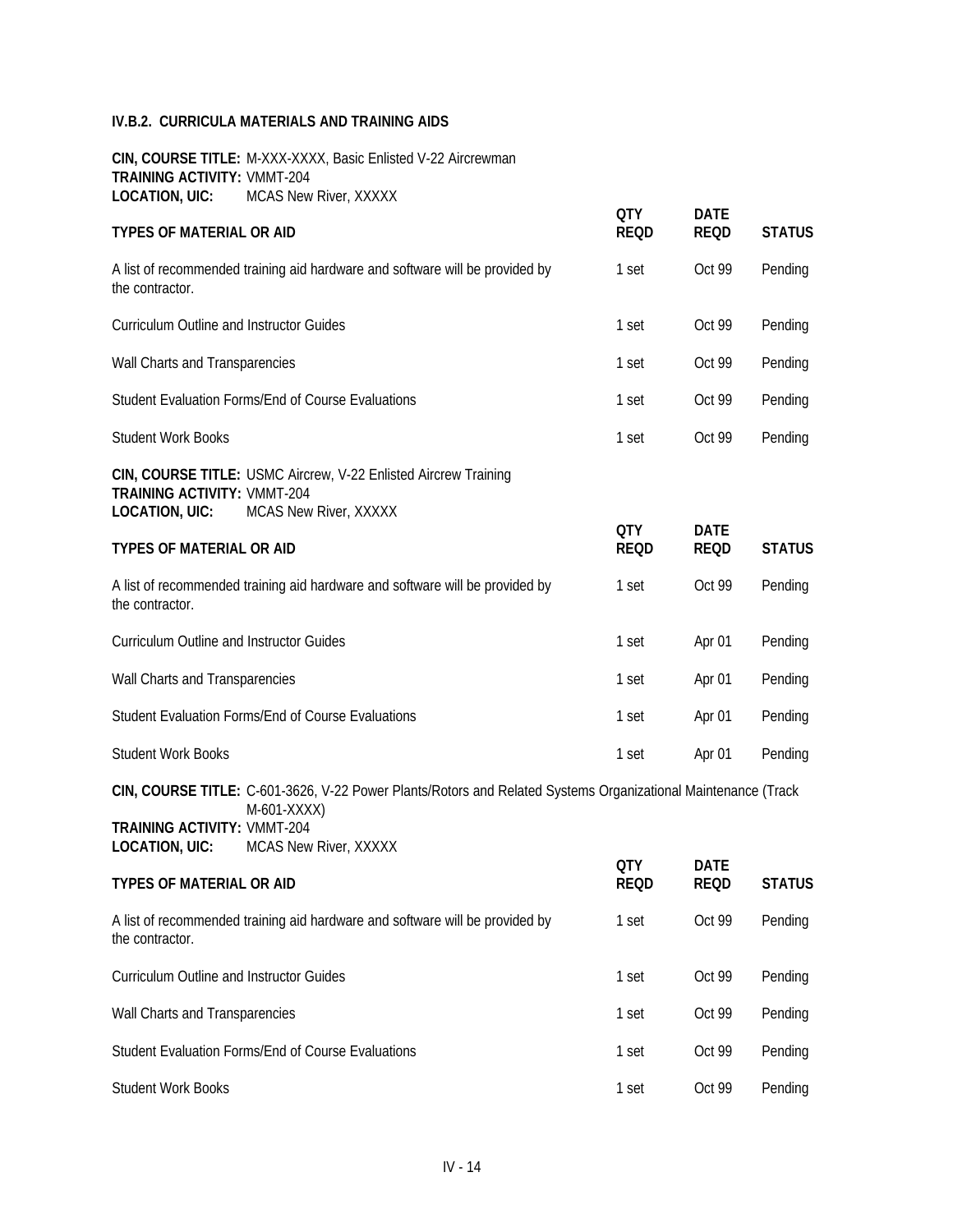**CIN, COURSE TITLE:** C-600-3180, Basic Mechanic (USN and USMC only) (Track M-601-XXXX) **TRAINING ACTIVITY:** VMMT-204 **LOCATION, UIC:** MCAS New River, XXXXX

| <b>TYPES OF MATERIAL OR AID</b>                                                                                                                                                                  | <b>QTY</b><br><b>REQD</b> | <b>DATE</b><br><b>REQD</b> | <b>STATUS</b> |
|--------------------------------------------------------------------------------------------------------------------------------------------------------------------------------------------------|---------------------------|----------------------------|---------------|
| A list of recommended training aid hardware and software will be provided by<br>the contractor.                                                                                                  | 1 set                     | Oct 99                     | Pending       |
| <b>Curriculum Outline and Instructor Guides</b>                                                                                                                                                  | 1 set                     | Oct 99                     | Pending       |
| Wall Charts and Transparencies                                                                                                                                                                   | 1 set                     | Oct 99                     | Pending       |
| Student Evaluation Forms/End of Course Evaluations                                                                                                                                               | 1 set                     | Oct 99                     | Pending       |
| <b>Student Work Books</b>                                                                                                                                                                        | 1 set                     | Oct 99                     | Pending       |
| CIN, COURSE TITLE: C-602-3626, V-22 Connector and Wiring Harness Repair/Manufacturing (Track M-602-XXX1)<br><b>TRAINING ACTIVITY: VMMT-204</b><br><b>LOCATION, UIC:</b><br>MCAS New River, XXXXX |                           |                            |               |
| <b>TYPES OF MATERIAL OR AID</b>                                                                                                                                                                  | <b>QTY</b><br><b>REQD</b> | <b>DATE</b><br><b>REQD</b> | <b>STATUS</b> |
| A list of recommended training aid hardware and software will be provided by<br>the contractor.                                                                                                  | 1 set                     | Oct 99                     | Pending       |
| <b>Curriculum Outline and Instructor Guides</b>                                                                                                                                                  | 1 set                     | Oct 99                     | Pending       |
| Wall Charts and Transparencies                                                                                                                                                                   | 1 set                     | Oct 99                     | Pending       |
| Student Evaluation Forms/End of Course Evaluations                                                                                                                                               | 1 set                     | Oct 99                     | Pending       |
| <b>Student Work Books</b>                                                                                                                                                                        | 1 set                     | Oct 99                     | Pending       |
| CIN, COURSE TITLE: C-102-3626, V-22 Electrical Systems Organizational Maintenance (Track M-602-XXX1)<br><b>TRAINING ACTIVITY: VMMT-204</b><br><b>LOCATION, UIC:</b><br>MCAS New River, XXXXX     |                           |                            |               |
| <b>TYPES OF MATERIAL OR AID</b>                                                                                                                                                                  | <b>QTY</b><br><b>REQD</b> | <b>DATE</b><br><b>REQD</b> | <b>STATUS</b> |
|                                                                                                                                                                                                  |                           |                            |               |
| A list of recommended training aid hardware and software will be provided by<br>the contractor.                                                                                                  | 1 set                     | Oct 99                     | Pending       |

| Curriculum Outline and Instructor Guides           | 1 set | Oct 99 | Pending |
|----------------------------------------------------|-------|--------|---------|
| Wall Charts and Transparencies                     | 1 set | Oct 99 | Pending |
| Student Evaluation Forms/End of Course Evaluations | 1 set | Oct 99 | Pending |
| Student Work Books                                 | set   | Oct 99 | Pending |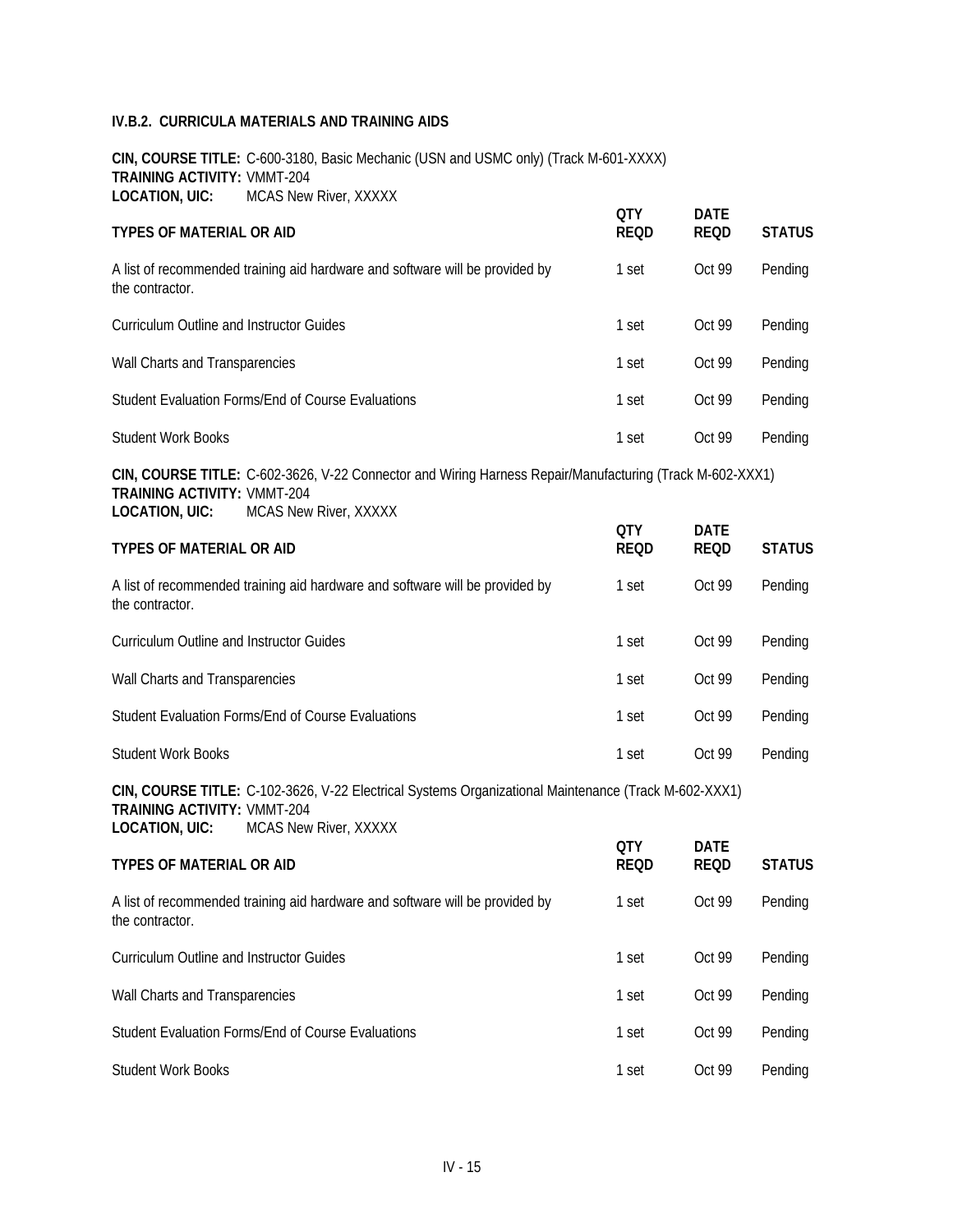**CIN, COURSE TITLE:** C-102-3627, V-22 Avionics Systems Organizational Maintenance (Track M-602-XXX1) **TRAINING ACTIVITY:** VMMT-204 **LOCATION, UIC:** MCAS New River, XXXXX

| <b>TYPES OF MATERIAL OR AID</b>                                                                                                                                                              | <b>QTY</b><br><b>REQD</b> | <b>DATE</b><br><b>REQD</b> | <b>STATUS</b> |
|----------------------------------------------------------------------------------------------------------------------------------------------------------------------------------------------|---------------------------|----------------------------|---------------|
| A list of recommended training aid hardware and software will be provided by<br>the contractor.                                                                                              | 1 set                     | Oct 99                     | Pending       |
| <b>Curriculum Outline and Instructor Guides</b>                                                                                                                                              | 1 set                     | Oct 99                     | Pending       |
| Wall Charts and Transparencies                                                                                                                                                               | 1 set                     | Oct 99                     | Pending       |
| Student Evaluation Forms/End of Course Evaluations                                                                                                                                           | 1 set                     | Oct 99                     | Pending       |
| <b>Student Work Books</b>                                                                                                                                                                    | 1 set                     | Oct 99                     | Pending       |
| CIN, COURSE TITLE: C-198-3626, V-22 Cockpit Management Display Systems (Track M-602-XXX1)<br><b>TRAINING ACTIVITY: VMMT-204</b><br>MCAS New River, XXXXX<br><b>LOCATION, UIC:</b>            | <b>QTY</b>                | <b>DATE</b>                |               |
| TYPES OF MATERIAL OR AID                                                                                                                                                                     | <b>REQD</b>               | <b>REQD</b>                | <b>STATUS</b> |
| A list of recommended training aid hardware and software will be provided by<br>the contractor.                                                                                              | 1 set                     | Oct 99                     | Pending       |
| Curriculum Outline and Instructor Guides                                                                                                                                                     | 1 set                     | Oct 99                     | Pending       |
| Wall Charts and Transparencies                                                                                                                                                               | 1 set                     | Oct 99                     | Pending       |
| Student Evaluation Forms/End of Course Evaluations                                                                                                                                           | 1 set                     | Oct 99                     | Pending       |
| <b>Student Work Books</b>                                                                                                                                                                    | 1 set                     | Oct 99                     | Pending       |
| CIN, COURSE TITLE: C-102-3626, V-22 Electrical Systems Organizational Maintenance (Track M-602-XXX2)<br><b>TRAINING ACTIVITY: VMMT-204</b><br><b>LOCATION, UIC:</b><br>MCAS New River, XXXXX |                           |                            |               |
| TYPES OF MATERIAL OR AID                                                                                                                                                                     | <b>QTY</b><br><b>REQD</b> | <b>DATE</b><br><b>REQD</b> | <b>STATUS</b> |
| A list of recommended training aid hardware and software will be provided by<br>the contractor.                                                                                              | 1 set                     | Oct 99                     | Pending       |
| Curriculum Outline and Instructor Guides                                                                                                                                                     | 1 set                     | Oct 99                     | Pending       |
| Wall Charts and Transparencies                                                                                                                                                               | 1 set                     | Oct 99                     | Pending       |
| Student Evaluation Forms/End of Course Evaluations                                                                                                                                           | 1 set                     | Oct 99                     | Pending       |
| <b>Student Work Books</b>                                                                                                                                                                    | 1 set                     | Oct 99                     | Pending       |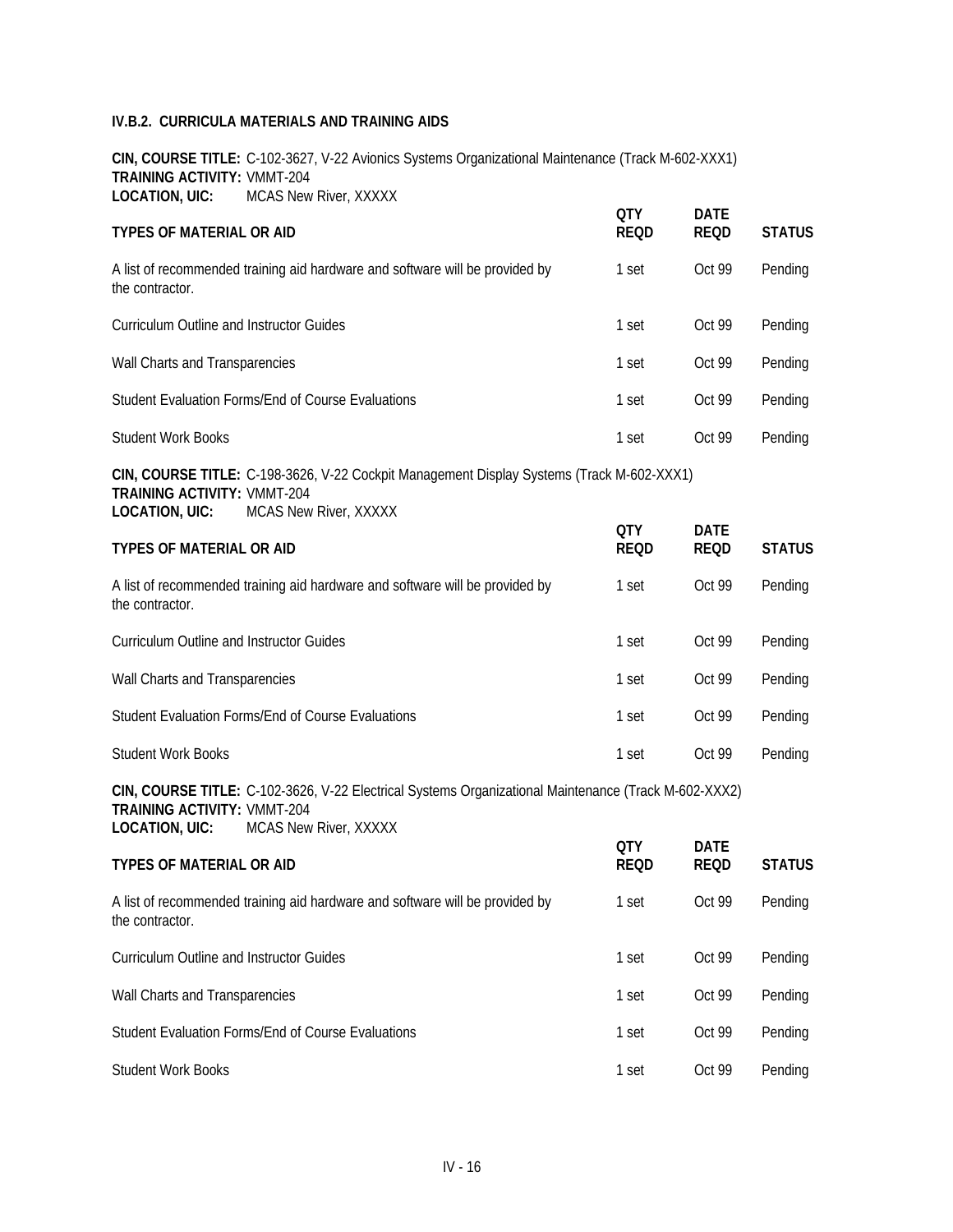**CIN, COURSE TITLE:** C-602-3627, V-22 Environmental Control Miscellaneous Utilities/Egress Systems Organizational Maintenance (Track M-602-XXX2) **TRAINING ACTIVITY:** VMMT-204 **LOCATION, UIC:** MCAS New River, XXXXX

| <b>TYPES OF MATERIAL OR AID</b>                                                                          | <b>OTY</b><br><b>REQD</b> | <b>DATE</b><br><b>REQD</b> | <b>STATUS</b> |
|----------------------------------------------------------------------------------------------------------|---------------------------|----------------------------|---------------|
| A list of recommended training aid hardware and software will be provided by<br>the contractor.          | 1 set                     | Oct 99                     | Pending       |
| Curriculum Outline and Instructor Guides                                                                 | 1 set                     | Oct 99                     | Pending       |
| Wall Charts and Transparencies                                                                           | 1 set                     | Oct 99                     | Pending       |
| Student Evaluation Forms/End of Course Evaluations                                                       | 1 set                     | Oct 99                     | Pending       |
| <b>Student Work Books</b>                                                                                | 1 set                     | Oct 99                     | Pending       |
| CIN, COURSE TITLE: C-602-3626, V-22 Connector and Wiring Harness Repair/Manufacturing (Track M-602-XXX3) |                           |                            |               |

**TRAINING ACTIVITY:** VMMT-204 **LOCATION, UIC:** MCAS New River, XXXXX

| <b>TYPES OF MATERIAL OR AID</b>                                                                 | <b>OTY</b><br><b>REQD</b> | <b>DATE</b><br><b>REQD</b> | <b>STATUS</b> |
|-------------------------------------------------------------------------------------------------|---------------------------|----------------------------|---------------|
| A list of recommended training aid hardware and software will be provided by<br>the contractor. | 1 set                     | Oct 99                     | Pending       |
| Curriculum Outline and Instructor Guides                                                        | 1 set                     | Oct 99                     | Pending       |
| Wall Charts and Transparencies                                                                  | 1 set                     | Oct 99                     | Pending       |
| Student Evaluation Forms/End of Course Evaluations                                              | 1 set                     | Oct 99                     | Pending       |
| <b>Student Work Books</b>                                                                       | 1 set                     | Oct 99                     | Pendina       |

**CIN, COURSE TITLE:** C-198-3626, V-22 Cockpit Management Display Systems (Track M-602-XXX3) **TRAINING ACTIVITY:** VMMT-204 **LOCATION, UIC:** MCAS New River, XXXXX

| <b>TYPES OF MATERIAL OR AID</b>                                                                 | <b>OTY</b><br><b>REQD</b> | <b>DATE</b><br>REOD | <b>STATUS</b> |
|-------------------------------------------------------------------------------------------------|---------------------------|---------------------|---------------|
| A list of recommended training aid hardware and software will be provided by<br>the contractor. | 1 set                     | Oct 99              | Pending       |
| Curriculum Outline and Instructor Guides                                                        | 1 set                     | Oct 99              | Pending       |
| Wall Charts and Transparencies                                                                  | 1 set                     | Oct 99              | Pending       |
| Student Evaluation Forms/End of Course Evaluations                                              | 1 set                     | Oct 99              | Pending       |
| <b>Student Work Books</b>                                                                       | 1 set                     | Oct 99              | Pending       |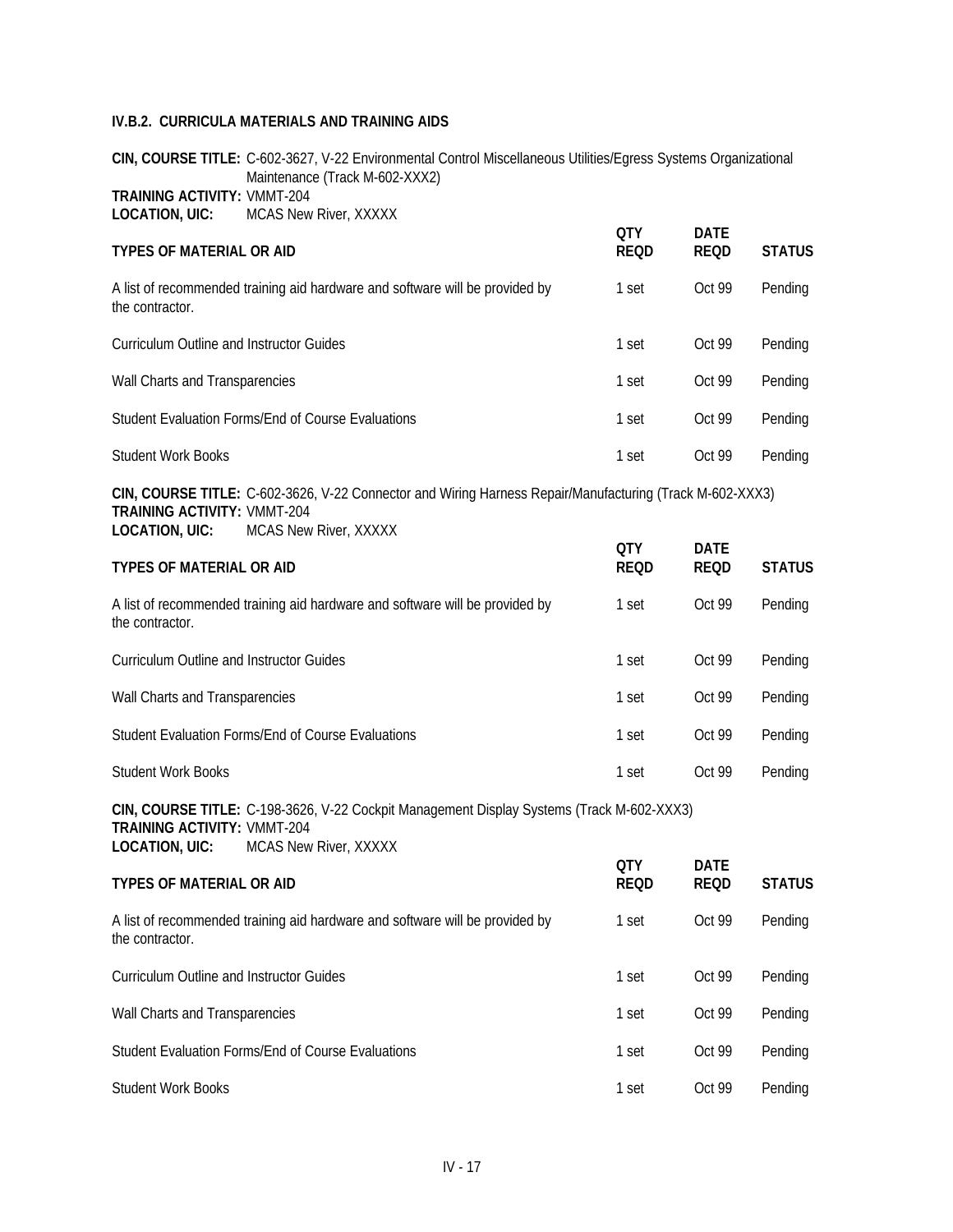**CIN, COURSE TITLE:** C-102-3628, CV-22 Avionics Systems Organizational Maintenance (Track M-602-XXX3) **TRAINING ACTIVITY:** VMMT-204 **LOCATION, UIC:** MCAS New River, XXXXX

| <b>TYPES OF MATERIAL OR AID</b>                                                                |                                                                                                                                                     | <b>QTY</b><br><b>REQD</b> | <b>DATE</b><br><b>REQD</b> | <b>STATUS</b> |
|------------------------------------------------------------------------------------------------|-----------------------------------------------------------------------------------------------------------------------------------------------------|---------------------------|----------------------------|---------------|
| the contractor.                                                                                | A list of recommended training aid hardware and software will be provided by                                                                        | 1 set                     | Oct 99                     | Pending       |
| <b>Curriculum Outline and Instructor Guides</b>                                                |                                                                                                                                                     | 1 set                     | Oct 99                     | Pending       |
| Wall Charts and Transparencies                                                                 |                                                                                                                                                     | 1 set                     | Oct 99                     | Pending       |
|                                                                                                | Student Evaluation Forms/End of Course Evaluations                                                                                                  | 1 set                     | Oct 99                     | Pending       |
| <b>Student Work Books</b>                                                                      |                                                                                                                                                     | 1 set                     | Oct 99                     | Pending       |
| <b>TRAINING ACTIVITY: VMMT-204</b><br><b>LOCATION, UIC:</b><br><b>TYPES OF MATERIAL OR AID</b> | CIN, COURSE TITLE: C-603-3626, Hydraulic Systems Organizational Maintenance (Track M-603-XXXX)<br>MCAS New River, XXXXX                             | <b>QTY</b><br><b>REQD</b> | <b>DATE</b><br><b>REQD</b> | <b>STATUS</b> |
| the contractor.                                                                                | A list of recommended training aid hardware and software will be provided by                                                                        | 1 set                     | Oct 99                     | Pending       |
| <b>Curriculum Outline and Instructor Guides</b>                                                |                                                                                                                                                     | 1 set                     | Oct 99                     | Pending       |
| Wall Charts and Transparencies                                                                 |                                                                                                                                                     | 1 set                     | Oct 99                     | Pending       |
|                                                                                                | Student Evaluation Forms/End of Course Evaluations                                                                                                  | 1 set                     | Oct 99                     | Pending       |
| <b>Student Work Books</b>                                                                      |                                                                                                                                                     | 1 set                     | Oct 99                     | Pending       |
| <b>TRAINING ACTIVITY: VMMT-204</b><br><b>LOCATION, UIC:</b>                                    | CIN, COURSE TITLE: C-603-3627, V-22 Airframes Systems Organizational Maintenance (USN and USMC only) (Track<br>M-603-XXXX)<br>MCAS New River, XXXXX |                           |                            |               |
| <b>TYPES OF MATERIAL OR AID</b>                                                                |                                                                                                                                                     | <b>QTY</b><br><b>REQD</b> | <b>DATE</b><br><b>REQD</b> | <b>STATUS</b> |
| the contractor.                                                                                | A list of recommended training aid hardware and software will be provided by                                                                        | 1 set                     | Oct 99                     | Pending       |
| <b>Curriculum Outline and Instructor Guides</b>                                                |                                                                                                                                                     | 1 set                     | Oct 99                     | Pending       |
| Wall Charts and Transparencies                                                                 |                                                                                                                                                     | 1 set                     | Oct 99                     | Pending       |
|                                                                                                | Student Evaluation Forms/End of Course Evaluations                                                                                                  | 1 set                     | Oct 99                     | Pending       |
| <b>Student Work Books</b>                                                                      |                                                                                                                                                     | 1 set                     | Oct 99                     | Pending       |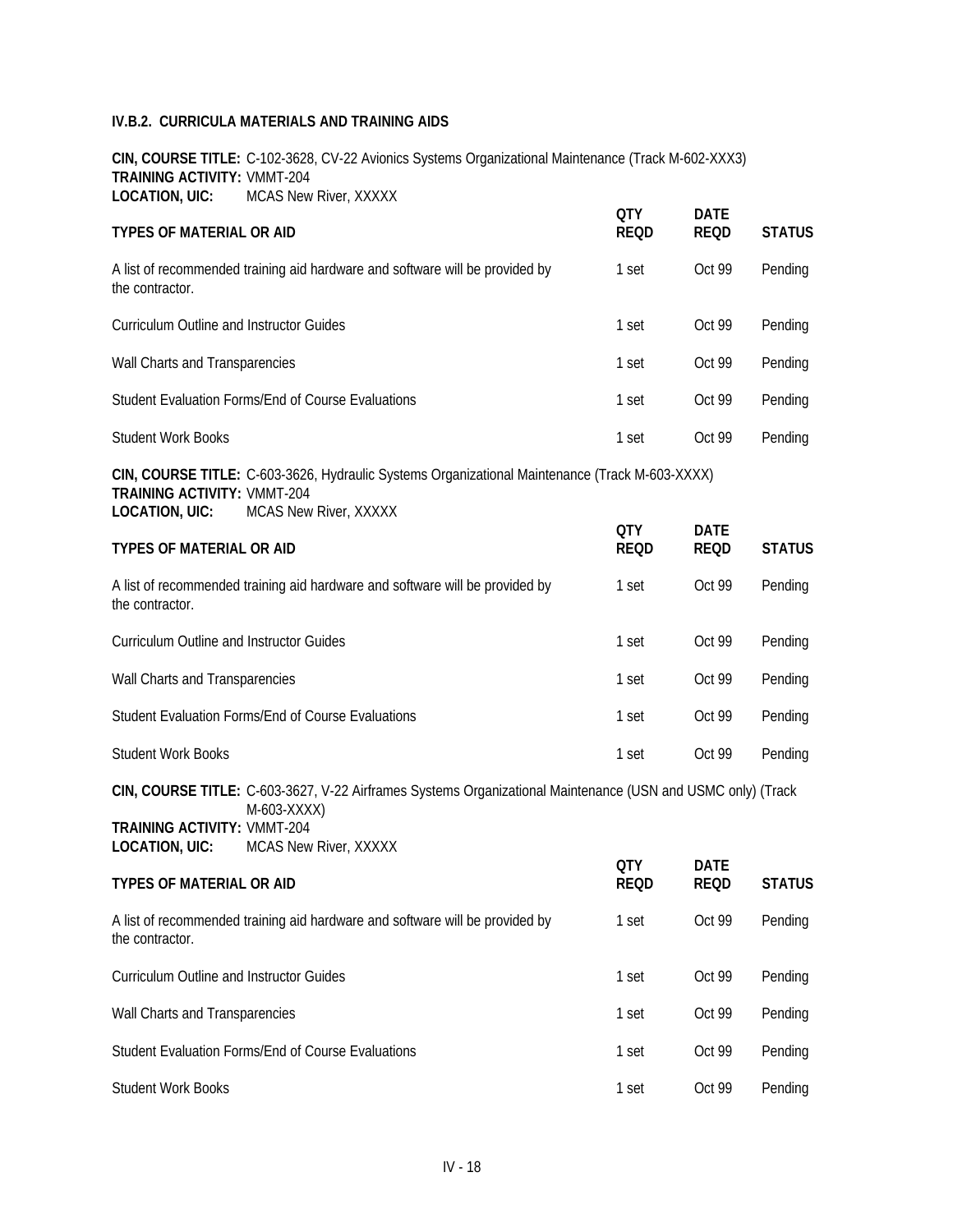**CIN, COURSE TITLE:** V-22 Fleet Replacement Pilot Training Category I **TRAINING ACTIVITY:** VMMT-204 **LOCATION, UIC:** MCAS New River, XXXXX

|                                                                          |                                                                                                            |               | <b>QTY</b>                | <b>DATE</b>                |               |
|--------------------------------------------------------------------------|------------------------------------------------------------------------------------------------------------|---------------|---------------------------|----------------------------|---------------|
| <b>TECHNICAL MANUAL NUMBER / TITLE</b>                                   |                                                                                                            | <b>MEDIUM</b> | <b>REQD</b>               | <b>REQD</b>                | <b>STATUS</b> |
| TBD<br>NATOPS Flight Manual for Pilots                                   |                                                                                                            | CD ROM        | TBD                       | Oct 99                     | Pending       |
| TBD<br>Pilots Pocket Checklist                                           |                                                                                                            | CD ROM        | TBD                       | Oct 99                     | Pending       |
| TBD<br>Functional Check Flight Checklist                                 |                                                                                                            | CD ROM        | TBD                       | Oct 99                     | Pending       |
| TBD<br>Crewchief Pocket Checklist                                        |                                                                                                            | CD ROM        | TBD                       | Oct 99                     | Pending       |
| TBD<br>NATOPS Functional Check Flight Checklist                          |                                                                                                            | CD ROM        | <b>TBD</b>                | Oct 99                     | Pending       |
| <b>TRAINING ACTIVITY:</b><br><b>LOCATION, UIC:</b>                       | CIN, COURSE TITLE: USMC Pilot, V-22 Pilot Proficiency Training<br><b>VMMT-204</b><br>MCAS New River, XXXXX |               |                           |                            |               |
| <b>TECHNICAL MANUAL NUMBER / TITLE</b>                                   |                                                                                                            | <b>MEDIUM</b> | <b>QTY</b><br><b>REQD</b> | <b>DATE</b><br><b>REQD</b> | <b>STATUS</b> |
| <b>TBD</b><br>Pilots Pocket Checklist                                    |                                                                                                            | CD ROM        | <b>TBD</b>                | Oct 99                     | Pending       |
| <b>TBD</b><br>NATOPS Functional Check Flight Checklist                   |                                                                                                            | CD ROM        | TBD                       | Oct 99                     | Pending       |
| <b>TBD</b><br><b>Functional Check Flight Checklist</b>                   |                                                                                                            | CD ROM        | <b>TBD</b>                | Oct 99                     | Pending       |
| CIN, COURSE TITLE:<br><b>TRAINING ACTIVITY:</b><br><b>LOCATION, UIC:</b> | M-XXX-XXXX, Basic Enlisted V-22 Aircrewman<br><b>VMMT-204</b><br>MCAS New River, XXXXX                     |               |                           |                            |               |
| TECHNICAL MANUAL NUMBER / TITLE                                          |                                                                                                            | <b>MEDIUM</b> | <b>QTY</b><br><b>REQD</b> | <b>DATE</b><br><b>REQD</b> | <b>STATUS</b> |
| TBD<br>NATOPS Flight Manual for Aircrew                                  |                                                                                                            | CD ROM        | TBD                       | Oct 99                     | Pending       |
| TBD<br><b>Crewchief Pocket Checklist</b>                                 |                                                                                                            | CD ROM        | TBD                       | Oct 99                     | Pending       |
| TBD                                                                      | Daily Inspection and Servicing Requirements Manual                                                         | CD ROM        | TBD                       | Oct 99                     | Pending       |
| TBD<br>Daily/Servicing Maintenance Requirements                          |                                                                                                            | CD ROM        | TBD                       | Oct 99                     | Pending       |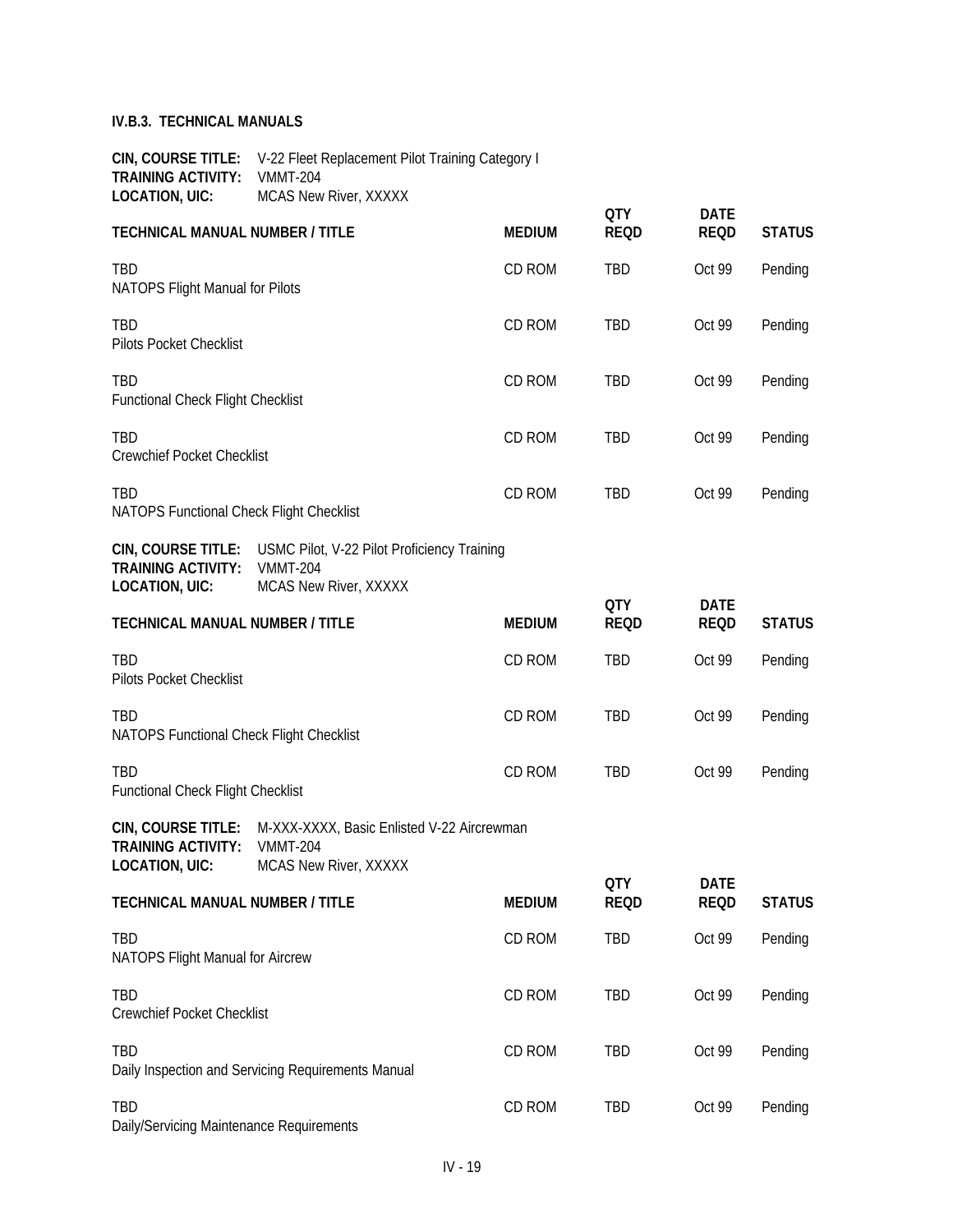| <b>TRAINING ACTIVITY:</b><br>LOCATION, UIC: | <b>CIN, COURSE TITLE:</b> USMC Aircrew, V-22 Enlisted Aircrew Training<br><b>VMMT-204</b><br><b>MCAS New River, XXXXX</b>    |               | <b>OTY</b>  | <b>DATE</b> |               |
|---------------------------------------------|------------------------------------------------------------------------------------------------------------------------------|---------------|-------------|-------------|---------------|
| <b>TECHNICAL MANUAL NUMBER / TITLE</b>      |                                                                                                                              | <b>MEDIUM</b> | <b>REQD</b> | <b>REQD</b> | <b>STATUS</b> |
| <b>TBD</b><br>Crewchief Pocket Checklist    |                                                                                                                              | CD ROM        | TBD         | Oct 99      | Pending       |
|                                             | CIN, COURSE TITLE: C-601-3626, V-22 Power Plants/Rotors and Related Systems Organizational Maintenance (Track<br>M-601-XXXX) |               |             |             |               |
| <b>TRAINING ACTIVITY:</b><br>LOCATION, UIC: | <b>VMMT-204</b><br><b>MCAS New River, XXXXX</b>                                                                              |               |             |             |               |

| <b>TECHNICAL MANUAL NUMBER / TITLE</b>                                                     | <b>MEDIUM</b> | <b>QTY</b><br><b>REQD</b> | <b>DATE</b><br><b>REQD</b> | <b>STATUS</b> |
|--------------------------------------------------------------------------------------------|---------------|---------------------------|----------------------------|---------------|
| TBD<br>Periodic Maintenance Information Daily/Servicing Maintenance<br>Requirements Manual | CD ROM        | <b>TBD</b>                | Oct 99                     | Pending       |
| <b>TBD</b><br>Daily Inspection and Servicing Requirements Manual                           | CD ROM        | <b>TBD</b>                | Oct 99                     | Pending       |
| <b>TBD</b><br>Power Plants Maintenance Instruction Manual                                  | CD ROM        | TBD                       | Oct 99                     | Pending       |
| TBD<br>Aircraft Wiring Manual                                                              | CD ROM        | TBD                       | Oct 99                     | Pending       |
| TBD<br>Phase Maintenance Requirements Manual                                               | CD ROM        | TBD                       | Oct 99                     | Pending       |
| <b>TBD</b><br>Functional Check Flight Checklist                                            | CD ROM        | TBD                       | Oct 99                     | Pending       |
| <b>TBD</b><br><b>Illustrated Parts Breakdown</b>                                           | CD ROM        | <b>TBD</b>                | Oct 99                     | Pending       |
| TBD<br><b>Crewchief Pocket Checklist</b>                                                   | CD ROM        | TBD                       | Oct 99                     | Pending       |
| <b>TBD</b><br>Maintenance Requirements Cards                                               | CD ROM        | TBD                       | Oct 99                     | Pending       |
| TBD<br>V-22 Work Unit Code Manual                                                          | CD ROM        | TBD                       | Oct 99                     | Pending       |
| <b>TBD</b><br>Special Inspection and Preservation Requirements                             | CD ROM        | TBD                       | Oct 99                     | Pending       |
| TBD<br>Daily/Servicing Maintenance Requirements                                            | CD ROM        | TBD                       | Oct 99                     | Pending       |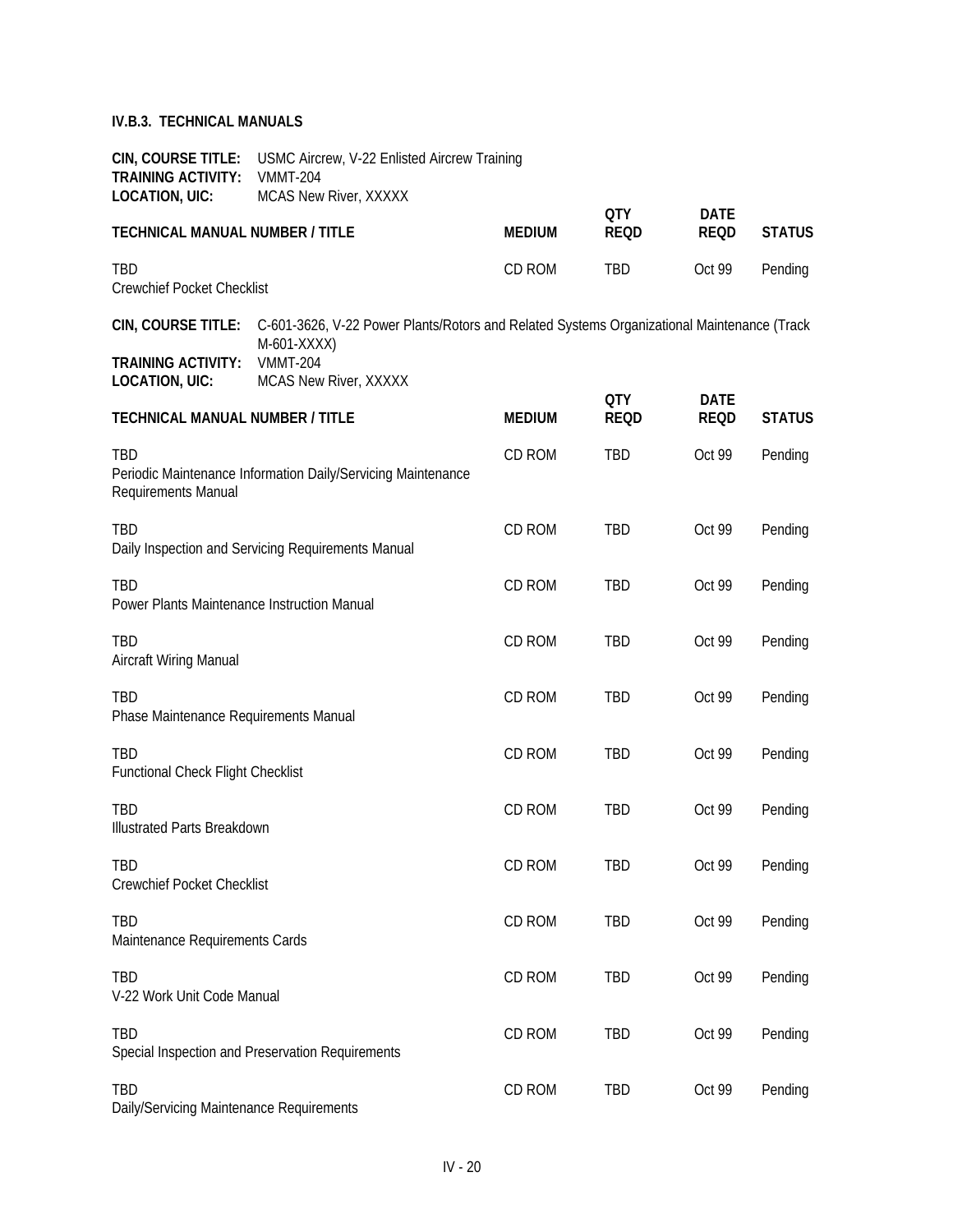Aircraft Wiring Manual

**CIN, COURSE TITLE:** C-600-3180, Basic Mechanic (USN and USMC only) (Track M-601-XXXX) **TRAINING ACTIVITY:** VMMT-204 **LOCATION, UIC:** MCAS New River, XXXXX

| <b>TECHNICAL MANUAL NUMBER / TITLE</b>                                   |                                                                                                                                   | <b>MEDIUM</b> | <b>QTY</b><br><b>REQD</b> | <b>DATE</b><br><b>REQD</b> | <b>STATUS</b> |
|--------------------------------------------------------------------------|-----------------------------------------------------------------------------------------------------------------------------------|---------------|---------------------------|----------------------------|---------------|
| TBD<br><b>Functional Check Flight Checklist</b>                          |                                                                                                                                   | CD ROM        | TBD                       | Oct 99                     | Pending       |
| TBD                                                                      | Special Inspection and Preservation Requirements                                                                                  | CD ROM        | TBD                       | Oct 99                     | Pending       |
| TBD<br>Phase Maintenance Requirements Manual                             |                                                                                                                                   | CD ROM        | TBD                       | Oct 99                     | Pending       |
| TBD<br>Requirements Manual                                               | Periodic Maintenance Information Daily/Servicing Maintenance                                                                      | CD ROM        | TBD                       | Oct 99                     | Pending       |
| TBD<br>Daily/Servicing Maintenance Requirements                          |                                                                                                                                   | CD ROM        | TBD                       | Oct 99                     | Pending       |
| TBD<br><b>Crewchief Pocket Checklist</b>                                 |                                                                                                                                   | CD ROM        | TBD                       | Oct 99                     | Pending       |
| TBD<br>V-22 Work Unit Code Manual                                        |                                                                                                                                   | CD ROM        | TBD                       | Oct 99                     | Pending       |
| TBD<br>Maintenance Requirements Cards                                    |                                                                                                                                   | CD ROM        | TBD                       | Oct 99                     | Pending       |
| TBD<br><b>Illustrated Parts Breakdown</b>                                |                                                                                                                                   | CD ROM        | TBD                       | Oct 99                     | Pending       |
| TBD<br>Power Plants Maintenance Instruction Manual                       |                                                                                                                                   | CD ROM        | TBD                       | Oct 99                     | Pending       |
| TBD<br>Aircraft Wiring Manual                                            |                                                                                                                                   | CD ROM        | TBD                       | Oct 99                     | Pending       |
| TBD.                                                                     | Daily Inspection and Servicing Requirements Manual                                                                                | CD ROM        | TBD                       | Oct 99                     | Pending       |
| CIN, COURSE TITLE:<br><b>TRAINING ACTIVITY:</b><br><b>LOCATION, UIC:</b> | C-602-3626, V-22 Connector and Wiring Harness Repair/Manufacturing (Track M-602-XXX1)<br><b>VMMT-204</b><br>MCAS New River, XXXXX |               |                           |                            |               |
| <b>TECHNICAL MANUAL NUMBER / TITLE</b>                                   |                                                                                                                                   | <b>MEDIUM</b> | <b>QTY</b><br><b>REQD</b> | <b>DATE</b><br><b>REQD</b> | <b>STATUS</b> |
| TBD<br>Phase Maintenance Requirements Manual                             |                                                                                                                                   | CD ROM        | TBD                       | Oct 99                     | Pending       |
|                                                                          |                                                                                                                                   |               |                           |                            |               |

TBD CD ROM TBD Oct 99 Pending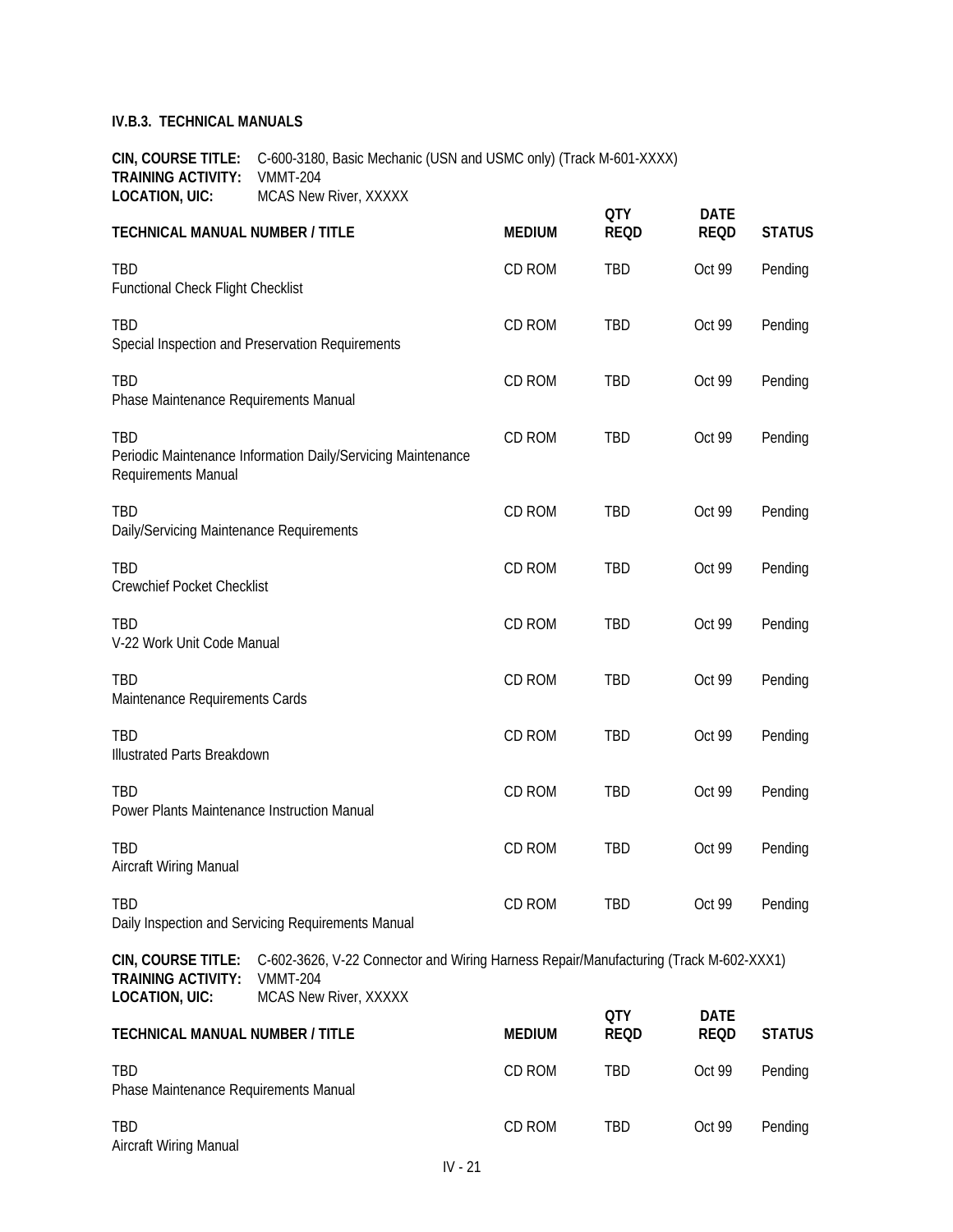| TBD                                                                      | Special Inspection and Preservation Requirements                                                                              | CD ROM        | <b>TBD</b>  | Oct 99      | Pending       |
|--------------------------------------------------------------------------|-------------------------------------------------------------------------------------------------------------------------------|---------------|-------------|-------------|---------------|
| TBD<br>V-22 Work Unit Code Manual                                        |                                                                                                                               | CD ROM        | TBD         | Oct 99      | Pending       |
| <b>TBD</b><br>Avionics Maintenance Manual                                |                                                                                                                               | CD ROM        | TBD         | Oct 99      | Pending       |
| <b>TBD</b><br><b>Illustrated Parts Breakdown</b>                         |                                                                                                                               | CD ROM        | TBD         | Oct 99      | Pending       |
| <b>TBD</b><br>Maintenance Requirements Cards                             |                                                                                                                               | CD ROM        | <b>TBD</b>  | Oct 99      | Pending       |
| <b>TBD</b><br>Requirements Manual                                        | Periodic Maintenance Information Daily/Servicing Maintenance                                                                  | CD ROM        | <b>TBD</b>  | Oct 99      | Pending       |
| CIN, COURSE TITLE:<br><b>TRAINING ACTIVITY:</b><br><b>LOCATION, UIC:</b> | C-102-3626, V-22 Electrical Systems Organizational Maintenance (Track M-602-XXX1)<br><b>VMMT-204</b><br>MCAS New River, XXXXX |               |             |             |               |
|                                                                          |                                                                                                                               |               | <b>QTY</b>  | <b>DATE</b> |               |
| <b>TECHNICAL MANUAL NUMBER / TITLE</b>                                   |                                                                                                                               | <b>MEDIUM</b> | <b>REQD</b> | <b>REQD</b> | <b>STATUS</b> |
| TBD<br>Requirements Manual                                               | Periodic Maintenance Information Daily/Servicing Maintenance                                                                  | CD ROM        | <b>TBD</b>  | Oct 99      | Pending       |
| TBD<br>Aircraft Wiring Manual                                            |                                                                                                                               | CD ROM        | <b>TBD</b>  | Oct 99      | Pending       |
| TBD<br>Phase Maintenance Requirements Manual                             |                                                                                                                               | CD ROM        | <b>TBD</b>  | Oct 99      | Pending       |
| <b>TBD</b><br>V-22 Work Unit Code Manual                                 |                                                                                                                               | CD ROM        | <b>TBD</b>  | Oct 99      | Pending       |
| <b>TBD</b><br>Avionics Maintenance Manual                                |                                                                                                                               | CD ROM        | TBD         | Oct 99      | Pending       |
| TBD<br>Maintenance Requirements Cards                                    |                                                                                                                               | CD ROM        | TBD         | Oct 99      | Pending       |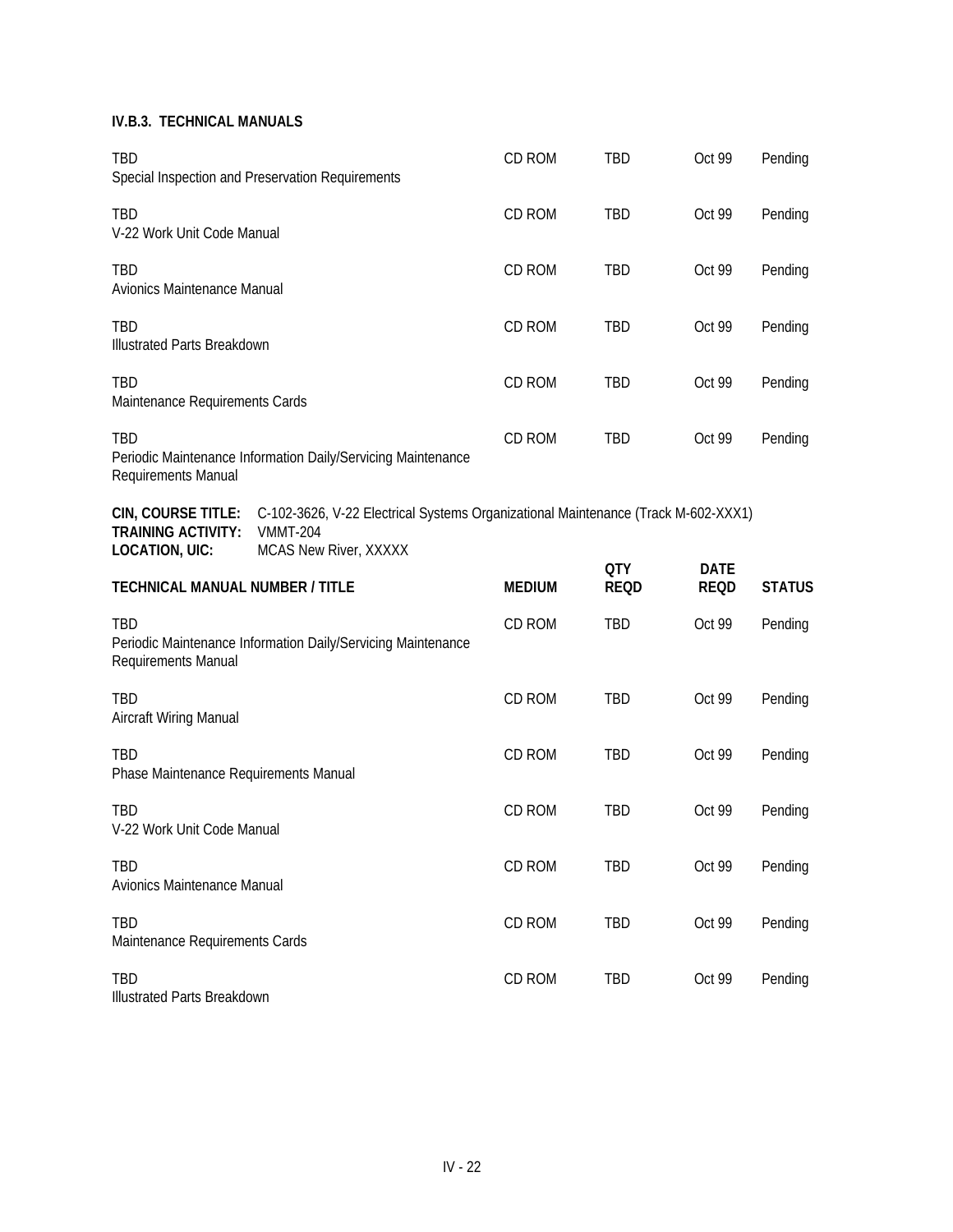| TBD                                                 | Special Inspection and Preservation Requirements                                                                                               | CD ROM        | <b>TBD</b>                | Oct 99                     | Pending       |
|-----------------------------------------------------|------------------------------------------------------------------------------------------------------------------------------------------------|---------------|---------------------------|----------------------------|---------------|
| <b>TRAINING ACTIVITY:</b><br><b>LOCATION, UIC:</b>  | CIN, COURSE TITLE: C-102-3627, V-22 Avionics Systems Organizational Maintenance (Track M-602-XXX1)<br><b>VMMT-204</b><br>MCAS New River, XXXXX |               |                           |                            |               |
| <b>TECHNICAL MANUAL NUMBER / TITLE</b>              |                                                                                                                                                | <b>MEDIUM</b> | <b>QTY</b><br><b>REQD</b> | <b>DATE</b><br><b>REQD</b> | <b>STATUS</b> |
| TBD<br>V-22 Work Unit Code Manual                   |                                                                                                                                                | CD ROM        | <b>TBD</b>                | Oct 99                     | Pending       |
| <b>TBD</b><br>Aircraft Wiring Manual                |                                                                                                                                                | CD ROM        | <b>TBD</b>                | Oct 99                     | Pending       |
| <b>TBD</b>                                          | Special Inspection and Preservation Requirements                                                                                               | CD ROM        | <b>TBD</b>                | Oct 99                     | Pending       |
| TBD<br>Requirements Manual                          | Periodic Maintenance Information Daily/Servicing Maintenance                                                                                   | CD ROM        | TBD                       | Oct 99                     | Pending       |
| TBD<br>Avionics Maintenance Manual                  |                                                                                                                                                | CD ROM        | TBD                       | Oct 99                     | Pending       |
| TBD<br>Maintenance Requirements Cards               |                                                                                                                                                | CD ROM        | TBD                       | Oct 99                     | Pending       |
| TBD<br><b>Illustrated Parts Breakdown</b>           |                                                                                                                                                | CD ROM        | <b>TBD</b>                | Oct 99                     | Pending       |
| <b>TBD</b><br>Phase Maintenance Requirements Manual |                                                                                                                                                | CD ROM        | <b>TBD</b>                | Oct 99                     | Pending       |

**CIN, COURSE TITLE:** C-198-3626, V-22 Cockpit Management Display Systems (Track M-602-XXX1) **TRAINING ACTIVITY:** VMMT-204 **LOCATION, UIC:** MCAS New River, XXXXX **QTY DATE**

| <b>TECHNICAL MANUAL NUMBER / TITLE</b>       | <b>MEDIUM</b> | UIY<br><b>REQD</b> | DAIL<br><b>REQD</b> | <b>STATUS</b> |
|----------------------------------------------|---------------|--------------------|---------------------|---------------|
| TBD<br><b>Illustrated Parts Breakdown</b>    | CD ROM        | TBD                | Oct 99              | Pending       |
| <b>TBD</b><br>Maintenance Requirements Cards | CD ROM        | <b>TBD</b>         | Oct 99              | Pending       |
| <b>TBD</b><br>Avionics Maintenance Manual    | CD ROM        | TBD                | Oct 99              | Pending       |
| <b>TBD</b><br>V-22 Work Unit Code Manual     | CD ROM        | <b>TBD</b>         | Oct 99              | Pending       |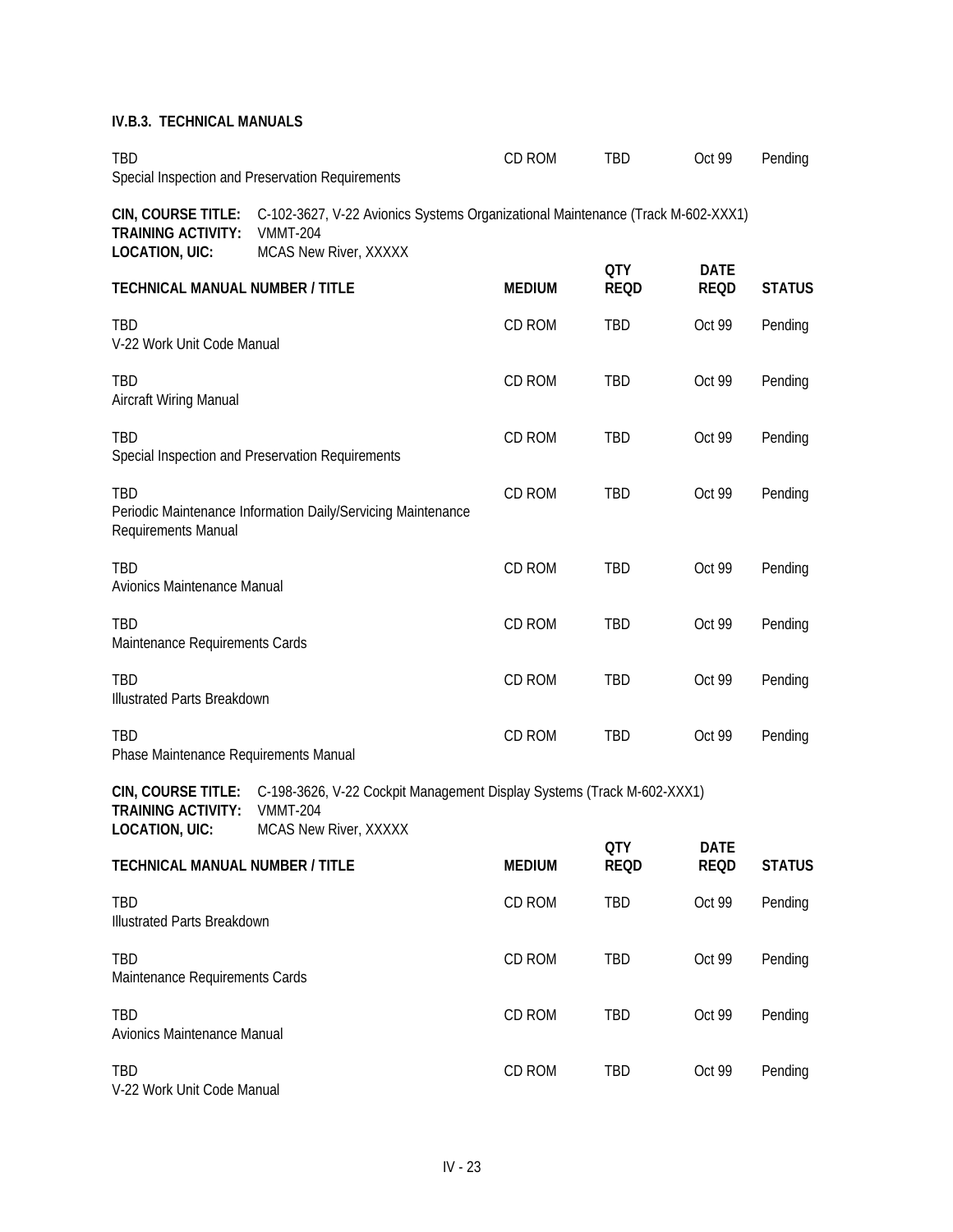| <b>TBD</b><br>Requirements Manual                                        | Periodic Maintenance Information Daily/Servicing Maintenance                                                           | CD ROM        | <b>TBD</b>                | Oct 99                     | Pending       |
|--------------------------------------------------------------------------|------------------------------------------------------------------------------------------------------------------------|---------------|---------------------------|----------------------------|---------------|
| <b>TBD</b><br>Phase Maintenance Requirements Manual                      |                                                                                                                        | CD ROM        | <b>TBD</b>                | Oct 99                     | Pending       |
| <b>TBD</b>                                                               | Special Inspection and Preservation Requirements                                                                       | CD ROM        | <b>TBD</b>                | Oct 99                     | Pending       |
| <b>TBD</b><br>Aircraft Wiring Manual                                     |                                                                                                                        | CD ROM        | <b>TBD</b>                | Oct 99                     | Pending       |
| CIN, COURSE TITLE:<br><b>TRAINING ACTIVITY:</b><br><b>LOCATION, UIC:</b> | C-102-3626, V-22 Electrical Systems Organizational Maintenance (Track M-602-XXX2)<br>VMMT-204<br>MCAS New River, XXXXX |               |                           |                            |               |
| <b>TECHNICAL MANUAL NUMBER / TITLE</b>                                   |                                                                                                                        | <b>MEDIUM</b> | <b>QTY</b><br><b>REQD</b> | <b>DATE</b><br><b>REQD</b> | <b>STATUS</b> |
| <b>TBD</b><br><b>Illustrated Parts Breakdown</b>                         |                                                                                                                        | CD ROM        | <b>TBD</b>                | Oct 99                     | Pending       |
| TBD<br>Aircraft Wiring Manual                                            |                                                                                                                        | CD ROM        | <b>TBD</b>                | Oct 99                     | Pending       |
| <b>TBD</b><br>Maintenance Requirements Cards                             |                                                                                                                        | CD ROM        | <b>TBD</b>                | Oct 99                     | Pending       |
| TBD<br>V-22 Work Unit Code Manual                                        |                                                                                                                        | CD ROM        | <b>TBD</b>                | Oct 99                     | Pending       |
| <b>TBD</b><br>Requirements Manual                                        | Periodic Maintenance Information Daily/Servicing Maintenance                                                           | CD ROM        | <b>TBD</b>                | Oct 99                     | Pending       |
| <b>TBD</b><br>Phase Maintenance Requirements Manual                      |                                                                                                                        | CD ROM        | <b>TBD</b>                | Oct 99                     | Pending       |
| TBD                                                                      | Special Inspection and Preservation Requirements                                                                       | CD ROM        | <b>TBD</b>                | Oct 99                     | Pending       |
| <b>TBD</b>                                                               | Environmental, Utility, and Egress Maintenance Manual                                                                  | CD ROM        | <b>TBD</b>                | Oct 99                     | Pending       |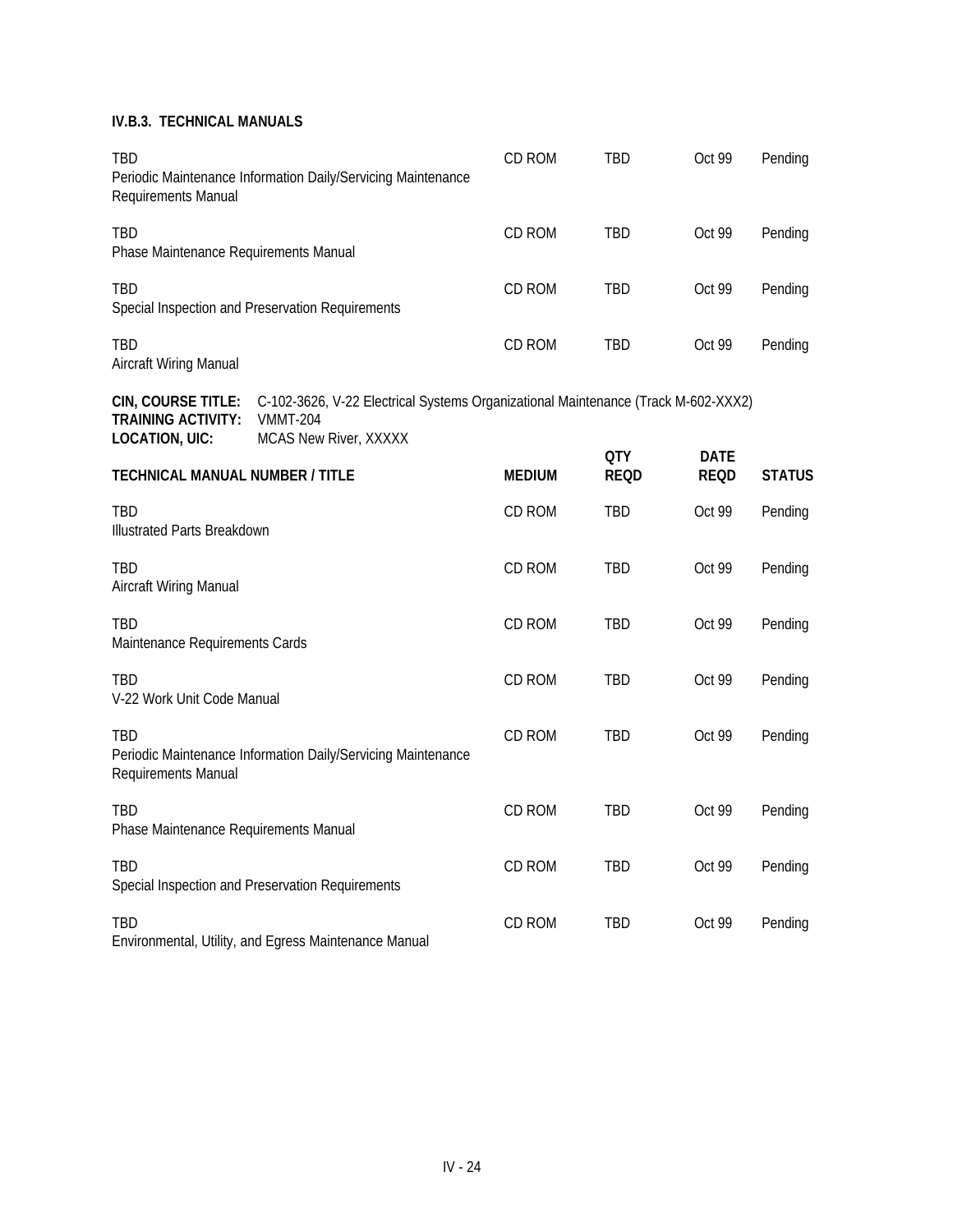**CIN, COURSE TITLE:** C-602-3627, V-22 Environmental Control Miscellaneous Utilities/Egress Systems Organizational Maintenance (Track M-602-XXX2) **TRAINING ACTIVITY: VMMT-204**<br>**LOCATION, UIC:** MCAS New **MCAS New River, XXXXX** 

|                                                                          |                                                                                                                                   |               | <b>QTY</b>                | <b>DATE</b>                |               |
|--------------------------------------------------------------------------|-----------------------------------------------------------------------------------------------------------------------------------|---------------|---------------------------|----------------------------|---------------|
| <b>TECHNICAL MANUAL NUMBER / TITLE</b>                                   |                                                                                                                                   | <b>MEDIUM</b> | <b>REQD</b>               | <b>REQD</b>                | <b>STATUS</b> |
| TBD<br>Requirements Manual                                               | Periodic Maintenance Information Daily/Servicing Maintenance                                                                      | CD ROM        | TBD                       | Oct 99                     | Pending       |
| <b>TBD</b><br><b>Illustrated Parts Breakdown</b>                         |                                                                                                                                   | CD ROM        | TBD                       | Oct 99                     | Pending       |
| TBD<br>Aircraft Wiring Manual                                            |                                                                                                                                   | CD ROM        | TBD                       | Oct 99                     | Pending       |
| <b>TBD</b><br>Phase Maintenance Requirements Manual                      |                                                                                                                                   | CD ROM        | TBD                       | Oct 99                     | Pending       |
| TBD<br>V-22 Work Unit Code Manual                                        |                                                                                                                                   | CD ROM        | TBD                       | Oct 99                     | Pending       |
| TBD<br>Maintenance Requirements Cards                                    |                                                                                                                                   | CD ROM        | TBD                       | Oct 99                     | Pending       |
| <b>TBD</b>                                                               | Environmental, Utility, and Egress Maintenance Manual                                                                             | CD ROM        | TBD                       | Oct 99                     | Pending       |
| <b>TBD</b>                                                               | Special Inspection and Preservation Requirements                                                                                  | CD ROM        | TBD                       | Oct 99                     | Pending       |
| CIN, COURSE TITLE:<br><b>TRAINING ACTIVITY:</b><br><b>LOCATION, UIC:</b> | M-602-XXX3, CV-22 Integrated Avionics Systems Organizational Maintenance<br><b>VMMT-204</b><br>MCAS New River, XXXXX              |               |                           |                            |               |
| <b>TECHNICAL MANUAL NUMBER / TITLE</b>                                   |                                                                                                                                   | <b>MEDIUM</b> | <b>QTY</b><br><b>REQD</b> | <b>DATE</b><br><b>REQD</b> | <b>STATUS</b> |
| TBD<br>Manuals                                                           | Electrical, Instrument, and AFCS Maintenance Instruction                                                                          | CD ROM        | TBD                       | Oct 99                     | Pending       |
| CIN, COURSE TITLE:<br><b>TRAINING ACTIVITY:</b><br><b>LOCATION, UIC:</b> | C-602-3626, V-22 Connector and Wiring Harness Repair/Manufacturing (Track M-602-XXX3)<br><b>VMMT-204</b><br>MCAS New River, XXXXX |               |                           |                            |               |
| <b>TECHNICAL MANUAL NUMBER / TITLE</b>                                   |                                                                                                                                   | <b>MEDIUM</b> | <b>QTY</b><br><b>REQD</b> | <b>DATE</b><br><b>REQD</b> | <b>STATUS</b> |
| TBD<br><b>Illustrated Parts Breakdown</b>                                |                                                                                                                                   | CD ROM        | TBD                       | Oct 99                     | Pending       |
| TBD                                                                      |                                                                                                                                   | CD ROM        | <b>TBD</b>                | Oct 99                     | Pending       |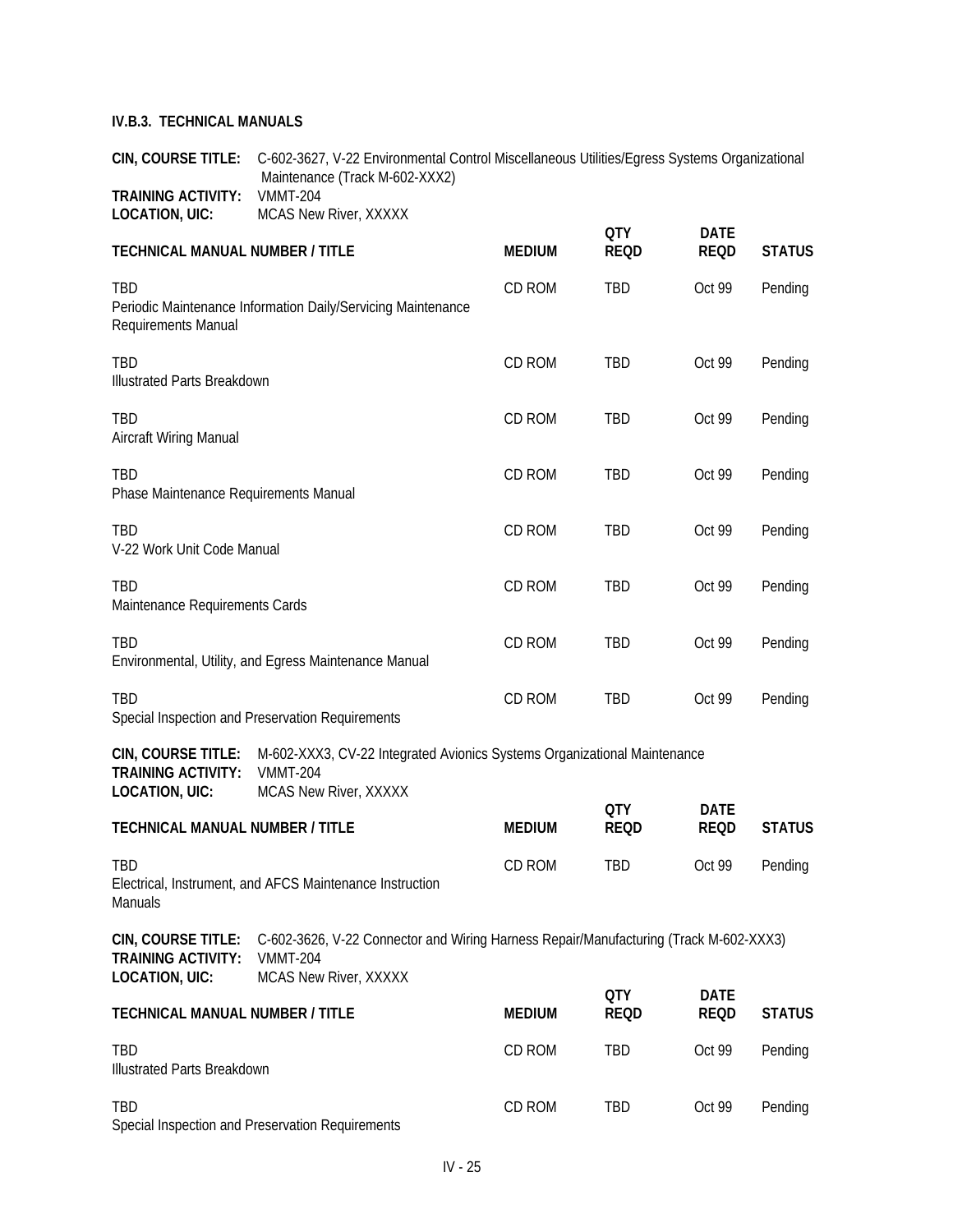| TBD<br>Aircraft Wiring Manual                                            |                                                                                                                              | CD ROM        | <b>TBD</b>                | Oct 99                     | Pending       |
|--------------------------------------------------------------------------|------------------------------------------------------------------------------------------------------------------------------|---------------|---------------------------|----------------------------|---------------|
| TBD<br>Phase Maintenance Requirements Manual                             |                                                                                                                              | CD ROM        | TBD                       | Oct 99                     | Pending       |
| TBD<br>Requirements Manual                                               | Periodic Maintenance Information Daily/Servicing Maintenance                                                                 | CD ROM        | TBD                       | Oct 99                     | Pending       |
| <b>TBD</b><br>Maintenance Requirements Cards                             |                                                                                                                              | CD ROM        | TBD                       | Oct 99                     | Pending       |
| <b>TBD</b><br>V-22 Work Unit Code Manual                                 |                                                                                                                              | CD ROM        | TBD                       | Oct 99                     | Pending       |
| CIN, COURSE TITLE:<br><b>TRAINING ACTIVITY:</b><br><b>LOCATION, UIC:</b> | C-198-3626, V-22 Cockpit Management Display Systems (Track M-602-XXX3)<br><b>VMMT-204</b><br>MCAS New River, XXXXX           |               |                           |                            |               |
| <b>TECHNICAL MANUAL NUMBER / TITLE</b>                                   |                                                                                                                              | <b>MEDIUM</b> | <b>QTY</b><br><b>REQD</b> | <b>DATE</b><br><b>REQD</b> | <b>STATUS</b> |
| TBD<br>Maintenance Requirements Cards                                    |                                                                                                                              | CD ROM        | TBD                       | Oct 99                     | Pending       |
| TBD<br>Aircraft Wiring Manual                                            |                                                                                                                              | CD ROM        | TBD                       | Oct 99                     | Pending       |
| TBD                                                                      | Special Inspection and Preservation Requirements                                                                             | CD ROM        | TBD                       | Oct 99                     | Pending       |
| TBD<br>Requirements Manual                                               | Periodic Maintenance Information Daily/Servicing Maintenance                                                                 | CD ROM        | TBD                       | Oct 99                     | Pending       |
| TBD<br>V-22 Work Unit Code Manual                                        |                                                                                                                              | CD ROM        | TBD                       | Oct 99                     | Pending       |
| <b>TBD</b><br>Phase Maintenance Requirements Manual                      |                                                                                                                              | CD ROM        | TBD                       | Oct 99                     | Pending       |
| TBD<br><b>Illustrated Parts Breakdown</b>                                |                                                                                                                              | CD ROM        | TBD                       | Oct 99                     | Pending       |
| CIN, COURSE TITLE:<br><b>TRAINING ACTIVITY:</b><br><b>LOCATION, UIC:</b> | C-102-3628, CV-22 Avionics Systems Organizational Maintenance (Track M-602-XXX3)<br><b>VMMT-204</b><br>MCAS New River, XXXXX |               |                           |                            |               |
| <b>TECHNICAL MANUAL NUMBER / TITLE</b>                                   |                                                                                                                              | <b>MEDIUM</b> | <b>QTY</b><br><b>REQD</b> | <b>DATE</b><br><b>REQD</b> | <b>STATUS</b> |
| <b>TBD</b><br>Aircraft Wiring Manual                                     |                                                                                                                              | CD ROM        | TBD                       | Oct 99                     | Pending       |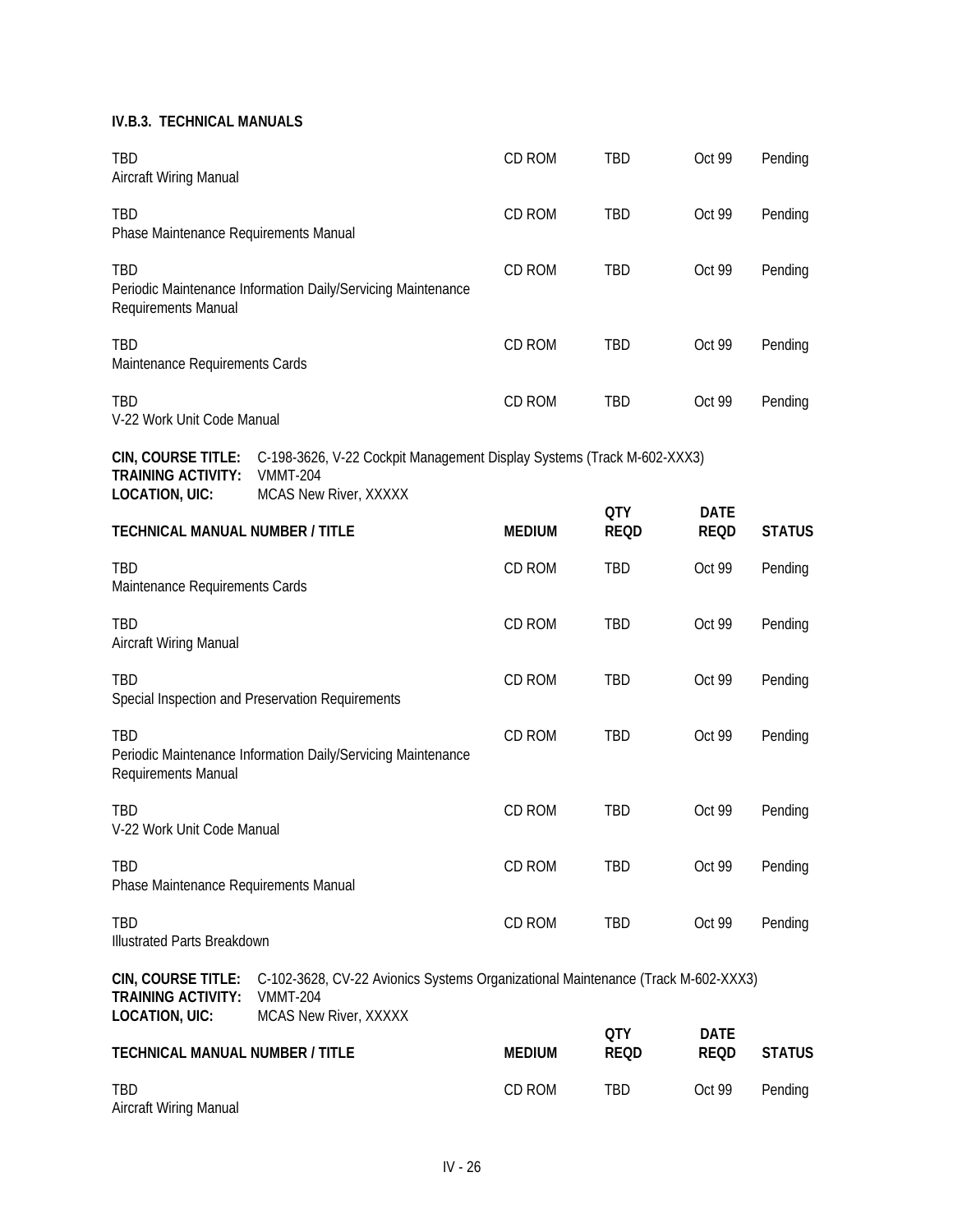| TBD                                                                      | Special Inspection and Preservation Requirements             | CD ROM                                                                      | <b>TBD</b>                | Oct 99                     | Pending       |  |  |
|--------------------------------------------------------------------------|--------------------------------------------------------------|-----------------------------------------------------------------------------|---------------------------|----------------------------|---------------|--|--|
| <b>TBD</b><br>Phase Maintenance Requirements Manual                      |                                                              | CD ROM                                                                      | TBD                       | Oct 99                     | Pending       |  |  |
| <b>TBD</b><br>Requirements Manual                                        | Periodic Maintenance Information Daily/Servicing Maintenance | CD ROM                                                                      | TBD                       | Oct 99                     | Pending       |  |  |
| TBD<br>V-22 Work Unit Code Manual                                        |                                                              | CD ROM                                                                      | TBD                       | Oct 99                     | Pending       |  |  |
| TBD<br>Maintenance Requirements Cards                                    |                                                              | CD ROM                                                                      | TBD                       | Oct 99                     | Pending       |  |  |
| <b>TBD</b><br>Illustrated Parts Breakdown                                |                                                              | CD ROM                                                                      | TBD                       | Oct 99                     | Pending       |  |  |
| CIN, COURSE TITLE:<br><b>TRAINING ACTIVITY:</b><br><b>LOCATION, UIC:</b> | <b>VMMT-204</b><br>MCAS New River, XXXXX                     | C-603-3626, Hydraulic Systems Organizational Maintenance (Track M-603-XXXX) |                           |                            |               |  |  |
| <b>TECHNICAL MANUAL NUMBER / TITLE</b>                                   |                                                              | <b>MEDIUM</b>                                                               | <b>QTY</b><br><b>REQD</b> | <b>DATE</b><br><b>REQD</b> | <b>STATUS</b> |  |  |
| TBD<br>Phase Maintenance Requirements Manual                             |                                                              | CD ROM                                                                      | <b>TBD</b>                | Oct 99                     | Pending       |  |  |
| <b>TBD</b>                                                               | Special Inspection and Preservation Requirements             | CD ROM                                                                      | <b>TBD</b>                | Oct 99                     | Pending       |  |  |
| <b>TBD</b><br>Requirements Manual                                        | Periodic Maintenance Information Daily/Servicing Maintenance | CD ROM                                                                      | <b>TBD</b>                | Oct 99                     | Pending       |  |  |
| TBD                                                                      |                                                              | CD ROM                                                                      | <b>TBD</b>                | Oct 99                     | Pending       |  |  |
|                                                                          | Daily Inspection and Servicing Requirements Manual           |                                                                             |                           |                            |               |  |  |
| TBD<br>V-22 Work Unit Code Manual                                        |                                                              | CD ROM                                                                      | TBD                       | Oct 99                     | Pending       |  |  |
| TBD<br>Maintenance Requirements Cards                                    |                                                              | CD ROM                                                                      | TBD                       | Oct 99                     | Pending       |  |  |
| TBD                                                                      | Hydraulics System Maintenance Instruction Manual             | CD ROM                                                                      | TBD                       | Oct 99                     | Pending       |  |  |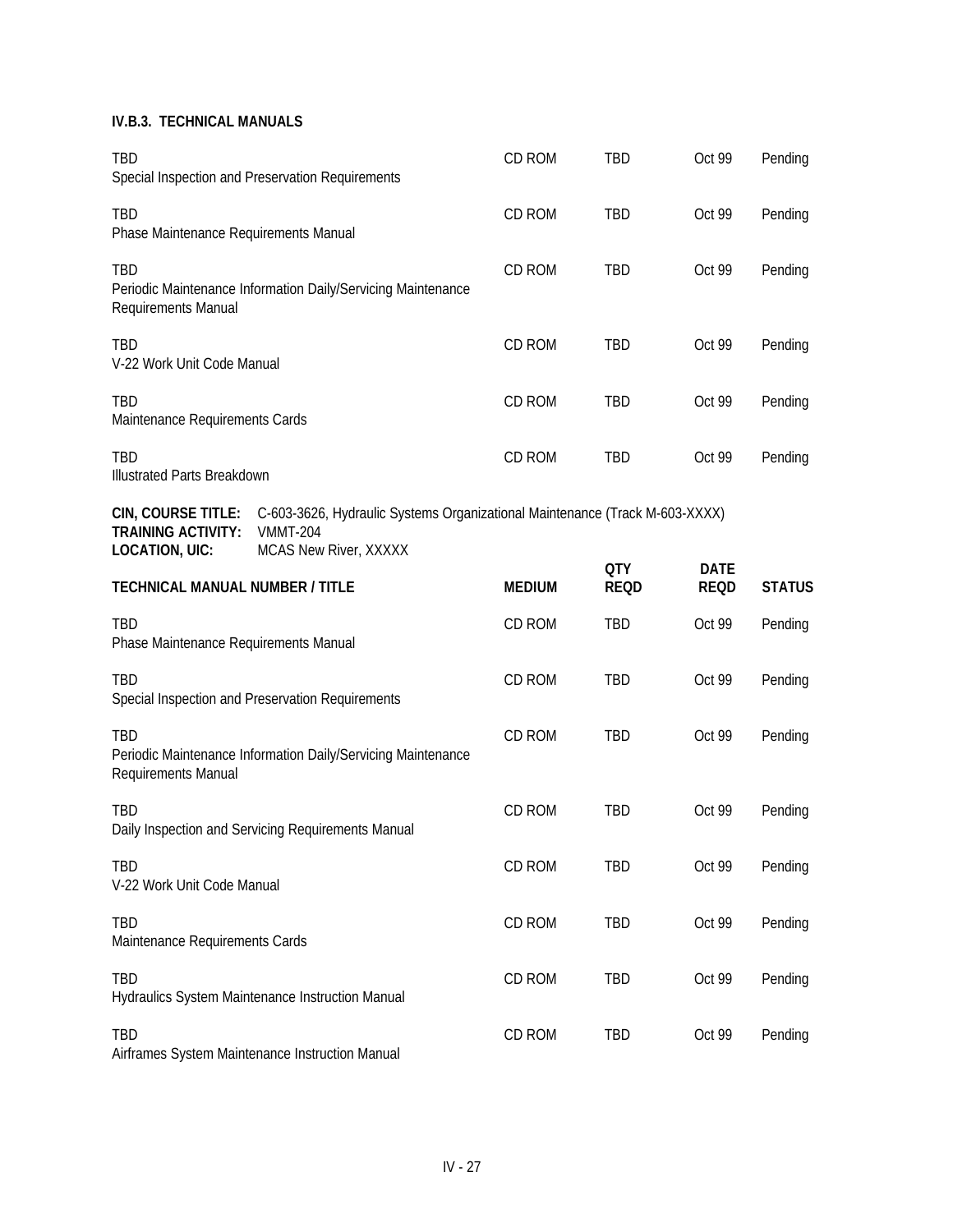| <b>TBD</b><br>Illustrated Parts Breakdown              |                                                                                                         | CD ROM        | <b>TBD</b>                | Oct 99                     | Pending       |
|--------------------------------------------------------|---------------------------------------------------------------------------------------------------------|---------------|---------------------------|----------------------------|---------------|
| <b>TBD</b><br>Daily/Servicing Maintenance Requirements |                                                                                                         | CD ROM        | TBD                       | Oct 99                     | Pending       |
| <b>TBD</b><br>Aircraft Wiring Manual                   |                                                                                                         | CD ROM        | TBD                       | Oct 99                     | Pending       |
| CIN, COURSE TITLE:                                     | C-603-3627, V-22 Airframes Systems Organizational Maintenance (USN and USMC only) (Track<br>M-603-XXXX) |               |                           |                            |               |
| <b>TRAINING ACTIVITY:</b><br><b>LOCATION, UIC:</b>     | <b>VMMT-204</b><br>MCAS New River, XXXXX                                                                |               |                           |                            |               |
| <b>TECHNICAL MANUAL NUMBER / TITLE</b>                 |                                                                                                         | <b>MEDIUM</b> | <b>QTY</b><br><b>REQD</b> | <b>DATE</b><br><b>REQD</b> | <b>STATUS</b> |
| TBD<br>V-22 Work Unit Code Manual                      |                                                                                                         | CD ROM        | TBD                       | Oct 99                     | Pending       |
| TBD<br>Aircraft Wiring Manual                          |                                                                                                         | CD ROM        | TBD                       | Oct 99                     | Pending       |
| TBD                                                    | Special Inspection and Preservation Requirements                                                        | CD ROM        | TBD                       | Oct 99                     | Pending       |
| TBD<br>Phase Maintenance Requirements Manual           |                                                                                                         | CD ROM        | TBD                       | Oct 99                     | Pending       |
| <b>TBD</b><br>Requirements Manual                      | Periodic Maintenance Information Daily/Servicing Maintenance                                            | CD ROM        | TBD                       | Oct 99                     | Pending       |
| TBD<br>Daily/Servicing Maintenance Requirements        |                                                                                                         | CD ROM        | TBD                       | Oct 99                     | Pending       |
| TBD<br>Maintenance Requirements Cards                  |                                                                                                         | CD ROM        | TBD                       | Oct 99                     | Pending       |
| TBD                                                    | Hydraulics System Maintenance Instruction Manual                                                        | CD ROM        | <b>TBD</b>                | Oct 99                     | Pending       |
| <b>TBD</b>                                             | Airframes System Maintenance Instruction Manual                                                         | CD ROM        | <b>TBD</b>                | Oct 99                     | Pending       |
| TBD<br>Illustrated Parts Breakdown                     |                                                                                                         | CD ROM        | <b>TBD</b>                | Oct 99                     | Pending       |
| TBD                                                    | Daily Inspection and Servicing Requirements Manual                                                      | CD ROM        | <b>TBD</b>                | Oct 99                     | Pending       |

**NOTE:** Quantity of each manuals required at each site is yet to be determined. All technical manuals will be in the Interactive Electronics Technical Manuals format.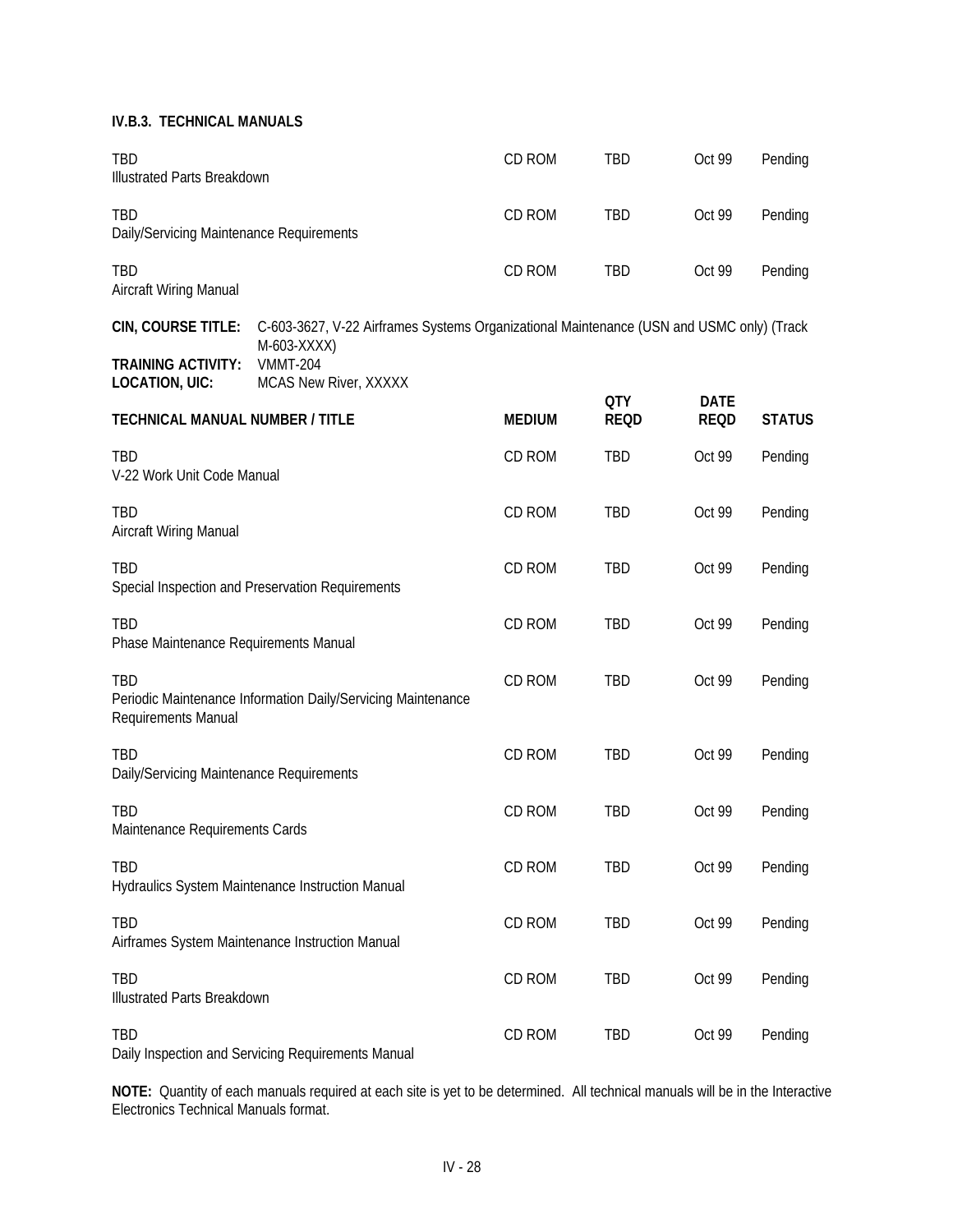#### **IV.C. FACILITY REQUIREMENTS**

# **IV.C.2. FACILITY REQUIREMENTS DETAILED BY ACTIVITY AND COURSE**

| CIN, COURSE TITLE:                  | ΝA                                             |
|-------------------------------------|------------------------------------------------|
| <b>TRAINING ACTIVITY:</b>           | <b>VMMT-204</b>                                |
| <b>LOCATION, UIC:</b>               | <b>MCAS New River XXXXXX</b>                   |
| <b>BUILDING AND ROOM NUMBER:</b>    | AS 510, Aviation Maintenance Training Facility |
| <b>TYPE OF FACILITY PROJECT:</b>    | <b>MILCON</b>                                  |
| <b>FACILITY PROJECT NUMBER:</b>     | P-585                                          |
| <b>REQUIRED PROJECT AWARD DATE:</b> | Dec 97                                         |
| <b>REQUIRED UCD:</b>                | <b>Nov 99</b>                                  |
| <b>REQUIRED RFT DATE:</b>           | May 02                                         |
| <b>STATUS:</b>                      | In work                                        |
| CIN, COURSE TITLE:                  | <b>NA</b>                                      |
| <b>TRAINING ACTIVITY:</b>           | <b>VMMT-204</b>                                |
| <b>LOCATION, UIC:</b>               | <b>MCAS New River XXXXXX</b>                   |
| <b>BUILDING AND ROOM NUMBER:</b>    | Aircraft Maintenance Hanger                    |
| TYPE OF FACILITY PROJECT:           | <b>MILCON</b>                                  |
| <b>FACILITY PROJECT NUMBER:</b>     | P-526                                          |
| <b>REQUIRED PROJECT AWARD DATE:</b> | Jan <sub>02</sub>                              |
| <b>REQUIRED UCD:</b>                | Jan 04                                         |
| <b>REQUIRED RFT DATE:</b>           | Mar 99                                         |
| STATUS:                             | Pending                                        |
| CIN, COURSE TITLE:                  | <b>NA</b>                                      |
| <b>TRAINING ACTIVITY:</b>           | <b>VMMT-204</b>                                |
| <b>LOCATION, UIC:</b>               | MCAS New River XXXXX                           |
| <b>BUILDING AND ROOM NUMBER:</b>    | AS 518, Simulator Building Addition            |
| <b>TYPE OF FACILITY PROJECT:</b>    | Alteration                                     |
| <b>FACILITY PROJECT NUMBER:</b>     | $P-617$                                        |
| <b>REQUIRED PROJECT AWARD DATE:</b> | <b>TBD</b>                                     |
| <b>REQUIRED UCD:</b>                | <b>TBD</b>                                     |
| <b>REQUIRED RFT DATE:</b>           | <b>TBD</b>                                     |
| <b>STATUS:</b>                      | Pending                                        |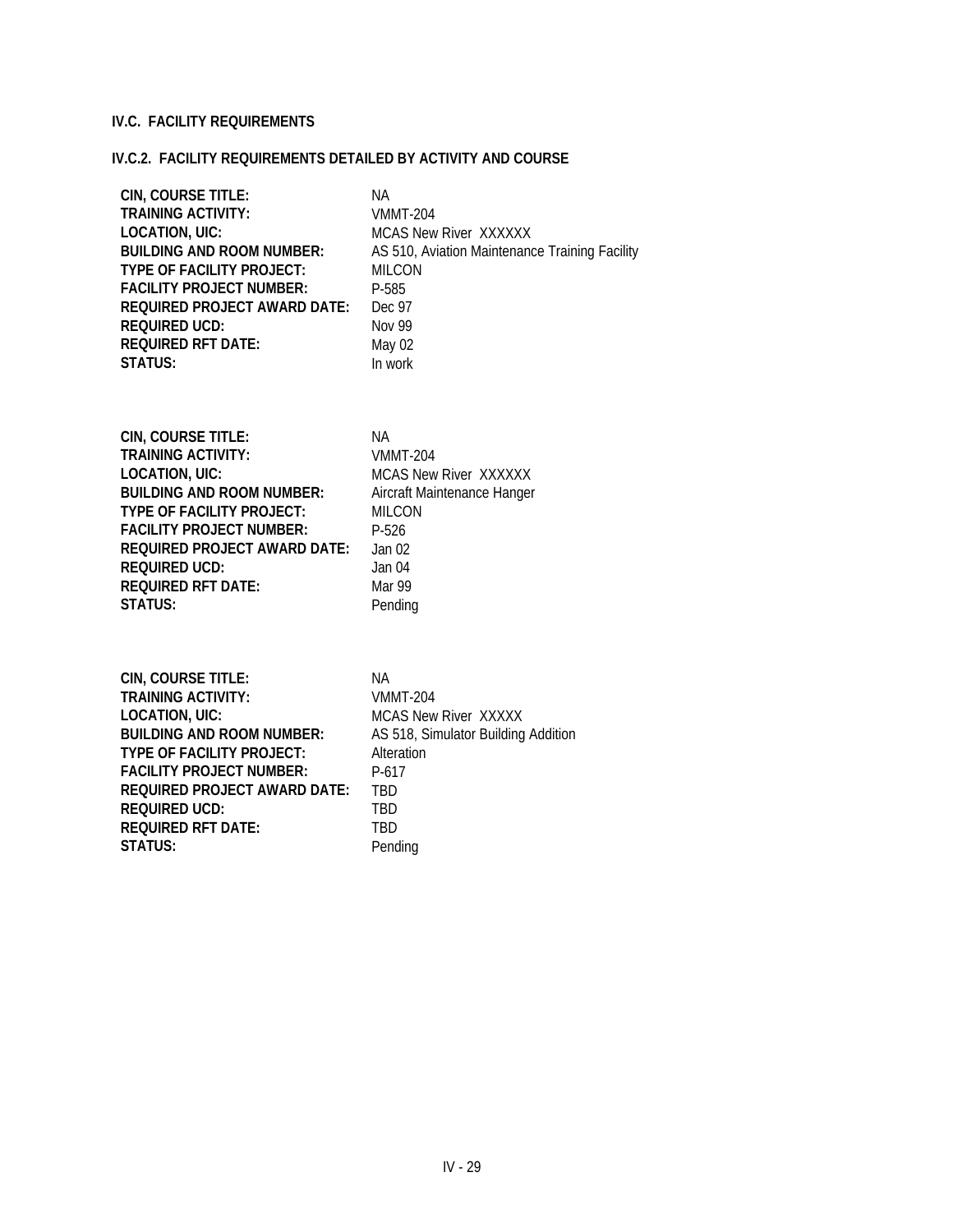#### **IV.C.3. FACILITY PROJECT SUMMARY BY PROGRAM**

**TRAINING ACTIVITY:** VMMT-204 LOCATION, UIC: MCAS New River, XXXXXX

| <b>PROJECT</b><br>NUMBER | <b>TOTAL SCOPE</b> | <b>PROJECTED</b><br>AWARD DATE | <b>PROJECTED</b><br><b>UCD</b> | <b>STATUS</b> |
|--------------------------|--------------------|--------------------------------|--------------------------------|---------------|
| P-585                    |                    | Dec 97                         | Nov 99                         | In work       |
| P-526                    |                    | Jan 02                         | Jan 02                         | Pending       |
| P-617                    |                    | TBD                            | TBD                            | Pending       |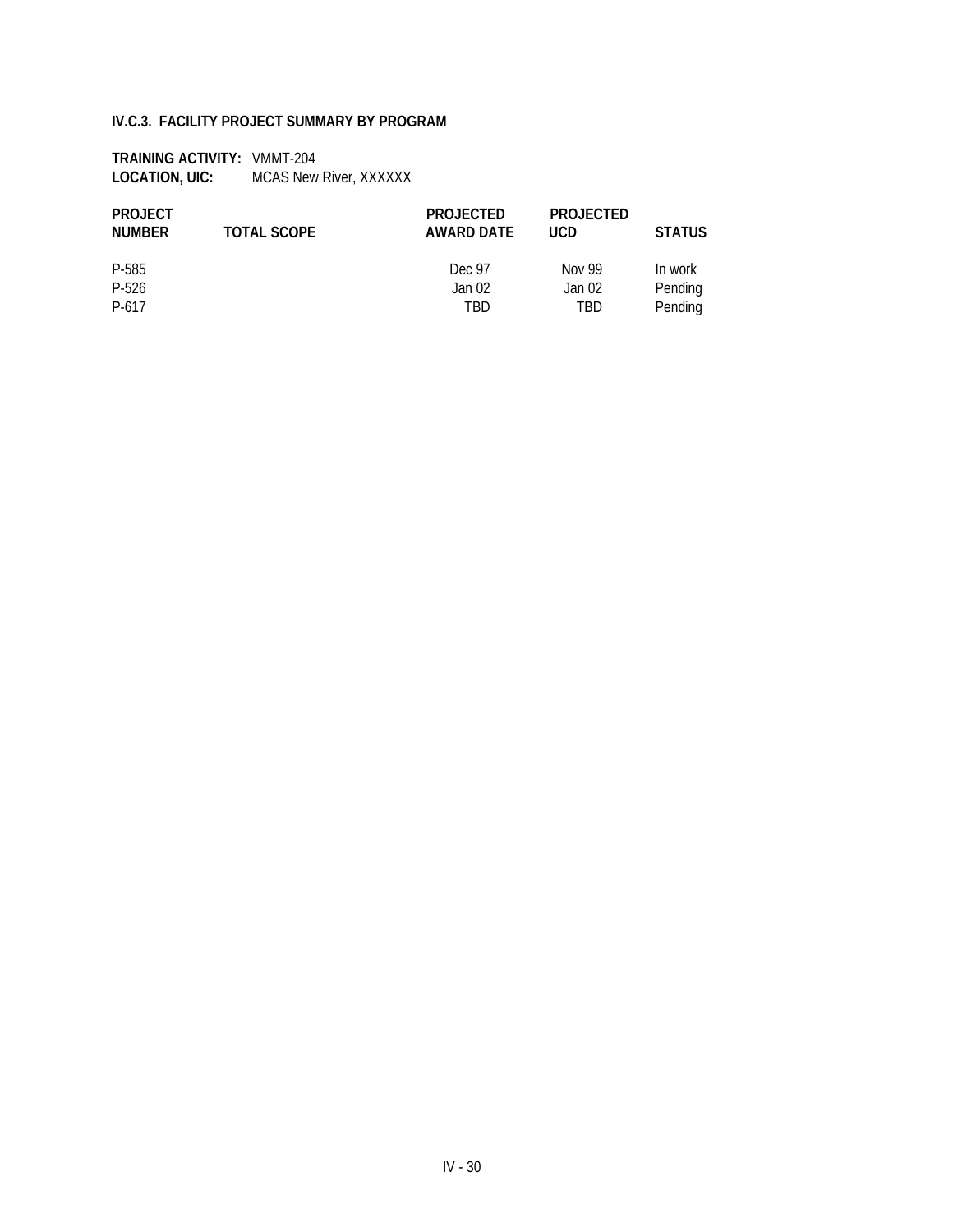### **PART V - MPT MILESTONES**

| <b>COG CODE</b> | <b>MPT MILESTONES</b>                                                   | <b>DATE</b>   | <b>STATUS</b> |
|-----------------|-------------------------------------------------------------------------|---------------|---------------|
| ACNO (MPT)      | Promulgate Update JTP.                                                  | Jan 92        | Completed     |
| <b>TSA</b>      | Sign Engineering, Manufacturing, and Development Contract.              | Oct 92        | Completed     |
| <b>TSA</b>      | Begin Initial Training.                                                 | Aug 94        | Completed     |
| <b>TSA</b>      | Begin Training Advisory Services.                                       | Aug 94        | Completed     |
| <b>TSA</b>      | Approve V-22 Milestone II+.                                             | Sep 94        | Completed     |
| <b>TSA</b>      | Acquisition Decision Memorandum.                                        | Feb 95        | Completed     |
| ACNO (MPT)      | Promulgate Update JTP.                                                  | Aug 95        | Completed     |
| <b>TSA</b>      | Conduct JTP Conference.                                                 | <b>Nov 95</b> | Completed     |
| <b>CMC</b>      | Begin Ordering Enlisted Personnel (USMC MMEA-84).                       | FY97          | Completed     |
| <b>CMC</b>      | Begin Ordering Officer Personnel (USMC MMOA-2).                         | FY97          | Completed     |
| <b>TSA</b>      | Award Curriculum Material and Maintenance Training Devices<br>Contract. | FY97          | Completed     |
| ACNO/CMC        | Promulgate OPNAV Form 1000/2 (USN) or T/O.                              | FY98          | Completed     |
| ACNO/CMC        | Allocate Fleet, Instructor, Support, and Student Billets.               | FY98          | In work       |
| CMC (MM)        | Order Instructors and Support Personnel.                                | <b>FY98</b>   | In work       |
| ACNO/DMSO       | Initiate OPNAV Form 1000/4A.                                            | FY99          | Pending       |
| <b>OPTEVFOR</b> | Begin OPEVAL.                                                           | FY99          | Pending       |
| <b>TSA</b>      | Deliver Curricula Materials.                                            | <b>FY99</b>   | Pending       |
| <b>TSA</b>      | Deliver Technical Training Equipment.                                   | FY99          | Pending       |
| <b>AFPC</b>     | Begin Programming for Officer Training.                                 | <b>FY00</b>   | Pending       |
| <b>AFPC</b>     | Order Instructors and Support Personnel.                                | FY00          | Pending       |
| <b>OPTEVFOR</b> | Complete MV-22 OPEVAL.                                                  | FY00          | Pending       |
| <b>TSA</b>      | Begin VMMT-204 Cadre Training.                                          | FY00          | Pending       |
| PDA             | Initial Operating Capability for MV-22 USMC.                            | FY01          | Pending       |
| TA              | Begin Transition and Follow-on/Replacement Training.                    | FY01          | Pending       |
| <b>OPTEVFOR</b> | Begin CV-22 IOT&E.                                                      | <b>FY02</b>   | Pending       |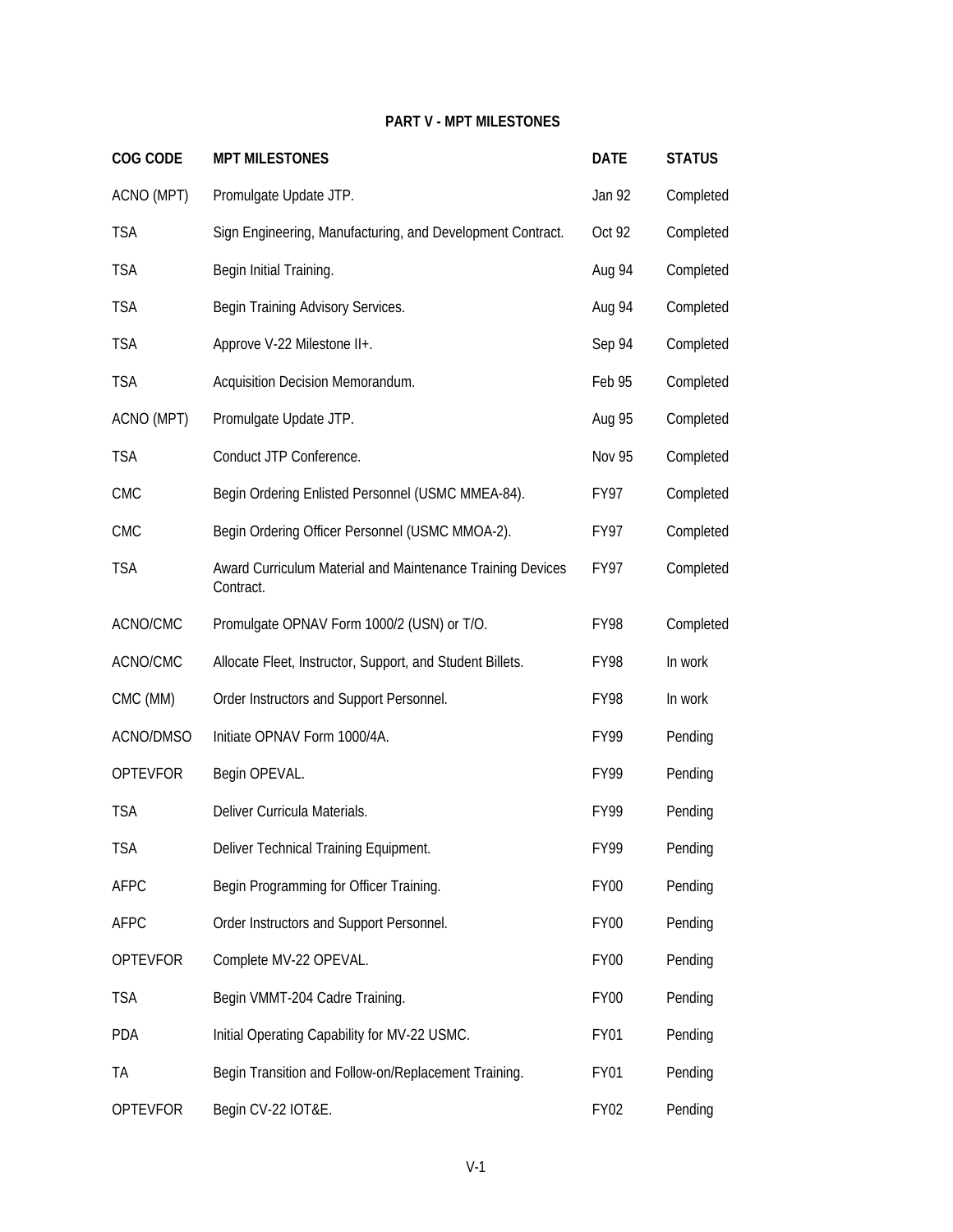#### **PART V - MPT MILESTONES**

| COG CODE      | <b>MPT MILESTONES</b>                        | <b>DATE</b>      | <b>STATUS</b> |
|---------------|----------------------------------------------|------------------|---------------|
| <b>NAVICP</b> | Achieve Material Support Date.               | FY <sub>04</sub> | Pending       |
| <b>NAVICP</b> | Achieve Government Support Date.             | FY05             | Pending       |
| <b>PDA</b>    | USAF Initial Operating Capability for CV-22. | FY05             | Pending       |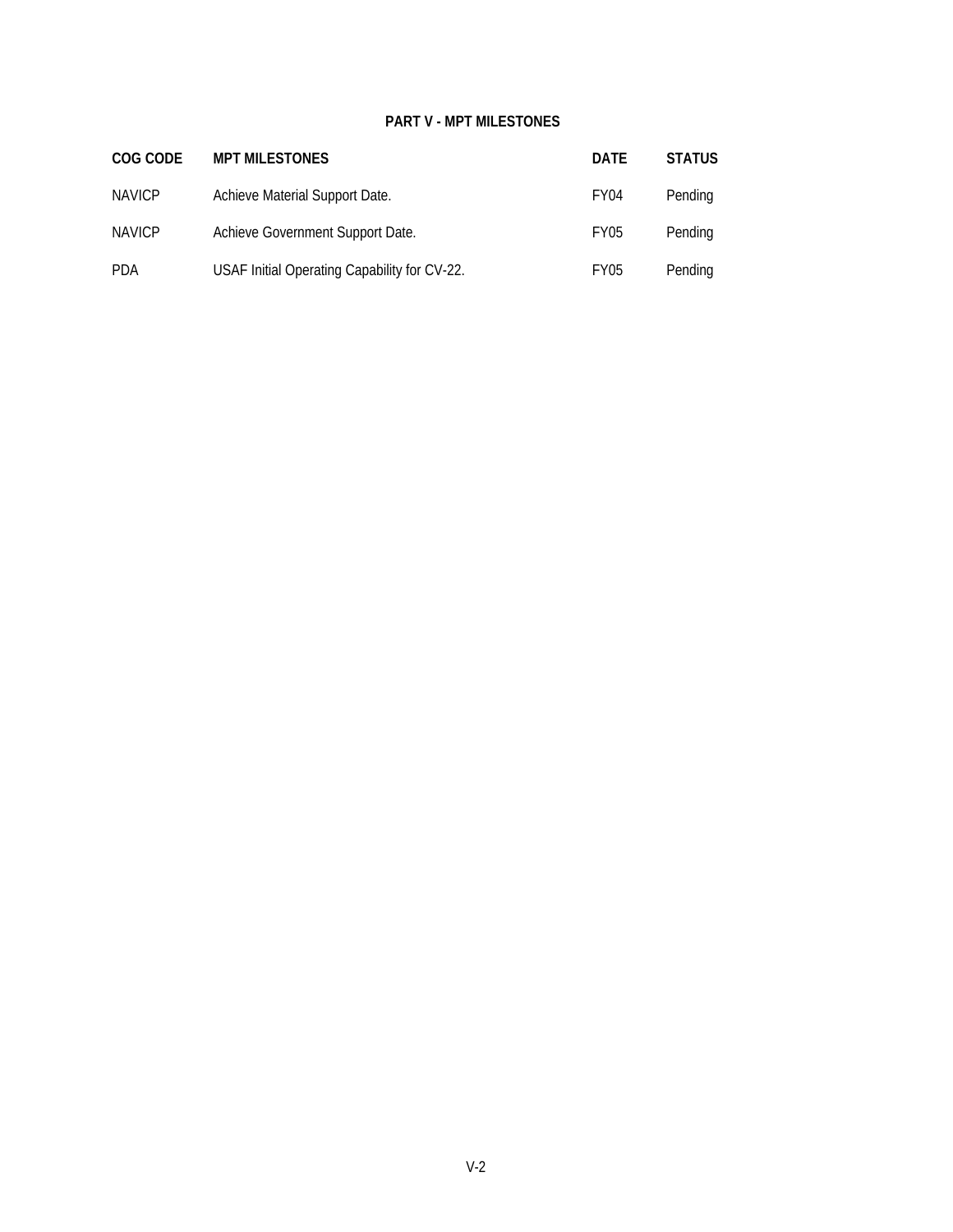# **PART VI - DECISION ITEMS/ACTION REQUIRED**

| <b>ACTION ITEM OR</b><br><b>ACTION REQUIRED</b>                                         | <b>COMMAND ACTION</b> | <b>DUE DATE</b> | <b>STATUS</b> |
|-----------------------------------------------------------------------------------------|-----------------------|-----------------|---------------|
| Intermediate Level Engine Maintenance Training<br>for the Initial Fleet Cadre Training. | NAVAIRSYSCOM          |                 | Closed        |
| Navy Combat Search and Rescue (CSAR) Training.                                          | CNO                   |                 | Open          |
| Verification of Technical Manuals.                                                      | CNO                   |                 | Open          |
| Air Force Participation in Joint Aircrew<br>Training.                                   | HQ USAF               |                 | Open          |
| Training Requirements for the Air Force.                                                | HQ USAF               |                 | Closed        |
| Training Track Length and "A" School<br>Prerequisites for MOS 6325.                     | NAVAIRSYSCOM          |                 | Open          |
| Navy Manning and Basing Requirements.                                                   | NAVPERSCOM            |                 | Open          |
| V-22 Aircrew Training.                                                                  | HMX-1 (MOTT)          |                 | Open          |
| Follow-on FRS Training Concept.                                                         | MCCDC (T&E)           |                 | Open          |
| Navy and Air Force Staffing Plans.                                                      | HQ USAF, BUPERS       |                 | Open          |
| USAF Manning and Basing Requirements.                                                   | <b>HQ USAF</b>        |                 | Open          |
| Role of NAMTRAGRU and FRS/Consolidated<br>Maintenance Training Unit.                    | OPNAV/N889            |                 | Open          |
| Memorandum of Agreement.                                                                | HQ USAF/CNO/CMC       | <b>Jun 98</b>   | Closed        |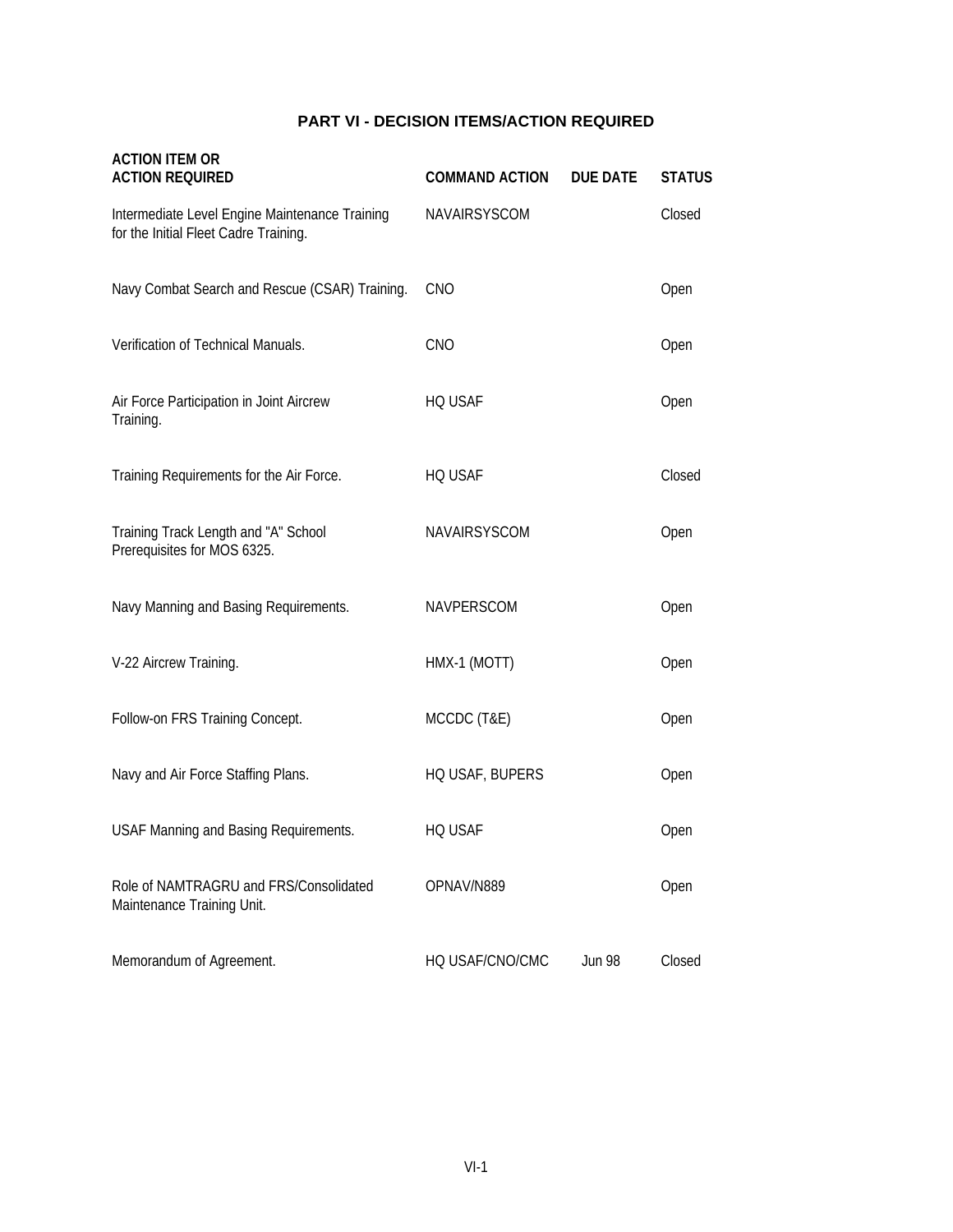| NAME / FUNCTION / ACTIVITY, CODE / INTERNET EMAIL                                                                       |                       | <b>TELEPHONE NUMBERS</b>                                           |  |
|-------------------------------------------------------------------------------------------------------------------------|-----------------------|--------------------------------------------------------------------|--|
| MAJ K. Fancher<br>V-22 Requirements Officer<br><b>CNO, N880F1</b><br>fancher.kenneth@hq.navy.mil                        | DSN:<br>FAX:          | <b>COMM:</b> (703) 695-2816<br>225-2816 / 2723<br>$(703)$ 614-7047 |  |
| MAJ V. Wigfall<br>Aviation Technical Training Officer - V-22 Training Plan<br>CNO, N889H3<br>wigfall.victor@hq.navy.mil | DSN:<br>FAX:          | COMM: (703) 604-7762<br>664-7762<br>$(703)$ 604-6939               |  |
| <b>AZC Scott Dean</b><br>NTSP Manager<br>CNO, N889H7<br>dean.scott@hq.navy.mil                                          | DSN:<br>FAX:          | COMM: (703) 604-7714<br>664-7714<br>$(703)$ 604-6939               |  |
| CDR B. Mack<br><b>Aviation Manpower</b><br>CNO, N122C1<br>n122c1@bupers.navy.mil                                        | DSN:<br>FAX:          | COMM: (703) 695-3247<br>225-3247<br>(703) 614-5308                 |  |
| Mr. Robert Zweibel<br><b>Training Technology Policy</b><br>CNO, N75B<br>zweilbel.robert@hq.navy.mil                     | DSN:<br>FAX:          | COMM: (703) 614-1344<br>224-1344<br>$(703)$ 695-5698               |  |
| <b>COL K. Hill</b><br>Branch Head for Aviation Manpower<br>CMC, ASM-1                                                   | DSN:<br>FAX:          | COMM: (703) 614-1244<br>224-1244<br>$(703)$ 614-1309               |  |
| MAJ D. Garnish<br>Aircrew Programs/MOS Sponsor<br>CMC, ASM-32<br>garnishd@hqi.usmc.mil                                  | DSN:<br>FAX:          | COMM: (703) 614-1244<br>224-1244<br>$(703)$ 614-1309               |  |
| <b>MAJ R. Schott</b><br>V-22 Manpower and Training<br>CMC, ASM-31<br>schottr@hqi.usmc.mil                               | FAX:                  | COMM: (703) 614-1556<br><b>DSN:</b> 224-1556<br>$(703)$ 614-1309   |  |
| <b>COL Tulley</b><br><b>Head Aviation Logistics Support</b><br>CMC, ASL-1                                               | COMM:<br>DSN:<br>FAX: | $(703)$ 614-1244<br>224-1244<br>$(703)$ 614-7343                   |  |
| MGYSGT J. Bradford<br>Avionics Chief<br>CMC, ASL-34A                                                                    | COMM:<br>DSN:<br>FAX: | (703) 614-1835<br>224-1835<br>(703) 697-7343                       |  |
| MGYSGT J. Northcott, Jr.<br>Maintenance Chief for USMC<br>CMC, ASL-33A<br>jnorthco@notes.hqi.usmc.mil                   | COMM:<br>DSN:<br>FAX: | $(703)$ 614-1133<br>224-1133<br>(703) 697-7343                     |  |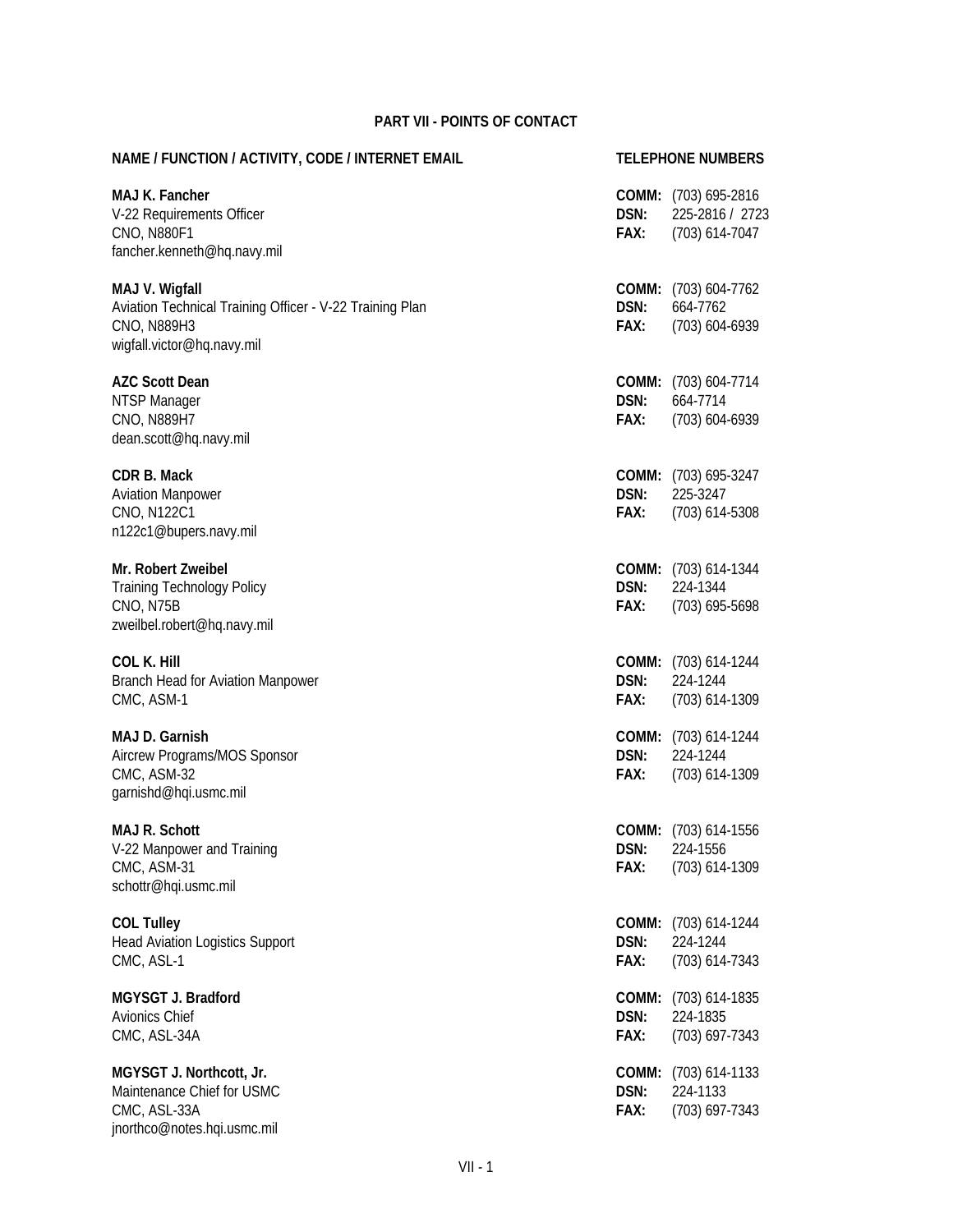| NAME / FUNCTION / ACTIVITY, CODE / INTERNET EMAIL                                                                                     |                       | <b>TELEPHONE NUMBERS</b>                                     |
|---------------------------------------------------------------------------------------------------------------------------------------|-----------------------|--------------------------------------------------------------|
| MAJ J. Bare<br>Aviation Plans / Programs - MV-22<br>CMC, APP-32<br>jeffrey_j_bare@notes.hqi.usmc.mil                                  | DSN:<br>FAX:          | COMM: (703) 614-1794<br>224-1794<br>$(703)$ 614-1035         |
| <b>MAJ R. Preble</b><br>MV-22 Medium Lift Coordinator<br>CMC, APW-52<br>prebler@hqi.usmc.mil                                          | DSN:<br>FAX:          | COMM: (703) 614-1729 / 41<br>224-1729 / 41<br>(703) 614-2318 |
| CAPT V. Nguyen<br><b>Enlisted Manpower Plans</b><br>CMC, MPP-20<br>nguyenv@hqi.usmc.mil                                               | DSN:<br>FAX:          | <b>COMM:</b> (703) 614-1653<br>224-1653                      |
| MAJ N. Knight<br>Enlisted Aviation Assignments - Avionics/Comm<br>CMC, MMEA-84<br>nknight@notes.hqi.usmc.mil                          | DSN:<br>FAX:          | COMM: (703) 784-9258<br>278-9258<br>(703) 784-9845           |
| <b>CAPT R. Gibson</b><br>Deputy Assistant Chief of Military Personnel for Distribution<br>NAVPERSCOM, PERS 4B,<br>4b@persnet.navy.mil | DSN:<br>FAX:          | COMM: (901) 874-3529<br>882-3529<br>(901) 874-2606           |
| <b>CDR Timothy Ferree</b><br>Branch Head, Aviation Enlisted Rating<br>NAVPERSCOM, PERS 404<br>404@bupers.navy.mil                     | DSN:<br>FAX:          | COMM: (901) 874-3691<br>882-3691<br>(901) 874-2642           |
| <b>MAJ D. Altobelli</b><br>CV-22 Program Element Monitor<br>SAF/AQQU<br>altobeld@af.pentagon.mil                                      | DSN:<br>FAX:          | COMM: (703) 588-7727<br>425-7727<br>(703) 588-1439           |
| LTCOL J. Clem<br>USSOCOM Washington Office - Liaison<br>SOCOM, SOWO<br>clemj@js.pentagon.mil                                          | DSN:<br>FAX:          | COMM: (703) 697-3167<br>227-3167<br>(703) 697-2518           |
| MAJ J. Bailey<br>SOCOM CV-22 Logistics<br>SOCOM, SOAL-LM                                                                              | COMM:<br>DSN:<br>FAX: | $(813) 828 - 8163$<br>968-8163                               |
| baileyj@socom.mil<br>MAJ E. Haase<br>CV-22 Requirements Officer<br>SOCOM, SORR-SRM<br>haasem@socom.mil                                | COMM:<br>DSN:<br>FAX: | $(813)$ 828-4014<br>968-4014<br>$(813)$ 828-3402             |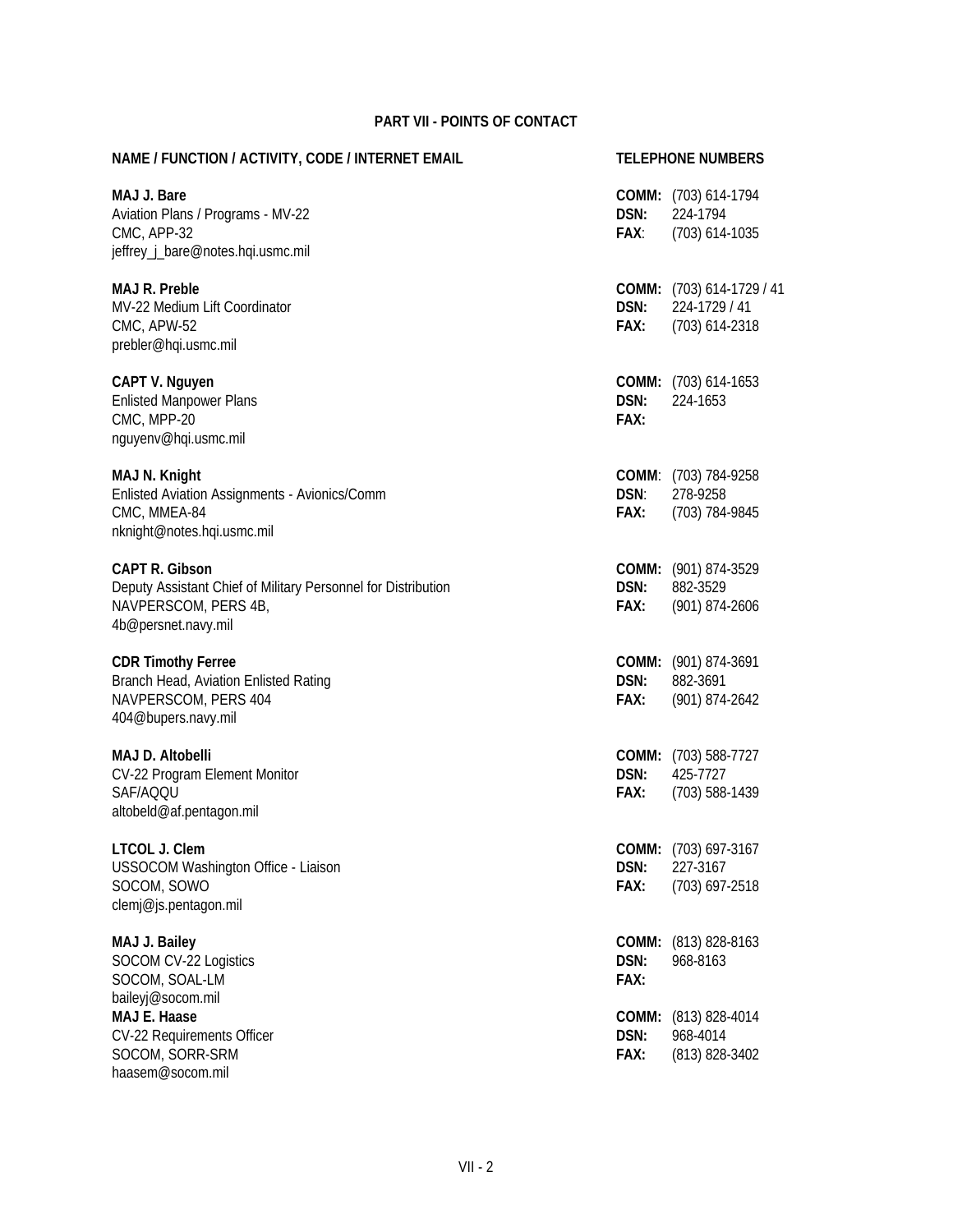| NAME / FUNCTION / ACTIVITY, CODE / INTERNET EMAIL                                                                              |              | <b>TELEPHONE NUMBERS</b>                                               |  |  |
|--------------------------------------------------------------------------------------------------------------------------------|--------------|------------------------------------------------------------------------|--|--|
| <b>MAJ R. Lemaster</b><br>CV-22 Systems Acquisition Manager<br>SOCOM, SOAL-FW<br>lemastr@socom.mil                             | DSN:<br>FAX: | COMM: (813) 828-9381<br>968-9381<br>(813) 828-9382                     |  |  |
| MAJ V. Makela<br>SOCOM Training CV-22 Focal Point<br>SOCOM, SOOP-TJ<br>makelav@socom.mil                                       | DSN:<br>FAX: | COMM: (813) 828-4189<br>968-4189<br>(813) 828-2327                     |  |  |
| MAJ L. Bodine<br>CV-22 Requirements, Force Structure, Training Procurement Funding<br>HQ AF, XORFM<br>bodinel@af.pentagon.mil  | DSN:<br>FAX: | COMM: (703) 695-6282<br>225-6282<br>(703) 695-2586                     |  |  |
| <b>COL N. Schmidt</b><br>V-22 Program Manager<br>NAVAIRSYSCOM, PMA275<br>schmidtnd.ntrprs@navair.navy.mil                      | DSN:<br>FAX: | <b>COMM:</b> (301) 757-5161<br>757-5161<br>$(301)$ 757-5584            |  |  |
| <b>COL R. Wools</b><br>Deputy for USAF (CV-22)<br>NAVAIRSYSCOM, PMA275F<br>woolsrr.jfk@navair.navy.mil                         | DSN:<br>FAX: | <b>COMM:</b> (301) 757-5557<br>757-5557 / 5161<br>$(301)$ 757-5584 / 3 |  |  |
| <b>LTCOL D. Barr</b><br>V-22 Assistant PM for Logistics (APML)<br>NAVAIRSYSCOM, AIR 3.1.2H<br>barrdj.jfk@ navair.navy mil      | DSN:<br>FAX: | COMM: (301) 757-5576<br>757-5576<br>$(301)$ 757-5584                   |  |  |
| <b>LTCOL D. Isleib</b><br>Deputy for USMC (MV-22)<br>NAVAIRSYSCOM, PMA275M<br>isleibdr.jfk@navair.navy.mil                     | DSN:<br>FAX: | COMM: (301) 757-5582<br>757-5582<br>$(301)$ 757-5583                   |  |  |
| MAJ M. Bauman<br>V-22 Assistant Program Manager for Training System<br>NAVAIRSYSCOM, PMA2052V<br>baumanma.jfk@navair.navy.mil  | DSN:<br>FAX: | COMM: (301) 757-8088<br>757-8088<br>(301) 757-8079                     |  |  |
| MAJ K. Cunningham<br>Vice APMTS / CV-22 Training System Manager<br>NAVAIRSYSCOM, PMA2052V1<br>cunninghamkp.jfk@navair.navy.mil | DSN:<br>FAX: | <b>COMM:</b> (301) 757-8087<br>757-8087<br>(301) 757-8079              |  |  |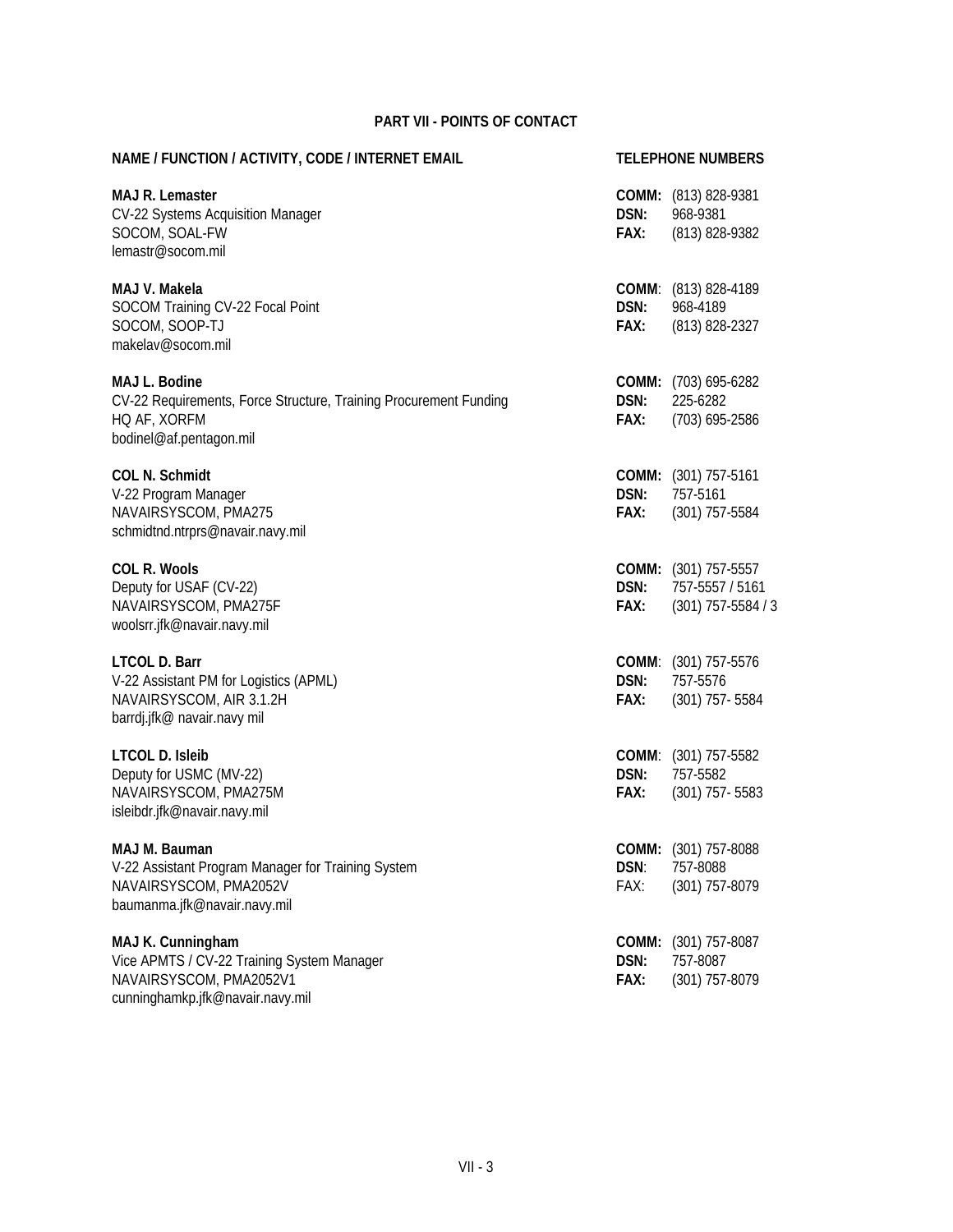| NAME / FUNCTION / ACTIVITY, CODE / INTERNET EMAIL                                                                           |                       | <b>TELEPHONE NUMBERS</b>                                             |
|-----------------------------------------------------------------------------------------------------------------------------|-----------------------|----------------------------------------------------------------------|
| MAJ G. Wickman<br>Deputy APML CV-22<br>NAVAIRSYSCOM, AIR 3.1.2H2<br>wickmangp.jfk@navair.navy.mil                           | DSN:<br>FAX:          | <b>COMM:</b> (301) 757-5563<br>757-5563<br>$(301)$ 757-5468          |
| <b>MGYSGT G. Byington</b><br>Maintenance Training / Trainers<br>NAVAIRSYSCOM, PMA2052V3<br>byingtongd.jfk@navair.navy.mil   | DSN:<br>FAX:          | COMM: (301) 757-8085<br>757-8085<br>(301) 757-8079                   |
| Ms. B. Smith<br>Deputy PMA<br>NAVAIRSYSCOM, PMA275A<br>smithbj.ntrprs@navair.navy.mil                                       | DSN:<br>FAX:          | COMM: (301) 757-5589<br>757-5589<br>$(301)$ 757-5584                 |
| Mr. K. Ballard<br>RDT&E Aircraft Custodian Configuration Manager<br>NAVAIRSYSCOM, AIR 5.0D4308<br>ballardka@navair.navy.mil | DSN:<br>FAX:          | COMM: (301) 342-5900 ext. 184<br>342-5900 ext. 184<br>(301) 342-1279 |
| LTCOL J. Lenderman<br>Joint and Inter-service Training<br>MCCDC, C467<br>cowanj@quantico.usmc.mil                           | DSN:<br>FAX:          | COMM: (703) 784-3073<br>278-3073                                     |
| <b>MAJ M. Piirto</b><br>T&E - Aircrew Training Programs<br>MCCDC, C462<br>piirtom@quantico.usmc.mil                         | DSN:<br>FAX:          | COMM: (703) 784-4022<br>278-4022<br>(703) 784-3729                   |
| <b>MAJ Jon Doering</b><br><b>Total Force Structure Division Officer</b><br>MCCDC, C5325A<br>doeringjg@mccdc.usmc.mil        | DSN:<br>FAX:          | COMM: (703) 784-6241<br>278-6241<br>(703) 784-6072                   |
| <b>COL W. Heskew</b><br>Chief - Flying Training Requirements<br>AETC, XPRF<br>heskeww@rndgate1.aetc.af.mil                  | COMM:<br>DSN:<br>FAX: | $(210)$ 652-4073<br>487-4073<br>$(210)$ 652-5007                     |
| MAJ S. Greene<br>CV-22 Pilot/FE Training<br>AETC, DOFS<br>scott.greene@randolph.af.mil                                      | COMM:<br>DSN:<br>FAX: | $(210)$ 652-3732<br>487-3732<br>$(210)$ 652-4235                     |
| <b>CAPT D. McElveen</b><br>AETC Command Program Manager for CV-22 Training<br>AETC, XPRF<br>david.mcelveen@randolph.af.mil  | COMM:<br>DSN:<br>FAX: | $(210)$ 652-2877<br>487-2877<br>$(210)$ 652-5007                     |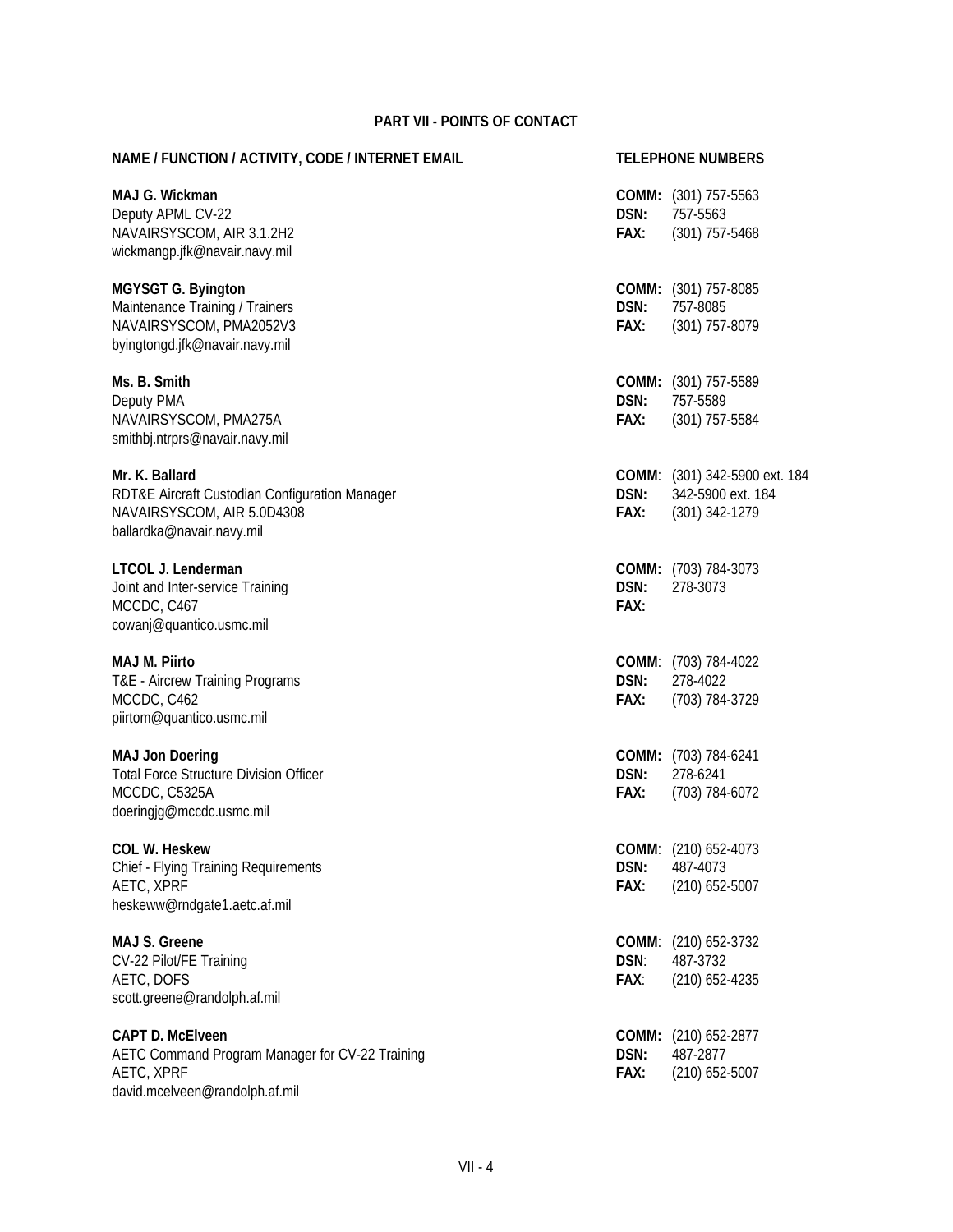| NAME / FUNCTION / ACTIVITY, CODE / INTERNET EMAIL                                                                                  |                       | <b>TELEPHONE NUMBERS</b>                                    |
|------------------------------------------------------------------------------------------------------------------------------------|-----------------------|-------------------------------------------------------------|
| <b>MSGT T. Colyer</b><br>CV-22 Acquisition Logistics for AETC<br>AETC, XPRF<br>timothy.colyer@randolph.af.mil                      | DSN:<br>FAX:          | <b>COMM:</b> (210) 652-8045<br>487-8045<br>$(210)$ 652-5007 |
| Ms. E. Cooper<br>Inter-service Training Program Manager<br>AETC, DOZ<br>coopere@do.aetc.af.mil                                     | DSN:<br>FAX:          | COMM: (210) 652-6363<br>487-6363<br>$(210)$ 652-3614        |
| Mr. J. Melton<br>CV-22 Maintenance Training<br>AETC, XPRO<br>jerry.melton@randolph.af.mil                                          | DSN:<br>FAX:          | COMM: (210) 652-8049<br>487-8049<br>$(210)$ 652-5007        |
| <b>CDR R. Martin</b><br><b>Aviation Technical Training</b><br>CNET, ETE32<br>cdr_ron.martin@smtp.cnet.navy.mil                     | DSN:<br>Fax:          | COMM: (850) 452-4915<br>922-4915<br>(850) 452-4901          |
| <b>LCDR L. Steele</b><br>Aviation Training Office - Undergraduate Pilot / NFO<br><b>CNET, T254</b><br>cnet.t254@smtp.cnet.navy.mil | DSN:<br>FAX:          | COMM: (850) 452-4885<br>922-4885<br>(850) 452-4901          |
| MAJ D. Jay<br>Command Acquisition Manager for CV-22<br>AFSOC, XPQV<br>jayd@hurlburt.af.mil                                         | DSN:<br>FAX:          | COMM: (850) 884-1693<br>579-1693<br>(850) 884-2549          |
| MAJ L. Mack<br>CV-22 Pilot Training for AFSOC<br>AFSOC, DOTF<br>mackl@hurlburt.af.mil                                              | DSN:<br>FAX:          | COMM: (850) 884-2234<br>579-2234<br>(850) 884-5773          |
| CMSGT K. Eygabroad<br>Aircraft Maintenance Training<br>AFSOC, LGMMT<br>eygabrok@hurlburt.af.mil                                    | DSN:<br>FAX:          | COMM: (850) 884-2355<br>579-2355<br>(850) 884-5776          |
| <b>MSGT M. Hulin</b><br>AFSOC CV-22 FE Training<br>AFSOC, DOTA<br>hulinm@hurlburt.af.mil                                           | COMM:<br>DSN:<br>FAX: | (850) 884-2183<br>579-2183<br>(850) 884-2232                |
| Mr. B. Dallman<br>CV-22 Human Systems Integration<br>AFOTEC, SAH<br>dallmanb@afotec.af.mil                                         | COMM:<br>DSN:<br>FAX: | (505) 846-5140<br>246-5140<br>(505) 846-5145                |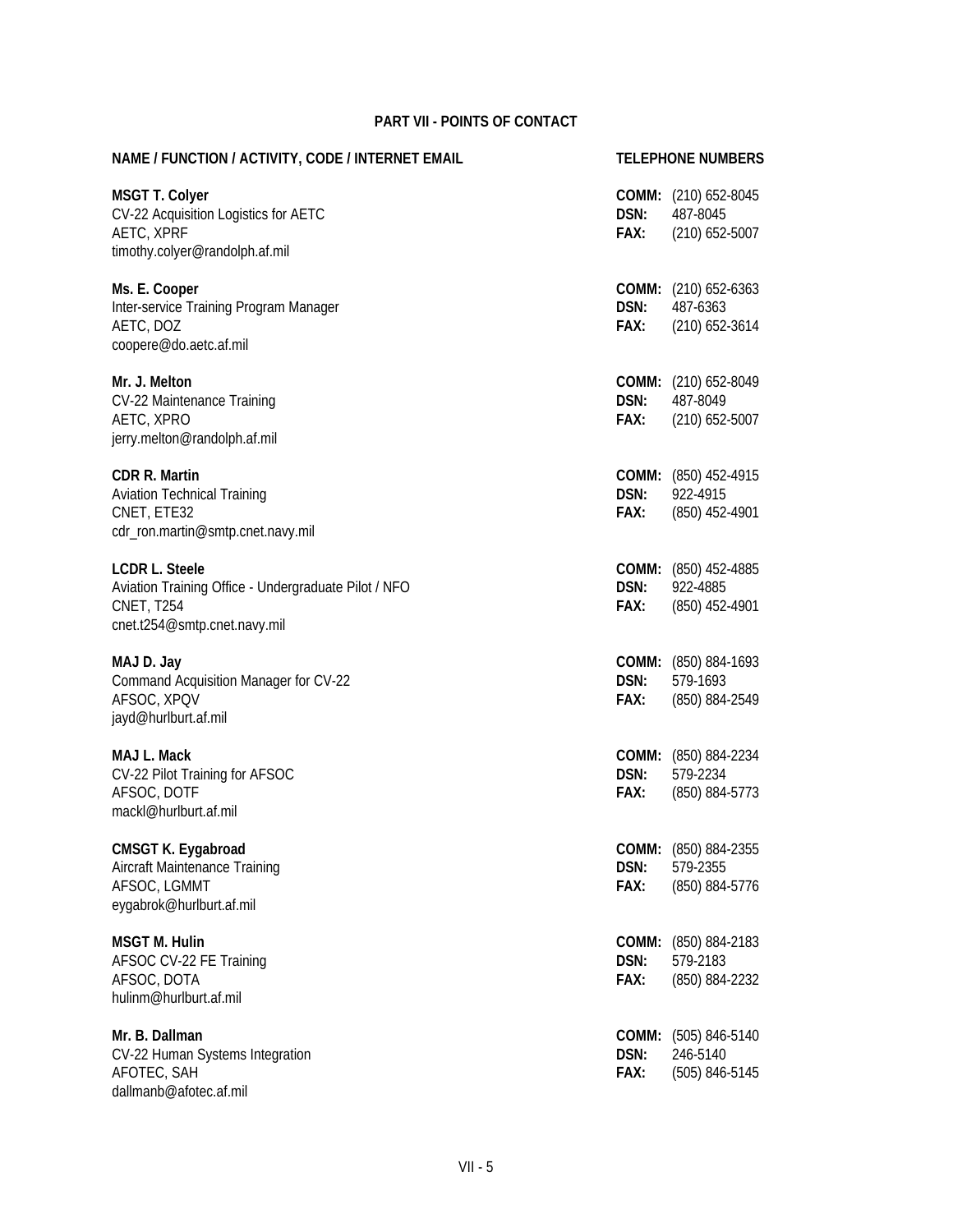| NAME / FUNCTION / ACTIVITY, CODE / INTERNET EMAIL                                                                      |                       | <b>TELEPHONE NUMBERS</b>                                                    |
|------------------------------------------------------------------------------------------------------------------------|-----------------------|-----------------------------------------------------------------------------|
| <b>LTCOL N. Smith</b><br>NAMTRAGRU Director of Training<br>NAMTRAGRUHQ, DOT (011)<br>namtghq.dot@smtp.cnet.navy.mil    | DSN:<br>FAX:          | COMM: (850) 452-9700<br>922-9700<br>(850) 452-8756                          |
| MAJ L. Baudoin d'Ajoux<br><b>Technical Training Director</b><br>NAMTRAGRUHQ, N211<br>namtghq.n211@smtp.cnet.navy.mil   | DSN:<br>FAX:          | COMM: (850) 452-9708 ext. 109<br>922-9708 ext. 109<br>(850) 452-9769        |
| <b>MSGT R. Scanlon</b><br>MV-22 Technical Coordinator<br>NAMTRAGRUHQ, N2214<br>namtghq.n2214@smtp.cnet.navy.mil        | DSN:<br>FAX:          | <b>COMM:</b> (850) 452-9742 ext. 226<br>922-9742 ext. 226<br>(850) 452-9769 |
| Mr. R. Anderson<br><b>Curriculum Instructional Standards</b><br>NAMTRAGRUHQ, N5216<br>namtghq.n5216@smtp.cnet.navy.mil | DSN:<br>FAX:          | COMM: (850) 452-9751 ext. 205<br>922-9751 ext. 205<br>(850) 452-9952        |
| Mr. A. Wells<br>Maintenance Training Resources<br>NAMTRAGRUHQ, N511<br>namtghq.n511@smtp.cnet.navy.mil                 | DSN:<br>FAX:          | COMM: (850) 452-9751 ext. 193<br>922-9751 ext. 193<br>(850) 452-9952        |
| <b>LTCOL G. Hammes</b><br>MOTD / MOTT OIC<br>MOTT, MOTD<br>hammesgm@navair.navy.mil                                    | DSN:<br>FAX:          | COMM: (301) 757-1980<br>757-1980<br>(301) 757-1982                          |
| LTCOL J. Shaffer<br><b>USAF Deputy MOTD</b><br>MOTT, AFDep<br>shafferj@afotec.af.mil                                   | DSN:<br>FAX:          | COMM: (301) 757-1963<br>757-1963<br>(301) 757-1982                          |
| <b>LTCOL K. Sweaney</b><br><b>USMC Deputy MOTD</b><br>MOTT, MC Deputy<br>sweaneykm@navair.navy.mil                     | COMM:<br>DSN:<br>FAX: | (301) 757-1970<br>757-1970<br>(301) 757-1982                                |
| MAJ D. Jonese<br><b>MOTT Maintenance Officer</b><br>MOTT, MO<br>jonesedr@navair.navy.mil                               | COMM:<br>DSN:<br>FAX: | $(301)$ 757-1979<br>757-1979<br>(301) 342-1982                              |
| MAJ J. Schafer<br><b>MOTT Training Lead</b><br>MOTT, Training<br>schaferjb@navair.navy.mil                             | COMM:<br>DSN:<br>FAX: | $(301)$ 757-0221<br>757-0221<br>(301) 342-7942                              |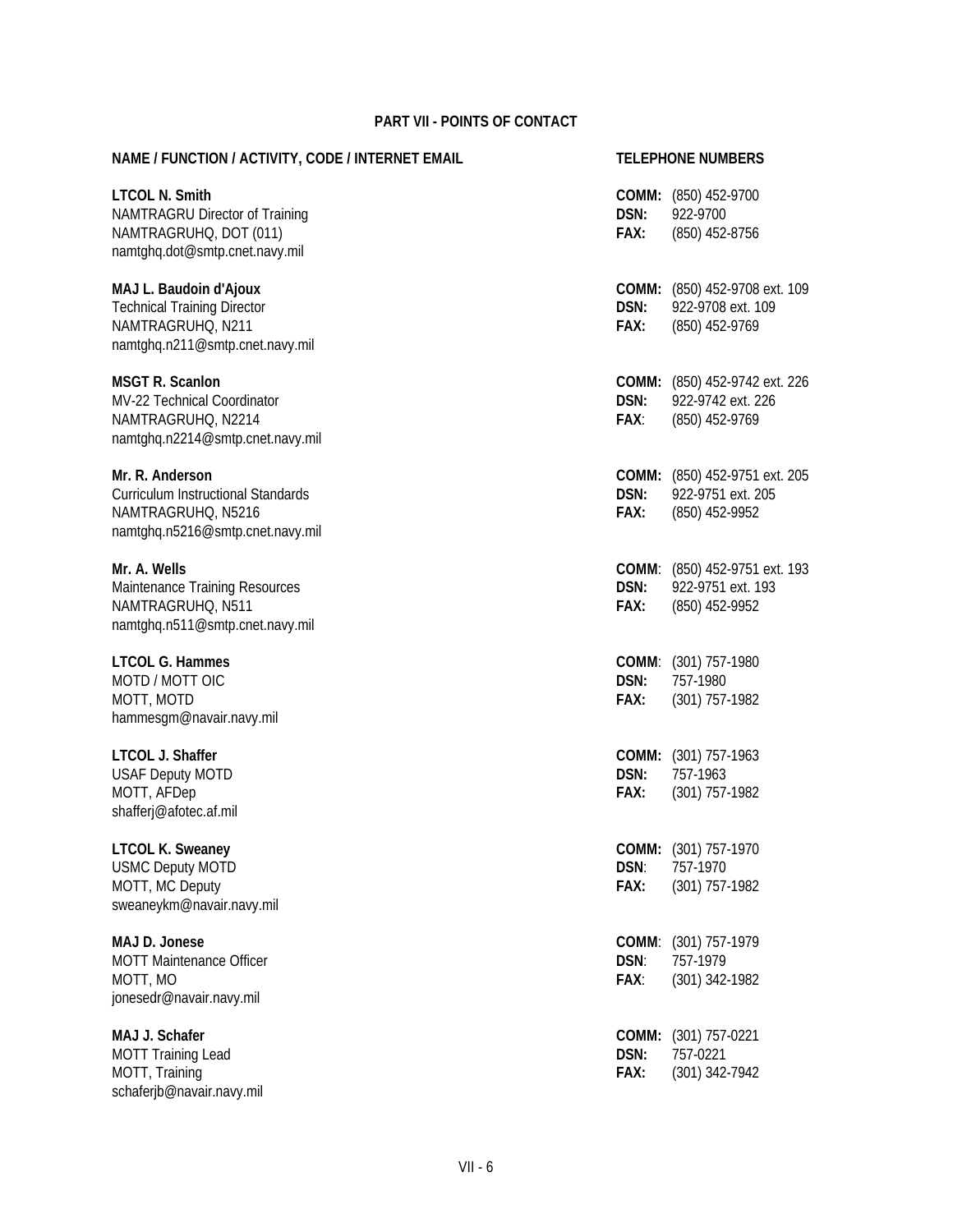| NAME / FUNCTION / ACTIVITY, CODE / INTERNET EMAIL                                                                                       |                       | <b>TELEPHONE NUMBERS</b>                                    |
|-----------------------------------------------------------------------------------------------------------------------------------------|-----------------------|-------------------------------------------------------------|
| <b>CAPT R. Okrasinski</b><br>MOTT Assistant Maintenance Officer<br>MOTT, AMO<br>okrasinr@afotec.af.mil                                  | DSN:<br>FAX:          | <b>COMM:</b> (301) 757-7943<br>757-7943<br>$(301)$ 757-1982 |
| <b>MSGT R. Stowell</b><br><b>Assistant Training NCO</b><br>MOTT, Elec-Env<br>stowellra@navair.navy.mil                                  | DSN:<br>FAX:          | <b>COMM:</b> (301) 757-1951<br>757-1951<br>$(301)$ 757-1982 |
| LTCOL F. Leberman<br>MV-22 Fleet Introduction Team (FIT) OIC<br>FIT<br>lebermano@clb.usmc.mil                                           | DSN:<br>FAX:          | <b>COMM:</b> (910) 450-6930<br>750-6930<br>$(910)$ 450-6206 |
| MAJ D. Putnam<br>FIT Assistant OIC<br>FIT<br>putnamd@clb.usmc.mil                                                                       | DSN:<br>FAX:          | COMM: (910) 450-6930<br>750-6930<br>$(910)$ 450-6206        |
| <b>MSGT R. Wagner</b><br>FIT - Powerplant<br>FIT, Maintenance Chief<br>wagnerr2@clb.usmc.mil                                            | DSN:<br>FAX:          | COMM: (910) 450-6735<br>750-6735<br>$(910)$ 450-6206        |
| LTCOL G. Graham<br>Chairman - MV-22 FPT<br><b>HMT-204, FPT</b><br>glen_graham@ntsc.navy.mil                                             | DSN:<br>FAX:          | COMM: (910) 450-6666<br>750-6666<br>$(910)$ 450-6517        |
| <b>CAPT M. Sherman</b><br>Fleet Project Team Member<br><b>HMT-204, FPT</b><br>mike_sherman@ntsc.navy.mil                                | DSN:<br>FAX:          | COMM: (910) 450-6666<br>750-6666<br>$(910)$ 450-6517        |
| MAJ M. Smith<br>Director of Training - FREST<br>HMT-204 FREST<br>namtgrvr.oic@smtp.cnet.navy.mil                                        | DSN:<br>FAX:          | COMM: (910) 450-6104<br>750-6104                            |
| <b>MSGT D. Hose</b><br>V-22 Instructional Systems Advisory Team - Boeing<br>RILSD, ISAT Boeing<br>hoserd@rilsd01.he.boeing.com          | COMM:<br>DSN:<br>FAX: | (610) 591-5968<br>ΝA<br>$(610)$ 591-5974                    |
| <b>GYSGT R. Gonzalez</b><br>V-22 Instructional Systems Advisory Team - Bell<br>RILSD, ISAT Bell<br>rgonzalez@bellhelicopter.textron.com | COMM:<br>DSN:<br>FAX: | (817) 280-7031<br>ΝA<br>(817) 280-2957                      |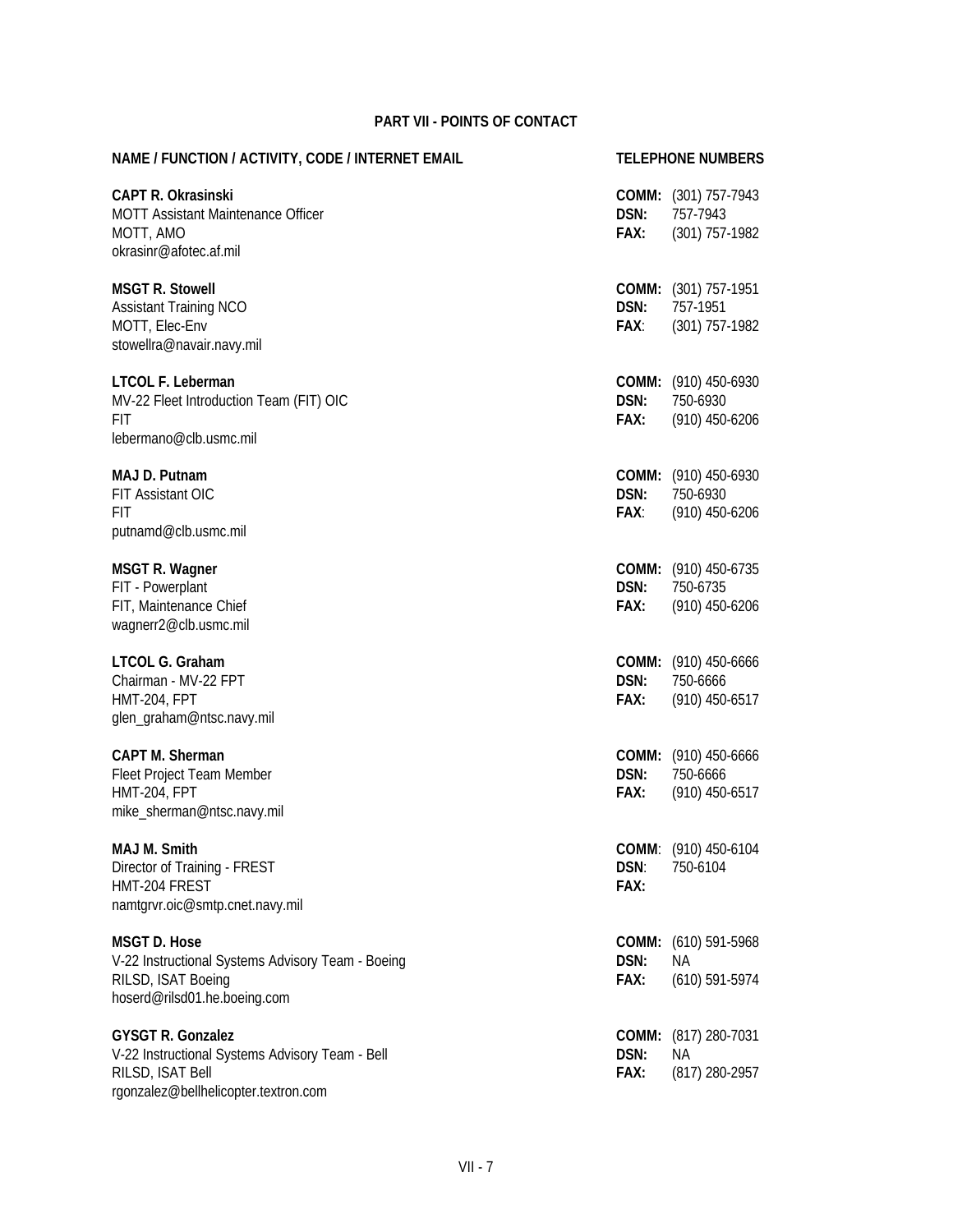| NAME / FUNCTION / ACTIVITY, CODE / INTERNET EMAIL                                                                              |              | <b>TELEPHONE NUMBERS</b>                                                |  |
|--------------------------------------------------------------------------------------------------------------------------------|--------------|-------------------------------------------------------------------------|--|
| <b>MSGT H. King</b><br>V-22 Instructional Systems Advisory Team - Boeing<br>RILSD, ISAT<br>kinghh@rilsd02.he.boeing.com        | DSN:<br>FAX: | COMM: (610) 591-5967<br>NA.<br>$(610)$ 591-5965                         |  |
| <b>MSGT J. Macy</b><br>V-22 Instructional Systems Advisory Team - Bell<br>RILSD, ISAT Bell<br>jmacy@bellhelicopter.textron.com | DSN:<br>FAX: | COMM: (817) 280-7073<br>477-7073<br>(817) 280-2957                      |  |
| <b>Ms. Renee Winters</b><br>V-22 JTP Custodian / Plans / Manpower<br>OC Inc.<br>rwinters@oc-inc.com                            | DSN:<br>FAX: | COMM: (301) 866-1732 ext. 104<br>NA.<br>$(301) 866 - 1913$              |  |
| Mr. John Quinn<br>V-22 Maintenance Training Analyst<br>OC Inc.<br>jquinn@oc-inc.com                                            | DSN:<br>FAX: | <b>COMM:</b> (301) 866-1732 ext. 108<br><b>NA</b><br>$(301) 866 - 1913$ |  |
| Mr. Phil Szczyglowski<br><b>Competency Manager</b><br>NAVAIRSYSCOM, AIR 3.4.1.1<br>szczyglowspr@navair.navy.mil                | DSN:<br>FAX: | COMM: (301) 757-9182<br>757-9182<br>$(301)$ 342-4723                    |  |
| <b>AMSC Greg Johnson</b><br><b>NTSP Coordinator</b><br>NAVAIRSYSCOM, AIR 3.4.1.1<br>johnsongp@navair.navy.mil                  | DSN:<br>FAX: | COMM: (301) 757-9188<br>757-9188<br>$(301)$ 342-4723                    |  |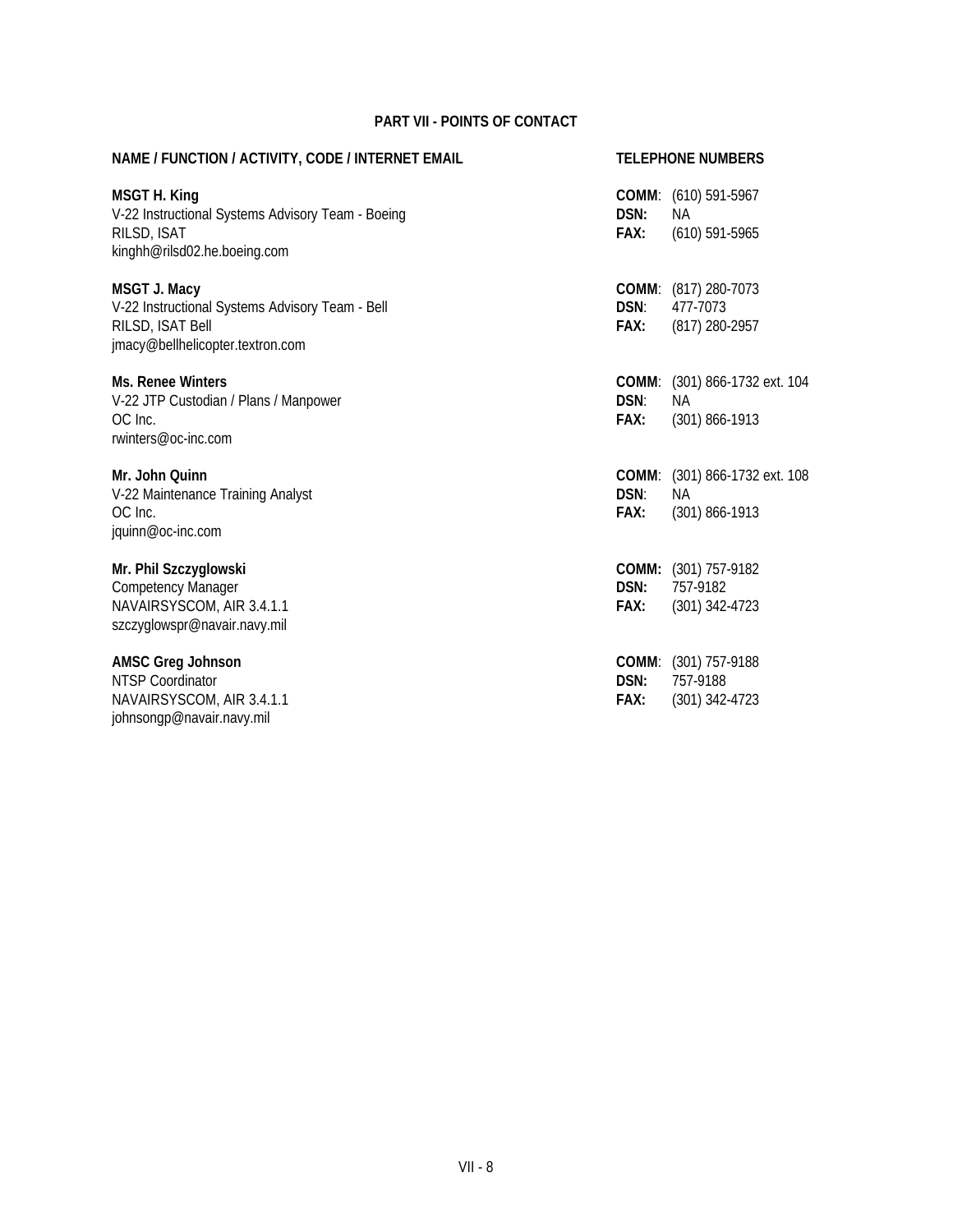Appendix A

# V-22 Program Organizational Chart Extracts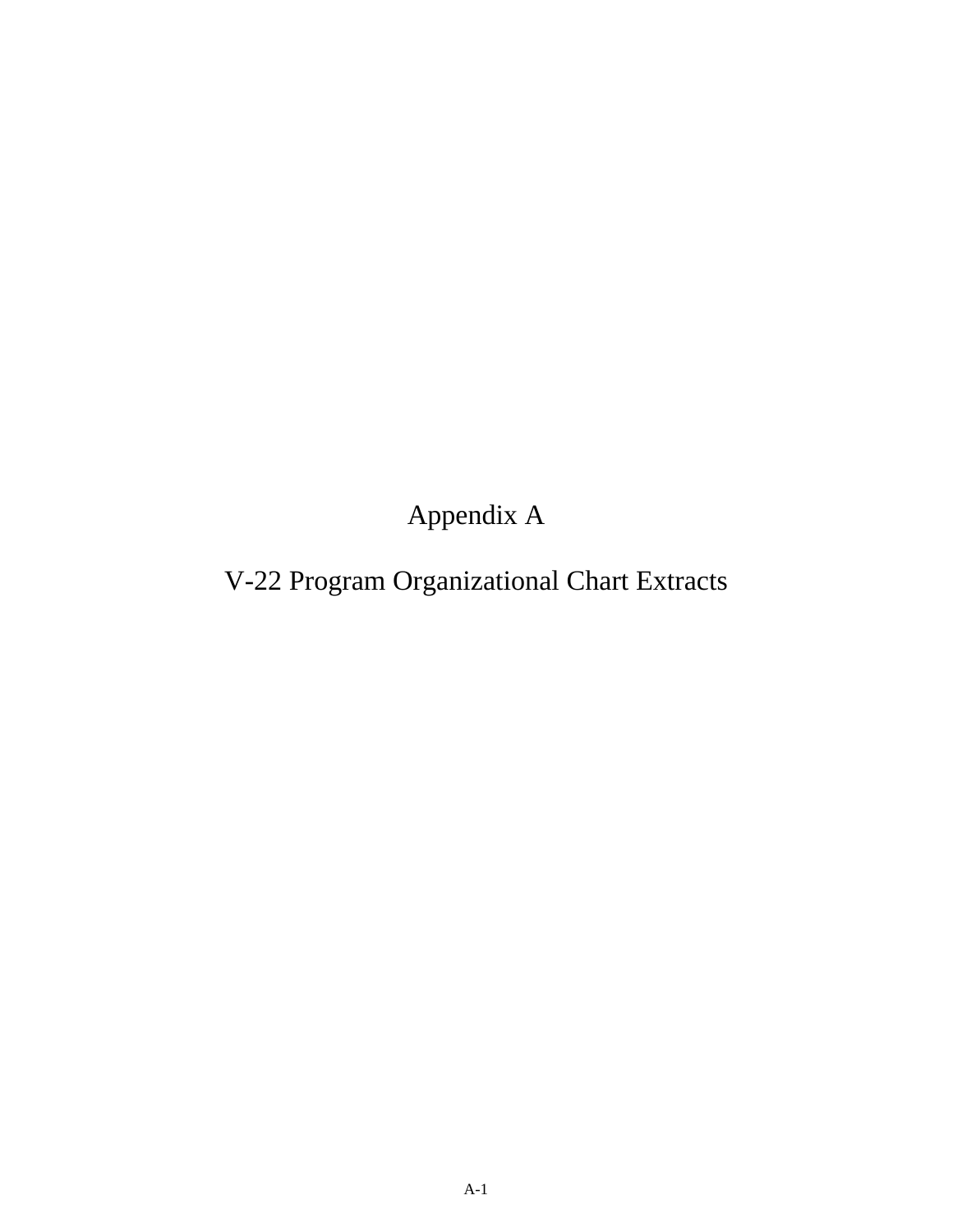# <span id="page-132-0"></span>**Program Org Chart Extracts**



Figure 7-1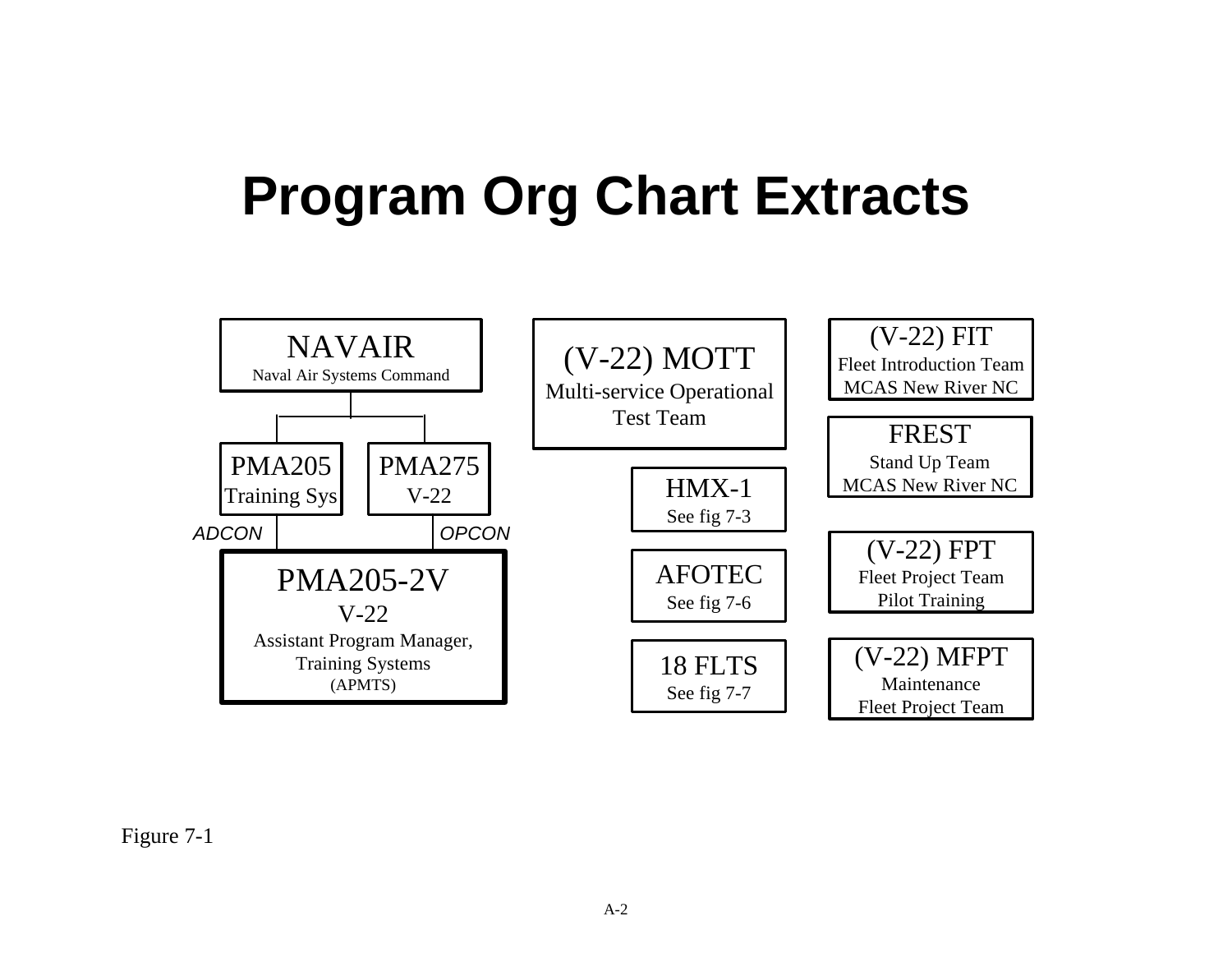

Figure 7-2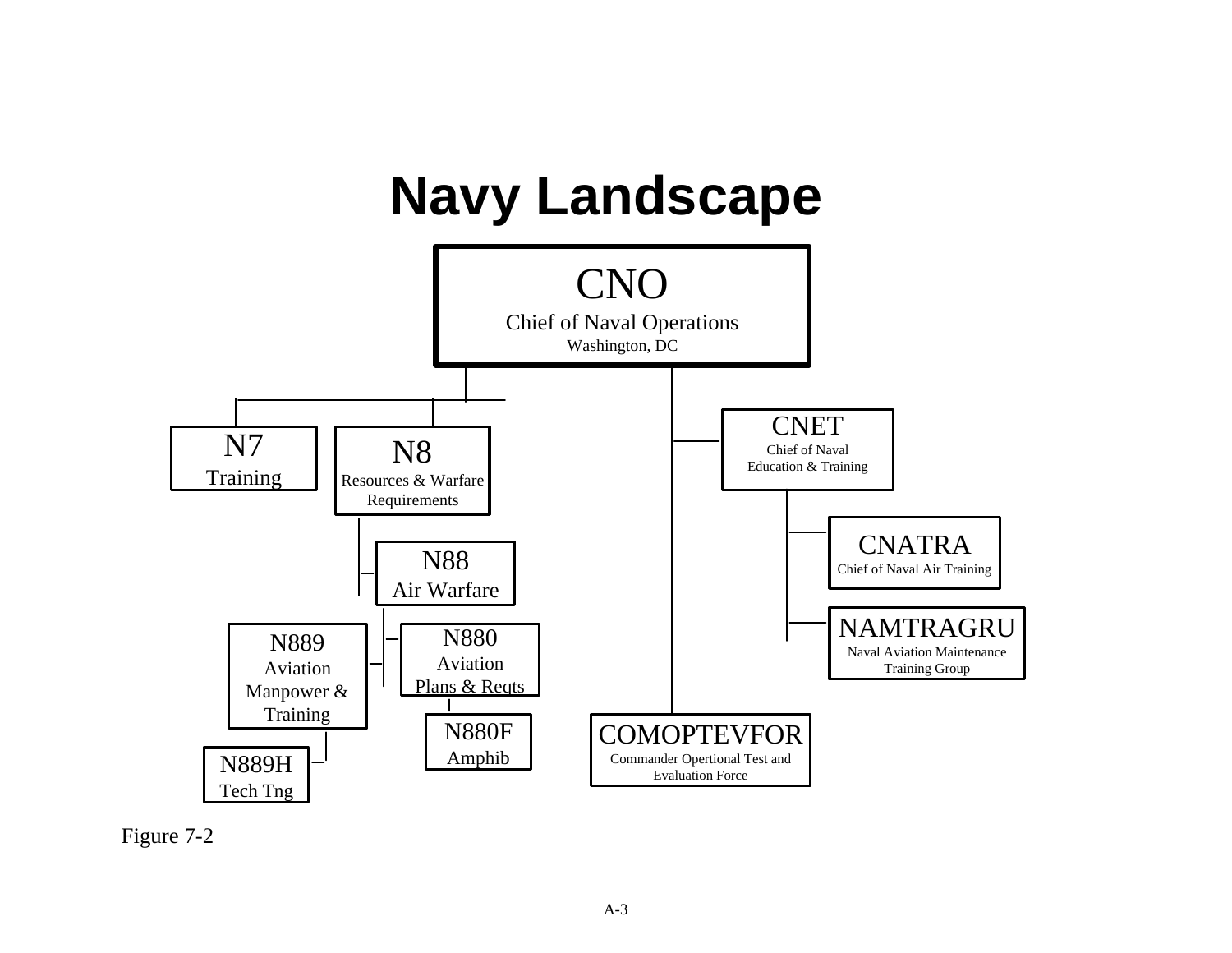<span id="page-134-0"></span>

Figure 7-3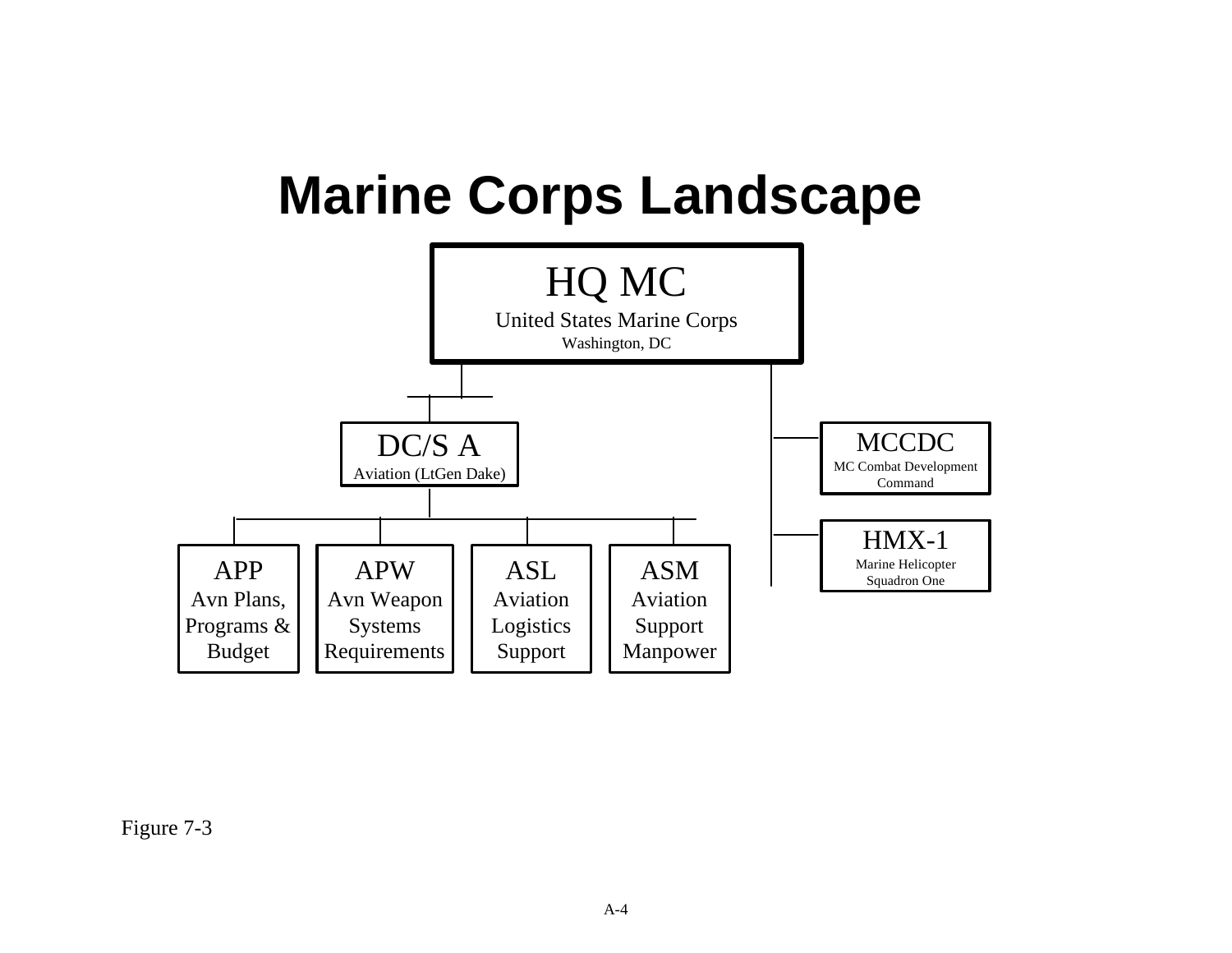# **MCCDC Landscape**



Figure 7-4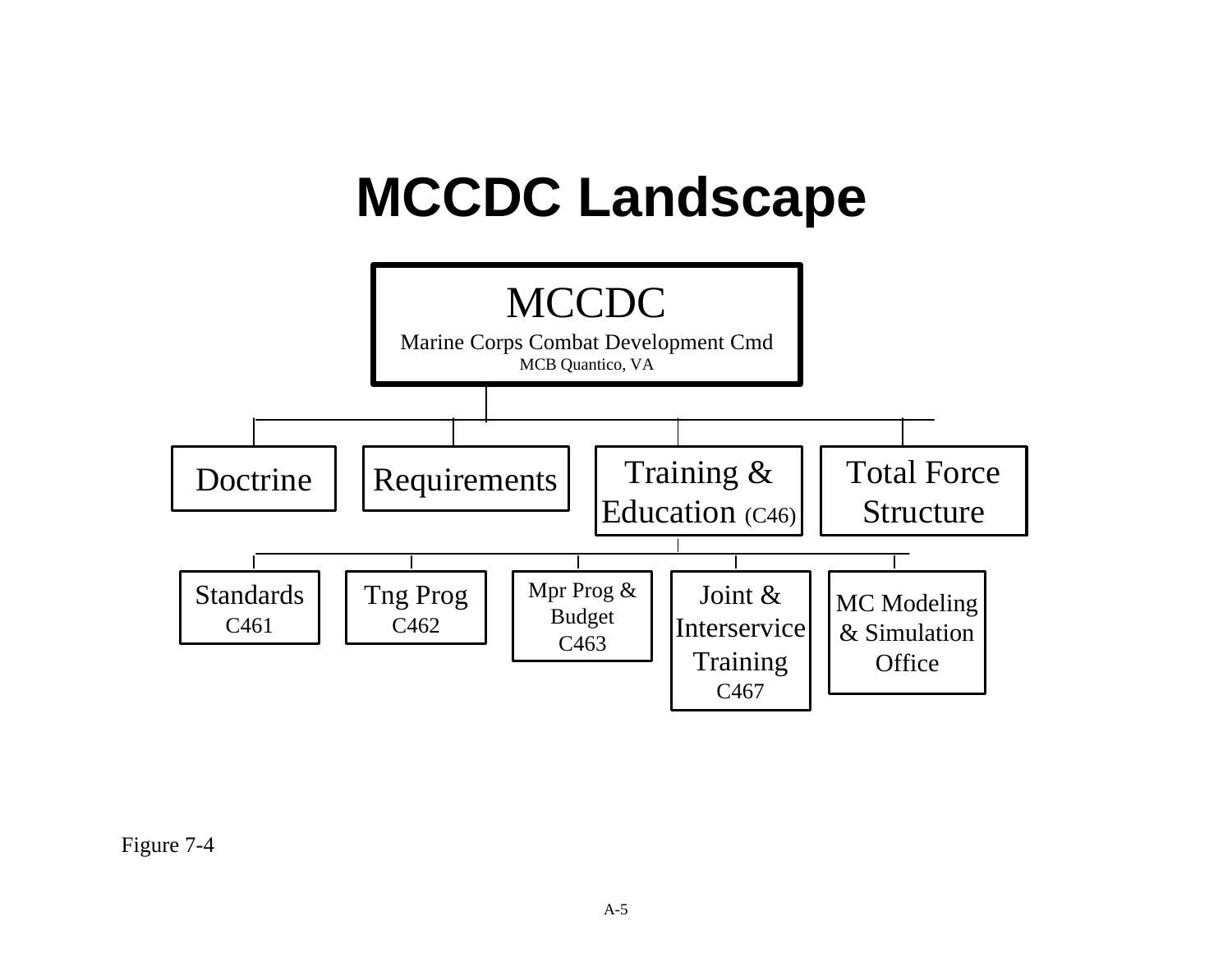

#### A-6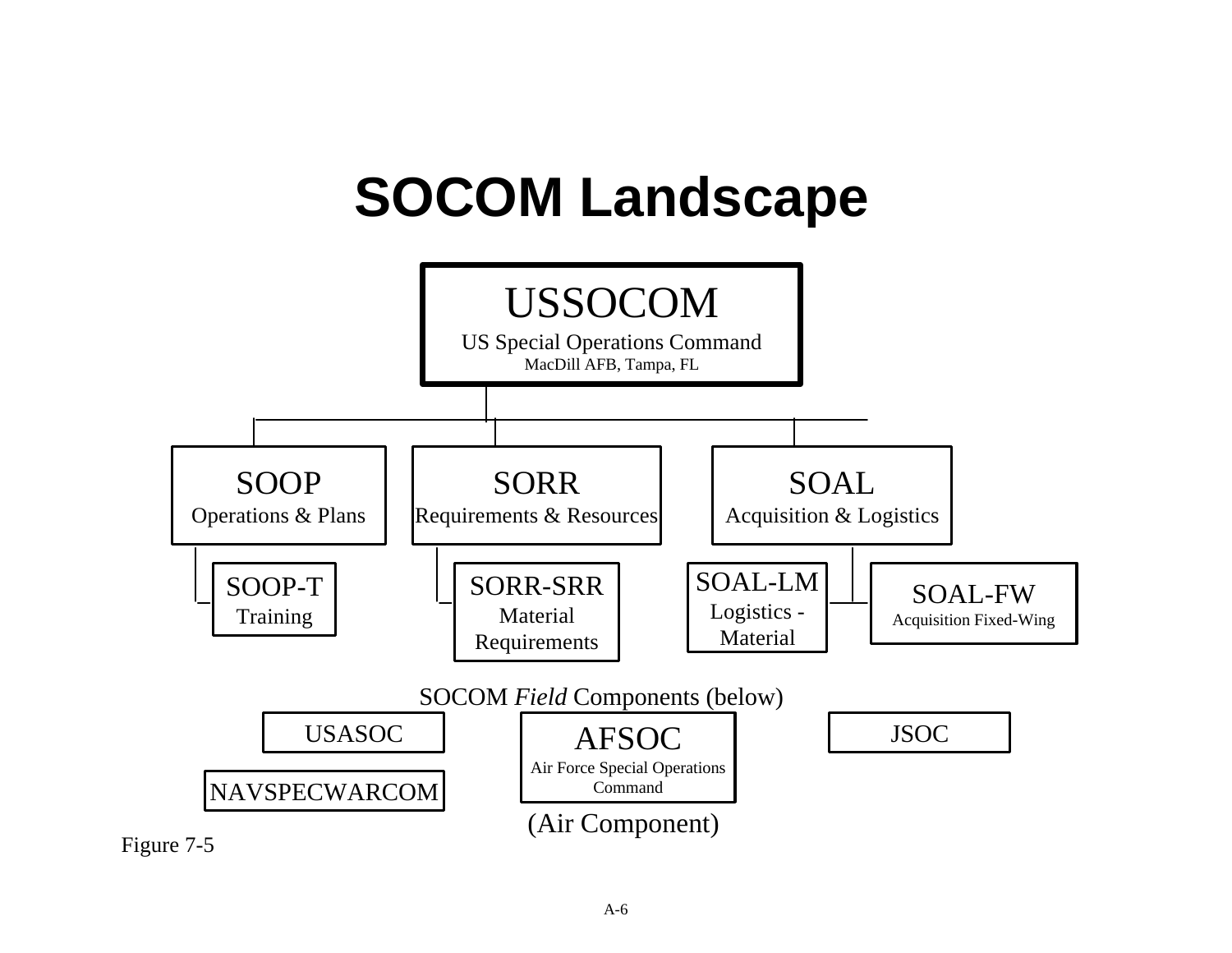<span id="page-137-0"></span>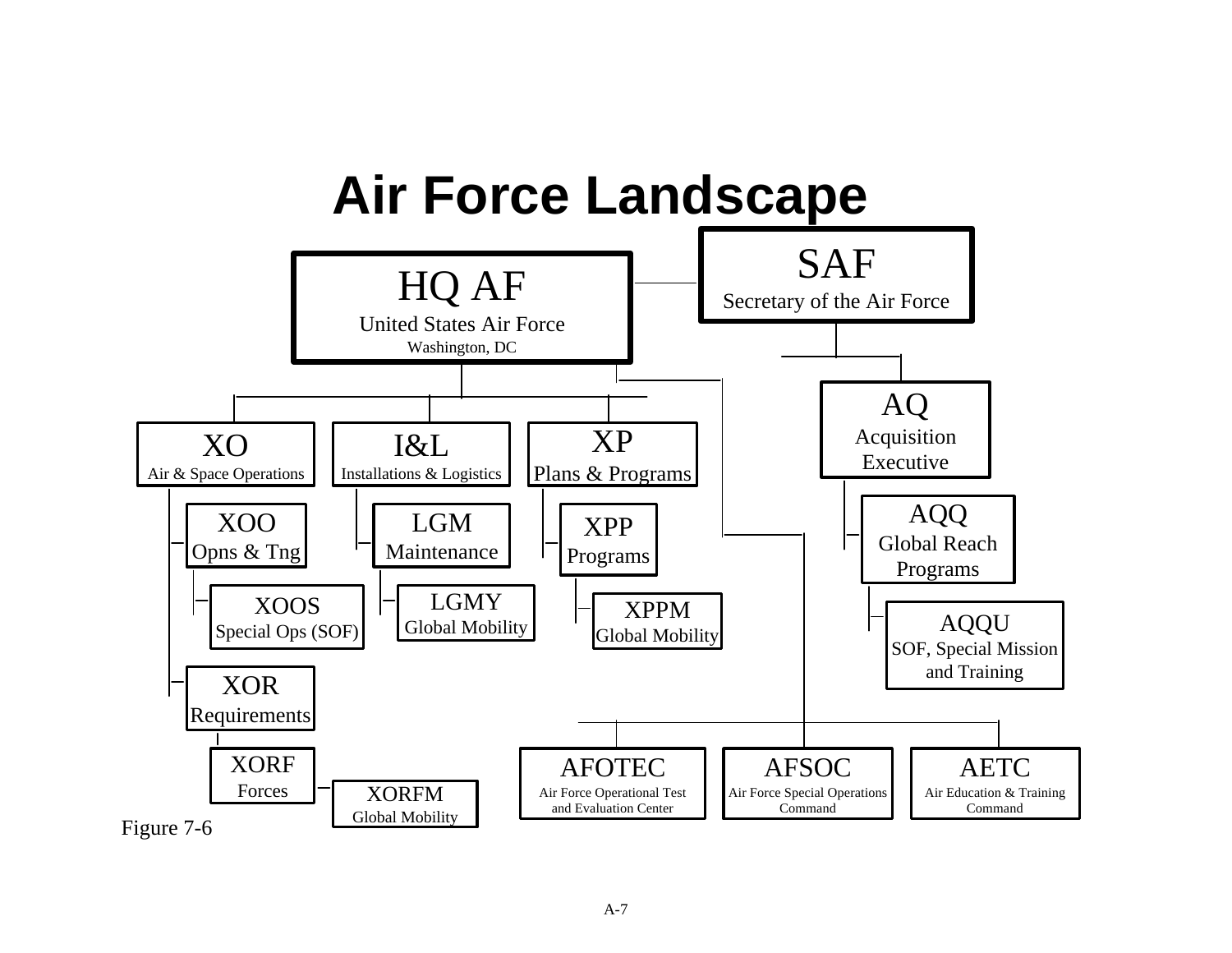<span id="page-138-0"></span>

Figure 7-7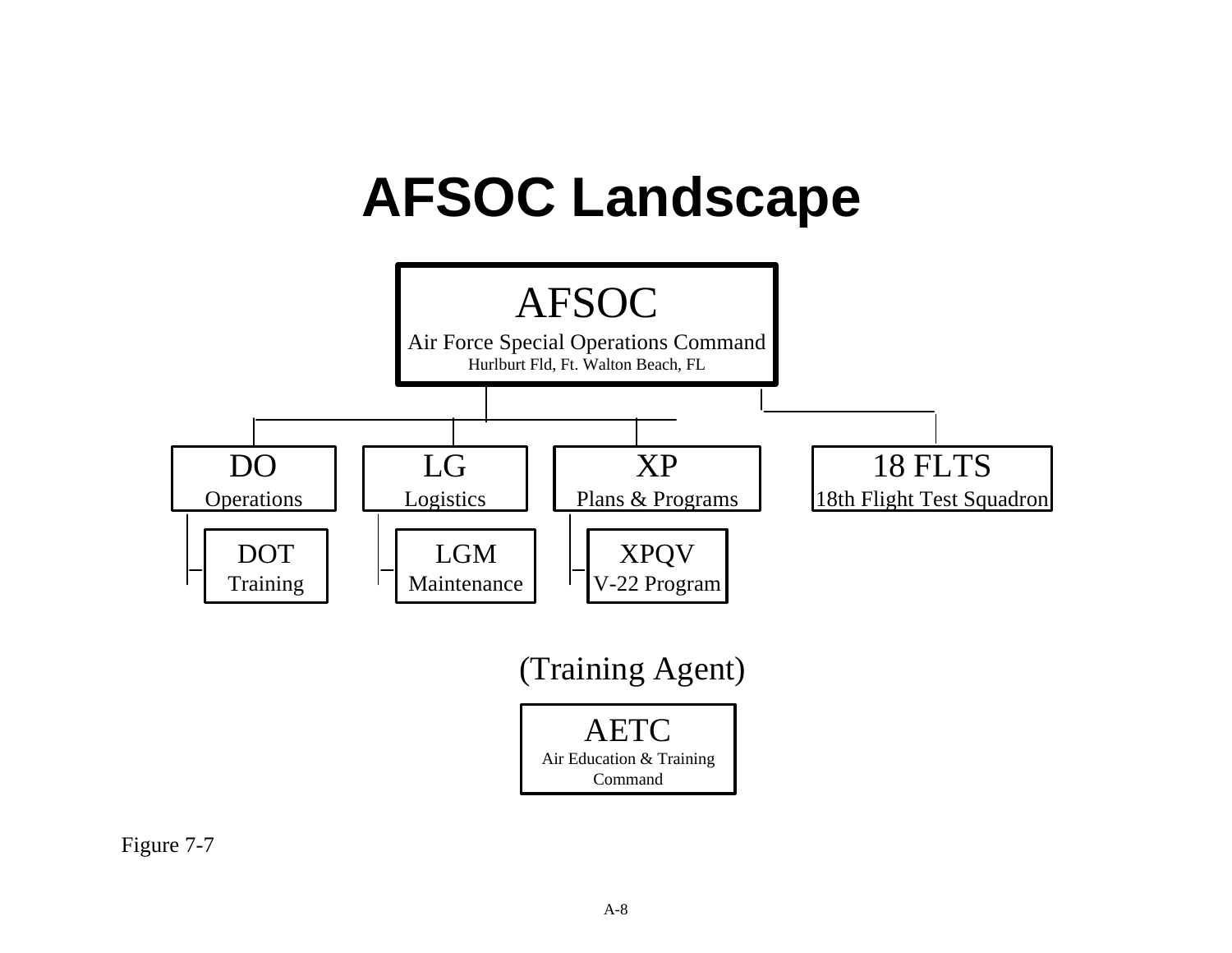<span id="page-139-0"></span>

Figure 7-8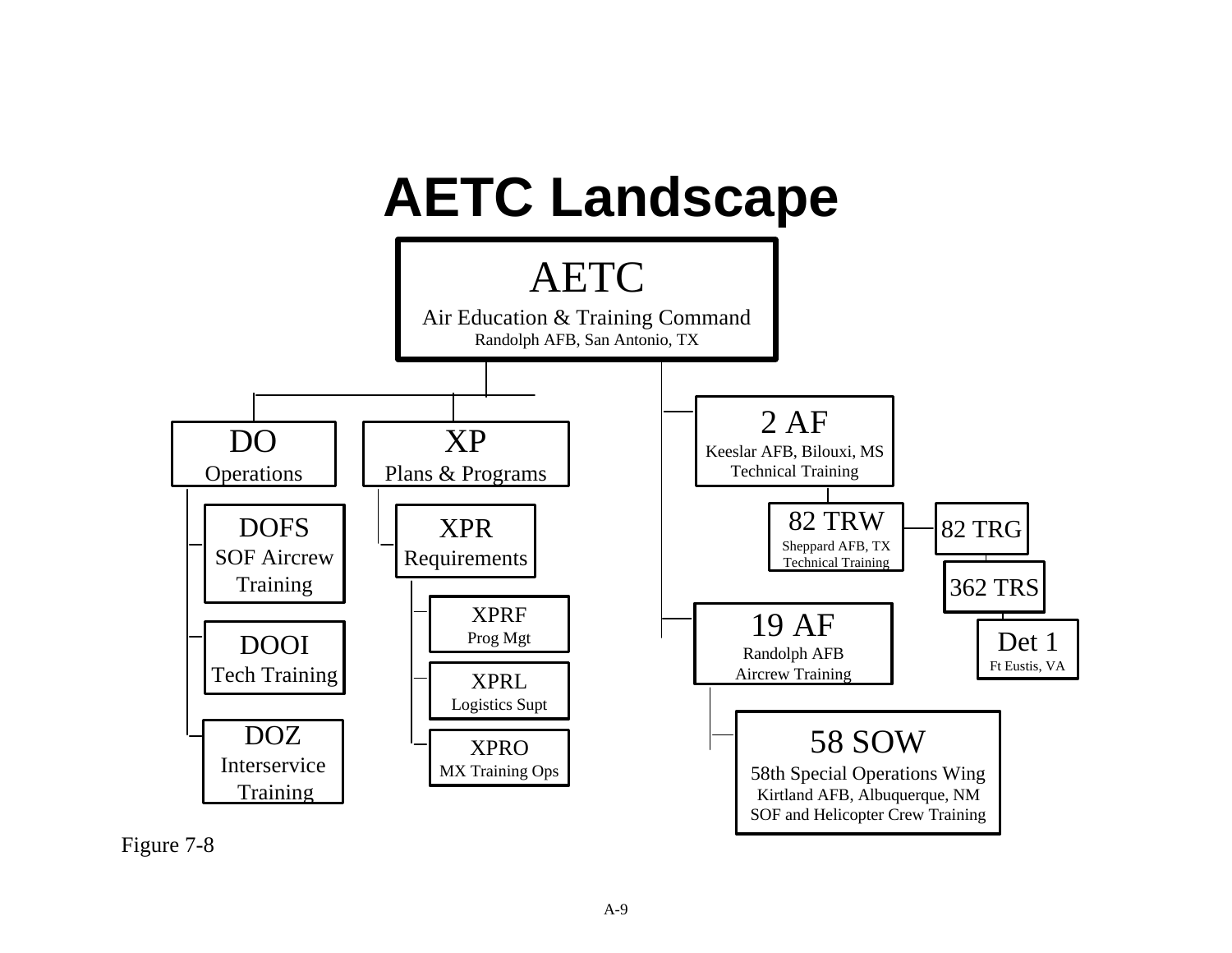

Figure 7-9